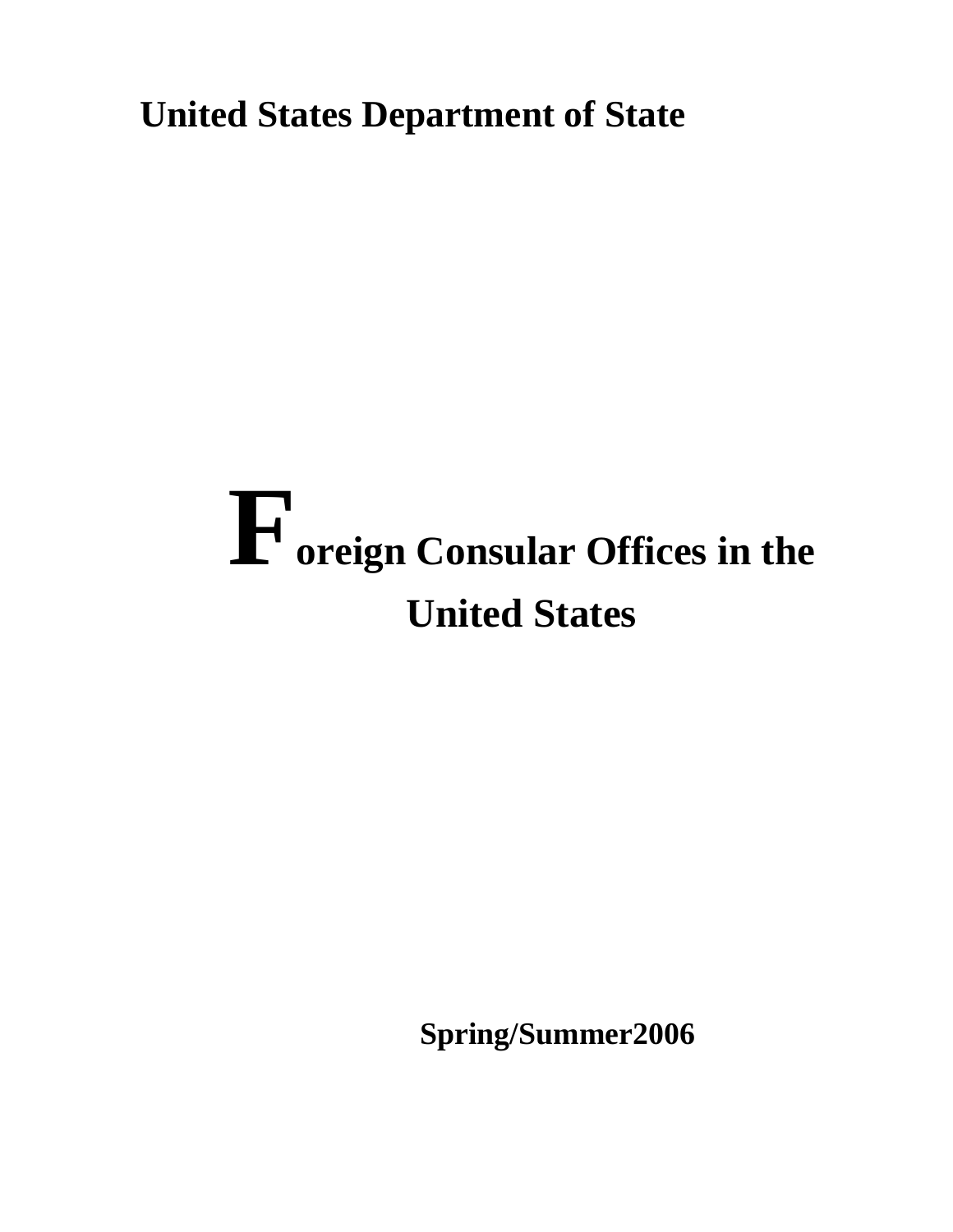#### STATE DEPARTMENT ADDRESSEE \*IF YOU DO NOT WISH TO CONTINUE RECEIVING THIS PUBLICATION PLEASE WRITE **CANCEL** ON THE ADDRESS LABEL

\*IF WE ARE ADDRESSING YOU INCORRECTLY PLEASE INDICATE CORRECTIONS ON LABEL

RETURN LABEL AND NAME OF PUBLICATION TO THE OFFICE OF PROTOCOL, DEPARTMENT OF STATE, WASHINGTON, D.C. 20520-1853

> DEPARTMENT OF STATE PUBLICATION 11106 **Revised August 4, 2006**

 $\overline{\phantom{a}}$  , and the contribution of the contribution of the contribution of the contribution of the contribution of the contribution of the contribution of the contribution of the contribution of the contribution of the For Sale by the Superintendent of Documents, U.S. Government Printing Office Washington, D.C. 20402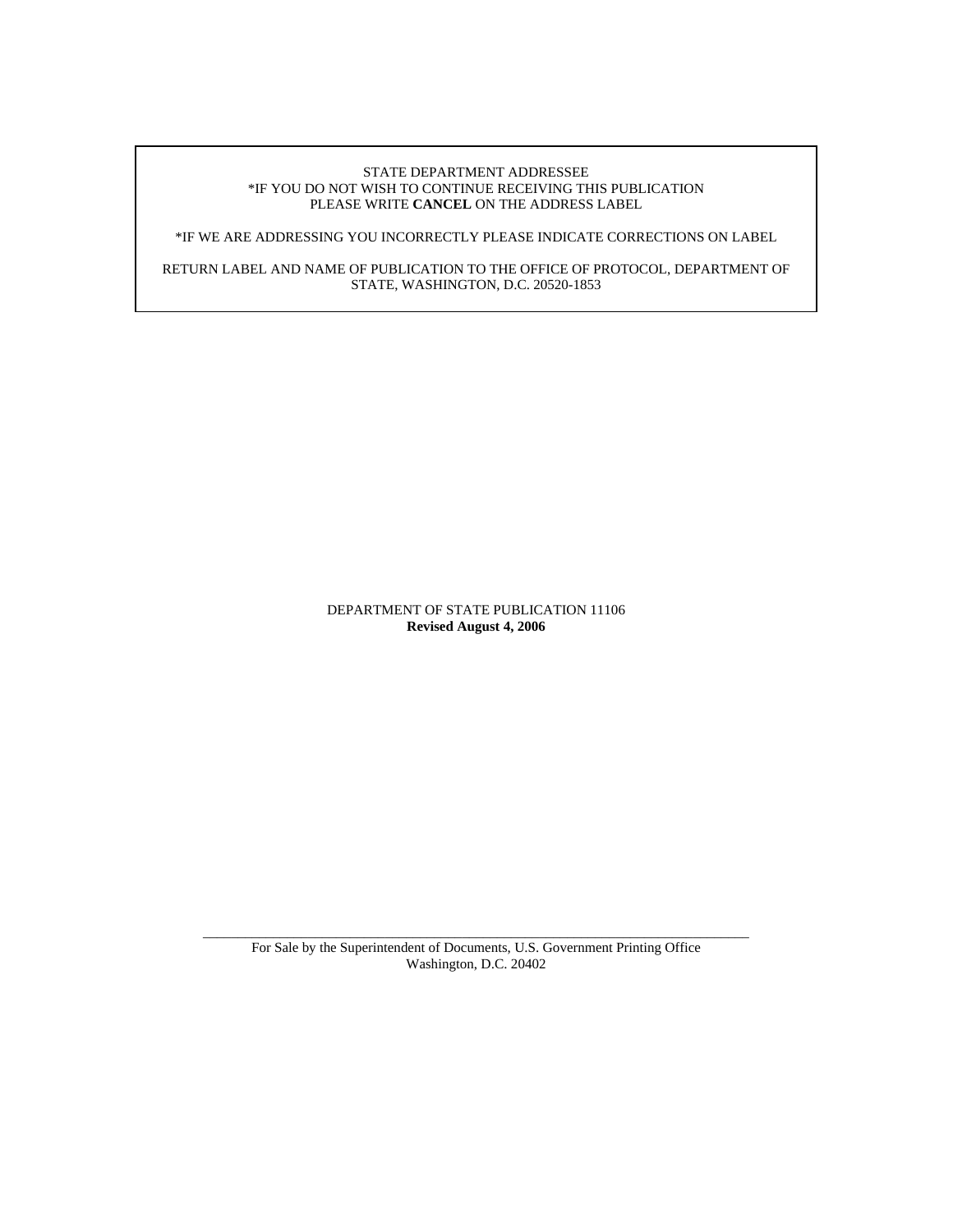# **PREFACE**

This publication contains a complete and official listing of the foreign consular offices in the United States, and recognized consular officers. Compiled by the U.S. Department of State, with the full cooperation of the foreign missions in Washington, it is offered as a convenience to organizations and persons who must deal with consular representatives of foreign governments. It has been designed with particular attention to the requirements of government agencies, state tax officials, international trade organizations, chambers of commerce, and judicial authorities who have a continuing need for handy access to this type of information. Trade with other regions of the world has become an increasingly vital element in the economy of the United States. The machinery of this essential commerce is complicated by numerous restrictions, license requirements, quotas, and other measures adopted by the individual countries. Since the regulations affecting both trade and travel are the particular province of the consular service of the nations involved, reliable information as to entrance requirements, consignment of goods, details of transshipment, and, in many instances, suggestions as to consumer needs and preferences may be obtained at the foreign consular offices throughout the United States. **Note: Changes occur daily. Status of persons listed in this publication should be verified with the Office of Protocol.** 

### **IMMUNITIES ACCORDED TO CONSULAR OFFICERS**

Consular officers should be accorded their respective privileges, rights, and immunities as directed by international and domestic law. These foreign officials should be treated with the courtesy and respect befitting their positions. At the same time, it is a well established principle of international law that, without prejudice to their privileges and immunities, it is the duty of all persons enjoying such privileges and immunities to respect local laws and regulations. Unless otherwise provided under specific bilateral agreements, they are entitled to the limited immunities described in the Vienna Convention on Consular Relations (VCCR), which contains the current expression of international law on the subject of the rights, privileges, and immunities of consular personnel. Furthermore, recognized consular officers who also are accredited as diplomatic agents at certain diplomatic missions enjoy full immunity under the provisions of the Vienna Convention on Diplomatic Relations (VCDR).

#### **Career Consular Officers**

Article 43 of the VCCR states that the immunity to which consular officers are entitled relates only to acts arising in the exercise of consular functions. This limited form of immunity, generally referred to as "official acts immunity" or "functional immunity," must be asserted in court as an affirmative defense and is subject to court determination. It should be noted that civil actions relating to private contracts and damage arising from accidents caused by automobiles, vessels, or aircraft are specifically excepted from a claim of "official acts immunity" as are those based on private contracts. Although career consular officers enjoy only limited immunity from jurisdiction, Article 41 of the VCCR does grant them personal inviolability. Therefore, such individuals may not be arrested or detained pending trial, except in the case of a grave crime and pursuant to a decision of a competent judicial authority. Career consular officers can be identified by credentials issued by the U.S. Department of State, which bear its seal, the name of the officer, and title.

#### **Families of Consular Officers**

Family members of consular officers do not enjoy the same privileges and immunities with respect to the civil and criminal jurisdiction of the receiving state as do consular officers. However, they should be accorded appropriate courtesy and respect.

#### **Consular Employees**

Although foreign career consular employees are not listed in this publication, these individuals also are entitled to immunity from the civil and criminal jurisdiction of the receiving state as to official acts performed in the exercise of their consular functions, subject to court determination. They do not, however, enjoy personal inviolability and, thus, are not immune from arrest or detention.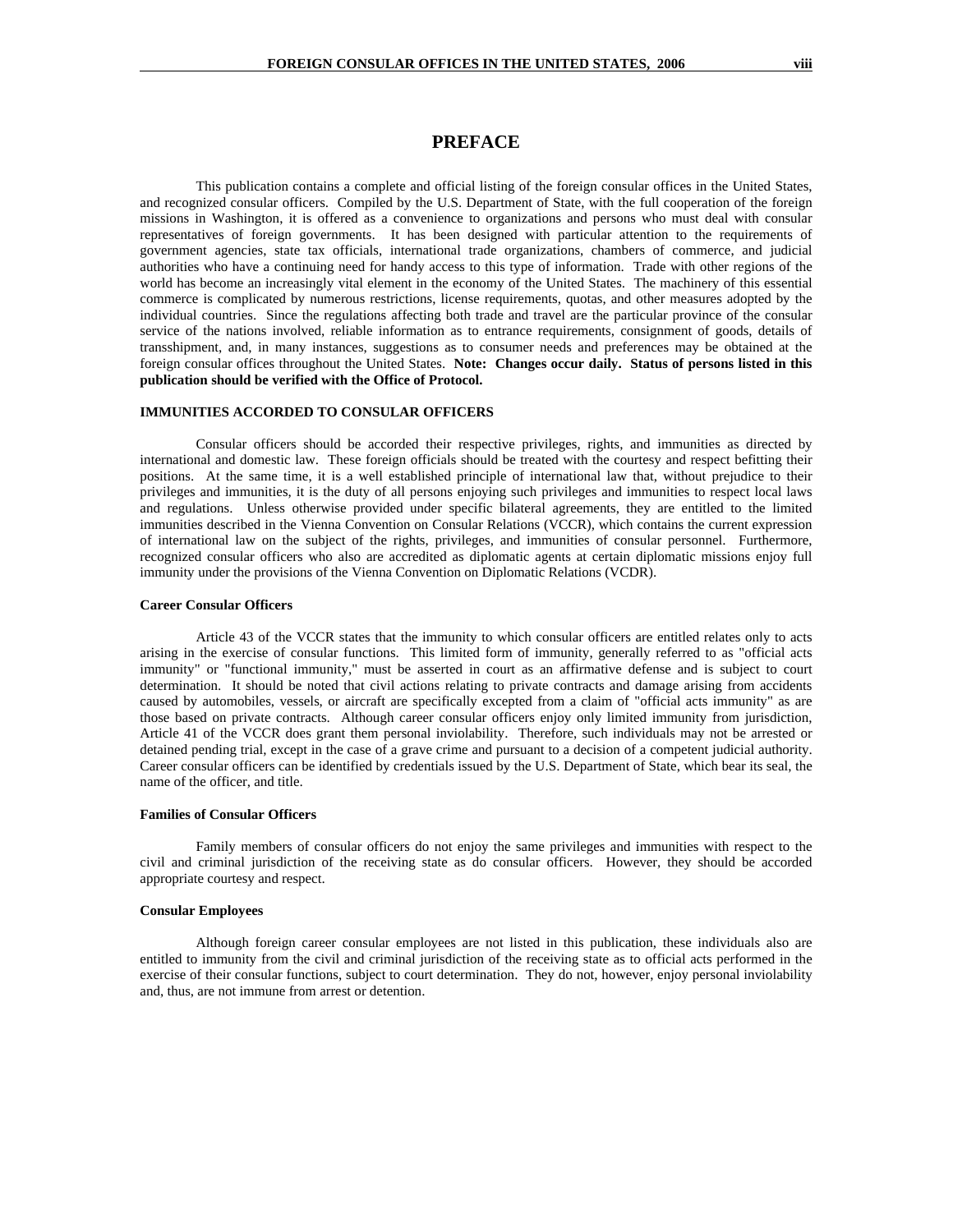#### **Countries with Special Bilateral Agreements**

The United States and the following countries have entered into bilateral agreements which, in certain cases, may provide greater privileges and immunities to consular officers, family members, and employees.

| The Republic of Armenia        | The Republic of Moldova    |
|--------------------------------|----------------------------|
| The Republic of Azerbaijan     | The Philippines            |
| The Republic of Belarus        | The Republic of Poland     |
| The Republic of Bulgaria       | Romania                    |
| The People's Republic of China | Russia                     |
| The Czech Republic             | Slovak Republic            |
| The Republic of Georgia        | The Republic of Tajikistan |
| The Republic of Hungary        | Turkmenistan               |
| The Republic of Kazakhstan     | Ukraine                    |
| The Kyrgyz Republic            | The Republic of Uzbekistan |
|                                |                            |

#### **For details in particular cases, please contact the Office of Protocol**

#### **CONSULAR PREMISES**

 Consular premises used exclusively for the work of the consular post cannot be entered without explicit permission of the head of the consular post or his designee or by the head of the diplomatic mission. This permission may be assumed in the case of fire or other disaster requiring prompt protective action.

#### **CONSULAR ARCHIVES, DOCUMENTS, RECORDS, AND CORRESPONDENCE**

 The consular archives and documents are inviolable at all times and wherever they may be. The official correspondence of the consular post, which means all correspondence relating to the consular post and its functions, is likewise inviolable.

#### **HONORARY CONSULAR OFFICERS**

As a matter of U.S. policy, honorary consular officers recognized by the U.S. Government are American citizens or permanent resident aliens who perform consular services on a part-time basis. The limited immunity afforded honorary consular officers is specified in Article 71 of the VCCR. Such individuals do not enjoy personal inviolability and may be arrested pending trial if circumstances should otherwise warrant. However, appropriate steps must be provided to accord to such officers the protection required by virtue of their official position. In addition, the consular archives and documents of a consular post headed by an honorary consular officer are inviolable at all times and wherever they may be, provided they are kept separate from other papers and documents of a private or commercial nature relating to other activities of an honorary consular officer or persons working with that consular officer.

The **Foreign Consular Offices in the United States** list is available to the public for a fee through the Superintendent of Documents, U.S. Government Printing Office, Washington, D.C. 20402 (Telephone Number {202} 512-1800) and on the Department of State Internet web site under:

#### **http://www.state.gov/s/cpr/rls**

**NOTE:** The information contained herein was compiled as of August 4, 2006.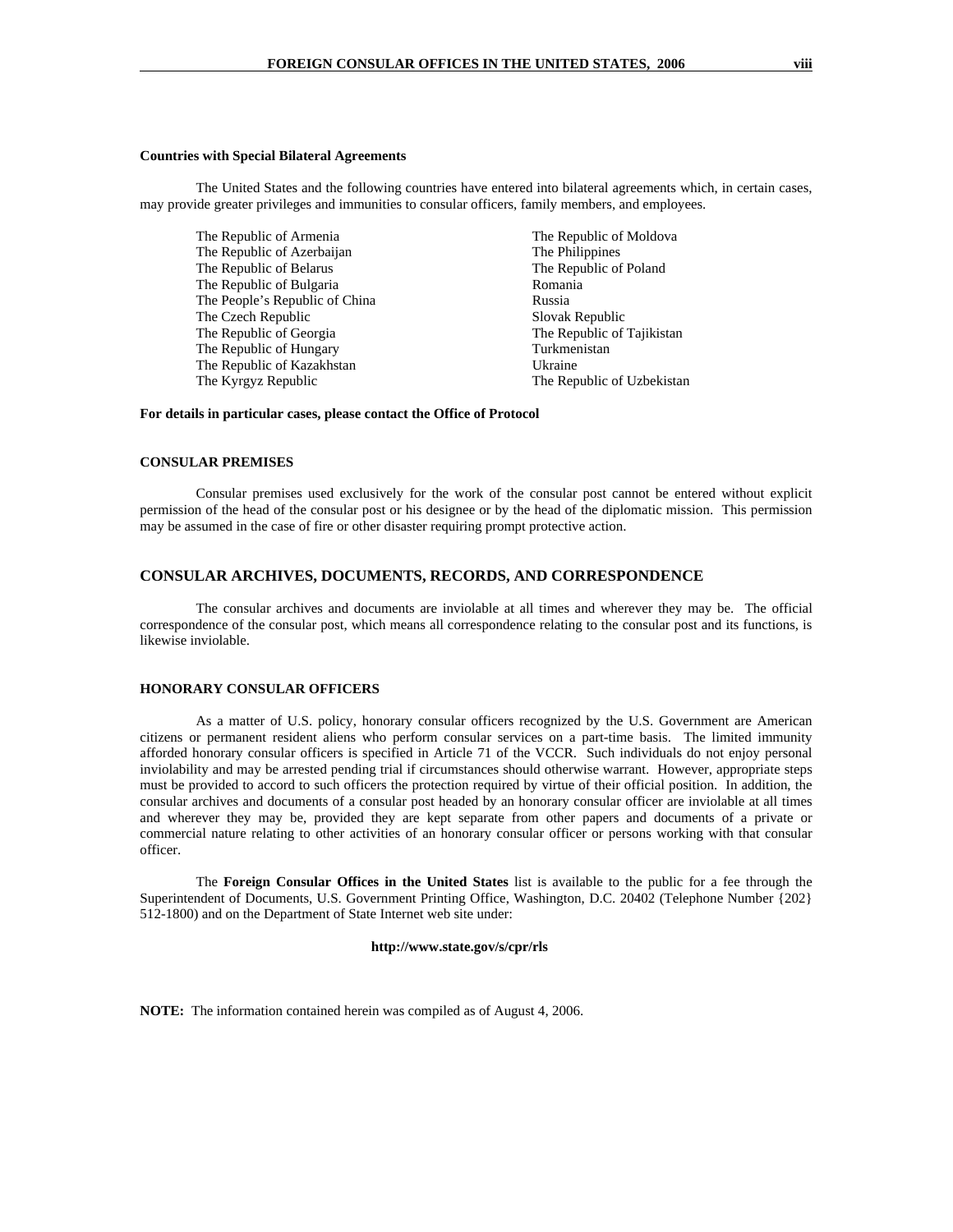# **TABLE OF CONTENTS**

| Former Yugoslav Republic of Macedonia 75 |  |
|------------------------------------------|--|
|                                          |  |
|                                          |  |
|                                          |  |
|                                          |  |
|                                          |  |
|                                          |  |
|                                          |  |
|                                          |  |
|                                          |  |
|                                          |  |
|                                          |  |
|                                          |  |
|                                          |  |
|                                          |  |
|                                          |  |
|                                          |  |
|                                          |  |
|                                          |  |
|                                          |  |
|                                          |  |
|                                          |  |
|                                          |  |
|                                          |  |
|                                          |  |
|                                          |  |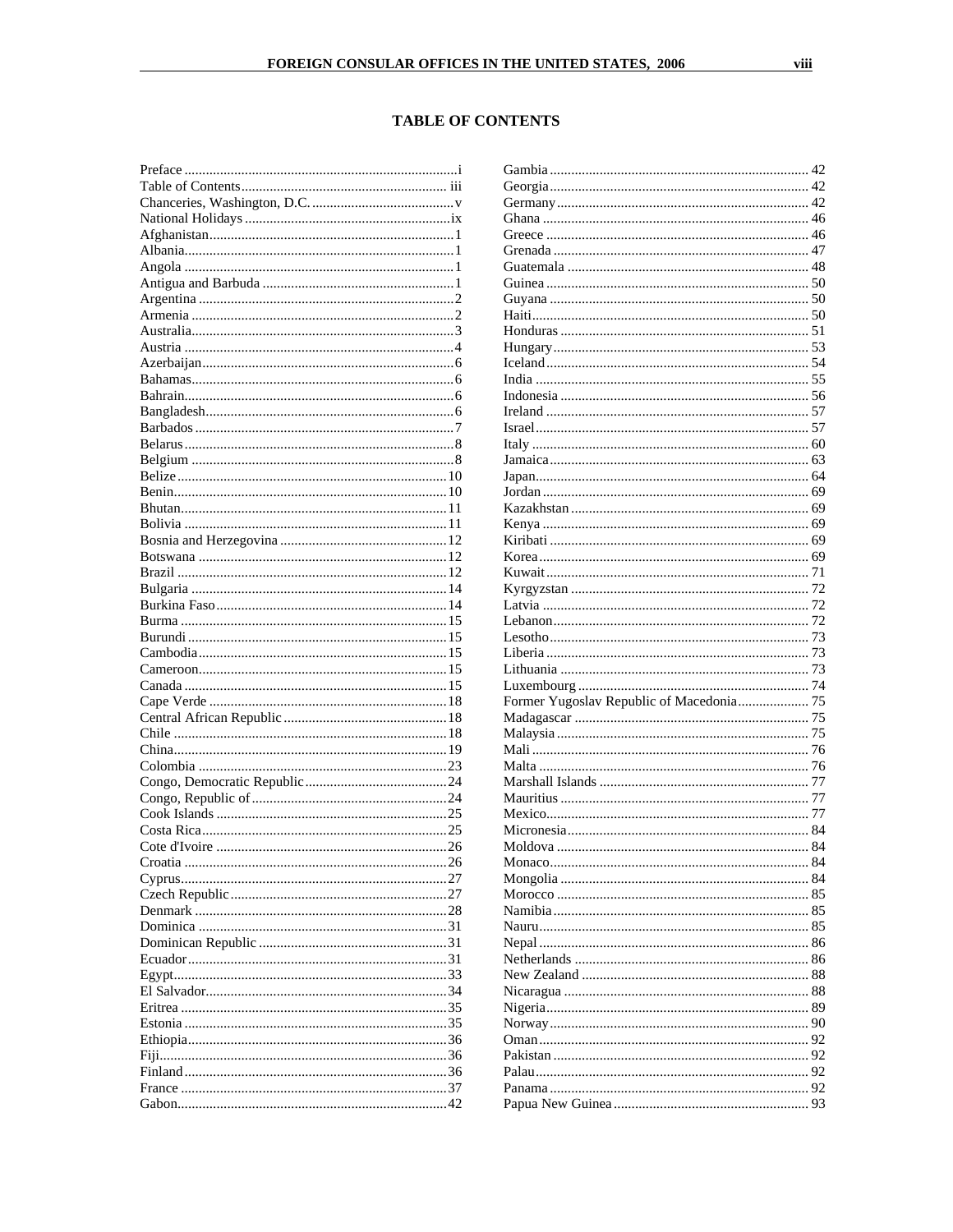# **TABLE OF CONTENTS (Continued)**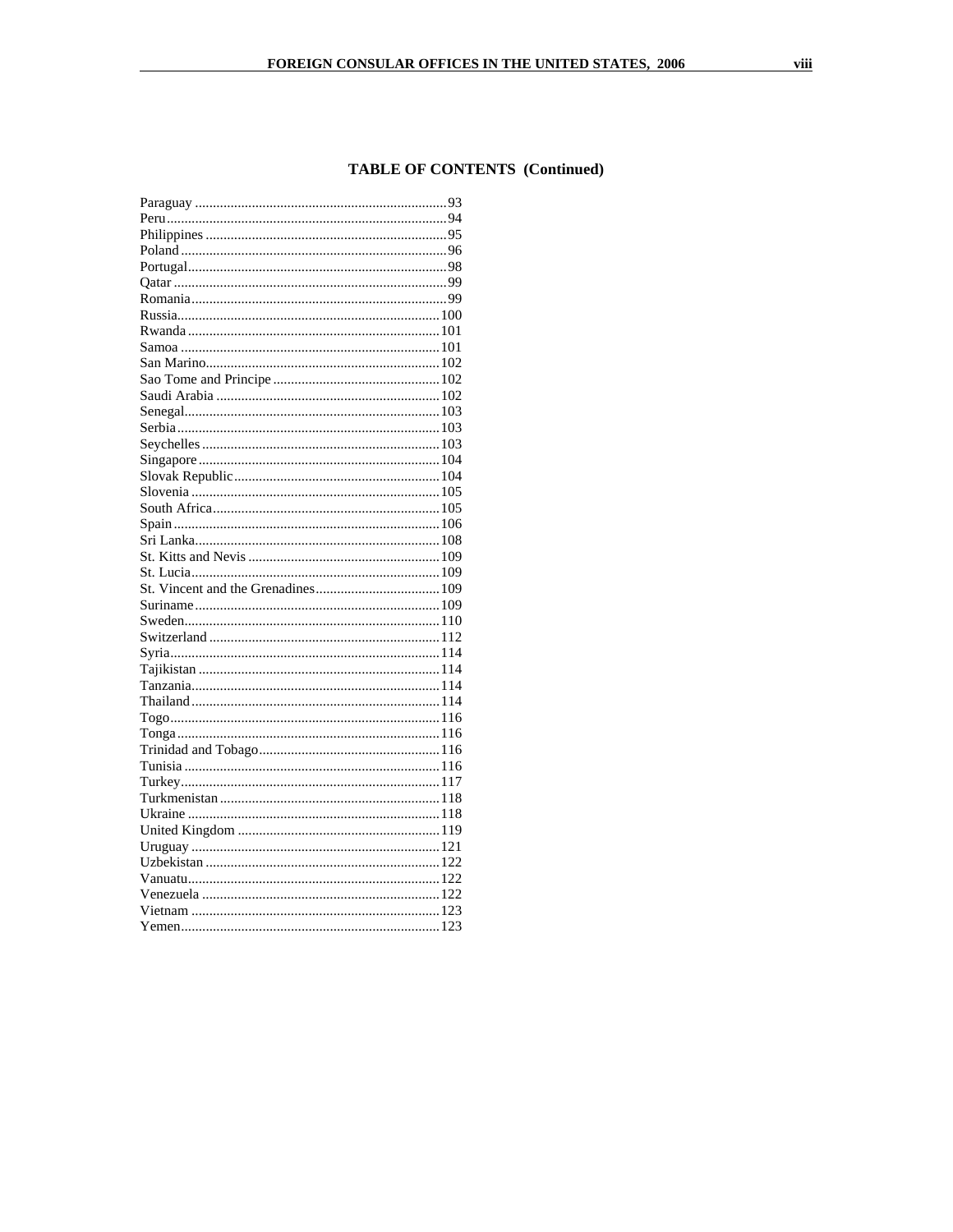## **CHANCERIES Washington, D.C.**

|                                                                                             | (Area Code 202) |
|---------------------------------------------------------------------------------------------|-----------------|
|                                                                                             |                 |
|                                                                                             |                 |
|                                                                                             |                 |
|                                                                                             |                 |
|                                                                                             |                 |
|                                                                                             |                 |
|                                                                                             |                 |
|                                                                                             |                 |
|                                                                                             |                 |
|                                                                                             |                 |
|                                                                                             |                 |
|                                                                                             |                 |
|                                                                                             |                 |
|                                                                                             |                 |
|                                                                                             |                 |
|                                                                                             |                 |
|                                                                                             |                 |
|                                                                                             |                 |
|                                                                                             |                 |
|                                                                                             |                 |
|                                                                                             |                 |
|                                                                                             |                 |
|                                                                                             |                 |
|                                                                                             |                 |
|                                                                                             |                 |
|                                                                                             |                 |
|                                                                                             |                 |
|                                                                                             |                 |
|                                                                                             |                 |
|                                                                                             |                 |
|                                                                                             |                 |
|                                                                                             |                 |
|                                                                                             |                 |
|                                                                                             |                 |
|                                                                                             |                 |
|                                                                                             |                 |
|                                                                                             |                 |
|                                                                                             |                 |
|                                                                                             |                 |
|                                                                                             |                 |
|                                                                                             |                 |
|                                                                                             |                 |
|                                                                                             |                 |
| CUBA (See Switzerland)                                                                      |                 |
|                                                                                             |                 |
|                                                                                             |                 |
|                                                                                             |                 |
|                                                                                             |                 |
|                                                                                             |                 |
|                                                                                             |                 |
| EAST TIMOR, DEMOCRATIC REPUBLIC OF, 4201 Connecticut Ave., N.W., Suite 504, 20008  966-3202 |                 |
|                                                                                             |                 |
|                                                                                             |                 |
|                                                                                             |                 |
|                                                                                             |                 |
|                                                                                             |                 |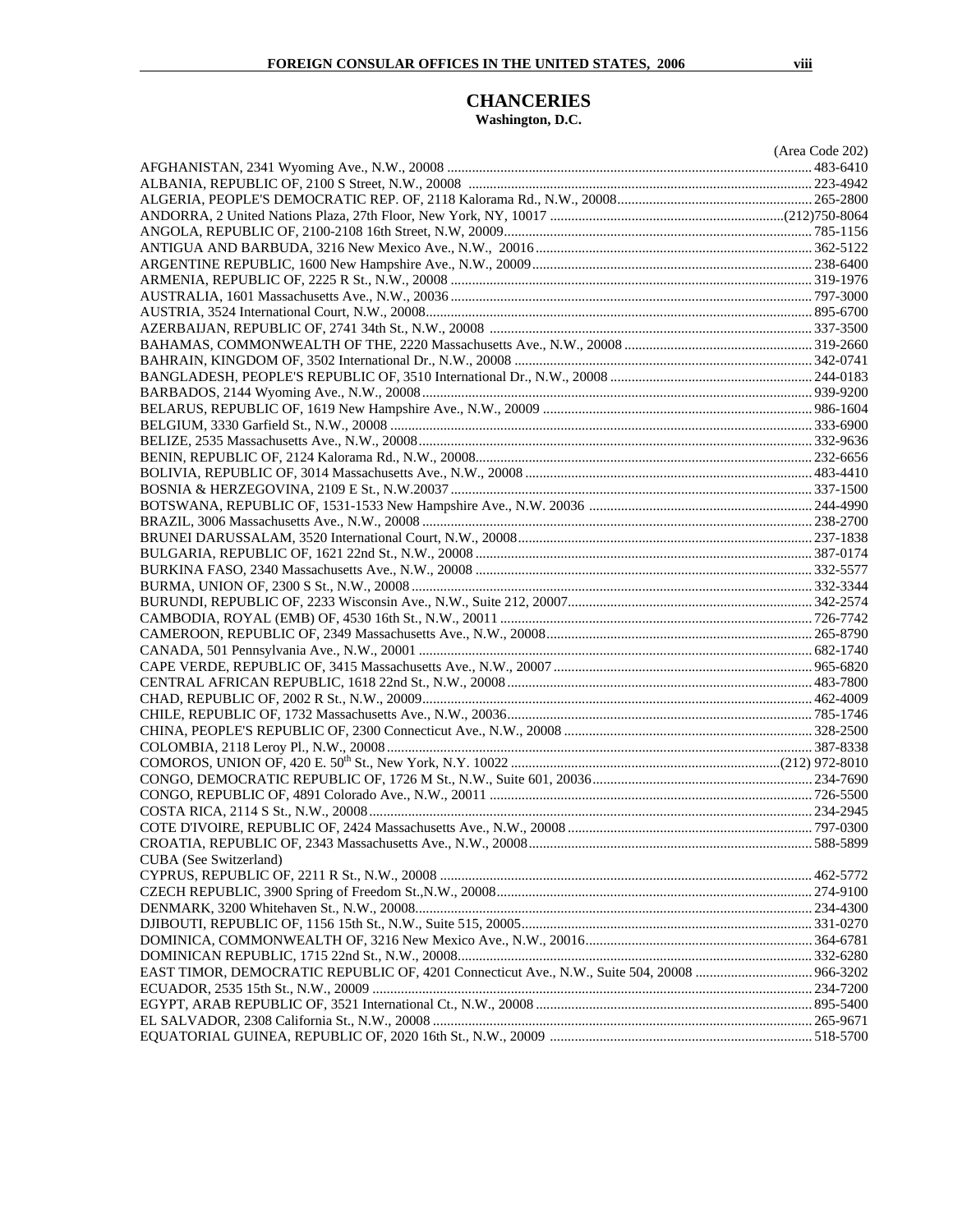## **CHANCERIES (Continued) Washington, D.C.**

| IRAN (See Pakistan) |  |
|---------------------|--|
|                     |  |
|                     |  |
|                     |  |
|                     |  |
|                     |  |
|                     |  |
|                     |  |
|                     |  |
|                     |  |
|                     |  |
|                     |  |
|                     |  |
|                     |  |
|                     |  |
|                     |  |
|                     |  |
|                     |  |
|                     |  |
|                     |  |
|                     |  |
|                     |  |
|                     |  |
|                     |  |
|                     |  |
|                     |  |
|                     |  |
|                     |  |
|                     |  |
|                     |  |
|                     |  |
|                     |  |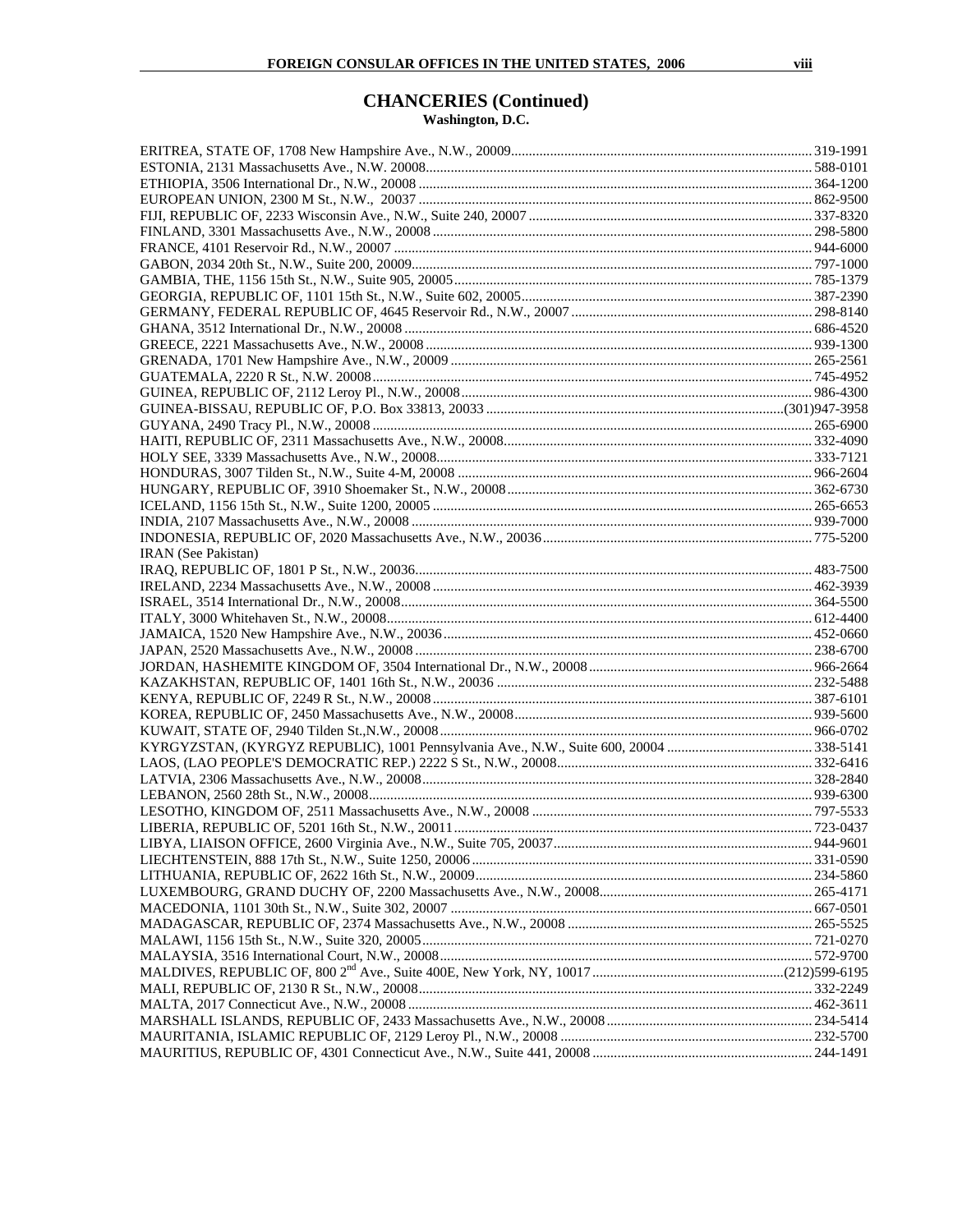## **CHANCERIES (Continued) Washington, D.C.**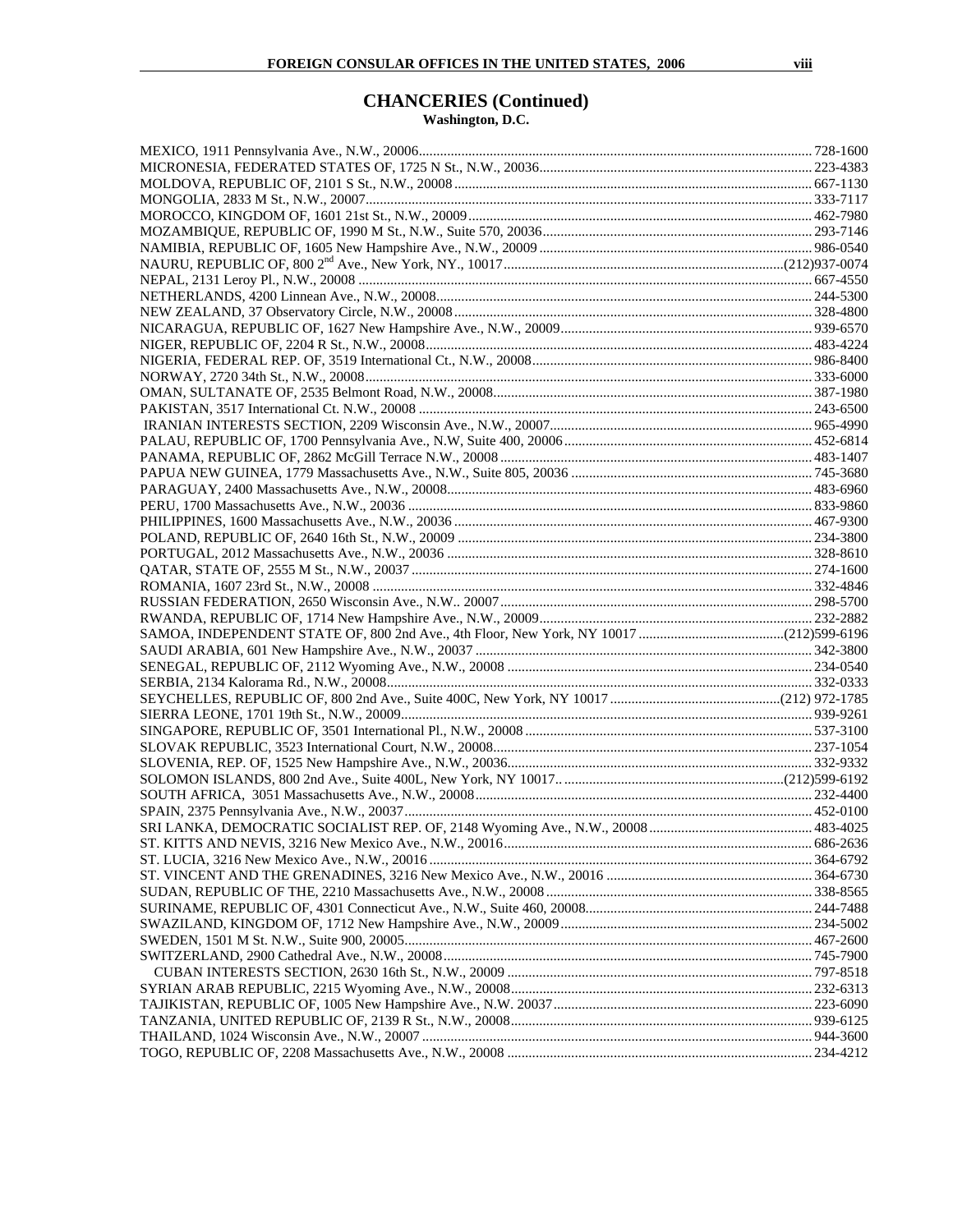## **CHANCERIES (Continued) Washington, D.C.**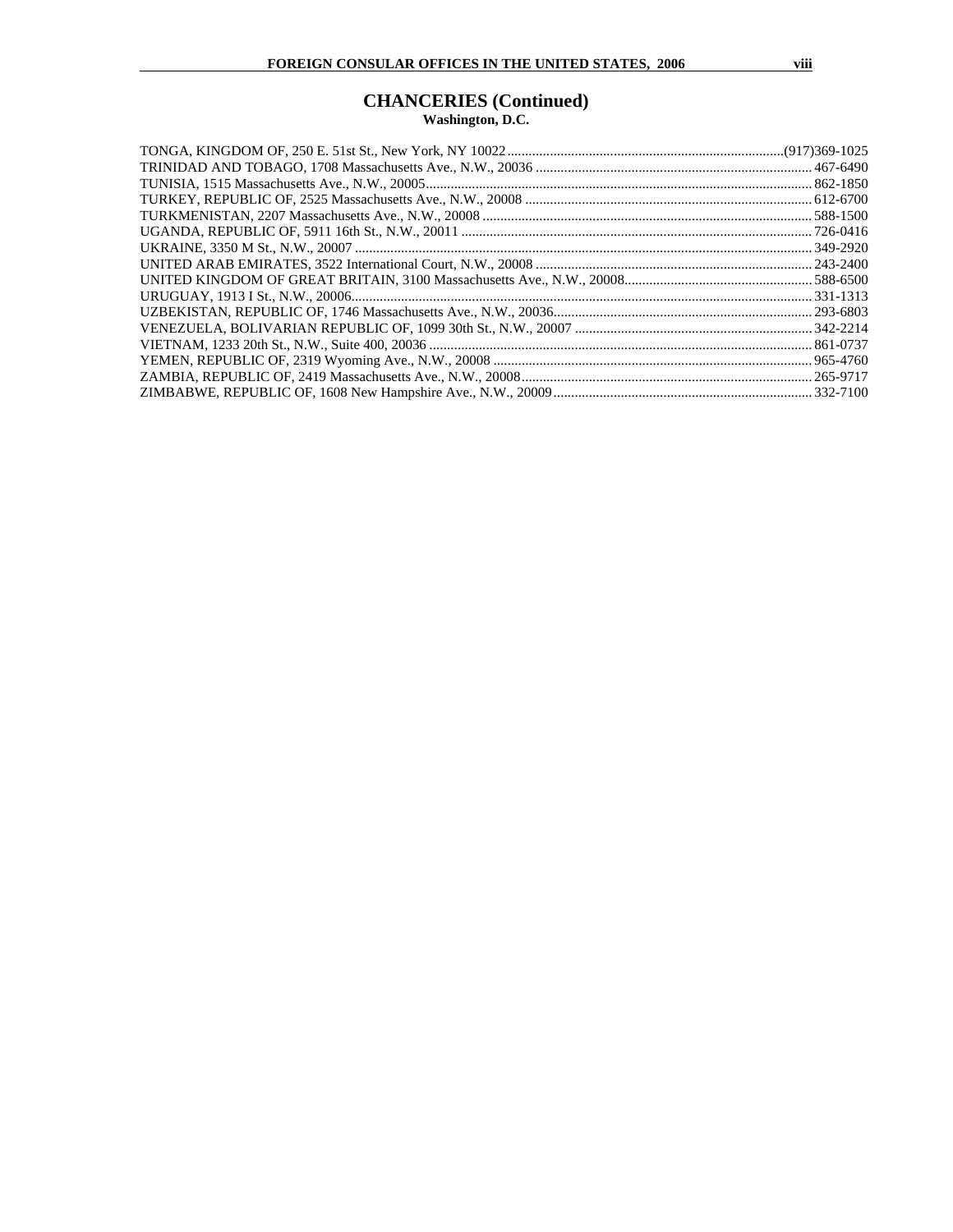# **NATIONAL HOLIDAYS**

## **JANUARY**

| January 1 Haiti, Sudan, Slovakia |
|----------------------------------|
| January 4Burma                   |
| January 26 Australia, India      |

# **FEBRUARY**

| February 4 Sri Lanka       |  |
|----------------------------|--|
| February 6 . New Zealand   |  |
| February 7 Grenada         |  |
| February 16 Lithuania      |  |
| February 18The Gambia      |  |
| February 22 Saint Lucia    |  |
| February 23 Brunei, Guyana |  |
| February 24Estonia         |  |
|                            |  |
| February 27 Dominican      |  |
| Republic                   |  |

#### **MARCH**

| March 3Bulgaria     |  |
|---------------------|--|
|                     |  |
| March 12 Mauritius  |  |
| March 17 Ireland    |  |
| March 20Tunisia     |  |
| March 21Namibia     |  |
|                     |  |
|                     |  |
| March 26 Bangladesh |  |

## **APRIL**

| April 4 Senegal             |
|-----------------------------|
| April 16Denmark             |
| April 17 Syria              |
| April 18Zimbabwe            |
| April 26Tanzania            |
| April 27 Sierre Leone, Togo |
| April 27 South Africa       |
| April 30Netherlands         |

## **MAY**

|       | May 1 Marshall Islands       |
|-------|------------------------------|
| May 3 | Poland                       |
| May 8 | .  Czech Republic            |
| May 9 | European Union               |
|       | May 12 Israel                |
|       |                              |
|       | May 17 Norway                |
|       | May 20 Cameroon              |
|       | May 22  Yemen                |
|       | May 24 Eritrea               |
|       | May 25  Argentina, Jordan    |
|       | May 26 Guyana, Great Britain |
|       | May 28  Azerbaijan, Ethiopia |
|       | May 30 Croatia               |

## **JUNE**

| June 1 | Samoa |
|--------|-------|
| June 2 |       |

| June 4                       | Tonga |
|------------------------------|-------|
| June 6                       |       |
|                              |       |
| June 12 Philippines, Russia  |       |
|                              |       |
| June 18  Seychelles          |       |
| June 23 Luxembourg           |       |
| June 25 Mozambique, Slovenia |       |
| June 26 Madagascar           |       |
| June 27 Djibouti             |       |
| June 30  D. R. of Congo      |       |

## **JULY**

| July 1  Burundi, Canada       |
|-------------------------------|
| Rwanda                        |
| July 3 Belarus                |
| July 5Cape Verde, Venezuela   |
| July 6  Comoros, Malawi       |
| July 7 Nepal, Solomon Islands |
| July 10  Bahamas              |
| July 11  Mongolia             |
| July 14  France               |
| July 20 Colombia              |
| July 21  Belgium              |
| July 23                       |
| Liberia<br>July 26            |
| July 28<br>Peru               |
| Morocco<br>July 30            |

#### **AUGUST**

| August 1  Benin, Switzerland  |
|-------------------------------|
| August 2  Macedonia           |
| August 5  Jamaica             |
| August 6  Bolivia             |
| August 7 Cote D'Ivoire        |
| August 9 Singapore            |
| August 10 Ecuador             |
| August 11 Chad                |
| August 15 Korea, R. of Congo, |
| Liechtenstein                 |
| August 17  Indonesia, Gabon   |
| August 19 Afghanistan         |
| August 20  Hungary            |
| August 24  Ukraine            |
| August 25  Uruguay            |
| August 29Slovakia             |
|                               |
| August 31 Kyrgyzstan,         |
| Malaysia, Trinidad and        |

#### **SEPTEMBER**

| September 1 Uzbekistan, |  |  |  |  |
|-------------------------|--|--|--|--|
| Slovakia                |  |  |  |  |
|                         |  |  |  |  |
| September 6 Swaziland   |  |  |  |  |
| September 7 Brazil      |  |  |  |  |
| September 15Costa Rica, |  |  |  |  |
| El Salvador, Guatemala, |  |  |  |  |
| Honduras, Nicaragua     |  |  |  |  |
|                         |  |  |  |  |

| September 16  Mexico,       |
|-----------------------------|
| Papua New Guinea            |
| September 18 Chile          |
| September 19  St. Kitts     |
| and Nevis                   |
| September 21  Belize, Malta |
|                             |
| September 23 Saudi Arabia   |
| September 24  Guinea-Bissau |
| September 30 Botswana       |

## **OCTOBER**

| October 1 Cyprus, Nigeria,   |
|------------------------------|
| People's Republic of China,  |
| Palau                        |
| October 2Guinea              |
| October 3Germany             |
| October 4Lesotho             |
| October 9 Uganda             |
|                              |
| October 12Equatorial Guinea, |
| Spain                        |
| October 18.  Azerbaijan      |
| October 22Holy See           |
|                              |
| October 26Austria            |
| October 27 Saint Vincent     |
|                              |
| and the Grenadines,          |
| Turkmenistan                 |
| October 28 Czech Republic,   |
| Turkmenistan                 |

#### **NOVEMBER**

| November 1Algeria,      |
|-------------------------|
| Antigua & Barbuda       |
| November 3Dominica,     |
| Panama                  |
| November 11Angola       |
| November 17Slovakia     |
| November 18Latvia, Oman |
| November 19 Monaco      |
| November 22Lebanon      |
| November 25 Suriname    |
| November 28 Mauritania  |
| November 30 Barbados    |

## **DECEMBER**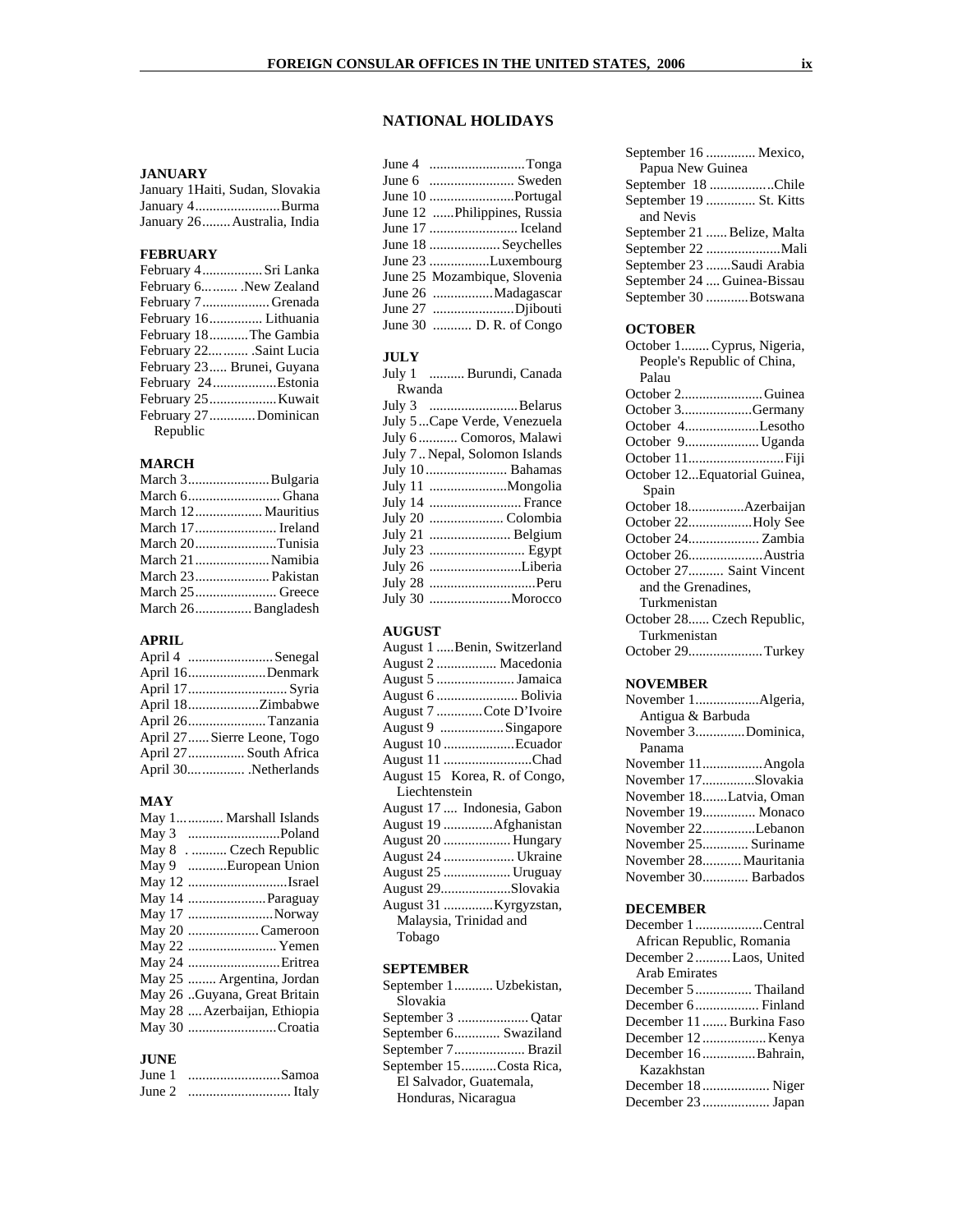| STATE*<br><b>RESIDENCE</b>                           | <b>NAME AND</b><br>RANK                                    | DATE OF<br><b>RECOGNITION</b> | STATE*<br><b>RESIDENCE</b>                                          | <b>NAME AND</b><br>RANK                                 | DATE OF<br><b>RECOGNITION</b> |
|------------------------------------------------------|------------------------------------------------------------|-------------------------------|---------------------------------------------------------------------|---------------------------------------------------------|-------------------------------|
|                                                      | <b>AFGHANISTAN</b>                                         |                               |                                                                     |                                                         |                               |
| <b>CALIFORNIA</b>                                    |                                                            |                               | <b>OHIO</b>                                                         |                                                         |                               |
| (310) 473-6583, FAX (310) 473-6775                   | LOS ANGELES (CG) 11040 SANTA MONICA BL., SUITE 300, 90025. |                               | (216) 631-1755                                                      | CLEVELAND (HCG) 1200 W. 58TH ST., 44102.                |                               |
| MR. ATIQULLAH ATIFMAL,<br><b>CONSUL GENERAL</b>      |                                                            | Jul. 29, 2004                 | DR. PETER KOLE,                                                     | HONORARY CONSUL GENERAL                                 | Nov. 10, 2003                 |
| MR. SAFAR MOHAMMAD AMIRI,<br><b>CONSUL</b>           |                                                            | Jan. 24, 2006                 |                                                                     |                                                         |                               |
| MR. SAYED MUJTABA AHMADI,<br><b>CONSUL</b>           |                                                            | May. 23, 2006                 | <b>TEXAS</b>                                                        | HOUSTON (HC) 10 WATERWAY CT., THE WOODLANDS 77380.      |                               |
|                                                      |                                                            |                               | (281) 548-4740, FAX (281) 354-7255<br>DR. PEDRO A. RUBIO,           |                                                         | Dec. 03, 1993                 |
| <b>NEW YORK</b>                                      |                                                            |                               | HONORARY CONSUL                                                     |                                                         |                               |
| (212) 972-2277, FAX (212) 972-9046                   | NEW YORK (CG) 360 LEXINGTON AV., FLOOR 11, 10017.          |                               |                                                                     | <b>ANGOLA</b>                                           |                               |
| MR. MOHAMMAD SADIQ DAUDZAI,<br><b>CONSUL GENERAL</b> |                                                            | Jan. 06, 2006                 | <b>NEW YORK</b>                                                     |                                                         |                               |
| MR. SAYED SARDAR AHMAD AHMADI,<br><b>CONSUL</b>      |                                                            | Dec. 03, 2002                 | (212) 861-5656                                                      | NEW YORK (CG) 866 UNITED NATIONS PL., SUITE 552, 10017. |                               |
|                                                      | <b>ALBANIA</b>                                             |                               | MS. JULIA MACHADO,                                                  |                                                         | Nov. 24, 1999                 |
| <b>CONNECTICUT</b>                                   |                                                            |                               | <b>CONSUL GENERAL</b>                                               | MR. JERONIMO GASPAR DE ALMEIDA,                         | Jul. 11, 2000                 |
| (203) 252-2800, FAX (203) 252-2810                   | GREENWICH (HC) 1 LANDMARK SQ., SUITE 315, STAMFORD 06901.  |                               | <b>VICE CONSUL</b><br><b>VICE CONSUL</b>                            | MR. FRANCISCO LEANDRO DE ALMEIDA,                       | Jun. 02, 2004                 |
| MR. RICHARD STEELE LUKAJ,<br>HONORARY CONSUL         |                                                            | May. 14, 2002                 | MR. CRISTOVAO DA PAZ JULIO,<br><b>CONSULAR AGENT</b>                |                                                         | Jul. 31, 2000                 |
|                                                      |                                                            |                               | MR. JOAO JOSE DA ROCHA,<br><b>CONSULAR AGENT</b>                    |                                                         | Feb. 27, 2004                 |
| <b>FLORIDA</b>                                       |                                                            |                               |                                                                     |                                                         |                               |
| 33334.                                               | FT. LAUDERDALE (HCG) 4077 N.E. 5TH TE., FORT LAUDERDALE    |                               | <b>TEXAS</b>                                                        |                                                         |                               |
| (954) 537-3571                                       |                                                            | Sep. 23, 2003                 | (713) 212-3840, FAX (713) 212-3841                                  | HOUSTON (CG) 3040 POST OAK BL., SUITE 780, 77056.       |                               |
| MR. NASI LESKU,<br>HONORARY CONSUL GENERAL           |                                                            |                               | MR. SIMAO MANUEL PEDRO,<br><b>CONSUL GENERAL</b>                    |                                                         | Mar. 14, 2006                 |
| <b>GEORGIA</b>                                       |                                                            |                               | MR. HORACIO ULIENGUE,                                               |                                                         | Mar. 31, 2003                 |
| (404) 299-6803                                       | AVONDALE ESTATES (HCG) 310 SOMERLANE PL., 30002.           |                               | DEPUTY CONSUL GENERAL<br>MR. FRANCISCO BENTO,<br><b>VICE CONSUL</b> |                                                         | Apr. 08, 2004                 |
| HONORARY CONSUL GENERAL                              | MR. THEODORE ROOSEVELT, JR BRITTON,                        | Mar. 16, 2006                 | <b>CONSULAR AGENT</b>                                               | MRS. FRANCISCA PEDRO AUGUSTO DA COSTA,                  | Jan. 09, 2002                 |
|                                                      |                                                            |                               |                                                                     | MRS. INES DE FATIMA FRAGOSO DA FONSECA,                 | Jan. 09, 2002                 |
| LOUISIANA                                            | NEW ORLEANS (HC) 201 ST. CHARLES AV., SUITE 2401, 70170.   |                               | <b>CONSULAR AGENT</b><br><b>CONSULAR AGENT</b>                      | MR. ANTONIO BARBOSA MASCARENHA,                         | Mar. 10, 2006                 |
| $(504) 598 - 0106$                                   |                                                            |                               |                                                                     |                                                         |                               |
| MR. BRET ALDEN CLESI,<br>HONORARY CONSUL             |                                                            | Jul. 12, 1999                 | ANTIGUA AND BARBUDA                                                 |                                                         |                               |
|                                                      |                                                            |                               | <b>DISTRICT OF COLUMBIA</b>                                         |                                                         |                               |
| <b>MICHIGAN</b>                                      |                                                            |                               | (202) 362-5211, FAX (202) 362-5225                                  | WASHINGTON (CHN) 3216 NEW MEXICO AV., NW, 20016.        |                               |
| (248) 851-7310                                       | WEST BLOOMFIELD (HCG) 3300 LONE PINE RD., 48323.           |                               |                                                                     | HER EXCELLENCY DEBORAH MAE LOVELL,                      | Mar. 22, 2005                 |
| MR. EKREM BARDHA,                                    | HONORARY CONSUL GENERAL                                    | Sep. 23, 2003                 | <b>CONSUL GENERAL</b><br>MS. GRACELYN G. HENRY,<br><b>CONSUL</b>    |                                                         | Jan. 30, 1996                 |
| <b>NORTH CAROLINA</b>                                |                                                            |                               | <b>FLORIDA</b>                                                      |                                                         |                               |
| (910) 690-8471, FAX (910) 295-4741                   | PINEHURST (HCG) 130 SANDHURST PL., SOUTHERN PINES 28387.   |                               |                                                                     | MIAMI (CG) 25 S. E. 2ND AV., SUITE 300, 33131.          |                               |
| DR. DAVID FUNDERBURK,<br>HONORARY CONSUL GENERAL     |                                                            | Jun. 23, 2004                 | <b>CONSUL GENERAL</b>                                               | MR. IAN EARL ANDERSON SWEENEY,                          | Jan. 09, 2006                 |
|                                                      |                                                            |                               |                                                                     |                                                         |                               |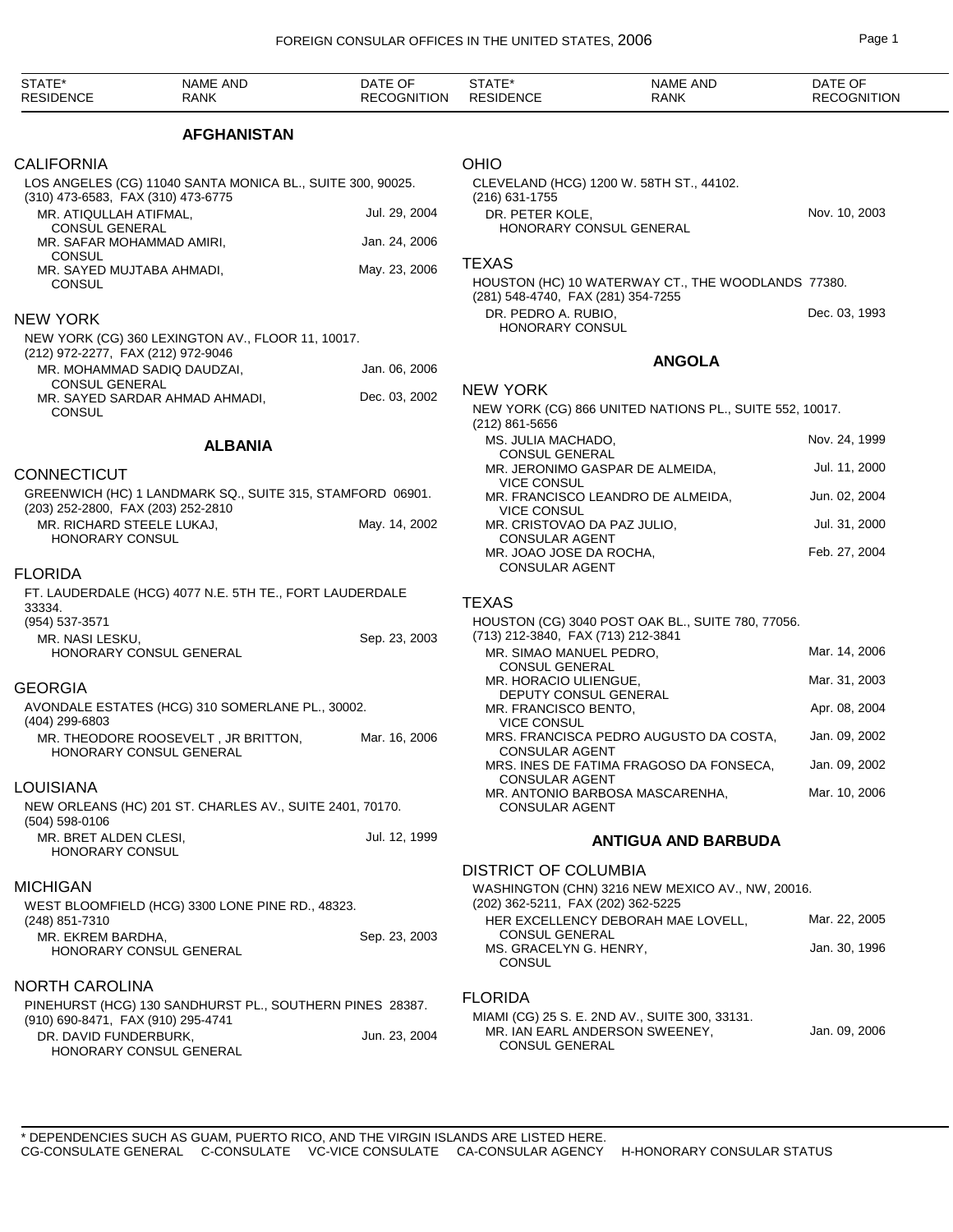| STATE*<br><b>RESIDENCE</b>                                             | NAME AND<br><b>RANK</b>                                   | DATE OF<br><b>RECOGNITION</b> | STATE*<br><b>RESIDENCE</b>                                                   | <b>NAME AND</b><br><b>RANK</b>                            | DATE OF<br><b>RECOGNITION</b> |  |
|------------------------------------------------------------------------|-----------------------------------------------------------|-------------------------------|------------------------------------------------------------------------------|-----------------------------------------------------------|-------------------------------|--|
|                                                                        |                                                           |                               |                                                                              |                                                           |                               |  |
| NEW YORK<br>NEW YORK (CG) 3 DAG HAMMARSKJOLD PZ., FLOOR 6TH #1, 10017. |                                                           |                               | <b>ILLINOIS</b><br>CHICAGO (CG) 205 N. MICHIGAN AV., SUITE 4208/4209, 60601. |                                                           |                               |  |
| (718) 882-7948                                                         | MISS OMYMA ELSPETH IVY JEAN DAVID,                        | Oct. 21, 2005                 | (301) 819-2620, FAX (312) 819-2626<br>MR. ERNESTO MANUEL PAZ,                |                                                           | Oct. 07, 2003                 |  |
| DEPUTY CONSUL GENERAL<br>MR. MCCHESNEY GEORGE EMANUEL,                 |                                                           | Oct. 21, 2005                 | <b>CONSUL GENERAL</b><br>MR. MARCELO PABLO DI PACE,                          |                                                           | Aug. 26, 1999                 |  |
|                                                                        | HONORARY CONSUL GENERAL                                   |                               | DEPUTY CONSUL<br>MR. JORGE LUIS MANGHI,<br><b>CONSULAR AGENT</b>             | Mar. 04, 1999                                             |                               |  |
|                                                                        | <b>ARGENTINA</b>                                          |                               |                                                                              |                                                           |                               |  |
| <b>CALIFORNIA</b>                                                      |                                                           |                               | ARGENTINE TRADE OFFICE                                                       | CHICAGO (CONA) 205 N. MICHIGAN AV., SUITE 4208, 60601.    |                               |  |
| (213) 739-5959                                                         | LOS ANGELES (CG) 5055 WILSHIRE BL., SUITE 210, 90036.     |                               | (312) 819-2610, FAX (312) 819-2612                                           |                                                           |                               |  |
| <b>CONSUL GENERAL</b>                                                  | MR. JORGE TEODORO LAPSENSON,                              | Oct. 17, 2005                 | <b>NEW YORK</b>                                                              |                                                           |                               |  |
|                                                                        | MRS. ALCIRA ANDREA CELORIA,                               | Oct. 17, 2005                 |                                                                              | NEW YORK (CG) 12 W. 56TH ST., 10019.                      |                               |  |
|                                                                        | DEPUTY CONSUL GENERAL<br>MR. JUAN CARLOS GARAGUSO,        | Jan. 27, 2006                 | (212) 603-0400                                                               |                                                           |                               |  |
|                                                                        | DEPUTY CONSUL GENERAL                                     |                               | <b>CONSUL GENERAL</b>                                                        | MR. HECTOR MARCOS TIMERMAN,                               | Jul. 29, 2004                 |  |
| <b>DEPUTY CONSUL</b>                                                   | MR. LEANDRO FEDERICO FERNANDEZ SUAREZ,                    | Mar. 20, 1998                 |                                                                              | MR. LUIS PABLO MARIA BELTRAMINO,                          | Aug. 13, 2002                 |  |
| MR. FERNANDO BRUN,<br>DEPUTY CONSUL                                    |                                                           | Nov. 24, 2004                 | DEPUTY CONSUL GENERAL                                                        | MR. ALEJANDRO ANTONIO BERTOLO,                            | May. 29, 2003                 |  |
| MR. JUAN CARLOS TOCE,<br><b>CONSULAR AGENT</b>                         |                                                           | May. 25, 1999                 | DEPUTY CONSUL GENERAL                                                        | MR. FERNANDO TULIO CERVETTO,                              | Jun. 20, 2003                 |  |
| MS. ADRIANA NORA PRIETO,                                               |                                                           | Apr. 22, 2005                 | DEPUTY CONSUL GENERAL<br>MR. MARIO J. A. OYARZABAL,                          |                                                           | Aug. 31, 1998                 |  |
| <b>CONSULAR AGENT</b>                                                  |                                                           |                               | DEPUTY CONSUL                                                                |                                                           |                               |  |
| FLORIDA                                                                |                                                           |                               | DEPUTY CONSUL                                                                | MR. CIRO LUCIANO CILIBERTO INFANTE,                       | Mar. 23, 1999                 |  |
| $(305)$ 373-7794                                                       | MIAMI (CG) 800 BRICKELL AV., PENTHOUSE 1, 33131.          |                               | MR. CARLOS ALEJANDRO POFFO,<br>DEPUTY CONSUL                                 |                                                           | Jul. 01, 1999                 |  |
| CONSUL GENERAL                                                         | MR. GREGORIO JORGE DUPONT,                                | Oct. 22, 2004                 | MR. OSCAR ARTURO MADINA,<br><b>CONSULAR AGENT</b>                            |                                                           | Jun. 23, 2005                 |  |
|                                                                        | MR. ALEJANDRO HECTOR NIETO,                               | Apr. 06, 1998                 |                                                                              |                                                           |                               |  |
|                                                                        | DEPUTY CONSUL GENERAL<br>MR. MIGUEL EDGARDO REALMONTE,    | Dec. 06, 2000                 | ARGENTINE TRADE OFFICE                                                       | NEW YORK (CONA) 900 3RD AV., FLOOR 4TH, 10022.            |                               |  |
| MR. GUILLERMO RODRIGUEZ,                                               | DEPUTY CONSUL GENERAL                                     | Jul. 22, 1999                 | (212) 759-6477                                                               |                                                           |                               |  |
| <b>DEPUTY CONSUL</b><br>MR. MAXIMO E. GOWLAND,                         |                                                           | Oct. 04, 1999                 | <b>TEXAS</b>                                                                 |                                                           |                               |  |
| DEPUTY CONSUL                                                          |                                                           |                               |                                                                              | HOUSTON (CG) 3050 POST OAK BL., SUITE 1625, 77056.        |                               |  |
| MR. DIEGO ALVAREZ RIVERA,<br>DEPUTY CONSUL                             |                                                           | Apr. 16, 2004                 | (713) 871-8935                                                               | MR. RICARDO AUGUSTO GAUTHIER,                             | Jun. 04, 2004                 |  |
| MS. ESTER GARCIA,<br><b>CONSULAR AGENT</b>                             |                                                           | Dec. 16, 1999                 | <b>CONSUL GENERAL</b>                                                        | MS. VALERIA MARIA GONZALEZ POSSE,                         | Feb. 27, 2006                 |  |
| MR. HORACIO HUGO RAVERA,<br>CONSULAR AGENT                             |                                                           | Feb. 08, 2000                 | DEPUTY CONSUL                                                                |                                                           |                               |  |
| CONSULAR AGENT                                                         | MRS. ELSA CATALINA BARONE DE LAMELA,                      | Jan. 29, 2004                 | MR. ARMANDO DAVID ALVAREZ,<br><b>CONSULAR AGENT</b>                          |                                                           | Apr. 01, 2004                 |  |
| <b>CONSULAR AGENT</b>                                                  | MRS. ESTELA BEATRIZ CIRELLI,                              | Mar. 14, 2006                 |                                                                              | <b>ARMENIA</b>                                            |                               |  |
|                                                                        |                                                           |                               | <b>CALIFORNIA</b>                                                            |                                                           |                               |  |
| <b>TOURISM OFFICE</b><br>$(305)$ 371-5559                              | MIAMI (CONA) 1101 BRICKELL AV., SUITE 901 S, 33131.       |                               | HILLS 90211.<br>$(310)$ 657-6102                                             | LOS ANGELES (CG) 50 N. LA CIENEGA BL., SUITE 210, BEVERLY |                               |  |
| GEORGIA                                                                |                                                           |                               | MR. GAGIK KIRAKOSIAN,                                                        |                                                           | Oct. 06, 2003                 |  |
|                                                                        | ATLANTA (CG) 245 PEACHTREE CENTER AV., SUITE 2101, 30303. |                               | <b>CONSUL GENERAL</b><br>MR. HARUTYUN KOJOYAN,                               |                                                           | Mar. 03, 2004                 |  |
| (404) 880-0805                                                         | MR. POMPEYO CARLOS LAYUS,                                 | Jun. 03, 2004                 | DEPUTY CONSUL GENERAL<br>MR. ARTUR MADOYAN,<br><b>CONSUL</b>                 |                                                           | Mar. 14, 2006                 |  |
| <b>CONSUL GENERAL</b>                                                  |                                                           |                               |                                                                              |                                                           |                               |  |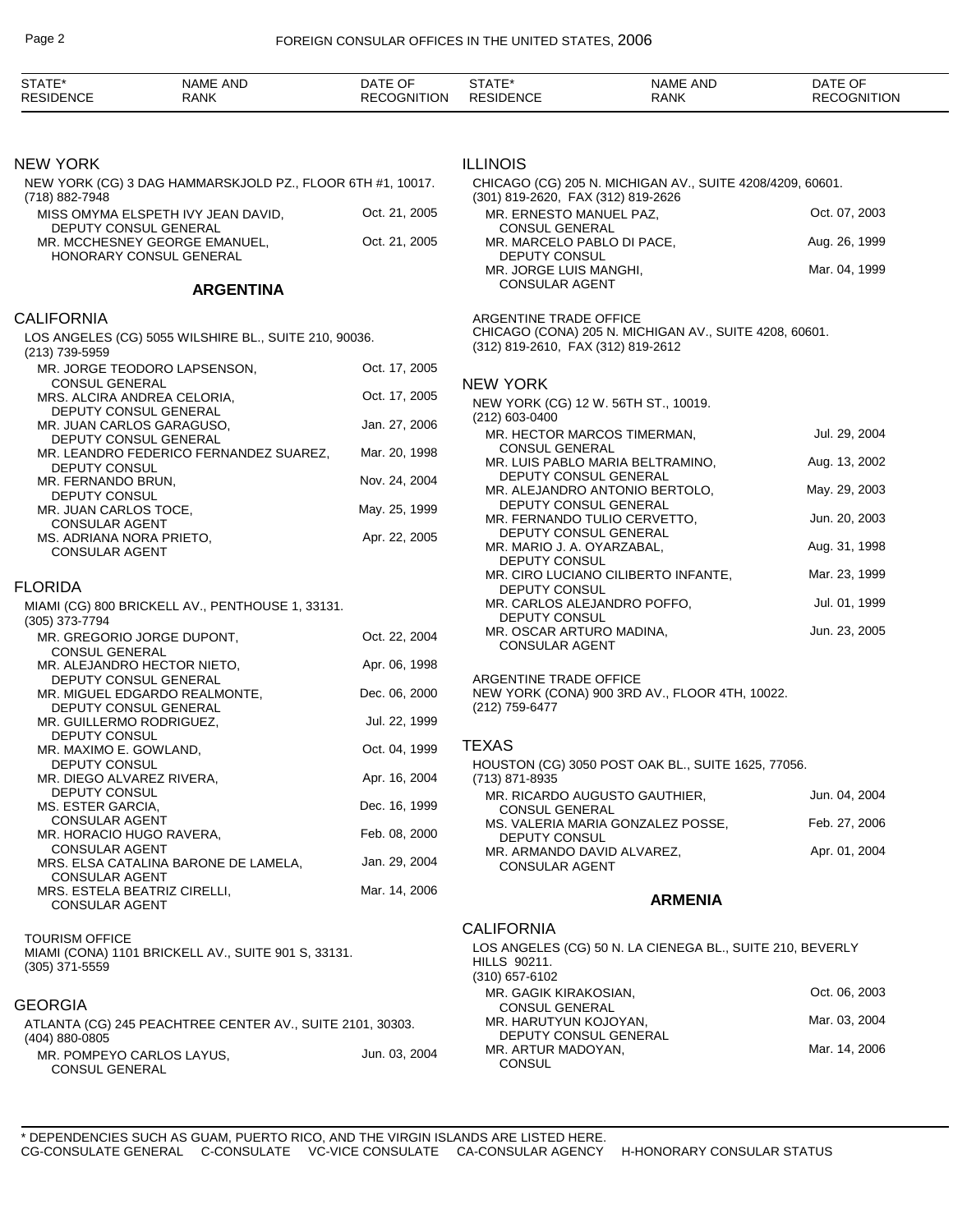| STATE*<br><b>RESIDENCE</b>  | <b>NAME AND</b><br><b>RANK</b>                                                                   | DATE OF<br><b>RECOGNITION</b> | STATE*<br><b>RESIDENCE</b>                         | <b>NAME AND</b><br>RANK                                                                  | DATE OF<br><b>RECOGNITION</b> |
|-----------------------------|--------------------------------------------------------------------------------------------------|-------------------------------|----------------------------------------------------|------------------------------------------------------------------------------------------|-------------------------------|
|                             | <b>AUSTRALIA</b>                                                                                 |                               |                                                    |                                                                                          |                               |
| <b>CALIFORNIA</b>           |                                                                                                  |                               |                                                    |                                                                                          |                               |
| 90067.                      | LOS ANGELES (CG) 2049 CENTURY PARK UN., E, FLOOR 19TH,                                           |                               | <b>CONSUL</b>                                      | WING COMMANDER STEPHEN JOHN KENNEDY,                                                     | Jul. 05, 2006                 |
| (310) 229-4800              | MR. JUSTIN HUGH BROWN,                                                                           | May. 10, 2006                 |                                                    |                                                                                          |                               |
|                             | <b>CONSUL GENERAL</b>                                                                            |                               | <b>ILLINOIS</b>                                    |                                                                                          |                               |
|                             | MRS. KYLIE HARGREAVES,                                                                           | Jul. 26, 2002                 | (312) 419-1480, FAX (312) 419-1499                 | CHICAGO (CG) 123 N. WACKER DR., SUITE 1330, 60606.                                       |                               |
|                             | DEPUTY CONSUL GENERAL<br>MR. IAN GEOFFREY WING.<br>DEPUTY CONSUL GENERAL                         | Aug. 07, 2003                 | MR. ROBERT EDWIN CHARLES,<br><b>CONSUL GENERAL</b> |                                                                                          | Apr. 22, 2005                 |
| <b>CONSUL</b>               | MS. FIONA AILEEN MORRIS,                                                                         | Jun. 08, 2004                 | CONSUL                                             | MRS. KERRY ANTOINETTE HARRIS,                                                            | Jul. 26, 2005                 |
|                             | MR. ANTHONY CHARLES WEYMOUTH,                                                                    | Nov. 29, 2005                 |                                                    |                                                                                          |                               |
| <b>CONSUL</b>               | MS. NICOLE MAREE FORRESTER,                                                                      | Jan. 13, 2005                 | <b>MASSACHUSETTS</b>                               |                                                                                          |                               |
| <b>VICE CONSUL</b>          |                                                                                                  |                               | (617) 856-2513                                     | BOSTON (HC) 22 THOMSON PL., SUITE SST3, 02210.                                           |                               |
|                             | SENIOR TRADE COMMISSION                                                                          |                               | MR. ADAM JOHN BRYAN,<br>HONORARY CONSUL            |                                                                                          | Nov. 08, 2004                 |
| 90067.                      | LOS ANGELES (CG) 2049 CENTURY PARK UN., E, FLOOR 19TH,                                           |                               |                                                    |                                                                                          |                               |
|                             |                                                                                                  |                               | <b>NEW YORK</b>                                    |                                                                                          |                               |
|                             | SAN FRANCISCO (CG) 575 MARKET ST., SUITE 1800, 94105.<br>(415) 536-1970, FAX (415) 536-1982      |                               | (212) 421-6910                                     | NEW YORK (CG) 150 E. 42ND ST., FLOOR 34TH, 10017.                                        |                               |
|                             | MR. DAVID ALAN LAWSON,                                                                           | Jan. 06, 2006                 | MR. JOHN WAYNE OLSEN,<br><b>CONSUL GENERAL</b>     |                                                                                          | Apr. 12, 2006                 |
| <b>CONSUL GENERAL</b>       |                                                                                                  |                               |                                                    | MR. DAVID STAUNTON HOWARD,<br>DEPUTY CONSUL GENERAL                                      | Apr. 14, 2003                 |
| <b>COLORADO</b>             |                                                                                                  |                               | MR. CHARLES FARRUGIA,                              |                                                                                          | Jun. 28, 2005                 |
|                             | DENVER (HC) 9200 W. CROSS DR., SUITE 100, LITTLETON 80123.<br>(303) 321-2234, FAX (303) 973-9938 |                               | MR. KEVIN BRUCE FILIPPI,                           | DEPUTY CONSUL GENERAL                                                                    | Mar. 14, 2006                 |
| MR. MARK V. O'REGAN,        | HONORARY CONSUL                                                                                  | Sep. 12, 1994                 | <b>CONSUL</b>                                      |                                                                                          |                               |
| <b>DISTRICT OF COLUMBIA</b> |                                                                                                  |                               |                                                    | SENIOR TRADE COMMISSION (INFORMATION SERVICE)<br>NEW YORK (CONA) 630/636 5TH AV., 10111. |                               |
|                             | WASHINGTON (CHN) 1601 MASSACHUSETTS AV., NW, 20036.                                              |                               |                                                    |                                                                                          |                               |
|                             | (202) 797-3000, FAX (202) 797-3168                                                               |                               | <b>TEXAS</b>                                       |                                                                                          |                               |
| <b>CONSUL GENERAL</b>       | MR. JOHN JAMES MCANULTY,                                                                         | Mar. 22, 2005                 | (713) 782-6009, FAX (713) 862-8364                 | HOUSTON (HC) 4623 FEAGAN ST., 77007.                                                     |                               |
| <b>CONSUL</b>               | MS. MARILYN ANNE PERRING,                                                                        | Jun. 21, 2006                 | MS. NANA L. BOOKER,<br>HONORARY CONSUL             |                                                                                          | Dec. 07, 1999                 |
| <b>VICE CONSUL</b>          | MS. VICTORIA JANE EDMONDS.                                                                       | Feb. 11, 2004                 |                                                    |                                                                                          |                               |
|                             |                                                                                                  |                               |                                                    | TRUST TERRITORIES OF THE PACIFIC ISLANDS                                                 |                               |
| <b>FLORIDA</b>              |                                                                                                  |                               | (691) 320-5448                                     | KOLONIA, MICRONESIA (CG) P.O. BOX S., KOLONIA 96941.                                     |                               |
|                             | MIAMI (HC) 2223 CORAL WA., 33145.<br>(305) 519-8814, FAX (305) 361-7021                          |                               | <b>CONSUL GENERAL</b>                              | MR. BRENDAN FRANCIS DORAN,                                                               | Feb. 21, 2002                 |
|                             | MR. THOMAS E. FLYNN,<br>HONORARY CONSUL                                                          | Dec. 07, 1999                 |                                                    | MR. MICHAEL GORDON CREAGH,                                                               | Aug. 27, 2001                 |
|                             |                                                                                                  |                               | <b>CONSUL</b><br>MRS. INGER JENSEN ROWE,           |                                                                                          | Aug. 27, 2001                 |
| <b>GEORGIA</b>              |                                                                                                  |                               | <b>VICE CONSUL</b>                                 |                                                                                          |                               |
|                             | ATLANTA (CG) 3353 PEACHTREE RD., NE, SUITE 1140, 30326.<br>(404) 760-3400, FAX (404) 760-3401    |                               |                                                    | PAGO PAGO (CG) BEACH RD., APIA, WESTERN SAMOA 00000.                                     |                               |
|                             | MS. AMANDA MICHELLE HODGES,<br><b>CONSUL GENERAL</b>                                             | Jan. 07, 2005                 | MR. PETER HOOTON,<br><b>CONSUL GENERAL</b>         |                                                                                          | Apr. 26, 2001                 |
| HAWAII                      |                                                                                                  |                               | <b>WASHINGTON</b>                                  |                                                                                          |                               |
|                             | HONOLULU (CG) 1000 BISHOP ST., SUITE PHOUSE, 96813.                                              |                               |                                                    | SEATTLE (HC) 401 ANDOVER PARK UN., E, 98188.                                             |                               |
| $(808)$ 524-5050            | MR. JOHN PATON QUINN,                                                                            | Dec. 03, 2004                 | (206) 575-7446, FAX (206) 708-2526                 | MR. LEONARD FREDERICK REID,                                                              | Apr. 23, 2002                 |
|                             | <b>CONSUL GENERAL</b><br>MRS. GABRIELE ERIKA SCHULZE,                                            | Mar. 24, 2004                 | <b>HONORARY CONSUL</b>                             |                                                                                          |                               |
| <b>CONSUL</b>               |                                                                                                  |                               |                                                    |                                                                                          |                               |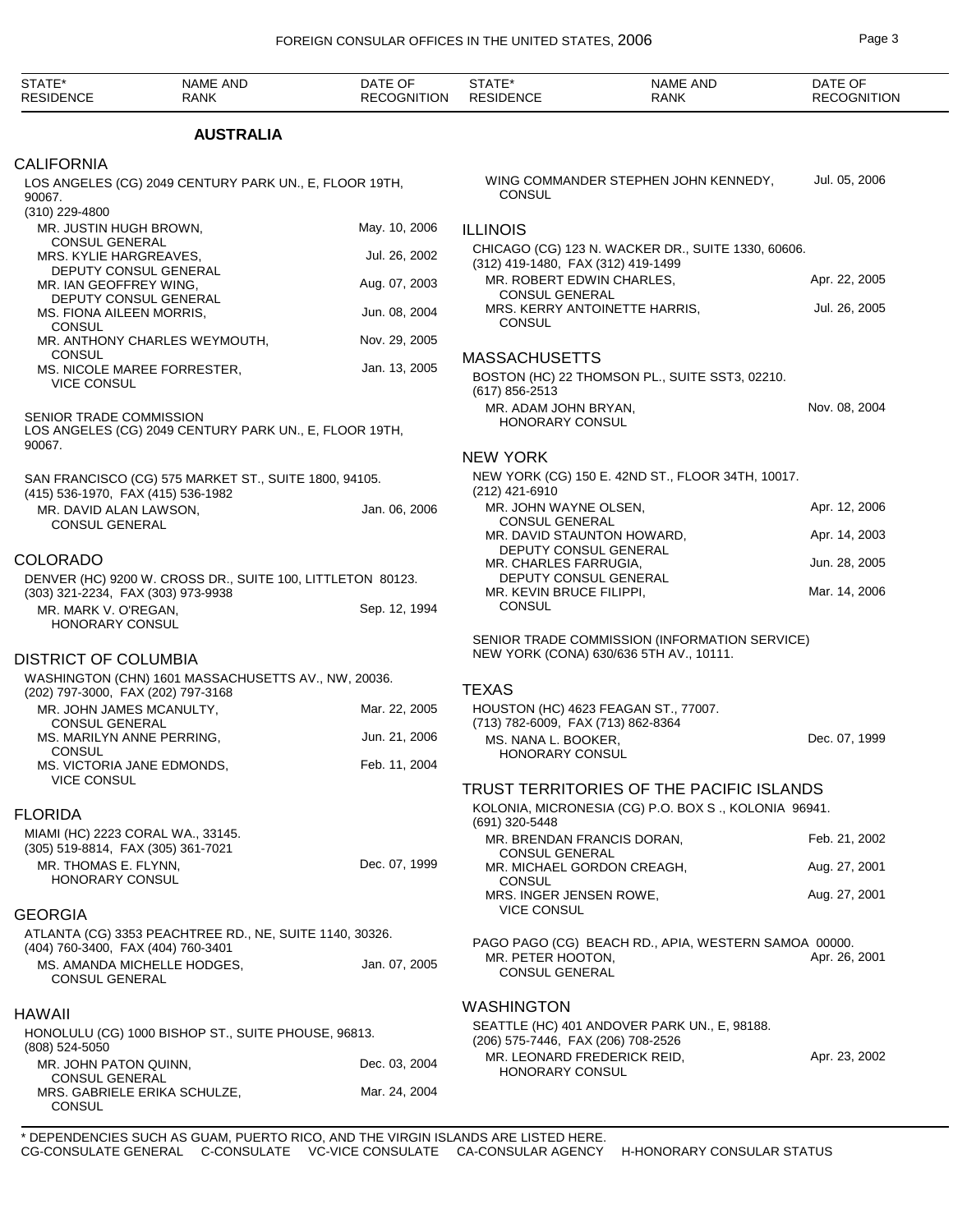| STATE*<br><b>RESIDENCE</b>                                          | NAME AND<br><b>RANK</b>                                   | DATE OF<br><b>RECOGNITION</b> | STATE*<br><b>RESIDENCE</b>                                             | <b>NAME AND</b><br><b>RANK</b>                            | DATE OF<br><b>RECOGNITION</b> |
|---------------------------------------------------------------------|-----------------------------------------------------------|-------------------------------|------------------------------------------------------------------------|-----------------------------------------------------------|-------------------------------|
|                                                                     | <b>AUSTRIA</b>                                            |                               |                                                                        |                                                           |                               |
| <b>ALASKA</b>                                                       |                                                           |                               | <b>GEORGIA</b>                                                         |                                                           |                               |
| $(907)$ 276-6000                                                    | ANCHORAGE (HC) 939 W. 5TH ST., 99501.                     |                               | (404) 264-9858, FAX (404) 266-3864                                     | ATLANTA (HCG) 4200 NORTHSIDE PW., NW, SUITE 300, 30327.   |                               |
| MR. WALTER J., JR HICKEL,<br><b>HONORARY CONSUL</b>                 |                                                           | Jun. 15, 1999                 | MR. FERDINAND C. SEEFRIED,                                             | HONORARY CONSUL GENERAL                                   | Apr. 04, 1995                 |
| <b>ARIZONA</b>                                                      |                                                           |                               | <b>HAWAII</b>                                                          |                                                           |                               |
| (480) 502-8510                                                      | SCOTTSDALE (HC) 23002 N. LAS LAVATAS RD., 85255.          |                               | (808) 923-8585, FAX (808) 597-1233                                     | HONOLULU (HCG) 1314 S. KING ST., SUITE 1260, 96814.       |                               |
| HONORARY CONSUL                                                     | MR. WOLFGANG JOSEF KLIEN,                                 | Aug. 31, 2004                 | MR. HANS J. STRASSER,                                                  | HONORARY CONSUL GENERAL                                   | Jan. 18, 1983                 |
| <b>CALIFORNIA</b>                                                   |                                                           |                               | <b>ILLINOIS</b>                                                        |                                                           |                               |
| (310) 444-9310, FAX (310) 477-9897                                  | LOS ANGELES (CG) 11859 WILSHIRE BL., SUITE 501, 90025.    |                               | (312) 222-1515, FAX (312) 222-4113                                     | CHICAGO (CG) 400 N. MICHIGAN AV., SUITE 707, 60611.       |                               |
| MR. MARTIN WEISS,<br><b>CONSUL GENERAL</b>                          |                                                           | Dec. 23, 2004                 | MR. ROBERT ZISCHG,<br><b>CONSUL GENERAL</b>                            |                                                           | Jun. 07, 2005                 |
| MR. STEFAN HOCHMUTH,<br><b>CONSUL</b>                               |                                                           | Sep. 03, 2002                 | MR. GERNOT WIEDNER,<br><b>CONSUL</b>                                   |                                                           | Jan. 17, 2002                 |
| <b>CONSUL</b>                                                       | MR. BERNHARD FAUSTENHAMMER,                               | Oct. 01, 2004                 | MS. ELFRIEDE VILSSON RUINER,<br><b>VICE CONSUL</b>                     |                                                           | Feb. 02, 2004                 |
| AUSTRIAN TRADE COMMISSION<br>(310) 477-9988, FAX (310) 477-1643     | LOS ANGELES (CONA) 11601 WILSHIRE BL., SUITE 2420, 90025. |                               | <b>AUSTRIAN TRADE COMMISSION</b><br>(312) 644-5556, FAX (312) 644-6526 | CHICAGO (CONA) 500 N. MICHIGAN AV., SUITE 1950, 60611.    |                               |
| <b>CONSUL</b>                                                       | MR. HANS CHRISTIAN KUEGERL,                               | Oct. 25, 2002                 | MS. GUDRUN HAGER,<br><b>CONSUL</b>                                     |                                                           | Nov. 15, 2002                 |
| MR. CHRISTIAN LASSNIG,<br><b>VICE CONSUL</b>                        |                                                           | Jul. 08, 2003                 |                                                                        |                                                           |                               |
|                                                                     |                                                           |                               | <b>LOUISIANA</b>                                                       | NEW ORLEANS (HCG) 755 MAGAZINE ST., 70130.                |                               |
| (415) 951-8911, FAX (916) 444-7835                                  | SAN FRANCISCO (HCG) 220 MONTGOMERY ST., SUITE 931, 94104. |                               | (504) 581-5141, FAX (504) 566-1201                                     |                                                           | Sep. 05, 2002                 |
| MR. DONALD C. BURNS,                                                | HONORARY CONSUL GENERAL                                   | Oct. 25, 1995                 | MR. PHILIP D., III LORIO,                                              | HONORARY CONSUL GENERAL                                   |                               |
| DR. STEPHEN J. ZUBER,<br>HONORARY CONSUL                            |                                                           | Feb. 16, 1989                 | <b>MASSACHUSETTS</b>                                                   |                                                           |                               |
| <b>COLORADO</b>                                                     |                                                           |                               | (617) 227-3131, FAX (617) 277-8420                                     | BOSTON (HC) 15 SCHOOL ST., FLOOR 3, 02108.                |                               |
|                                                                     | DENVER (HCG) 621 17TH ST., SUITE 2455, 80293-2450.        |                               | MR. IRA A. KORFF,                                                      |                                                           | Oct. 05, 1987                 |
| (303) 292-9000, FAX (303) 292-5445<br>MR. ARNOLD C. WEGHER,         |                                                           | Nov. 29, 1989                 | <b>HONORARY CONSUL</b><br>DR. HEINZ KONRAD GROHS,                      |                                                           | Feb. 27, 1996                 |
|                                                                     | HONORARY CONSUL GENERAL                                   |                               | <b>HONORARY VICE CONSUL</b>                                            |                                                           |                               |
| <b>DISTRICT OF COLUMBIA</b>                                         |                                                           |                               | <b>MICHIGAN</b>                                                        |                                                           |                               |
| (202) 895-6700, FAX (202) 895-6750                                  | WASHINGTON (CHN) 3524 INTERNATIONAL CT., NW, 20008-3035.  |                               | <b>HILLS 48304.</b>                                                    | DETROIT (HCG) 300 E. LONG LAKE RD., SUITE 365, BLOOMFIELD |                               |
| MR. MARTIN KRAEMER,<br><b>CONSUL GENERAL</b>                        |                                                           | Jun. 14, 2001                 | (248) 645-1444, FAX (248) 645-1482<br>MR. ALOYS K. SCHWARZ,            | HONORARY CONSUL GENERAL                                   | Mar. 08, 1994                 |
| <b>FLORIDA</b>                                                      |                                                           |                               | <b>MINNESOTA</b>                                                       |                                                           |                               |
| (305) 325-1561, FAX (305) 325-1563                                  | MIAMI (HCG) 1454 N. W. 17TH AV., SUITE 200, 33125.        |                               | (763) 543-0114, FAX (612) 223-8383                                     | ST. PAUL (HCG) 10700 HIGHWAY 55., PLYMOUTH 55441.         |                               |
| MR. ARTHUR W. KARLICK,                                              | HONORARY CONSUL GENERAL                                   | Jul. 10, 1987                 | MR. RONALD M. BOSROCK,                                                 |                                                           | Jun. 12, 1984                 |
|                                                                     | ORLANDO (HC) 8044 FIRENZE BL., 32836.                     |                               | HONORARY CONSUL                                                        | HONORARY CONSUL GENERAL<br>MR. HERBERT FREDERICK KAHLER,  | Feb. 02, 1998                 |
| (407) 926-3877<br>MR. TOBY WILLIAM UNWIN,<br><b>HONORARY CONSUL</b> |                                                           | Apr. 25, 2006                 |                                                                        |                                                           |                               |
|                                                                     |                                                           |                               |                                                                        |                                                           |                               |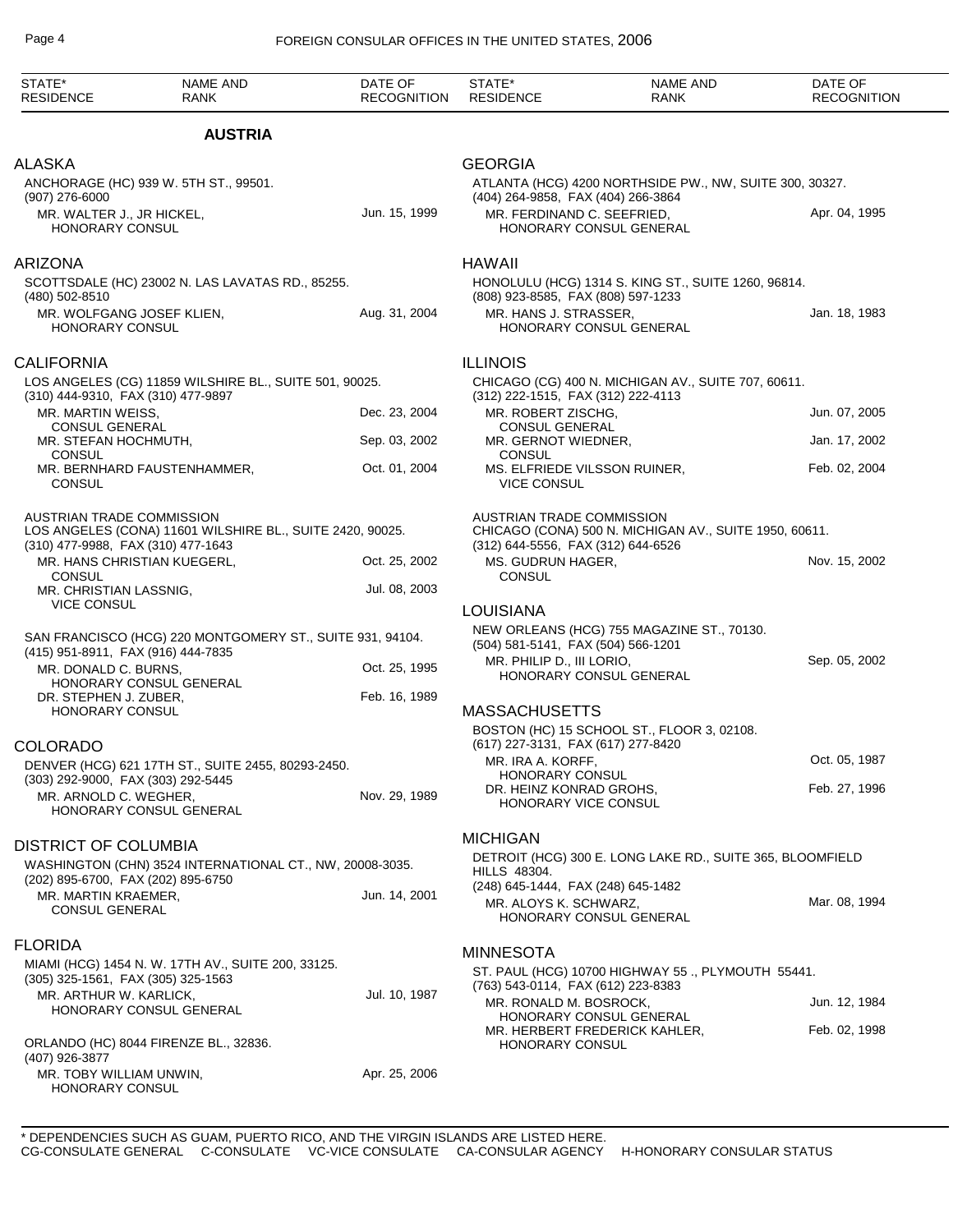| STATE*<br><b>RESIDENCE</b>                                                         | <b>NAME AND</b><br>RANK                                   | DATE OF<br><b>RECOGNITION</b> | STATE*<br><b>RESIDENCE</b>                                                          | <b>NAME AND</b><br><b>RANK</b>                          | DATE OF<br><b>RECOGNITION</b> |
|------------------------------------------------------------------------------------|-----------------------------------------------------------|-------------------------------|-------------------------------------------------------------------------------------|---------------------------------------------------------|-------------------------------|
|                                                                                    |                                                           |                               |                                                                                     |                                                         |                               |
| MISSOURI                                                                           | KANSAS CITY (HCG) 1111 MAIN STREET ST., FLOOR 7TH, 64105. |                               | <b>NORTH CAROLINA</b>                                                               | CHARLOTTE (HC) 250 N. MAIN ST., MT. HOLLY 28120.        |                               |
| $(816)$ 474-3000<br>MR. DENNIS JAMES OWENS,                                        | HONORARY CONSUL GENERAL                                   | Aug. 09, 1993                 | (704) 827-7246, FAX (704) 827-7248<br>MR. ROBERT FRIEDL,<br>HONORARY CONSUL         |                                                         | Apr. 09, 1999                 |
| 63017-8531.                                                                        | SAINT LOUIS (HC) 1350 ELBRIDGE PAYNE RD., CHESTERFIELD    |                               | <b>OHIO</b>                                                                         | COLUMBUS (HC) 1555 LAKE SHORE DR., 43204.               |                               |
| (314) 537-0305, FAX (314) 537-3720<br>MR. DIETER K. UNGERBOECK,<br>HONORARY CONSUL |                                                           | Nov. 29, 1995                 | (614) 224-5464, FAX (614) 224-6603<br>MR. FRIEDRICH K. M. BOEHM,<br>HONORARY CONSUL |                                                         | May. 29, 1992                 |
| NEVADA                                                                             |                                                           |                               | <b>OREGON</b>                                                                       |                                                         |                               |
| (702) 258-0032                                                                     | LAS VEGAS (HC) 3959 SPRING MOUNTAIN RD., 89102.           |                               | (503) 294-9236                                                                      | PORTLAND (HC) 900 S.W. 5TH AV., SUITE 2600, 97204-1268. |                               |
| MR. M. EDWIN PRUD'HOMME,<br>HONORARY CONSUL                                        |                                                           | Apr. 05, 2004                 | MR. CHRISTOPHER R. HERMANN,<br>HONORARY CONSUL                                      |                                                         | Oct. 15, 1999                 |
| NEW YORK                                                                           |                                                           |                               | PENNSYLVANIA                                                                        |                                                         |                               |
| (716) 542-5444                                                                     | BUFFALO (HC) 74 MAIN ST., AKRON 14001.                    |                               |                                                                                     | PITTSBURGH (HC) 125 TECHNOLOGY DR., CANONSBURG 15317-   |                               |
| DR. FRED FRIEDMAN,<br>HONORARY CONSUL                                              |                                                           | Apr. 23, 2002                 | 9566.<br>(724) 745-7599, FAX (724) 745-9570<br>MR. EDGAR BRAUN,<br>HONORARY CONSUL  |                                                         | Feb. 04, 1998                 |
|                                                                                    | NEW YORK (CG) 31 E. 69TH ST., 10021.                      |                               |                                                                                     |                                                         |                               |
| (212) 737-6400, FAX (212) 772-8926<br>DR. BRIGITTA M. BLAHA,                       |                                                           | Oct. 05, 2005                 | <b>PUERTO RICO</b>                                                                  |                                                         |                               |
| <b>CONSUL GENERAL</b><br>MR. GERALD FIALA,                                         |                                                           | Oct. 23, 2001                 | (787) 767-1381, FAX (787) 764-1224                                                  | SAN JUAN (HC) 1 RODRIGUEZ SERRA., APT 501, 00907.       |                               |
| <b>CONSUL</b><br>MR. ANDREAS LAUNER,                                               |                                                           | Oct. 01, 2004                 | MS. MARIE HELENE MORROW,<br>HONORARY CONSUL                                         |                                                         | Feb. 11, 1982                 |
| <b>CONSUL</b><br>MS. SUSANNE BARTON,                                               |                                                           | Jan. 13, 2005                 | <b>TEXAS</b>                                                                        |                                                         |                               |
| <b>VICE CONSUL</b><br>MRS. IRITH F. JAWETZ.                                        |                                                           | Dec. 31, 1997                 |                                                                                     | HOUSTON (HCG) 1717 BISONNET ST., SUITE 306, 77005.      |                               |
| <b>CONSULAR AGENT</b><br>MR. JOSEPH E. SHEEHAN.                                    |                                                           | Oct. 12, 1993                 | (713) 526-0127, FAX (713) 526-4592<br>MR. OTMAR KOLBER,                             |                                                         | Nov. 05, 1992                 |
|                                                                                    | HONORARY DEPUTY CONSUL GENERAL                            |                               | MRS. CHRISTA M. COOPER,                                                             | HONORARY CONSUL GENERAL                                 | Aug. 25, 1992                 |
| <b>CULTURAL AFFAIRS SECTION</b><br>(212) 759-5165                                  | NEW YORK (CONA) 11 E. 52ND ST., 10022.                    |                               | HONORARY VICE CONSUL<br><b>UTAH</b>                                                 |                                                         |                               |
| <b>CONSUL</b>                                                                      | DR. CHRISTOPH THUN HOHENSTEIN,                            | Sep. 30, 1999                 |                                                                                     | SALT LAKE CITY (HC) 240 EDISON ST., 84111.              |                               |
| MR. ERNST AICHINGER,<br><b>CONSUL</b>                                              |                                                           | Dec. 22, 1999                 | (801) 364-1045<br>MR. FRANZ KOLB,                                                   |                                                         | Jun. 14, 2002                 |
| MS. ASTRID ADAM,                                                                   |                                                           | Sep. 15, 2004                 | HONORARY CONSUL                                                                     |                                                         |                               |
| <b>VICE CONSUL</b><br>MR. MANFRED KAPPER,                                          |                                                           | Feb. 06, 2002                 | <b>VIRGIN ISLANDS</b>                                                               |                                                         |                               |
| <b>CONSULAR AGENT</b><br>MS. EDELTRUD J. DESMOND,<br><b>CONSULAR AGENT</b>         |                                                           | Nov. 03, 2005                 | (340) 774-1100, FAX (340) 776-0342<br>MR. JAMES HENRY HINDELS,<br>HONORARY CONSUL   | ST. THOMAS (HC) PARCEL 7 ESTATE TAARNEBJERG., 00802.    | Mar. 01, 1999                 |
| AUSTRIAN TRADE COMMISSION<br>(212) 421-5250, FAX (212) 751-4675                    | NEW YORK (CONA) 120 W. 45TH ST., FLOOR 9TH, 10021.        |                               | <b>VIRGINIA</b>                                                                     |                                                         |                               |
| MR. BRUNO FREYTAG,                                                                 |                                                           | Jan. 10, 2001                 | (804) 364-8614                                                                      | RICHMOND (HC) 11904 BROOKMEADE CT., GLEN ALLEN 23060.   |                               |
| <b>CONSUL</b><br>MR. PETER A. GATSCHA,                                             |                                                           | Mar. 08, 1993                 | MR. BERNHARD BARTA,                                                                 |                                                         | Oct. 28, 1999                 |
| <b>VICE CONSUL</b><br>MR. MICHAEL OTTER,<br><b>VICE CONSUL</b>                     |                                                           | Oct. 11, 2005                 | <b>HONORARY CONSUL</b>                                                              |                                                         |                               |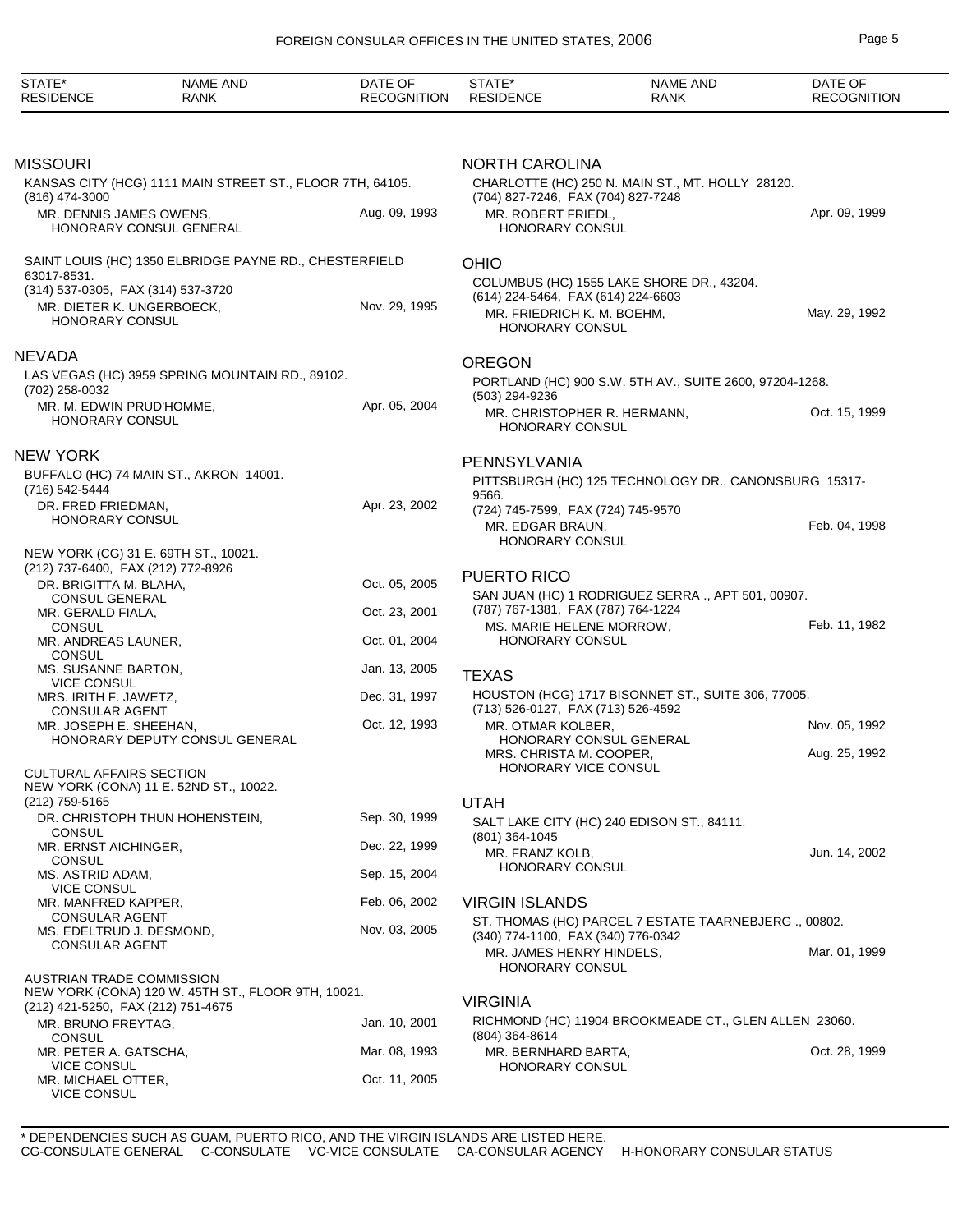| STATE*<br><b>RESIDENCE</b>                          | <b>NAME AND</b><br><b>RANK</b>                          | DATE OF<br><b>RECOGNITION</b> | STATE*<br><b>RESIDENCE</b>                                                          | NAME AND<br>RANK                                           | DATE OF<br><b>RECOGNITION</b> |
|-----------------------------------------------------|---------------------------------------------------------|-------------------------------|-------------------------------------------------------------------------------------|------------------------------------------------------------|-------------------------------|
|                                                     |                                                         |                               |                                                                                     |                                                            |                               |
| <b>WASHINGTON</b>                                   |                                                         |                               | <b>NEW YORK</b>                                                                     |                                                            |                               |
| (360) 466-1100, FAX (360) 466-1101                  | SEATTLE (HC) 416-A E. MORRIS ST., LACONNER 98257.       |                               | (212) 421-6420, FAX (212) 759-2135                                                  | NEW YORK (CG) 231 E. 46TH ST., 10017.                      |                               |
| MS. ELISABETH C. CHAPMAN,                           |                                                         | Jan. 30, 1998                 | MR. ELDRED EDISON BETHEL,                                                           |                                                            | Mar. 18, 2003                 |
| HONORARY CONSUL                                     |                                                         |                               | <b>CONSUL GENERAL</b><br>MR. PETER J. GOULANDRIS,                                   |                                                            | Mar. 01, 1994                 |
| <b>WISCONSIN</b>                                    |                                                         |                               | <b>CONSUL</b>                                                                       |                                                            |                               |
|                                                     | MILWAUKEE (HC) 411 E. WISCONSIN AV., SUITE 3000, 53202. |                               | MS. RENEE MONIQUE PINDER,<br><b>VICE CONSUL</b>                                     |                                                            | Oct. 28, 2002                 |
| (414) 277-5000                                      |                                                         | Dec. 17, 1998                 | MRS. SANDRA NAOMI POITIER,                                                          |                                                            | Jul. 11, 2006                 |
| MR. ROBERT J. KALUPA,<br>HONORARY CONSUL            |                                                         |                               | <b>VICE CONSUL</b>                                                                  |                                                            |                               |
| <b>CALIFORNIA</b>                                   | <b>AZERBAIJAN</b>                                       |                               | <b>BAHAMAS MARITIME AUTHORITY</b><br>MS. CHRISTINE ALICE SCAVELLA,<br><b>CONSUL</b> | NEW YORK (CONA) 231 E. 46TH ST., 10017.                    | Nov. 17, 2004                 |
|                                                     | LOS ANGELES (CG) 11766 WILSHIRE BL., SUITE 1410, 90025. |                               |                                                                                     |                                                            |                               |
| (310) 444-9101, FAX (310) 477-4860                  |                                                         | Mar. 14, 2006                 |                                                                                     | <b>BAHRAIN</b>                                             |                               |
| MR. ELIN EMIN SULEYMANOV,<br><b>CONSUL GENERAL</b>  |                                                         |                               | <b>CALIFORNIA</b>                                                                   |                                                            |                               |
| <b>CONSUL</b>                                       | MR. ELMAN TELMAN OGLU ABDULLAYEV,                       | Jul. 17, 2006                 | (619) 437-0044, FAX (619) 437-0066                                                  | SAN DIEGO (HCG) 1101 FIRST ST., SUITE 302, CORONADO 92118. |                               |
| <b>VICE CONSUL</b>                                  | MR. ELSHAN ASHRAF OGLU BALOGHLANOV,                     | Mar. 14, 2006                 | MR. CHARLES W. HOSTLER,                                                             | HONORARY CONSUL GENERAL                                    | Dec. 13, 1993                 |
| <b>DISTRICT OF COLUMBIA</b>                         |                                                         |                               | <b>NEW YORK</b>                                                                     |                                                            |                               |
| (202) 337-3500, FAX (202) 337-5911                  | WASHINGTON (CHN) 2741 34TH ST., NW, 20008.              |                               | (212) 223-6200, FAX (212) 319-0687                                                  | NEW YORK (CG) 44TH ST., E, FLOOR 25TH, 10017.              |                               |
| <b>CONSUL</b>                                       | MR. ALI GAMBAR OGLU GARAYEV,                            | Mar. 22, 2006                 |                                                                                     |                                                            |                               |
|                                                     |                                                         |                               |                                                                                     | <b>BANGLADESH</b>                                          |                               |
|                                                     | <b>BAHAMAS</b>                                          |                               | <b>CALIFORNIA</b>                                                                   |                                                            |                               |
| <b>DISTRICT OF COLUMBIA</b>                         |                                                         |                               |                                                                                     | LOS ANGELES (CG) 4201 WILSHIRE BL., SUITE 605, 90010.      |                               |
|                                                     | WASHINGTON (CHN) 2220 MASSACHUSETTS AV., NW, 20008.     |                               | (323) 932-0100, FAX (323) 932-9703<br>MR. MD. SHAMSUL HAQUE,                        |                                                            | Oct. 17, 2005                 |
| (202) 319-2660, FAX (202) 319-2668                  | MR. EUGENE TORCHON NEWRY,                               | Oct. 21, 2003                 | <b>CONSUL GENERAL</b>                                                               |                                                            |                               |
| <b>CONSUL</b>                                       |                                                         |                               | MR. MD ZAHIDUL HAQUE,<br><b>CONSUL</b>                                              |                                                            | Jan. 06, 2005                 |
| VICE CONSUL                                         | MRS. MONIQUE DENEAN VANDERPOOL,                         | Nov. 15, 2000                 | MR. SHAH AHMED SHAFI,                                                               |                                                            | Jul. 07, 2005                 |
|                                                     | MS. BETTY LEONA GREENSLADE,                             | Mar. 07, 2001                 | <b>CONSUL</b>                                                                       |                                                            |                               |
| <b>VICE CONSUL</b>                                  | MISS CHANELLE PATRICE BROWN,                            | Sep. 27, 2002                 | HAWAII                                                                              |                                                            |                               |
| <b>VICE CONSUL</b>                                  |                                                         |                               | (808) 521-5353                                                                      | HONOLULU (HCG) 3785 OLD PALI RD., 96817.                   |                               |
| <b>FLORIDA</b>                                      |                                                         |                               | MR. RAYMOND Y. HO,                                                                  | HONORARY CONSUL GENERAL                                    | Jan. 28, 1988                 |
| (305) 373-6295, FAX (305) 373-6312                  | MIAMI (CG) 25 S.E. 2ND AV., SUITE 818, 33131.           |                               |                                                                                     |                                                            |                               |
| MS. ALMA AUGUSTA ADAMS,                             |                                                         | Oct. 15, 2003                 | <b>LOUISIANA</b>                                                                    |                                                            |                               |
| <b>CONSUL GENERAL</b><br>MS. SANDRA PATRICIA CAREY, |                                                         | Nov. 10, 2003                 | (504) 586-8300                                                                      | NEW ORLEANS (HCG) 321 ST. CHARLES AV., 70130.              |                               |
| <b>CONSUL</b>                                       |                                                         |                               | MR. THOMAS BLAISE COLEMAN,                                                          |                                                            | Oct. 26, 1988                 |
| <b>VICE CONSUL</b>                                  | MR. ARNOLD PATRICK WHYLLY,                              | Mar. 07, 2005                 |                                                                                     | HONORARY CONSUL GENERAL                                    |                               |
| <b>GEORGIA</b>                                      |                                                         |                               | <b>NEW YORK</b>                                                                     |                                                            |                               |
|                                                     | FAIRBURN (HC) 195 MOSS CREEK WALK RD., 30213.           |                               |                                                                                     | NEW YORK (CG) 211 E. 43RD ST., SUITE 502, 10017.           |                               |
| (687) 817-6862                                      |                                                         |                               | (212) 599-6767, FAX (212) 682-9211<br>MR. KAZI IMTIAZ HOSSAIN,                      |                                                            | Sep. 06, 2005                 |
| MR. MICHAEL MUNROE YOUNG,<br>HONORARY CONSUL        |                                                         | May. 23, 2006                 | <b>CONSUL GENERAL</b><br><b>CONSUL</b>                                              | MR. SALAHUDDIN NOMAN CHOWDHURY,                            | Nov. 04, 2005                 |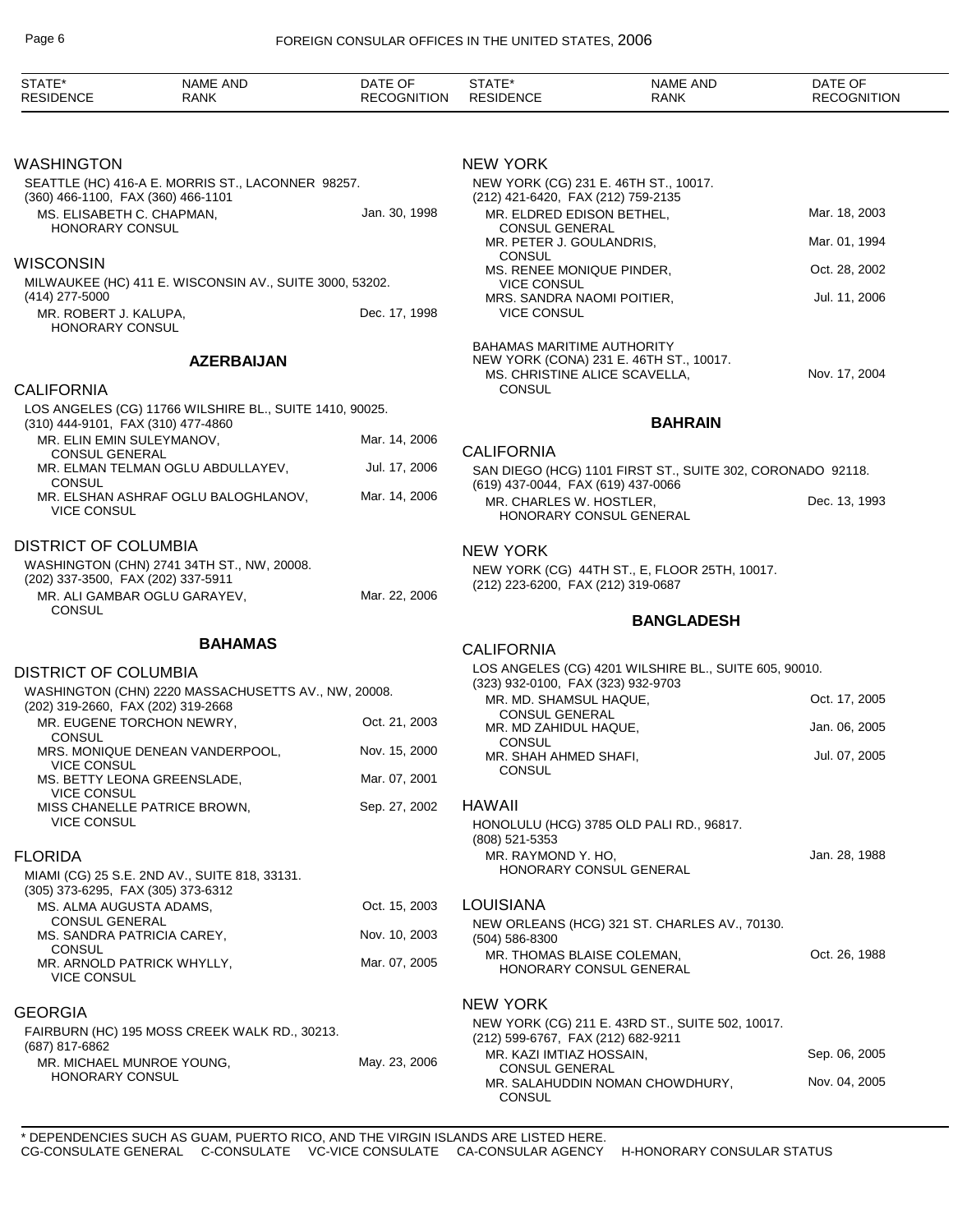| STATE*<br><b>RESIDENCE</b>                                        | <b>NAME AND</b><br>RANK                                 | DATE OF<br><b>RECOGNITION</b> | STATE*<br><b>RESIDENCE</b>                            | <b>NAME AND</b><br><b>RANK</b>                                            | DATE OF<br><b>RECOGNITION</b> |
|-------------------------------------------------------------------|---------------------------------------------------------|-------------------------------|-------------------------------------------------------|---------------------------------------------------------------------------|-------------------------------|
|                                                                   |                                                         |                               |                                                       |                                                                           |                               |
|                                                                   |                                                         |                               | <b>ILLINOIS</b><br>(773) 667-5963, FAX (773) 667-5964 | CHICAGO (HC) 6700 S. OGLESBY AV., SUITE 1603, 60649.                      |                               |
| <b>TEXAS</b><br>(713) 621-8462                                    | HOUSTON (HCG) 35 N. WYNDEN DR., 77056.                  |                               | MR. ANDRE RICHARDSON KING,<br>HONORARY CONSUL         |                                                                           | Oct. 01, 1974                 |
| MR. EDWARD J., JR HUDSON,                                         | HONORARY CONSUL GENERAL                                 | Oct. 16, 1996                 | <b>KENTUCKY</b>                                       |                                                                           |                               |
|                                                                   | <b>BARBADOS</b>                                         |                               | (502) 852-0574                                        | LOUISVILLE (HC) 3518 SORRENTO AV., 40241.<br>MR. BERNARD JAMES STRENECKY, | Mar. 28, 1997                 |
| <b>CALIFORNIA</b>                                                 |                                                         |                               | HONORARY CONSUL                                       |                                                                           |                               |
| $(213)$ 380-2198                                                  | LOS ANGELES (CON) 3440 WILSHIRE BL., SUITE 1207, 90010. |                               | LOUISIANA                                             |                                                                           |                               |
|                                                                   | SAN FRANCISCO (HC) 442 POST ST., SUITE 800, 94102.      |                               | $(504) 586 - 1979$                                    | NEW ORLEANS (HC) 321 ST. CHARLES AV., FLOOR 10TH, 70130.                  |                               |
| (415) 421-8789<br>MR. GERALD B. LEVINE,<br><b>HONORARY CONSUL</b> |                                                         | Jan. 13, 1983                 | MR. PETER DEE COLEMAN,<br>HONORARY CONSUL             |                                                                           | Jan. 29, 1985                 |
|                                                                   |                                                         |                               | <b>MASSACHUSETTS</b>                                  |                                                                           |                               |
| <b>COLORADO</b>                                                   | DENVER (HC) 150 FAIRPLAY AV., BLOOMFIELD 80020.         |                               | $(617)$ 296-3360                                      | BOSTON (HC) 794 CUMMINS HW., 02126.                                       |                               |
| $(303)$ 466-0531<br>MR. PETER KELLEY,                             |                                                         | Jan. 10, 1997                 | MR. JOHN W. LICORISH,<br>HONORARY CONSUL              |                                                                           | May. 19, 1992                 |
| HONORARY CONSUL                                                   |                                                         |                               | <b>MICHIGAN</b>                                       |                                                                           |                               |
| <b>DISTRICT OF COLUMBIA</b>                                       | WASHINGTON (CHN) 2144 WYOMING AV., NW, 20008.           |                               | (586) 751-8840, FAX (586) 751-8849                    | DETROIT (HC) 28111 HOOVER RD., SUITE 1A, WARREN 48093.                    |                               |
| (202) 939-9200, FAX (202) 332-7467<br>MS. DONNA MICHELLE FORDE,   |                                                         | May. 07, 2003                 | DR. LACEY WALKE,<br><b>HONORARY CONSUL</b>            |                                                                           | Aug. 13, 1976                 |
| <b>CONSUL</b>                                                     |                                                         |                               |                                                       |                                                                           |                               |
| <b>FLORIDA</b>                                                    |                                                         |                               | <b>NEW YORK</b>                                       |                                                                           |                               |
| (305) 442-1994                                                    | MIAMI (CG) 150 ALHAMBRA CI., SUITE 1000, 33134.         |                               | (212) 867-8435<br>MRS. JESSICA CECELIA ODLE,          | NEW YORK (CG) 800 2ND AV., FLOOR 2ND, 10017.                              | Nov. 19, 2003                 |
|                                                                   | MR. EDWARD STANLEY BUSHELL,                             | Mar. 24, 2004                 | <b>CONSUL GENERAL</b>                                 |                                                                           |                               |
| <b>CONSUL GENERAL</b><br>MISS JOYCE DIANNE BOURNE,                |                                                         | Feb. 04, 2003                 | <b>CONSUL</b>                                         | MR. HUGHLAND ST. CLAIR ALLMAN,                                            | Jun. 06, 1997                 |
| DEPUTY CONSUL GENERAL                                             | MR. URBAN GARFIELD CUMBERBATCH,                         | Jul. 28, 2003                 | <b>CONSUL</b>                                         | MR. GREGORY DELISLE ARMSTRONG,                                            | Mar. 08, 2002                 |
| <b>CONSUL</b><br>MR. FERDINAND STEPHEN GILL,                      |                                                         | Mar. 10, 2004                 | MR. DAVID O. GIBBS,<br>CONSUL                         |                                                                           | Feb. 21, 2003                 |
| <b>CONSUL</b>                                                     |                                                         |                               |                                                       | MR. ROBERT EMMANUEL MC CHLERY,                                            | Oct. 27, 2003                 |
| <b>CONSUL</b>                                                     | MRS. JACQUELINE MARIE MARTINEZ,                         | Mar. 12, 2004                 | CONSUL                                                | MR. PEARLIE AJASPAR DRAKES,                                               | Jul. 07, 2005                 |
| <b>VICE CONSUL</b>                                                | MISS SYLVIA ONETA WILKINSON,                            | Mar. 02, 1995                 | CONSUL                                                | MR. COLTON S. CUMBERBATCH,                                                | Mar. 29, 1994                 |
| MR. BRIAN A. M. GREEN,<br><b>VICE CONSUL</b>                      |                                                         | Aug. 06, 1998                 | <b>VICE CONSUL</b>                                    | MR. JEAN PAUL DAVID CUMBERBATCH,                                          | Jul. 26, 2001                 |
| MS. MARCIA PATRICIA DRAKES,<br><b>VICE CONSUL</b>                 |                                                         | Nov. 29, 1999                 | <b>VICE CONSUL</b>                                    | MS. CLAUDETTE VERONICA WALCOTT,                                           | Sep. 04, 2002                 |
| <b>VICE CONSUL</b>                                                | MS. SANDRA ROSEMARY PAYNE,                              | Jul. 07, 2005                 | <b>VICE CONSUL</b><br>MR. RYAN G. BLACKETT,           |                                                                           | Nov. 14, 2002                 |
| <b>GEORGIA</b>                                                    |                                                         |                               | <b>VICE CONSUL</b>                                    |                                                                           |                               |
|                                                                   | ATLANTA (HC) 4160 GLEN DEVON DR., NW, 30327.            |                               | <b>OHIO</b>                                           |                                                                           |                               |
| (404) 365-8353, FAX (404) 365-8354<br>DR. EDWARD A. LAYNE,        |                                                         | Aug. 02, 1993                 | (419) 476-5411, FAX (419) 476-5461                    | TOLEDO (HC) P.O. BOX 12177 UN., 43612.                                    |                               |
| HONORARY CONSUL                                                   |                                                         |                               | DR. IAN D. MURPHY,<br>HONORARY CONSUL                 |                                                                           | Sep. 29, 1983                 |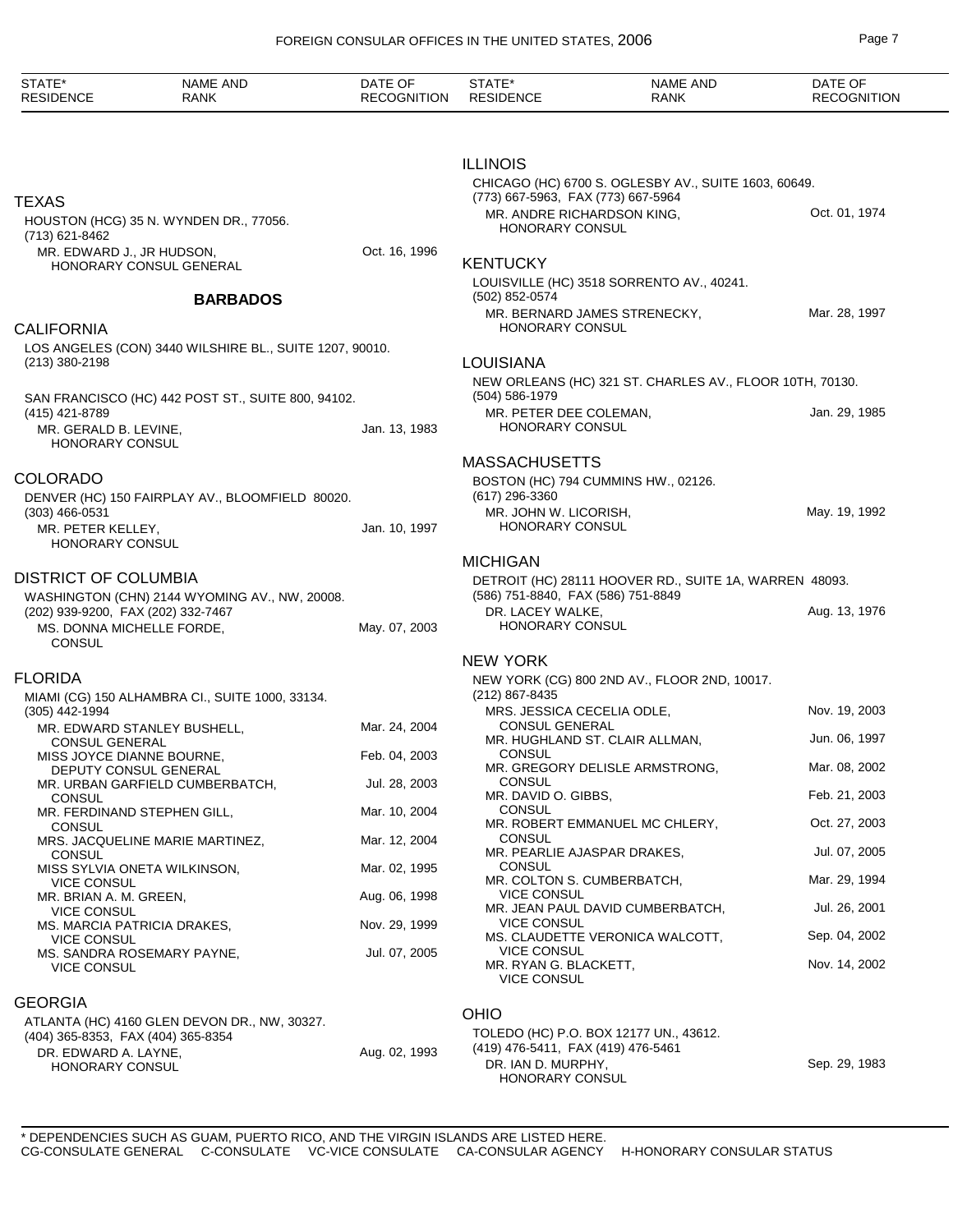| STATE*<br><b>RESIDENCE</b>                                | <b>NAME AND</b><br><b>RANK</b>                            | DATE OF<br><b>RECOGNITION</b> | STATE*<br><b>RESIDENCE</b>                                    | <b>NAME AND</b><br><b>RANK</b>                         | DATE OF<br><b>RECOGNITION</b> |
|-----------------------------------------------------------|-----------------------------------------------------------|-------------------------------|---------------------------------------------------------------|--------------------------------------------------------|-------------------------------|
|                                                           |                                                           |                               |                                                               |                                                        |                               |
| <b>OREGON</b>                                             |                                                           |                               |                                                               |                                                        |                               |
| 97222.<br>(503) 659-0283                                  | PORTLAND (HC) 10202 S.E. 32ND AV., SUITE 601, MILWAUKIE   |                               | MRS. RITA M. BRAL,<br>HONORARY CONSUL                         |                                                        | Jan. 26, 1993                 |
|                                                           | MR. HAROLD DESMOND JOHNSON,                               | Feb. 10, 1982                 | <b>COLORADO</b>                                               |                                                        |                               |
| <b>HONORARY CONSUL</b>                                    |                                                           |                               |                                                               | DENVER (HC) 1900 WAZEE ST., SUITE 202, 80202.          |                               |
|                                                           |                                                           |                               | (303) 295-9703, FAX (303) 295-9701                            |                                                        |                               |
| <b>TEXAS</b>                                              |                                                           |                               | MR. FRANK J. SCHUCHAT,                                        |                                                        | Dec. 03, 1998                 |
|                                                           | SUGAR LAND (HC) 3027 SLEEPY HOLLOW DR., 77479.            |                               | HONORARY CONSUL                                               | MR. MICHEL ALBERT REYNDERS,                            | Dec. 29, 1986                 |
| (832) 725-5566<br>DR. LOUIS A. BROWNE,<br>HONORARY CONSUL |                                                           | Aug. 05, 2004                 | HONORARY VICE CONSUL                                          |                                                        |                               |
|                                                           |                                                           |                               | <b>DISTRICT OF COLUMBIA</b>                                   |                                                        |                               |
|                                                           | <b>BELARUS</b>                                            |                               | (202) 333-6900, FAX (202) 333-3079                            | WASHINGTON (CHN) 3330 GARFIELD ST., NW, 20008.         |                               |
| <b>DISTRICT OF COLUMBIA</b>                               |                                                           |                               |                                                               | HIS EXCELLENCY BARON F. VAN DAELE,                     | Aug. 12, 2002                 |
|                                                           | WASHINGTON (CHN) 1619 NEW HAMPSHIRE AV., NW, 20009.       |                               | <b>CONSUL GENERAL</b>                                         |                                                        | Jun. 30, 2003                 |
| (202) 986-1604, FAX (202) 986-1805<br>MR. ANDREI KOZHAN.  |                                                           | Mar. 01, 2005                 | MR. LEO M. CORTENS,<br><b>CONSUL</b>                          |                                                        |                               |
| <b>CONSUL</b>                                             |                                                           |                               |                                                               |                                                        |                               |
| MR. OLEG POPOV,                                           |                                                           | Feb. 21, 2006                 | <b>FLORIDA</b>                                                |                                                        |                               |
| <b>VICE CONSUL</b>                                        |                                                           |                               |                                                               | MIAMI (HC) 100 N. BISCAYNE BL., SUITE 500, 33132.      |                               |
| <b>NEW YORK</b>                                           |                                                           |                               | $(305)$ 935-3762<br>MR. MANUEL MOLINA,                        |                                                        | Sep. 17, 2004                 |
|                                                           | NEW YORK (CG) 708 3RD AV., SUITE 2101, 10017.             |                               | HONORARY CONSUL                                               |                                                        |                               |
| (212) 682-5392, FAX (212) 682-5491                        |                                                           |                               |                                                               |                                                        |                               |
| MR. NIKOLAI LEPESHKO,                                     |                                                           | May. 27, 2005                 | <b>GEORGIA</b>                                                |                                                        |                               |
| <b>CONSUL GENERAL</b><br>MR. VIKTOR CHEREKHOVICH,         |                                                           | Jul. 28, 2005                 |                                                               | ATLANTA (CG) 230 PEACHTREE ST., NE, SUITE 2710, 30303. |                               |
| <b>VICE CONSUL</b>                                        |                                                           |                               | (404) 659-2150, FAX (404) 659-8474<br>MR. JAN R. E. VERBEECK, |                                                        | Sep. 24, 2004                 |
|                                                           |                                                           |                               | <b>CONSUL</b>                                                 |                                                        |                               |
|                                                           | <b>BELGIUM</b>                                            |                               | MR. PIET MORISSE,                                             |                                                        | May. 28, 1998                 |
| <b>ALASKA</b>                                             |                                                           |                               | <b>CONSULAR AGENT</b>                                         |                                                        |                               |
|                                                           | ANCHORAGE (HC) 1031 W. 4TH AV., SUITE 400, 99510-7502.    |                               | <b>HAWAII</b>                                                 |                                                        |                               |
| (907) 276-5617, FAX (907) 257-6394                        |                                                           |                               |                                                               | HONOLULU (HC) 707 RICHARDS ST., SUITE 600, 96813.      |                               |
| MR. CARL F. BRADY,<br><b>HONORARY CONSUL</b>              |                                                           | Feb. 05, 1991                 | (808) 535-1420                                                |                                                        |                               |
|                                                           |                                                           |                               | MR. JEFFREY DANIEL LAU,                                       |                                                        | Nov. 16, 2000                 |
| <b>ARIZONA</b>                                            |                                                           |                               | HONORARY CONSUL                                               |                                                        |                               |
|                                                           | PHOENIX (HC) 2944 N. 44TH ST., SUITE 200, 85018.          |                               | <b>ILLINOIS</b>                                               |                                                        |                               |
| (602) 852-3870, FAX (602) 852-3878                        |                                                           | Dec. 09, 1991                 |                                                               | CHICAGO (HC) 1713 W. BEACH AV., 60622.                 |                               |
| MR. REGINALD WINSSINGER,<br><b>HONORARY CONSUL</b>        |                                                           |                               | (773) 342-6884                                                |                                                        |                               |
|                                                           |                                                           |                               |                                                               | MR. PAUL MICHEL VAN HALTEREN,                          | Oct. 21, 2004                 |
| <b>CALIFORNIA</b>                                         |                                                           |                               | HONORARY CONSUL                                               |                                                        |                               |
|                                                           | LOS ANGELES (CG) 6100 WILSHIRE BL., W, FLOOR 12TH, 90048. |                               | MOLINE (HC) 4101 60TH ST., 61265.                             |                                                        |                               |
| (213) 857-1244                                            |                                                           |                               | (309) 743-1856, FAX (309) 736-9460                            |                                                        |                               |
| <b>CONSUL GENERAL</b>                                     | MR. RONALD F. A. M. DE LANGHE,                            | Sep. 29, 2004                 | MR. PATRICK A. VAN NEVEL,                                     |                                                        | May. 23, 2003                 |
|                                                           | MS. VERONIQUE C. R. MAROUNEK,                             | Aug. 05, 2003                 | HONORARY CONSUL                                               |                                                        |                               |
| <b>CONSUL</b>                                             |                                                           |                               | <b>KANSAS</b>                                                 |                                                        |                               |
|                                                           | SAN DIEGO (HC) P.O. BOX 130051 ., CARLSBAD 92013-0051.    |                               |                                                               | KANSAS CITY (HC) 2301 ARNO RD., PRAIRIE VILLAGE 66208. |                               |
| (619) 943-9121                                            |                                                           |                               | $(913)$ 362-5039                                              |                                                        |                               |
| HONORARY CONSUL                                           | MR. PATRICK JOHN SEBRECHTS,                               | Aug. 02, 1990                 | MR. DAVID L. BARBER,<br>HONORARY CONSUL                       |                                                        | May. 23, 2003                 |
| (415) 861-9910, FAX (415) 861-9801                        | SAN FRANCISCO (HC) 1663 MISSION ST., SUITE 400, 94103.    |                               |                                                               |                                                        |                               |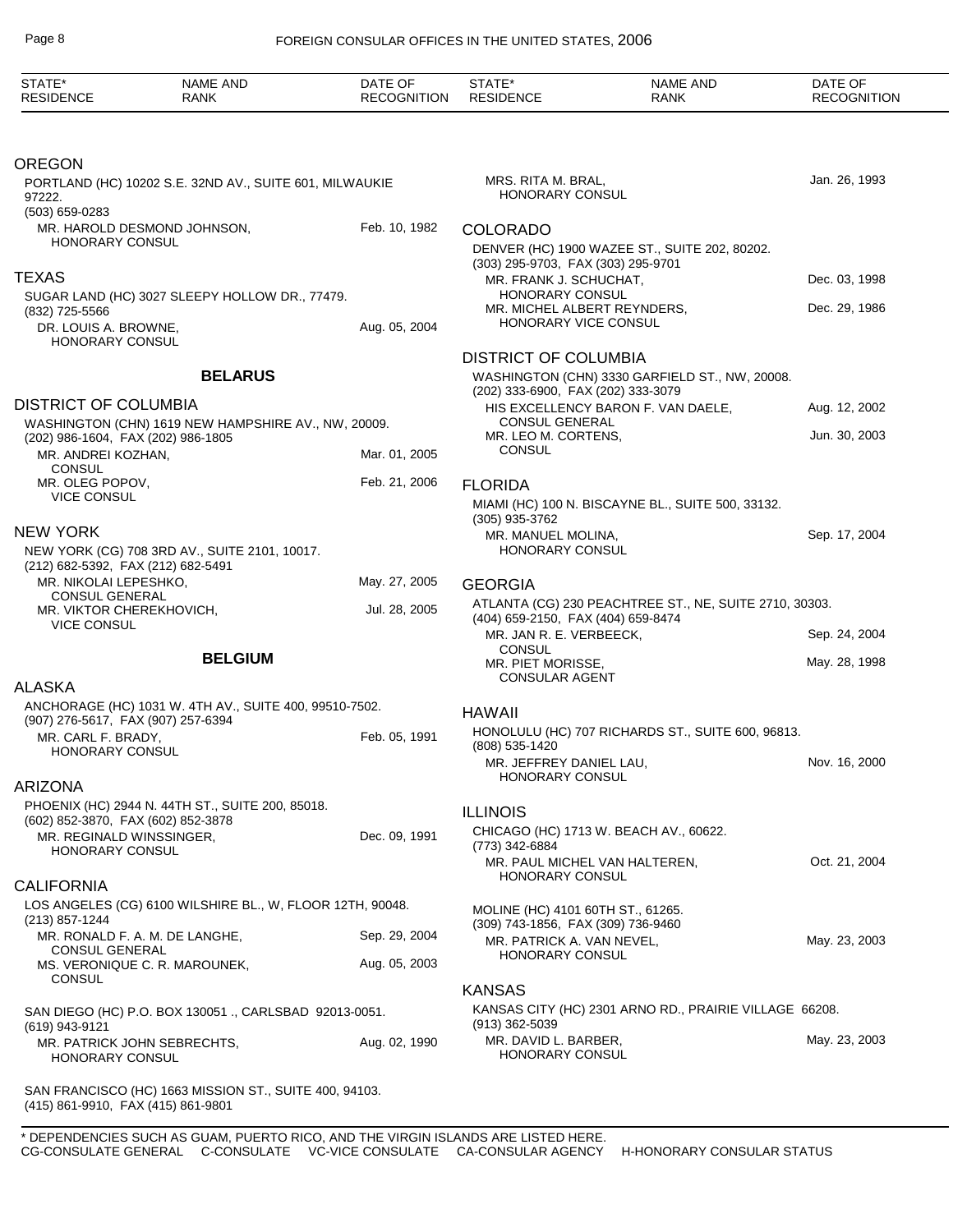| STATE*<br><b>RESIDENCE</b>                                              | <b>NAME AND</b><br>RANK                                    | DATE OF<br><b>RECOGNITION</b> | STATE*<br><b>RESIDENCE</b>                        | <b>NAME AND</b><br><b>RANK</b>                          | DATE OF<br><b>RECOGNITION</b> |
|-------------------------------------------------------------------------|------------------------------------------------------------|-------------------------------|---------------------------------------------------|---------------------------------------------------------|-------------------------------|
|                                                                         |                                                            |                               |                                                   |                                                         |                               |
| <b>KENTUCKY</b>                                                         |                                                            |                               |                                                   |                                                         |                               |
| (502) 584-8583, FAX (502) 584-1826                                      | LOUISVILLE (HC) 1009 S. 4TH ST., 40203.                    |                               | (516) 371-2323                                    | NEW YORK (HC) 41 CAUSEWAY UN., LAWRENCE 11559.          |                               |
| MR. ALFRED JOHN WELSH,<br><b>HONORARY CONSUL</b>                        |                                                            | Jun. 20, 1983                 | MR. ISRAEL SINGER,<br><b>HONORARY CONSUL</b>      |                                                         | Oct. 26, 2004                 |
| LOUISIANA                                                               |                                                            |                               | <b>WALLONIA TRADE OFFICE</b>                      |                                                         |                               |
| (504) 581-3234                                                          | NEW ORLEANS (HC) 701 POYDRAS ST., SUITE 4500, 70139.       |                               | (212) 684-0187                                    | NEW YORK (U) 12 EAST 41ST ST., FLOOR 15TH, 10017.       |                               |
| <b>HONORARY CONSUL</b>                                                  | MR. ROLAND MANIL, JR VANDENWEGHE,                          | Apr. 10, 2002                 | <b>OHIO</b>                                       |                                                         |                               |
| <b>MARYLAND</b>                                                         |                                                            |                               | (513) 352-6627                                    | CINCINNATI (HC) 312 WALNUT ST., SUITE 1400, 45202.      |                               |
|                                                                         | BALTIMORE (HC) 799 CROMWELL PARK DR., SUITE A, GLEN BURNIE |                               | MR. PAUL ALLAER,                                  |                                                         | Jun. 19, 1997                 |
| 21061.                                                                  |                                                            |                               | <b>HONORARY CONSUL</b>                            |                                                         |                               |
| (410) 863-0255, FAX (410) 863-1377<br>MR. LOUIS G. CONNOR,              |                                                            | Mar. 23, 1994                 | <b>OREGON</b>                                     |                                                         |                               |
| <b>HONORARY CONSUL</b>                                                  |                                                            |                               | (503) 226-2121, FAX (503) 226-9636                | PORTLAND (HC) 1870 N.W. 173RD AV., BEAVERTON 97006.     |                               |
| <b>MASSACHUSETTS</b>                                                    |                                                            |                               | MR. JOHN H. HERMAN,<br><b>HONORARY CONSUL</b>     |                                                         | Jun. 16, 1994                 |
| BOSTON (HC) 11 FOSTER ST., 02135.<br>(617) 779-7916, FAX (253) 681-0364 |                                                            |                               |                                                   |                                                         |                               |
| MR. ALAN MARCELO MARCUSE,                                               |                                                            | Dec. 19, 2001                 | PENNSYLVANIA                                      |                                                         |                               |
| <b>HONORARY CONSUL</b>                                                  |                                                            |                               | (412) 279-2121, FAX (412) 279-6429                | PITTSBURGH (HC) 700 N. BELL AV., SUITE 290, 15106.      |                               |
| <b>MICHIGAN</b>                                                         |                                                            |                               | MS. ANNE B. LACKNER,                              |                                                         | Apr. 04, 1988                 |
| FARMS 48236.<br>$(313) 530 - 4436$                                      | BLOOMFIELD HILLS (HC) 30 EDGEMERE RD., GROSSE POINTE       |                               | <b>HONORARY CONSUL</b>                            |                                                         |                               |
| MR. DAVID PAUL CORNILLIE,                                               |                                                            | May. 27, 2003                 | <b>PUERTO RICO</b>                                | SAN JUAN (HC) 14 CALLE SAN SEBASTIAN., VIEJO SAN JUAN   |                               |
| <b>HONORARY CONSUL</b>                                                  |                                                            |                               | 00901.<br>(787) 883-2570, FAX (787) 883-3244      |                                                         |                               |
| <b>MINNESOTA</b>                                                        |                                                            |                               | MR. MICHAEL SPECTOR,                              |                                                         | Aug. 29, 2000                 |
| (651) 699-2528                                                          | ST. PAUL (HC) 238 S. MISSISSIPPI BL., SAINT PAUL 55105.    |                               | <b>HONORARY CONSUL</b>                            |                                                         |                               |
| MRS. LYDIE JUSTINE STASSART,                                            |                                                            | May. 19, 2003                 | <b>TEXAS</b>                                      |                                                         |                               |
| <b>HONORARY CONSUL</b>                                                  |                                                            |                               | (817) 551-8389                                    | FORT WORTH (HC) 6201 SOUTH FW., 76134.                  |                               |
| <b>MISSOURI</b>                                                         |                                                            |                               | DR. G. ANDRE BENS,<br><b>HONORARY CONSUL</b>      |                                                         | May. 27, 2003                 |
| $(314)$ 770-2200                                                        | SAINT LOUIS (HC) 3466 BRIDGELAND DR., BRIDGETON 63044.     |                               |                                                   |                                                         |                               |
| MRS. MARIA LENA CANDRIES,<br>HONORARY CONSUL                            |                                                            | May. 27, 2003                 | (713) 426-3933, FAX (713) 224-1120                | HOUSTON (HC) 2009 LUBBOCK ST., 77007.                   |                               |
|                                                                         |                                                            |                               | MR. JACQUES E. BOUCHEZ,<br><b>HONORARY CONSUL</b> |                                                         | May. 27, 2003                 |
| <b>NEW YORK</b>                                                         | NEW YORK (CG) 1330 AVE OF THE AMERICAS., FLOOR 26 & 31,    |                               | MS. CARINE L. LION,                               |                                                         | Apr. 18, 2005                 |
| 10019-5422.                                                             |                                                            |                               | <b>HONORARY VICE CONSUL</b>                       |                                                         |                               |
| (212) 586-5110, FAX (212) 582-9657<br>MRS. RENILDIS LOECKX,             |                                                            | Sep. 29, 2004                 | (210) 271-8820, FAX (210) 225-1951                | SAN ANTONIO (HC) 106 S. ST. MARY ST., SUITE 200, 78205. |                               |
| <b>CONSUL GENERAL</b><br>MRS. GENEVIEVE M. VERBEEK,                     |                                                            | Nov. 10, 2003                 | MR. ROBERT P. BRAUBACH,<br><b>HONORARY CONSUL</b> |                                                         | Jun. 12, 1991                 |
| <b>CONSUL</b>                                                           | MRS. VERONIQUE EVAN PIERETTE SIKLOSI,                      | Oct. 01, 2004                 |                                                   |                                                         |                               |
| <b>CONSUL</b><br>MR. LUC M. LIPPENS,                                    |                                                            | Jan. 18, 1983                 | <b>UTAH</b>                                       | SALT LAKE CITY (HC) 1378 PERRYS HOLLOW DR., 84103.      |                               |
| <b>CONSULAR AGENT</b>                                                   |                                                            | Oct. 12, 2004                 | (801) 240-6642, FAX (801) 240-3698                |                                                         |                               |
| MR. JURGEN MAERSCHAND,<br><b>CONSULAR AGENT</b>                         |                                                            |                               | HONORARY CONSUL                                   | MR. CHARLES AMAN ANDRE DIDIER,                          | May. 16, 1986                 |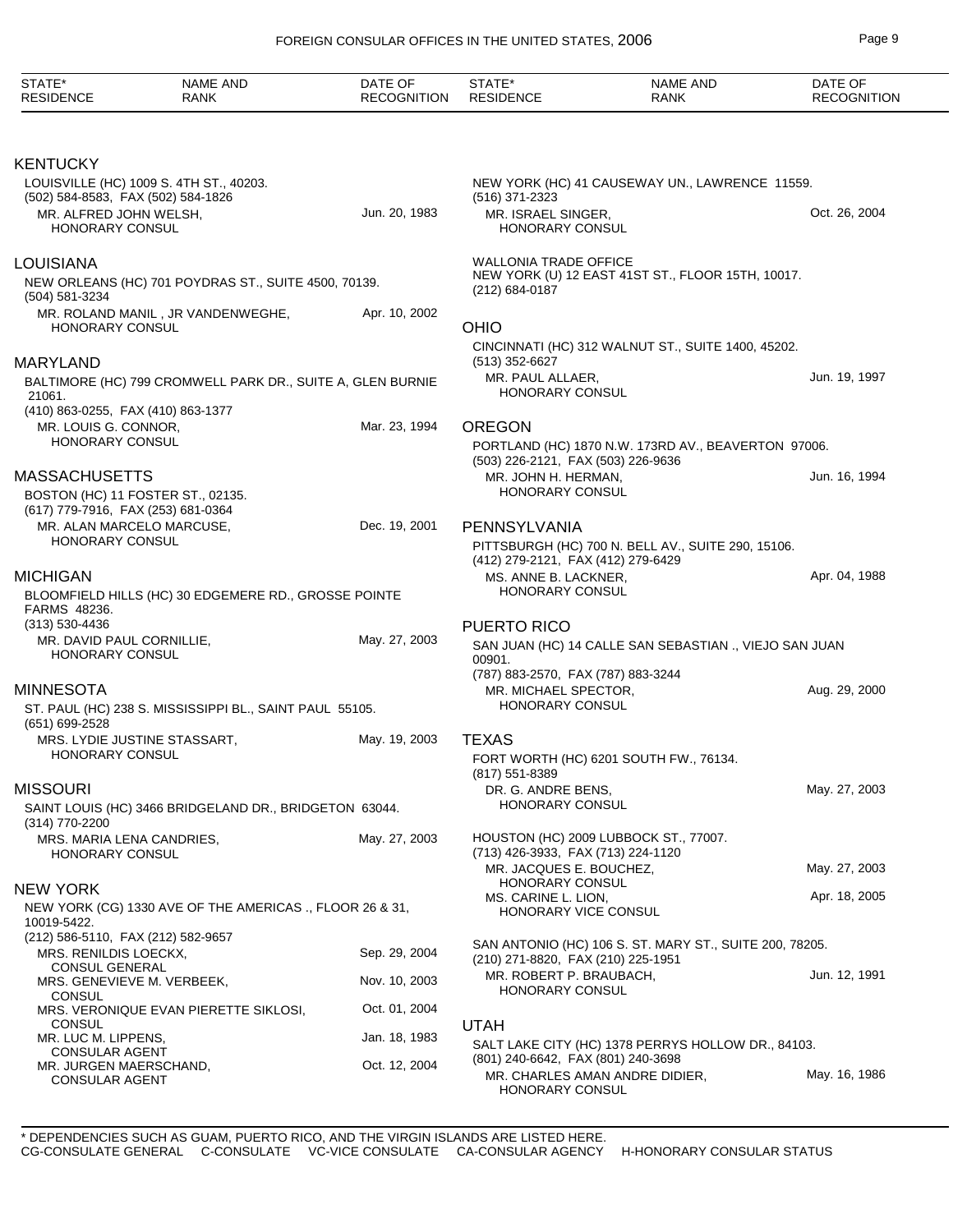| STATE*<br><b>RESIDENCE</b>                                  | <b>NAME AND</b><br><b>RANK</b>                          | DATE OF<br><b>RECOGNITION</b> | STATE*<br><b>RESIDENCE</b>                                      | <b>NAME AND</b><br>RANK                               | DATE OF<br><b>RECOGNITION</b> |
|-------------------------------------------------------------|---------------------------------------------------------|-------------------------------|-----------------------------------------------------------------|-------------------------------------------------------|-------------------------------|
|                                                             |                                                         |                               |                                                                 |                                                       |                               |
| <b>VIRGINIA</b>                                             | NORFOLK (HC) 1023-K LASKIN RD., VIRGINIA BEACH 23451.   |                               | <b>LOUISIANA</b>                                                | NEW ORLEANS (HC) 39 BURLEIGH CT., N, MARRERO 70072.   |                               |
| (757) 422-5571, FAX (757) 491-1845                          |                                                         |                               | $(504)$ 347-6230                                                |                                                       |                               |
| MRS. MIA S. LANESE,<br><b>HONORARY CONSUL</b>               |                                                         | Jul. 16, 1987                 | MRS. JEAN SMITH BENARD,<br>HONORARY CONSUL                      |                                                       | Dec. 08, 1998                 |
| <b>WASHINGTON</b>                                           |                                                         |                               | <b>MICHIGAN</b>                                                 |                                                       |                               |
| (206) 728-5145, FAX (206) 282-9544                          | SEATTLE (HC) 2200 ALASKAN WA., SUITE 470, 98121.        |                               | 48336-1732.                                                     | DETROIT (HC) 24984 GLEN ORCHARD DR., FARMINGTON HILLS |                               |
| MR. HERBERT RONALD MASNIK,<br>HONORARY CONSUL               |                                                         | Dec. 21, 1981                 | (810) 477-8768<br>DR. LENNOX A. PIKE,<br>HONORARY CONSUL        |                                                       | May. 10, 1991                 |
| <b>WISCONSIN</b>                                            |                                                         |                               |                                                                 |                                                       |                               |
| (414) 272-8633, FAX (414) 223-5000                          | MILWAUKEE (HC) 411 E. WISCONSIN AV., SUITE 1111, 53202. |                               | <b>NEVADA</b>                                                   | LAS VEGAS (HC) 4300 RIDGECREST DR., 89121.            |                               |
| MR. CHARLES C. MULCAHY,<br><b>HONORARY CONSUL</b>           |                                                         | Feb. 06, 1986                 | (702) 451-8444<br>HONORARY CONSUL                               | SIR LONNIE LEE, MD HAMMARGREN,                        | Aug. 27, 2002                 |
|                                                             | <b>BELIZE</b>                                           |                               |                                                                 |                                                       |                               |
| <b>CALIFORNIA</b>                                           |                                                         |                               | <b>NORTH CAROLINA</b>                                           |                                                       |                               |
|                                                             | LOS ANGELES (CG) 4801 WILSHIRE BL., SUITE 250, 90010.   |                               | (910) 509-7161                                                  | WILMINGTON (HC) 1213 CULBRETH DR., 28405.             |                               |
| (323) 469-7343<br>MR. ROY G. YOUNG.                         |                                                         | Mar. 16, 1999                 | DR. EDWARD LEE, JR PAUL,<br><b>HONORARY CONSUL</b>              |                                                       | Jun. 16, 2005                 |
| <b>CONSUL GENERAL</b><br>MS. NANCY DORA QUAN,               |                                                         | May. 24, 2006                 |                                                                 |                                                       |                               |
| <b>CONSUL</b><br>MRS. IRENE WU,                             |                                                         | Jul. 03, 2003                 | <b>OHIO</b>                                                     | DAYTON (HC) 130 W. SECOND ST., SUITE 1818, 45402.     |                               |
| <b>VICE CONSUL</b>                                          | MR. PHILIP ANTHONY, JR BUCKNOR,                         | Oct. 25, 2001                 | (937) 226-1212, FAX (937) 226-1224                              |                                                       |                               |
| HONORARY VICE CONSUL                                        |                                                         |                               | MS. KAREN DENISE BRADLEY,<br>HONORARY CONSUL                    |                                                       | Mar. 28, 2001                 |
|                                                             | SAN FRANCISCO (HC) 916 KEARNY ST., 94133.               |                               | <b>PUERTO RICO</b>                                              |                                                       |                               |
| (415) 788-7500<br>MR. FRANCIS F. COPPOLA,                   |                                                         | Mar. 09, 1993                 |                                                                 | SAN JUAN (HCG) 567 RAMON GANDIA ST., HATO REY 00918.  |                               |
| HONORARY CONSUL                                             |                                                         |                               | (809) 766-7709, FAX (809) 764-2087<br>MR. WILLIAM VINCENT BURN, | HONORARY CONSUL GENERAL                               | Jul. 31, 2000                 |
| <b>DISTRICT OF COLUMBIA</b>                                 |                                                         |                               |                                                                 |                                                       |                               |
| (202) 332-9636, FAX (202) 332-6888                          | WASHINGTON (CHN) 2535 MASSACHUSETTS AV., NW, 20008.     |                               | <b>TEXAS</b>                                                    |                                                       |                               |
| MS. LAUREN LAVERNE QUIROS,<br><b>CONSUL</b>                 |                                                         | Nov. 10, 1993                 | (214) 579-0070                                                  | DALLAS (HC) 1315 19TH ST., SUITE 2A, PLANO 75074.     |                               |
|                                                             |                                                         |                               | MR. ARTHUR C., JR. ELLIS,<br>HONORARY CONSUL                    |                                                       | Oct. 04, 1994                 |
| <b>FLORIDA</b>                                              | MIAMI (HC) 4173 S. LE JEUNE RD., 33146.                 |                               |                                                                 |                                                       |                               |
| $(305) 666 - 1121$                                          |                                                         |                               | (713) 999-4484                                                  | HOUSTON (HCG) 7101 BREEN., 77086.                     |                               |
| HONORARY CONSUL                                             | MS. STEPHANIE ABIGAIL SYLVESTRE,                        | Feb. 11, 1999                 | MR. HUGH D. MCCAIN,                                             | HONORARY CONSUL GENERAL                               | Sep. 17, 1997                 |
| <b>ILLINOIS</b>                                             |                                                         |                               |                                                                 | <b>BENIN</b>                                          |                               |
| (618) 235-7143, FAX (618) 235-7143                          | BELLEVILLE (HC) 1849 SPRUCE HILL DR., 62221.            |                               | <b>CALIFORNIA</b>                                               |                                                       |                               |
| MR. EUGENE MICHAEL VERDU,<br><b>HONORARY CONSUL</b>         |                                                         | Oct. 02, 1995                 | INGLEWOOD 90301.                                                | LOS ANGELES (HC) 9111 S. LA CIENEGA BL., SUITE 204,   |                               |
|                                                             | CHICAGO (HC) 1200 HOWARD DR., WEST CHICAGO 60185.       |                               | (310) 641-3688<br>MR. MERVYN M. DYMALLY,                        |                                                       | Nov. 23, 1993                 |
| (630) 293-0010, FAX (630) 293-0463<br>MR. EDWIN T. SMILING, |                                                         | Feb. 04, 1992                 | HONORARY CONSUL                                                 |                                                       |                               |
| HONORARY CONSUL                                             |                                                         |                               |                                                                 |                                                       |                               |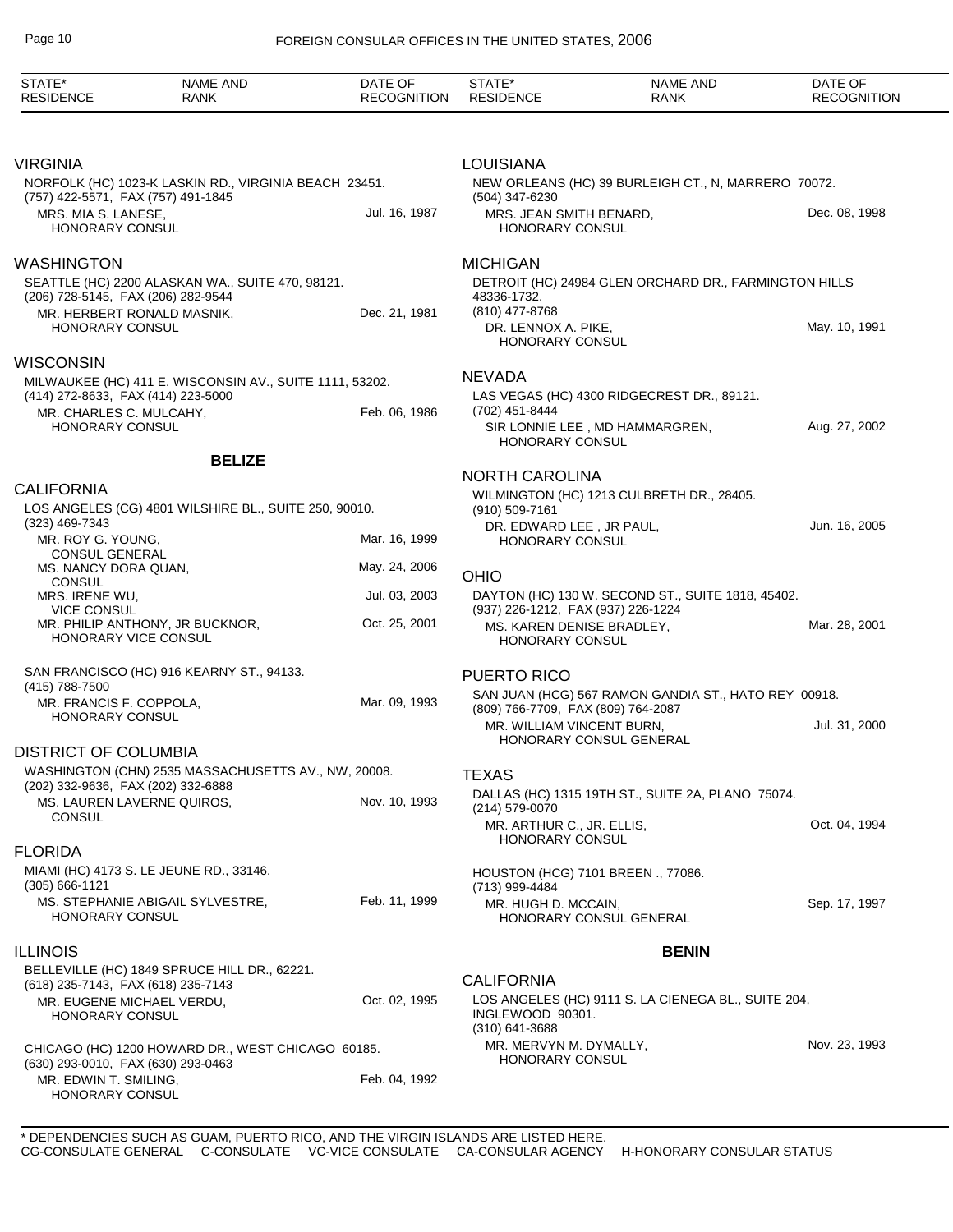| STATE*<br><b>RESIDENCE</b>                  | <b>NAME AND</b><br><b>RANK</b>                         | DATE OF<br><b>RECOGNITION</b> | STATE*<br><b>RESIDENCE</b>                                      | <b>NAME AND</b><br><b>RANK</b>                             | DATE OF<br><b>RECOGNITION</b> |
|---------------------------------------------|--------------------------------------------------------|-------------------------------|-----------------------------------------------------------------|------------------------------------------------------------|-------------------------------|
|                                             | <b>BHUTAN</b>                                          |                               |                                                                 |                                                            |                               |
| <b>DISTRICT OF COLUMBIA</b>                 |                                                        |                               | <b>GEORGIA</b>                                                  |                                                            |                               |
|                                             | WASHINGTON (HC) 4426 VOLTA PL., NW, 20007.             |                               |                                                                 | ATLANTA (HCG) 1401 PEACHTREE ST., NE, SUITE 240, 30309.    |                               |
| (202) 841-8656<br>DR. BRUCE WALTER BUNTING, |                                                        | Jan. 11, 2006                 | (404) 522-0777, FAX (404) 873-3335<br>MR. S. GEORGE HANDELSMAN, |                                                            | Jul. 09, 1996                 |
| HONORARY CONSUL                             |                                                        |                               |                                                                 | HONORARY CONSUL GENERAL                                    |                               |
| <b>NEW YORK</b>                             |                                                        |                               | <b>ILLINOIS</b>                                                 |                                                            |                               |
| (212) 826-1919                              | NEW YORK (CG) 2 UN PZ., FLOOR 27TH, 10017.             |                               | 60160.                                                          | CHICAGO (HC) 1111 W. SUPERIOR ST., SUITE 309, MELROSE PARK |                               |
| MR. SANGYE RINCHHEN,                        |                                                        | Jul. 18, 2006                 | (708) 343-1234, FAX (708) 343-4290                              |                                                            |                               |
| <b>CONSUL GENERAL</b>                       |                                                        |                               | MR. JAIME ESCOBAR,<br>HONORARY CONSUL                           |                                                            | Jul. 15, 1986                 |
|                                             | <b>BOLIVIA</b>                                         |                               | HONORARY VICE CONSUL                                            | MR. JUAN CARLOS, III BOSACOMA,                             | May. 30, 2006                 |
| <b>ALABAMA</b>                              |                                                        |                               |                                                                 |                                                            |                               |
| (334) 666-6969, FAX (334) 661-2873          | MOBILE (HC) 3413 CANACEE DR., 36693.                   |                               | <b>MASSACHUSETTS</b>                                            | BOSTON (HCG) 85 DEVONSHIRE ST., SUITE 1000, 02109.         |                               |
| MR. THOMAS PURVIS,                          |                                                        | Mar. 25, 1998                 | (617) 742-1500, FAX (617) 742-9130                              |                                                            |                               |
| HONORARY CONSUL                             |                                                        |                               | MR. RUSSELL D. LEBLANG,                                         | HONORARY CONSUL GENERAL                                    | Aug. 07, 1996                 |
| <b>CALIFORNIA</b>                           |                                                        |                               |                                                                 |                                                            |                               |
| <b>CONSULATE GENERAL</b>                    | LOS ANGELES (CG) 3701 WILSHIRE BL., SUITE 1065, 90010. |                               | <b>MINNESOTA</b>                                                |                                                            |                               |
| (213) 388-0475, FAX (213) 384-6272          |                                                        |                               | (763) 478-9495, FAX (763) 478-6631                              | MINNEAPOLIS (HC) 20550 HACKAMORE RD., HAMEL 55340.         |                               |
|                                             | MR. FERNANDO LAZCANO DUNN,                             | Apr. 25, 2005                 | MRS. GLORIA STEINE,                                             |                                                            | May. 06, 1997                 |
| <b>CONSUL GENERAL</b>                       | MS. ROXANA W. OLLER CATOIRA,                           | Jun. 21, 2005                 | HONORARY CONSUL                                                 |                                                            |                               |
| <b>CONSUL</b>                               | MS. ROCIO JOSEFA ZEBALLOS SALMON,                      | Jun. 20, 2006                 | <b>NEW YORK</b>                                                 |                                                            |                               |
| <b>CONSULAR AGENT</b>                       |                                                        |                               |                                                                 | NEW YORK (CG) 211 E. 43RD ST., SUITE 702, 10017.           |                               |
|                                             | SAN FRANCISCO (CG) 870 MARKET ST., SUITE 575, 94102.   |                               | (212) 687-0530, FAX (212) 687-0532                              | MR. JORGE EDMUNDO HEREDIA CAVERO,                          | Apr. 16, 2004                 |
| (415) 495-5173, FAX (415) 399-8958          |                                                        |                               | <b>CONSUL GENERAL</b>                                           |                                                            |                               |
|                                             |                                                        |                               | <b>CONSUL</b>                                                   | MRS. TERESA PINTO ROMAN VDA DE CASAP,                      | Nov. 19, 2003                 |
| <b>DISTRICT OF COLUMBIA</b>                 |                                                        |                               | <b>CONSUL</b>                                                   | MS. ANA DEL ROSARIO DURAN RUIZ,                            | Aug. 15, 2005                 |
| (202) 483-4410, FAX (202) 328-3712          | WASHINGTON (CHN) 3014 MASSACHUSETTS AV., NW, 20008.    |                               |                                                                 | MRS. GEOVANNIA MELGAR DE ROMAN,                            | Oct. 27, 2003                 |
| MR. OSWALDO CUEVAS GAETE,                   |                                                        | Jun. 28, 2004                 | <b>CONSULAR AGENT</b>                                           |                                                            |                               |
| <b>CONSUL GENERAL</b>                       |                                                        |                               | <b>OKLAHOMA</b>                                                 |                                                            |                               |
|                                             | WASHINGTON (HCG) 4339 GARFIELD ST., NW, 20008.         |                               |                                                                 | OKLAHOMA CITY (HC) 210 PARK AV., 73102.                    |                               |
| (202) 244-7648<br>MR. WILLIAM R. JOYCE,     |                                                        | Jul. 10, 1973                 | (405) 239-7900, FAX (405) 235-5852<br>MR. JOE RAY SIMON,        |                                                            | Sep. 08, 2000                 |
|                                             | HONORARY CONSUL GENERAL                                |                               | HONORARY CONSUL                                                 |                                                            |                               |
| CONSULATE OF BOLIVIA                        |                                                        |                               | <b>PUERTO RICO</b>                                              |                                                            |                               |
| (202) 232-4828, FAX (202) 232-8017          | WASHINGTON (CHA) 1819 H ST., NW, SUITE 240, 20006.     |                               |                                                                 | SAN JUAN (HC) 1409 CALLE LUNCHETTI UN., 00907.             |                               |
| MRS. KELLY ARDAYA DE LOPEZ,                 |                                                        | Apr. 29, 2005                 | (787) 722-5449, FAX (787) 722-8457                              |                                                            | Jun. 15, 1999                 |
| <b>VICE CONSUL</b>                          |                                                        |                               | MR. HUGH ALANSON ANDREWS,<br><b>HONORARY CONSUL</b>             |                                                            |                               |
| <b>FLORIDA</b>                              |                                                        |                               | <b>TEXAS</b>                                                    |                                                            |                               |
|                                             | MIAMI (CG) 1101 BRICKELL AV., SUITE 1103, 33131.       |                               |                                                                 | DALLAS (HC) 1881 SYLVAN AV., SUITE 110, 75208.             |                               |
| (305) 670-0710, FAX (305) 358-6305          | MISS MARIA ISABEL CARRASCO DE MAUBRAS,                 | Mar. 08, 2004                 | $(214)$ 571-6131                                                |                                                            |                               |
| CONSUL                                      |                                                        |                               | MS. MARIA URIOSTE,<br>HONORARY CONSUL                           |                                                            | Jun. 30, 1997                 |
|                                             |                                                        |                               |                                                                 | HOUSTON (HCG) 800 WILCREST UN., SUITE 100, 77042.          |                               |

(713) 977-2344 , FAX (713) 977-2362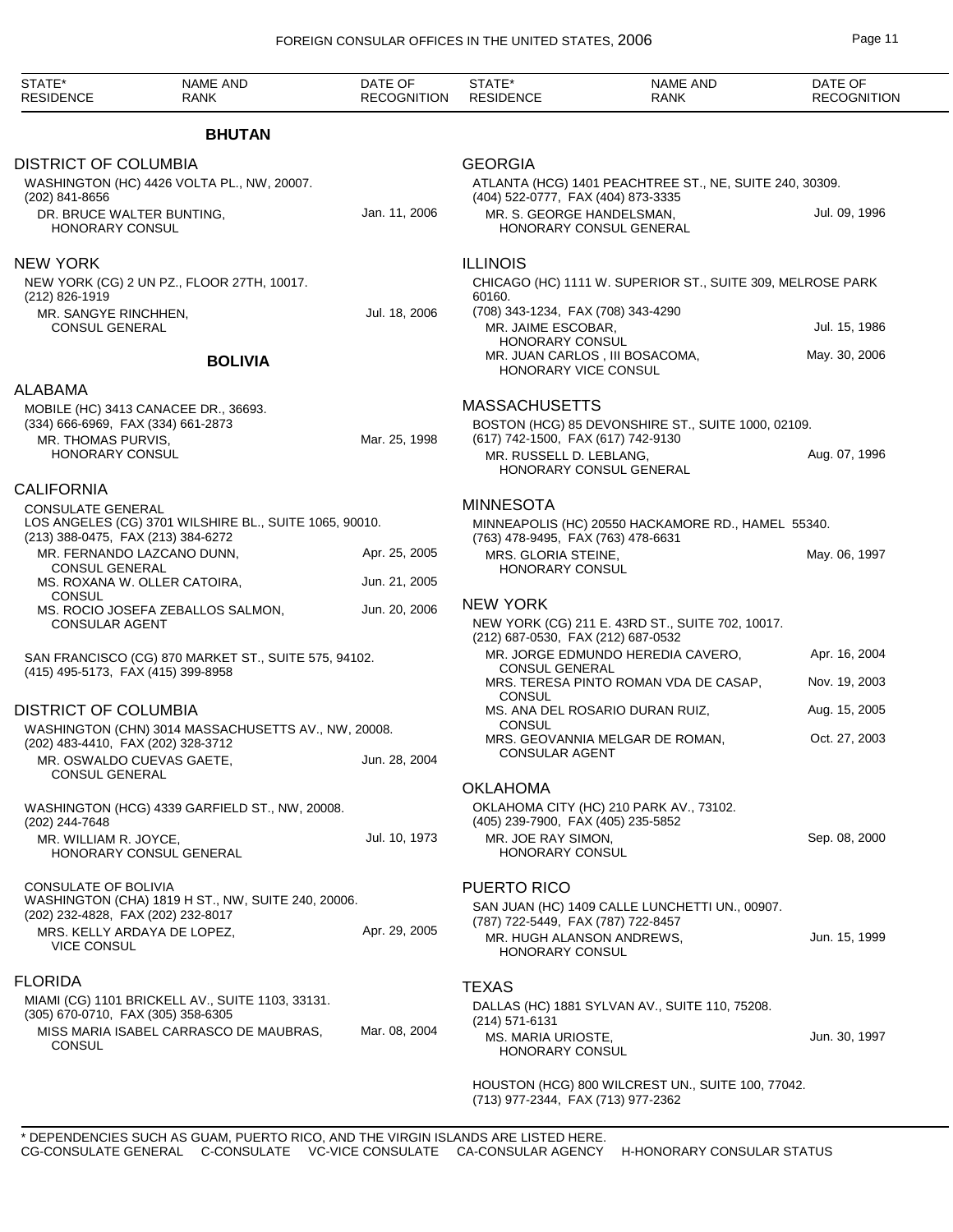| STATE*<br><b>RESIDENCE</b>                       | <b>NAME AND</b><br><b>RANK</b>                        | DATE OF<br><b>RECOGNITION</b> | STATE*<br><b>RESIDENCE</b>                                      | NAME AND<br>RANK                                              | DATE OF<br><b>RECOGNITION</b> |
|--------------------------------------------------|-------------------------------------------------------|-------------------------------|-----------------------------------------------------------------|---------------------------------------------------------------|-------------------------------|
|                                                  |                                                       |                               |                                                                 |                                                               |                               |
|                                                  | MRS. DIANA GALINDO DE WALKER,                         | Feb. 29, 2000                 | MR. MICHAEL HUGH JOHNSON,                                       |                                                               | Jul. 08, 1996                 |
| MR. JUAN JOSE FRIAS,                             | HONORARY CONSUL GENERAL                               | Aug. 14, 2003                 | HONORARY CONSUL                                                 |                                                               |                               |
| HONORARY CONSUL<br>MS. MARILYN HARRIS BAUTISTA,  |                                                       | Aug. 14, 2003                 | <b>ARIZONA</b>                                                  |                                                               |                               |
| HONORARY VICE CONSUL                             |                                                       |                               | (480) 767-7639                                                  | SCOTTSDALE (HC) 9721 E. DESERT COVE AV., 85260.               |                               |
| WASHINGTON                                       |                                                       |                               | MR. BRAD BRADOS,<br><b>HONORARY CONSUL</b>                      |                                                               | Nov. 10, 2003                 |
| (206) 244-6696, FAX (206) 243-3795               | SEATTLE (HC) 15215 52ND AV., SUITE 100, 98188.        |                               |                                                                 |                                                               |                               |
| HONORARY CONSUL                                  | MR. RENE RICARDO ANTEZANA MONTANO,                    | Dec. 21, 1970                 | <b>CALIFORNIA</b>                                               | LOS ANGELES (CG) 8484 WILSHIRE BL., SUITE 730,711,74, BEVERLY |                               |
|                                                  |                                                       |                               | <b>HILLS 90211.</b>                                             |                                                               |                               |
|                                                  | <b>BOSNIA AND HERZEGOVINA</b>                         |                               | (213) 651-2664                                                  | MRS. THEREZA MARIA MACHADO QUINTELLA,                         | Apr. 08, 2005                 |
| <b>ILLINOIS</b>                                  |                                                       |                               | <b>CONSUL GENERAL</b><br>MR. HENRIQUE LUIZ JENNE,               |                                                               | Mar. 03, 2006                 |
| (312) 951-1245, FAX (312) 951-1043               | CHICAGO (CG) 737 N. MICHIGAN AV., SUITE 820, 60611.   |                               | DEPUTY CONSUL GENERAL                                           | MR. JOSE BORGES DOS SANTOS JUNIOR,                            | May. 08, 2006                 |
| MS. FILOMENA NIKOLIC,<br><b>CONSUL GENERAL</b>   |                                                       | Jan. 21, 2005                 | DEPUTY CONSUL GENERAL<br>MR. JOAO ALBERTO QUINTAES,             |                                                               | Jan. 31, 2003                 |
| MRS. ALMIJANA RUDIC,<br><b>CONSUL</b>            |                                                       | Mar. 03, 2006                 | DEPUTY CONSUL                                                   | MRS. SONIA REGINA GUIMARAES GOMES,                            | Sep. 10, 2004                 |
| MR. MARINKO AVRAMOVIC,<br><b>VICE CONSUL</b>     |                                                       | Jan. 21, 2005                 | DEPUTY CONSUL                                                   | MRS. MARISA FUENTES GONCALVES,                                | Jun. 21, 2001                 |
|                                                  |                                                       |                               | <b>VICE CONSUL</b><br>MRS. CRISTINA RIBEIRO ROCHA,              |                                                               | Jan. 30, 2004                 |
| New York                                         | NEW YORK (CG) 866 UN PLAZA., SUITE 580, 10017.        |                               | <b>VICE CONSUL</b>                                              | MRS. ELOISA FIGUEIREDO DE CARVALHO,                           | Jul. 19, 2004                 |
| (212) 751-9018, FAX (212) 751-9135               |                                                       |                               | VICE CONSUL                                                     |                                                               | Jul. 19, 2004                 |
|                                                  | <b>BOTSWANA</b>                                       |                               | MS. MARIA CELINA P. RIBEIRO,<br><b>VICE CONSUL</b>              |                                                               |                               |
| CALIFORNIA                                       |                                                       |                               |                                                                 | SAN DIEGO (HC) 2380 CAMINITO AGRADO ., 92107.                 |                               |
|                                                  | LOS ANGELES (HC) 355 S. GRAND AV., SUITE 4000, 90071. |                               | (619) 224-1145<br>MR. NELSON PEREIRA,                           |                                                               | Dec. 11, 1997                 |
| (213) 626-8484<br>MR. WILLIAM BARNUM RUDELL.     |                                                       | Oct. 30, 1970                 | HONORARY CONSUL                                                 |                                                               |                               |
| <b>HONORARY CONSUL</b>                           |                                                       |                               |                                                                 | SAN FRANCISCO (CG) 300 MONTGOMERY ST., SUITE 900, 94104.      |                               |
| (415) 885-2733                                   | SAN FRANCISCO (HC) 2333 OCTAVIA ST., 94109.           |                               | (415) 981-8170<br>MR. GEORGES LAMAZIERE,                        |                                                               | Apr. 18, 2002                 |
| MR. CHARLES L. FRANKEL,                          |                                                       | Apr. 02, 2003                 | <b>CONSUL GENERAL</b>                                           | MR. ROBERTO TEIXEIRA DE AVELLAR,                              | Dec. 11, 2003                 |
| <b>HONORARY CONSUL</b>                           |                                                       |                               | DEPUTY CONSUL                                                   | MS. CECILIA AUGUSTA PINCINATO,                                | Jun. 01, 2004                 |
| GEORGIA                                          |                                                       |                               | <b>VICE CONSUL</b>                                              |                                                               | Jun. 16, 2005                 |
| (770) 394-3303                                   | ATLANTA (HCG) 5580 QUEENSBOROUGH DR., NE, 30338.      |                               | MRS. SUZANNE REGINA SILVA,<br><b>VICE CONSUL</b>                |                                                               |                               |
| MS. JENNIFER CECILIA JENKINS,<br>HONORARY CONSUL |                                                       | Nov. 23, 2005                 | <b>DISTRICT OF COLUMBIA</b>                                     |                                                               |                               |
|                                                  |                                                       |                               |                                                                 | WASHINGTON (CHN) 3006 MASSACHUSETTS AV., NW, 20008.           |                               |
| <b>TEXAS</b>                                     | HOUSTON (HC) 10000 MEMORIAL DR., SUITE 400, 77024.    |                               | (202) 238-2700, FAX (202) 238-2827<br>MR. FRANCISCO CAVALCANTI, |                                                               | Jan. 08, 2003                 |
| (713) 680-1155, FAX (713) 680-8055               |                                                       |                               | <b>VICE CONSUL</b>                                              | MRS. SIMONE CRISTINA DE DEUS SILVA,                           | Oct. 22, 2003                 |
| MR. STEPHEN V. VALLONE,<br>HONORARY CONSUL       |                                                       | Jan. 18, 1983                 | <b>VICE CONSUL</b><br>MS. MARCIA MOREIRA,                       |                                                               | Sep. 07, 2005                 |
|                                                  | <b>BRAZIL</b>                                         |                               | <b>VICE CONSUL</b>                                              |                                                               |                               |
| ALABAMA                                          |                                                       |                               | <b>FLORIDA</b>                                                  |                                                               |                               |
|                                                  | BIRMINGHAM (HC) 1901 6TH AV., N, SUITE 2900, 35203.   |                               | (305) 285-6200, FAX (305) 285-6229                              | MIAMI (CG) 80 S.W. 8TH ST., FLOOR 26TH, 33133.                |                               |
| (205) 214-7321                                   |                                                       |                               |                                                                 |                                                               |                               |

\* DEPENDENCIES SUCH AS GUAM, PUERTO RICO, AND THE VIRGIN ISLANDS ARE LISTED HERE. CG-CONSULATE GENERAL C-CONSULATE VC-VICE CONSULATE CA-CONSULAR AGENCY H-HONORARY CONSULAR STATUS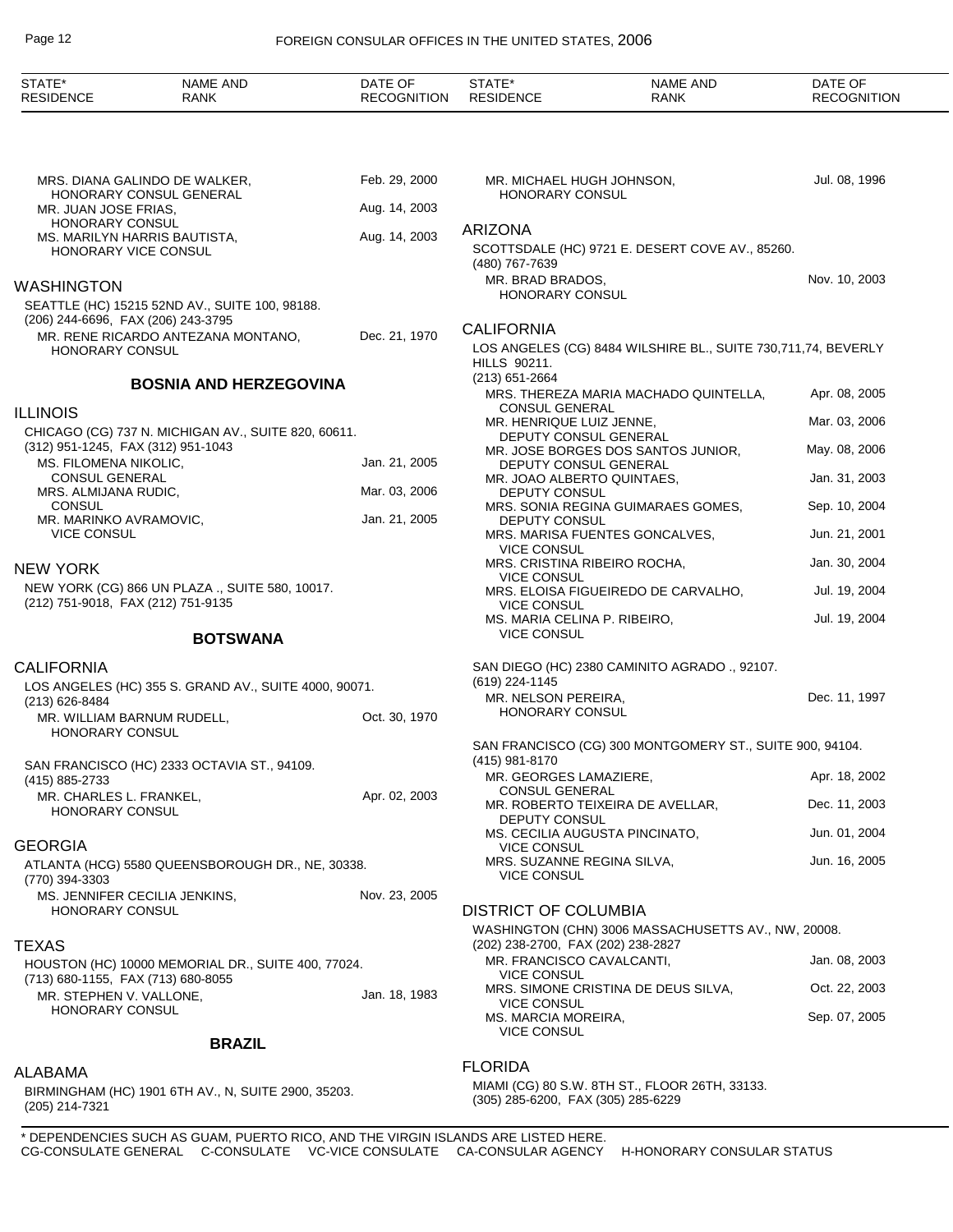| STATE*<br><b>RESIDENCE</b>                   | NAME AND<br>RANK                                                | DATE OF<br><b>RECOGNITION</b> | STATE*<br><b>RESIDENCE</b>                               | <b>NAME AND</b><br>RANK                                | DATE OF<br><b>RECOGNITION</b> |
|----------------------------------------------|-----------------------------------------------------------------|-------------------------------|----------------------------------------------------------|--------------------------------------------------------|-------------------------------|
|                                              |                                                                 |                               |                                                          |                                                        |                               |
|                                              |                                                                 |                               | <b>LOUISIANA</b>                                         |                                                        |                               |
| <b>CONSUL GENERAL</b>                        | MR. JOAO ALMINO DE SOUZA FILHO,                                 | Sep. 09, 2004                 | $(504)$ 561-6206                                         | NEW ORLEANS (HC) 365 CANAL ST., SUITE 1600, 70130.     |                               |
|                                              | MR. LUIZ FELIPE MENDONCA FILHO,<br>DEPUTY CONSUL GENERAL        | Mar. 09, 2005                 |                                                          | MR. DAVID PAUL SCHULINGKAMP,                           | Nov. 10, 2003                 |
| MR. JOAO ZICCARDI NAVAJAS,                   | DEPUTY CONSUL GENERAL                                           | May. 24, 2005                 | HONORARY CONSUL                                          |                                                        |                               |
|                                              | MRS. LEONILDA BEATRIZ CAMPOS G CORREA,<br>DEPUTY CONSUL GENERAL | Mar. 15, 2006                 | <b>MASSACHUSETTS</b>                                     |                                                        |                               |
| MR. HERVELTER DE MATTOS,                     |                                                                 | Nov. 07, 2003                 | (617) 542-4000, FAX (617) 542-4318                       | BOSTON (CG) 20 PARK PZ., SUITE 1420, 02116.            |                               |
| DEPUTY CONSUL                                | MR. ARTUR JOSE SARAIVA DE OLIVEIRA,                             | Mar. 07, 2005                 | <b>CONSUL GENERAL</b>                                    | MR. JORIO SALGADO GAMA FILHO,                          | Jul. 28, 2004                 |
| DEPUTY CONSUL<br>MR. RAFAEL DE MELLO VIDAL,  |                                                                 | Jul. 07, 2005                 |                                                          | MR. PAULO FERNANDO TELLES RIBEIRO,                     | Jun. 24, 2004                 |
| <b>DEPUTY CONSUL</b>                         | MRS. IEDA MARIA AFFONSO SANTIAGO DIAS,                          | Jun. 17, 2005                 | MR. ANDRE BAKER MEIO,                                    | DEPUTY CONSUL GENERAL                                  | Jul. 23, 0004                 |
| <b>VICE CONSUL</b>                           |                                                                 |                               | <b>DEPUTY CONSUL</b>                                     | MR. FRANCISCO DACIO BALBINO,                           | May. 07, 2004                 |
| <b>VICE CONSUL</b>                           | MR. CESAR SGUARIO AREVALO,                                      | May. 19, 2006                 | <b>VICE CONSUL</b>                                       | MS. PAULA DE VASCONCELLOS ROCHA,                       | Jul. 07, 2005                 |
| <b>CONSULAR AGENT</b>                        | MRS. LOURDES D. GUIMARAES,                                      | Dec. 30, 2005                 | <b>VICE CONSUL</b>                                       |                                                        |                               |
|                                              | MRS. MARIA A. BENVENUTO DA SILVA,                               | May. 18, 2006                 | MRS. VERA LUCIA LOPES,<br><b>VICE CONSUL</b>             |                                                        | Nov. 04, 2005                 |
| <b>CONSULAR AGENT</b>                        |                                                                 |                               | <b>VICE CONSUL</b>                                       | MS. LUCILA MARIA RODRIGUES ESTEVES,                    | Jan. 26, 2006                 |
| <b>GEORGIA</b>                               |                                                                 |                               | MS. CARLA MANZO,<br><b>VICE CONSUL</b>                   |                                                        | Mar. 15, 2006                 |
| (404) 881-7987                               | ATLANTA (HC) 1201 W. PEACHTREE ST., 30309.                      |                               |                                                          |                                                        |                               |
| MR. TIMOTHY SEWELL PERRY,<br>HONORARY CONSUL |                                                                 | Jul. 14, 2000                 | <b>BRAZILIAN AIR FORCE OFFICE</b><br>$(617) 542 - 4000$  | BOSTON (CONA) 20 PARK PLAZA ., SUITE 1420, 02116.      |                               |
| (912) 964-0711, FAX (912) 964-0771           | SAVANNAH (HC) 107 PROSPERITY DR., 31408.                        |                               | <b>NEW YORK</b>                                          |                                                        |                               |
| MR. JAMES MYRICK,                            |                                                                 | Dec. 03, 1998                 |                                                          | NEW YORK (CG) 1185 AVENUE OF AMERICAS UN., FLOOR 21ST, |                               |
| HONORARY CONSUL                              |                                                                 |                               | 10036.<br>(917) 777-7777                                 |                                                        |                               |
| <b>HAWAII</b>                                |                                                                 |                               |                                                          | MR. JOSE ALFREDO GRACA LIMA,                           | Jan. 06, 2006                 |
| (808) 235-0571                               | HONOLULU (HC) 345 QUEEN ST., SUITE 400, 96813.                  |                               | <b>CONSUL GENERAL</b>                                    | MR. CLAUDIO FREDERICO ARRUDA,                          | Apr. 05, 2004                 |
|                                              | MR. ERIC GUIMARAES CRISPIN,                                     | Jan. 08, 2001                 | MR. LUIS ANTONIO SILOS,                                  | DEPUTY CONSUL GENERAL                                  | Jul. 31, 2006                 |
| HONORARY CONSUL                              |                                                                 |                               | MR. EVALDO FREIRE,                                       | DEPUTY CONSUL GENERAL                                  | Jun. 24, 2004                 |
| <b>ILLINOIS</b>                              |                                                                 |                               | DEPUTY CONSUL                                            |                                                        |                               |
| (312) 464-0244, FAX (312) 464-0299           | CHICAGO (CG) 401 N. MICHIGAN AV., FLOOR 18TH, 60611.            |                               | MR. MARCELO RAMOS ARAUJO,<br>DEPUTY CONSUL               |                                                        | Jul. 24, 2006                 |
|                                              | MR. RICARDO LUIZ VIANA DE CARVALHO,                             | Oct. 06, 2005                 | MR. DARIO V. CAMPOS,<br><b>VICE CONSUL</b>               |                                                        | Oct. 08, 1997                 |
| <b>CONSUL GENERAL</b><br>MR. MARIO GRIECO,   |                                                                 | May. 07, 2001                 | MS. FLAVIA XAVIER RIBEIRO,<br><b>VICE CONSUL</b>         |                                                        | May. 21, 2004                 |
|                                              | DEPUTY CONSUL GENERAL<br>MR. MIGUEL J. F. C. MAGALHAES,         | Feb. 20, 2003                 |                                                          | MS. ANDRESSA AGOSTINI CARVALHO,                        | Mar. 18, 2005                 |
| <b>CONSUL</b>                                |                                                                 |                               | <b>VICE CONSUL</b><br>MR. FRANCISCO CARLOS LEAL,         |                                                        | Jul. 29, 2005                 |
| <b>CONSUL</b>                                | MRS. ELLEN OSTHOFF BARROS,                                      | Feb. 20, 2003                 | <b>VICE CONSUL</b><br>MR. EWERTON OLIVEIRA,              |                                                        | Jan. 31, 2006                 |
| DEPUTY CONSUL                                | MR. JOSE MARIA DE CARVALHO COELHO,                              | Nov. 04, 2005                 | <b>VICE CONSUL</b>                                       |                                                        |                               |
| <b>VICE CONSUL</b>                           | MR. JR., NELSON DA COSTA ESTEVES,                               | Oct. 26, 2004                 | OFFICE OF FINANCIAL COUNSELOR                            | NEW YORK (CONA) 565 5TH AV., FLOOR 17TH, 10017.        |                               |
| <b>KENTUCKY</b>                              |                                                                 |                               | (212) 489-7930<br>MRS. MARIANA MOSCARDO,                 |                                                        | Jun. 01, 2000                 |
| (859) 292-5505                               | COVINGTON (HC) 100 E. RIVERCENTER BL., SUITE 1100, 41011.       |                               | DEPUTY CONSUL                                            | MR. GILBERTO C. PARANHOS VELLOSO,                      | Jun. 27, 2002                 |
| HONORARY CONSUL                              | MR. JAMES WILLIAM, III BLACKHAM,                                | Mar. 25, 2004                 | DEPUTY CONSUL<br>MR. SERGIO RICOY PENA,<br>DEPUTY CONSUL |                                                        | Sep. 29, 2003                 |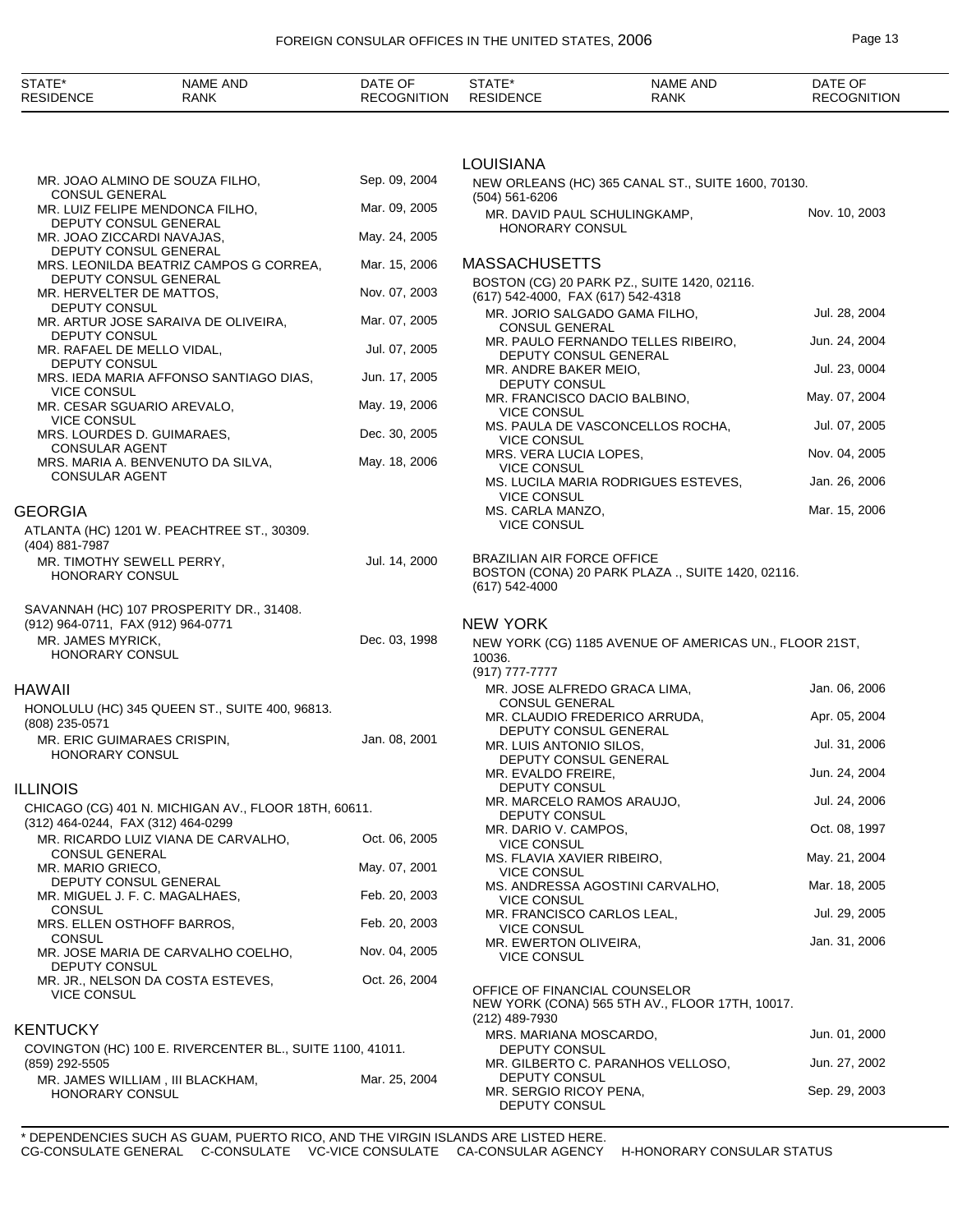| STATE*<br><b>RESIDENCE</b>                 | <b>NAME AND</b><br><b>RANK</b>                                         | DATE OF<br><b>RECOGNITION</b> | STATE*<br><b>RESIDENCE</b>                         | <b>NAME AND</b><br><b>RANK</b>                            | DATE OF<br><b>RECOGNITION</b> |
|--------------------------------------------|------------------------------------------------------------------------|-------------------------------|----------------------------------------------------|-----------------------------------------------------------|-------------------------------|
|                                            |                                                                        |                               |                                                    |                                                           |                               |
|                                            | MR. LUIZ CLAUDIO THEMUDO,                                              | Nov. 10, 2003                 |                                                    |                                                           |                               |
| DEPUTY CONSUL                              |                                                                        |                               | <b>DISTRICT OF COLUMBIA</b>                        |                                                           |                               |
| <b>TENNESSEE</b>                           |                                                                        |                               |                                                    | WASHINGTON (CHN) 1621 22ND ST., NW, 20008.                |                               |
|                                            | MEMPHIS (HC) 1256 N. MCLEAN BL., 38108.                                |                               | (202) 387-0174, FAX (202) 234-7973                 | MR. ROSSEN HRISTOV GENCHEV,                               | Jul. 18, 2006                 |
| $(901)$ 272-6505<br>MR. EDSON P. PEREDO,   |                                                                        | Aug. 12, 1998                 | <b>CONSUL</b>                                      |                                                           |                               |
| <b>HONORARY CONSUL</b>                     |                                                                        |                               | <b>FLORIDA</b>                                     |                                                           |                               |
|                                            |                                                                        |                               |                                                    | BOCA RATON (HC) 2000 GLADES RD., SUITE 110, 33431.        |                               |
| <b>TEXAS</b>                               |                                                                        |                               | (561) 750-1800                                     |                                                           |                               |
| $(713)$ 961-3063                           | HOUSTON (CG) 1233 WEST LOOP ., S, SUITE 1150, 77027.                   |                               | HONORARY CONSUL                                    | MR. STEPHEN FRANKLIN BEINER,                              | Jun. 23, 2005                 |
| <b>CONSUL GENERAL</b>                      | MR. CARLOS ALBERTO AZEVEDO PIMENTEL,                                   | Sep. 24, 2003                 |                                                    |                                                           |                               |
| MR. MILTON TORRES SILVA,                   |                                                                        | Apr. 25, 2003                 | <b>ILLINOIS</b>                                    |                                                           |                               |
|                                            | DEPUTY CONSUL GENERAL<br>MR. ARNALDO CLARETE SALABERT,                 | Nov. 17, 2004                 | (312) 867-1901, FAX (312) 867-1906                 | CHICAGO (CG) 737 N. MICHIGAN AV., SUITE 2105, 60611.      |                               |
|                                            | DEPUTY CONSUL GENERAL                                                  |                               | MR. IVAN IORDANOV SOTIROV.                         |                                                           | Oct. 17, 2005                 |
|                                            | MRS. MARIA A. DE GOIS FERNANDES WEISS.<br><b>DEPUTY CONSUL GENERAL</b> | May. 18, 2006                 | <b>CONSUL GENERAL</b>                              |                                                           | Jul. 11, 2006                 |
| <b>VICE CONSUL</b>                         | MRS. FLAVIA REGINA PASSOS,                                             | Mar. 21, 2002                 | MR. ALEXANDER M. PEYTCHEV,<br><b>CONSUL</b>        |                                                           |                               |
| <b>VICE CONSUL</b>                         | MS. CARMEN CASTILHO ALONSO,                                            | May. 12, 2003                 | <b>MARYLAND</b>                                    |                                                           |                               |
| <b>VICE CONSUL</b>                         | MR. LUCIANO NASCIMENTO DE OLIVEIRA,                                    | Nov. 10, 2003                 | $(301)$ 651-9605                                   | BALTIMORE (HC) 20 S. CHARLES ST., SUITE 304, 21201.       |                               |
| <b>VICE CONSUL</b>                         | MS. SELMA TELES DE MORAES,                                             | Apr. 07, 2004                 | DR. ROBERT SCOTT TARGAN.<br><b>HONORARY CONSUL</b> |                                                           | Mar. 31, 2005                 |
|                                            | TRUST TERRITORIES OF THE PACIFIC ISLANDS                               |                               | <b>NEVADA</b>                                      |                                                           |                               |
| (852) 525-7002                             | HONG KONG (CG) 11 DUDDELL ST., 00000.                                  |                               | (702) 862-2953                                     | LAS VEGAS (HC) 3773 S. HOWARD HUGHES PW., FLOOR 3, 89109. |                               |
|                                            |                                                                        |                               | MR. ROBERT JOSEPH MILLER.<br>HONORARY CONSUL       |                                                           | Feb. 22, 2005                 |
| <b>UTAH</b>                                |                                                                        |                               |                                                    |                                                           |                               |
| (801) 363-4936                             | SALT LAKE CITY (HC) 30 E. 100TH UN., S, SUITE 950, 84111.              |                               | <b>NEW YORK</b>                                    |                                                           |                               |
| MR. GARY JOHN NEELEMAN,<br>HONORARY CONSUL |                                                                        | Sep. 10, 2003                 | (212) 935-4646                                     | NEW YORK (CG) 121 E. 62ND ST., 10021.                     |                               |
|                                            |                                                                        |                               | MR. NIKOLAY MILKOV MILKOV,                         |                                                           | Oct. 04, 2005                 |
| <b>VIRGINIA</b>                            |                                                                        |                               | <b>CONSUL GENERAL</b>                              | MRS. NATALIYA EVGENIEVA UZUNOVA,                          | Nov. 04, 2005                 |
| (804) 340-5820                             | NORFOLK (HC) 625 CHESOPEIAN TRAIL., VIRGINIA BEACH 23452.              |                               | <b>CONSUL</b>                                      |                                                           |                               |
|                                            | MR. JAMES EARNEST THOMPSON,                                            | Jul. 17, 1968                 | <b>VICE CONSUL</b>                                 | MR. VALENTIN STOYANOV STOEV,                              | Apr. 20, 2005                 |
| <b>HONORARY CONSUL</b>                     |                                                                        |                               | MS. VANYA ILIYANOVA ILIEVA,<br><b>VICE CONSUL</b>  |                                                           | Mar. 03, 2006                 |
|                                            | <b>BULGARIA</b>                                                        |                               | <b>HONORARY CONSUL</b>                             | MS. VICTORIA ELLEN SCHONFELD,                             | Feb. 24, 2004                 |
| <b>CALIFORNIA</b>                          |                                                                        |                               |                                                    |                                                           |                               |
|                                            | LOS ANGELES (CG) 11766 WILSHIRE BL., SUITE 440, 90025.                 |                               | PENNSYLVANIA                                       |                                                           |                               |
| <b>CONSUL GENERAL</b>                      | MR. IVO GUEORGUIEV MOUSKOUROV,                                         | Oct. 17, 2005                 | $(610)$ 565-9191                                   | MEDIA (HC) 201 W. FRONT ST., 19063.                       |                               |
|                                            | MRS. ALEXANDRINA EVUGUENIEVA GUIGOVA,                                  | Mar. 15, 2006                 |                                                    | MR. STEPHEN JOSEPH, JR MC EWEN,                           | Jun. 29, 2004                 |
| <b>CONSUL</b><br><b>VICE CONSUL</b>        | MR. PAVEL IVANOV STAMBOLIYSKI,                                         | Apr. 22, 2005                 | HONORARY CONSUL                                    |                                                           |                               |
|                                            |                                                                        |                               |                                                    | <b>BURKINA FASO</b>                                       |                               |
|                                            | SACRAMENTO (HCG) 917 7TH ST., FLOOR 2ND, 95814.                        |                               | <b>CALIFORNIA</b>                                  |                                                           |                               |
| (916) 447-9827<br>MR. BROOKS D. OHLSON,    |                                                                        | Aug. 11, 2004                 |                                                    | LOS ANGELES (HCG) 214 23RD ST., SANTA MONICA 90402.       |                               |
|                                            | HONORARY CONSUL GENERAL                                                |                               | (310) 393-2531, FAX (310) 393-0181                 |                                                           |                               |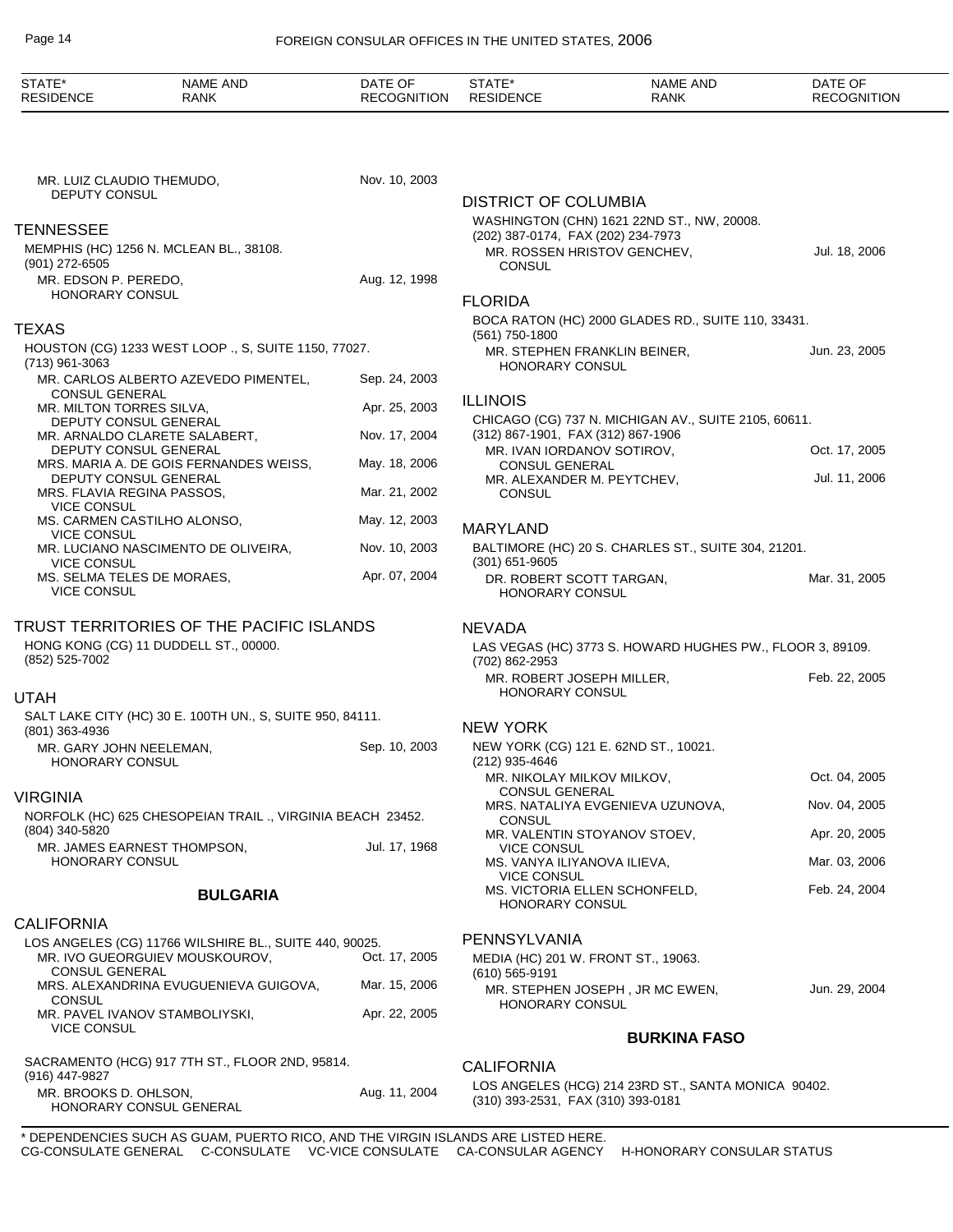| STATE*<br><b>RESIDENCE</b>                 | <b>NAME AND</b><br><b>RANK</b>                           | DATE OF<br><b>RECOGNITION</b> | STATE*<br><b>RESIDENCE</b>                   | <b>NAME AND</b><br><b>RANK</b>                            | DATE OF<br><b>RECOGNITION</b> |
|--------------------------------------------|----------------------------------------------------------|-------------------------------|----------------------------------------------|-----------------------------------------------------------|-------------------------------|
|                                            |                                                          |                               |                                              |                                                           |                               |
| MR. ALLEN I. NEIMAN,                       |                                                          | Aug. 20, 1980                 |                                              |                                                           |                               |
|                                            | HONORARY CONSUL GENERAL                                  |                               | <b>CONSULATE</b>                             | TUCSON (CON) 1840 E. RIVER RD., SUITE 200, 85718.         |                               |
| <b>LOUISIANA</b>                           |                                                          |                               | MR. RICHARD J. STEPHENSON,                   |                                                           | Mar. 17, 2006                 |
|                                            | NEW ORLEANS (HC) 1527 ROBERT E. LEE BL., 70112.          |                               | <b>CONSUL</b>                                |                                                           |                               |
| (504) 284-6351<br>MR. JOHN WILLIAM ORMOND, |                                                          | Oct. 04, 1968                 | <b>CALIFORNIA</b>                            |                                                           |                               |
| HONORARY CONSUL                            |                                                          |                               |                                              | LOS ANGELES (CG) 550 S. HOPE ST., SUITE 900, 90071.       |                               |
|                                            |                                                          |                               | (213) 346-2700                               |                                                           |                               |
|                                            | <b>BURMA</b>                                             |                               | MR. ALAIN DUDOIT,<br><b>CONSUL GENERAL</b>   |                                                           | Sep. 29, 2004                 |
| <b>NEW YORK</b>                            |                                                          |                               | MR. JAMES FEIR,                              |                                                           | Oct. 17, 2005                 |
|                                            | NEW YORK (CG) 10 E. 77TH ST., 10021.                     |                               | DEPUTY CONSUL GENERAL<br>MS. JENNIFER PRICE, |                                                           | Jul. 10, 2002                 |
| (212) 535-1310, FAX (212) 737-2421         |                                                          |                               | <b>CONSUL</b>                                |                                                           |                               |
|                                            | <b>BURUNDI</b>                                           |                               | MR. SYED ZULFIQUER SADEQUE,<br><b>CONSUL</b> |                                                           | Aug. 14, 2003                 |
|                                            |                                                          |                               | MR. GERALD EARL LISK,                        |                                                           | Sep. 15, 2004                 |
| <b>CALIFORNIA</b>                          |                                                          |                               | <b>CONSUL</b><br>MR. JOHN JONG CHAN CHOI,    |                                                           | Sep. 15, 2004                 |
| (310) 274-2793                             | LOS ANGELES (HC) 8318 WILSHIRE BL., BEVERLY HILLS 90211. |                               | <b>CONSUL</b>                                |                                                           |                               |
| DR. NIGISTI AZEBE TESFAI,                  |                                                          | Aug. 02, 1999                 | MR. DAVID WILLIAM LUPUL,<br><b>CONSUL</b>    |                                                           | Sep. 23, 2004                 |
| HONORARY CONSUL                            |                                                          |                               | MRS. MYRA PASTYR LUPUL,                      |                                                           | Sep. 23, 2004                 |
|                                            | <b>CAMBODIA</b>                                          |                               | <b>CONSUL</b><br>MR. ERIC PELLETIER,         |                                                           | Oct. 01, 2004                 |
| <b>WASHINGTON</b>                          |                                                          |                               | <b>CONSUL</b>                                | MR. CHRISTOPHER JOHN VEENSTRA,                            | Oct. 11, 2005                 |
|                                            | SEATTLE (HC) 1818 WESTLAKE AV., N, SUITE 315, 98109.     |                               | <b>CONSUL</b>                                |                                                           |                               |
| (206) 217-0830                             |                                                          |                               | MR. ERIC HOLDRINET,<br><b>CONSUL</b>         |                                                           | Nov. 08, 2005                 |
| MR. DARAVUTH HUOTH,<br>HONORARY CONSUL     |                                                          | Mar. 02, 2001                 | MR. JOHN DONALD ROSE,                        |                                                           | Nov. 08, 2005                 |
|                                            |                                                          |                               | <b>CONSUL</b><br>MR. MAURICE YVES BERNIER,   |                                                           | Nov. 08, 2005                 |
|                                            | <b>CAMEROON</b>                                          |                               | <b>CONSUL</b>                                |                                                           | Apr. 27, 2006                 |
| <b>CALIFORNIA</b>                          |                                                          |                               | MS. CHANTAL GORDON RAMSAY,<br><b>CONSUL</b>  |                                                           |                               |
|                                            | SAN FRANCISCO (HC) 147 TERRA VISTA., 94115.              |                               |                                              |                                                           |                               |
| (415) 921-5372                             |                                                          |                               | <b>CONSULATE GENERAL</b>                     | SAN DIEGO (CG) 402 W. BROADWAY UN., FLOOR 4, 92101.       |                               |
| MR. DONALD LOW,<br>HONORARY CONSUL         |                                                          | Apr. 18, 1986                 | (619) 615-4286                               |                                                           |                               |
|                                            |                                                          |                               | MR. SUNIL SHARMA,<br><b>CONSUL</b>           |                                                           | Sep. 10, 2004                 |
| <b>TEXAS</b>                               |                                                          |                               | MR. SEAN DAVID BARR,                         |                                                           | Nov. 03, 2005                 |
| (713) 499-3502                             | HOUSTON (HC) 1319 GAMMA., CROSBY 77532.                  |                               | <b>CONSUL</b>                                |                                                           |                               |
| MR. CHARLES R. GREENE,<br>HONORARY CONSUL  |                                                          | Apr. 18, 1986                 | (415) 834-3180                               | SAN FRANCISCO (CG) 580 CALIFORNIA ST., SUITE 1400, 94104. |                               |
|                                            |                                                          |                               |                                              | MR. MARC AUGUSTE JOSEPH LEPAGE,                           | Oct. 06, 2005                 |
|                                            | <b>CANADA</b>                                            |                               | <b>CONSUL GENERAL</b><br>MR. CARL PILON,     |                                                           | Oct. 04, 2005                 |
| ALASKA                                     |                                                          |                               | <b>CONSUL</b>                                |                                                           |                               |
|                                            | ANCHORAGE (CON) 310 K ST., SUITE 220, 99501.             |                               | <b>CONSUL</b>                                | MRS. BARBARA TERESA GIACOMIN,                             | Nov. 08, 2005                 |
| $(907)$ 264-6733                           | MS. KAREN JOAN ARIEL MATTHIAS,                           | Oct. 05, 2004                 | MS. STEFANIE MCCOLLUM,                       |                                                           | Jan. 23, 2006                 |
| <b>CONSUL</b>                              |                                                          |                               | <b>CONSUL</b><br><b>CONSUL</b>               | MR. TRISTAN EMMANUEL LANDRY,                              | Mar. 16, 2006                 |
| <b>ARIZONA</b>                             |                                                          |                               |                                              |                                                           |                               |
| $(602)$ 508-3573                           | PHOENIX (CG) 2415 E. CAMELBACK RD., SUITE 700, 85016.    |                               | (408) 289-1157                               | SAN JOSE (CON) 333 W. SAN CARLOS ST., SUITE 945, 95110.   |                               |
| <b>CONSUL</b>                              | MR. GORDON DOUGLAS PATERSON,                             | Jan. 25, 2005                 | MR. ANDREW JOHN KEENAN,<br><b>CONSUL</b>     |                                                           | Oct. 29, 2003                 |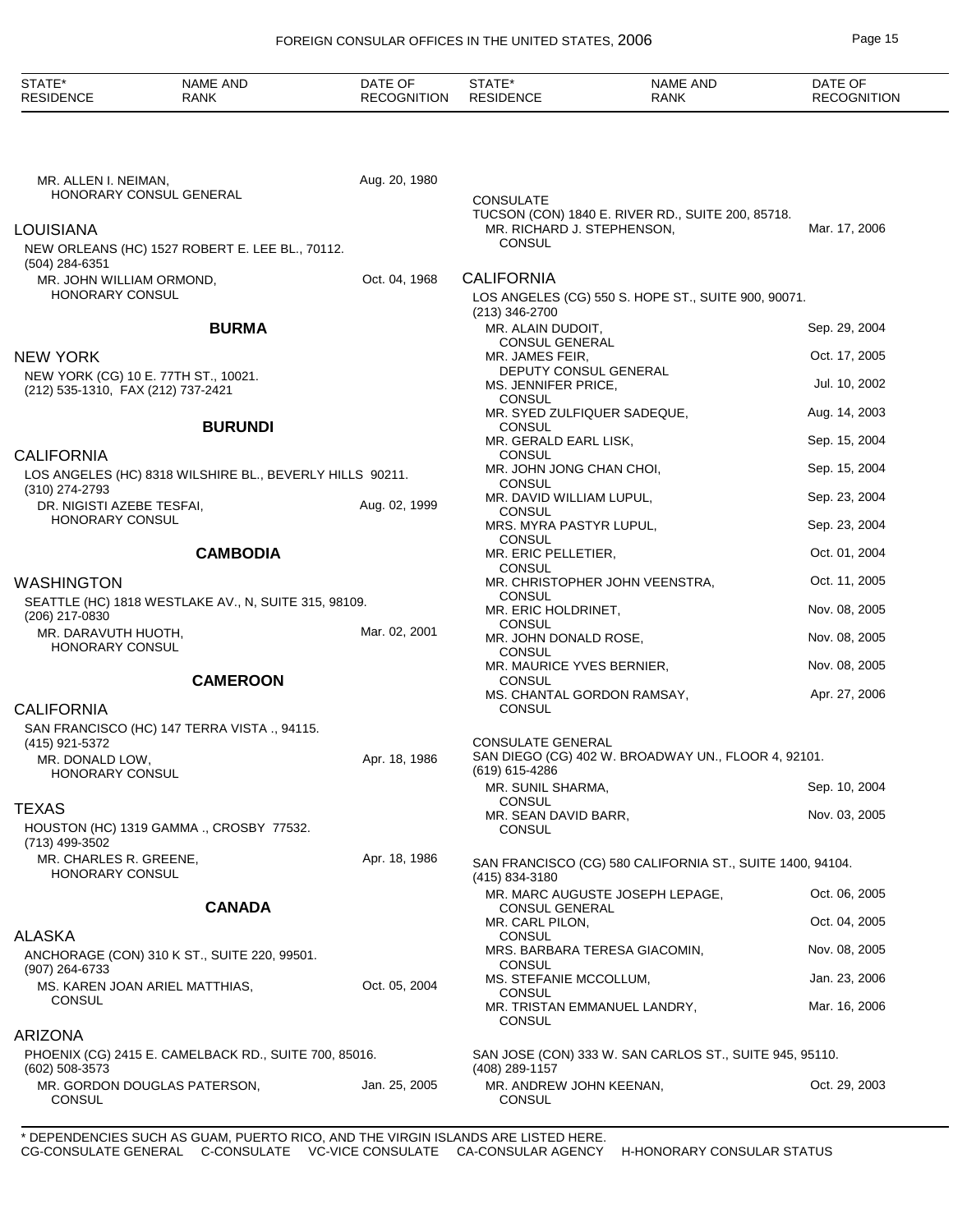| STATE*<br><b>RESIDENCE</b>                                     | <b>NAME AND</b><br>RANK                             | DATE OF<br><b>RECOGNITION</b> | STATE*<br><b>RESIDENCE</b>                          | <b>NAME AND</b><br><b>RANK</b>                               | DATE OF<br><b>RECOGNITION</b> |
|----------------------------------------------------------------|-----------------------------------------------------|-------------------------------|-----------------------------------------------------|--------------------------------------------------------------|-------------------------------|
|                                                                |                                                     |                               |                                                     |                                                              |                               |
|                                                                |                                                     |                               | MR. JAMES O'NEIL LYNCH,<br><b>CONSUL</b>            |                                                              | Oct. 20, 2003                 |
| <b>COLORADO</b>                                                | DENVER (CG) 1625 BROADWAY ST., SUITE 2600, 80202.   |                               | MR. COLIN DONALD BARRY,<br><b>CONSUL</b>            |                                                              | Oct. 05, 2004                 |
| $(303)$ 626-0640                                               |                                                     |                               |                                                     |                                                              |                               |
| MR. MICHAEL AARON FINE,<br><b>CONSUL GENERAL</b>               |                                                     | Oct. 19, 2004                 | LOUISIANA                                           |                                                              |                               |
| MR. MARC BOUCHER,                                              |                                                     | Oct. 19, 2004                 | $(504) 561 - 1191$                                  | NEW ORLEANS (HC) 210 BARONNE ST., SUITE 1108, 70112.         |                               |
| <b>CONSUL</b><br>MS. NATHALIE COUTURE,                         |                                                     | Oct. 19, 2004                 | MRS. PATRICIA DENECHAUD,                            |                                                              | Mar. 03, 2004                 |
| <b>CONSUL</b><br>MS. MONICA JANET HERON,                       |                                                     | Nov. 08, 2005                 | <b>HONORARY CONSUL</b>                              |                                                              |                               |
| <b>CONSUL</b><br>MRS. ELOISE M TYRRELL,                        |                                                     | Jan. 12, 2006                 | <b>MAINE</b>                                        |                                                              |                               |
| <b>CONSUL</b>                                                  |                                                     |                               | (207) 775-1547                                      | PORTLAND (HC) 1 CANAL PZ., FLOOR 10, 04101.                  |                               |
| <b>DISTRICT OF COLUMBIA</b>                                    |                                                     |                               | MR. PERRY BART NEWMAN,                              |                                                              | Mar. 03, 2004                 |
|                                                                | WASHINGTON (CHN) 501 PENNSYLVANIA AV., NW, 20001.   |                               | <b>HONORARY CONSUL</b>                              |                                                              |                               |
| (202) 682-1740, FAX (202) 682-7726<br>MR. RICHARD IAN OASTLER, |                                                     | Sep. 14, 1999                 | <b>MASSACHUSETTS</b>                                |                                                              |                               |
| <b>CONSUL</b>                                                  |                                                     |                               | (617) 262-3760                                      | BOSTON (CG) 3 COPLEY PL., SUITE 400, 02116.                  |                               |
| <b>FLORIDA</b>                                                 |                                                     |                               | MR. STANLEY JACOB KEYES,                            |                                                              | Oct. 17, 2005                 |
|                                                                | MIAMI (CG) 200 S. BISCAYNE BL., SUITE 1600, 33131.  |                               | <b>CONSUL GENERAL</b><br>MR. MICHEL CHARLES TETU,   |                                                              | Sep. 10, 2004                 |
| $(305) 579 - 1600$<br>MRS. MARCY L. GROSSMAN,                  |                                                     | Oct. 05, 2005                 | DEPUTY CONSUL GENERAL                               |                                                              | Oct. 12, 2005                 |
| <b>CONSUL GENERAL</b>                                          |                                                     |                               | MS. MARIE-LOUISE HANNAN,<br>DEPUTY CONSUL GENERAL   |                                                              |                               |
| MRS. SOPHIE LEGENDRE,<br><b>CONSUL</b>                         |                                                     | Jun. 20, 2003                 | <b>CONSUL</b>                                       | MS. LARISSA ALEXANDRA BLAVATSKA,                             | Sep. 23, 2002                 |
| MR. MARTIN BARRY,<br><b>CONSUL</b>                             |                                                     | Aug. 19, 2003                 | MR. STEPHEN GODDARD,<br><b>CONSUL</b>               |                                                              | Oct. 01, 2004                 |
| MR. ERNEST LOIGNON,                                            |                                                     | Oct. 03, 2003                 | MR. JACQUES RUEL,                                   |                                                              | Apr. 22, 2005                 |
| <b>CONSUL</b><br>MRS. HELENE FOREST,                           |                                                     | Jun. 24, 2004                 | <b>CONSUL</b><br>MRS. PATRICIA FORTIER,             |                                                              | Dec. 16, 2005                 |
| <b>CONSUL</b><br>MRS. MARIE JOSEE DUBE,                        |                                                     | Sep. 07, 2004                 | <b>CONSUL</b>                                       |                                                              |                               |
| <b>CONSUL</b>                                                  |                                                     |                               | <b>MICHIGAN</b>                                     |                                                              |                               |
| MR. SCOTT ALLEN DORAN,<br><b>VICE CONSUL</b>                   |                                                     | Sep. 10, 2004                 |                                                     | DETROIT (CG) 600 RENAISSANCE CTR. ., SUITE 1100, 48243-1798. |                               |
| MS. SOPHIE GERVAIS,<br><b>VICE CONSUL</b>                      |                                                     | Sep. 14, 2004                 | $(313) 567 - 2340$<br>MR. DOUGLAS R. BINGEMAN,      |                                                              | Sep. 19, 2002                 |
|                                                                |                                                     |                               | <b>CONSUL</b>                                       |                                                              |                               |
| (813) 229-2111                                                 | TAMPA (HC) 101 E. KENNEDY BL., SUITE 2000, 33602.   |                               | MR. RAYMOND M. GABIN,<br><b>CONSUL</b>              |                                                              | Oct. 06, 2005                 |
|                                                                | MR. ANDREW LOCHLAN MCINTOSH,                        | Oct. 14, 2005                 | <b>CONSUL</b>                                       | MS. GIOSEPPINA PARROTTA MARCK,                               | Nov. 08, 2005                 |
| HONORARY CONSUL                                                |                                                     |                               | MS. TERRIE ROMANO,                                  |                                                              | Sep. 09, 2004                 |
| <b>GEORGIA</b>                                                 |                                                     |                               | <b>VICE CONSUL</b>                                  |                                                              |                               |
|                                                                | ATLANTA (CG) 1175 PEACHTREE ST., SUITE 1700, 30361. |                               | <b>MINNESOTA</b>                                    |                                                              |                               |
| (404) 532-2000<br>MR. GEORGE BRIAN OAK,                        |                                                     | Mar. 02, 2006                 |                                                     | MINNEAPOLIS (CG) 701 4TH AV., S, FLOOR 9TH, 55415.           |                               |
| <b>CONSUL GENERAL</b>                                          |                                                     | May. 26, 2005                 | (612) 333-4641<br>MR. KIM PERRY BUTLER,             |                                                              | Sep. 14, 2004                 |
| MS. CHRISTINE LYNN PAPPAS,<br><b>CONSUL</b>                    |                                                     |                               | <b>CONSUL GENERAL</b><br>MR. RICHARD WARREN ULRICH, |                                                              | Sep. 14, 2004                 |
|                                                                |                                                     |                               | <b>CONSUL</b>                                       |                                                              |                               |
| <b>ILLINOIS</b>                                                | CHICAGO (CG) 180 N. STETSON AV., SUITE 2400, 60601. |                               | MR. MURRAY S. HARDIE,<br><b>CONSUL</b>              |                                                              | Oct. 01, 2004                 |
| $(312)$ 616-1860                                               |                                                     |                               | MR. RICCARDO SAVONE,<br><b>CONSUL</b>               |                                                              | Nov. 08, 2005                 |
| <b>CONSUL GENERAL</b>                                          | MS. MARGARET ANNE CHARLES,                          | Sep. 23, 2002                 |                                                     | MR. ROBERT W. TREMAYNE PENGELLY,                             | Nov. 08, 2005                 |
| MR. PAUL MAURICE EGAN,                                         | DEPUTY CONSUL GENERAL                               | Oct. 17, 2005                 | <b>CONSUL</b>                                       |                                                              |                               |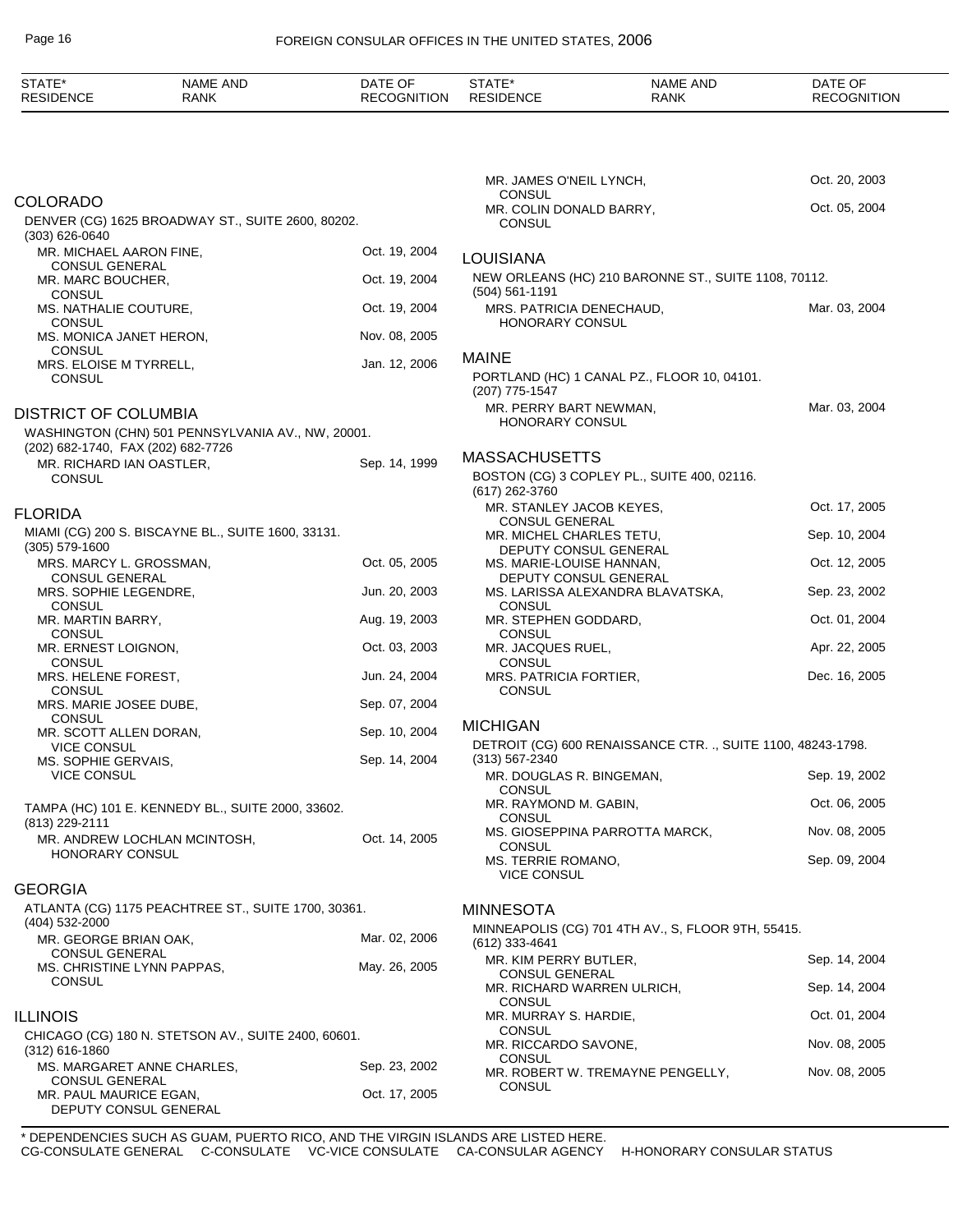| STATE*<br><b>RESIDENCE</b>                          | <b>NAME AND</b><br><b>RANK</b>                           | DATE OF<br><b>RECOGNITION</b> | STATE*<br><b>RESIDENCE</b>                          | <b>NAME AND</b><br><b>RANK</b>                          | DATE OF<br><b>RECOGNITION</b> |
|-----------------------------------------------------|----------------------------------------------------------|-------------------------------|-----------------------------------------------------|---------------------------------------------------------|-------------------------------|
|                                                     |                                                          |                               |                                                     |                                                         |                               |
| MONTANA                                             |                                                          |                               |                                                     |                                                         |                               |
| (406) 785-4731                                      | NASHUA (HC) HC 81 BALL RD., 59248.                       |                               | <b>VICE CONSUL</b>                                  | MR. MICHAEL GORDON BROOKER,                             | Oct. 06, 2005                 |
| MS. SHIRLEY ANN BALL,                               |                                                          | May. 09, 2006                 | MS. LAURA MEI WOON KO,<br><b>VICE CONSUL</b>        |                                                         | Oct. 06, 2005                 |
| <b>HONORARY CONSUL</b>                              |                                                          |                               | MR. OWEN TEO,<br><b>VICE CONSUL</b>                 |                                                         | Oct. 12, 2005                 |
| NEBRASKA                                            |                                                          |                               |                                                     |                                                         |                               |
| OMAHA (HC) 1321 JONES ST., 68102.<br>(402) 341-2020 |                                                          |                               | <b>NORTH CAROLINA</b>                               |                                                         |                               |
| MR. JOHN J. CAVANAUGH,<br>HONORARY CONSUL           |                                                          | Apr. 30, 2004                 | (704) 904-9416                                      | HUNTERSVILLE (HC) 16516 RANGER TR., 28078.              |                               |
|                                                     |                                                          |                               | MR. DANA MINTER, III HICKS,<br>HONORARY CONSUL      |                                                         | Dec. 07, 2005                 |
| NEW JERSEY                                          |                                                          |                               |                                                     |                                                         |                               |
| (609) 333-9940, FAX (609) 333-9943                  | PRINCETON (CON) 10 SKYFIELD DR., 08540.                  |                               | $(919) 573 - 1808$                                  | RALEIGH (CON) 3737 GLENWOOD AV., 27612.                 |                               |
| MR. TAB ALEXANDER BORDEN,                           |                                                          | Oct. 03, 2003                 |                                                     |                                                         |                               |
| <b>CONSUL</b>                                       |                                                          |                               | <b>OHIO</b>                                         |                                                         |                               |
| NEW YORK                                            |                                                          |                               | (216) 831-1392                                      | CLEVELAND (HC) 30650 SUMMIT LA., 44124.                 |                               |
| 2884.                                               | BUFFALO (CG) 3000 HSBC CENTER ., FLOOR 30TH&31ST, 14203- |                               | MR. HENRY THOMAS, JR KING,<br>HONORARY CONSUL       |                                                         | Jun. 07, 2004                 |
| (716) 858-9500                                      | MR. STEPHEN JOHN BRERETON,                               | Oct. 12, 2005                 | <b>OREGON</b>                                       |                                                         |                               |
| <b>CONSUL GENERAL</b><br>MR. RANDY ORR,             |                                                          | Sep. 23, 2002                 |                                                     | PORTLAND (HC) 805 S.W. BROADWAY AV., SUITE 1900, 97205. |                               |
| <b>CONSUL</b>                                       | MS. LAURENCE MARIE CASSANDRE COUTURE,                    | Mar. 16, 2006                 | $(503)$ 224-5560                                    | MR. JAMES MARTIN BAUMGARTNER,                           | Mar. 18, 2005                 |
| <b>CONSUL</b>                                       |                                                          |                               | HONORARY CONSUL                                     |                                                         |                               |
|                                                     | NEW YORK (CG) 1251 AVE. OF THE AMERICAS UN., 10020.      |                               | PENNSYLVANIA                                        |                                                         |                               |
| $(212)$ 596-1600<br>MS. PAMELA DAWN WALLIN,         |                                                          | Sep. 11, 2002                 |                                                     | PHILADELPHIA (CON) TWO PENN CN., SUITE 200, 19102.      |                               |
| <b>CONSUL GENERAL</b><br>MR. ROBERT B. NOBLE,       |                                                          | Oct. 15, 2004                 | $(215) 854 - 6380$<br>MR. DAVID BRUCE WEINER,       |                                                         | Oct. 19, 2004                 |
|                                                     | DEPUTY CONSUL GENERAL                                    |                               | CONSUL<br>MR. DANIEL TREMBLAY,                      |                                                         | Oct. 03, 2005                 |
| <b>CONSUL</b>                                       | MR. JEFFREY STUART CROSSMAN,                             | Aug. 06, 2002                 | <b>CONSUL</b>                                       |                                                         |                               |
| MR. DAVID MURCHISON,<br><b>CONSUL</b>               |                                                          | Sep. 25, 2002                 |                                                     | PITTSBURGH (HC) 425 SIXTH AV., FLOOR 11, 15219.         |                               |
| MR. ZAHIR LALANI,<br>CONSUL                         |                                                          | Nov. 18, 2002                 | (412) 392-4555                                      |                                                         |                               |
| MR. LOUIS POISSON,<br>CONSUL                        |                                                          | Sep. 29, 2003                 | MR. ROGER OWEN CRANVILLE,<br><b>HONORARY CONSUL</b> |                                                         | Mar. 08, 2004                 |
| MR. ALAN HENRY MINZ,                                |                                                          | Nov. 07, 2003                 | PUERTO RICO                                         |                                                         |                               |
| CONSUL<br>MS. KAREN ANN POULTER,                    |                                                          | Jun. 22, 2004                 |                                                     | SAN JUAN (HC) 268 PONCE DE LEON AV., SUITE 515, 00918.  |                               |
| <b>CONSUL</b><br>MR. PETER ALLAN LILIUS,            |                                                          | Sep. 07, 2004                 | (789) 759-6629, FAX (787) 294-1205                  | MR. REX DOUGLAS KEITH SEYMOUR,                          | Nov. 29, 1995                 |
| CONSUL<br>MS. GEORGIA GASS,                         |                                                          | Sep. 10, 2004                 | HONORARY CONSUL                                     |                                                         |                               |
| <b>CONSUL</b><br>MS. JENNIFER MARIE SLOAN,          |                                                          | Oct. 15, 2004                 | <b>TENNESSEE</b>                                    |                                                         |                               |
| <b>CONSUL</b><br>MS. GAYLE FOSTER,                  |                                                          | Mar. 04, 2005                 | (901) 370-4352                                      | MEMPHIS (HC) 4294 SWINNEA RD., 38118.                   |                               |
| <b>CONSUL</b><br>MS. DARCEE MUNROE,                 |                                                          | Oct. 06, 2005                 | MR. BARTON LEE, III MALLORY,                        |                                                         | Apr. 05, 2004                 |
| <b>CONSUL</b>                                       |                                                          |                               | HONORARY CONSUL                                     |                                                         |                               |
| MR. ALAN LAWRENCE BUDDE,<br><b>CONSUL</b>           |                                                          | Nov. 08, 2005                 | <b>TEXAS</b>                                        |                                                         |                               |
| MRS. DINA MARIA SANTOS,<br>CONSUL                   |                                                          | Nov. 08, 2005                 | (214) 922-9806                                      | DALLAS (CG) 750 N. SAINT PAUL ST., SUITE 1700, 75201.   |                               |
| MR. CHARLES GODFREY,<br><b>CONSUL</b>               |                                                          | Jun. 29, 2006                 | MR. JEAN MICHEL ROY,<br>CONSUL GENERAL              |                                                         | Oct. 03, 2002                 |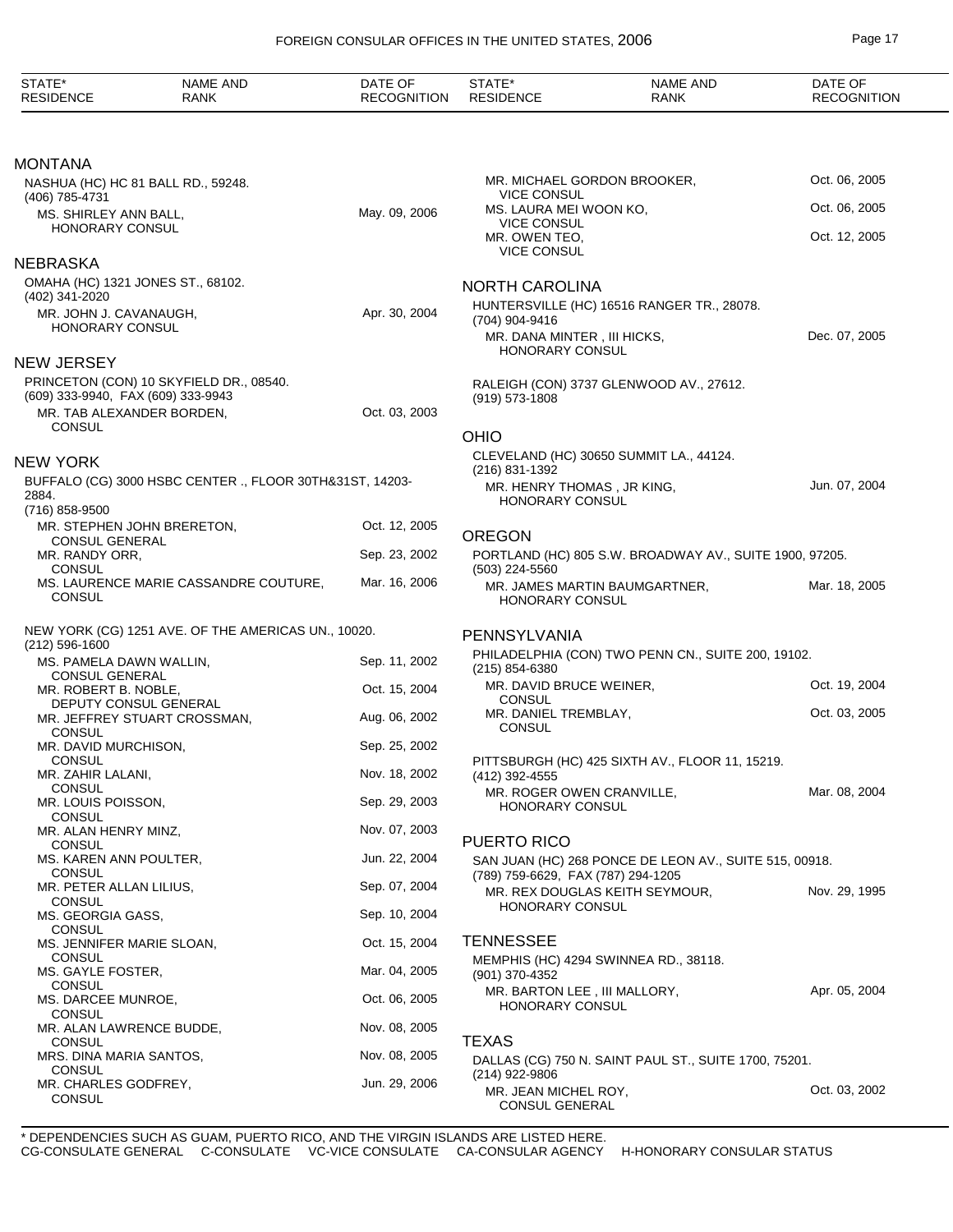| STATE*<br><b>RESIDENCE</b>                                  | <b>NAME AND</b><br>RANK                                    | DATE OF<br><b>RECOGNITION</b> | STATE*<br><b>RESIDENCE</b>                                             | <b>NAME AND</b><br>RANK                                     | DATE OF<br><b>RECOGNITION</b> |
|-------------------------------------------------------------|------------------------------------------------------------|-------------------------------|------------------------------------------------------------------------|-------------------------------------------------------------|-------------------------------|
|                                                             |                                                            |                               |                                                                        | <b>CENTRAL AFRICAN REPUBLIC</b>                             |                               |
|                                                             | MR. DAVID FREDERICK JOHN MARSHALL,                         | Sep. 15, 2004                 | <b>CALIFORNIA</b>                                                      | LOS ANGELES (HCG) 901 N. CAMDEN DR., BEVERLY HILLS 90210.   |                               |
| <b>CONSUL</b><br>MS. DIANE BELLON,                          |                                                            | Sep. 16, 2004                 | $(310)$ 278-1095<br>MR. CLARK E., SR PARKER,                           |                                                             | Jun. 07, 2001                 |
| <b>CONSUL</b><br>MR. DAVID CECIL DIX,<br><b>CONSUL</b>      |                                                            | Nov. 26, 2004                 |                                                                        | HONORARY CONSUL GENERAL                                     |                               |
| MR. RODNEY B. JOHNSON,<br><b>CONSUL</b><br><b>CONSULATE</b> |                                                            | Nov. 08, 2005                 | <b>NEW YORK</b><br>MR. HOWARD A. HIRSCHFELD,<br><b>HONORARY CONSUL</b> | NEW YORK (HC) 51 E. 42ND ST., 10017.                        | Mar. 07, 1994                 |
| (713) 821-1442                                              | HOUSTON (CON) 5847 SAN FELIPE ST., SUITE 1700, 77057.      |                               |                                                                        | <b>CHILE</b>                                                |                               |
| MS. DIANE SIMSOVIC,<br><b>CONSUL</b>                        |                                                            | Sep. 16, 2004                 |                                                                        |                                                             |                               |
| <b>CONSUL</b>                                               | MR. GILLES JOSEPH LOUIS GAUDET,                            | Oct. 04, 2005                 | <b>CALIFORNIA</b><br>(323) 933-3697, FAX (323) 933-3842                | LOS ANGELES (CG) 6100 WILSHIRE BL., SUITE 1240&1260, 90048. |                               |
| (210) 299-3525                                              | SAN ANTONIO (HCG) 106 S. ST. MARY'S ST., SUITE 800, 78205. |                               | <b>CONSUL GENERAL</b>                                                  | MR. FERNANDO URRUTIA CONCHA,                                | Jun. 01, 2004                 |
| MR. J. TULLOS WELLS,<br><b>HONORARY CONSUL</b>              |                                                            | Jun. 13, 2005                 | (619) 232-6361, FAX (619) 696-0991                                     | SAN DIEGO (HC) 550 WEST "C" ST., SUITE 1820, 92101-3509.    |                               |
| UTAH                                                        |                                                            |                               | MR. GEORGE L. GILDRED,<br><b>HONORARY CONSUL</b>                       |                                                             | Jan. 20, 1976                 |
| (801) 292-8181                                              | BOUNTIFUL (HC) 757 WOODMOOR CI., 84010.                    |                               |                                                                        | SAN FRANCISCO (CG) 870 MARKET ST., SUITE 1058, 94102.       |                               |
| MR. SCOTT S. PARKER,<br>HONORARY CONSUL                     |                                                            | Oct. 14, 2005                 | (415) 982-7662, FAX (415) 982-2384                                     | MR. CESAR ALBERTO RUIZ ASMUSSEN,                            | Mar. 24, 2004                 |
|                                                             |                                                            |                               | <b>CONSUL GENERAL</b><br>MR. FERNANDO ALEGRIA,                         |                                                             | Jan. 15, 1992                 |
| VIRGINIA<br>(804) 783-6402                                  | RICHMOND (HC) 1021 E. CARY ST., FLOOR 17TH, 23219.         |                               | HONORARY CONSUL                                                        |                                                             |                               |
| MR. WILLIAM JOHN BENOS,<br><b>HONORARY CONSUL</b>           |                                                            | Aug. 11, 2004                 | (650) 543-3847, FAX (650) 322-6403                                     | SANTA CLARA (HCA) 1376 JOHNSON ST., MENLO PARK 94025.       |                               |
| WASHINGTON                                                  |                                                            |                               | MR. CARLOS LOPEZ,                                                      | HONORARY CONSULAR AGENT                                     | Nov. 29, 1976                 |
|                                                             | SEATTLE (CG) 6TH AND STEWART STS. ., 98101.                |                               | <b>DISTRICT OF COLUMBIA</b>                                            |                                                             |                               |
| (206) 443-1777<br>MR. JEFFREY NORMAN PARKER                 |                                                            | Nov. 17, 2004                 | (202) 785-1746, FAX (202) 887-5579                                     | WASHINGTON (CHN) 1732 MASSACHUSETTS AV., NW, 20036.         |                               |
| <b>CONSUL GENERAL</b><br>CONSUL                             | MR. BRIAN JOHN NOEL PARROTT,                               | Sep. 30, 2002                 | CONSUL                                                                 | MR. FRANCISCO DEL CAMPO LAGOS,                              | Apr. 04, 2002                 |
| CONSUL                                                      | MR. MARVIN STEPHEN WODINSKY,                               | Oct. 07, 2002                 | CONSUL                                                                 | MR. ALEJANDRO PABLO ARRIARAN,                               | Mar. 02, 2004                 |
| MR. JOHN PEARCE,<br>CONSUL                                  |                                                            | Oct. 12, 2004                 | MR. FELIPE COUSINO DONOSO,<br>CONSUL                                   |                                                             | Mar. 15, 2005                 |
| MS. HEATHER MICHAUD,<br><b>VICE CONSUL</b>                  |                                                            | Jul. 30, 2004                 | MR. SERGIO TORO MENDOZA,<br>CONSUL                                     |                                                             | Mar. 07, 2006                 |
| MR. JESS WILLIAM BOSSERT,<br><b>VICE CONSUL</b>             |                                                            | Jul. 27, 2006                 | <b>FLORIDA</b>                                                         |                                                             |                               |
|                                                             | <b>CAPE VERDE</b>                                          |                               | (305) 371-3219, FAX (305) 379-6613                                     | MIAMI (CG) 800 BRICKELL AV., SUITE 1230, 33131.             |                               |
| MASSACHUSETTS                                               | BOSTON (CG) 607 BOYLSTON ST., 02116.                       |                               | <b>CONSUL</b>                                                          | MR. JORGE CARLOS VALDES ORTIZ,                              | Jul. 07, 2005                 |
| $(617)$ 353-0014<br><b>CONSUL GENERAL</b>                   | MRS. MARIA DE JESUS VEIGA MASCARENHAS,                     | Mar. 28, 2006                 | <b>COMMERCIAL OFFICE</b><br>$(305)$ 599-2224                           | MIAMI (CONA) 1101 BRICKELL AV., SUITE M-103, 33133.         |                               |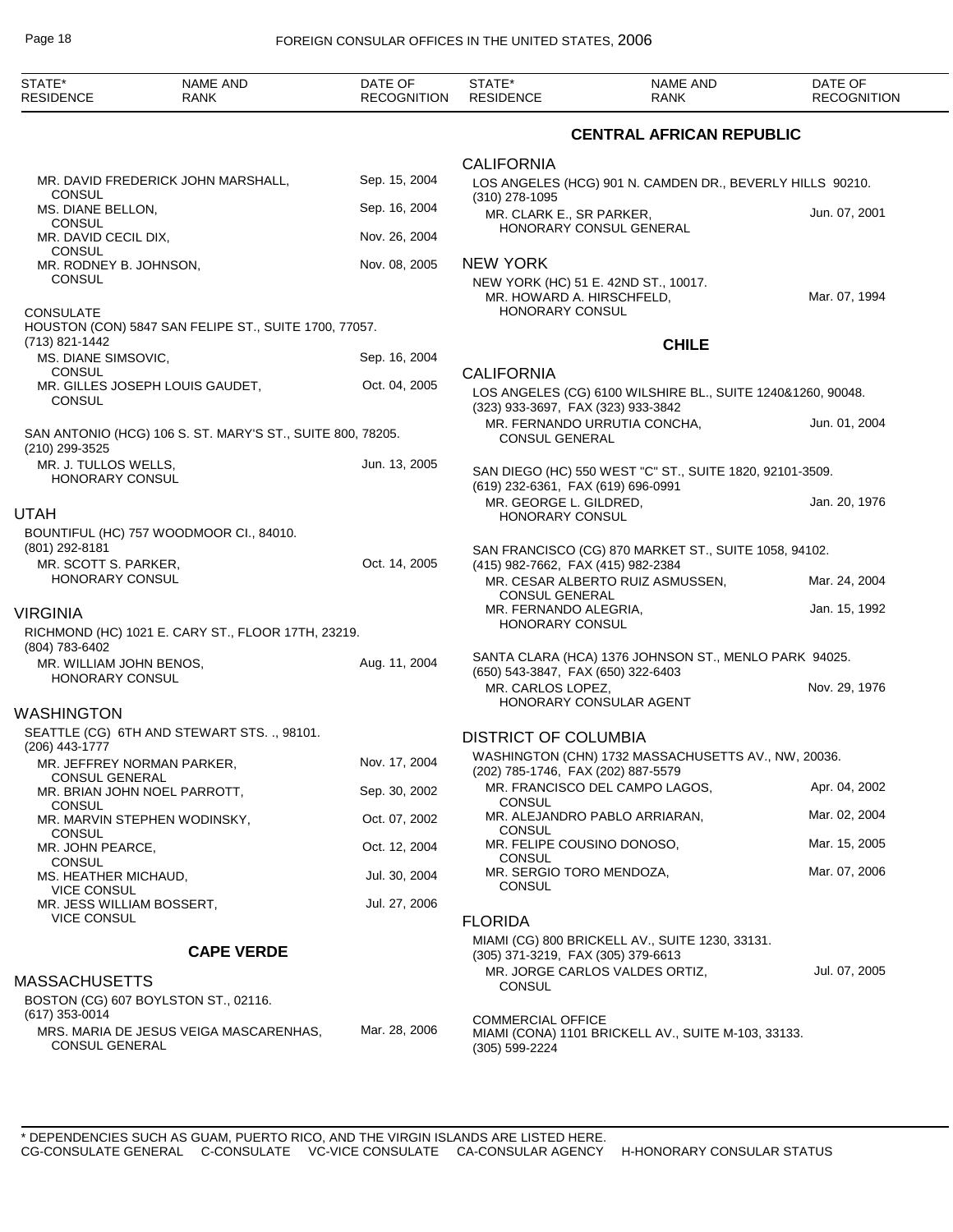| STATE*<br><b>RESIDENCE</b>                                     | <b>NAME AND</b><br><b>RANK</b>                               | DATE OF<br><b>RECOGNITION</b> | STATE*<br><b>RESIDENCE</b>                                      | <b>NAME AND</b><br><b>RANK</b>                               | DATE OF<br><b>RECOGNITION</b> |
|----------------------------------------------------------------|--------------------------------------------------------------|-------------------------------|-----------------------------------------------------------------|--------------------------------------------------------------|-------------------------------|
|                                                                |                                                              |                               |                                                                 |                                                              |                               |
| <b>GEORGIA</b>                                                 |                                                              |                               |                                                                 |                                                              |                               |
|                                                                | ATLANTA (HC) 2876 SEQUOYAH DR., NW, 30327.                   |                               |                                                                 | MR. JOSE LUIS MORALES MOLYNEUX,                              | Jan. 29, 2003                 |
| (404) 355-7923<br>MRS. ERIKA M. MONCKEBERG,                    |                                                              | Jun. 10, 1998                 | <b>CONSUL GENERAL</b><br>MR. ALDEN LEAVENWORTH,                 |                                                              | Sep. 29, 2005                 |
| <b>HONORARY CONSUL</b>                                         |                                                              |                               | <b>HONORARY CONSUL</b>                                          |                                                              |                               |
| <b>HAWAII</b>                                                  |                                                              |                               | PUERTO RICO                                                     |                                                              |                               |
|                                                                | HONOLULU (HC) 1329 LUSITANIA ST., SUITE 206, 96813.          |                               |                                                                 | SAN JUAN (CG) 1509 LOPEZ LANDRON., SUITE 1101, 00911.        |                               |
| $(808)$ 550-4985<br>MS. GLADYS VERNOY,                         |                                                              | Oct. 17, 2002                 | (809) 725-6365, FAX (809) 725-7295<br>MR. KONRAD PAULSEN RIVAS, |                                                              | May. 13, 2004                 |
| <b>HONORARY CONSUL</b>                                         |                                                              |                               | <b>CONSUL GENERAL</b>                                           |                                                              |                               |
| <b>ILLINOIS</b>                                                |                                                              |                               | <b>SOUTH CAROLINA</b>                                           |                                                              |                               |
|                                                                | CHICAGO (CG) 875 N. MICHIGAN AV., SUITE 3352, 60611.         |                               | 29464.                                                          | CHARLESTON (HC) 948 EQUESTRIAN DR., MOUNT PLEASANT           |                               |
| (312) 654-8780, FAX (312) 654-8948<br>MR. JOSE MIGUEL CRUZ,    |                                                              | Jul. 26, 2006                 | (843) 884-6224, FAX (843) 792-3212                              |                                                              |                               |
| <b>CONSUL GENERAL</b>                                          |                                                              |                               | MR. CARLOS SALINAS,<br><b>HONORARY CONSUL</b>                   |                                                              | Mar. 31, 1978                 |
| LOUISIANA                                                      |                                                              |                               | <b>TEXAS</b>                                                    |                                                              |                               |
|                                                                | NEW ORLEANS (HC) 1350 PORT OF NEW ORLEANS PL., 70130.        |                               |                                                                 | DALLAS (HC) 3500 OAK LAWN AV., APT 200, 75219-4343.          |                               |
| (504) 528-3364, FAX (504) 524-4156                             | MR. ANGEL PELAYO CARRERAS,                                   | Aug. 14, 1992                 | (214) 528-2731, FAX (214) 522-7167                              |                                                              |                               |
| HONORARY CONSUL                                                |                                                              |                               | MS. DOROTHY J. REID,<br><b>HONORARY CONSUL</b>                  |                                                              | Jun. 22, 1989                 |
| <b>MASSACHUSETTS</b>                                           |                                                              |                               |                                                                 | HOUSTON (CG) 1360 POST OAK BL., SUITE 1330, 77056.           |                               |
|                                                                | BOSTON (HC) 1 BERNARDO O'HIGGINS CI., BRIGHTON 02135-7840.   |                               | (713) 963-9066, FAX (713) 961-3910                              |                                                              |                               |
| (617) 232-0416, FAX (617) 232-0817<br>MR. PAUL WILLIAM GARBER, |                                                              | Jun. 26, 1974                 | <b>CONSUL GENERAL</b>                                           | MR. CARLOS VICENTE CHARME SILVA,                             | Jan. 21, 2003                 |
| HONORARY CONSUL                                                |                                                              | Feb. 22, 1982                 |                                                                 |                                                              |                               |
| MR. PHILIP C. GARBER,<br><b>HONORARY CONSUL</b>                |                                                              |                               | <b>UTAH</b>                                                     |                                                              |                               |
|                                                                |                                                              |                               | (801) 375-0354                                                  | PROVO (HC) 3008 N. 175TH EAST UN., 84604.                    |                               |
| <b>MISSOURI</b>                                                |                                                              |                               | MR. THOMAS EDGAR, JR LYON,                                      |                                                              | Mar. 16, 2006                 |
| (816) 531-2345                                                 | KANSAS CITY (HC) 4153 BROADWAY ., 64111.                     |                               | <b>HONORARY CONSUL</b>                                          |                                                              |                               |
| MR. ROBERT WILLIAM EVANS,<br><b>HONORARY CONSUL</b>            |                                                              | Aug. 20, 2001                 | <b>WASHINGTON</b>                                               |                                                              |                               |
|                                                                |                                                              |                               |                                                                 | OLYMPIA (HC) 700 SLEATER-KINNEY RD., SE, SUITE B-261, 98503. |                               |
| NEVADA                                                         |                                                              |                               | (360) 754-8747<br>MR. JORGE GILBERT,                            |                                                              | Sep. 16, 1997                 |
| (702) 456-9965                                                 | LAS VEGAS (HC) P.O. BOX 371216 UN., 89137.                   |                               | <b>HONORARY CONSUL</b>                                          |                                                              |                               |
| MS. PAULINA ELENA BIGGS,<br>HONORARY CONSUL                    |                                                              | May. 08, 2002                 |                                                                 | <b>CHINA</b>                                                 |                               |
|                                                                |                                                              |                               | <b>CALIFORNIA</b>                                               |                                                              |                               |
| <b>NEW YORK</b>                                                | NEW YORK (CG) 866 UNITED NATIONS PZ., SUITE 601, 10017.      |                               |                                                                 | LOS ANGELES (CG) 443 SHATTO PL., 90020.                      |                               |
| (212) 355-0612, FAX (212) 688-5879                             |                                                              |                               | (213) 380-3105, FAX (213) 380-1961<br>MR. JIAN HUA ZHONG,       |                                                              | Jul. 09, 2002                 |
| MR. BENJAMIN CONCHA,<br><b>CONSUL GENERAL</b>                  |                                                              | Jan. 11, 2005                 | CONSUL GENERAL<br>MR. CHAO YOU XU,                              |                                                              | Jul. 16, 2004                 |
| MR. DIEGO RIVERA,                                              |                                                              | Feb. 23, 2006                 | DEPUTY CONSUL GENERAL                                           |                                                              |                               |
| <b>CONSUL</b>                                                  | MR. JUAN A. SOMAVIA SANTA CRUZ,                              | Sep. 18, 2002                 | MRS. XIAO JIAN HUANG,<br>DEPUTY CONSUL GENERAL                  |                                                              | Jul. 07, 2005                 |
| <b>CONSULAR AGENT</b><br>MS. ELBA FUENTES,                     |                                                              | Aug. 05, 1970                 | MR. YAO SHENG LI,                                               |                                                              | Jun. 25, 2002                 |
| HONORARY CONSUL                                                |                                                              |                               | <b>CONSUL</b><br>MR. KAI BIN ZHANG,                             |                                                              | Nov. 26, 2002                 |
|                                                                |                                                              |                               | <b>CONSUL</b><br>MR. QIN ZHOU,                                  |                                                              | Mar. 07, 2003                 |
| PENNSYLVANIA                                                   | PHILADELPHIA (CG) 446 6TH & CHESTNUT ST., SUITE 1030, 19106. |                               | CONSUL                                                          |                                                              |                               |
| (215) 829-9520, FAX (215) 829-0594                             |                                                              |                               | MR. BAO QI ZHANG,<br><b>CONSUL</b>                              |                                                              | Mar. 31, 2003                 |

\* DEPENDENCIES SUCH AS GUAM, PUERTO RICO, AND THE VIRGIN ISLANDS ARE LISTED HERE. CG-CONSULATE GENERAL C-CONSULATE VC-VICE CONSULATE CA-CONSULAR AGENCY H-HONORARY CONSULAR STATUS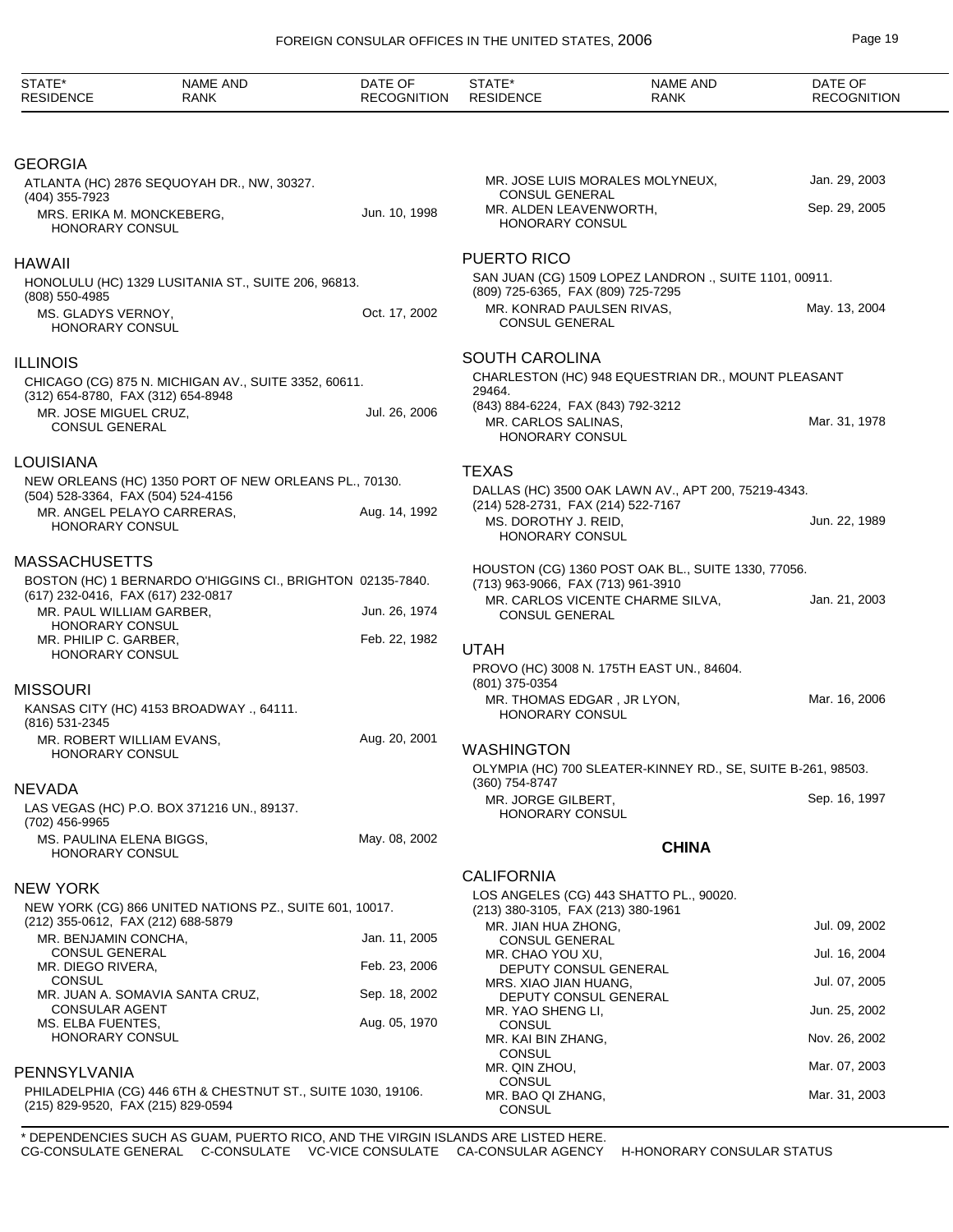| STATE*<br>RESIDENCE                                      | <b>NAME AND</b><br>RANK                    | DATE OF<br><b>RECOGNITION</b> | STATE*<br><b>RESIDENCE</b>                                 | <b>NAME AND</b><br><b>RANK</b> | DATE OF<br><b>RECOGNITION</b> |
|----------------------------------------------------------|--------------------------------------------|-------------------------------|------------------------------------------------------------|--------------------------------|-------------------------------|
|                                                          |                                            |                               |                                                            |                                |                               |
| MS. LI YING WANG,                                        |                                            | Jul. 29, 2003                 | MR. ZENG BO GAO,                                           |                                | Aug. 27, 2002                 |
| CONSUL<br>MR. WAN SHENG LIU,                             |                                            | Aug. 05, 2003                 | <b>CONSUL</b><br>MR. JI JIAN YANG,                         |                                | Sep. 04, 2002                 |
| CONSUL<br>MRS. XIAO MEI ZHOU,                            |                                            | Jan. 09, 2004                 | CONSUL<br>MS. PEI FANG GU,                                 |                                | Sep. 23, 2002                 |
| CONSUL<br>MR. ZHI XUE DONG,                              |                                            | Feb. 02, 2004                 | CONSUL<br>MR. YANG SHEN,                                   |                                | Apr. 04, 2003                 |
| CONSUL<br>MR. HUAI ZHI CHEN,                             |                                            | Mar. 22, 2004                 | <b>CONSUL</b><br>MR. SHIXUN YAN,                           |                                | Oct. 06, 2003                 |
| CONSUL<br>MR. LIAN ZHEN SONG,<br><b>CONSUL</b>           |                                            | May. 17, 2004                 | CONSUL<br>MS. JUBAO PU,<br><b>CONSUL</b>                   |                                | Oct. 06, 2003                 |
| MR. SU FENG YAO,                                         |                                            | Jun. 01, 2004                 | MS. JI LU WANG,                                            |                                | Nov. 20, 2003                 |
| CONSUL<br>MR. XIAO MING ZOU,<br><b>CONSUL</b>            |                                            | Jun. 26, 2004                 | CONSUL<br>MR. TAO WANG,                                    |                                | Feb. 05, 2004                 |
| MR. JIAN BIN LI,                                         |                                            | Sep. 10, 2004                 | CONSUL<br>MR. XIAO YI CHEN,                                |                                | Feb. 10, 2004                 |
| CONSUL<br>MR. GUANG MING GU,<br><b>CONSUL</b>            |                                            | Feb. 15, 2005                 | <b>CONSUL</b><br>MR. XUE JUN TONG,                         |                                | Mar. 10, 2004                 |
| MRS. QING JIANG LU,                                      |                                            | Oct. 04, 2005                 | <b>CONSUL</b><br>MR. DA WEI LI,<br><b>CONSUL</b>           |                                | May. 05, 2004                 |
| <b>CONSUL</b><br>MR. TUO QIANG WANG,<br><b>CONSUL</b>    |                                            | Apr. 27, 2006                 | MS. LI YAN,<br><b>CONSUL</b>                               |                                | May. 05, 2004                 |
| MR. XIANG DONG YE,                                       |                                            | Jun. 05, 2006                 | MS. JIN KUN LIU,                                           |                                | Jul. 28, 2004                 |
| <b>CONSUL</b><br>MR. LUO WANG,                           |                                            | Jun. 29, 2006                 | CONSUL<br>MR. ZHI QI WEI,                                  |                                | Nov. 30, 2004                 |
| <b>CONSUL</b><br>MR. JIAN YAO,                           |                                            | Dec. 20, 2002                 | <b>CONSUL</b><br>MR. DE FA TONG,                           |                                | Jan. 12, 2005                 |
| <b>VICE CONSUL</b><br>MRS. XINTAO ZHENG,                 |                                            | Jan. 09, 2004                 | CONSUL<br>MRS. BO YAN,                                     |                                | Jan. 12, 2005                 |
| <b>VICE CONSUL</b><br>MS. YI HAN WANG,                   |                                            | Jun. 01, 2004                 | CONSUL<br>MR. TIAN LONG MIN,                               |                                | Mar. 07, 2005                 |
| <b>VICE CONSUL</b><br>MS. XI MEI ZHANG,                  |                                            | Jul. 07, 2005                 | <b>CONSUL</b><br>MR. AI MIN LI,                            |                                | Oct. 06, 2005                 |
| <b>VICE CONSUL</b><br>MR. XIANG LI,                      |                                            | Jul. 08, 2005                 | <b>CONSUL</b><br>MRS. XIAOHONG OUYANG,                     |                                | Oct. 06, 2005                 |
| <b>VICE CONSUL</b><br>MR. LEKANG CHEN,                   |                                            | Feb. 07, 2006                 | CONSUL<br>MR. JIE MING TAO,                                |                                | Oct. 24, 2005                 |
| <b>VICE CONSUL</b><br>MISS YUE CHEN,                     |                                            | Mar. 16, 2006                 | CONSUL<br>MR. FA MING YAO,                                 |                                | Nov. 09, 2005                 |
| <b>VICE CONSUL</b>                                       |                                            |                               | <b>CONSUL</b><br>MR. YI GONG WANG,                         |                                | May. 23, 2006                 |
| <b>VISA OFFICE</b>                                       | LOS ANGELES (CON) 500 SHATTO PL., 90020.   |                               | <b>CONSUL</b><br>MR. DONG JUN LIU,                         |                                | Jun. 05, 2006                 |
| (213) 807-8006, FAX (213) 380-0372<br>MR. DAO SHENG LIU, |                                            | Apr. 20, 2004                 | CONSUL<br>MR. CHUANFENG TANG,                              |                                | Jun. 08, 2006                 |
| VICE CONSUL                                              |                                            |                               | CONSUL<br>MR. JIAN WU,                                     |                                | May. 09, 2002                 |
|                                                          | SAN FRANCISCO (CG) 1450 LAGUNA ST., 94115. |                               | <b>VICE CONSUL</b><br>MS. WEI QING ZHANG,                  |                                | Mar. 25, 2003                 |
| (415) 674-2905, FAX (415) 292-6523<br>MR. KE YU PENG,    |                                            | Mar. 17, 2004                 | <b>VICE CONSUL</b><br>MR. XIN BING HU,                     |                                | Apr. 04, 2003                 |
| <b>CONSUL GENERAL</b><br>MR. WEI LIAN SHEN,              |                                            | Apr. 18, 2005                 | <b>VICE CONSUL</b><br>MR. JIE WANG,                        |                                | Aug. 29, 2003                 |
| DEPUTY CONSUL GENERAL<br>MR. XIN PING WANG,              |                                            | Nov. 09, 2005                 | <b>VICE CONSUL</b><br>MS. HUAN WANG,                       |                                | Aug. 29, 2003                 |
| DEPUTY CONSUL GENERAL<br>MR. WEI MIN ZHU,                |                                            | May. 11, 2006                 | <b>VICE CONSUL</b><br>MS. LIN TIAN,                        |                                | Mar. 10, 2004                 |
| DEPUTY CONSUL GENERAL<br>MS. JIN HUA XIN,                |                                            | Jun. 22, 2001                 | <b>VICE CONSUL</b><br>MR. DONG WANG,                       |                                | Mar. 22, 2004                 |
| <b>CONSUL</b><br>MR. WEI WEI ZHANG,                      |                                            | Jul. 10, 2002                 | <b>VICE CONSUL</b><br>MR. YI GAO,                          |                                | Mar. 30, 2004                 |
| CONSUL<br>MR. YONG PU WANG,<br><b>CONSUL</b>             |                                            | Jul. 26, 2002                 | <b>VICE CONSUL</b><br>MR. PING CHEN,<br><b>VICE CONSUL</b> |                                | Jul. 16, 2004                 |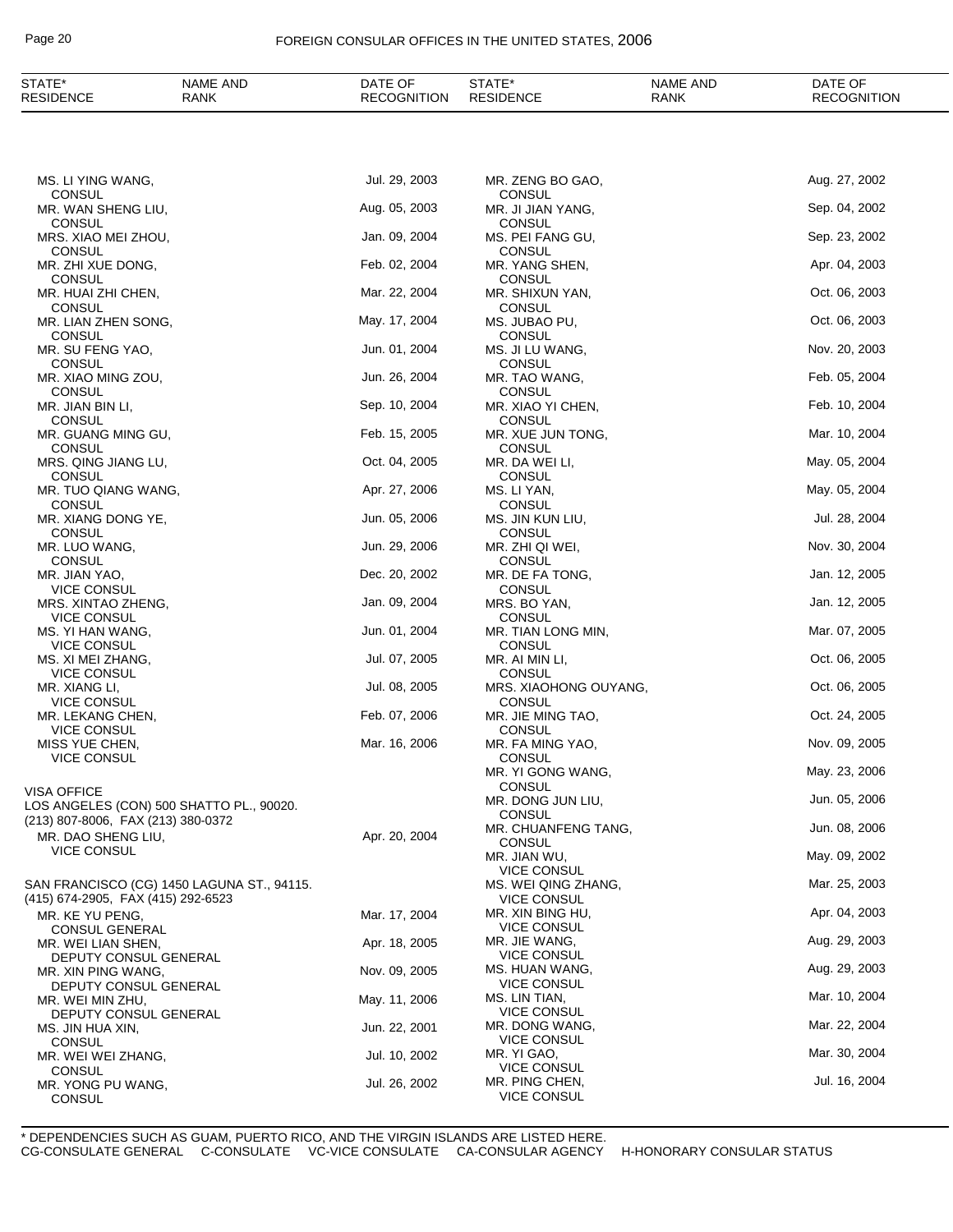| STATE*<br><b>RESIDENCE</b>                                | <b>NAME AND</b><br>RANK                            | DATE OF<br><b>RECOGNITION</b> | STATE*<br><b>RESIDENCE</b>                            | <b>NAME AND</b><br>RANK                         | DATE OF<br><b>RECOGNITION</b> |
|-----------------------------------------------------------|----------------------------------------------------|-------------------------------|-------------------------------------------------------|-------------------------------------------------|-------------------------------|
|                                                           |                                                    |                               |                                                       |                                                 |                               |
| MR. ZHENG XING ZHOU,<br><b>VICE CONSUL</b>                |                                                    | Oct. 19, 2004                 | MS. ZHI YUAN JI,<br><b>VICE CONSUL</b>                |                                                 | Aug. 19, 2003                 |
| MR. QIAO CUN LU,<br><b>VICE CONSUL</b>                    |                                                    | Jan. 07, 2005                 | MR. WEI JIA WANG,<br><b>VICE CONSUL</b>               |                                                 | Jul. 07, 2005                 |
| MR. XIA HONG,                                             |                                                    | Oct. 24, 2005                 |                                                       |                                                 |                               |
| <b>VICE CONSUL</b><br>MS. FANG LIU,<br><b>VICE CONSUL</b> |                                                    | Nov. 09, 2005                 | <b>EDUCATION OFFICE</b><br>(312) 463-9187             | CHICAGO (CONA) 3322 W. PETERSON AV., 60659.     |                               |
| MS. MING JI SUN,<br><b>VICE CONSUL</b>                    |                                                    | May. 23, 2006                 | MS. CUI YING XU,                                      |                                                 | Dec. 27, 2002                 |
|                                                           |                                                    |                               | <b>CONSUL</b><br>MR. ZHI GANG ZHANG,                  |                                                 | Jul. 29, 2003                 |
| DISTRICT OF COLUMBIA                                      |                                                    |                               | <b>CONSUL</b><br>MR. WEI ZHONG WANG,                  |                                                 | Feb. 18, 2004                 |
| (202) 328-2500, FAX (202) 328-2582                        | WASHINGTON (CHN) 2300 CONNECTICUT AV., NW, 20008.  |                               | <b>CONSUL</b>                                         |                                                 |                               |
| MR. XUEJUN QIU,                                           |                                                    | Nov. 03, 2005                 | MR. SHENG XIONG,<br><b>CONSUL</b>                     |                                                 | Apr. 13, 2004                 |
| <b>CONSUL GENERAL</b><br>MS. JIAN QING ZHANG,             |                                                    | Jan. 10, 2002                 | MR. TONG ZENG BAO,<br><b>CONSUL</b>                   |                                                 | Jul. 16, 2004                 |
| DEPUTY CONSUL GENERAL                                     |                                                    |                               | MR. JIA JIE JIANG,                                    |                                                 | Oct. 08, 2004                 |
| <b>CONSULAR AFFAIRS</b>                                   |                                                    |                               | <b>CONSUL</b><br>MR. JI YUAN,                         |                                                 | Nov. 09, 2005                 |
| (202) 328-2518                                            | WASHINGTON (CONA) 2300 CONNECTICUT AV., NW, 20008. |                               | <b>CONSUL</b>                                         |                                                 |                               |
| MR. SI NING LI,                                           |                                                    | Nov. 21, 2002                 | <b>VISA OFFICE</b>                                    |                                                 |                               |
| <b>CONSUL</b><br>MRS. LI YU WANG,                         |                                                    | Jan. 07, 2004                 | (312) 573-3072, FAX (312) 803-0121                    | CHICAGO (CONA) 1 E. ERIE ST., SUITE 500, 60611. |                               |
| <b>CONSUL</b>                                             |                                                    |                               | MS. HONG ZHU,                                         |                                                 | Apr. 10, 2003                 |
| <b>ILLINOIS</b>                                           |                                                    |                               | <b>CONSUL</b><br>MS. CHU YUN ZHANG,                   |                                                 | May. 23, 2006                 |
|                                                           | CHICAGO (CG) 100 W. ERIE ST., 60610.               |                               | <b>CONSUL</b><br>MR. XIAO CE YAN,                     |                                                 | Apr. 10, 2003                 |
| (312) 803-0095, FAX (312) 803-0105<br>MR. JIN ZHONG XU,   |                                                    | Jan. 03, 2003                 | <b>VICE CONSUL</b><br>MR. BIN XUN,                    |                                                 | Oct. 24, 2005                 |
| <b>CONSUL GENERAL</b><br>MR. YING TANG,                   |                                                    | Feb. 02, 2004                 | <b>VICE CONSUL</b>                                    |                                                 |                               |
| DEPUTY CONSUL GENERAL                                     |                                                    |                               | MS. LIN LI,<br><b>VICE CONSUL</b>                     |                                                 | Jan. 18, 2006                 |
| MR. REN LIANG WANG,<br><b>CONSUL</b>                      |                                                    | Jun. 14, 2001                 |                                                       |                                                 |                               |
| MR. ZHEN CAI WEN,<br><b>CONSUL</b>                        |                                                    | Jan. 24, 2002                 | <b>NEW YORK</b><br>NEW YORK (CG) 520 12TH AV., 10036. |                                                 |                               |
| MR. DE YOU TIAN,<br>CONSUL                                |                                                    | Mar. 18, 2002                 | (212) 279-4275                                        |                                                 |                               |
| MR. DE CUN ZHAN,                                          |                                                    | Jan. 14, 2003                 | MR. BI WEI LIU,<br><b>CONSUL GENERAL</b>              |                                                 | Sep. 15, 2003                 |
| <b>CONSUL</b><br>MR. XIAO DONG FAN,                       |                                                    | Jul. 01, 2003                 | MR. AI MIN CUI,                                       |                                                 | Feb. 10, 2004                 |
| <b>CONSUL</b><br>MR. XIN JIE LI,                          |                                                    | Jul. 31, 2003                 | DEPUTY CONSUL GENERAL<br>MS. SAI XING ZHOU,           |                                                 | Apr. 13, 2004                 |
| CONSUL<br>MR. HONGZHENG PAN,                              |                                                    | Oct. 10, 2003                 | DEPUTY CONSUL GENERAL<br>MR. WEILIN KUANG,            |                                                 | Feb. 15, 2005                 |
| <b>CONSUL</b>                                             |                                                    |                               | DEPUTY CONSUL GENERAL<br>MR. ER JUN LIANG,            |                                                 | Nov. 07, 1996                 |
| MR. JINKANG XU,<br><b>CONSUL</b>                          |                                                    | Feb. 13, 2004                 | CONSUL                                                |                                                 | Nov. 05, 1997                 |
| MR. GANG LIANG,<br><b>CONSUL</b>                          |                                                    | Apr. 06, 2004                 | MR. KANG LIN YU,<br>CONSUL                            |                                                 |                               |
| MR. HUI XUN ZHANG,                                        |                                                    | Oct. 01, 2004                 | MR. XIONG FENG CHEN,<br>CONSUL                        |                                                 | Nov. 16, 1998                 |
| <b>CONSUL</b><br>MR. JUN LIU,                             |                                                    | Feb. 15, 2005                 | MR. LI BIN SHEN,<br>CONSUL                            |                                                 | Feb. 19, 1999                 |
| <b>CONSUL</b><br>MR. XIN HUI GUO,                         |                                                    | Jun. 27, 2005                 | MR. YUE CHENG LI,                                     |                                                 | Jun. 11, 1999                 |
| <b>CONSUL</b><br>MR. LIANG ZHANG,                         |                                                    | Oct. 04, 2005                 | CONSUL<br>MRS. JING BO LIU,                           |                                                 | Aug. 12, 1999                 |
| <b>CONSUL</b>                                             |                                                    |                               | CONSUL<br>MS. GUI ZHI TANG,                           |                                                 | Nov. 26, 1999                 |
| MR. GUANG MING MENG,<br><b>CONSUL</b>                     |                                                    | May. 23, 2006                 | CONSUL<br>MS. JIN LAN SHI,                            |                                                 | Mar. 28, 2000                 |
| MR. YI MU PENG,<br><b>CONSUL</b>                          |                                                    | May. 23, 2006                 | CONSUL                                                |                                                 |                               |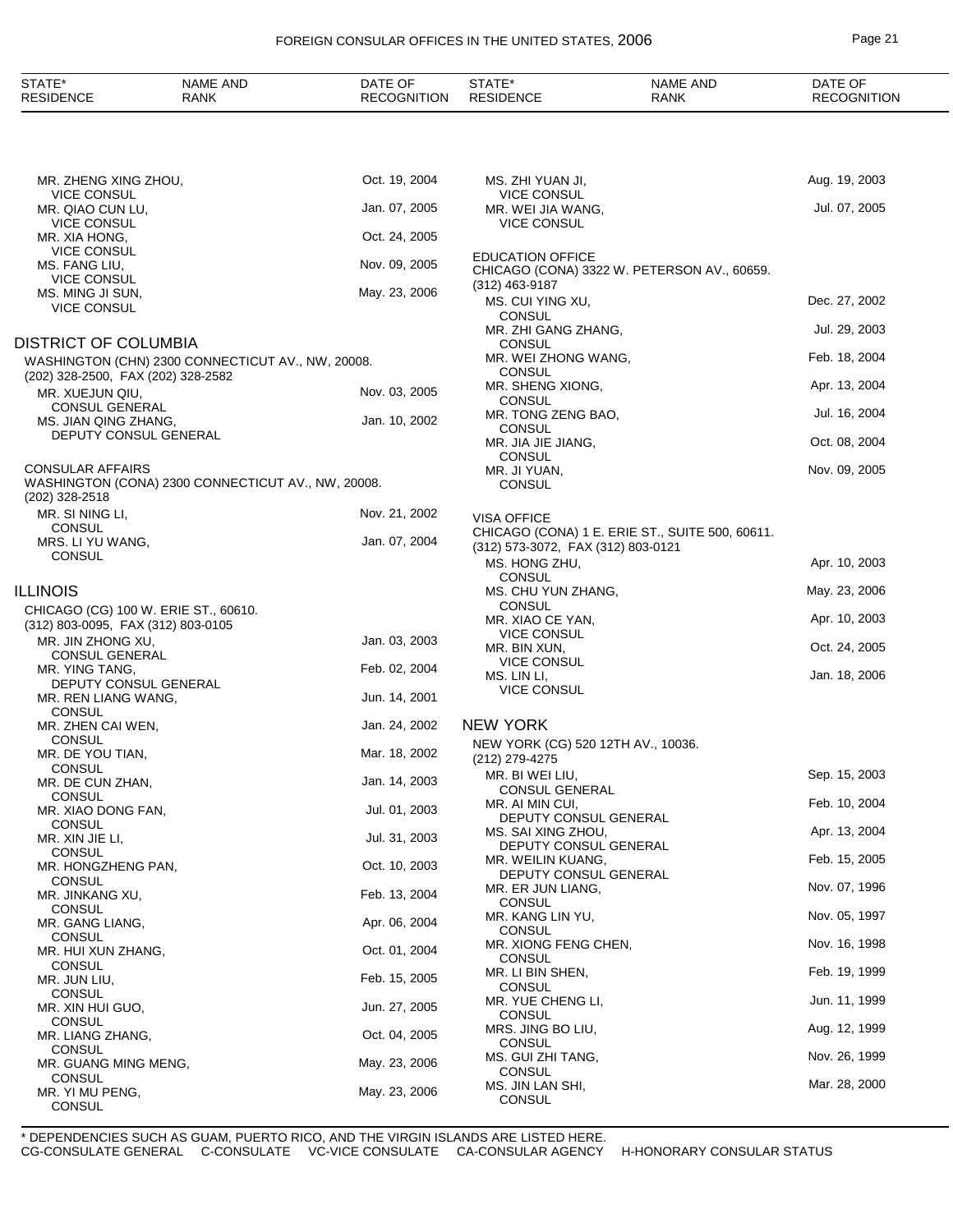| STATE*<br>RESIDENCE                        | <b>NAME AND</b><br>RANK | DATE OF<br><b>RECOGNITION</b> | STATE*<br><b>RESIDENCE</b>                               | <b>NAME AND</b><br><b>RANK</b> | DATE OF<br><b>RECOGNITION</b> |
|--------------------------------------------|-------------------------|-------------------------------|----------------------------------------------------------|--------------------------------|-------------------------------|
|                                            |                         |                               |                                                          |                                |                               |
| MR. SHU JING SUN,                          |                         | Jan. 10, 2001                 | MR. JIAN LIN,                                            |                                | Nov. 05, 2004                 |
| <b>CONSUL</b><br>MR. SHAO ZONG XU,         |                         | Mar. 05, 2001                 | <b>CONSUL</b><br>MS. LI HONG LI,                         |                                | Dec. 08, 2004                 |
| CONSUL<br>MR. XIANG YANG ZHANG,            |                         | Mar. 05, 2001                 | <b>CONSUL</b><br>MR. XIN HUA LI,                         |                                | Jan. 07, 2005                 |
| CONSUL<br>MR. GUANG YI LIU,<br>CONSUL      |                         | Apr. 16, 2001                 | <b>CONSUL</b><br>MR. HUI CHUN SUN,<br><b>CONSUL</b>      |                                | Feb. 15, 2005                 |
| MR. WEI WEN HE,<br><b>CONSUL</b>           |                         | May. 23, 2001                 | MR. WU QIANG LI,<br><b>CONSUL</b>                        |                                | Mar. 09, 2005                 |
| MR. FANG LIN AI,<br>CONSUL                 |                         | Jan. 07, 2002                 | MR. YING WANG,<br>CONSUL                                 |                                | Apr. 15, 2005                 |
| MR. MING SHENG LU,<br>CONSUL               |                         | Apr. 10, 2002                 | MR. ZHENG QUAN LIANG,<br><b>CONSUL</b>                   |                                | Jun. 27, 2005                 |
| MR. JUN LIU,<br><b>CONSUL</b>              |                         | May. 14, 2002                 | MR. BIN HE,<br><b>CONSUL</b>                             |                                | Jul. 07, 2005                 |
| MR. PEI LONG LI,<br><b>CONSUL</b>          |                         | May. 14, 2002                 | MR. DONG BO FANG,<br><b>CONSUL</b>                       |                                | Aug. 10, 2005                 |
| MS. YI LIU,<br><b>CONSUL</b>               |                         | Jun. 27, 2002                 | MR. PENG YU LIU,<br><b>CONSUL</b>                        |                                | Oct. 14, 2005                 |
| MR. GANG WEI,<br><b>CONSUL</b>             |                         | Jul. 12, 2002                 | MRS. HUA WU,                                             |                                | Nov. 10, 2005                 |
| MR. XIAO WU SUN,<br><b>CONSUL</b>          |                         | Sep. 23, 2002                 | <b>CONSUL</b><br>MR. DE YU ZHAI,<br><b>CONSUL</b>        |                                | Feb. 07, 2006                 |
| MS. HE PING LAN,<br><b>CONSUL</b>          |                         | Sep. 23, 2002                 | MS. HUA YANG,<br><b>CONSUL</b>                           |                                | Feb. 07, 2006                 |
| MS. WEI NA FU,                             |                         | Sep. 23, 2002                 | MR. LIU ZHU,                                             |                                | Mar. 16, 2006                 |
| <b>CONSUL</b><br>MR. QIANG LIU,            |                         | Jan. 03, 2003                 | <b>CONSUL</b><br>MR. XIUKUAN CUI,                        |                                | Mar. 16, 2006                 |
| CONSUL<br>MR. LONG LI,                     |                         | Feb. 07, 2003                 | CONSUL<br>MS. XUE WANG,                                  |                                | May. 23, 2006                 |
| <b>CONSUL</b><br>MR. XIAO JUN ZHOU,        |                         | Feb. 07, 2003                 | CONSUL<br>MS. GUI ZHI LI,                                |                                | May. 24, 2006                 |
| <b>CONSUL</b><br>MS. YU HUI FENG,          |                         | Apr. 09, 2003                 | CONSUL<br>MS. YUAN ZHI LI,                               |                                | Nov. 24, 1997                 |
| <b>CONSUL</b><br>MR. XING BAO ZHU,         |                         | May. 05, 2003                 | VICE CONSUL<br>MR. SHAO QIANG GUO.                       |                                | Apr. 30, 1998                 |
| CONSUL<br>MR. ZHANLING YUAN,               |                         | May. 05, 2003                 | VICE CONSUL<br>MR. LI ZHANG,                             |                                | Aug. 07, 1998                 |
| CONSUL<br>MR. YI GONG JIA,                 |                         | May. 20, 2003                 | <b>VICE CONSUL</b><br>MS. RUI YU,                        |                                | Nov. 26, 1999                 |
| <b>CONSUL</b><br>MS. DONG YANG,            |                         | Aug. 05, 2003                 | <b>VICE CONSUL</b><br>MR. FEI PENG,                      |                                | Dec. 03, 1999                 |
| <b>CONSUL</b><br>MRS. CHUN FANG,           |                         | Sep. 03, 2003                 | <b>VICE CONSUL</b><br>MS. LU SHENG FAN,                  |                                | Mar. 03, 2000                 |
| <b>CONSUL</b><br>MR. FENG HE QIAO,         |                         | Nov. 10, 2003                 | <b>VICE CONSUL</b><br>MR. JIAN QUAN ZHANG,               |                                | Nov. 14, 2000                 |
| <b>CONSUL</b><br>MR. LI YAN LI,            |                         | Jan. 08, 2004                 | <b>VICE CONSUL</b><br>MR. XIAO JUN KONG,                 |                                | Jan. 09, 2001                 |
| <b>CONSUL</b><br>MR. YU MING XIA,          |                         | Apr. 07, 2004                 | <b>VICE CONSUL</b><br>MS. HONG LIU,                      |                                | Aug. 28, 2001                 |
| CONSUL<br>MR. XU HUI ZHONG,                |                         | May. 16, 2004                 | <b>VICE CONSUL</b><br>MR. WEI ZHANG,                     |                                | Apr. 15, 2002                 |
| <b>CONSUL</b><br>MS. ZHEN JIE GAO,         |                         | Jun. 16, 2004                 | <b>VICE CONSUL</b><br>MR. HAO WEI ZHANG,                 |                                | Aug. 19, 2002                 |
| <b>CONSUL</b><br>MR. GUO ZAO LI,           |                         | Sep. 07, 2004                 | VICE CONSUL<br>MR. ZHEN FENG TIAN,                       |                                | Sep. 23, 2002                 |
| CONSUL<br>MR. YAO GUANG LI,                |                         | Sep. 07, 2004                 | VICE CONSUL<br>MR. WEI TAO ZHANG,                        |                                | Feb. 28, 2003                 |
| CONSUL<br>MR. JIE CHEN,                    |                         | Sep. 14, 2004                 | <b>VICE CONSUL</b><br>MR. WEN HUA WANG,                  |                                | Feb. 28, 2003                 |
| CONSUL<br>MR. SHUO YI CHEN,                |                         | Sep. 14, 2004                 | VICE CONSUL<br>MR. XI ZOU,                               |                                | Feb. 28, 2003                 |
| CONSUL<br>MR. HAITAO BAI,<br><b>CONSUL</b> |                         | Nov. 04, 2004                 | VICE CONSUL<br>MR. CHANG ZHONG HE,<br><b>VICE CONSUL</b> |                                | Apr. 09, 2003                 |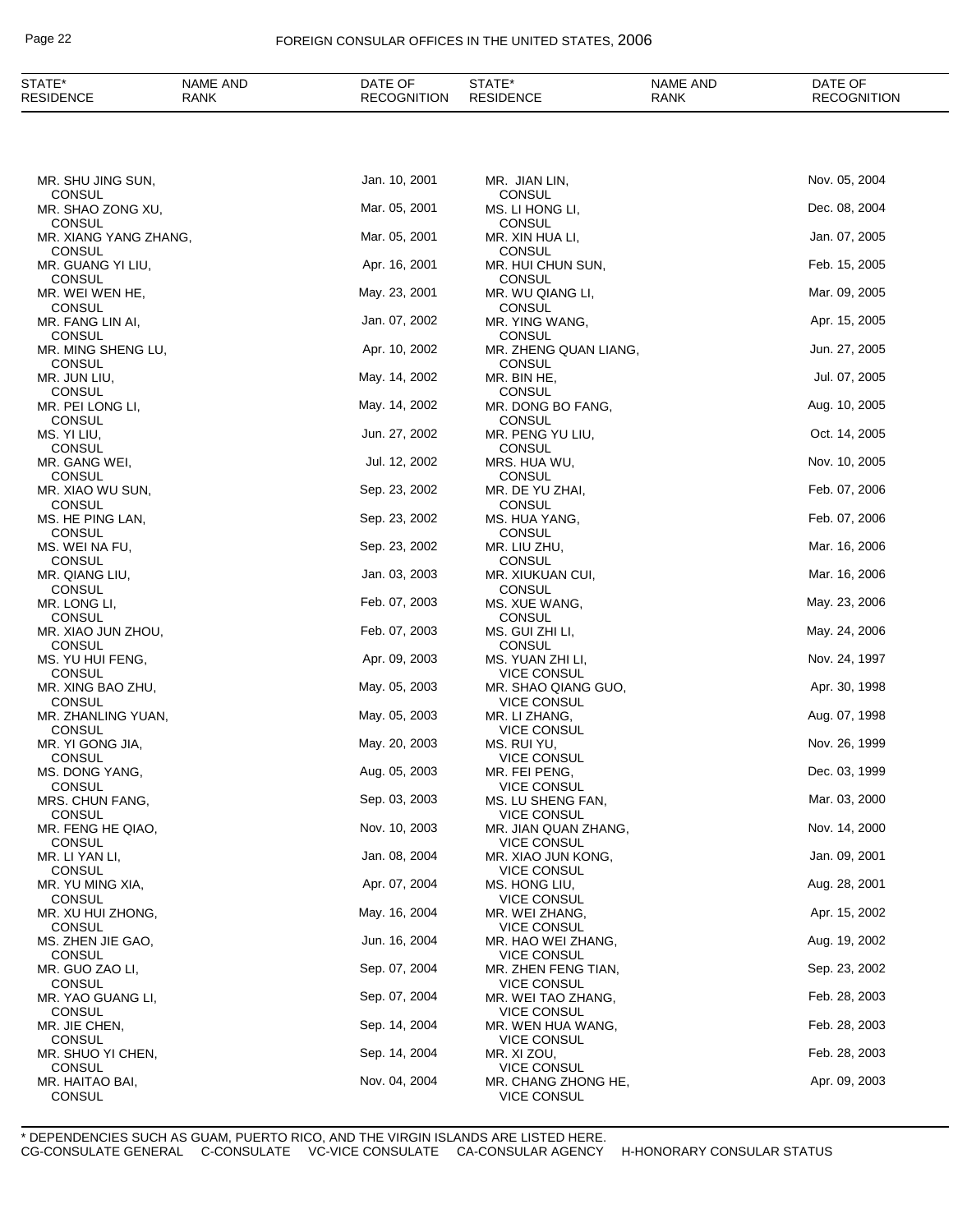# FOREIGN CONSULAR OFFICES IN THE UNITED STATES, 2006 Page 23

| STATE*<br><b>RESIDENCE</b>                                    | <b>NAME AND</b><br><b>RANK</b>                    | DATE OF<br><b>RECOGNITION</b> | STATE*<br><b>RESIDENCE</b>                                                  | <b>NAME AND</b><br><b>RANK</b> | DATE OF<br><b>RECOGNITION</b> |
|---------------------------------------------------------------|---------------------------------------------------|-------------------------------|-----------------------------------------------------------------------------|--------------------------------|-------------------------------|
|                                                               |                                                   |                               |                                                                             |                                |                               |
| MR. YI HU,                                                    |                                                   | Nov. 10, 2003                 | MR. CHANG SONG REN,                                                         |                                | Jan. 05, 2005                 |
| <b>VICE CONSUL</b><br>MS. ZHENG LUO,                          |                                                   | Nov. 10, 2003                 | <b>CONSUL</b><br>MR. DING ZHOU,                                             |                                | Jan. 06, 2005                 |
| <b>VICE CONSUL</b><br>MR. SHUANG WU,                          |                                                   | Jan. 08, 2004                 | <b>CONSUL</b><br>MR. SHI XING WU,                                           |                                | Feb. 18, 2005                 |
| <b>VICE CONSUL</b><br>MS. YUAN YUAN,                          |                                                   | Feb. 10, 2004                 | <b>CONSUL</b><br>MR. JI JUN FU,                                             |                                | Mar. 08, 2005                 |
| <b>VICE CONSUL</b><br>MS. HONG MEI LI,                        |                                                   | Apr. 02, 2004                 | <b>CONSUL</b><br>MS. JIA LIU,                                               |                                | May. 26, 2005                 |
| <b>VICE CONSUL</b><br>MS. XIAO HONG ZHANG,                    |                                                   | May. 11, 2004                 | <b>CONSUL</b><br>MR. JUN WANG,                                              |                                | Jul. 12, 2005                 |
| <b>VICE CONSUL</b><br>MR. GANG MA,<br><b>VICE CONSUL</b>      |                                                   | Sep. 07, 2004                 | <b>CONSUL</b><br>MR. HEPING CHEN,<br><b>CONSUL</b>                          |                                | Nov. 09, 2005                 |
| MS. HONG LI,<br><b>VICE CONSUL</b>                            |                                                   | Sep. 07, 2004                 | MR. GUOSHENG ZHANG,<br><b>CONSUL</b>                                        |                                | Feb. 07, 2006                 |
| MR. JIE LIN,<br>VICE CONSUL                                   |                                                   | Sep. 14, 2004                 | MS. LIJUAN GAO,<br><b>CONSUL</b>                                            |                                | Feb. 07, 2006                 |
| MR. ZHUANG SONG LI,<br><b>VICE CONSUL</b>                     |                                                   | Sep. 14, 2004                 | MR. YIBIN CHEN,                                                             |                                | Mar. 16, 2006                 |
| MR. XUAN ZHENG,                                               |                                                   | Oct. 27, 2004                 | <b>CONSUL</b><br>MRS. AI PING SUN,<br><b>CONSUL</b>                         |                                | May. 23, 2006                 |
| <b>VICE CONSUL</b><br>MR. XIANG JUN MU,<br><b>VICE CONSUL</b> |                                                   | Dec. 03, 2004                 | MS. LI WEI FENG,<br><b>CONSUL</b>                                           |                                | May. 23, 2006                 |
| MS. LU WANG,                                                  |                                                   | Jun. 13, 2005                 | MRS. JI PING LI,<br><b>CONSUL</b>                                           |                                | Jun. 16, 2006                 |
| <b>VICE CONSUL</b><br>MR. TAO TAO,                            |                                                   | Dec. 07, 2005                 | MR. LI QING WEI,                                                            |                                | Jul. 18, 2006                 |
| <b>VICE CONSUL</b><br>MR. HANG TIAN XU,                       |                                                   | Feb. 07, 2006                 | <b>CONSUL</b><br>MR. QIN LING ZHAO,                                         |                                | Jul. 27, 2006                 |
| <b>VICE CONSUL</b><br>MR. KAI KANG,                           |                                                   | Feb. 07, 2006                 | <b>CONSUL</b><br>MS. YONG JIU LU,                                           |                                | Oct. 06, 2003                 |
| <b>VICE CONSUL</b><br>MS. WEI WEI,                            |                                                   | Feb. 07, 2006                 | <b>VICE CONSUL</b><br>MS. JING GAO,                                         |                                | Dec. 10, 2004                 |
| <b>VICE CONSUL</b><br>MR. XIANG HUANG,                        |                                                   | May. 16, 2006                 | <b>VICE CONSUL</b><br>MR. GUANGDA CHEN,                                     |                                | Aug. 19, 2005                 |
| <b>VICE CONSUL</b><br>MS. CHUN MEI LI,                        |                                                   | May. 16, 2006                 | <b>VICE CONSUL</b><br>MS. QI LAN TONG,                                      |                                | Sep. 28, 2005                 |
| <b>VICE CONSUL</b><br>MR. CHANG GAO LI,                       |                                                   | May. 23, 2006                 | <b>VICE CONSUL</b><br>MR. QIAN ZHANG,                                       |                                | Oct. 12, 2005                 |
| <b>VICE CONSUL</b><br>MR. YU GUO LIANG,                       |                                                   | May. 24, 2006                 | <b>VICE CONSUL</b><br>MRS. REN HONG LU,                                     |                                | Dec. 07, 2005                 |
| <b>VICE CONSUL</b><br>MS. YING GAO,                           |                                                   | May. 24, 2006                 | <b>VICE CONSUL</b><br>MR. JINYU GAO,                                        |                                | Mar. 16, 2006                 |
| <b>VICE CONSUL</b><br>MR. XIAO ZHONG ZHU,                     |                                                   | May. 23, 2006                 | <b>VICE CONSUL</b><br>MR. XUE JUN WANG,                                     |                                | May. 23, 2006                 |
| <b>CONSULAR AGENT</b><br>MS. JING ZHONG,                      |                                                   | May. 23, 2006                 | <b>VICE CONSUL</b>                                                          |                                |                               |
| <b>CONSULAR AGENT</b>                                         |                                                   |                               |                                                                             | <b>COLOMBIA</b>                |                               |
| TEXAS                                                         |                                                   |                               | <b>CALIFORNIA</b>                                                           |                                |                               |
| (713) 524-0780                                                | HOUSTON (CG) 3417 MONTROSE BL., SUITE 700, 77006. |                               | BEVERLY HILLS (CG) 8383 WILSHIRE BL., SUITE 420, 90211.<br>$(323)$ 653-9863 |                                |                               |

| MR. JINZHOU HUA,<br><b>CONSUL GENERAL</b> | Oct. 17, 2005 | MRS. MYRIAM E. BELTRAN DE FORERO,<br><b>CONSUL GENERAL</b> | Oct. 31, 2002 |
|-------------------------------------------|---------------|------------------------------------------------------------|---------------|
|                                           |               |                                                            |               |
| MR. LI FANG.                              | Oct. 12, 2005 | MR. CARLOS ENRIQUE VALENCIA MUNOZ,                         | Sep. 07, 2004 |
| DEPUTY CONSUL GENERAL                     |               | <b>VICE CONSUL</b>                                         |               |
| MR. JIAN PING CHEN,                       | Aug. 07, 2002 |                                                            |               |
| <b>CONSUL</b>                             |               | SAN FRANCISCO (CG) 595 MARKET ST., SUITE 2130, 94105.      |               |
| MR. XI YAN YANG,                          | Mar. 10, 2003 | (415) 795-7195                                             |               |
| CONSUL                                    |               |                                                            |               |
| MR. WEI PING ZHA,                         | Jan. 07, 2004 | MR. MAURICIO VILLEGAS MESA,                                | Mar. 09, 2005 |
| CONSUL                                    |               | <b>CONSUL GENERAL</b>                                      |               |
| MR. ZHI PING HAO.                         | Nov. 12, 2004 | MR. MIGUEL ALFREDO PINEDO CAMPO,                           | Jul. 08, 2004 |
| CONSUL                                    |               | <b>CONSUL</b>                                              |               |
|                                           |               |                                                            |               |
| MR. CHONG JUN BAI.                        | Dec. 10, 2004 |                                                            |               |
| <b>CONSUL</b>                             |               |                                                            |               |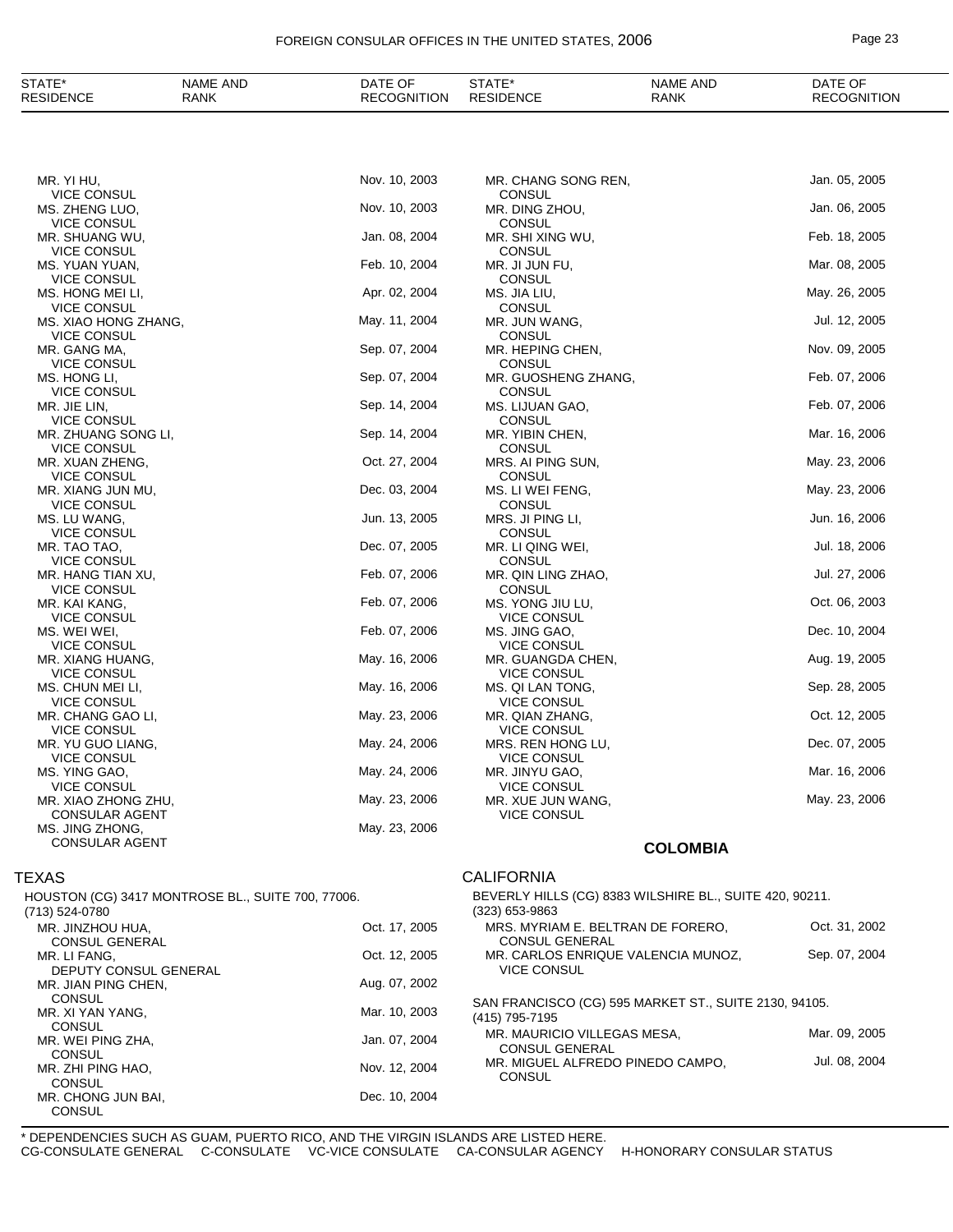| <b>STATE</b><br><b>RESIDENCE</b> | <b>AND</b><br>NAME<br>RANK | OF<br>DATE<br><b>OGNITION</b><br>OE1<br>FION | <b>CTATE</b><br>, , , , , <u>,</u><br><b>SIDENCE</b><br>RF: | AND<br>$\overline{1}$<br>NAME<br><b>RANK</b> | OF<br>DATE<br><b>OGNITION</b><br>ᆷᆮ |
|----------------------------------|----------------------------|----------------------------------------------|-------------------------------------------------------------|----------------------------------------------|-------------------------------------|
|                                  |                            |                                              |                                                             |                                              |                                     |

# DISTRICT OF COLUMBIA

| <b>CONSULATE GENERAL</b><br>WASHINGTON (CG) 1101 17TH ST., NW, SUITE 1007, 20036.          |               | NEW YORK                                                                                                             |               |
|--------------------------------------------------------------------------------------------|---------------|----------------------------------------------------------------------------------------------------------------------|---------------|
| (202) 332-7476, FAX (202) 332-7180<br>MS. MARIA DE LOS ANGELES BARRAZA,                    | Feb. 10, 2004 | NEW YORK (CG) 10 E. 46TH ST., 10017.<br>(212) 949-9898                                                               |               |
| <b>CONSUL</b>                                                                              |               | MR. JAIME BUENAHORA FEBRES,<br><b>CONSUL GENERAL</b>                                                                 | Dec. 05, 2002 |
| <b>FLORIDA</b>                                                                             |               | MRS. NELSY RAQUEL MUNAR JARAMILLO,                                                                                   | Sep. 23, 2002 |
| MIAMI (CG) 280 ARAGON AV., 33134.<br>$(305)$ 448-5558                                      |               | <b>CONSUL</b><br>MS. MARIA CECILIA RUISECO GUTIERREZ,                                                                | Nov. 21, 2003 |
| MRS. CARMENZA JARAMILLO,<br><b>CONSUL GENERAL</b>                                          | Dec. 04, 1998 | <b>CONSUL</b><br>MR. JOSE IVAN AGUILAR CASTANEDA,                                                                    | Sep. 16, 2004 |
| MS. LUZ ESTELA PENA HERRERA,<br><b>CONSUL</b>                                              | Nov. 09, 2005 | <b>CONSUL</b><br>MR. JUAN CARLOS CAIZA ROSERO,                                                                       | Oct. 01, 2004 |
| MRS. MARIA DAZA CASTRO,<br><b>VICE CONSUL</b>                                              | May. 09, 2003 | <b>CONSUL</b><br>MR. JAVIER ERNESTO BETANCOURT VALLE,                                                                | Apr. 22, 2005 |
| MR. ALFREDO A. SAADE DIAZGRANADOS,<br><b>VICE CONSUL</b>                                   | Mar. 08, 2004 | CONSUL<br>MS. SAMIRA SILVA YOUNES,                                                                                   | Nov. 09, 2005 |
| MS. TANIA MARGARITA CORENA BOSSA,<br><b>VICE CONSUL</b>                                    | Sep. 01, 2004 | <b>CONSUL</b><br>MR. FRANCISCO ALBERTO GONZALEZ,                                                                     | Mar. 16, 2006 |
| MRS. JESSIE ANN HASTIE,<br><b>VICE CONSUL</b>                                              | Apr. 22, 2005 | CONSUL<br>MS. NIDIA MARIA PIRAQUIVE LONDONO,                                                                         | Mar. 16, 2006 |
| MR. LUIS FERNANDO OROZCO BARRERA,<br><b>VICE CONSUL</b>                                    | May. 23, 2006 | <b>CONSUL</b><br>MR. JOSE FERNANDO URUENA GONZALEZ,<br><b>CONSUL</b>                                                 | Apr. 25, 2006 |
| <b>TRADE OFFICE</b>                                                                        |               | <b>PUERTO RICO</b>                                                                                                   |               |
| MIAMI (CONA) 601 BRICKELL KEY DR., SUITE 801, 33131.<br>(305) 374-3144                     |               | SAN JUAN (CG) 814 PONCE DE LEON AV., SUITE 814, HATO REY                                                             |               |
| MR. MAURICIO GOMEZ ORDONEZ,<br>DEPUTY CONSUL GENERAL                                       | Sep. 10, 2001 | 00918.<br>(809) 754-6885                                                                                             |               |
| MRS. GLADYS E. ZAMBRANO ARCINIEGAS,<br><b>CONSUL</b>                                       | Sep. 10, 2001 |                                                                                                                      |               |
| GEORGIA                                                                                    |               | TRADE OFFICE OF COLOMBIA<br>SAN JUAN (CONA) 1510 ESQ. SAN PATRICIO PZ., 00968.<br>(787) 273-1444, FAX (787) 273-7006 |               |
| ATLANTA (CG) 5901 C PEACHTREE-DUNWOODY RD., SUITE 375,                                     |               |                                                                                                                      |               |
| 30328.<br>(770) 668-0451, FAX (770) 668-0763                                               |               | <b>TEXAS</b>                                                                                                         |               |
| MR. CAMILO DE BEDOUT HERRERA,<br><b>CONSUL GENERAL</b>                                     | May. 27, 2005 | HOUSTON (CG) 5851 SAN FELIPE UN., SUITE 300, 77057.<br>(713) 527-8919                                                |               |
| MRS. LUZ MARLENY ACOSTA SUAREZ,<br><b>VICE CONSUL</b>                                      | Apr. 15, 2004 | MS. MARIA CRISTINA CHIROLLA,<br><b>CONSUL GENERAL</b>                                                                | Mar. 02, 2006 |
|                                                                                            |               | MR. LUIS CARLOS RODRIGUEZ GUTIERREZ,<br><b>CONSUL</b>                                                                | Mar. 10, 2003 |
| <b>ILLINOIS</b>                                                                            |               |                                                                                                                      |               |
| CHICAGO (CG) 500 N. MICHIGAN AV., SUITE 2040, 60611.<br>(312) 923-1196, FAX (312) 923-1197 |               | <b>CONGO, DEMOCRATIC REPUBLIC OF</b>                                                                                 |               |
| MRS. PRISCILA CEBALLOS,<br><b>CONSUL GENERAL</b>                                           | Dec. 19, 2003 | <b>NEW YORK</b>                                                                                                      |               |
| MRS. SARA INES VALENCIA VASQUEZ,<br>DEPUTY CONSUL                                          | Nov. 09, 2005 | NEW YORK (HCG) 529 5TH AV., 10017.<br>MR. MAURICE TEMPELSMAN,<br>HONORARY CONSUL GENERAL                             | Mar. 03, 1977 |
| LOUISIANA                                                                                  |               | <b>CONGO, REPUBLIC OF</b>                                                                                            |               |
| NEW ORLEANS (CG) 2 CANAL ST., SUITE 2302, 70130.<br>$(504)$ 525-5580                       |               | <b>LOUISIANA</b>                                                                                                     |               |
|                                                                                            |               | NEW ORLEANS (HC) 201 ST. CHARLES AV., SUITE 2500, 70170.<br>(504) 568-9376                                           |               |
| MASSACHUSETTS<br>BOSTON (CG) 535 BOYLSTON ST., FLOOR 3RD, 02116.                           |               | MR. NORBERT SIMMONS,                                                                                                 | Jun. 26, 2000 |
| (617) 303-4656, FAX (617) 536-9372                                                         |               | HONORARY CONSUL                                                                                                      |               |
| MS. BIBIANA D. GOMEZ JARAMILLO,<br><b>CONSUL</b>                                           | Mar. 16, 2006 |                                                                                                                      |               |
| MS. ADRIANA M. GUTIERREZ CASTANEDA,<br><b>VICE CONSUL</b>                                  | Oct. 31, 2003 |                                                                                                                      |               |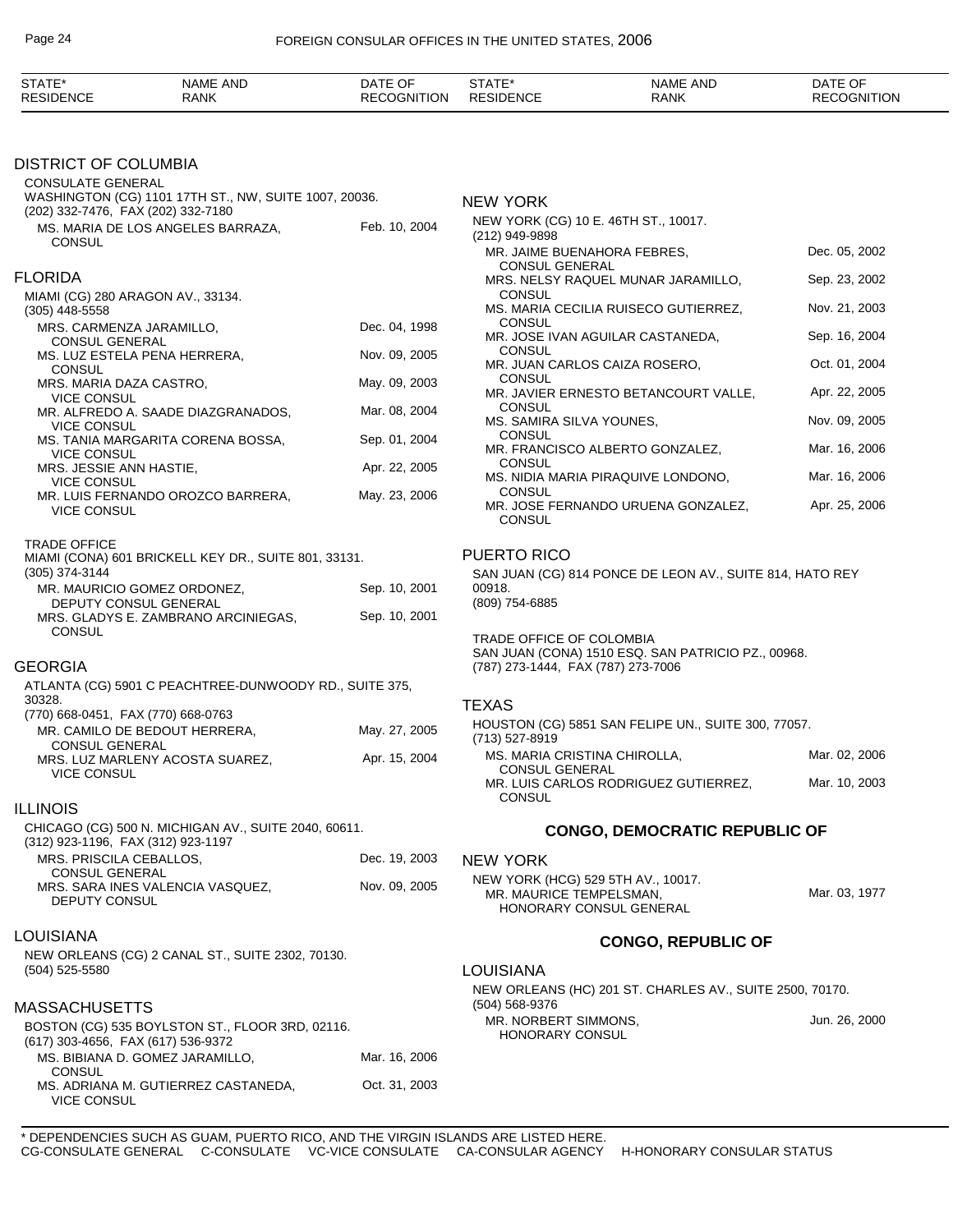| STATE*<br><b>RESIDENCE</b>                                                                    | <b>NAME AND</b><br><b>RANK</b>             | DATE OF<br><b>RECOGNITION</b> | STATE*<br><b>RESIDENCE</b>                                                                           | <b>NAME AND</b><br><b>RANK</b>                         | DATE OF<br><b>RECOGNITION</b> |
|-----------------------------------------------------------------------------------------------|--------------------------------------------|-------------------------------|------------------------------------------------------------------------------------------------------|--------------------------------------------------------|-------------------------------|
|                                                                                               | <b>COOK ISLANDS</b>                        |                               |                                                                                                      |                                                        |                               |
| <b>CALIFORNIA</b>                                                                             |                                            |                               |                                                                                                      |                                                        |                               |
| LOS ANGELES (HC) 6033 W. CENTURY BL., SUITE 690, 90045.<br>(310) 216-2872                     |                                            |                               | <b>CONSULAR AGENT</b>                                                                                | MR. CARLOS ALBERTO PAEZ PIZARRO,                       | Jul. 25, 2002                 |
| MR. METUA NGARUPE,                                                                            |                                            | Feb. 22, 1995                 |                                                                                                      |                                                        |                               |
| <b>HONORARY CONSUL</b>                                                                        |                                            |                               | <b>COMMERCIAL OFFICE</b><br>MIAMI (CONA) 5201 BLUE LAGOON DR., FLOOR 9TH, 33126.<br>$(305)$ 347-5153 |                                                        |                               |
| <b>HAWAII</b><br>HONOLULU (HC) 144 KE ALA OLA RD., 96817.<br>(808) 847-6377                   |                                            |                               | MR. JUAN LUIS CASTRO KELSO,<br><b>CONSUL</b>                                                         |                                                        | Sep. 14, 2004                 |
| MR. ROBERT E. WORTHINGTON,<br><b>HONORARY CONSUL</b>                                          |                                            | Mar. 19, 1985                 | <b>GEORGIA</b>                                                                                       |                                                        |                               |
|                                                                                               |                                            |                               | (770) 951-7025, FAX (770) 951-7073                                                                   | ATLANTA (CG) 1870 THE EXCHANGE UN., SUITE 100, 30339.  |                               |
|                                                                                               | <b>COSTA RICA</b>                          |                               |                                                                                                      | MS. EMILIA MARIA TREJOS CASTRO,                        | Jul. 15, 2003                 |
| <b>ARIZONA</b>                                                                                |                                            |                               | <b>CONSUL GENERAL</b>                                                                                | MR. RODOLFO RODRIGUEZ CAMBRONERO,                      | Nov. 09, 2005                 |
| TUCSON (HC) 3567 E. SUNRISE DR., SUITE 235, 85718.<br>(520) 577-5559                          |                                            |                               | <b>CONSUL</b>                                                                                        |                                                        |                               |
| MS. CARMEN BERMUDEZ,<br>HONORARY CONSUL                                                       |                                            | Nov. 14, 2002                 | <b>ILLINOIS</b>                                                                                      |                                                        |                               |
|                                                                                               |                                            |                               |                                                                                                      | CHICAGO (CG) 203 N. WABASH AV., SUITE 1312, 60601.     |                               |
| <b>CALIFORNIA</b>                                                                             |                                            |                               | (312) 263-2772, FAX (312) 263-5807<br>MR. JUAN SALAS.                                                |                                                        | Dec. 29, 1998                 |
| LOS ANGELES (CG) 1605 W. OLYMPIC BL., SUITE 400, 90015.<br>(213) 380-7915, FAX (213) 380-5639 |                                            |                               | <b>CONSUL GENERAL</b>                                                                                |                                                        |                               |
|                                                                                               | MR. RICARDO ALBERTO GONZALEZ DIAZ,         | Mar. 19, 2003                 | LOUISIANA                                                                                            |                                                        |                               |
| <b>CONSUL GENERAL</b><br>MR. PERCY CALVO,                                                     |                                            | Dec. 21, 2000                 |                                                                                                      | NEW ORLEANS (CG) 2 CANAL ST., SUITE 2334, 70130.       |                               |
| <b>CONSUL</b><br>MS. CYNTHIA SOLIS LIZANO,                                                    |                                            | May. 01, 2006                 | (504) 581-6800, FAX (504) 581-6850<br>MRS. JOANNE LEIGH NORIEGA,                                     |                                                        | Jul. 08, 2005                 |
| <b>CONSUL</b><br>MS. PAULA COTO RAMIREZ,                                                      |                                            | May. 24, 2006                 | <b>VICE CONSUL</b>                                                                                   |                                                        |                               |
| <b>CONSUL</b>                                                                                 |                                            |                               | <b>MASSACHUSETTS</b>                                                                                 |                                                        |                               |
| SAN FRANCISCO (CG) 870 MARKET ST., ROOM 645, 94102.                                           |                                            |                               |                                                                                                      | BOSTON (HCG) 175 MCCLELLAN HW., 02128-9114.            |                               |
| (415) 392-8488                                                                                |                                            |                               | (617) 561-2444, FAX (617) 561-2461                                                                   |                                                        |                               |
|                                                                                               |                                            |                               | MR. LEONARD FLORENCE,                                                                                | HONORARY CONSUL GENERAL                                | Sep. 29, 1999                 |
| <b>COLORADO</b>                                                                               | DENVER (HC) 3356 S. XENIA ST., 80231-4542. |                               |                                                                                                      |                                                        |                               |
| (303) 696-8211, FAX (303) 696-1110                                                            |                                            |                               | <b>MINNESOTA</b>                                                                                     | MINNEAPOLIS (HC) 2424 TERRITORIAL RD., ST. PAUL 55114. |                               |
| MR. TITO CHAVERRI,<br>HONORARY CONSUL                                                         |                                            | Sep. 05, 1964                 | (651) 645-4103, FAX (651) 645-4684                                                                   |                                                        |                               |
|                                                                                               |                                            |                               | MR. ANTHONY L. ANDERSEN,<br><b>HONORARY CONSUL</b>                                                   |                                                        | Nov. 02, 1983                 |
| <b>DISTRICT OF COLUMBIA</b>                                                                   |                                            |                               |                                                                                                      |                                                        |                               |
| (202) 234-2945, FAX (202) 265-4795                                                            | WASHINGTON (CHN) 2114 S ST., NW, 20008.    |                               | <b>NEW YORK</b>                                                                                      |                                                        |                               |
|                                                                                               | MR. ROLANDO MADRIGAL GUTIERREZ,            | Jun. 28, 2006                 | (212) 509-3066, FAX (212) 509-3068                                                                   | NEW YORK (CG) 80 WALL ST., SUITE 718-19, 10005.        |                               |
| <b>CONSUL GENERAL</b>                                                                         | MR. ROBERTO AVENDANO SANCHO,               | Jan. 10, 2006                 | MRS. ALEJANDRA SOLANO,                                                                               |                                                        | Jun. 29, 2006                 |
| <b>CONSUL</b>                                                                                 |                                            |                               | CONSUL GENERAL                                                                                       | MR. EDUARDO SALGADO RETANA,                            | Jul. 28, 2004                 |
| <b>FLORIDA</b>                                                                                |                                            |                               | CONSUL                                                                                               | MR. PABLO ANTONIO ARCE GUTIERREZ,                      | Jul. 26, 2005                 |
| MIAMI (CG) 1101 BRICKELL AV., SUITE 401 N, 33131.<br>(305) 871-7485, FAX (305) 871-0860       |                                            |                               | CONSUL                                                                                               | MR. CARLOS FRANCISCO CAMACHO,                          | Feb. 07, 2006                 |
| MRS. DEIDAMIA MARIA MONGE,<br><b>CONSUL</b>                                                   |                                            | Jul. 12, 2000                 | CONSUL                                                                                               | MR. MARVIN ENRIQUE SEGURA MONTERO,                     | Jan. 19, 2006                 |
|                                                                                               | MISS KATTIA J. SABORIO CHAVERRI,           | Feb. 19, 2003                 | <b>VICE CONSUL</b><br>MR. ARMANDO E. HEILBRON,                                                       |                                                        | Sep. 15, 1997                 |
| <b>CONSUL</b><br>MISS SUSSI JIMENEZ NUNEZ,                                                    |                                            | May. 07, 2004                 | <b>CONSULAR AGENT</b>                                                                                | MS. MARIA DEL PILAR MADRIGAL,                          | Aug. 04, 1999                 |
| CONSUL                                                                                        | MS. FLORA LEAH VENEGAS CORRALES,           | Jul. 26, 2006                 | <b>CONSULAR AGENT</b>                                                                                |                                                        |                               |
| <b>CONSUL</b>                                                                                 |                                            |                               | MR. ELIECER FEINZAIG MINTZ,<br><b>CONSULAR AGENT</b>                                                 |                                                        | Jan. 13, 2003                 |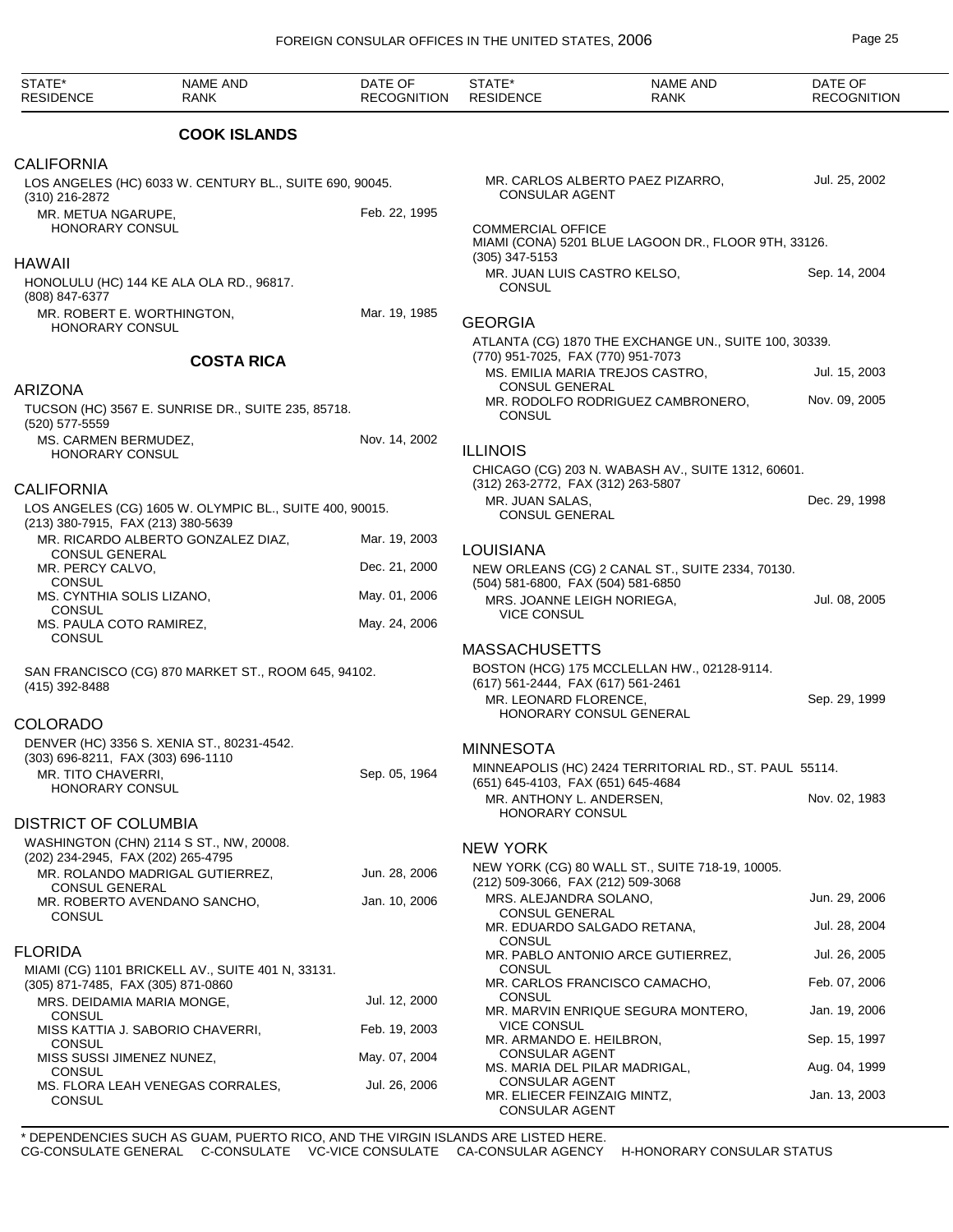| STATE*<br><b>RESIDENCE</b>                                     | <b>NAME AND</b><br><b>RANK</b>                            | DATE OF<br><b>RECOGNITION</b> | STATE*<br><b>RESIDENCE</b>                          | <b>NAME AND</b><br><b>RANK</b>                           | DATE OF<br><b>RECOGNITION</b> |
|----------------------------------------------------------------|-----------------------------------------------------------|-------------------------------|-----------------------------------------------------|----------------------------------------------------------|-------------------------------|
|                                                                |                                                           |                               |                                                     |                                                          |                               |
| MR. C. JOSEPH, JR HALLINAN,<br>HONORARY CONSUL                 |                                                           | Oct. 20, 1993                 | <b>TEXAS</b><br>(713) 529-4928                      | HOUSTON (HCG) 412 HAWTHORNE UN., 77006.                  |                               |
| PUERTO RICO                                                    |                                                           |                               |                                                     | MS. MARLENE DENESE MCCLINTON,<br>HONORARY CONSUL GENERAL | Aug. 14, 2002                 |
|                                                                | SAN JUAN (CG) 1413 FERNANDEZ JUNCOS AV., SUITE 2D, 00909. |                               |                                                     | <b>CROATIA</b>                                           |                               |
| (787) 723-6227, FAX (787) 723-6226                             | MRS. ADRIANA CRISTINA BOLANOS ARGUETA,                    | Sep. 02, 2004                 | <b>CALIFORNIA</b>                                   |                                                          |                               |
| <b>CONSUL GENERAL</b><br><b>CONSUL</b>                         | MR. MARIO ALBERTO VEGA HERNANDEZ,                         | Jul. 29, 2005                 |                                                     | LOS ANGELES (CG) 11766 WILSHIRE BL., SUITE 1250, 90025.  |                               |
| <b>CONSULAR AGENT</b>                                          | MR. MAYKOL ANTONIO LOPEZ ROJAS,                           | Jul. 07, 2005                 | $(310)$ 477-1009<br>MR. ANTE BARBIR,                |                                                          | Feb. 07, 2006                 |
|                                                                |                                                           |                               | <b>CONSUL GENERAL</b><br>MR. DAMIR TOMKA,           |                                                          | Jul. 25, 2003                 |
| <b>TEXAS</b><br>(512) 445-0023                                 | AUSTIN (CON) 1730 E. O HORF., 78741.                      |                               | <b>CONSUL</b><br>MS. BRANKA SOMEN,<br><b>CONSUL</b> |                                                          | Mar. 24, 2005                 |
|                                                                | DALLAS (HC) 7777 FORREST LA., SUITE B-445, 75230.         |                               | <b>ILLINOIS</b>                                     |                                                          |                               |
| (972) 566-7020, FAX (972) 566-7943                             |                                                           |                               | (312) 482-9902                                      | CHICAGO (CG) 737 N. MICHIGAN AV., SUITE 1030, 60611.     |                               |
| HONORARY CONSUL                                                | MR. JAIME ABRAHAM DAVIDSON.                               | Jun. 15, 1999                 | MS. MARICA MATKOVIC,<br><b>CONSUL GENERAL</b>       |                                                          | Feb. 13, 2004                 |
| (713) 266-0484, FAX (713) 266-1527                             | HOUSTON (CG) 3000 WILCREST DR., SUITE 112, 77042.         |                               | MS. LOVORKA OSTRUNIC,<br><b>CONSUL</b>              |                                                          | Sep. 10, 2002                 |
| <b>CONSUL GENERAL</b>                                          | MR. SERGIO ALONSO VALVERDE ALPIZAR,                       | Aug. 23, 2005                 | <b>KANSAS</b>                                       |                                                          |                               |
| <b>CONSUL</b>                                                  | MRS. MARIA GABRIELA BOLANOS,                              | Jul. 30, 1999                 | $(913)$ 371-2525                                    | KANSAS CITY (HC) 408 N. 5TH ST., 66101.                  |                               |
| CONSUL                                                         | MISS DANIA LORENA GARCIA DIAZ,                            | Jun. 05, 2006                 | DR. JUDITH K. VOGELSANG,<br>HONORARY CONSUL         |                                                          | Jun. 18, 2003                 |
| <b>CONSUL</b>                                                  | MRS. ANGELA VANESSA ZUNIGA SOLANO,                        | Jun. 08, 2006                 |                                                     |                                                          |                               |
|                                                                |                                                           |                               | <b>LOUISIANA</b>                                    | NEW ORLEANS (HC) 321 ST. CHARLES AV., FLOOR 10TH, 70130. |                               |
|                                                                | <b>COTE D'IVOIRE</b>                                      |                               | (504) 586-1979                                      |                                                          |                               |
| <b>CALIFORNIA</b>                                              | SAN FRANCISCO (HCG) X PIER 23 UN., 94111.                 |                               | MR. JAMES O. COLEMAN,<br>HONORARY CONSUL            |                                                          | Jan. 09, 2002                 |
| (415) 310-0812, FAX (415) 928-0512<br>MR. EDGAR DE PUE OSGOOD, |                                                           | Oct. 09, 1981                 | <b>NEW YORK</b>                                     |                                                          |                               |
|                                                                | HONORARY CONSUL GENERAL                                   |                               | MR. PETAR LJUBICIC,                                 | NEW YORK (CG) 369 LEXINGTON AV., FLOOR 11TH, 10017.      | Sep. 15, 2004                 |
| <b>CONNECTICUT</b>                                             | STAMFORD (HC) 1055 WASHINGTON BL., 06901.                 |                               | CONSUL GENERAL<br>MRS. RUZICA IVANKOVIC,            |                                                          | Aug. 26, 2003                 |
| (203) 348-7580                                                 |                                                           |                               | <b>CONSUL</b><br>MS. ZDENKA KARDUM,                 |                                                          | Jan. 13, 2004                 |
| <b>HONORARY CONSUL</b>                                         | MR. GEORGE GHASSAN TALISSE,                               | Sep. 13, 2001                 | CONSUL<br>MR. JASMIN DEVLIC,<br>CONSUL              |                                                          | Oct. 13, 2005                 |
| <b>FLORIDA</b>                                                 |                                                           |                               |                                                     |                                                          |                               |
| (321) 269-4193                                                 | ORLANDO (HC) 1650 CHAFFEE DR., TITUSVILLE 32781.          |                               | PENNSYLVANIA                                        | PITTSBURGH (HC) 100 DELANEY DR., 15235.                  |                               |
| MR. HUGH M. BROWN,<br><b>HONORARY CONSUL</b>                   |                                                           | Sep. 13, 2001                 | (412) 351-3909<br>DR. MARION M. VUJEVICH,           |                                                          | Dec. 31, 2001                 |
| <b>MICHIGAN</b>                                                |                                                           |                               | HONORARY CONSUL                                     |                                                          |                               |
|                                                                | DETROIT (HC) 615 GRISWOLD., SUITE 320, 48226.             |                               | <b>WASHINGTON</b>                                   |                                                          |                               |
| (313) 962-2100, FAX (313) 962-3225                             | MR. HAROLD RICHARD VARNER,                                | May. 22, 1991                 | (206) 772-2968, FAX (206) 772-3487                  | SEATTLE (HC) 7547 S. LAUREL ST., 98178.                  |                               |
| HONORARY CONSUL                                                |                                                           |                               | DR. FRANK WALTER BROZOVICH,<br>HONORARY CONSUL      |                                                          | Jan. 09, 2002                 |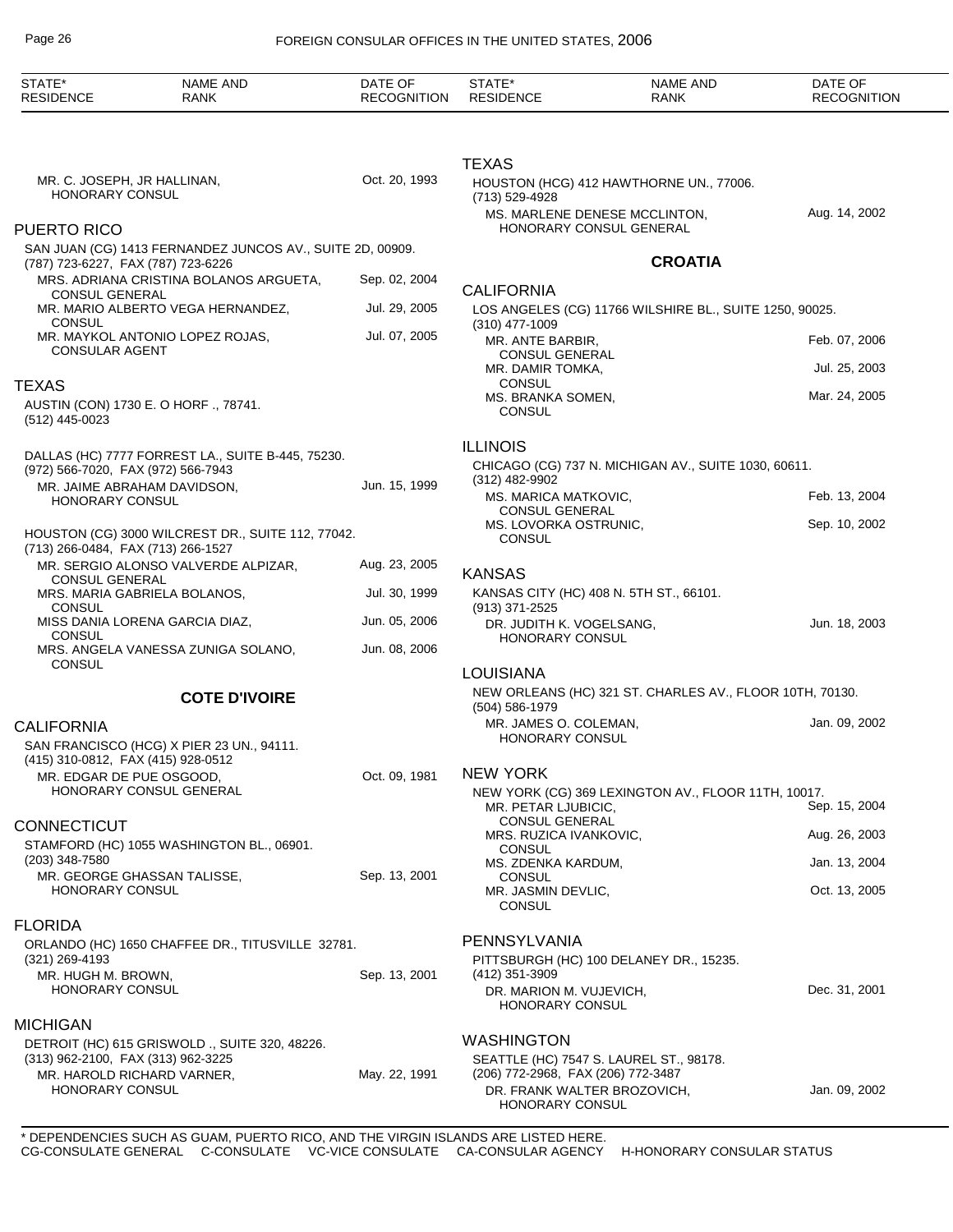| STATE*<br><b>RESIDENCE</b>                               | <b>NAME AND</b><br><b>RANK</b>                         | DATE OF<br><b>RECOGNITION</b> | STATE*<br><b>RESIDENCE</b>                           | <b>NAME AND</b><br><b>RANK</b>                                                              | DATE OF<br><b>RECOGNITION</b> |
|----------------------------------------------------------|--------------------------------------------------------|-------------------------------|------------------------------------------------------|---------------------------------------------------------------------------------------------|-------------------------------|
|                                                          |                                                        |                               |                                                      |                                                                                             |                               |
|                                                          |                                                        |                               | <b>NEW YORK</b>                                      | NEW YORK (CG) 13 E. 40TH ST., 10016.                                                        |                               |
|                                                          | <b>CYPRUS</b>                                          |                               | $(212)$ 686-6016                                     |                                                                                             | Apr. 09, 2003                 |
| <b>ARIZONA</b>                                           |                                                        |                               | MRS. MARTHA A. MAVROMMATIS,<br><b>CONSUL GENERAL</b> |                                                                                             |                               |
|                                                          | PHOENIX (HC) 1277 E. MISSOURI., 85014.                 |                               | MR. CLEANTHIS ORPHANOS,<br><b>CONSUL</b>             |                                                                                             | Sep. 08, 2004                 |
| (602) 264-9701<br>MR. STANLEY J. DRU,<br>HONORARY CONSUL |                                                        | Aug. 26, 1980                 | <b>VICE CONSUL</b>                                   | MS. EMMANUELA MARIA KOUROS,                                                                 | Mar. 31, 2000                 |
| <b>CALIFORNIA</b>                                        |                                                        |                               | <b>TOURIST OFFICE</b>                                |                                                                                             |                               |
| (310) 397-0771                                           | LOS ANGELES (HCG) 4219 COOLIDGE AV., 90066.            |                               | (212) 683-5280                                       | NEW YORK (CONA) 13 E. 40TH ST., 10016.                                                      |                               |
| MR. ANDREAS C. KYPRIANIDES,                              | HONORARY CONSUL GENERAL                                | Jun. 05, 1987                 | <b>MARITIME OFFICE</b><br>(212) 447-1790             | NEW YORK (CONA) 13 E. 40TH ST., FLOOR 5TH, 10016.                                           |                               |
|                                                          | SAN FRANCISCO (HC) 75 SILVERWOOD DR., LAFAYETTE 94549. |                               |                                                      |                                                                                             |                               |
| $(925)$ 284-1060                                         | MR. NICOLAOS COSTAS THEOPHANOUS,                       | Aug. 20, 2001                 | <b>NORTH CAROLINA</b>                                |                                                                                             |                               |
| <b>HONORARY CONSUL</b>                                   |                                                        |                               | (910) 353-4970, FAX (910) 353-0126                   | JACKSONVILLE (HC) 412 COUNTRY CLUB DR., 28546.                                              |                               |
| DISTRICT OF COLUMBIA                                     |                                                        |                               | DR. TAKEY CRIST,<br><b>HONORARY CONSUL</b>           |                                                                                             | Sep. 12, 1997                 |
| (202) 462-5772, FAX (202) 483-6710                       | WASHINGTON (CHN) 2211 R ST., NW, 20008.                |                               |                                                      |                                                                                             |                               |
| MR. ANDREAS NICOLAIDES,<br><b>CONSUL</b>                 |                                                        | Feb. 15, 2005                 | <b>OREGON</b><br>(503) 227-1411                      | PORTLAND (HC) 1130 MORRISON ST., SW, SUITE 510, 97205.                                      |                               |
| <b>GEORGIA</b>                                           |                                                        |                               | MR. ALEXANDER CHRISTY,                               |                                                                                             | Mar. 29, 1985                 |
|                                                          | ATLANTA (HC) 895 SOMERSET DR., 30327.                  |                               | <b>HONORARY CONSUL</b>                               |                                                                                             |                               |
| (404) 231-3698, FAX (404) 841-6537                       |                                                        |                               | <b>TEXAS</b>                                         |                                                                                             |                               |
| HONORARY CONSUL                                          | MR. KYRIAKOS M. MICHAELIDES,                           | Oct. 23, 1985                 | (713) 928-2264                                       | HOUSTON (HCG) 320 S. 66TH ST., 77011.                                                       |                               |
| <b>ILLINOIS</b>                                          |                                                        |                               | MR. WILLIAM C. CRASSAS,                              | HONORARY CONSUL GENERAL                                                                     | May. 01, 1995                 |
|                                                          | CHICAGO (HC) 1875 DEMPSTER ST., SUITE 555, PARK RIDGE  |                               |                                                      |                                                                                             |                               |
| 60068.<br>(847) 698-9500, FAX (847) 685-1182             |                                                        |                               | <b>VIRGINIA</b>                                      |                                                                                             |                               |
| DR. CHARLES, JR KANAKIS,<br><b>HONORARY CONSUL</b>       |                                                        | Mar. 13, 1995                 | (804) 481-3583                                       | VIRGINIA BEACH (HC) 2973 SHORE DR., SUITE 102, 23451-1248.                                  |                               |
| <b>LOUISIANA</b>                                         |                                                        |                               | MR. THOMAS C. KYRUS,<br><b>HONORARY CONSUL</b>       |                                                                                             | Nov. 30, 1994                 |
|                                                          | NEW ORLEANS (HC) 2 CANAL ST., SUITE 2146, 70130.       |                               |                                                      |                                                                                             |                               |
| $(504) 568 - 9300$                                       |                                                        |                               | <b>WASHINGTON</b>                                    |                                                                                             |                               |
| MR. THOMAS MANTIS,<br><b>HONORARY CONSUL</b>             |                                                        | May. 02, 2002                 | (206) 827-1700                                       | SEATTLE (HC) 5555 LAKEVIEW DR., SUITE 200, KIRKLAND 98033.<br>MR. VASSOS MICHAEL DEMETRIOU, | Jun. 04, 1996                 |
| <b>MASSACHUSETTS</b>                                     |                                                        |                               | <b>HONORARY CONSUL</b>                               |                                                                                             |                               |
| (617) 497-0219                                           | BOSTON (HC) 70-7 KIRKLAND ST., CAMBRIDGE 02138.        |                               |                                                      | <b>CZECH REPUBLIC</b>                                                                       |                               |
| MR. JOHN C. PAPAJOHN,<br>HONORARY CONSUL                 |                                                        | Aug. 11, 1987                 | <b>ALASKA</b>                                        | ANCHORAGE (HC) 310 K ST., SUITE 601, 99501.                                                 |                               |
| <b>MICHIGAN</b>                                          |                                                        |                               | (907) 274-2602                                       |                                                                                             | Oct. 07, 1999                 |
|                                                          | DETROIT (HC) 15706 MICHIGAN AV., DEARBORN 48126.       |                               | DR. FRANCIS JOHN NOSEK,<br><b>HONORARY CONSUL</b>    |                                                                                             |                               |
| (313) 582-1411, FAX (313) 582-6791                       |                                                        |                               |                                                      |                                                                                             |                               |
| MR. STEVE G. STYLIANOU,<br>HONORARY CONSUL               |                                                        | Aug. 26, 1987                 | <b>CALIFORNIA</b>                                    |                                                                                             |                               |
|                                                          |                                                        |                               | (310) 473-0889, FAX (310) 473-9813                   | LOS ANGELES (CG) 10990 WILSHIRE BL., SUITE 1100, 90024.                                     |                               |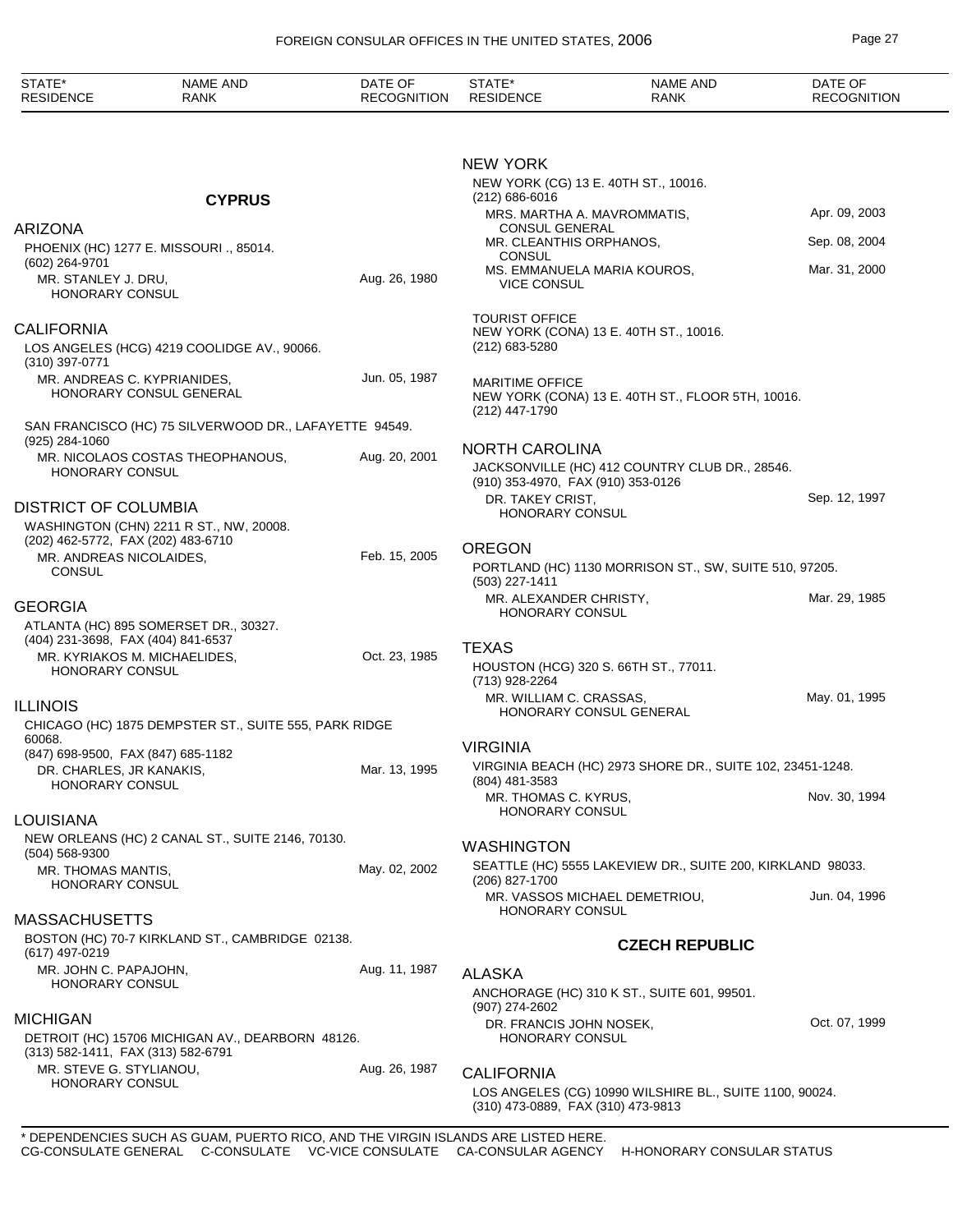| STATE*<br><b>RESIDENCE</b>                                 | <b>NAME AND</b><br><b>RANK</b>                              | DATE OF<br><b>RECOGNITION</b> | STATE*<br><b>RESIDENCE</b>                                    | NAME AND<br><b>RANK</b>                                    | DATE OF<br><b>RECOGNITION</b> |
|------------------------------------------------------------|-------------------------------------------------------------|-------------------------------|---------------------------------------------------------------|------------------------------------------------------------|-------------------------------|
|                                                            |                                                             |                               |                                                               |                                                            |                               |
| MS. MARGITA FUCHSOVA,                                      |                                                             | Jan. 22, 2002                 |                                                               |                                                            |                               |
| <b>CONSUL GENERAL</b><br>MS. LUDMILA KUNDRATOVA,           |                                                             | Aug. 24, 2005                 | <b>NEW YORK</b>                                               |                                                            |                               |
| <b>CONSUL</b><br>MR. TOMAS KADLEC,                         |                                                             | Apr. 06, 2006                 | (716) 759-6078, FAX (716) 759-7925                            | BUFFALO (HC) 10545 MAIN ST., CLARENCE 14031.               |                               |
| <b>CONSUL</b>                                              |                                                             |                               | MR. B. JOHN ZAVREL,<br><b>HONORARY CONSUL</b>                 |                                                            | Feb. 02, 1995                 |
| (415) 772-9603, FAX (415) 772-9670                         | SAN FRANCISCO (HCG) 500 SANSOME ST., FLOOR 8TH, 94111.      |                               |                                                               | NEW YORK (CG) 1109-1111 MADISON AV., FLOOR 1ST, 10028.     |                               |
| MR. RICHARD JOSEPH PIVNICKA,                               | HONORARY CONSUL GENERAL                                     | Jun. 20, 2000                 | (212) 717-5643, FAX (212) 717-5064<br>MR. ALES POSPISIL,      |                                                            | Sep. 04, 2002                 |
| <b>FLORIDA</b>                                             |                                                             |                               | <b>CONSUL GENERAL</b><br>MR. JOSEF DVORACEK,                  |                                                            | Aug. 05, 2002                 |
|                                                            | FT. LAUDERDALE (HCG) 3111 STIRLING RD., 33312.              |                               | <b>CONSUL</b>                                                 | MISS ALICE MARIE SVOBODOVA,                                | Mar. 09, 2005                 |
| (954) 985-4178, FAX (954) 985-4176<br>MR. ALAN S. BECKER,  |                                                             | Feb. 09, 2004                 | <b>CONSUL</b><br>MR. MILAN SALAT,                             |                                                            | Mar. 22, 2004                 |
|                                                            | HONORARY CONSUL GENERAL                                     |                               | <b>VICE CONSUL</b><br>MR. DAVID OLSA,                         |                                                            | Jun. 04, 2003                 |
| GEORGIA                                                    |                                                             |                               | <b>CONSULAR AGENT</b>                                         |                                                            |                               |
|                                                            | ATLANTA (HCG) 4 CONCOURSE PW., SUITE 215, 30328.            |                               | <b>OREGON</b>                                                 |                                                            |                               |
| (678) 587-9198, FAX (770) 395-1655<br>MR. GEORGE A. NOVAK, |                                                             | Mar. 04, 2004                 |                                                               | PORTLAND (HC) 10260 S. W. GREENBURG RD., SUITE 560, 97223. |                               |
|                                                            | HONORARY CONSUL GENERAL                                     |                               | (503) 293-9547, FAX (503) 293-9546<br>MRS. MARIE ROSE AMICCI, |                                                            | Feb. 02, 1995                 |
| ILLINOIS                                                   |                                                             |                               | <b>HONORARY CONSUL</b>                                        |                                                            |                               |
|                                                            | CHICAGO (CG) 205 N. MICHIGAN AV., SUITE 1680, 60601.        |                               | PENNSYLVANIA                                                  |                                                            |                               |
| , FAX (312) 861-1944<br>MR. MAREK SKOLIL,                  |                                                             | Jan. 06, 2006                 |                                                               | PHILADELPHIA (HCG) 921 BETHLEHEM PK., SUITE 102, SPRING    |                               |
| <b>CONSUL GENERAL</b><br>DR. BOREK LIZEC,                  |                                                             | Oct. 31, 2005                 | HOUSE 19477.<br>(215) 646-7777, FAX (215) 646-7770            |                                                            |                               |
| <b>CONSUL</b>                                              |                                                             |                               | MR. PETER A. RAFAELI,                                         |                                                            | Jun. 20, 2000                 |
| MS. KATERINA KULHANKOVA,<br><b>VICE CONSUL</b>             |                                                             | Mar. 03, 2006                 |                                                               | HONORARY CONSUL GENERAL                                    |                               |
| MISS ISABELLA HAVLOVA,<br><b>VICE CONSUL</b>               |                                                             | May. 23, 2006                 | PUERTO RICO                                                   |                                                            |                               |
|                                                            |                                                             |                               | (787) 722-2467, FAX (787) 723-5787                            | SAN JUAN (HC) 62 SAN FRANCISCO ST., 00901.                 |                               |
| LOUISIANA                                                  | NEW ORLEANS (HC) 3800 FLORIDA AV., SUITE 202, KENNER 70065. |                               | MS. JUDITH ANN CONDE,                                         |                                                            | Aug. 20, 2001                 |
| (504) 456-1336, FAX (504) 455-1565                         |                                                             |                               | HONORARY CONSUL                                               |                                                            |                               |
| MR. KENNETH H. ZEZULKA,<br>HONORARY CONSUL                 |                                                             | Aug. 26, 1998                 | <b>TEXAS</b>                                                  |                                                            |                               |
|                                                            |                                                             |                               | (713) 629-6963, FAX (254) 826-7727                            | HOUSTON (HCG) 11748 HERITAGE PW., WEST 76691.              |                               |
| MASSACHUSETTS                                              | WELLESLEY (HC) 28 HOWE ST., 02482.                          |                               | MR. RAYMOND SNOKHOUS,                                         |                                                            | Aug. 01, 2006                 |
| (781) 249-2896                                             |                                                             |                               |                                                               | HONORARY CONSUL GENERAL                                    |                               |
| MR. IGOR LUKES.<br><b>HONORARY CONSUL</b>                  |                                                             | Aug. 24, 2005                 |                                                               | <b>DENMARK</b>                                             |                               |
|                                                            |                                                             |                               | ALABAMA                                                       |                                                            |                               |
| <b>MINNESOTA</b>                                           | ST. PAUL (HC) 383 MICHIGAN ST., 55102.                      |                               | (251) 432-4636, FAX (251) 432-8675                            | MOBILE (HC) 205 ST. LOUIS ST., 36602.                      |                               |
| $(651)$ 290-0542                                           |                                                             |                               |                                                               | MR. MARTIN HORST CUNNINGHAM,                               | Dec. 16, 1987                 |
| MR. JOSEF A. MESTENHAUSER,<br>HONORARY CONSUL              |                                                             | Apr. 13, 1999                 | HONORARY CONSUL                                               |                                                            |                               |
|                                                            |                                                             |                               | <b>ALASKA</b>                                                 |                                                            |                               |
| MISSOURI                                                   | KANSAS CITY (HC) 105 W. 113TH ST., 64114.                   |                               | (907) 276-1221                                                | ANCHORAGE (HC) 425 G ST., SUITE 610, 99501.                |                               |
| $(816)$ 363-6827                                           |                                                             |                               |                                                               | MR. WILLIAM GRANT, II CALLOW,                              | Mar. 22, 2006                 |
| MS. SHARON KAY VALASEK,<br>HONORARY CONSUL                 |                                                             | Feb. 13, 2003                 | <b>HONORARY CONSUL</b>                                        |                                                            |                               |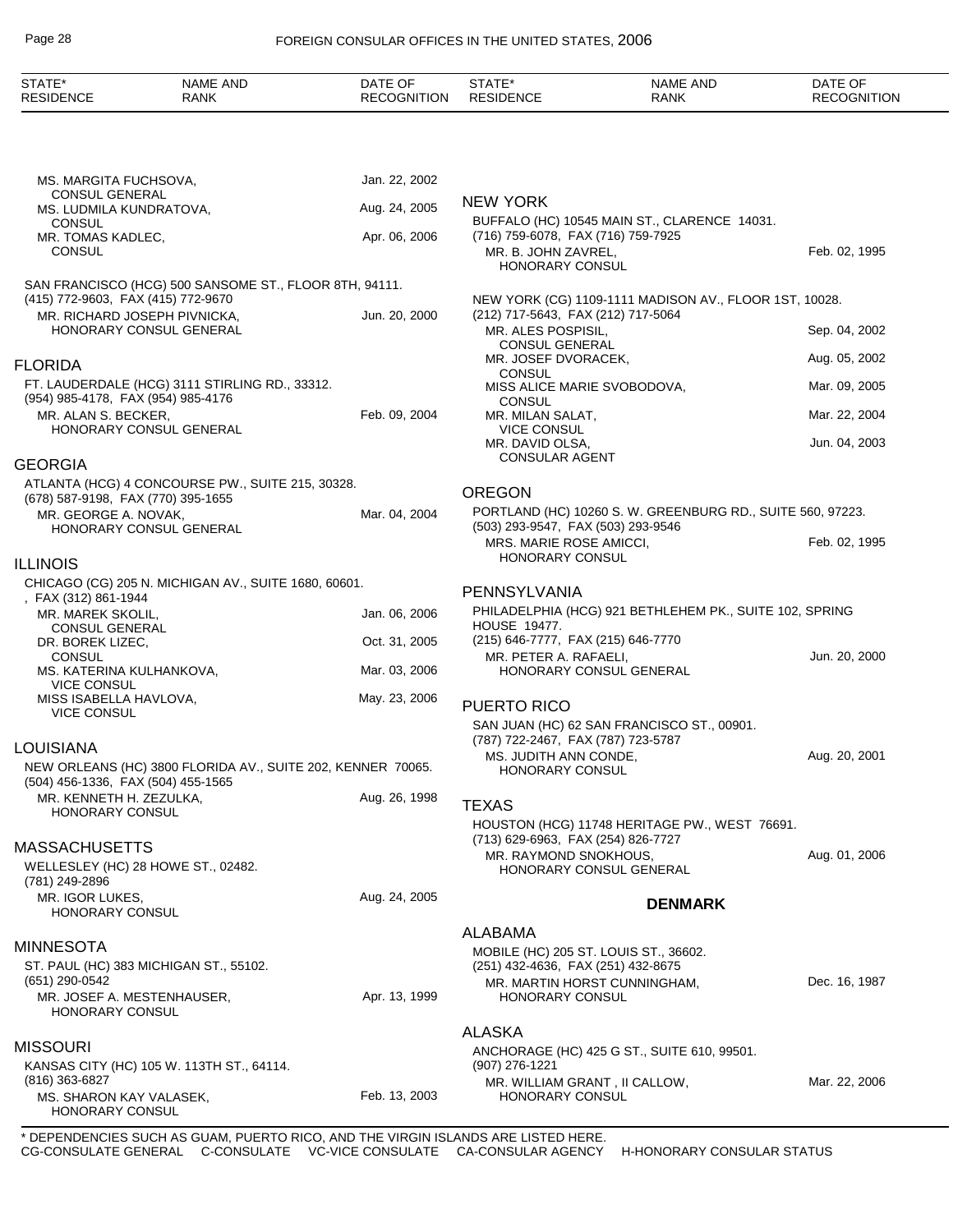| STATE*<br><b>RESIDENCE</b>                                                 | <b>NAME AND</b><br><b>RANK</b>                               | DATE OF<br><b>RECOGNITION</b> | STATE*<br><b>RESIDENCE</b>                                               | <b>NAME AND</b><br><b>RANK</b>                             | DATE OF<br><b>RECOGNITION</b> |
|----------------------------------------------------------------------------|--------------------------------------------------------------|-------------------------------|--------------------------------------------------------------------------|------------------------------------------------------------|-------------------------------|
|                                                                            |                                                              |                               |                                                                          |                                                            |                               |
|                                                                            |                                                              |                               | HONORARY CONSUL                                                          | MR. CHRISTOPHER NOLAN SMITH,                               | Mar. 13, 2006                 |
| ARIZONA                                                                    |                                                              |                               |                                                                          |                                                            |                               |
| (480) 922-0290                                                             | SCOTTSDALE (HC) 9280 E. RAINTREE DR., SUITE 101, 85260.      |                               | <b>HAWAII</b>                                                            |                                                            |                               |
| MR. JOHN LARSEN,                                                           |                                                              | Jan. 27, 2005                 |                                                                          | HONOLULU (HC) 285 SAND ISLAND ACCESS RD., 96819.           |                               |
| <b>HONORARY CONSUL</b>                                                     |                                                              |                               | (808) 852-6716<br>MR. LAURENCE VOGEL,<br>HONORARY CONSUL                 |                                                            | Sep. 27, 1993                 |
| CALIFORNIA                                                                 |                                                              |                               |                                                                          |                                                            |                               |
| (858) 459-5205                                                             | SAN DIEGO (HC) 7705 WHITEFIELD PL., LA JOLLA 92037.          |                               | <b>ILLINOIS</b>                                                          |                                                            |                               |
| MR. CRAIG S. ANDREWS,<br>HONORARY CONSUL                                   |                                                              | May. 28, 1998                 | (312) 787-8780, FAX (312) 787-8744                                       | CHICAGO (CG) 211 EAST ONTARIO ST., SUITE 1800, 60611-3242. |                               |
|                                                                            |                                                              |                               | MR. MADS MIKKELSEN,<br><b>CONSUL GENERAL</b>                             |                                                            | Oct. 05, 2005                 |
| (415) 391-0100                                                             | SAN FRANCISCO (HC) 1 CALIFORNIA ST., SUITE 330, 94111.       |                               |                                                                          |                                                            |                               |
| MR. FINN MARTENSEN,                                                        |                                                              | May. 19, 2003                 | <b>INDIANA</b>                                                           |                                                            |                               |
| HONORARY CONSUL<br>MS. ANNE GRETHE MARTENSEN,                              |                                                              | Jul. 29, 2005                 |                                                                          | INDIANAPOLIS (HC) ONE AMERICAN SQ., SUITE 1700, 46282.     |                               |
| HONORARY VICE CONSUL                                                       |                                                              |                               | $(317)$ 639-1210<br>MR. STEVEN LESLIE TUCHMAN,<br><b>HONORARY CONSUL</b> |                                                            | Jan. 16, 2003                 |
|                                                                            | STUDIO CITY (HC) 10877 WILSHIRE BL., SUITE 1402, LOS ANGELES |                               |                                                                          |                                                            |                               |
| 90024.<br>(310) 481-0391, FAX (310) 481-0390                               |                                                              |                               | <b>IOWA</b>                                                              |                                                            |                               |
| MR. STIG STENHOJ,<br>HONORARY CONSUL                                       |                                                              | Nov. 08, 2002                 | (515) 263-0044, FAX (515) 266-3000                                       | DES MOINES (HC) 4653 NE 46TH ST., 50317-4722.              |                               |
|                                                                            |                                                              |                               | <b>HONORARY CONSUL</b>                                                   | MR. LOWELL BERNARD KRAMME,                                 | Apr. 23, 1997                 |
| COLORADO                                                                   |                                                              |                               |                                                                          |                                                            |                               |
| (303) 980-9100                                                             | DENVER (HC) 5353 W. DARTMOUTH AV., SUITE 508, 80227.         |                               | LOUISIANA                                                                |                                                            |                               |
| MRS. NANNA NIELSEN SMITH,<br>HONORARY CONSUL                               |                                                              | Jun. 25, 1996                 | $(504) 586 - 8300$                                                       | NEW ORLEANS (HC) 321 ST. CHARLES AV., 70130.               |                               |
|                                                                            |                                                              |                               | <b>HONORARY CONSUL</b>                                                   | MR. THOMAS KENDALL WININGDER,                              | Nov. 21, 1989                 |
| <b>FLORIDA</b>                                                             |                                                              |                               |                                                                          |                                                            |                               |
| $(954)$ 322-0065                                                           | HOLLYWOOD (HC) 3230 STIRLING RD., SUITE 1, 33021--2041.      |                               | <b>MARYLAND</b>                                                          |                                                            |                               |
| MR. JONATHAN H. ROSENTHAL,                                                 |                                                              | Jun. 10, 2005                 |                                                                          | BALTIMORE (HC) 217 E. REDWOOD ST., 21202-3316.             |                               |
| <b>HONORARY CONSUL</b>                                                     |                                                              |                               | (410) 685-3116, FAX (410) 625-3801                                       | MR. TIMOTHY CONNOR MCNAMARA,                               | Mar. 09, 1982                 |
| 32226.                                                                     | JACKSONVILLE (HC) 9620 DAVE RAWLS BL., BLOUNT ISLAND         |                               | HONORARY CONSUL                                                          |                                                            |                               |
| (904) 696-7750, FAX (904) 696-7760                                         |                                                              |                               | <b>MASSACHUSETTS</b>                                                     |                                                            |                               |
| MR. LARRY JOE WARREN,<br>HONORARY CONSUL                                   |                                                              | Sep. 01, 1995                 | BOSTON (HC) 60 STATE ST., 02109.<br>(617) 542-1415, FAX (617) 482-6201   |                                                            |                               |
| TAMPA (HC) 1803 EASTPORT DR., 33605.<br>(813) 247-4550, FAX (813) 247-4256 |                                                              |                               | MR. JACOB FRIIS,<br><b>HONORARY CONSUL</b>                               |                                                            | Sep. 20, 2000                 |
| MR. ARTHUR RENFRO SAVAGE,                                                  |                                                              | Nov. 04, 1998                 | <b>MICHIGAN</b>                                                          |                                                            |                               |
| HONORARY CONSUL                                                            |                                                              |                               |                                                                          | DETROIT (HC) 5510 WOODWARD AV., 48202.                     |                               |
| GEORGIA                                                                    |                                                              |                               | (313) 875-9856, FAX (313) 875-9857                                       |                                                            |                               |
|                                                                            | ATLANTA (HC) 1100 SPRING ST., SUITE 550, 30309-2848.         |                               | MR. DAVID W. CHRISTENSEN,<br>HONORARY CONSUL                             |                                                            | Oct. 03, 1995                 |
| (404) 876-5511, FAX (404) 875-2629                                         |                                                              |                               |                                                                          |                                                            |                               |
| MR. STEPHEN SELIG.<br>HONORARY CONSUL                                      |                                                              | Oct. 20, 1997                 | <b>MINNESOTA</b>                                                         | MINNEAPOLIS (HC) 1417 EAST RIVER PW., 55414.               |                               |
| (478) 477-8145                                                             | MACON (HC) 130 N. CREST DR., SUITE B, 31210.                 |                               | (612) 338-7283<br>MS. ANELISE SAWKINS,<br>HONORARY CONSUL                |                                                            | Jun. 09, 1995                 |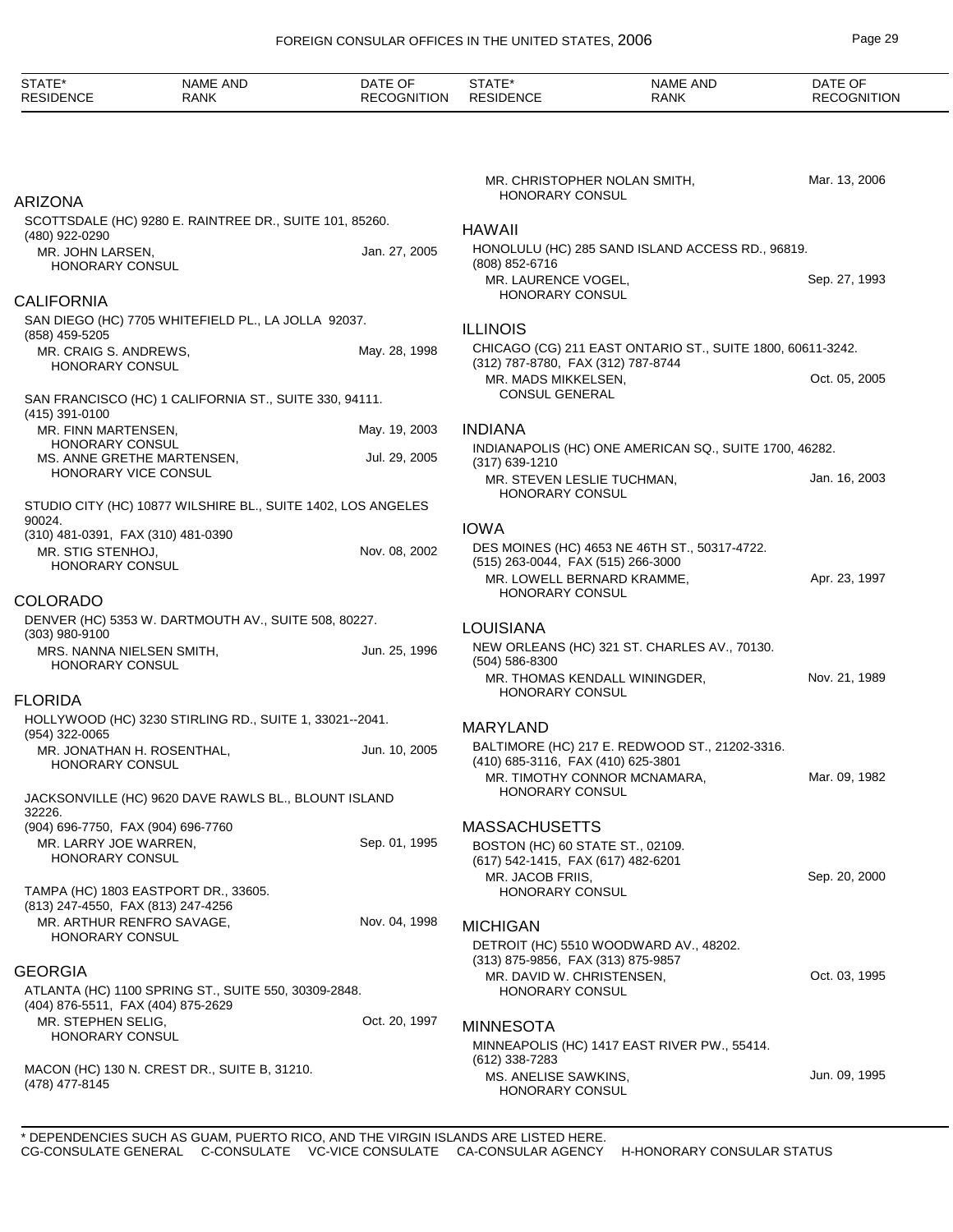| STATE*<br><b>RESIDENCE</b>                                   | <b>NAME AND</b><br>RANK                                                            | DATE OF<br><b>RECOGNITION</b> | STATE*<br><b>RESIDENCE</b>                                       | <b>NAME AND</b><br><b>RANK</b>                              | DATE OF<br><b>RECOGNITION</b> |
|--------------------------------------------------------------|------------------------------------------------------------------------------------|-------------------------------|------------------------------------------------------------------|-------------------------------------------------------------|-------------------------------|
|                                                              |                                                                                    |                               |                                                                  |                                                             |                               |
| <b>MISSOURI</b>                                              |                                                                                    |                               |                                                                  |                                                             |                               |
|                                                              | KANSAS CITY (HC) 1700 W. 12TH ST., 64101.                                          |                               |                                                                  |                                                             |                               |
| (800) 821-2702<br>MS. KAREN ELAINE NIELSEN,                  |                                                                                    | Oct. 23, 1996                 | <b>PUERTO RICO</b>                                               |                                                             |                               |
| HONORARY CONSUL                                              |                                                                                    |                               | (787) 725-2532, FAX (787) 724-0339                               | SAN JUAN (HC) 360 SAN FRANCISCO ST., 00901.                 |                               |
| 63011.                                                       | SAINT LOUIS (HC) 16486 HOLLISTER CROSSING DR., WILDWOOD                            |                               | MR. JOSE O. BUSTO.<br><b>HONORARY CONSUL</b>                     |                                                             | Sep. 15, 1983                 |
| $(314) 603 - 2470$                                           |                                                                                    | Jan. 14, 2000                 | <b>SOUTH CAROLINA</b>                                            |                                                             |                               |
| MR. NIELS C. ANDERSEN,<br>HONORARY CONSUL                    |                                                                                    |                               | (843) 720-5402, FAX (843) 679-1309                               | CHARLESTON (HC) 28 BROAD ST., 29401.                        |                               |
| NEBRASKA                                                     |                                                                                    |                               | MR. GEORGE LAMB RIVERS,                                          |                                                             | Mar. 12, 1979                 |
| (402) 633-3033                                               | OMAHA (HC) 1620 DODGE ST., 68102.                                                  |                               | <b>HONORARY CONSUL</b>                                           |                                                             |                               |
| MR. BRUCE R. LAURITZEN,                                      |                                                                                    | Dec. 01, 1995                 | <b>TENNESSEE</b>                                                 |                                                             |                               |
| <b>HONORARY CONSUL</b>                                       |                                                                                    |                               | (615) 936-4952, FAX (615) 936-4944<br>MR. RICHARD M. HELLER,     | NASHVILLE (HC) 2200 CHILDREN'S WAY ., N, SUITE 1424, 37232. | Sep. 14, 1981                 |
| <b>NEW YORK</b>                                              |                                                                                    |                               | <b>HONORARY CONSUL</b>                                           |                                                             |                               |
| (212) 223-4545                                               | NEW YORK (CG) 885 2ND AV., FLOOR 18, 10017-2201.<br>MR. TORBEN ANTONIO GETTERMANN, | Oct. 06, 2005                 | <b>TEXAS</b>                                                     |                                                             |                               |
| <b>CONSUL GENERAL</b>                                        |                                                                                    |                               |                                                                  | DALLAS (HC) 2100 MCKINNEY AV., SUITE 700, 75201.            |                               |
| MR. LARS CHRISTIANSEN,                                       |                                                                                    | Oct. 11, 2000                 | (214) 661-8399, FAX (214) 661-8036                               |                                                             |                               |
| MRS. HELLE MEINERTZ,<br><b>CONSUL</b>                        | DEPUTY CONSUL GENERAL                                                              | Oct. 09, 2002                 | MR. HARLAN R. CROW,<br><b>HONORARY CONSUL</b>                    |                                                             | May. 28, 1984                 |
| MR. ERIK BENNETT JENSEN,<br><b>CONSUL</b>                    |                                                                                    | Mar. 31, 2003                 | (713) 622-9018, FAX (713) 622-7512                               | HOUSTON (HC) 4545 POST OAK PL., SUITE 347, 77027.           |                               |
| <b>OHIO</b>                                                  |                                                                                    |                               | MR. RAY JENS DAUGBJERG,                                          |                                                             | Feb. 09, 1990                 |
| (216) 541-0500                                               | CLEVELAND (HC) 13400 GLENSIDE RD., 44110.                                          |                               | HONORARY CONSUL<br>HONORARY VICE CONSUL                          | MRS. ANNA D. STOTTRUP HOLLIDAY,                             | Oct. 01, 1998                 |
| MR. J. CHRISTIAN LANGMACK,                                   |                                                                                    | Oct. 07, 1998                 |                                                                  |                                                             |                               |
| <b>HONORARY CONSUL</b>                                       |                                                                                    |                               | <b>UTAH</b>                                                      |                                                             |                               |
| <b>OKLAHOMA</b>                                              |                                                                                    |                               | (801) 531-7061, FAX (801) 531-9850                               | SALT LAKE CITY (HC) 524 S. 600RD., E, 84102.                |                               |
| 73114-7499.<br>(405) 606-0335                                | OKLAHOMA CITY (HC) 9400 BROADWAY EXTENSION ., SUITE 130,                           |                               | MR. NIELS ERIK VALENTINER,<br><b>HONORARY CONSUL</b>             |                                                             | Apr. 07, 1993                 |
| MR. WILLIAM W., II TALLEY,                                   |                                                                                    | Jul. 11, 1988                 | <b>VIRGIN ISLANDS</b>                                            |                                                             |                               |
| <b>HONORARY CONSUL</b>                                       |                                                                                    |                               | (340) 776-0656, FAX (340) 774-6642                               | ST. THOMAS (HC) 9003 HAVENSIGHT MALL., 3, ST. THOMAS 00801. |                               |
| <b>OREGON</b>                                                |                                                                                    |                               | MR. SOREN BLAK,                                                  |                                                             | Apr. 06, 1994                 |
| (503) 802-2131, FAX (503) 972-3813                           | PORTLAND (HC) 888 S.W. 5TH AV., 97204.                                             |                               | HONORARY CONSUL                                                  |                                                             |                               |
| MR. INGOLF NOTO,<br><b>HONORARY CONSUL</b>                   |                                                                                    | Feb. 27, 1989                 | <b>VIRGINIA</b>                                                  |                                                             |                               |
|                                                              |                                                                                    |                               | $(757)$ 628-5568                                                 | NORFOLK (HC) 1800 NATIONS BANK CENTER., 23510-2197.         |                               |
| PENNSYLVANIA                                                 | PHILADELPHIA (HC) 123 S. BROAD ST., 19109.                                         |                               | <b>HONORARY CONSUL</b>                                           | MR. WILLIAM EDWARD, JR RACHELS,                             | Mar. 03, 1978                 |
| (215) 772-1500, FAX (215) 772-7620<br>MR. ALFRED J. KUFFLER, |                                                                                    | Nov. 20, 1991                 | <b>WASHINGTON</b>                                                |                                                             |                               |
| <b>HONORARY CONSUL</b>                                       |                                                                                    |                               | $(206)$ 230-0888                                                 | SEATTLE (HC) 6204 E. MERCER WA., MERCER ISLAND 98040.       |                               |
|                                                              | PITTSBURGH (HC) 104 SHANOR HEIGHTS UN., BUTLER 16001.                              |                               | MR. ERIK D. LAURSEN,                                             |                                                             | Nov. 15, 1993                 |
| (724) 283-2274<br>HONORARY CONSUL                            | MS. EVA MARIANNE ROBINSON,                                                         | Jan. 24, 2006                 | HONORARY CONSUL<br>MRS. KIRSTEN VILHOLM,<br>HONORARY VICE CONSUL |                                                             | Feb. 11, 1999                 |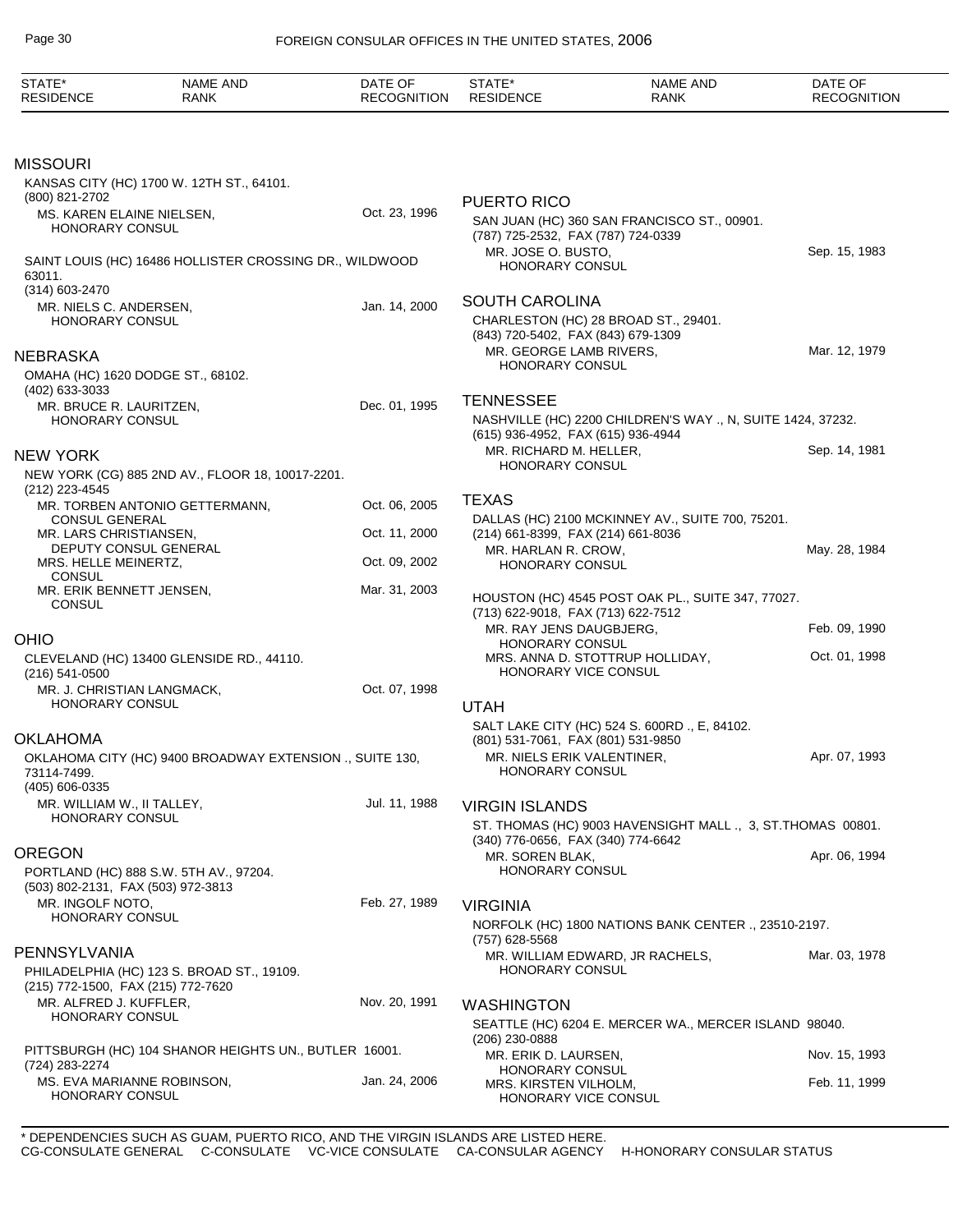| STATE*<br><b>RESIDENCE</b>                               | <b>NAME AND</b><br>RANK                                   | DATE OF<br><b>RECOGNITION</b> | STATE*<br><b>RESIDENCE</b>                                             | <b>NAME AND</b><br><b>RANK</b>                              | DATE OF<br><b>RECOGNITION</b> |
|----------------------------------------------------------|-----------------------------------------------------------|-------------------------------|------------------------------------------------------------------------|-------------------------------------------------------------|-------------------------------|
|                                                          |                                                           |                               |                                                                        |                                                             |                               |
|                                                          |                                                           |                               | <b>NEW YORK</b>                                                        |                                                             |                               |
| <b>WISCONSIN</b>                                         |                                                           |                               | (212) 768-2480, FAX (212) 768-2677                                     | NEW YORK (CG) 1501 BROADWAY ., SUITE 410, 10036.            |                               |
|                                                          | MILWAUKEE (HC) 19335A MCALLISTER LA., BROOKFIELD 53045.   |                               | MS. DELIA FELIZ,<br><b>VICE CONSUL</b>                                 |                                                             | Apr. 24, 1996                 |
| (262) 253-1717, FAX (262) 253-2277                       |                                                           | Apr. 25, 1983                 |                                                                        | MR. JUAN ALBERTO MERCADO PENA,                              | Mar. 27, 2006                 |
| MR. BARRY N. JAMES,<br><b>HONORARY CONSUL</b>            |                                                           |                               | <b>VICE CONSUL</b><br>MR. LUIS PRINCE RODRIGUEZ,<br><b>VICE CONSUL</b> |                                                             | Jul. 31, 2006                 |
|                                                          | <b>DOMINICA</b>                                           |                               |                                                                        |                                                             |                               |
| <b>NEW YORK</b>                                          |                                                           |                               | <b>PUERTO RICO</b>                                                     |                                                             |                               |
|                                                          | NEW YORK (CG) 800 2ND AV., SUITE 400H, 10017.             |                               | (809) 833-0007                                                         | MAYAGUEZ (CG) 30 CALLE MCKINLEY ST., FLOOR 2ND, 00680.      |                               |
| (212) 599-8478, FAX (212) 661-0979<br><b>VICE CONSUL</b> | MR. STEVE ANTHONY JOHNSON,                                | Apr. 22, 1997                 | <b>CONSUL GENERAL</b>                                                  | MR. MAXIMO CARMELO TAVERAS,                                 | Jan. 06, 2006                 |
| MS. ZILPHA THEODORE.<br><b>VICE CONSUL</b>               |                                                           | Jul. 21, 1997                 |                                                                        | SAN JUAN (CG) 1612 AVENIDA PONCE DELEON UN., FLOOR 7,       |                               |
|                                                          |                                                           |                               | 00907.<br>(809) 725-9550                                               |                                                             |                               |
|                                                          | <b>DOMINICAN REPUBLIC</b>                                 |                               | <b>VICE CONSUL</b>                                                     | MR. JOSE NAZARIO FONDEUR ALMANZAR,                          | Jan. 09, 2006                 |
| <b>CALIFORNIA</b>                                        | SUN VALLEY (CG) 9001 LAUREL CANYON BL., SUITE 204, 91352. |                               |                                                                        |                                                             |                               |
| $(818) 504 - 6605$                                       |                                                           |                               |                                                                        | <b>ECUADOR</b>                                              |                               |
| <b>CONSUL GENERAL</b>                                    | MRS. CELESTE JIMENEZ PENA DE AMARANTE,                    | Apr. 25, 2006                 | <b>CALIFORNIA</b>                                                      |                                                             |                               |
|                                                          |                                                           |                               |                                                                        | LOS ANGELES (CG) 8484 WILSHIRE BL., SUITE 540, 520, BEVERLY |                               |
| <b>FLORIDA</b>                                           |                                                           |                               | <b>HILLS 90211.</b><br>$(323)$ 658-6020                                |                                                             |                               |
|                                                          | MIAMI (CG) 1038 BRICKELL AV., 33131.                      |                               |                                                                        | MR. GILBERT ATILIO ZAMBRANO ANDRADE,                        | Oct. 17, 2005                 |
| $(305)$ 358-3221                                         | MR. MANUEL FELIPE ALMANZAR CASTILLO,                      | May. 23, 2006                 | <b>CONSUL GENERAL</b><br>MR. FERNANDO ARIAS,                           |                                                             | Sep. 09, 1999                 |
| <b>CONSUL</b>                                            |                                                           |                               |                                                                        | DEPUTY CONSUL GENERAL                                       |                               |
| <b>VICE CONSUL</b>                                       | MR. NELSON AHMED CHABEBE BAEZ,                            | Sep. 18, 1998                 | <b>CONSUL</b>                                                          | MR. IVAN MICHEL MALDONADO VACA,                             | Jul. 28, 2004                 |
|                                                          | MR. MARCOS JOSE PEREYRA JORGE,                            | Nov. 19, 2001                 |                                                                        | MS. CATHARINA LEDEBOER CHIRIBOGA,                           | Aug. 24, 2005                 |
| <b>VICE CONSUL</b>                                       |                                                           |                               | <b>VICE CONSUL</b>                                                     | MS. MERCEDES S. MANRIQUEZ SAMPEDRO,                         | Jul. 29, 2005                 |
| <b>ILLINOIS</b>                                          |                                                           |                               | <b>CONSULAR AGENT</b>                                                  |                                                             |                               |
|                                                          | CHICAGO (CG) 25 E. WASHINGTON ST., SUITE 1400, 60602.     |                               |                                                                        | SAN FRANCISCO (CG) 235 MONTGOMERY ST., SUITE 944, 94104.    |                               |
| (312) 469-8350, FAX (312) 469-8386                       |                                                           |                               | (415) 957-5921, FAX (415) 957-5923                                     |                                                             |                               |
| <b>CONSUL GENERAL</b>                                    | MS. MARIA DEL CARMEN VICENTE YEPES,                       | Apr. 22, 2005                 |                                                                        | MR. CARLOS ENRIQUE DAVILA GRIJALVA,                         | Aug. 19, 2005                 |
| LOUISIANA                                                |                                                           |                               | CONSUL GENERAL<br>CONSULAR AGENT                                       | MRS. MAGDALENA C. NARANJO MANCERO,                          | Nov. 14, 2005                 |
|                                                          | NEW ORLEANS (CG) 2 CANAL ST., SUITE 2100, 70130.          |                               |                                                                        | MRS. XIMENA CORDOVEZ ANGOTTI,                               | Jan. 31, 1984                 |
| (504) 522-1843, FAX (504) 522-1007                       |                                                           |                               | HONORARY CONSUL<br>MR. JACOB RATINOFF,                                 |                                                             | Aug. 01, 2006                 |
| <b>CONSUL GENERAL</b>                                    | MR. JOAQUIN A. BALAGUER RICARDO,                          | Dec. 05, 1990                 | <b>HONORARY CONSUL</b>                                                 |                                                             |                               |
| <b>MASSACHUSETTS</b>                                     |                                                           |                               | <b>DISTRICT OF COLUMBIA</b>                                            |                                                             |                               |
|                                                          | BOSTON (CG) 20 PARK PZ., SUITE 601, 02116.                |                               | <b>CONSULAR AFFAIRS OFFICE</b>                                         |                                                             |                               |
| (617) 482-8121, FAX (617) 482-8133                       |                                                           |                               | (202) 234-7166                                                         | WASHINGTON (CA) 2535 15TH ST., NW, 20009.                   |                               |
| MR. DOMINICO CABRAL ABAD,<br><b>CONSUL GENERAL</b>       |                                                           | Nov. 21, 2005                 | MS. JANINA SMITH,                                                      |                                                             | Jun. 30, 2005                 |
|                                                          | MR. FRANCISCO LIZARDO DE LEON,                            | Jan. 04, 2006                 | <b>VICE CONSUL</b>                                                     |                                                             |                               |
| <b>VICE CONSUL</b><br>MR. CLAUDIO A. PEREZ DIAZ,         |                                                           | Jan. 26, 2006                 | <b>FLORIDA</b>                                                         |                                                             |                               |
| <b>VICE CONSUL</b>                                       |                                                           |                               |                                                                        | MIAMI (CG) 1101 BRICKELL AV., SUITE M-102, 33131.           |                               |
|                                                          |                                                           |                               | (305) 539-8214, FAX (305) 539-8313                                     |                                                             |                               |
|                                                          |                                                           |                               | <b>CONSUL GENERAL</b>                                                  | MR. MARCEL DEMETRIO FERAUD VIVAR,                           | May. 24, 2006                 |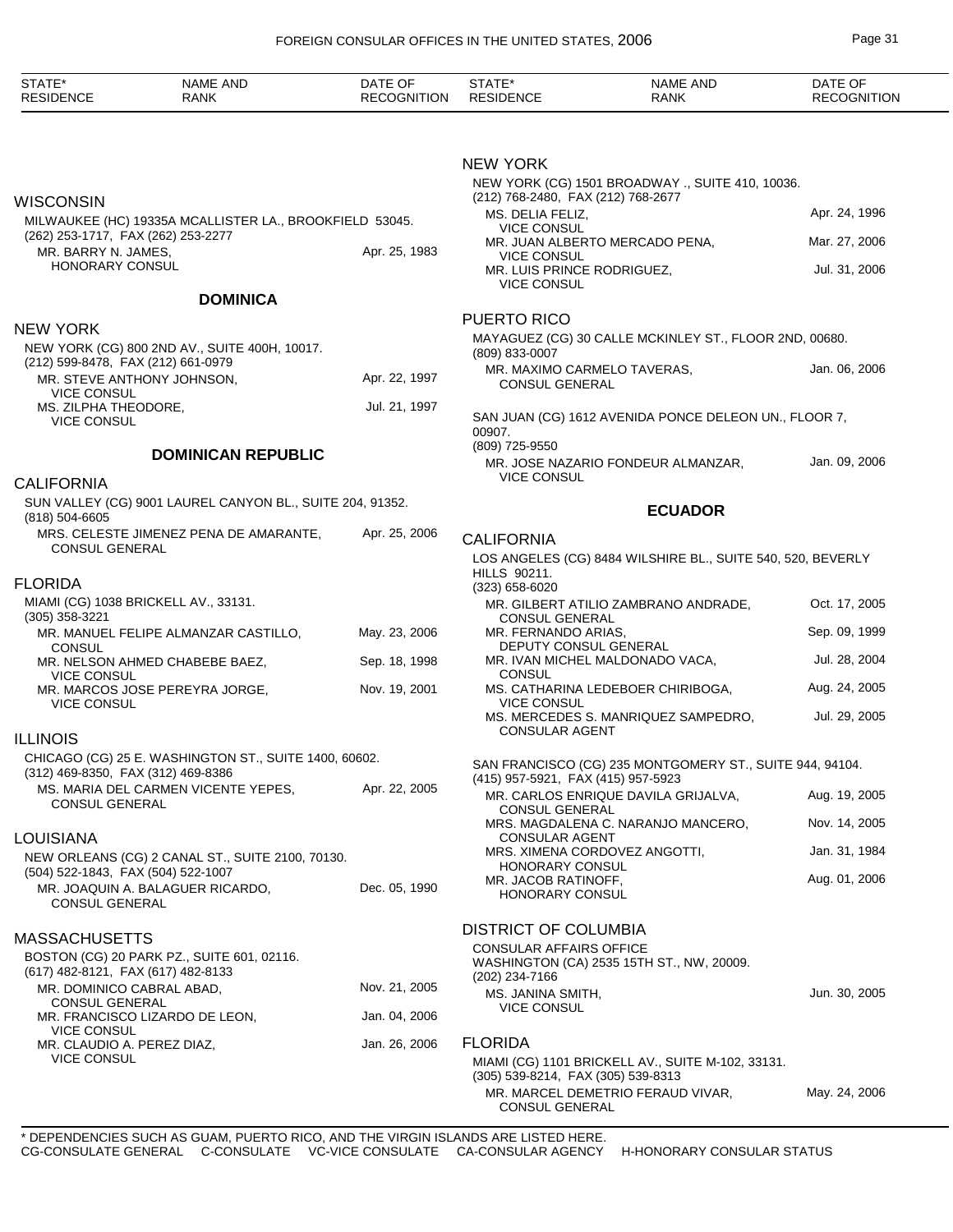| STATE*<br><b>RESIDENCE</b>                          | <b>NAME AND</b><br>RANK                                    | DATE OF<br><b>RECOGNITION</b> | STATE*<br><b>RESIDENCE</b>                               | <b>NAME AND</b><br><b>RANK</b>                        | DATE OF<br><b>RECOGNITION</b> |
|-----------------------------------------------------|------------------------------------------------------------|-------------------------------|----------------------------------------------------------|-------------------------------------------------------|-------------------------------|
|                                                     |                                                            |                               |                                                          |                                                       |                               |
|                                                     |                                                            |                               | <b>NEW JERSEY</b>                                        |                                                       |                               |
|                                                     | MS. NANCY CARMEN CELY ICAZA,<br>DEPUTY CONSUL GENERAL      | Jan. 04, 2000                 | (973) 344-6900, FAX (973) 344-0008                       | NEWARK (CG) 400 MARKET ST., FLOOR 4TH, 07105.         |                               |
|                                                     | MRS. BEATRIZ ZOHRER PONTON,                                | Jul. 15, 2003                 |                                                          | MR. GERMAN WILFRIDO GORDILLO SANTOS,                  | Dec. 30, 2005                 |
| <b>CONSUL</b>                                       | MRS. EDITH MARIA LOOR DUENAS,                              | Nov. 14, 2005                 | <b>CONSUL</b>                                            | MRS. PATRICIA PELAEZ MORA,                            | Oct. 06, 2003                 |
| <b>VICE CONSUL</b>                                  |                                                            |                               | <b>CONSULAR AGENT</b>                                    |                                                       |                               |
| VISA OFFICE OF ECUADOR                              | MIAMI (CONA) 3785 N.W. 82ND AV., SUITE 317, 33166.         |                               | <b>CONSULAR AGENT</b>                                    | MS. ELSA MARIANA VILLALBA AREQUIPA,                   | Jun. 30, 2006                 |
| (305) 716-5252, FAX (305) 716-9296                  |                                                            |                               | <b>NEW YORK</b>                                          |                                                       |                               |
|                                                     | TAMPA (HC) 8104 N. HALE AV., 33614.                        |                               | (212) 808-0170                                           | NEW YORK (CG) 800 2ND AV., SUITE 600, 10017.          |                               |
| (813) 884-8985<br>MR. AGUSTIN FABRIZIO VERA,        |                                                            | Oct. 14, 2005                 |                                                          | MR. FRANCISCO JOSE CORREA,                            | Oct. 17, 2005                 |
| HONORARY CONSUL                                     |                                                            |                               | <b>CONSUL GENERAL</b><br><b>CONSUL</b>                   | MS. GLORIA ESPINEL CHIRIBOGA,                         | Aug. 18, 1997                 |
| GEORGIA                                             |                                                            |                               |                                                          | MS. IVONNE GARCES ALMEIDA,                            | Jun. 03, 2004                 |
| (404) 252-2211, FAX (404) 252-8580                  | ATLANTA (HC) 5505 ROSWELL RD., SUITE 350, 30342.           |                               | <b>CONSUL</b>                                            | MR. JUAN GRANADOS PALADINES,                          | Dec. 07, 2001                 |
| MRS. PATRICIA BOEZIO,<br><b>HONORARY CONSUL</b>     |                                                            | Mar. 29, 2000                 | <b>VICE CONSUL</b>                                       | MR. SANTIAGO DANILO CHIRIBOGA ACOSTA,                 | Apr. 11, 2005                 |
|                                                     |                                                            |                               | <b>VICE CONSUL</b>                                       | MS. MARIA EUGENIA AVILES ZEVALLOS,                    | Jan. 11, 2006                 |
| ILLINOIS                                            | CHICAGO (CG) 30 S. MICHIGAN AV., SUITE 204, 60603.         |                               | <b>VICE CONSUL</b>                                       | MR. OSCAR FUERTES JIMENEZ,                            | Sep. 29, 2003                 |
| (312) 338-1003, FAX (312) 338-1004                  |                                                            |                               | <b>CONSULAR AGENT</b>                                    | MRS. VICTORIA GENOVEVA PEREZ CARVAJAL,                | Nov. 14, 2005                 |
| MRS. EDELINA RUIZ CORNEJO,<br><b>CONSUL GENERAL</b> |                                                            | Oct. 17, 2005                 | <b>CONSULAR AGENT</b>                                    | MR. EDWIN RUBEN ANDRADE DELGAGO,                      | Feb. 23, 2006                 |
| <b>VICE CONSUL</b>                                  | MS. EVELYN PAOLA INIGUEZ RODRIGUEZ,                        | Nov. 14, 2005                 | <b>CONSULAR AGENT</b>                                    |                                                       |                               |
| <b>CONSULAR AGENT</b>                               | MRS. MARIA ENMA VIZCAINO BUSTAMANTE,                       | Apr. 28, 2006                 | <b>COMMERCIAL OFFICE</b>                                 | NEW YORK (CONA) 399 PARK AV., SUITE 28B, 10022.       |                               |
| HONORARY CONSUL                                     | MR. HERNAN MARCELO VELA HERVAS,                            | Feb. 26, 2001                 | (212) 888-7229                                           |                                                       |                               |
| LOUISIANA                                           |                                                            |                               | <b>PUERTO RICO</b>                                       |                                                       |                               |
| $(504)$ 523-3229                                    | NEW ORLEANS (CG) 2 CANAL ST., SUITE 2338, 70130.           |                               | PIEDROS 00924.                                           | SAN JUAN (HC) 65 INF CALLE ABAD-VEB CLUB MANOR ., RIO |                               |
|                                                     | MR. JUAN CARLOS AROSEMENA MARMOL,                          | Oct. 11, 2005                 | (787) 999-5226, FAX (787) 999-5243<br>MR. ANDRES VITOLA, |                                                       | Feb. 21, 2002                 |
| <b>VICE CONSUL</b>                                  |                                                            |                               | <b>HONORARY CONSUL</b>                                   |                                                       |                               |
| MASSACHUSETTS                                       |                                                            |                               | <b>TEXAS</b>                                             |                                                       |                               |
| (781) 444-0213                                      | BOSTON (HC) 52 CRANBERRY LA., NEEDHAM 02492.               |                               |                                                          | DALLAS (HC) 7510 ACORN LA., FRISCO 75034.             |                               |
| MRS. BEATRIZ STEIN,                                 |                                                            | Nov. 13, 2002                 | (972) 712-9107, FAX (253) 369-7475                       | MR. RICARDO M. BOWEN GRIMMER,                         | Feb. 26, 2001                 |
| HONORARY CONSUL                                     |                                                            |                               | <b>HONORARY CONSUL</b>                                   |                                                       |                               |
| MINNESOTA                                           |                                                            |                               |                                                          | HOUSTON (CG) 4200 WESTHEIMER., SUITE 218, 77027.      |                               |
| 55407.                                              | EDEN PRAIRIE (HC) 1304 E. LAKE ST., SUITE 200, MINNEAPOLIS |                               | (713) 622-1787                                           |                                                       |                               |
| (612) 721-6468, FAX (612) 625-1955                  |                                                            |                               | <b>CONSUL GENERAL</b>                                    | DR. WILFRIDO GUILLERMO ALVAREZ,                       | May. 22, 2006                 |
| MR. JUAN CARLOS MORENO,<br>HONORARY CONSUL          |                                                            | Nov. 08, 2004                 | CONSUL                                                   | MR. JORGE E. BASSANTE GARCIA,                         | Aug. 19, 2005                 |
|                                                     |                                                            |                               | CONSUL                                                   | MRS. VERONICA PENA MONTERO,                           | May. 19, 2006                 |
| NEVADA                                              | LAS VEGAS (HC) 630 S. 10TH ST., 89101.                     |                               |                                                          | MR. LENIN AMARO ARCOS CADENA,                         | May. 02, 2005                 |
| (702) 869-4351, FAX (702) 869-4352                  |                                                            |                               | <b>CONSULAR AGENT</b><br>DR. CARLOS E. ROMERO,           |                                                       | May. 06, 1985                 |
| HONORARY CONSUL                                     | MR. GERARDO EFREN MEJIA CAMPODONICO,                       | Sep. 03, 2004                 | <b>HONORARY CONSUL</b>                                   |                                                       |                               |
|                                                     |                                                            |                               |                                                          |                                                       |                               |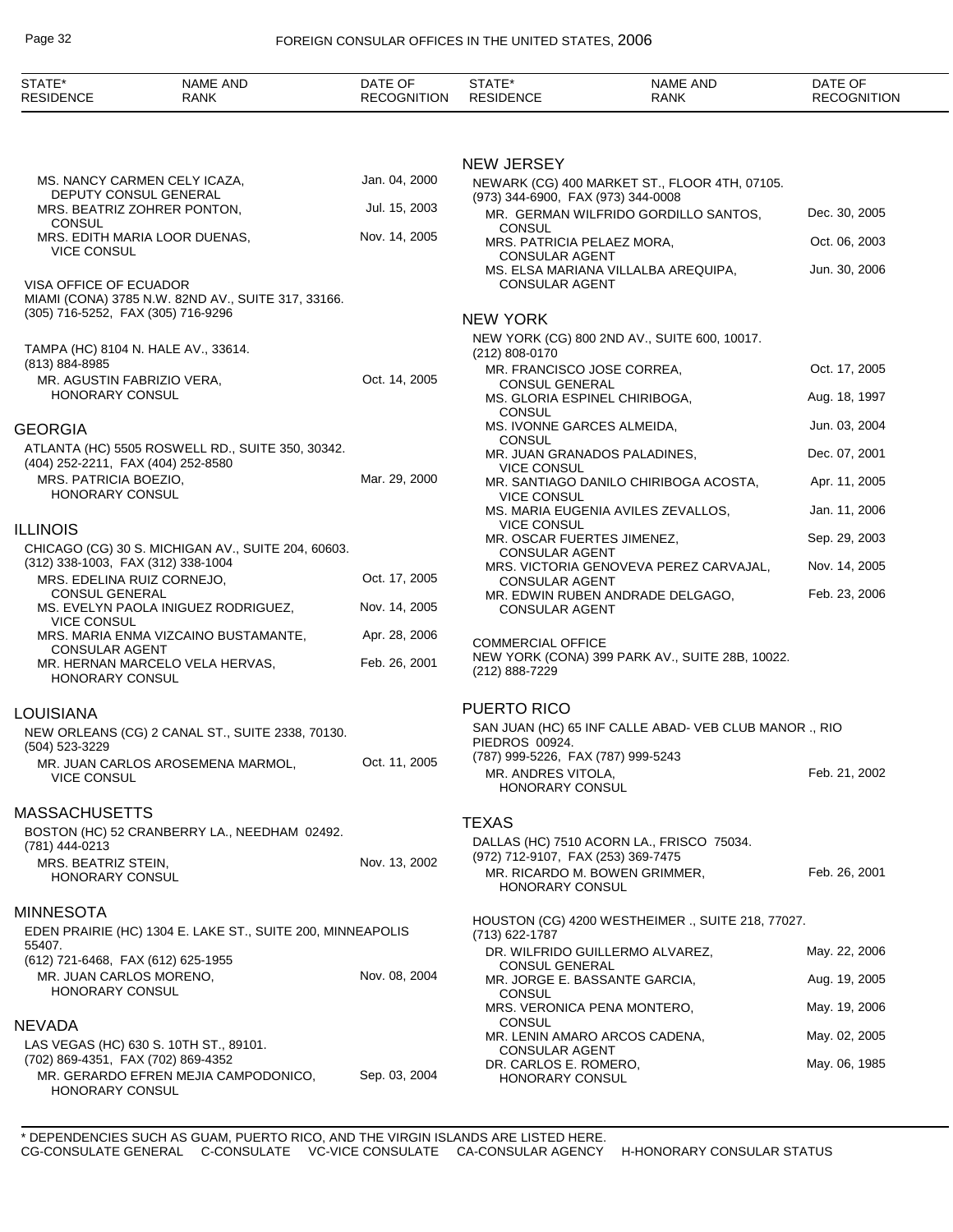| STATE*<br><b>RESIDENCE</b>                                         | NAME AND<br>RANK                                       | DATE OF<br><b>RECOGNITION</b> | STATE*<br><b>RESIDENCE</b>                                      | NAME AND<br><b>RANK</b>                               | DATE OF<br><b>RECOGNITION</b> |
|--------------------------------------------------------------------|--------------------------------------------------------|-------------------------------|-----------------------------------------------------------------|-------------------------------------------------------|-------------------------------|
|                                                                    | <b>EGYPT</b>                                           |                               |                                                                 |                                                       |                               |
| <b>CALIFORNIA</b>                                                  |                                                        |                               |                                                                 |                                                       |                               |
|                                                                    | SAN FRANCISCO (CG) 3001 PACIFIC AV., 94115.            |                               | MR. MOANES A. K. ALI,                                           |                                                       | Sep. 17, 1996                 |
| (415) 346-9700                                                     | MR. ABDERAHMAN SALAH ELDIN ABDERAHMAN,                 | Sep. 29, 2004                 | <b>VICE CONSUL</b><br>MR. HUSSEIN A. H. HUSSEIN,                |                                                       | Sep. 23, 1996                 |
| <b>CONSUL GENERAL</b>                                              |                                                        |                               | <b>VICE CONSUL</b>                                              |                                                       |                               |
| MR. YASSER MAHMOUD ABED,<br><b>CONSUL</b>                          |                                                        | Oct. 04, 2005                 | <b>VICE CONSUL</b>                                              | MR. HASSAN MAHMOUD HAMED EL DEEB,                     | Aug. 12, 1999                 |
|                                                                    | MR. ALDESOUKY MAHMOUD YOUSSEF M.,                      | Oct. 11, 2005                 | MR. AHMED BAYOUMI,<br><b>VICE CONSUL</b>                        |                                                       | Aug. 30, 2004                 |
| <b>CONSUL</b><br>MR. HESHAM ELDAHSHAN,                             |                                                        | Dec. 29, 2004                 |                                                                 | MR. AHMED FOUAD AHMED AMER,                           | Dec. 16, 2004                 |
| <b>VICE CONSUL</b>                                                 |                                                        |                               | <b>VICE CONSUL</b><br><b>VICE CONSUL</b>                        | MR. MANSOUR ABDEL MONEIM AMIN EMAM,                   | Nov. 14, 2005                 |
| <b>EGYPTIAN PRESS OFFICE</b><br>(415) 346-3427, FAX (415) 346-3430 | SAN FRANCISCO (CONA) 1255 POST ST., SUITE 1034, 94109. |                               | <b>VICE CONSUL</b>                                              | MR. METWALLY ABOU EL SEOUD,                           | Nov. 14, 2005                 |
| <b>CONSUL</b>                                                      | MR. ATTIYA ALI ATTIYA SHAKRAN,                         | Nov. 14, 2005                 | TOURIST OFFICE OF EGYPT<br>(212) 332-2570, FAX (212) 956-6439   | NEW YORK (CONA) 630 5TH AV., SUITE 2305, 10111.       |                               |
| <b>COMMERCIAL OFFICE OF EGYPT</b><br>(415) 771-1995                | SAN FRANCISCO (CONA) 1255 POST ST., SUITE 910, 94109.  |                               | MR. AYDEN S. NOUR.<br><b>CONSUL</b>                             |                                                       | Nov. 13, 1998                 |
|                                                                    | MR. AMIN SABRY ABDEL MEGUD,                            | Oct. 09, 2002                 |                                                                 | ECONOMIC AND COMMERCIAL OFFICE OF EGYPT               |                               |
| <b>CONSUL</b>                                                      | MR. AHMED SEIF ELNASR OMAR MOHAMED,                    | Mar. 17, 2006                 | (212) 399-9898, FAX (212) 399-9899                              | NEW YORK (CONA) 10 ROCKEFELLER PZ., SUITE 715, 10020. |                               |
| <b>VICE CONSUL</b>                                                 |                                                        |                               | MR. AHMED M. A. HOSNI,                                          |                                                       | Jun. 27, 2005                 |
| <b>ILLINOIS</b>                                                    |                                                        |                               | <b>CONSUL</b><br>MR. MOHAMED ABDEL KADER,<br><b>VICE CONSUL</b> |                                                       | Mar. 08, 2004                 |
| (312) 828-9162                                                     | CHICAGO (CG) 500 N. MICHIGAN AV., SUITE 1900, 60611.   |                               |                                                                 | MR. WALEED WAGIH SAMI EL ZOMOR,                       | Oct. 14, 2005                 |
| <b>CONSUL GENERAL</b>                                              | MS. HODA ABDOU MOHAMED GOUDA,                          | Sep. 29, 2004                 | <b>VICE CONSUL</b>                                              |                                                       |                               |
|                                                                    | MR. SALAHELDIN MOHAMED ZAKI,                           | May. 11, 2005                 | <b>TEXAS</b>                                                    |                                                       |                               |
| <b>VICE CONSUL</b><br>MR. AMR A. M. HALIM,                         |                                                        | Jul. 08, 2005                 |                                                                 | HOUSTON (CG) 1990 POST OAK BL., SUITE 2180, 77056.    |                               |
| <b>VICE CONSUL</b>                                                 | MR. MAHMOUD LABIB MOHAMED ABDOU,                       | Nov. 14, 2005                 | (713) 961-4915                                                  | MR. OMAR ELFAROUK HASSAN MOHAMED,                     | May. 21, 2003                 |
| <b>VICE CONSUL</b>                                                 |                                                        |                               | <b>CONSUL GENERAL</b>                                           | MR. KHALED MOHAMED ABDEL RAHMAN,                      | Oct. 24, 1995                 |
| <b>COMMERCIAL OFFICE</b>                                           |                                                        |                               | <b>CONSUL</b>                                                   | MR. KHALED AHMED TAHA M. ABOUZEID,                    | Sep. 30, 2003                 |
| (312) 840-9033, FAX (312) 840-9035                                 | CHICAGO (CONA) 500 N. MICHIGAN AV., SUITE 1030, 60611. |                               | <b>CONSUL</b>                                                   | MR. MOHAMED A. N. M. EL SHOHADY,                      | Aug. 12, 1998                 |
|                                                                    | MR. ABDEL MONEIM A. MOUSSA,                            | Jul. 10, 2006                 | <b>VICE CONSUL</b>                                              |                                                       |                               |
| CONSUL                                                             | MR. AHMED FADEL ABDEL RAZEK BEDEWI,                    | Mar. 17, 2006                 | MR. GAMAL EL DIN M. AFIFI,<br><b>VICE CONSUL</b>                |                                                       | Aug. 20, 1998                 |
| <b>VICE CONSUL</b>                                                 |                                                        |                               | MR. YASSER A. ALAMY,<br><b>VICE CONSUL</b>                      |                                                       | Oct. 15, 1999                 |
| <b>NEW YORK</b>                                                    |                                                        |                               | <b>VICE CONSUL</b>                                              | MR. MOHAMED ALI EL SAYED SHARAF,                      | Aug. 07, 2000                 |
| (212) 759-7120                                                     | NEW YORK (CG) 1110 2ND AV., SUITE 201, 10022.          |                               |                                                                 | MS. NAWAL HAMDY ABDEL G. EL GHERIANY,                 | Oct. 05, 2001                 |
| MR. SHERIF RIAD ELKHOLI,                                           |                                                        | Sep. 23, 2004                 | <b>VICE CONSUL</b>                                              | MISS MERVAT ABDEL GAWAD AHMED SOLIMAN,                | Mar. 04, 2003                 |
| <b>CONSUL GENERAL</b><br>MR. KHALED FATHY YOUSSEF,                 |                                                        | Sep. 10, 2004                 | <b>VICE CONSUL</b>                                              | MR. OSSAMA SAYED M. ABDELMEGUID,                      | Oct. 01, 2003                 |
| MR. SAMIR MOHAMED KHALIL,                                          | DEPUTY CONSUL GENERAL                                  | Oct. 11, 1977                 | <b>VICE CONSUL</b>                                              | MRS. MAGDA EZZAT KHALIL GHALI,                        | Oct. 15, 2004                 |
| <b>CONSUL</b>                                                      | MS. NELLY HASSAN ELORABI IBRAHIM E.,                   | Oct. 03, 2002                 | <b>VICE CONSUL</b>                                              | MR. KAMAL MAHMOUD OSMAN HAMED,                        | May. 11, 2005                 |
| <b>CONSUL</b>                                                      | MR. AHMED MOHAMED HASSAN SHASH,                        | Feb. 14, 2005                 | <b>VICE CONSUL</b>                                              |                                                       |                               |
| <b>CONSUL</b><br><b>CONSUL</b>                                     | MR. MOHAMED MOHAMED KHALIL MORSI,                      | Jul. 31, 2006                 |                                                                 |                                                       |                               |
| <b>VICE CONSUL</b>                                                 | MR. ATEF GALAL ABDEL MAWGOOD,                          | Aug. 14, 1996                 |                                                                 |                                                       |                               |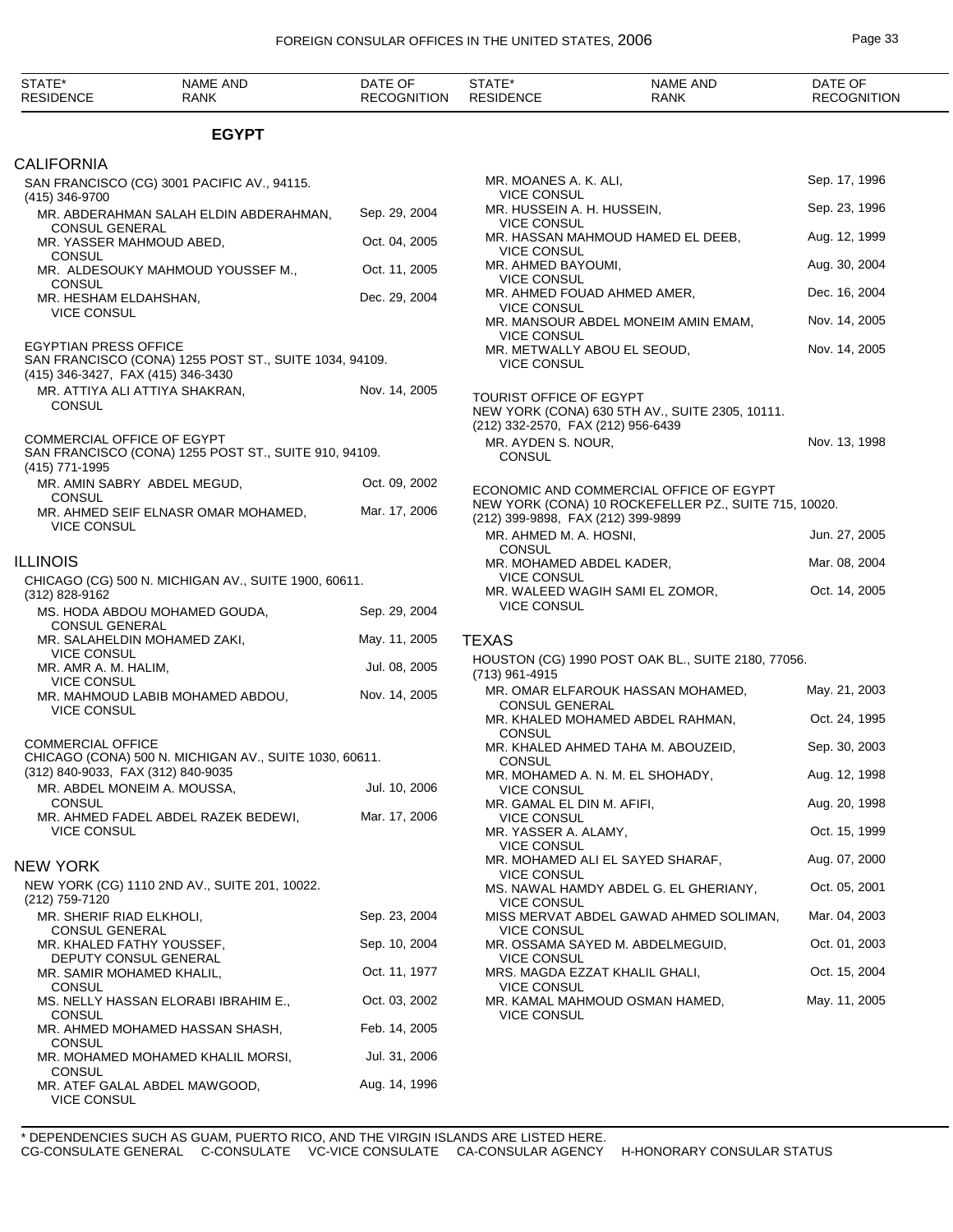| STATE*<br><b>RESIDENCE</b>                | <b>NAME AND</b><br><b>RANK</b>                               | DATE OF<br><b>RECOGNITION</b> | STATE*<br><b>RESIDENCE</b>                                       | <b>NAME AND</b><br><b>RANK</b>                               | DATE OF<br><b>RECOGNITION</b> |
|-------------------------------------------|--------------------------------------------------------------|-------------------------------|------------------------------------------------------------------|--------------------------------------------------------------|-------------------------------|
|                                           | <b>EL SALVADOR</b>                                           |                               |                                                                  |                                                              |                               |
| <b>ARIZONA</b>                            |                                                              |                               |                                                                  |                                                              |                               |
| (520) 287-9405                            | NOGALES (CG) 840 N. GRAND AV., SUITE 3, 85621.               |                               | <b>CONSUL GENERAL</b>                                            | MS. ANA MARGARITA CHAVEZ ESCOBAR,                            | Jul. 01, 2005                 |
| <b>CONSUL GENERAL</b>                     | MR. LEOCADIO JOSE J. CHACON CORADO,                          | May. 03, 2005                 | <b>CONSUL</b>                                                    | MRS. FLORENCIA VILANOVA DE VON OEHSEN,                       | Jun. 22, 2005                 |
|                                           | PHOENIX (HC) 4521 E. CHARLES DR., PARADISE VALLEY 85253.     |                               | <b>FLORIDA</b>                                                   |                                                              |                               |
| $(602)$ 948-4899<br>MR. TRACY R. THOMAS,  |                                                              | Jan. 25, 1984                 | (305) 774-0840, FAX (305) 774-0850                               | MIAMI (CG) 2600 DOUGLAS RD., SUITE 104, CORAL GABLES 33134.  |                               |
| HONORARY CONSUL                           |                                                              |                               | MR. LUIS MONTES BRITO.<br><b>CONSUL GENERAL</b>                  |                                                              | Jul. 26, 2006                 |
| <b>CALIFORNIA</b>                         |                                                              |                               | MRS. ANA MARIA ESERSKI,                                          |                                                              | Jun. 15, 1999                 |
| $(619)$ 585-8883                          | CHULA VISTA (HC) 353 CHURCH AV., SUITE A, 91910.             |                               | <b>VICE CONSUL</b>                                               | MR. ROBERTO ALAS ENGELHARD,                                  | Feb. 16, 2000                 |
| DR. GREGORY J. WIENER,<br>HONORARY CONSUL |                                                              | Apr. 30, 2004                 | <b>VICE CONSUL</b><br>MS. FLORENCE KRIETE AVILA,                 |                                                              | Jan. 08, 2002                 |
|                                           |                                                              |                               | <b>VICE CONSUL</b><br>MS. PAOLA BARRERA RUBIO,                   |                                                              | Jun. 05, 2006                 |
| (714) 979-1190                            | COSTA MESA (HC) 3184 AIRWAY AV., SUITE G, 92626.             |                               | <b>VICE CONSUL</b><br>MR. RAUL J. VALDES FAULI,                  |                                                              | Dec. 14, 1998                 |
| HONORARY CONSUL                           | MR. HARVEY ALEXANDER SMITH,                                  | Aug. 11, 2004                 | HONORARY CONSUL                                                  |                                                              |                               |
|                                           |                                                              |                               | <b>GEORGIA</b>                                                   |                                                              |                               |
| $(213)$ 383-8580                          | LOS ANGELES (CG) 3450 WILSHIRE BL., SUITE 250, 90010.        |                               | (770) 623-8891                                                   | DULUTH (CG) 3505 DULUTH PARK LA., SUITE 320, 30096.          |                               |
| <b>CONSUL GENERAL</b>                     | MR. HUGO HERRERA ESPINOZA,                                   | Jul. 08, 2005                 | <b>CONSUL GENERAL</b>                                            | MR. LUCAS ASDRUBAL AGUILAR ZEPEDA,                           | Jun. 07, 2005                 |
| <b>CONSUL</b>                             | MS. RINA YOLANDA MEDINA NAVARRETE,                           | Mar. 17, 2006                 | MR. MARCIAL VELA RAMOS,<br><b>CONSUL</b>                         |                                                              | Jul. 07, 2005                 |
| <b>VICE CONSUL</b>                        | MISS ANNA MARIA DE LA GASCA,                                 | Feb. 27, 2004                 |                                                                  |                                                              |                               |
| <b>VICE CONSUL</b>                        | MR. WILLIAM BENJAMIN JARQUIN MARENCO,                        | Sep. 07, 2004                 | <b>ILLINOIS</b>                                                  | CHICAGO (CG) 104 S. MICHIGAN AV., SUITE 816, 60603.          |                               |
| <b>VICE CONSUL</b>                        | MS. YOLANDA LYZ ANGULO AGUIRRE,                              | Jul. 07, 2005                 | (312) 332-1393, FAX (312) 332-4446                               | MS. PATRICIA MAZA PITTSFORD.                                 | May. 13, 2002                 |
| MS. EVELYN R. DE CANDEL,<br>VICE CONSUL   |                                                              | Jun. 05, 2006                 | <b>CONSUL GENERAL</b>                                            | MS. PATRICIA H. FERNANDEZ MONTALVO,                          | Dec. 30, 2005                 |
| MRS. GINA C. LEVY,<br>HONORARY CONSUL     |                                                              | Nov. 10, 1999                 | <b>VICE CONSUL</b>                                               |                                                              |                               |
|                                           |                                                              |                               | <b>LOUISIANA</b>                                                 |                                                              |                               |
| (510) 635-1700                            | OAKLAND (HC) 10550 INTERNATIONAL BL., SUITE 2B, 94603--3804. |                               |                                                                  | NEW ORLEANS (HCG) 315 W. WM. DAVID PW., METAIRIE 70005.      |                               |
| HONORARY CONSUL                           | MR. ANTHONY A., JR BATARSE,                                  | Apr. 25, 2006                 | (504) 828-1727, FAX (504) 831-7404<br>DR. PATRICIA ELENA MOLINA, | HONORARY CONSUL GENERAL                                      | Jun. 28, 2001                 |
|                                           | SAN FRANCISCO (CG) 870 MARKET ST., SUITE 508, 94102.         |                               | <b>MASSACHUSETTS</b>                                             |                                                              |                               |
| (415) 781-7924                            | MR. RAFAEL ANTONIO CARBALLO LACAYO,                          | Jan. 06, 2006                 |                                                                  | BOSTON (CON) 20 MERIDIAN ST., FLOOR 4TH, 02128.              |                               |
| <b>CONSUL GENERAL</b>                     | MR. LUIS ROBERTO CASTELLANOS ALVAREZ,                        | Mar. 26, 2003                 | (617) 567-8484                                                   | MR. PEDRO A. ANGEL ORELLANA,                                 | Jun. 05, 2003                 |
| <b>VICE CONSUL</b>                        |                                                              |                               | <b>VICE CONSUL</b>                                               |                                                              |                               |
|                                           | SANTA ANA (CG) 203 N. GOLDEN CIRCLE DR., SUITE 103, 92705.   | Jul. 14, 2005                 | <b>MISSOURI</b>                                                  |                                                              |                               |
| <b>CONSUL GENERAL</b>                     | MS. LORENA D. RENDON DE ARGUMEDO,                            |                               | (816) 941-6648                                                   | KANSAS CITY (HC) 608 W. 101ST TE., 64114.                    |                               |
| <b>CONSUL</b>                             | MS. ANA BESSIE MILLA DE RECINOS,                             | Jul. 07, 2005                 | MR. JOHN H. FISHER,<br>HONORARY CONSUL                           |                                                              | Feb. 21, 2002                 |
| <b>DISTRICT OF COLUMBIA</b>               |                                                              |                               |                                                                  | SAINT LOUIS (HC) 7730 FORSYTH ., SUITE 200, ST. LOUIS 63105. |                               |
| <b>CONSULATE GENERAL</b>                  |                                                              |                               | $(314) 862 - 0300$                                               |                                                              |                               |
| (202) 331-4032, FAX (202) 331-4036        | WASHINGTON (CG) 1724 20TH ST., NW, 20009.                    |                               | MR. MICHAEL JAY BOBROFF,<br><b>HONORARY CONSUL</b>               |                                                              | Oct. 13, 1976                 |
|                                           |                                                              |                               |                                                                  |                                                              |                               |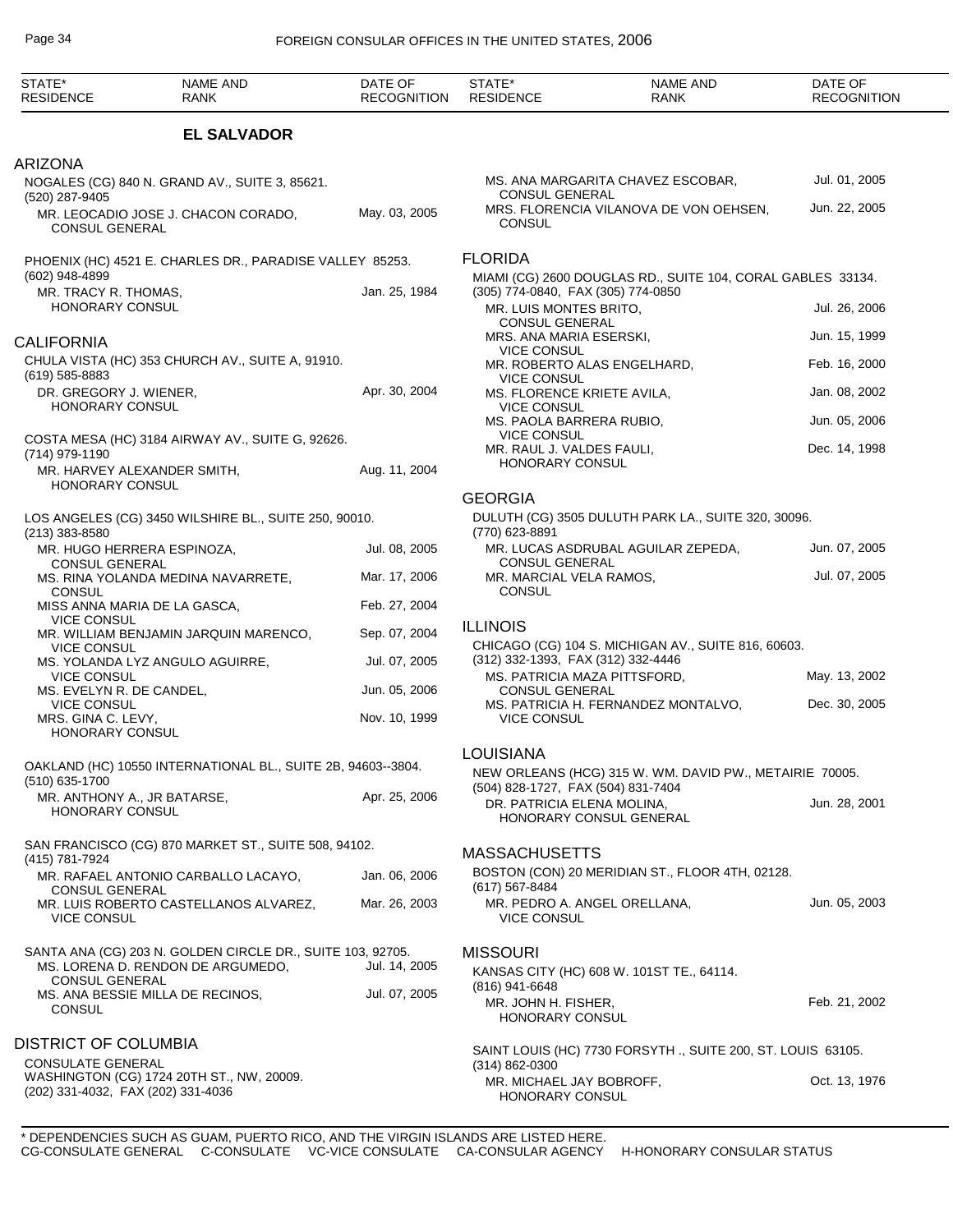| STATE*<br><b>RESIDENCE</b>                       | <b>NAME AND</b><br><b>RANK</b>                                                           | DATE OF<br><b>RECOGNITION</b> | STATE*<br><b>RESIDENCE</b>                                                 | <b>NAME AND</b><br><b>RANK</b>                            | DATE OF<br><b>RECOGNITION</b> |
|--------------------------------------------------|------------------------------------------------------------------------------------------|-------------------------------|----------------------------------------------------------------------------|-----------------------------------------------------------|-------------------------------|
|                                                  |                                                                                          |                               |                                                                            |                                                           |                               |
|                                                  |                                                                                          |                               | <b>UTAH</b>                                                                | SALT LAKE CITY (HC) 2530 S. WEST TEMPLE UN., 84115.       |                               |
| NEVADA                                           |                                                                                          |                               | $(801)$ 631-0843                                                           |                                                           |                               |
| (702) 437-5339                                   | LAS VEGAS (CG) 765 NELLIS AV., SUITE C-5, 89110.                                         |                               | <b>HONORARY CONSUL</b>                                                     | MRS. VERONICA FLORES VAN LEEUWEN,                         | May. 14, 2002                 |
| <b>CONSUL GENERAL</b>                            | MR. OSCAR S. BENAVIDES GUTIERREZ,                                                        | Mar. 10, 2004                 | <b>VIRGINIA</b>                                                            |                                                           |                               |
| <b>VICE CONSUL</b>                               | MR. JUAN ANTONIO SALAMANCA ESCOLERO,                                                     | Feb. 01, 2006                 | (703) 490-4300                                                             | WOODBRIDGE (CG) 14572 POTOMAC MILLS RD., SUITE 12, 22192. |                               |
| NEW JERSEY                                       |                                                                                          |                               | CONSUL                                                                     | MISS MIRIAN E. VARGAS CASTILLO,                           | Apr. 05, 2006                 |
|                                                  | ELIZABETH (CON) 333 N. BROAD ST., SUITE 2&3, 07208.                                      |                               |                                                                            |                                                           |                               |
| $(908)$ 820-0881                                 |                                                                                          |                               |                                                                            | <b>ERITREA</b>                                            |                               |
|                                                  |                                                                                          |                               | <b>CALIFORNIA</b>                                                          |                                                           |                               |
| NEW YORK<br>$(212) 889 - 3608$                   | NEW YORK (CG) 46 PARK AV., 10016.                                                        |                               | $(510)$ 986-1991                                                           | OAKLAND (CG) 409 13TH ST., FLOOR 14TH, 94612.             |                               |
| MS. LORENA SOL DE POOL,<br><b>CONSUL GENERAL</b> |                                                                                          | Jul. 22, 2002                 | MR. AHMED MOHAMED IMAN,<br><b>CONSUL GENERAL</b>                           |                                                           | Jun. 04, 2002                 |
| <b>CONSUL</b>                                    | MRS. ANA VILMA AVILA DE SOLER,                                                           | Jan. 30, 1996                 |                                                                            | <b>ESTONIA</b>                                            |                               |
| MS. GILDA VELASQUEZ,<br><b>CONSUL</b>            |                                                                                          | Aug. 25, 2003                 | <b>CALIFORNIA</b>                                                          |                                                           |                               |
|                                                  |                                                                                          |                               |                                                                            | LOS ANGELES (HC) 5273 TENDILLA AV., WOODLAND HILLS 91364. |                               |
| <b>CONSULATE GENERAL</b><br>$(631)$ 273-1355     | NEW YORK (CG) 1090 SUFFOLK AV., BRENTWOOD 11717.                                         |                               | (818) 340-5766, FAX (805) 552-8733<br>MR. JAAK TREIMAN,<br>HONORARY CONSUL |                                                           | Mar. 26, 1986                 |
| <b>VICE CONSUL</b>                               | MR. OSCAR E. LANDAVERDE CONTRERAS,                                                       | Mar. 21, 2003                 | (415) 931-5420                                                             | SAN FRANCISCO (HC) 2004 GOUGH ST., 94109.                 |                               |
| PENNSYLVANIA                                     |                                                                                          |                               | DR. JOHN NEWMEYER,                                                         |                                                           | Mar. 31, 2004                 |
|                                                  | PHILADELPHIA (HC) 119 BLEDDYN RD., ARDMORE 19003.                                        |                               | HONORARY CONSUL                                                            |                                                           |                               |
| MRS. ANA MARIA KEENE,<br><b>HONORARY CONSUL</b>  |                                                                                          | May. 02, 1983                 | <b>ILLINOIS</b>                                                            |                                                           |                               |
| PUERTO RICO                                      |                                                                                          |                               | (312) 595-2527                                                             | CHICAGO (HC) 410 N. MICHIGAN AV., 60611.                  |                               |
| 00968.                                           | BAYAMON (HCG) 22 GONZALEZ GISUTI ., SUITE 224, GUAYNABO                                  |                               | MR. ERIC HARKNA,<br>HONORARY CONSUL                                        |                                                           | Mar. 31, 2004                 |
| (787) 793-7577, FAX (787) 793-7578               |                                                                                          |                               | <b>NEW HAMPSHIRE</b>                                                       |                                                           |                               |
|                                                  | MS. MARIA TERESA DE ESTEVEZ,<br>HONORARY CONSUL GENERAL                                  | Jun. 04, 1992                 | (603) 433-0929                                                             | PORTSMOUTH (HC) 181 PLEASANT ST., 03801.                  |                               |
| TEXAS                                            |                                                                                          |                               | MRS. IRJA CILLUFFO NURMET,                                                 |                                                           | Nov. 23, 2005                 |
|                                                  | DALLAS (CG) 1555 W. MOCKINGBIRD LA., SUITE 216, 75235.<br>MRS. ANA MARIA PEREZ DE LOPEZ, | Feb. 20, 2003                 | HONORARY CONSUL                                                            |                                                           |                               |
| <b>VICE CONSUL</b>                               | MRS. ALMA LORENA VELASQUEZ,                                                              | Aug. 24, 2005                 | <b>NEW YORK</b>                                                            |                                                           |                               |
| <b>VICE CONSUL</b>                               |                                                                                          |                               | (212) 883-0636, FAX (212) 883-0648<br>MR. PEETER RESTSINSKI,               | NEW YORK (CG) 600 3RD AV., FLOOR 26TH, 10016.             | Jun. 20, 2003                 |
| (713) 270-6239                                   | HOUSTON (CG) 1702 HILLENDAHL BL., 77055.                                                 |                               | CONSUL GENERAL                                                             |                                                           |                               |
| MR. LUIS ERNESTO CARRANZA,                       |                                                                                          | Aug. 15, 2000                 | <b>CONSUL</b>                                                              | MRS. CELIA KUNINGAS SAAGPAKK,                             | Mar. 22, 2002                 |
| <b>CONSUL GENERAL</b>                            | MRS. ANA SILVIA ARCE DE GALLO,                                                           | Jul. 21, 2006                 | MS. SIGNE MATTEUS,<br><b>CONSUL</b>                                        |                                                           | May. 11, 2004                 |
| <b>CONSUL</b>                                    | MS. MARLENE E. ORANTES DE SALAZAR,                                                       | Oct. 26, 1987                 |                                                                            |                                                           |                               |
| <b>VICE CONSUL</b><br><b>VICE CONSUL</b>         | MS. FIDELIA XOCHIL MENJIVAR GAITAN,                                                      | Feb. 28, 2006                 |                                                                            |                                                           |                               |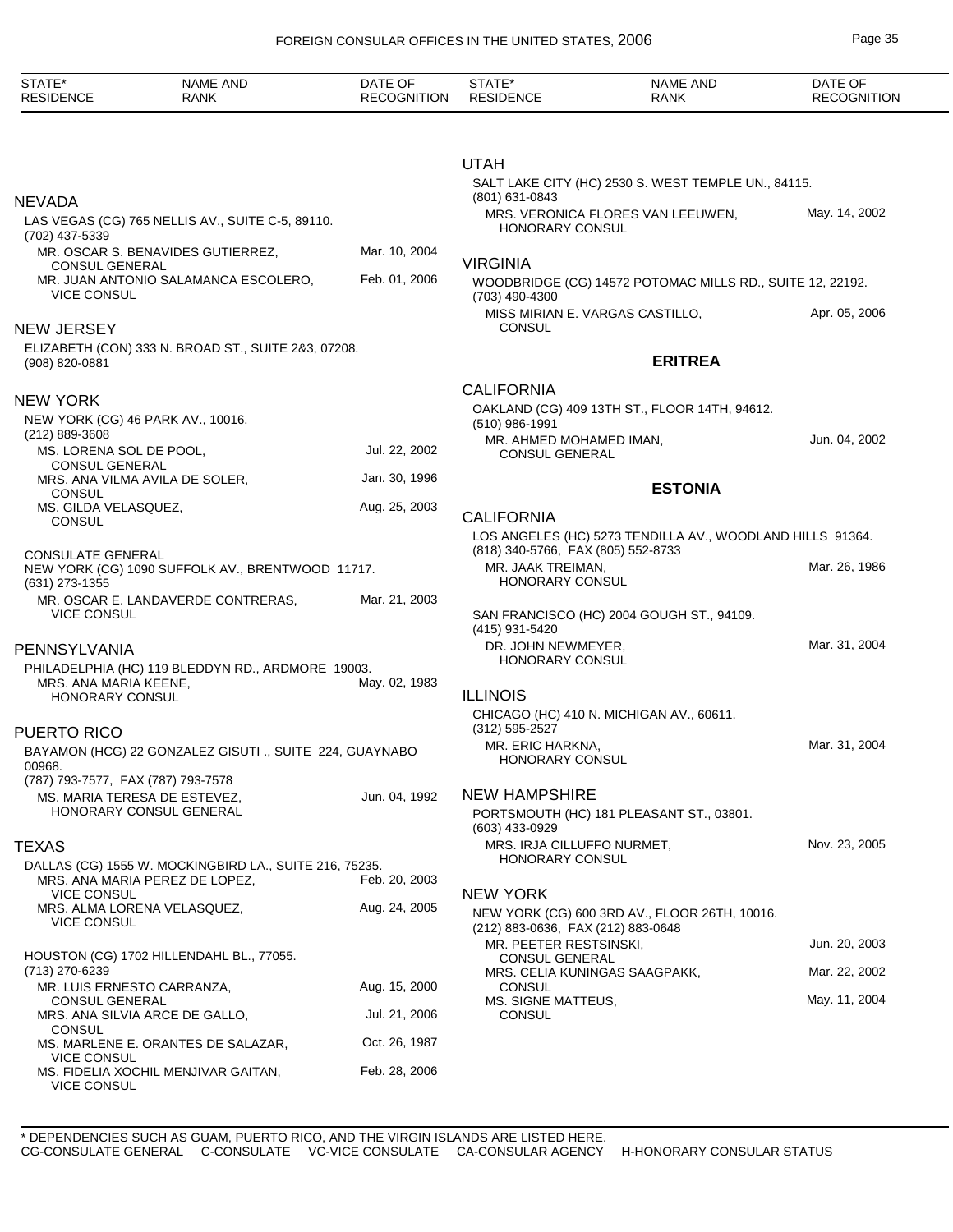| STATE*<br><b>RESIDENCE</b>                                 | <b>NAME AND</b><br><b>RANK</b>                          | DATE OF<br><b>RECOGNITION</b> | STATE*<br><b>RESIDENCE</b>                                                      | <b>NAME AND</b><br><b>RANK</b>                        | DATE OF<br><b>RECOGNITION</b> |
|------------------------------------------------------------|---------------------------------------------------------|-------------------------------|---------------------------------------------------------------------------------|-------------------------------------------------------|-------------------------------|
|                                                            | <b>ETHIOPIA</b>                                         |                               |                                                                                 |                                                       |                               |
| <b>CALIFORNIA</b>                                          |                                                         |                               |                                                                                 |                                                       |                               |
|                                                            | LOS ANGELES (CG) 3460 WILSHIRE BL., SUITE 308, 90010.   |                               |                                                                                 |                                                       |                               |
| $(213)$ 365-6651                                           |                                                         |                               | <b>ALASKA</b>                                                                   |                                                       |                               |
| MR. TAYE ATSKE SELASSIE,<br><b>CONSUL GENERAL</b>          |                                                         | Oct. 21, 2002                 |                                                                                 | ANCHORAGE (HC) 1529 P ST., 99501-4923.                |                               |
| MR. ANWAR KEDIR ABDO,                                      |                                                         | Oct. 09, 2002                 | (907) 274-6607, FAX (907) 279-2060<br>MR. WAYNE ALLAN STOLT,                    |                                                       | May. 25, 1983                 |
| <b>CONSUL</b><br>MS. MAHLET HAILU GUADEY,<br><b>CONSUL</b> |                                                         | Sep. 14, 2004                 | HONORARY CONSUL                                                                 |                                                       |                               |
| MR. ATAKLTI HAGEGE HAILU,                                  |                                                         | Nov. 26, 2004                 | ARIZONA                                                                         |                                                       |                               |
| CONSUL<br><b>CONSUL</b>                                    | MR. ENDALEW METIKU ZELEKE,                              | Jun. 05, 2006                 | (480) 558-7300, FAX (480) 545-0656<br>MRS. GLORIA J. JACKSON,                   | PHOENIX (HC) 4120 E. VALLEY AUTO DR., MESA 85206.     | Feb. 21, 2001                 |
| <b>NEW YORK</b>                                            |                                                         |                               | HONORARY CONSUL                                                                 |                                                       |                               |
|                                                            | NEW YORK (CON) 866 2ND AV., FLOOR 3RD, 10017.           |                               | <b>CALIFORNIA</b>                                                               |                                                       |                               |
| (212) 421-1830                                             | MS. YEMISRATCH HUNEGNAW ISHETTE,                        | Jun. 27, 2002                 |                                                                                 | LOS ANGELES (CG) 1801 CENTURY PARK EAST., SUITE 2100, |                               |
| <b>VICE CONSUL</b>                                         |                                                         |                               | 90067.                                                                          |                                                       |                               |
|                                                            |                                                         |                               | (310) 203-9903, FAX (310) 203-9186<br>MR. MANU VIRTAMO,                         |                                                       | Mar. 17, 2004                 |
| <b>TEXAS</b>                                               |                                                         |                               | <b>CONSUL GENERAL</b>                                                           |                                                       |                               |
| (713) 271-7567                                             | HOUSTON (HC) 9301 SOUTHWEST FW., SUITE 250, 77074.      |                               | MR. RENE SODERMAN,<br>DEPUTY CONSUL GENERAL                                     |                                                       | Oct. 17, 2005                 |
| MR. GEZAHEGN KEBEDE,<br>HONORARY CONSUL                    |                                                         | Mar. 27, 2001                 | MR. KIMMO NIKKINEN,<br><b>VICE CONSUL</b>                                       |                                                       | Nov. 07, 2003                 |
| <b>WASHINGTON</b>                                          |                                                         |                               |                                                                                 | PORTOLA VALLEY (HC) 108 TYNAN WA., 94028.             |                               |
|                                                            | SEATTLE (HCG) 2200 ALASKAN WA., SUITE 300, 98121.       |                               | (650) 529-1052                                                                  | DR. LIISA JOHANNA VALIKANGAS,                         | Sep. 17, 2004                 |
| (206) 239-0184, FAX (206) 224-4344<br>MR. SOLOMON TADESSE, |                                                         | Sep. 23, 2003                 | HONORARY CONSUL                                                                 |                                                       |                               |
|                                                            | HONORARY CONSUL GENERAL                                 |                               |                                                                                 | SAN DIEGO (HC) 444 W. C ST., SUITE 320, 92101-3597.   |                               |
|                                                            |                                                         |                               | (619) 235-9177                                                                  |                                                       |                               |
|                                                            | <b>FIJI</b>                                             |                               | MS. KATHRIN S. MAUTINO,                                                         |                                                       | Apr. 19, 2001                 |
| <b>CALIFORNIA</b>                                          |                                                         |                               | <b>HONORARY CONSUL</b>                                                          |                                                       |                               |
|                                                            | LOS ANGELES (HC) 2050 W. 190TH ST., SUITE 102, TORRANCE |                               | <b>COLORADO</b>                                                                 |                                                       |                               |
| 90504.<br>(310) 781-1299, FAX (310) 544-5801               |                                                         |                               |                                                                                 | DENVER (HC) 11002 MAIN RANGE TRAIL., LITTLETON 80127. |                               |
| DR. DONALD E. VINSON.<br>HONORARY CONSUL                   |                                                         | Dec. 18, 1996                 | (303) 972-3790, FAX (303) 948-8390<br>MR. DANIEL L. KAMUNEN,<br>HONORARY CONSUL |                                                       | May. 03, 1989                 |
|                                                            | SAN FRANCISCO (HC) 521 ROCCA AV., SOUTH SAN FRANCISCO   |                               |                                                                                 |                                                       |                               |
| 94080.<br>$(650)$ 225-0666                                 |                                                         |                               | <b>CONNECTICUT</b>                                                              |                                                       |                               |
| DR. NARAYAN R. RAJU,                                       |                                                         | Dec. 18, 1996                 | (860) 886-8845, FAX (860) 886-7276                                              | NORWICH (HC) 82 CHELSEA HARBOR DR., 06360.            |                               |
| HONORARY CONSUL                                            |                                                         |                               | MR. CARL DENNIS ANDERSON,                                                       |                                                       | May. 25, 1977                 |
| <b>OREGON</b>                                              |                                                         |                               | HONORARY CONSUL                                                                 |                                                       |                               |
|                                                            | PORTLAND (HC) 2153 N. E. SANDY BL., 97232.              |                               | <b>FLORIDA</b>                                                                  |                                                       |                               |
| (503) 231-4222                                             |                                                         |                               |                                                                                 | LAKE WORTH (HC) 523 LAKE AV., 33460.                  |                               |
| MR. JAMES W. BOSLEY,<br>HONORARY CONSUL                    |                                                         | Dec. 18, 1996                 | (561) 582-2335, FAX (561) 586-7996                                              |                                                       |                               |
|                                                            |                                                         |                               | MR. PETER MAKILA,<br><b>HONORARY CONSUL</b>                                     |                                                       | Jul. 31, 2001                 |
|                                                            | <b>FINLAND</b>                                          |                               |                                                                                 |                                                       |                               |
| ALABAMA                                                    |                                                         |                               |                                                                                 | MIAMI (HC) 3399 PONCE DE LEON BL., SUITE 200, 33134.  |                               |
|                                                            | BIRMINGHAM (HC) 2000 INTERNATIONAL PARK DR., 35243.     |                               | (305) 444-0004, FAX (305) 444-9057<br>MS. SUSAN P. KELLEY,                      |                                                       | Oct. 30, 2002                 |
| (205) 972-6655, FAX (205) 972-6779                         |                                                         |                               | HONORARY CONSUL                                                                 |                                                       |                               |
| HONORARY CONSUL                                            | MR. THOMAS MICHAEL GOODRICH,                            | Jun. 26, 2003                 |                                                                                 |                                                       |                               |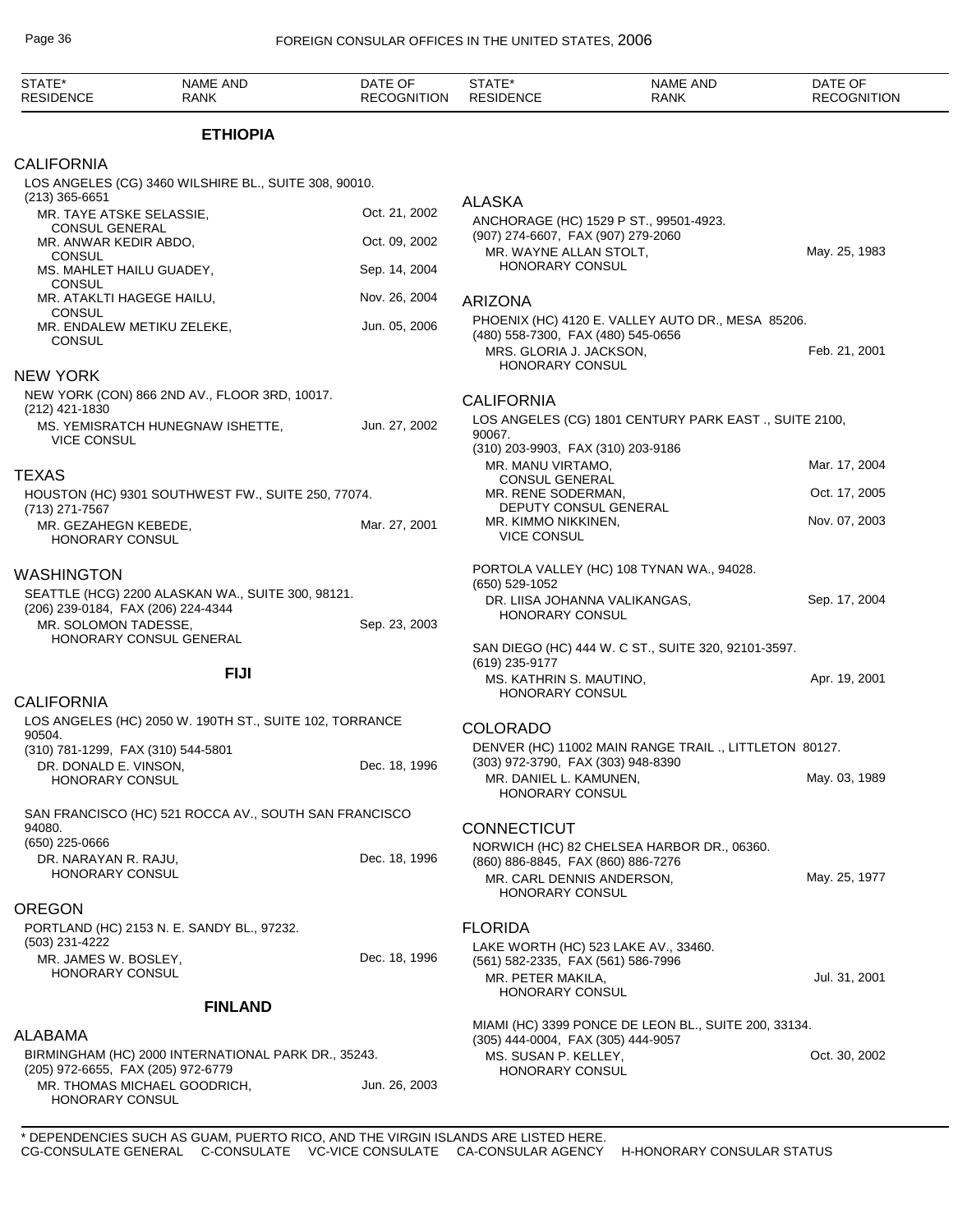| STATE*                                                                | <b>NAME AND</b>                                              | DATE OF            | STATE*                                                | NAME AND                                                | DATE OF            |
|-----------------------------------------------------------------------|--------------------------------------------------------------|--------------------|-------------------------------------------------------|---------------------------------------------------------|--------------------|
| <b>RESIDENCE</b>                                                      | RANK                                                         | <b>RECOGNITION</b> | <b>RESIDENCE</b>                                      | RANK                                                    | <b>RECOGNITION</b> |
|                                                                       |                                                              |                    |                                                       |                                                         |                    |
| <b>GEORGIA</b>                                                        |                                                              |                    | <b>NEW JERSEY</b>                                     |                                                         |                    |
| (404) 815-3682, FAX (404) 685-6982                                    | ATLANTA (HC) 1230 PEACHTREE ST., NE, SUITE 3100, 30309-3592. |                    | 07921.                                                | NEWARK (HC) 1151 RATTLESNAKE BRIDGE RD., BEDMINSTER     |                    |
| MR. JOHN DEVAUGHN, SR SAUNDERS,                                       |                                                              | May. 28, 1996      | (908) 439-2222                                        |                                                         |                    |
| HONORARY CONSUL                                                       |                                                              |                    | MRS. HELEN WINTER MARX,<br><b>HONORARY CONSUL</b>     |                                                         | Jun. 11, 2003      |
| <b>HAWAII</b>                                                         |                                                              |                    |                                                       |                                                         |                    |
| (808) 943-2640                                                        | HONOLULU (HC) 1650 ALA MOANA BL., APT 813, 96815.            |                    | <b>NEW MEXICO</b>                                     | ALBUQUERQUE (HC) 1005 STUART RD., 87114.                |                    |
| MR. ERKKI E. INKINEN,                                                 |                                                              | Jan. 21, 1982      | (505) 898-2079                                        |                                                         |                    |
| HONORARY CONSUL                                                       |                                                              |                    | MR. ALAN B. CLARK,<br><b>HONORARY CONSUL</b>          |                                                         | Oct. 03, 1983      |
| <b>ILLINOIS</b>                                                       |                                                              |                    |                                                       |                                                         |                    |
|                                                                       | CHICAGO (HC) 362 E. BURLINGTON ST., RIVERSIDE 60546.         |                    | <b>NEW YORK</b>                                       |                                                         |                    |
| (708) 442-0635, FAX (708) 442-6884<br>MR. FREDERICK CHARLES NIEMI,    |                                                              | Feb. 18, 1975      | (212) 750-4400, FAX (212) 750-4418                    | NEW YORK (CG) 866 UNITED NATIONS PZ., SUITE 250, 10017. |                    |
| HONORARY CONSUL                                                       |                                                              |                    | MR. OSMO ANTERO LIPPONEN,<br><b>CONSUL GENERAL</b>    |                                                         | Nov. 05, 2004      |
| LOUISIANA                                                             |                                                              |                    | MS. LAURA JOHANNA KAMRAS,                             |                                                         | Oct. 17, 2005      |
|                                                                       | NEW ORLEANS (HC) 365 CANAL ST., SUITE 2000, 70130.           |                    | DEPUTY CONSUL GENERAL<br>MS. ANNA MARIA LIUKKO,       |                                                         | Jul. 17, 2006      |
| (504) 584-9223, FAX (504) 568-9130<br>MR. PHILIP DEVILLIERS CLAVERIE, |                                                              | Sep. 27, 2002      | DEPUTY CONSUL GENERAL                                 |                                                         |                    |
| HONORARY CONSUL                                                       |                                                              |                    | <b>OREGON</b>                                         |                                                         |                    |
| MARYLAND                                                              |                                                              |                    | (503) 641-7447, FAX (503) 526-0902                    | PORTLAND (HC) 2730 S.W. CEDAR HILLS., BEAVERTON 97005.  |                    |
|                                                                       | BALTIMORE (HC) 2200 BROENING HW., SUITE 230, 21224.          |                    | MR. PAUL MCCORD NISKANEN,                             |                                                         | Aug. 14, 1980      |
| (410) 633-4666<br>MR. DONALD W., JR CARROLL,                          |                                                              | Jul. 11, 2000      | HONORARY CONSUL                                       |                                                         |                    |
| <b>HONORARY CONSUL</b>                                                |                                                              |                    | PUERTO RICO                                           |                                                         |                    |
| MASSACHUSETTS                                                         |                                                              |                    |                                                       | SAN JUAN (HC) CALLE D D URB. TORREMOLINOS ST., ROOM G6, |                    |
|                                                                       | BOSTON (HCG) 101 ARCH ST., FLOOR 12TH, 02110.                |                    | GUAYBANO 00969.<br>(787) 720-0098, FAX (787) 720-0098 |                                                         |                    |
| (617) 654-1800, FAX (617) 654-1735<br>MR. LEONARD KOPELMAN,           |                                                              | Nov. 28, 1990      | HONORARY CONSUL                                       | MR. GUSTAVO ADOLFO BENITEZ BADRENA,                     | Nov. 07, 1973      |
| HONORARY CONSUL GENERAL                                               |                                                              |                    |                                                       |                                                         |                    |
| <b>MICHIGAN</b>                                                       |                                                              |                    | <b>TEXAS</b>                                          |                                                         |                    |
|                                                                       | DETROIT (HC) 1715 STONEBRIDGE DR., S, ANN ARBOR 48108.       |                    | (713) 552-1722, FAX (713) 522-1676                    | HOUSTON (HC) 14 GREENWAY PZ., SUITE 22R, 77046.         |                    |
| (734) 996-5576<br>DR. GARY R. WAISSI,                                 |                                                              | Oct. 09, 1998      | MR. RONALD A. KAPCHE,<br>HONORARY CONSUL              |                                                         | Oct. 21, 1992      |
| HONORARY CONSUL                                                       |                                                              |                    |                                                       |                                                         |                    |
|                                                                       | MARQUETTE (HC) 601 QUINCY ST., HANCOCK 49930.                |                    | <b>VIRGINIA</b>                                       |                                                         |                    |
| (906) 487-7200, FAX (906) 487-7366                                    |                                                              |                    | (757) 627-6286, FAX (757) 627-3948                    | NORFOLK (HC) 100 E. MAIN ST., SUITE 300, 23510.         |                    |
| DR. ROBERT ALLEN UBBELOHDE,<br>HONORARY CONSUL                        |                                                              | Sep. 13, 2002      | MR. DAVID F. HOST,<br><b>HONORARY CONSUL</b>          |                                                         | Aug. 20, 1996      |
|                                                                       |                                                              |                    |                                                       |                                                         |                    |
| MINNESOTA<br>MINNEAPOLIS (HC) 2429 GIRARD AV., S, 55405.              |                                                              |                    | <b>WASHINGTON</b>                                     |                                                         |                    |
| (612) 374-2718, FAX (612) 377-5030                                    |                                                              |                    | (425) 451-3983                                        | SEATTLE (HC) 17102 N.E. 37TH PL., BELLEVUE 98008.       |                    |
| MS. K. MARIANNE WARGELIN,<br>HONORARY CONSUL                          |                                                              | Feb. 18, 1999      | MR. MATTI SUOKKO,<br>HONORARY CONSUL                  |                                                         | Nov. 29, 2000      |
|                                                                       |                                                              |                    |                                                       |                                                         |                    |
| VIRGINIA (HC) 307 1ST ST., N, 55792.<br>(218) 741-2595                |                                                              |                    |                                                       | <b>FRANCE</b>                                           |                    |
| MR. JAMES L. JOHNSON,<br>HONORARY CONSUL                              |                                                              | Jun. 28, 1999      | ALABAMA                                               |                                                         |                    |
|                                                                       |                                                              |                    | (334) 844-6374                                        | AUBURN UNIVERSITY (HC) 6066 HALEY CENTER UN., 36849.    |                    |
|                                                                       |                                                              |                    |                                                       |                                                         |                    |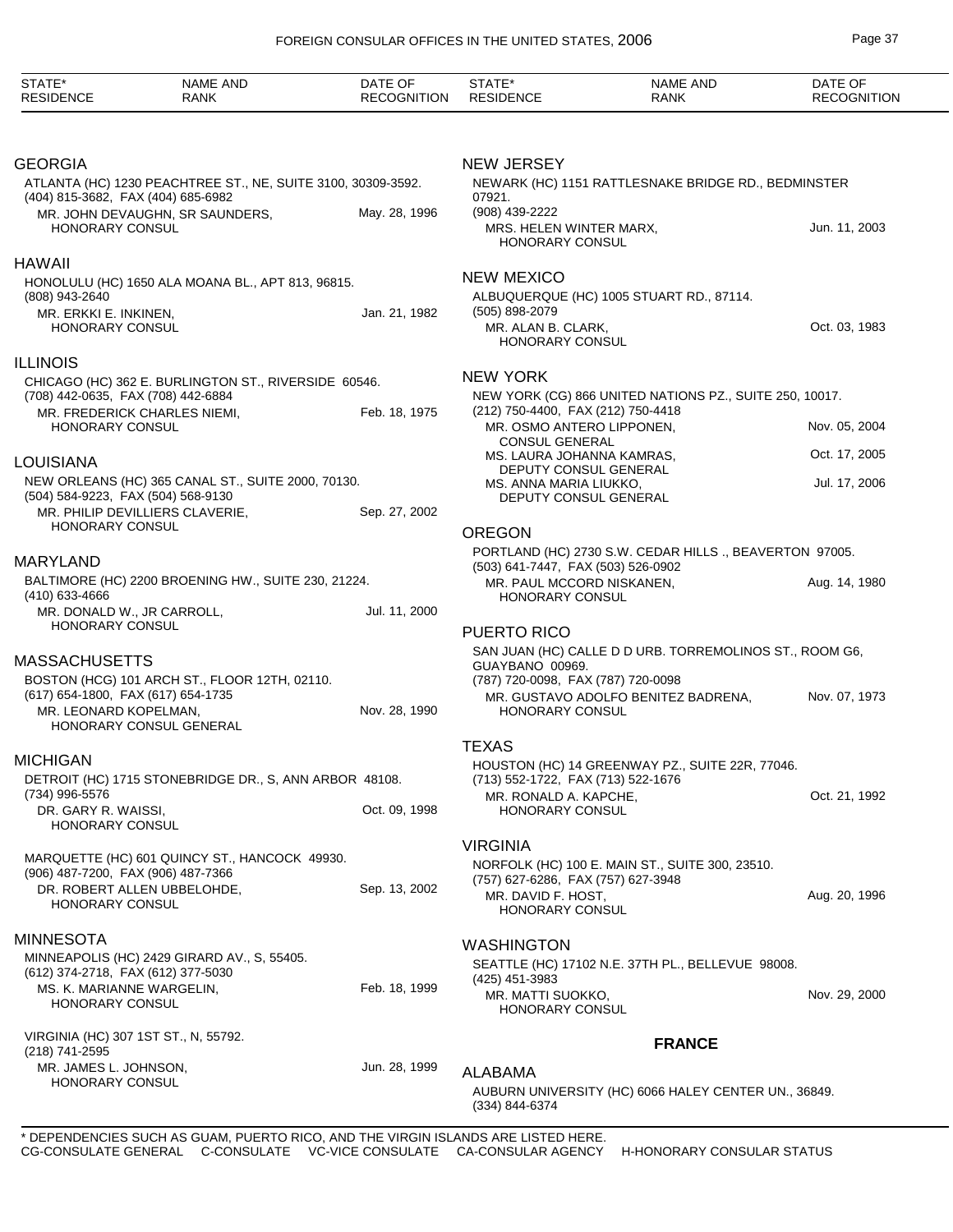| STATE*<br><b>RESIDENCE</b>                                       | <b>NAME AND</b><br><b>RANK</b>                                                                            | DATE OF<br><b>RECOGNITION</b> | STATE*<br><b>RESIDENCE</b>                                                | <b>NAME AND</b><br><b>RANK</b>                                                         | DATE OF<br><b>RECOGNITION</b>  |
|------------------------------------------------------------------|-----------------------------------------------------------------------------------------------------------|-------------------------------|---------------------------------------------------------------------------|----------------------------------------------------------------------------------------|--------------------------------|
|                                                                  |                                                                                                           |                               |                                                                           |                                                                                        |                                |
| DR. SAMIA I. SPENCER,<br>HONORARY CONSUL                         |                                                                                                           | Nov. 19, 2004                 | MR. ANDRE PHILIPPE BORDES.<br>HONORARY CONSUL                             |                                                                                        | Sep. 10, 2003                  |
| <b>ALASKA</b>                                                    | ANCHORAGE (HCA) 2606 C ST., SUITE 3, 99503.                                                               |                               | (415) 397-4330                                                            | SAN FRANCISCO (CG) 540 BUSH ST., 94108.                                                |                                |
| (907) 222-6232                                                   |                                                                                                           |                               | MR. FREDERIC DESAGNEAUX,<br><b>CONSUL GENERAL</b>                         |                                                                                        | Jul. 31, 2003                  |
| MR. ROY MARC LA ROSE,                                            | HONORARY CONSULAR AGENT                                                                                   | Jun. 26, 2003                 | DEPUTY CONSUL GENERAL                                                     | MR. OLIVIER LOUIS GEORGES ARRIBE,                                                      | Sep. 23, 2002                  |
| ARIZONA                                                          |                                                                                                           |                               | MRS. HELENE LAROSE,<br>DEPUTY CONSUL                                      |                                                                                        | Nov. 20, 2003                  |
| (602) 262-5846                                                   | PHOENIX (HC) 2 N. CENTRAL AV., SUITE 1600, 85004-2393.                                                    |                               | MR. PIERRE HENRI MATTOT,<br>DEPUTY CONSUL                                 |                                                                                        | Sep. 24, 2004                  |
| MR. GERRIT MARK STEENBLIK,<br><b>HONORARY CONSUL</b>             |                                                                                                           | Feb. 23, 2000                 |                                                                           | CULTURAL AND SCIENTIFIC OFFICES OF FRANCE<br>SAN FRANCISCO (CONA) 540 BUSH ST., 94108. |                                |
| <b>ARKANSAS</b>                                                  |                                                                                                           |                               |                                                                           | COMMERCIAL OFFICE TRADE COMMISSION OF FRANCE                                           |                                |
| $(501)$ 450-1350                                                 | LITTLE ROCK (HC) 21 MONARCH DR., MAUMELLE 72113-6112.                                                     |                               | (415) 781-0986                                                            | SAN FRANCISCO (CONA) 88 KEARNY ST., SUITE 1510, 94108.                                 |                                |
| MRS. MARY LOU MARTIN,<br>HONORARY CONSUL                         |                                                                                                           | Oct. 08, 1998                 | MR. MICHEL PINET,<br><b>CONSUL</b>                                        |                                                                                        | Nov. 16, 2001                  |
| <b>CALIFORNIA</b>                                                |                                                                                                           |                               |                                                                           | SAN JOSE (HC) 2 N. 2ND ST., SUITE 300, 95113.                                          |                                |
|                                                                  | LOS ANGELES (CG) 10990 WILSHIRE BL., SUITE 300, 90024.                                                    |                               | (408) 971-1751, FAX (831) 459-4880                                        |                                                                                        |                                |
| (310) 235-3200<br>MR. PHILIPPE LARRIEU,<br><b>CONSUL GENERAL</b> |                                                                                                           | Sep. 29, 2004                 | MR. HERVE LE MANSEC,<br>HONORARY CONSUL                                   |                                                                                        | Feb. 12, 1985                  |
|                                                                  | MR. OLIVIER GERARD ALBERT PLANCON,                                                                        | Sep. 23, 2002                 | <b>COLORADO</b>                                                           |                                                                                        |                                |
| DEPUTY CONSUL                                                    | DEPUTY CONSUL GENERAL<br>MR. JEAN CLAUDE ANDRE CADORET,                                                   | Oct. 06, 2003                 | (303) 831-8616, FAX (303) 831-4871                                        | DENVER (HC) 1420 OGDEN ST., FLOOR 1ST, 80218-1910.                                     |                                |
|                                                                  | COMMERCIAL OFFICE TRADE COMMISSION                                                                        |                               | MS. FRIEDA SANIDAS,<br>HONORARY CONSUL                                    |                                                                                        | Sep. 25, 1987                  |
| 940, 90067.                                                      | LOS ANGELES (CONA) 1801 AVENUE OF THE STARS UN., SUITE                                                    |                               | <b>CONNECTICUT</b>                                                        |                                                                                        |                                |
| (310) 843-1700, FAX (310) 843-1701                               |                                                                                                           |                               | (203) 758-2042                                                            | HARTFORD (HC) 250 SHADDUCK RD., MIDDLEBURY 06762.                                      |                                |
| <b>FRENCH TOURISM OFFICE</b><br><b>HILLS 90212.</b>              | LOS ANGELES (CONA) 9454 WILSHIRE BL., SUITE 210, BEVERLY                                                  |                               | MRS. YOLANDE DIANNE BOSMAN,<br><b>HONORARY CONSUL</b>                     |                                                                                        | Oct. 12, 1995                  |
| (310) 271-6665                                                   | MR. CHRISTOPHE FRANCOIS C. CARVENANT,                                                                     | Sep. 27, 2002                 | <b>DISTRICT OF COLUMBIA</b>                                               |                                                                                        |                                |
| <b>CONSUL</b>                                                    |                                                                                                           |                               | (202) 944-6000, FAX (202) 944-6166                                        | WASHINGTON (CHN) 4101 RESERVOIR RD., NW, 20007.                                        |                                |
| <b>CULTURAL DIVISION OF FRANCE</b>                               | LOS ANGELES (CONA) 10990 WILSHIRE BL., SUITE 300, 90024.                                                  |                               | MR. JEAN PIERRE ALLEX LYOUDI,<br><b>CONSUL GENERAL</b><br>MR. ERIC NAVEL, |                                                                                        | Jan. 28, 2004<br>Sep. 30, 2004 |
| (310) 235-3280                                                   |                                                                                                           |                               | <b>CONSUL</b><br>MR. PHILIPPE EMILE TISSIER,                              |                                                                                        | Sep. 09, 2004                  |
| 1248, 90067.                                                     | <b>INVEST IN FRANCE AGENCY OFFICE OF FRANCE</b><br>LOS ANGELES (CONA) 1801 AVENUE OF THE STARS UN., SUITE |                               | DEPUTY CONSUL                                                             |                                                                                        |                                |
| (310) 785-9735, FAX (310) 785-9213                               |                                                                                                           |                               | <b>FLORIDA</b>                                                            | CLEARWATER (HCA) 3158 HYDE PARK DR., 33761.                                            |                                |
| $(916)$ 488-7659                                                 | SACRAMENTO (HCA) 1831 ROCKWOOD DR., 95864.                                                                |                               | (727) 791-1617, FAX (727) 791-1613<br>MR. JEAN CHARLES FAUST,             |                                                                                        | Nov. 10, 2003                  |
| MRS. JANE R. WHEATON,                                            | HONORARY CONSULAR AGENT                                                                                   | Feb. 28, 1984                 |                                                                           | HONORARY CONSULAR AGENT                                                                |                                |
|                                                                  |                                                                                                           |                               | (305) 403-4150, FAX (305) 403-4151                                        | MIAMI (CG) 1395 BRICKELL AV., SUITE 1050, 33131.                                       |                                |
| (858) 273-3940                                                   | SAN DIEGO (HC) 3219 CLAIREMONT MESA DR., 92117.                                                           |                               | <b>CONSUL GENERAL</b>                                                     | MR. PHILIPPE CHRISTIAN VINOGRADOFF,                                                    | Oct. 17, 2005                  |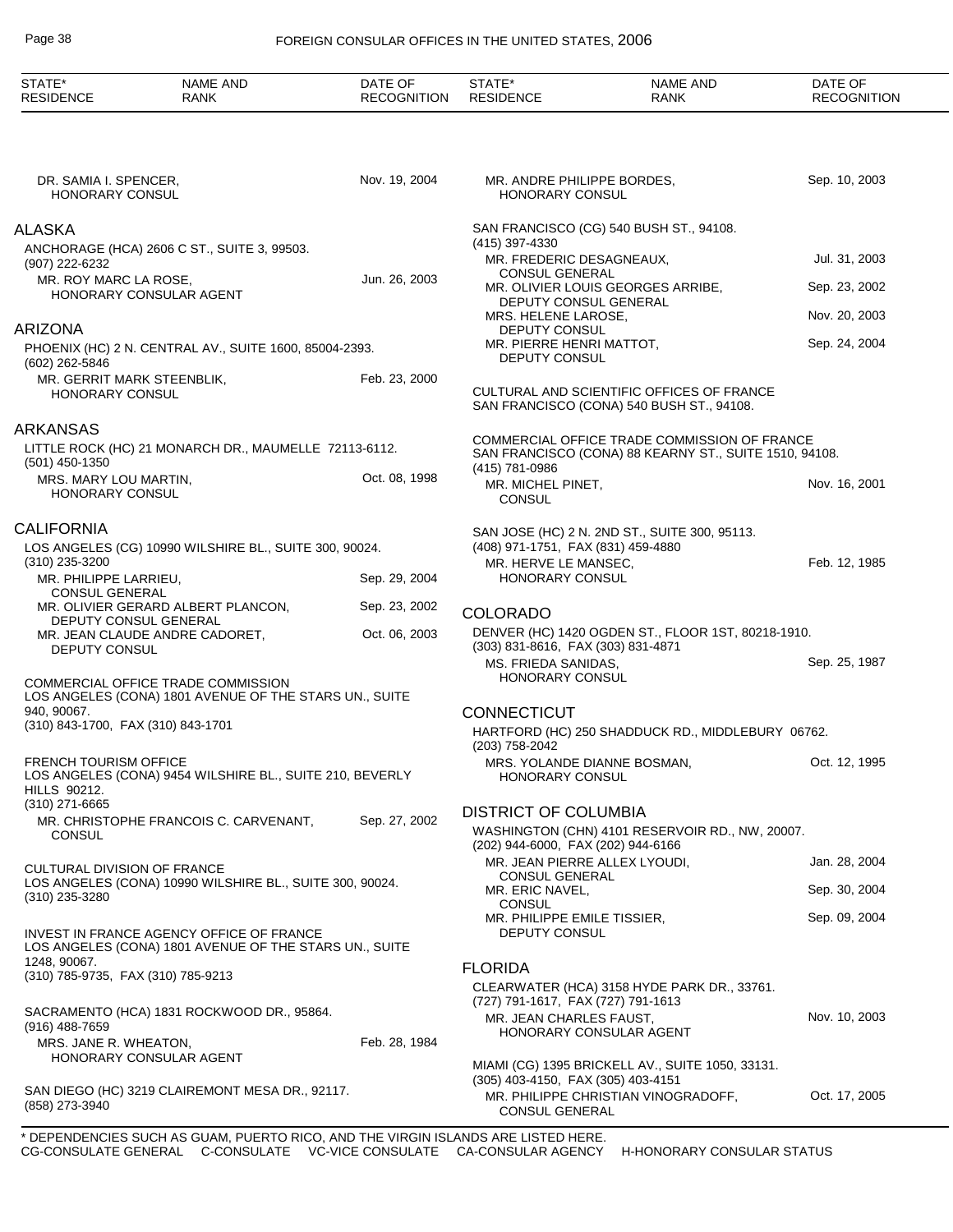## FOREIGN CONSULAR OFFICES IN THE UNITED STATES, 2006 **Page 39** Page 39

| STATE*<br><b>RESIDENCE</b>                          | NAME AND<br>RANK                                                          | DATE OF<br><b>RECOGNITION</b> | STATE*<br><b>RESIDENCE</b>                                      | NAME AND<br><b>RANK</b>                                                                             | DATE OF<br><b>RECOGNITION</b> |
|-----------------------------------------------------|---------------------------------------------------------------------------|-------------------------------|-----------------------------------------------------------------|-----------------------------------------------------------------------------------------------------|-------------------------------|
|                                                     |                                                                           |                               |                                                                 |                                                                                                     |                               |
|                                                     | MISS SYLVIE FRANCOISE CLASQUIN,                                           | Sep. 15, 2004                 |                                                                 | MRS. ISABELLE GROSS MARQUES,                                                                        | Aug. 24, 2005                 |
| MR. DAVID CUGNETTI,<br><b>VICE CONSUL</b>           | DEPUTY CONSUL GENERAL                                                     | Oct. 23, 2000                 | DEPUTY CONSUL GENERAL<br><b>CONSUL</b>                          | MR. ARNAUD PHILIPPE DENIS LERETOUR,                                                                 | Nov. 19, 2003                 |
|                                                     |                                                                           |                               | <b>VICE CONSUL</b>                                              | MR. CHRISTOPHE RENAUD JOEL ALAMELAMA,                                                               | Nov. 22, 2005                 |
| <b>COMMERCIAL OFFICE OF FRANCE</b>                  | MIAMI (CONA) 2 S. BISCAYNE BL., SUITE 1750, 33131.                        |                               |                                                                 |                                                                                                     |                               |
| <b>TOURISM OFFICE OF FRANCE</b><br>$(305)$ 373-8177 | MIAMI (CONA) 2 S. BISCAYNE BL., SUITE 1710, 33131.                        |                               | $(312)$ 661-1880                                                | COMMERICAL OFFICE TRADE OFFICE OF FRANCE<br>CHICAGO (CONA) 205 N. MICHIGAN AV., FLOOR 37TH, 60601.  |                               |
|                                                     | ORLANDO (HC) 7657 MOUNT CARMEL DR., 32835.                                |                               | (312) 664-3525                                                  | CULTURAL AND SCIENTIFIC OFFICES OF FRANCE<br>CHICAGO (CONA) 205 N. MICHIGAN AV., FLOOR 37TH, 60601. |                               |
| (407) 292-1142, FAX (407) 924-5844                  | MS. BRIGITTE MARTHE BROWN DAGOT.                                          | Feb. 24, 1995                 |                                                                 |                                                                                                     |                               |
| HONORARY CONSUL                                     |                                                                           |                               | <b>INVEST IN FRANCE AGENCY</b><br>$(312)$ 661-1640              | CHICAGO (CONA) 205 N. MICHIGAN AV., FLOOR 37TH, 60601.                                              |                               |
| <b>GEORGIA</b>                                      | ATLANTA (CG) 3475 PIEDMONT RD., NE, SUITE 1840, 30305.                    |                               |                                                                 |                                                                                                     |                               |
| (404) 495-1660, FAX (404) 495-1661                  | MR. PHILIPPE PATRICK ARDANAZ,                                             | Oct. 17, 2005                 | <b>INDIANA</b>                                                  | INDIANAPOLIS (HCA) 200 W. 49TH ST., 46208.                                                          |                               |
| <b>CONSUL GENERAL</b>                               |                                                                           |                               | $(317)$ 255-1951                                                |                                                                                                     |                               |
| MR. MICHEL H. BESSON,<br><b>CONSUL</b>              |                                                                           | Jul. 07, 2005                 | MR. ALAIN WEBER,                                                | HONORARY CONSULAR AGENT                                                                             | Jan. 14, 2000                 |
| <b>VICE CONSUL</b>                                  | MR. AURELIEN PIERRE MAILLET,                                              | Oct. 06, 2004                 | <b>IOWA</b>                                                     |                                                                                                     |                               |
|                                                     | COMMERCIAL OFFICE TRADE COMMISSION OF FRANCE                              |                               |                                                                 | INDIANOLA (HC) 115 S. HOWARD ST., 50125.                                                            |                               |
| (404) 495-1660, FAX (404) 495-1661                  | ATLANTA (CONA) 3475 PIEDMONT RD., NE, SUITE 1840, 30305.                  |                               | (515) 961-2509<br>HONORARY CONSUL                               | MR. MARK FREDERICK SCHLENKER,                                                                       | Mar. 18, 2005                 |
| (912) 236-0818                                      | SAVANNAH (HC) 17 E. JOHNS ST., 31404.                                     |                               | <b>KENTUCKY</b>                                                 |                                                                                                     |                               |
| HONORARY CONSUL                                     | MR. HUBERT FRANCOIS MILLET,                                               | Jan. 16, 2001                 | (502) 245-6325                                                  | LOUISVILLE (HC) 1602 GREENSBROOK PL., 40245.                                                        |                               |
| <b>GUAM</b>                                         |                                                                           |                               | MR. JOHN A. LINA,<br><b>HONORARY CONSUL</b>                     |                                                                                                     | Feb. 14, 2000                 |
| TAMUNING (HCA) ., 96931.                            |                                                                           |                               |                                                                 |                                                                                                     |                               |
| (671) 649-7277<br>MS. JOELLE LILIANE WAINER,        |                                                                           | May. 14, 2002                 | LOUISIANA                                                       | LAFAYETTE (HC) 407 N. MARKET ST., OPELOUSAS 70570.                                                  |                               |
|                                                     | <b>HONORARY CONSULAR AGENT</b>                                            |                               | $(337)$ 942-5766<br>MR. CHRISTIAN MARC GOUDEAU,                 |                                                                                                     | Dec. 06, 2000                 |
| <b>HAWAII</b>                                       |                                                                           |                               | <b>HONORARY CONSUL</b>                                          |                                                                                                     |                               |
| (808) 547-5625                                      | HONOLULU (HC) 1099 ALAKEA ST., SUITE 1800, 96813.                         |                               |                                                                 | NEW ORLEANS (CG) 1340 POYDRAS ST., SUITE 1710, 70112.                                               |                               |
| MRS. PATRICIA Y. LEE,<br><b>HONORARY CONSUL</b>     |                                                                           | Jun. 30, 1997                 | (504) 523-5772<br>MR. PIERRE LEBOVICS,<br><b>CONSUL GENERAL</b> |                                                                                                     | Oct. 17, 2005                 |
| <b>IDAHO</b>                                        |                                                                           |                               |                                                                 |                                                                                                     |                               |
|                                                     | BOISE (HCA) 5796 MILLSTREAM WA., 83711.                                   |                               | <b>MAINE</b>                                                    |                                                                                                     |                               |
| (208) 323-7953<br>MS. GABRIELLE APPLEQUIST,         |                                                                           | Jul. 17, 2003                 | $(207)$ 775-5831                                                | PORTLAND (HC) 443 CONGRESS ST., 04101-3590.                                                         |                               |
|                                                     | HONORARY CONSULAR AGENT                                                   |                               | MR. SEVERIN M. BELIVEAU,<br><b>HONORARY CONSUL</b>              |                                                                                                     | Jun. 11, 1992                 |
| <b>ILLINOIS</b>                                     |                                                                           |                               | <b>MASSACHUSETTS</b>                                            |                                                                                                     |                               |
| (312) 787-5359                                      | CHICAGO (CG) 205 N. MICHIGAN AV., SUITE 3700, 60601.                      |                               |                                                                 | BOSTON (CG) 31 ST. JAMES AV., SUITE 750, 02116.                                                     |                               |
| MR. RICHARD BARBEYRON,<br><b>CONSUL GENERAL</b>     |                                                                           | Jan. 26, 2005                 | (617) 542-7374, FAX (617) 542-8054                              |                                                                                                     |                               |
|                                                     | BERENDENOIEO QUOU AO QUAM BUERTO RIOO, AND TUE VIRONUOLANDO ARE UOTER UER |                               |                                                                 |                                                                                                     |                               |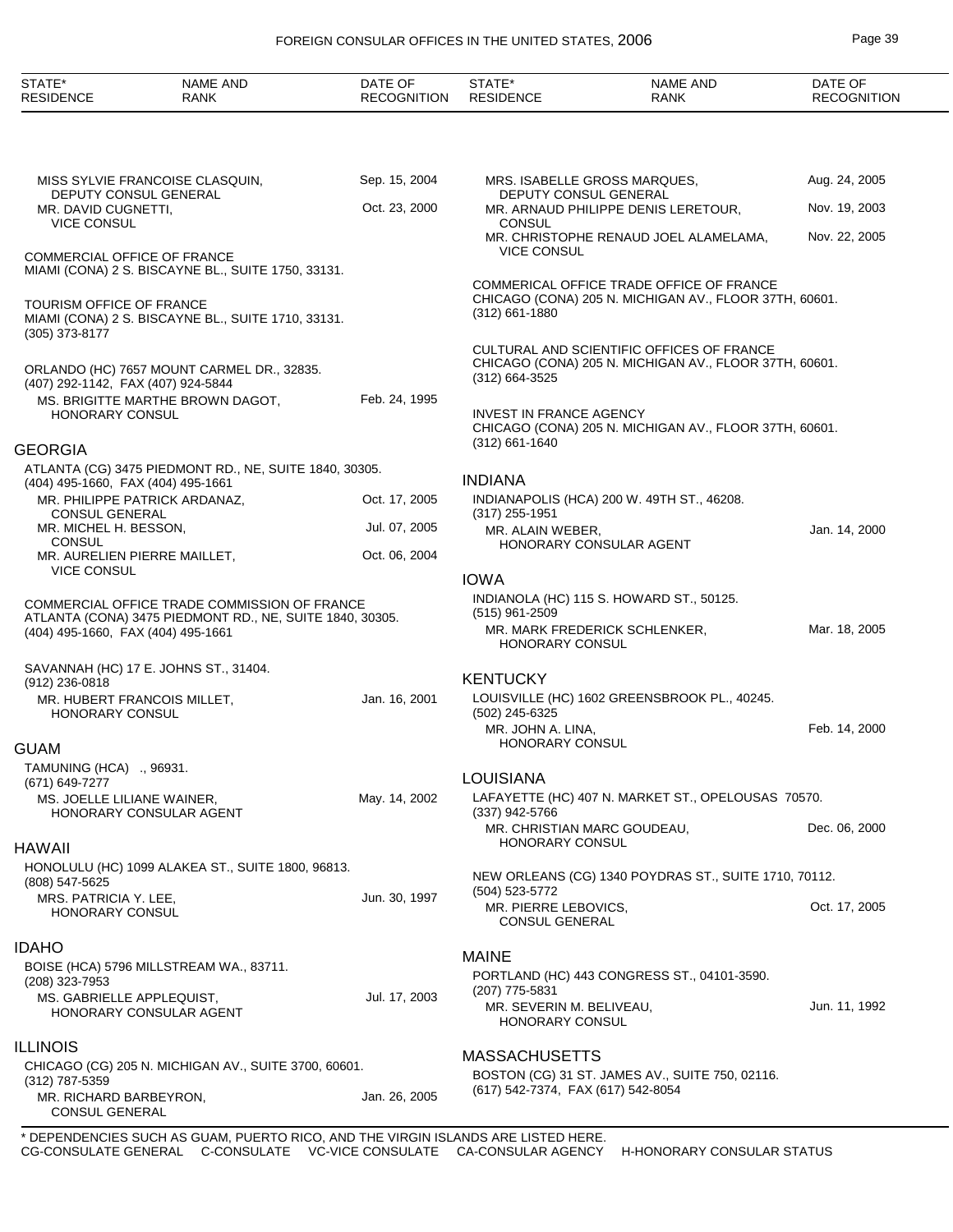| STATE*<br><b>RESIDENCE</b>                                     | <b>NAME AND</b><br><b>RANK</b>                         | DATE OF<br>RECOGNITION | STATE*<br><b>RESIDENCE</b>                           | NAME AND<br>RANK                                                                      | DATE OF<br><b>RECOGNITION</b> |
|----------------------------------------------------------------|--------------------------------------------------------|------------------------|------------------------------------------------------|---------------------------------------------------------------------------------------|-------------------------------|
|                                                                |                                                        |                        |                                                      |                                                                                       |                               |
| <b>CONSUL GENERAL</b>                                          | MR. FRANCOIS JEROME GAUTHIER,                          | Oct. 17, 2005          | HONORARY CONSUL                                      | MRS. ADELE BOUFFORD BAKER,                                                            | May. 08, 2002                 |
|                                                                | MISS MIREILLE ANDREA MAKANDA,                          | Nov. 06, 2002          |                                                      |                                                                                       |                               |
| DEPUTY CONSUL<br>MR. JEAN FRANCOIS LABORIE,                    |                                                        | Oct. 01, 2004          | <b>NEW JERSEY</b>                                    |                                                                                       |                               |
| <b>VICE CONSUL</b>                                             |                                                        |                        |                                                      | PRINCETON (HC) 604 PRINCETON KINGSTON RD., 08540.                                     |                               |
| <b>VICE CONSUL</b>                                             | MR. JEAN JACQUES CHARLES PIERRAT,                      | Jul. 08, 2005          | (609) 430-1690<br>HONORARY CONSUL                    | MRS. ISABELLE EDITH WILHELM,                                                          | Nov. 10, 2003                 |
| <b>TRADE OFFICE</b><br>$(617)$ 585-9900                        | BOSTON (CONA) 535 BOYLSTON ST., FLOOR 9, 02116.        |                        | <b>NEW MEXICO</b><br>(505) 842-6123                  | ALBUQUERQUE (HCA) 211 12TH ST., NW, 87102.                                            |                               |
| <b>MICHIGAN</b>                                                |                                                        |                        | MS. CATHY LYNN NELSON,                               |                                                                                       | Jun. 16, 2005                 |
| (313) 965-8256, FAX (313) 965-8252                             | DETROIT (HC) 500 WOODWARD AV., SUITE 3500, 48226-3435. |                        |                                                      | HONORARY CONSULAR AGENT                                                               |                               |
| MR. ROBERT L. WEYHING,<br><b>HONORARY CONSUL</b>               |                                                        | Oct. 10, 1997          | <b>NEW YORK</b><br>(716) 832-7740                    | BUFFALO (HC) 32 ADMIRAL RD., 14216.                                                   |                               |
| <b>MINNESOTA</b>                                               |                                                        |                        | MR. PASCAL R. SOARES,                                |                                                                                       | Mar. 12, 2004                 |
| (612) 338-6868, FAX (612) 338-6878                             | MINNEAPOLIS (HC) 150 S. FIFTH ST., SUITE 2300, 55402.  |                        | HONORARY CONSUL                                      |                                                                                       |                               |
| MR. ALAIN J-C FRECON,                                          |                                                        | Apr. 01, 1994          |                                                      | NEW YORK (CG) 934 5TH AV., 10021.                                                     |                               |
| HONORARY CONSUL                                                |                                                        |                        | $(212)$ 606-3688<br>MR. FRANCOIS DELATTRE,           |                                                                                       | Sep. 14, 2004                 |
| <b>MISSISSIPPI</b>                                             |                                                        |                        | <b>CONSUL GENERAL</b><br>MS. CHANTAL ANITA CHAUVIN,  |                                                                                       | Oct. 06, 2005                 |
|                                                                | JACKSON (HC) 4400 OLD CANTON RD., SUITE 400, 39211.    |                        |                                                      | DEPUTY CONSUL GENERAL                                                                 |                               |
| (601) 914-5236, FAX (601) 969-1116<br>MR. SILAS WOOD MCCHAREN, |                                                        | May. 02, 1997          | MR. JEAN PIERRE BALLOT,<br>DEPUTY CONSUL             |                                                                                       | Nov. 10, 2003                 |
| HONORARY CONSUL                                                |                                                        |                        | DEPUTY CONSUL                                        | MR. PATRICK PIERRE RUDOLPH LE MENES,                                                  | Oct. 06, 2004                 |
| <b>MISSOURI</b>                                                |                                                        |                        | MR. MICHEL OLIVIER BESSE,                            |                                                                                       | Oct. 26, 2004                 |
|                                                                | KANSAS CITY (HCA) 4401 WORNALL RD., 64111.             |                        | DEPUTY CONSUL                                        | MR. YANN RENE PIERRE BATTEFORT,                                                       | Nov. 22, 2005                 |
| (816) 932-2575, FAX (816) 932-9819                             |                                                        |                        | DEPUTY CONSUL                                        |                                                                                       |                               |
| MR. ARTHUR JULIUS ELMAN,                                       | HONORARY CONSULAR AGENT                                | Nov. 18, 2002          |                                                      |                                                                                       |                               |
|                                                                |                                                        |                        | TOURISM OFFICE OF FRANCE                             | NEW YORK (CONA) 444 MADISON AV., FLOOR 16TH, 10022.                                   |                               |
| (314) 726-2800, FAX (314) 863-3821                             | SAINT LOUIS (HC) 112 S. HANLEY RD., ST. LOUIS 63105.   |                        | (212) 838-7800, FAX (212) 838-7855                   |                                                                                       |                               |
| MR. JAMES F. MAUZE',<br><b>HONORARY CONSUL</b>                 |                                                        | Jan. 03, 1991          | (212) 307-8800                                       | COMMERCIAL OFFICE TRADE COMMISSION<br>NEW YORK (CONA) 810 7TH AV., FLOOR 38TH, 10019. |                               |
| <b>MONTANA</b>                                                 |                                                        |                        |                                                      | MR. HERVE GEORGES OCHSENBEIN,                                                         | Oct. 17, 2005                 |
| (406) 543-1075                                                 | MISSOULA (HCA) 636 W. ARTEMOS UN., 59803.              |                        |                                                      | DEPUTY CONSUL GENERAL                                                                 |                               |
|                                                                | MRS. CHANTAL DAVOINE MOSER,<br>HONORARY CONSULAR AGENT | May. 08, 2002          | <b>CULTURAL SERVICES OF FRANCE</b><br>(212) 439-1447 | NEW YORK (CONA) 972 5TH AV., 10021.                                                   |                               |
| <b>NEVADA</b>                                                  |                                                        |                        | MR. OLIVIER BOASSON,                                 | DEPUTY CONSUL GENERAL                                                                 | Dec. 20, 2002                 |
| (702) 242-3811                                                 | LAS VEGAS (HC) 9625 CLIFF VIEW WA., 89117.             |                        |                                                      |                                                                                       |                               |
| MR. ANDRE YVES PORTAL,<br><b>HONORARY CONSUL</b>               |                                                        | Dec. 11, 1997          | VISA SECTION OF FRANCE<br>(212) 606-3644             | NEW YORK (CONA) 10 E. 74TH ST., 10021.                                                |                               |
| <b>NEW HAMPSHIRE</b>                                           |                                                        |                        | <b>VICE CONSUL</b>                                   | MR. YVAN PIERRE BERNARD SERGEFF,                                                      | Jan. 30, 2006                 |
| (603) 627-1574, FAX (603) 625-6437                             | MANCHESTER (HC) 110 BRIDGE ST., 03101.                 |                        |                                                      |                                                                                       |                               |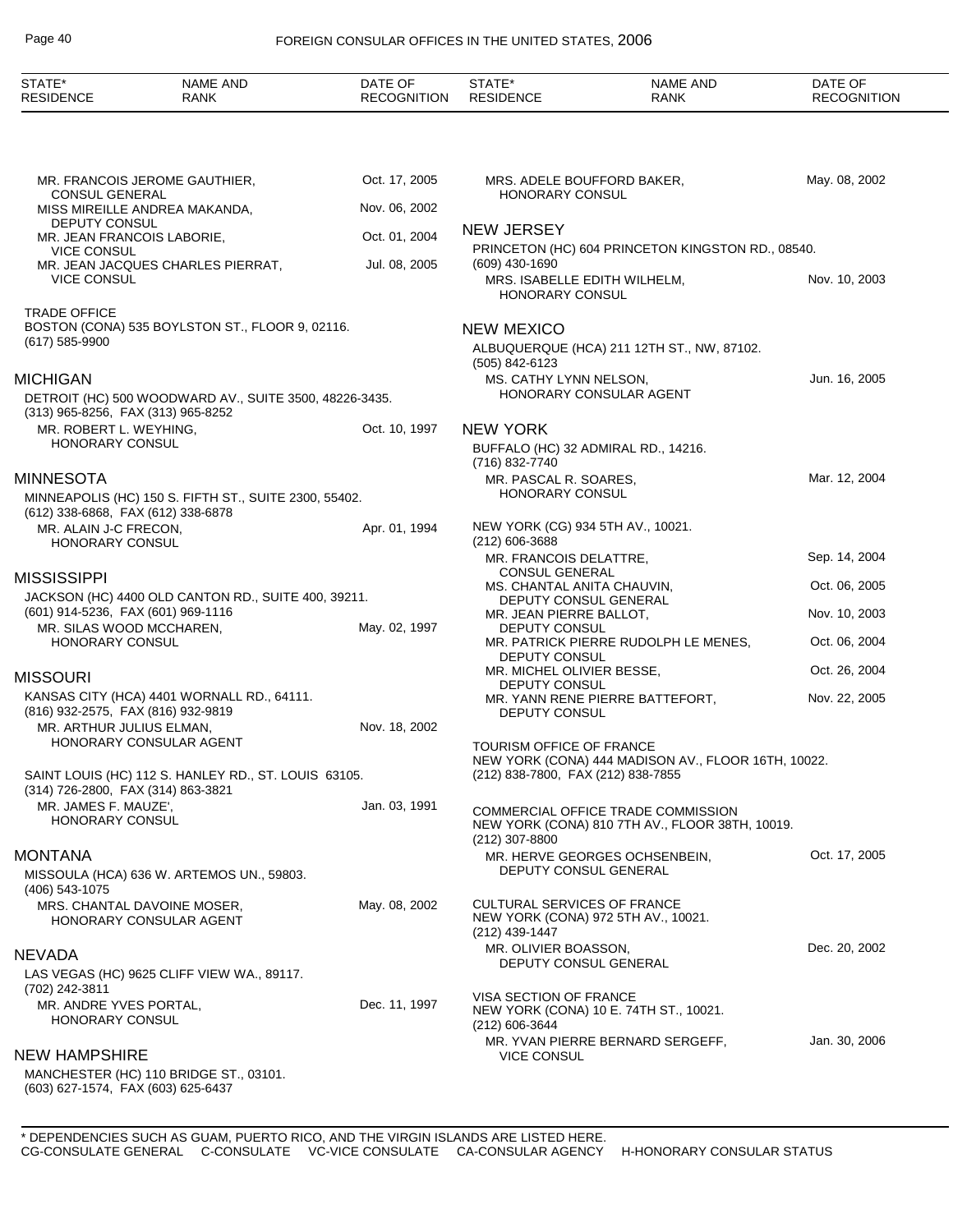| <b>NAME AND</b><br>STATE*<br><b>RESIDENCE</b><br>RANK                                         | DATE OF<br><b>RECOGNITION</b> | STATE*<br><b>RESIDENCE</b>                            | NAME AND<br>RANK                                                                            | DATE OF<br><b>RECOGNITION</b> |
|-----------------------------------------------------------------------------------------------|-------------------------------|-------------------------------------------------------|---------------------------------------------------------------------------------------------|-------------------------------|
|                                                                                               |                               |                                                       |                                                                                             |                               |
| PRESS SECTION OF FRANCE                                                                       |                               |                                                       |                                                                                             |                               |
| NEW YORK (CONA) 10 E. 74TH ST., 10021.<br>(212) 606-3685                                      |                               | (412) 327-2911                                        | PITTSBURGH (HC) 800 PRESQUE ISLE DR., 15239.                                                |                               |
| FINANCIAL SERVICE (FRENCH TREASURY OFFICE)<br>NEW YORK (CONA) 48 WALL ST., FLOOR 31ST, 10005. |                               | MR. JEAN-PIERRE COLLET,<br>HONORARY CONSUL            |                                                                                             | Aug. 08, 1991                 |
| (212) 432-1820<br>MR. PIERRE UHEL.                                                            | Apr. 16, 2001                 | <b>PUERTO RICO</b>                                    |                                                                                             |                               |
| DEPUTY CONSUL GENERAL                                                                         |                               | (787) 725-2527                                        | SAN JUAN (HC) 206 CALLE ROSARIO ST., 00911.                                                 |                               |
| MR. BRUNO XAVIER ZANGHELLINI,<br><b>CONSUL</b>                                                | Sep. 15, 2004                 |                                                       | MR. MARC CHARLES PASSERIEU,                                                                 | Feb. 04, 2005                 |
| MR. STEPHANE MICHEL PAILLAUD,<br>DEPUTY CONSUL                                                | Mar. 30, 2006                 | HONORARY CONSUL                                       |                                                                                             |                               |
| SOCIAL SERVICE OF FRANCE                                                                      |                               | <b>RHODE ISLAND</b>                                   | PROVIDENCE (HC) 100 WESTMINSTER ST., SUITE 136, 02903.                                      |                               |
| NEW YORK (CONA) 10 E. 74TH ST., 10021.<br>$(212)$ 606-3605                                    |                               | (401) 278-5213                                        |                                                                                             |                               |
| <b>INVEST IN FRANCE AGENCY</b>                                                                |                               | MR. ROGER N. BEGIN,<br>HONORARY CONSUL                |                                                                                             | Nov. 06, 1998                 |
| NEW YORK (CONA) 810 7TH AV., FLOOR 38TH, 10019.                                               |                               | <b>SOUTH CAROLINA</b>                                 |                                                                                             |                               |
| (212) 757-9340, FAX (212) 245-1568<br>MR. MICHEL CHARLES VIGER,                               | Mar. 08, 2005                 |                                                       | COLUMBIA (HC) 1004 ROCKWOOD RD., 29209.                                                     |                               |
| <b>CONSUL</b>                                                                                 |                               | (803) 783-3708, FAX (775) 249-0419<br>HONORARY CONSUL | MR. PHILIPPE GERARD FELSENHARDT,                                                            | Aug. 04, 1997                 |
| <b>NORTH CAROLINA</b>                                                                         |                               |                                                       |                                                                                             |                               |
| CHARLOTTE (HC) 1440 CARMEL RD., 28226.<br>(704) 943-4566                                      |                               | <b>TENNESSEE</b>                                      | MEMPHIS (HC) 81 MONROE BLDG. ., 38103.                                                      |                               |
| MRS. MILDRED D. COX.<br>HONORARY CONSUL                                                       | Oct. 11, 1991                 | (901) 525-7744, FAX (901) 529-9816                    | MR. CHARLES METCALF, JR CRUMP,                                                              | Apr. 01, 1991                 |
| <b>OHIO</b>                                                                                   |                               | HONORARY CONSUL                                       |                                                                                             |                               |
| CINCINNATI (HC) 9253 VILLAGE GREEN DR., 45242.<br>(513) 791-5970                              |                               | <b>TEXAS</b>                                          |                                                                                             |                               |
| MRS. ANNE CAPPEL.<br>HONORARY CONSUL                                                          | Jan. 14, 2000                 | (512) 480-5605<br>MR. JOHN M. HARMON,                 | AUSTIN (HC) 515 CONGRESS., 78701.                                                           | Mar. 20, 1989                 |
| CLEVELAND (HC) 3300 BP AMERICA BUILDING., 44114.<br>$(216)$ 621-0150                          |                               | HONORARY CONSUL                                       |                                                                                             |                               |
| MR. STEPHEN KNERLY,                                                                           | Jun. 16, 1995                 | (972) 789-9305                                        | DALLAS (HC) 12720 HILLCREST RD., SUITE 730, 75230.                                          |                               |
| HONORARY CONSUL                                                                               |                               | MR. ROBERT LAVIE,<br>HONORARY CONSUL                  |                                                                                             | Jun. 08, 2005                 |
| OKLAHOMA<br>OKLAHOMA CITY (HC) 315 N.W. 39TH ST., 73118.                                      |                               |                                                       |                                                                                             |                               |
| (405) 524-1776                                                                                |                               | (713) 572-2799, FAX (713) 572-2911                    | HOUSTON (CG) 777 POST OAK BL., SUITE 600, 77056.                                            |                               |
| MRS. BARBARA IRENE THOMPSON,<br>HONORARY CONSUL                                               | Mar. 22, 2000                 |                                                       | MR. PATRICK OLIVIER BERRON,                                                                 | Oct. 18, 2005                 |
|                                                                                               |                               | <b>CONSUL GENERAL</b><br>MR. RENE JERUSEL,            |                                                                                             | Sep. 15, 2004                 |
| <b>OREGON</b>                                                                                 |                               |                                                       | DEPUTY CONSUL GENERAL<br>MR. JOEL FRANCOIS MARIE SAVARY,                                    | Nov. 14, 2002                 |
| PORTLAND (HCA) 393 NEUBERGER HALL ., 97207-0751.<br>(503) 725-5298                            |                               | DEPUTY CONSUL<br>MR. BERNARD ROBERT RIEHL,            |                                                                                             | Dec. 23, 2003                 |
| MRS. CLAUDINE FISHER,<br>HONORARY CONSULAR AGENT                                              | Oct. 22, 1998                 | DEPUTY CONSUL                                         |                                                                                             |                               |
| PENNSYLVANIA                                                                                  |                               |                                                       | <b>CULTURAL AND SCIENTIFIC OFFICE</b><br>HOUSTON (CONA) 777 POST OAK BL., FLOOR 6TH, 77056. |                               |
| PHILADELPHIA (HC) 1617 JFK BL., SUITE 1500, 19103.<br>(215) 557-2975                          |                               | (713) 572-2799, FAX (713) 572-2911                    |                                                                                             |                               |
| MR. MICHAEL E. SCULLIN,<br>HONORARY CONSUL                                                    | Dec. 02, 2005                 |                                                       |                                                                                             |                               |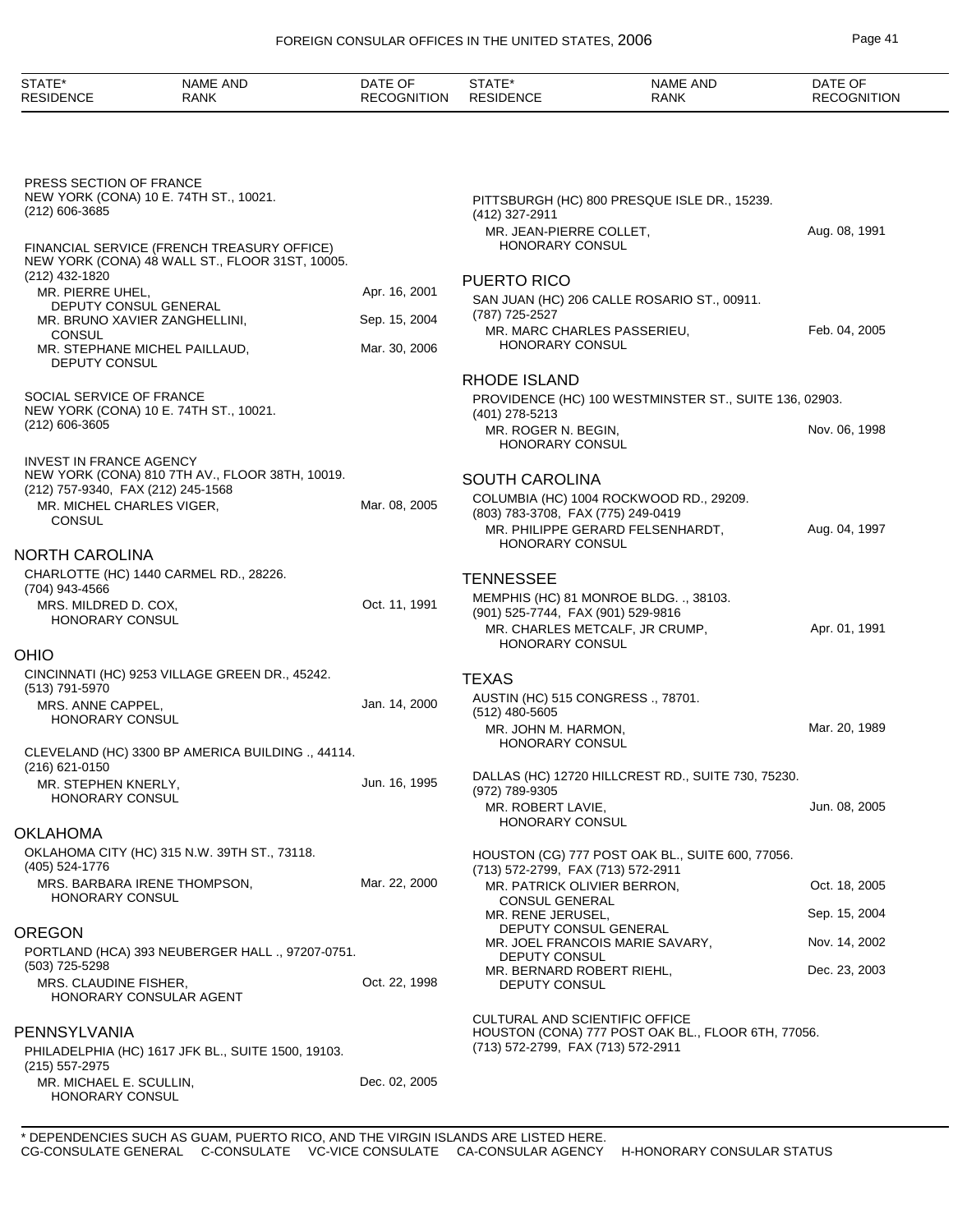| STATE*<br><b>RESIDENCE</b>                                                                                                               | <b>NAME AND</b><br><b>RANK</b>                              | DATE OF<br><b>RECOGNITION</b> | STATE*<br><b>RESIDENCE</b>                                                              | <b>NAME AND</b><br>RANK                                                        | DATE OF<br><b>RECOGNITION</b> |
|------------------------------------------------------------------------------------------------------------------------------------------|-------------------------------------------------------------|-------------------------------|-----------------------------------------------------------------------------------------|--------------------------------------------------------------------------------|-------------------------------|
|                                                                                                                                          |                                                             |                               |                                                                                         | <b>GAMBIA</b>                                                                  |                               |
| COMMERCIAL OFFICE TRADE COMMISSION OF FRANCE<br>HOUSTON (CONA) 777 POST OAK BL., FLOOR 6TH, 77056.<br>(713) 572-2799, FAX (713) 572-2911 |                                                             |                               | <b>CALIFORNIA</b><br>$(310)$ 476-0532<br>MS. AIMEE KLAUS,                               | LOS ANGELES (HCG) 10777 BELLAGIO RD., 90077.<br>HONORARY CONSUL GENERAL        | Dec. 15, 1995                 |
| (210) 659-3101<br>MR. JOHN L. COLLET,<br><b>HONORARY CONSUL</b>                                                                          | SAN ANTONIO (HC) X ROUTE 1 UN., 78209.                      | Feb. 08, 1986                 | <b>FLORIDA</b><br>$(305)$ 895-9600                                                      | MIAMI (HCG) 12875 N.E. 14TH AV., 33161.                                        |                               |
|                                                                                                                                          |                                                             |                               | MR. RONY DESVARENNES,                                                                   |                                                                                | Jan. 24, 2006                 |
| <b>UTAH</b><br>(801) 467-6647                                                                                                            | SALT LAKE CITY (HC) 1653 ORCHARD DR., 84106.                |                               |                                                                                         | HONORARY CONSUL GENERAL<br><b>GEORGIA</b>                                      |                               |
| MRS. CLAUDIA GREENE,                                                                                                                     |                                                             | Oct. 06, 2005                 | ALABAMA                                                                                 |                                                                                |                               |
| HONORARY CONSUL<br><b>VERMONT</b><br>(802) 878-0992                                                                                      | ESSEX JUNCTION (HC) 16 PEACHAM LA., 05452.                  |                               | (251) 432-2600, FAX (251) 433-4478<br><b>HONORARY CONSUL</b>                            | MOBILE (HC) 5 DAUPHIN ST., SUITE 101, 36602.<br>MR. MATTHEW SPURGEON METCALFE. | Jul. 30, 1999                 |
| MR. PATRICK HONORE BUFFET,<br>HONORARY CONSUL                                                                                            |                                                             | Jan. 16, 2004                 | <b>CALIFORNIA</b>                                                                       | ORANGE (HC) 1800 W. KATELLA AV., SUITE 400, 92867.                             |                               |
| <b>VIRGIN ISLANDS</b><br>(340) 776-1140, FAX (340) 776-7381                                                                              | ST. THOMAS (HC) 42 FORTUNA ST., SAINT THOMAS 00804.         |                               | (714) 744-7140<br>MR. FRANK HAYDN GREINKE,<br>HONORARY CONSUL                           |                                                                                | Aug. 11, 2004                 |
| MRS. ODILE RITA DE LYROT,<br><b>HONORARY CONSUL</b>                                                                                      |                                                             | Sep. 11, 2000                 | <b>DISTRICT OF COLUMBIA</b>                                                             | WASHINGTON (CHN) 1101 15TH ST., NW, SUITE 602, 20005.                          |                               |
| <b>VIRGINIA</b>                                                                                                                          |                                                             |                               | (202) 387-2390, FAX (202) 393-4537                                                      |                                                                                |                               |
| (804) 596-2754                                                                                                                           | NORFOLK (HC) 417 PIN OAK RD., NEWPORT NEWS 23601.           |                               | <b>MASSACHUSETTS</b>                                                                    |                                                                                |                               |
| MS. NICOLE YANCEY,<br><b>HONORARY CONSUL</b>                                                                                             |                                                             | Aug. 08, 1991                 | BOSTON (HC) 17 BERKELEY ST., 02138.<br>(617) 492-0727                                   |                                                                                |                               |
| <b>WASHINGTON</b>                                                                                                                        |                                                             |                               | MR. RICHARD PIPES.<br>HONORARY CONSUL                                                   |                                                                                | May. 29, 1997                 |
| (206) 256-6184, FAX (206) 448-4218                                                                                                       | SEATTLE (HCA) 2200 ALASKAN WA., SUITE 490, 98121.           |                               | PUERTO RICO                                                                             |                                                                                |                               |
| MR. JACK ALBERT COWAN,                                                                                                                   | HONORARY CONSULAR AGENT                                     | Jul. 21, 1998                 | 00907.                                                                                  | SAN JUAN (HC) PIER 15 MIRAFLORES ST., FLOOR 2, MIRAMAR                         |                               |
| <b>WYOMING</b><br>DUBOIS (HCA) 9 MEDILL CT., 82513.<br>$(307)$ 455-3775                                                                  |                                                             |                               | (787) 724-8070, FAX (787) 977-1660<br>MR. ROBERT LEITH,<br>HONORARY CONSUL              |                                                                                | Jun. 29, 1998                 |
|                                                                                                                                          | MRS. SEVERINE CHRISTINE MURDOCH,<br>HONORARY CONSULAR AGENT | Mar. 16, 2006                 | <b>TEXAS</b><br>$(281)$ 633-3500                                                        | HOUSTON (HC) 3040 POST OAK BL., SUITE 700, 77056.                              |                               |
|                                                                                                                                          | <b>GABON</b>                                                |                               | MR. LAN CHASE BENTSEN,<br><b>HONORARY CONSUL</b>                                        |                                                                                | Jun. 20, 1997                 |
| <b>NEW YORK</b>                                                                                                                          |                                                             |                               |                                                                                         |                                                                                |                               |
| (212) 686-9720                                                                                                                           | NEW YORK (CON) 18 E. 41ST ST., FLOOR 9TH, 10017.            |                               |                                                                                         | <b>GERMANY, FED. REP. OF</b>                                                   |                               |
| <b>CONSULAR AGENT</b>                                                                                                                    | MRS. YVONNE WALKER BOROBO,                                  | Aug. 22, 1995                 | ALABAMA<br>(205) 943-4772, FAX (205) 257-7546<br>MR. J. BRUCE JONES,<br>HONORARY CONSUL | BIRMINGHAM (HC) 500 BEACON PW., W, 35209.                                      | Nov. 09, 2001                 |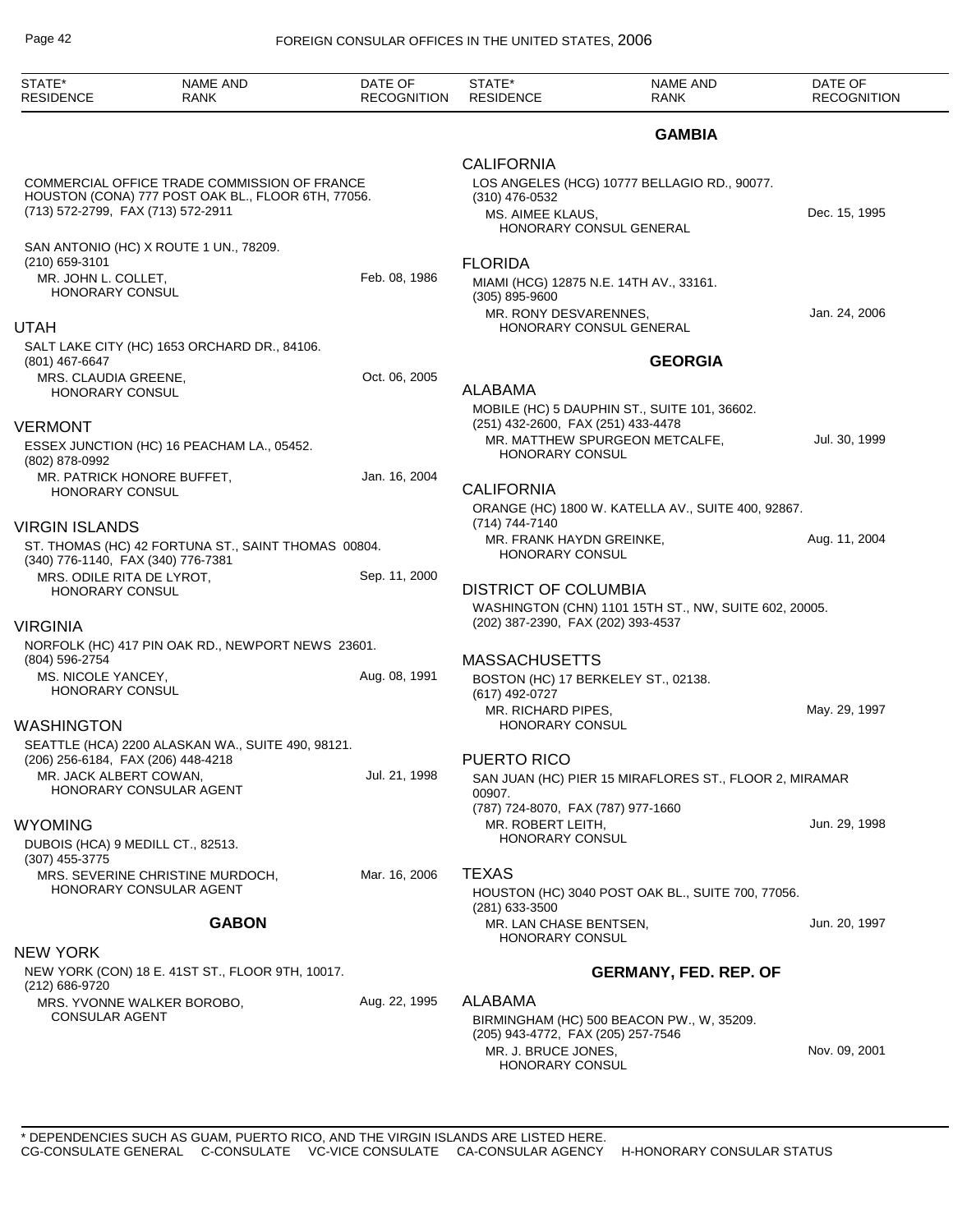| STATE*<br><b>RESIDENCE</b>                                      | <b>NAME AND</b><br><b>RANK</b>                           | DATE OF<br><b>RECOGNITION</b> | STATE*<br><b>RESIDENCE</b>                                  | NAME AND<br><b>RANK</b>                                      | DATE OF<br><b>RECOGNITION</b> |
|-----------------------------------------------------------------|----------------------------------------------------------|-------------------------------|-------------------------------------------------------------|--------------------------------------------------------------|-------------------------------|
|                                                                 |                                                          |                               |                                                             |                                                              |                               |
| ALASKA                                                          |                                                          |                               |                                                             |                                                              |                               |
|                                                                 | ANCHORAGE (HC) 425 G ST., SUITE 650, 99501.              |                               | MRS. ASKIM GENCEL,<br><b>CONSULAR AGENT</b>                 |                                                              | Jun. 16, 2004                 |
| (907) 274-6537<br>MR. BERND CARL GUETSCHOW,                     |                                                          | Oct. 23, 1978                 | MR. STEFAN BUSCH,                                           |                                                              | Sep. 14, 2004                 |
| HONORARY CONSUL                                                 |                                                          |                               | <b>CONSULAR AGENT</b><br>MR. RUEDIGER WOZNIAK,              |                                                              | Oct. 11, 2005                 |
| ARIZONA                                                         |                                                          |                               | <b>CONSULAR AGENT</b><br>MRS. BRITTA ANGELA JACOB,          |                                                              | Oct. 11, 2005                 |
| (602) 264-2545, FAX (602) 265-4428                              | PHOENIX (HC) 1007 E. MISSOURI AV., 85014.                |                               | <b>CONSULAR AGENT</b>                                       |                                                              |                               |
|                                                                 | MR. BERNARD OTTO M. OTREMBA BLANC,                       | Aug. 06, 2002                 | <b>COLORADO</b>                                             |                                                              |                               |
| HONORARY CONSUL                                                 |                                                          |                               | (303) 292-5922, FAX (303) 295-0072                          | DENVER (HC) 621 17TH ST., SUITE 811, 80293.                  |                               |
| CALIFORNIA                                                      |                                                          |                               |                                                             | DR. BERNHARD JURGEN BLEISE,                                  | Dec. 19, 2001                 |
|                                                                 | CARLSBAD (HC) 1947 CAMINO VIDA ROBLE., SUITE 108, 92008. |                               | HONORARY CONSUL                                             |                                                              |                               |
| (760) 918-0265, FAX (760) 918-0404                              | MS. ANNETTE IRIS ZILLGENS GOLDMAN,                       | Jan. 31, 2006                 | <b>DISTRICT OF COLUMBIA</b>                                 |                                                              |                               |
| <b>HONORARY CONSUL</b>                                          |                                                          |                               | (202) 298-4000, FAX (202) 298-4249                          | WASHINGTON (CHN) 4645 RESERVOIR RD., NW, 20007.              |                               |
| (323) 930-2703, FAX (323) 930-2805                              | LOS ANGELES (CG) 6222 WILSHIRE BL., SUITE 500, 90048.    |                               |                                                             | MR. THOMAS JOHANNES RAINER PROEPSTL,                         | Jun. 21, 2005                 |
| DR. CHRISTIAN STOCKS,                                           |                                                          | Aug. 10, 2005                 | <b>CONSUL GENERAL</b><br>MR. JOHANNES MOOSBURNER,           |                                                              | Oct. 10, 2005                 |
| <b>CONSUL GENERAL</b><br>DEPUTY CONSUL GENERAL                  | MR. NORBERT MICHAEL KUERSTGENS,                          | Jun. 01, 2004                 | <b>CONSUL</b><br><b>CONSUL</b>                              | MRS. KIRSTEN HEIKE MOOSBURNER,                               | Dec. 20, 2005                 |
| MR. PAUL HARMEL,                                                |                                                          | Jun. 28, 2004                 | MR. JUERGEN KIELING,                                        |                                                              | Aug. 02, 2002                 |
| <b>CONSUL</b><br>MR. LARS GERRIT LEYMANN,                       |                                                          | Jul. 07, 2005                 | <b>VICE CONSUL</b>                                          | MRS. WALTRAUD BREUER GLEIN,                                  | May. 06, 2004                 |
| <b>CONSUL</b><br>MR. SOENKE LENUWEIT,<br><b>VICE CONSUL</b>     |                                                          | Jul. 31, 2002                 | <b>VICE CONSUL</b><br>MR. WOLF MEYER,<br><b>VICE CONSUL</b> |                                                              | May. 19, 2006                 |
| MR. UWE HERBERT HAHN,                                           |                                                          | Sep. 03, 2002                 |                                                             |                                                              |                               |
| <b>VICE CONSUL</b>                                              | MRS. MARIA THERESIA STEINHAUSER,                         | Jul. 21, 2003                 | <b>FLORIDA</b>                                              |                                                              |                               |
| <b>VICE CONSUL</b><br>MR. THOMAS SCHERER,                       |                                                          | Oct. 14, 2003                 | (305) 358-0290                                              | MIAMI (CG) 100 N. BISCAYNE BL., SUITE 2200, 33132.           |                               |
| <b>VICE CONSUL</b><br>MRS. CHRISTINE KEOUGH,                    |                                                          | Jun. 02, 2004                 | <b>CONSUL GENERAL</b>                                       | COUNTESS EVA ALEXANDRA KENDEFFY,                             | Sep. 23, 2004                 |
| <b>VICE CONSUL</b>                                              |                                                          |                               | DR. STEFAN TRAUMANN,                                        |                                                              | Jul. 31, 2003                 |
| MRS. ANGELIKA DRESEN,<br><b>VICE CONSUL</b>                     |                                                          | Jun. 27, 2005                 |                                                             | DEPUTY CONSUL GENERAL<br>MR. HELMUT WILHELM LOERSCH,         | Nov. 25, 2005                 |
| MS. DANIELA LOTZEN,<br><b>VICE CONSUL</b>                       |                                                          | Jul. 29, 2005                 | <b>CONSUL</b><br>MRS. WERA CHRISTINE HACK,                  |                                                              | Aug. 14, 2001                 |
| MRS. CAROLIN SCHWARZ,<br><b>VICE CONSUL</b>                     |                                                          | Jul. 18, 2006                 | <b>VICE CONSUL</b>                                          | MR. PETER HEINRICH PIETZOWSKY,                               | Nov. 13, 2003                 |
|                                                                 | SAN FRANCISCO (CG) 1960 JACKSON ST., 94109.              |                               | <b>VICE CONSUL</b>                                          | MS. STEFANIE ANGELIKA KESTLER,                               | Jul. 16, 2004                 |
| (415) 775-1061                                                  |                                                          |                               | <b>VICE CONSUL</b>                                          | MRS. STEFANIE ELISABETH DEHNER,                              | Aug. 24, 2005                 |
| MR. ROLF SCHUETTE,<br><b>CONSUL GENERAL</b>                     |                                                          | Oct. 14, 2005                 | <b>VICE CONSUL</b>                                          |                                                              | Jan. 30, 2006                 |
| DR. CHRISTIAN F. A. SEEBODE,<br>DEPUTY CONSUL GENERAL           |                                                          | May. 17, 2004                 | MR. KARL OTTO MOEGLICH,<br><b>VICE CONSUL</b>               |                                                              |                               |
| MR. HANS MARCEL TANCRE,<br>CONSUL                               |                                                          | Mar. 04, 2003                 | MR. MARIO GENZ,<br><b>VICE CONSUL</b>                       |                                                              | Jun. 05, 2006                 |
| MR. KARSTEN TIETZ,<br><b>CONSUL</b>                             |                                                          | Jul. 06, 2006                 |                                                             | NAPLES (HC) 5633 STRAND BL., SUITE 304, 34110.               |                               |
| MS. UTE AVERESCH,<br><b>VICE CONSUL</b>                         |                                                          | Jul. 18, 2002                 | (239) 444-1827, FAX (239) 390-1901                          | MRS. NORMA BRENNE HENNING,                                   | Jan. 16, 2003                 |
| <b>VICE CONSUL</b>                                              | MR. CHRISTOPH TANNENBERGER,                              | Jun. 03, 2003                 | HONORARY CONSUL                                             |                                                              |                               |
| MR. HANSJOERG DENG,                                             |                                                          | Aug. 29, 2003                 | <b>GEORGIA</b>                                              |                                                              |                               |
| <b>VICE CONSUL</b><br>MS. STEFANIE MEYER,<br><b>VICE CONSUL</b> |                                                          | Oct. 06, 2005                 | (404) 659-4760                                              | ATLANTA (CG) 285 PEACHTREE CENTER AV., NE, SUITE 901, 30303. |                               |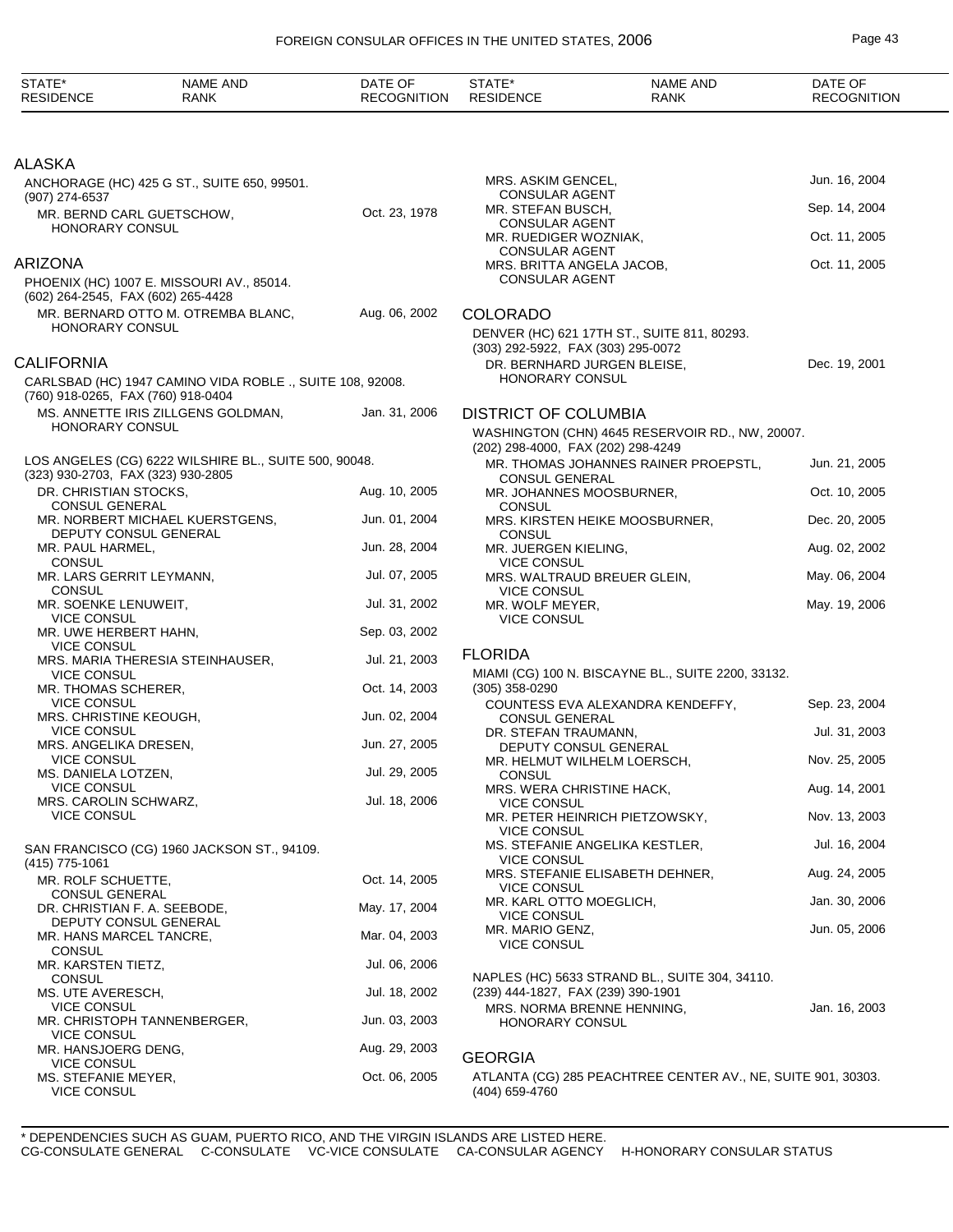| STATE*<br><b>RESIDENCE</b>                       | <b>NAME AND</b><br><b>RANK</b>                           | DATE OF<br><b>RECOGNITION</b> | STATE*<br><b>RESIDENCE</b>                                       | <b>NAME AND</b><br><b>RANK</b>                        | DATE OF<br><b>RECOGNITION</b> |
|--------------------------------------------------|----------------------------------------------------------|-------------------------------|------------------------------------------------------------------|-------------------------------------------------------|-------------------------------|
|                                                  |                                                          |                               |                                                                  |                                                       |                               |
|                                                  |                                                          |                               | <b>LOUISIANA</b>                                                 |                                                       |                               |
| MR. HANS JOERG BRUNNER,<br><b>CONSUL GENERAL</b> |                                                          | Jan. 27, 2003                 | $(504)$ 585-7500                                                 | NEW ORLEANS (HC) 1100 POYDRAS ST., SUITE 1700, 70163. |                               |
| MR. JUERGEN GEORG FRIESEL,<br><b>CONSUL</b>      |                                                          | May. 01, 2003                 | MR. W. PAUL ANDERSSON,                                           |                                                       | Oct. 18, 1999                 |
| MR. WALTER TOBIES,                               |                                                          | Dec. 30, 2005                 | HONORARY CONSUL                                                  |                                                       |                               |
| <b>CONSUL</b><br>MRS. MONIKA REUTER,             |                                                          | Jul. 12, 2004                 | <b>MASSACHUSETTS</b>                                             |                                                       |                               |
| <b>VICE CONSUL</b><br>MR. THOMAS ERICH KUHN,     |                                                          | Jul. 16, 2004                 | (617) 536-4414                                                   | BOSTON (CG) 3 COPLEY PL., SUITE 500, 02116.           |                               |
| <b>VICE CONSUL</b><br>MRS. ROSA MARIA KUHN,      |                                                          | Jul. 16, 2004                 | <b>CONSUL GENERAL</b>                                            | MR. WOLFGANG KURT VORWERK,                            | Sep. 09, 2004                 |
| <b>VICE CONSUL</b>                               |                                                          |                               | MR. BERND RINNERT,                                               | DEPUTY CONSUL GENERAL                                 | Jun. 27, 2005                 |
| <b>ILLINOIS</b>                                  |                                                          |                               | MR. GERHARD KUENTZLE,                                            |                                                       | Nov. 14, 2003                 |
| $(312)$ 580-1199                                 | CHICAGO (CG) 676 N. MICHIGAN AV., SUITE 3200, 60611.     |                               | <b>CONSUL</b>                                                    | MRS. KARIN BRINKMANN MELZER,                          | Jul. 12, 2004                 |
| MR. WOLFGANG DRAUTZ,                             |                                                          | Oct. 14, 2005                 | <b>CONSUL</b><br>MRS. LAURA MATTEN,                              |                                                       | Jul. 15, 2002                 |
| <b>CONSUL GENERAL</b><br>MR. ROLAND HERRMANN,    |                                                          | Jul. 11, 2006                 | <b>VICE CONSUL</b><br>MR. LUEDER KARL VOLCKMER,                  |                                                       | Aug. 05, 2003                 |
|                                                  | DEPUTY CONSUL GENERAL<br>MS. DAGMAR ELISABETH SCHMIDT,   | Nov. 10, 2003                 | <b>VICE CONSUL</b><br>MRS. KATJA HOFMANN,                        |                                                       | Jun. 27, 2005                 |
| <b>CONSUL</b><br>MR. BERND HAUSDORF,             |                                                          | Nov. 19, 2003                 | <b>VICE CONSUL</b>                                               |                                                       | Jul. 06, 2006                 |
| <b>CONSUL</b><br>MR. MARCEL CONSTEN,             |                                                          | Jul. 10, 2002                 | MR. RAYNER APPELRATH,<br><b>VICE CONSUL</b>                      |                                                       |                               |
| <b>VICE CONSUL</b>                               | MS. ALEXANDRA WENDT CONSTEN,                             | Jul. 22, 2002                 | <b>VICE CONSUL</b>                                               | MS. DANIELA AGNES LOPEZ SANDOVAL,                     | Jul. 06, 2006                 |
| <b>VICE CONSUL</b>                               |                                                          |                               | MS. KIRSTEN HARDT,<br><b>VICE CONSUL</b>                         |                                                       | Jul. 18, 2006                 |
| MR. EDUARD SCHROEDER,<br><b>VICE CONSUL</b>      |                                                          | Nov. 07, 2003                 | MR. ANSGAR KREMNITZER,<br><b>CONSULAR AGENT</b>                  |                                                       | Jun. 05, 2006                 |
| MR. KLAUS STEITZ,<br><b>VICE CONSUL</b>          |                                                          | Jul. 28, 2004                 |                                                                  |                                                       |                               |
| MS. ANJA WILMA SEIFERT,<br><b>VICE CONSUL</b>    |                                                          | Sep. 02, 2004                 | <b>MICHIGAN</b>                                                  |                                                       |                               |
| MR. VOLKER HABERLANDT,<br><b>VICE CONSUL</b>     |                                                          | Oct. 27, 2004                 | (248) 512-3352                                                   | AUBURN HILLS (HC) 1000 CHRYSLER DR., E, 48326.        |                               |
| <b>VICE CONSUL</b>                               | MS. SUSAN HABERLANDT NEVISI,                             | Oct. 27, 2004                 | MR. FREDERICK W. HOFFMAN,<br>HONORARY CONSUL                     |                                                       | Jan. 22, 2003                 |
|                                                  | MS. NADINE DOERTHE LAHAYNE,                              | Jul. 26, 2006                 |                                                                  |                                                       |                               |
| <b>VICE CONSUL</b>                               |                                                          |                               | <b>MINNESOTA</b>                                                 | MINNEAPOLIS (HC) 1000 LASALLE AV., 55403-2205.        |                               |
| IOWA                                             |                                                          |                               | (651) 962-4000                                                   |                                                       |                               |
| $(515)$ 961-2509                                 | INDIANOLA (HC) 115 S. HOWARD ST., 50125.                 |                               | DR. HEINO A. P. BECKMANN,<br><b>HONORARY CONSUL</b>              |                                                       | Dec. 18, 1996                 |
| HONORARY CONSUL                                  | MR. MARK FREDERICK SCHLENKER,                            | Jun. 29, 1994                 | <b>MISSISSIPPI</b>                                               |                                                       |                               |
|                                                  |                                                          |                               |                                                                  | JACKSON (HC) 49 EASTBROOK ST., 39216.                 |                               |
| KANSAS                                           |                                                          |                               | (601) 354-8283, FAX (601) 982-0608                               | MR. EMERSON BARNEY, JR ROBINSON,                      | Apr. 18, 1990                 |
| (913) 642-5134                                   | KANSAS CITY (HC) 8014 STATE LINE., LEAWOOD 66208.        |                               | <b>HONORARY CONSUL</b>                                           |                                                       |                               |
| <b>HONORARY CONSUL</b>                           | MR. WILLARD BREIDENTHAL SNYDER,                          | Sep. 27, 1972                 | <b>MISSOURI</b>                                                  |                                                       |                               |
|                                                  |                                                          |                               |                                                                  | SAINT LOUIS (HC) 330 WENNEKER DR., 63124.             |                               |
| KENTUCKY                                         | LOUISVILLE (HC) 500 W. JEFFERSON ST., SUITE 2500, 40202. |                               | (314) 567-4601, FAX (314) 567-1101<br>MR. LANSING GERVIG HECKER, |                                                       | Aug. 17, 2004                 |
| (502) 562-7296, FAX (502) 589-0309               |                                                          |                               | <b>HONORARY CONSUL</b>                                           |                                                       |                               |
| MR. MARK C. BLACKWELL,<br>HONORARY CONSUL        |                                                          | Mar. 17, 2003                 | <b>NEW MEXICO</b>                                                |                                                       |                               |
|                                                  |                                                          |                               | (505) 798-2567, FAX (505) 796-9601                               | ALBUQUERQUE (HC) 4801 LANG., NE, SUITE 110, 87109.    |                               |
|                                                  |                                                          |                               | MR. LANNY DEE MESSERSMITH,<br>HONORARY CONSUL                    |                                                       | May. 29, 1981                 |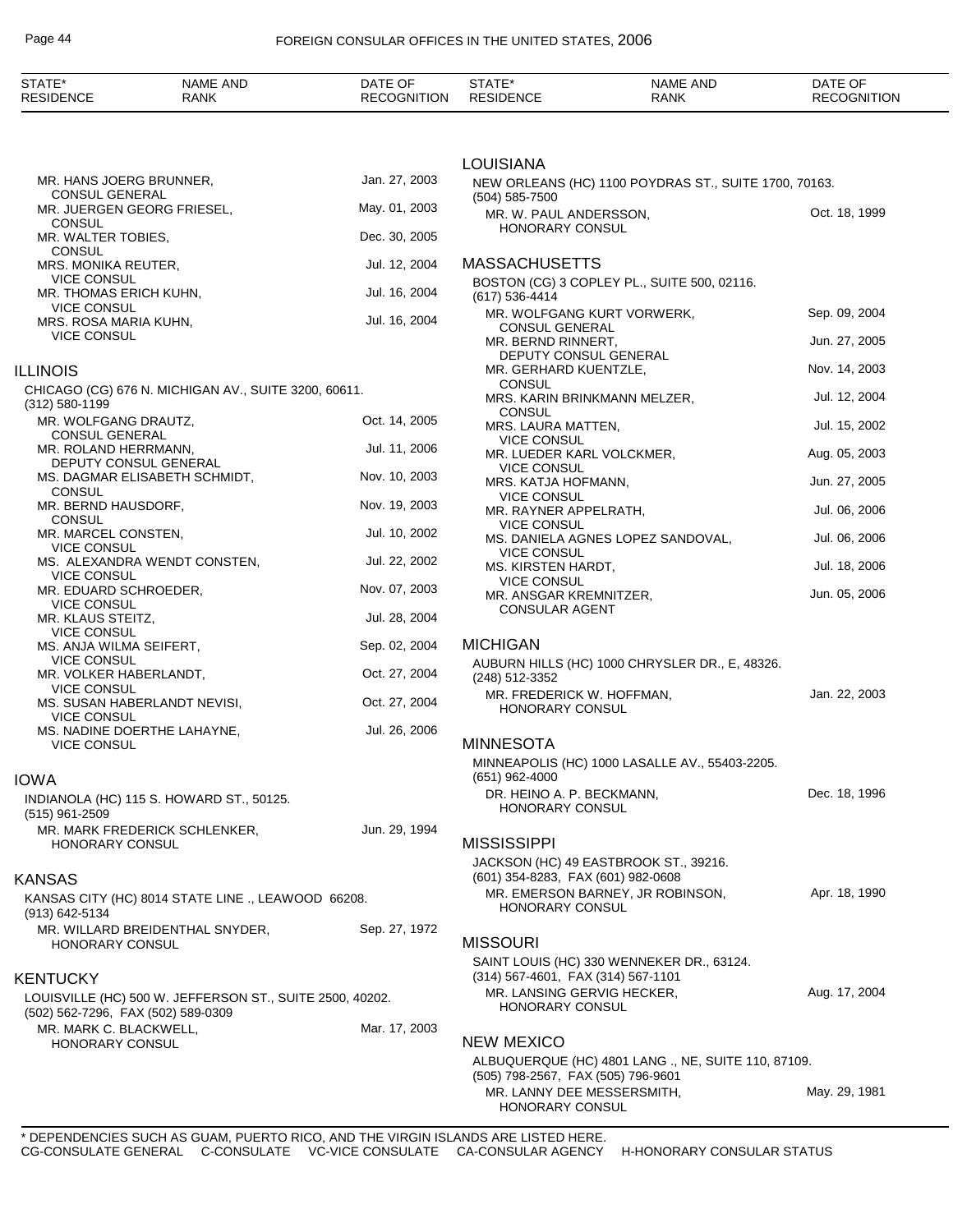| <b>STATE</b><br>0 T A T L<br>OF<br>AND<br>AND<br>NAME<br>DAIE<br><b>NAML</b><br>,,,,,<br>SIDENCE<br>RANK<br>MCT<br>RANK<br><b>RESID</b><br>RF<br>חכ<br>HON<br>∹N⊭ | $\sim$ $\sim$<br>DATE<br>HON<br>۰NH |
|-------------------------------------------------------------------------------------------------------------------------------------------------------------------|-------------------------------------|
|-------------------------------------------------------------------------------------------------------------------------------------------------------------------|-------------------------------------|

| NEW YORK                                                                  |               | <b>OHIO</b>                                                                               |               |
|---------------------------------------------------------------------------|---------------|-------------------------------------------------------------------------------------------|---------------|
| BUFFALO (HC) ONE M&T PZ., SUITE 2000, 14203.<br>(716) 848-1256            |               | CINCINNATI (HC) 733 OLD CHEMISTRY BLDG. ., ROOM ML0372,<br>45221-0372.                    |               |
| MR. CHRISTIAN GERARD, III KOELBL,<br>HONORARY CONSUL                      | Sep. 15, 2003 | (513) 556-2752, FAX (513) 556-1991<br>DR. RICHARD ERICH SCHADE,<br><b>HONORARY CONSUL</b> | Jul. 08, 1996 |
| NEW YORK (CG) 871 UNITED NATIONS PZ., 10017.                              |               |                                                                                           |               |
| (212) 610-9700, FAX (212) 610-9702                                        | Aug. 10, 2005 | CLEVELAND (HC) 925 EUCLID ST., 44115-1475.<br>(216) 696-1100                              |               |
| MR. HANS JUERGEN RANJIT HEIMSOETH,<br><b>CONSUL GENERAL</b>               |               | MS. DIANA MARIE THIMMIG,                                                                  | May. 25, 1989 |
| DR. HANS DIETER STELL,<br>DEPUTY CONSUL GENERAL                           | Jul. 12, 2004 | <b>HONORARY CONSUL</b>                                                                    |               |
| DR. WERNER HERBERT SCHMIDT,                                               | Mar. 16, 1999 | <b>OKLAHOMA</b>                                                                           |               |
| <b>CONSUL</b><br>MR. CARSTEN RUEPKE,<br><b>CONSUL</b>                     | Jun. 25, 2004 | OKLAHOMA CITY (HC) 5801 N. BROADWAY., SUITE 120, 73118.<br>(405) 842-0100                 |               |
| MRS. ANGELA MARIA AGATHE TERFLOTH,<br><b>CONSUL</b>                       | Apr. 27, 2005 | MR. CHARLES E. WIGGIN,<br><b>HONORARY CONSUL</b>                                          | Mar. 08, 1995 |
| MR. WERNER KLAER,                                                         | Oct. 14, 2005 |                                                                                           |               |
| <b>CONSUL</b><br>MR. ALEXANDER PAUL CHRISTIAN NOWAK,                      | Nov. 25, 2005 | <b>OREGON</b>                                                                             |               |
| <b>CONSUL</b>                                                             |               | PORTLAND (HC) 200 S.W. MARKET ST., SUITE 1695, 97201.                                     |               |
| MR. TILMAN ULRICH HANCKEL,                                                | Jul. 31, 2006 | (503) 222-0490                                                                            |               |
| <b>CONSUL</b><br>MR. CHRISTIAN PRZYBILL,<br><b>VICE CONSUL</b>            | Jul. 23, 2001 | MR. GUENTHER HEINZ HOFFMANN,<br><b>HONORARY CONSUL</b>                                    | Jan. 30, 1981 |
| MS. JOHANNA SANDER,                                                       | Jun. 12, 2003 |                                                                                           |               |
| <b>VICE CONSUL</b><br>MR. THORSTEN GOTTFRIED,                             | Jul. 31, 2003 | PENNSYLVANIA<br>PHILADELPHIA (HC) 1600 JOHN F. KENNEDY BL., SUITE 200, 19103.             |               |
| <b>VICE CONSUL</b><br>MR. TORSTEN HAEHN,                                  | Jul. 31, 2003 | $(215) 568 - 5573$<br>MS. BARBARA AFANASSIEV,                                             | Feb. 21, 2002 |
| <b>VICE CONSUL</b><br>MRS. SUSANN GOTTFRIED,                              | Jul. 31, 2003 | <b>HONORARY CONSUL</b>                                                                    |               |
| <b>VICE CONSUL</b><br>MR. HANS RAINER ESS,                                | Jun. 29, 2004 | PITTSBURGH (HC) 535 SMITHFIELD ST., SUITE 1500, 15222.<br>(412) 355-6472                  |               |
| <b>VICE CONSUL</b><br>MR. EGBERT SCHMIDT,                                 | Aug. 24, 2005 | MR. DAVID A. MURDOCH,<br>HONORARY CONSUL                                                  | Nov. 08, 2001 |
| <b>VICE CONSUL</b><br>MRS. KATJA ALEXANDRA BAUTZ,                         | Feb. 02, 2006 |                                                                                           |               |
| <b>VICE CONSUL</b><br>MR. STEPHAN PETER KOWITZ,                           | Apr. 06, 2006 | <b>SOUTH CAROLINA</b>                                                                     |               |
| <b>VICE CONSUL</b>                                                        |               | GREER (HC) 1784 POPLAR DR., 29651.                                                        |               |
| MS. DANIELA GAWEHNS,                                                      | Jun. 05, 2006 | (864) 879-9334<br>MR. WOLF DIETRICH STROMBERG,                                            | Jun. 23, 2005 |
| <b>VICE CONSUL</b><br>MR. STEPHAN SEBASTIEN FAGO,                         | Jul. 06, 2006 | HONORARY CONSUL                                                                           |               |
| <b>VICE CONSUL</b>                                                        |               |                                                                                           |               |
| MS. ANDREA SABINE AKPOTOWHO,<br><b>VICE CONSUL</b>                        | Jul. 06, 2006 | <b>TENNESSEE</b>                                                                          |               |
|                                                                           |               | NASHVILLE (HC) 201 4TH AV., N, SUITE 1420, 37219.                                         |               |
| DEUTSCHE BUNDESBANK                                                       |               | (615) 251-5444                                                                            |               |
| NEW YORK (CONA) 499 PARK AV., 10022.                                      |               | MR. DOUGLAS BERRY,<br><b>HONORARY CONSUL</b>                                              | Oct. 19, 2004 |
| $(212)$ 688-3680                                                          | Dec. 20, 2005 |                                                                                           |               |
| MR. MARTIN ROESCH,<br>DEPUTY CONSUL GENERAL                               |               | <b>TEXAS</b>                                                                              |               |
| MR. BERND KALTENHAEUSER,<br><b>CONSUL</b>                                 | Aug. 30, 2004 | CORPUS CHRISTI (HC) 615 N. UPPER BROADWAY UN., SUITE 630,<br>78477.                       |               |
|                                                                           |               | (361) 884-7766                                                                            |               |
| NORTH CAROLINA                                                            |               | MR. ERICH E. WENDL,<br><b>HONORARY CONSUL</b>                                             | Oct. 31, 1980 |
| CHARLOTTE (HC) 1910 ABBOTT ST., SUITE 201, 28203.<br>, FAX (253) 423-8142 |               | DALLAS (HC) 325 N. ST. PAUL ST., SUITE 2300, 75201.                                       |               |
| MR. KURT G. WALDTHAUSEN,<br>HONORARY CONSUL                               | May. 06, 2002 | $(214) 748 - 8500$                                                                        |               |
|                                                                           |               |                                                                                           |               |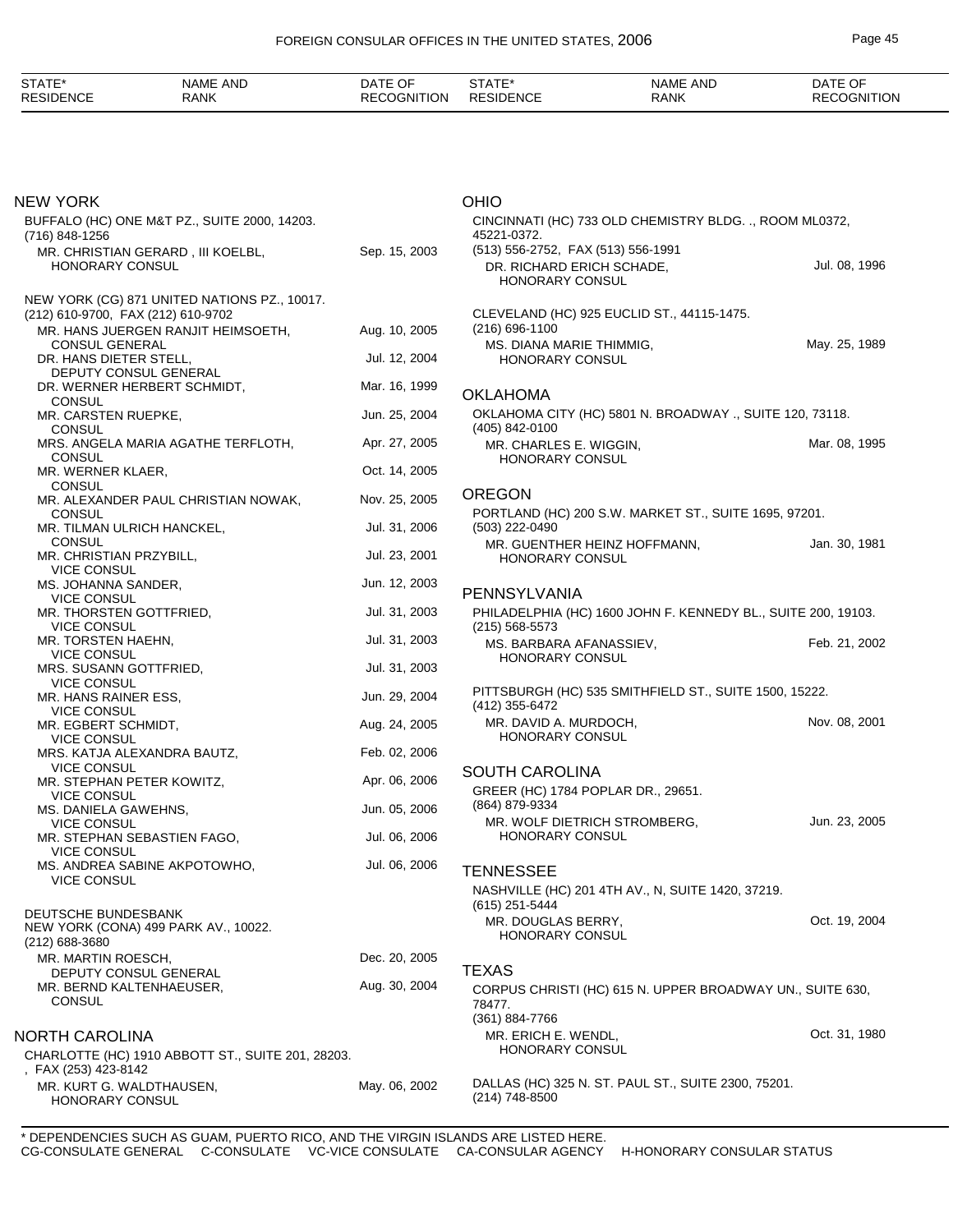## Page 46 FOREIGN CONSULAR OFFICES IN THE UNITED STATES, 2006

| STATE*<br><b>RESIDENCE</b>                          | <b>NAME AND</b><br>RANK                                                                           | DATE OF<br><b>RECOGNITION</b> | STATE*<br><b>RESIDENCE</b>                                      | NAME AND<br><b>RANK</b>                                                                                | DATE OF<br><b>RECOGNITION</b> |
|-----------------------------------------------------|---------------------------------------------------------------------------------------------------|-------------------------------|-----------------------------------------------------------------|--------------------------------------------------------------------------------------------------------|-------------------------------|
|                                                     |                                                                                                   |                               |                                                                 |                                                                                                        |                               |
| MR. WILLIAM HAYES HART,<br>HONORARY CONSUL          |                                                                                                   | Mar. 16, 2006                 | MR. CHRIS OBENG,<br><b>VICE CONSUL</b>                          |                                                                                                        | Nov. 04, 2004                 |
| (713) 627-7770                                      | HOUSTON (CG) 1300 POST OAK BL., SUITE 1850, 77056.                                                |                               | <b>NEW YORK</b>                                                 |                                                                                                        |                               |
| MR. RAINER KONRAD MUENZEL,                          |                                                                                                   | Aug. 22, 2005                 | (212) 832-1300                                                  | NEW YORK (CG) 19 E. 47TH ST., 10017.                                                                   |                               |
| <b>CONSUL GENERAL</b><br>MR. KAI UWE H. SPICHER,    |                                                                                                   | Oct. 03, 2005                 | MR. OBENG GYAN BUSIA,<br><b>CONSUL GENERAL</b>                  |                                                                                                        | Apr. 14, 2005                 |
| MRS. DORIS ERNST,                                   | DEPUTY CONSUL GENERAL                                                                             | Jul. 31, 2003                 | DEPUTY CONSUL GENERAL                                           | MR. SIDNEY RUDOLPH YAW BIMPONG,                                                                        | Mar. 28, 2005                 |
| <b>VICE CONSUL</b><br>MR. STEPHAN WUENSCH,          |                                                                                                   | Jul. 07, 2005                 | <b>CONSUL</b>                                                   | MR. GILBERT TSATSU TAMAKLOE,                                                                           | May. 31, 1996                 |
| <b>VICE CONSUL</b>                                  | MR. MARKUS ALEXANDER LAQUE,                                                                       | Nov. 25, 2005                 | MR. ANDREW BINEY,<br><b>CONSUL</b>                              |                                                                                                        | Feb. 01, 2001                 |
| <b>VICE CONSUL</b><br>MR. DANIEL ROMAN KLEMP,       |                                                                                                   | Jun. 16, 2006                 | MR. JOSEPH NGMINEBAYIHI,<br><b>CONSUL</b>                       |                                                                                                        | Mar. 03, 2006                 |
| <b>VICE CONSUL</b><br>MRS. DAGMAR KIRCHHOFF,        |                                                                                                   | Jun. 16, 2006                 | MS. JOSEPHINE AIDOO,<br><b>VICE CONSUL</b>                      |                                                                                                        | Feb. 20, 2004                 |
| <b>VICE CONSUL</b>                                  | MRS. MONIKA BERCHER PETTERSEN,                                                                    | Jul. 26, 2006                 |                                                                 |                                                                                                        |                               |
| <b>VICE CONSUL</b>                                  |                                                                                                   |                               | <b>TEXAS</b>                                                    | HOUSTON (HC) 3434 LOCKE LA., 77027-8806.                                                               |                               |
| (210) 226-1788                                      | SAN ANTONIO (HC) 310 S. ST. MARY'S ., 78205.                                                      |                               | (713) 960-8806, FAX (713) 960-8833<br>MR. JACK M. WEBB,         |                                                                                                        | Feb. 12, 1996                 |
| MR. BERNARD JOHN BUECKER,<br>HONORARY CONSUL        |                                                                                                   | Feb. 22, 2001                 | HONORARY CONSUL                                                 |                                                                                                        |                               |
|                                                     |                                                                                                   |                               |                                                                 | <b>GREECE</b>                                                                                          |                               |
|                                                     | TRUST TERRITORIES OF THE PACIFIC ISLANDS<br>MANILA, PHILIPPINES (CON) 777 PASEO DE ROXAS., 00000. |                               | <b>CALIFORNIA</b>                                               |                                                                                                        |                               |
| MR. CONRAD CAPPELL,<br><b>CONSUL</b>                |                                                                                                   | Dec. 11, 1989                 | (310) 826-5555, FAX (310) 826-8670                              | LOS ANGELES (CG) 12424 WILSHIRE BL., SUITE 800, 710, 90025.                                            |                               |
|                                                     |                                                                                                   |                               | <b>CONSUL GENERAL</b>                                           | MR. DIMITRIS CARAMITSOS TZIRAS,                                                                        | Oct. 17, 2005                 |
| 23RD, WELLINGTON 00000.                             | WELLINGTON, NEW ZEALAND (CON) 90-92 HOBSON ST., FLOOR                                             |                               | <b>CONSUL</b>                                                   | MR. ARISTOTELIS PAPAGEORGIOU,                                                                          | Mar. 22, 2006                 |
| MR. JOERG ZIMMERMANN,<br><b>CONSUL GENERAL</b>      |                                                                                                   | Jan. 19, 2006                 | MR. SPYRIDON MEIMARIS,<br><b>VICE CONSUL</b>                    |                                                                                                        | Nov. 20, 2003                 |
| UTAH                                                |                                                                                                   |                               |                                                                 |                                                                                                        |                               |
| (801) 321-4807                                      | SALT LAKE CITY (HC) 60 E. SOUTH TEMPLE., SUITE 1800, 84111.                                       |                               | <b>GREEK TOURIST OFFICE OF GREECE</b>                           | LOS ANGELES (CONA) 611 W. 6TH ST., SUITE 2198, 90017.                                                  |                               |
|                                                     | MR. CHARLES WINSTON, II DAHLQUIST,                                                                | Dec. 20, 1999                 | (213) 626-6696, FAX (213) 489-9744                              |                                                                                                        |                               |
| <b>HONORARY CONSUL</b>                              |                                                                                                   |                               |                                                                 | ECONOMIC AND COMMERCIAL OFFICE OF GREECE<br>LOS ANGELES (CONA) 11835 W. OLYMPIC BL., SUITE 405, 90064. |                               |
| VIRGINIA                                            |                                                                                                   |                               | (310) 914-3434, FAX (310) 914-4577                              |                                                                                                        |                               |
| (757) 486-9166                                      | VIRGINIA BEACH (HC) 536 VIKING DR., 23450.                                                        |                               |                                                                 | SAN FRANCISCO (CG) 2441 GOUGH ST., 94123.                                                              |                               |
| MR. PETER KONRAD MUELLER,<br><b>HONORARY CONSUL</b> |                                                                                                   | Dec. 16, 2005                 | (415) 775-2102, FAX (415) 776-6815<br>MRS. POLYXENI STEFANIDOU, |                                                                                                        | Oct. 17, 2005                 |
| WASHINGTON                                          |                                                                                                   |                               | <b>CONSUL GENERAL</b>                                           |                                                                                                        |                               |
|                                                     | SPOKANE (HC) 1047 W. GARLAND UN., 99205.                                                          |                               |                                                                 | OFFICE OF EDUCATIONAL AFFAIRS OF GREECE<br>SAN FRANCISCO (CONA) 870 MARKET ST., SUITE 616, 94102.      |                               |
| (509) 624-5242<br>MR. HUBERTUS P. GUENTHER,         |                                                                                                   | Sep. 30, 1987                 | (415) 788-2727, FAX (415) 788-4252                              |                                                                                                        |                               |
| HONORARY CONSUL                                     |                                                                                                   |                               | MR. EVANGELOS KASVIKIS,<br><b>CONSUL</b>                        |                                                                                                        | Jan. 07, 2003                 |
|                                                     | <b>GHANA</b>                                                                                      |                               | <b>DISTRICT OF COLUMBIA</b>                                     |                                                                                                        |                               |
| DISTRICT OF COLUMBIA                                |                                                                                                   |                               |                                                                 | WASHINGTON (CHN) 2221 MASSACHUSETTS AV., NW, 20008.                                                    |                               |
| (202) 686-4520, FAX (202) 686-4527                  | WASHINGTON (CHN) 3512 INTERNATIONAL DR., NW, 20008.                                               |                               | (202) 939-1300, FAX (202) 939-1324                              |                                                                                                        |                               |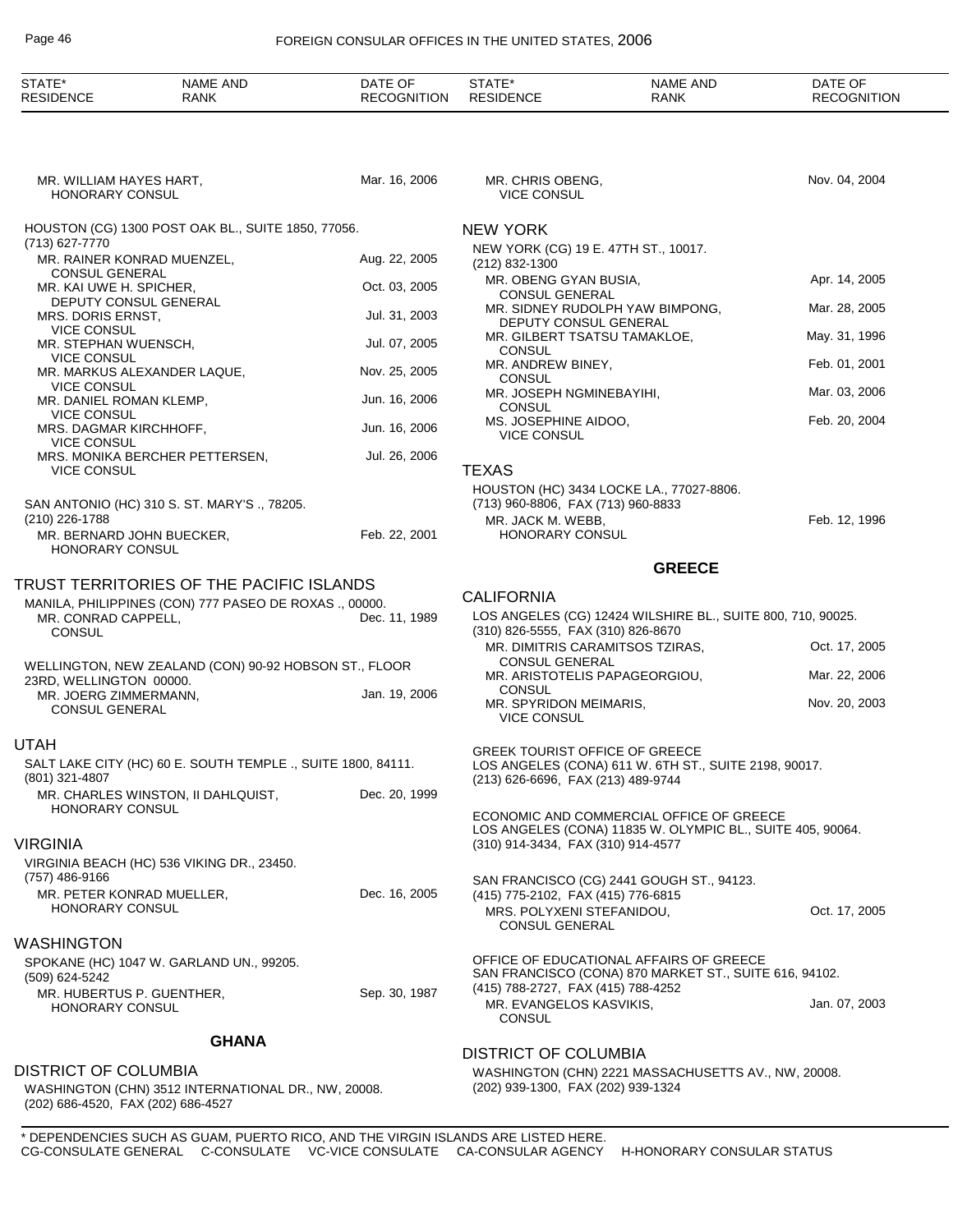| STATE*<br><b>RESIDENCE</b>                                | NAME AND<br>RANK                                         | DATE OF<br><b>RECOGNITION</b> | STATE*<br><b>RESIDENCE</b>                                     | <b>NAME AND</b><br><b>RANK</b>                                                             | DATE OF<br><b>RECOGNITION</b> |
|-----------------------------------------------------------|----------------------------------------------------------|-------------------------------|----------------------------------------------------------------|--------------------------------------------------------------------------------------------|-------------------------------|
|                                                           |                                                          |                               |                                                                |                                                                                            |                               |
| MR. DIMITRI ANGHELAKIS,                                   |                                                          | Oct. 18, 2005                 | MS. IRENE PENTZAROPOULOU,                                      |                                                                                            | Mar. 17, 2003                 |
| <b>CONSUL</b>                                             |                                                          |                               | <b>CONSUL</b><br>MR. GEORGIOS ALEXOPOULOS,                     |                                                                                            | Dec. 22, 2003                 |
| <b>FLORIDA</b>                                            |                                                          |                               | <b>CONSUL</b><br>MR. GEORGIOS VLIKIDIS,                        |                                                                                            | Dec. 21, 2005                 |
| MR. ANDREAS PSYCHARIS,                                    | TAMPA (CG) 601 BAYSHORE BL., SUITE 800, 33606.           | Feb. 18, 2005                 | <b>CONSUL</b><br>MRS. ERIKETI ABATIS,                          |                                                                                            | May. 24, 2005                 |
| <b>CONSUL GENERAL</b><br>MR. GRIGORIOS RIGAS,             |                                                          | Oct. 04, 2005                 | <b>VICE CONSUL</b><br>MR. IOANNIS NIKOLAIDIS,                  |                                                                                            | Oct. 18, 2005                 |
| <b>VICE CONSUL</b>                                        |                                                          |                               | <b>VICE CONSUL</b><br>MRS. EKATERINI ERGATI,                   |                                                                                            | Jul. 03, 1997                 |
| <b>GEORGIA</b>                                            |                                                          |                               | <b>CONSULAR AGENT</b>                                          | MRS. ZOE FLORA APOSTOLOPOULOU,                                                             | Dec. 06, 2000                 |
| (404) 261-3313, FAX (404) 262-2798                        | ATLANTA (CON) 3340 PEACHTREE RD., NE, SUITE 1670, 30326. |                               | CONSULAR AGENT                                                 |                                                                                            |                               |
| MR. LAMBROS KAKISSIS,<br><b>CONSUL</b>                    |                                                          | Sep. 29, 2003                 | OFFICE OF TOURISM                                              |                                                                                            |                               |
| MR. GEORGIOS TSONIS,                                      |                                                          | Sep. 20, 1999                 | (212) 421-5777, FAX (212) 826-6940                             | NEW YORK (CONA) 645 5TH AV., FLOOR 9TH, 10022.                                             |                               |
| <b>VICE CONSUL</b>                                        |                                                          |                               | MR. GEORGIOS TAMBAKIS,<br><b>CONSUL</b>                        |                                                                                            | Aug. 14, 2001                 |
| <b>ILLINOIS</b>                                           |                                                          |                               |                                                                |                                                                                            |                               |
| (312) 335-3915, FAX (312) 335-3958                        | CHICAGO (CG) 650 N. SAINT CLAIR ST., 60611.              |                               |                                                                | OFFICE OF THE COMMERCIAL COUNSELOR<br>NEW YORK (CONA) 150 E. 58TH ST., SUITE 1715A, 10155. |                               |
| MS. ALIKI HADJI,<br><b>CONSUL GENERAL</b>                 |                                                          | Nov. 12, 2003                 | (212) 751-2404, FAX (212) 593-2278<br>MR. SPYROS ABATZOPOULOS, |                                                                                            | Feb. 26, 2003                 |
| <b>VICE CONSUL</b>                                        | MRS. VASSILIKI MARIA GRIVITSOPOULOU,                     | Feb. 20, 2004                 | <b>CONSUL</b>                                                  | MS. GARIFALIA PAPANASTASIOU,                                                               | Feb. 02, 2004                 |
|                                                           |                                                          |                               | <b>VICE CONSUL</b>                                             |                                                                                            |                               |
| OFFICE OF EDUCATIONAL AFFAIRS                             | CHICAGO (CONA) 151 N. MICHIGAN AV., SUITE 1003, 60601.   |                               |                                                                | MERCANTILE MARINE DEPARTMENT OF GREECE                                                     |                               |
| (312) 228-9516<br>MRS. ELENI FREZADOU,                    |                                                          | Jan. 20, 2006                 | (212) 425-5764, FAX (212) 425-3795                             | NEW YORK (CONA) 29 BROADWAY UN., SUITE 2300, 10006.                                        |                               |
| <b>CONSUL</b>                                             |                                                          |                               |                                                                | CAPTAIN PELOPIDAS ANGELOPOULOS.                                                            | Nov. 22, 1996                 |
| <b>LOUISIANA</b>                                          |                                                          |                               | <b>CONSUL</b>                                                  | MR. KONSTANTINOS KARAMPAMPAS,                                                              | Jun. 06, 2006                 |
|                                                           | NEW ORLEANS (CON) 2 CANAL ST., SUITE 2318, 70130.        |                               | <b>CONSUL</b>                                                  |                                                                                            |                               |
| (504) 523-1167, FAX (504) 524-3610                        |                                                          |                               | <b>TEXAS</b>                                                   |                                                                                            |                               |
|                                                           | OFFICE OF MERCANTILE MARINE OF GREECE                    |                               | (713) 840-7522, FAX (713) 840-0614                             | HOUSTON (CON) 520 POST OAK BL., SUITE 450, 77027.                                          |                               |
| (504) 529-5288                                            | NEW ORLEANS (CONA) 2 CANAL ST., SUITE 2707, 70130.       |                               | MR. STYLIANOS GAVRIIL,                                         |                                                                                            | Nov. 14, 2003                 |
|                                                           |                                                          |                               | <b>CONSUL</b>                                                  | MR. KONSTANTINOS MASTORAKIS,                                                               | Jun. 06, 2006                 |
| <b>MASSACHUSETTS</b><br>BOSTON (CG) 86 BEACON ST., 02108. |                                                          |                               | <b>VICE CONSUL</b>                                             |                                                                                            |                               |
| (617) 523-0100, FAX (617) 523-0511                        | MR. CONSTANTINOS ORPHANIDES,                             | Apr. 06, 2006                 |                                                                | <b>GRENADA</b>                                                                             |                               |
| <b>CONSUL GENERAL</b>                                     |                                                          |                               | <b>FLORIDA</b>                                                 |                                                                                            |                               |
| MR. YIORGOS CHOULIARAS,<br><b>CONSUL</b>                  |                                                          | Dec. 15, 2005                 | 33131.                                                         | FT. LAUDERDALE (HC) 201 S. BISCAYNE BL., SUITE 2800, MIAMI                                 |                               |
| <b>VICE CONSUL</b>                                        | MRS. CATHERINE ECONOMOU DEMETER,                         | Nov. 01, 1999                 | (305) 913-7555, FAX (954) 538-9615                             |                                                                                            | Feb. 13, 2003                 |
| <b>CONSULAR AGENT</b>                                     | MS. CHRISTINA GEORGOPOULOU KALATHAKI,                    | Jul. 30, 2002                 | MR. RICHARD ALLAN. NIXON,<br><b>HONORARY CONSUL</b>            |                                                                                            |                               |
| MR. NICOLAS DRACOPOULOS,<br><b>CONSULAR AGENT</b>         |                                                          | Dec. 12, 2005                 | <b>ILLINOIS</b>                                                |                                                                                            |                               |
|                                                           |                                                          |                               |                                                                | CHICAGO (HC) 438 W. ST. JAMES PL., 60614.                                                  |                               |
| <b>NEW YORK</b>                                           |                                                          |                               | , FAX (773) 472-2809<br>DR. ALVIN J. SCHONFELD,                |                                                                                            | Nov. 16, 1993                 |
| (212) 988-5500, FAX (212) 734-8492                        | NEW YORK (CG) 69 E. 79TH ST., 10021.                     |                               | <b>HONORARY CONSUL</b>                                         |                                                                                            |                               |
| MRS. CATHERINE BOURA,<br><b>CONSUL GENERAL</b>            |                                                          | Mar. 04, 2004                 |                                                                |                                                                                            |                               |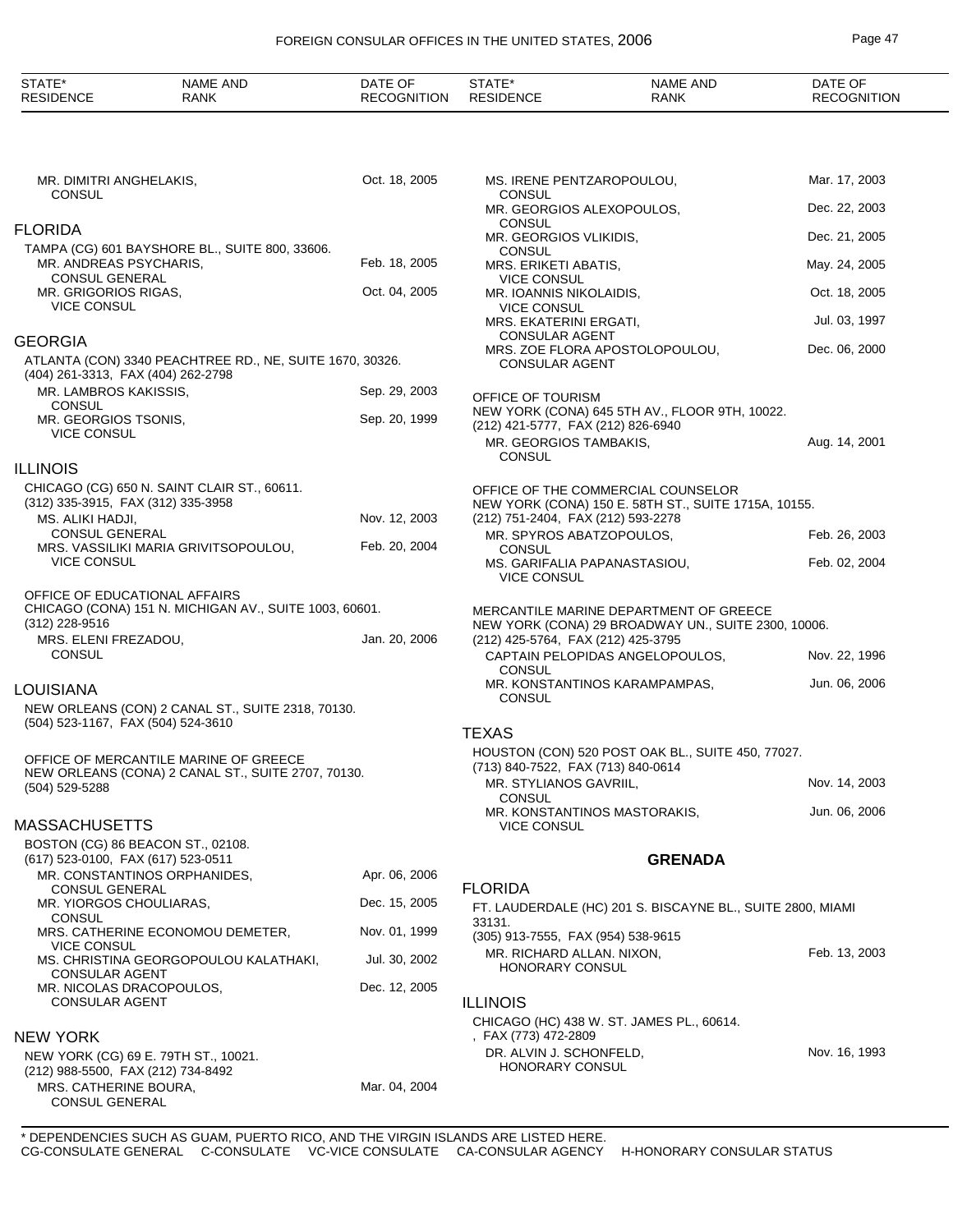| STATE*<br><b>RESIDENCE</b>                         | <b>NAME AND</b><br>RANK                                               | DATE OF<br><b>RECOGNITION</b>  | STATE*<br><b>RESIDENCE</b>                                              | <b>NAME AND</b><br>RANK                                       | DATE OF<br><b>RECOGNITION</b> |
|----------------------------------------------------|-----------------------------------------------------------------------|--------------------------------|-------------------------------------------------------------------------|---------------------------------------------------------------|-------------------------------|
|                                                    |                                                                       |                                |                                                                         |                                                               |                               |
| <b>MICHIGAN</b>                                    |                                                                       |                                |                                                                         |                                                               |                               |
| (248) 305-8080, FAX (815) 327-2441                 | NORTHVILLE (HC) 17445 PARKSHORE DR., 48168.                           |                                |                                                                         | SAN FRANCISCO (CG) 870 MARKET ST., SUITE 667, 94102.          |                               |
| MR. ROBERT G. DAVID,<br><b>HONORARY CONSUL</b>     |                                                                       | Aug. 23, 2004                  | (415) 788-5651                                                          | MRS. PATRICIA N. SANTIZO DE CALDERON,                         | Oct. 06, 2005                 |
| NEW YORK                                           |                                                                       |                                | <b>CONSUL GENERAL</b>                                                   | MRS. MARIA DELGADO DE MORATAYA,                               | Nov. 10, 2003                 |
| $(212)$ 599-0301                                   | NEW YORK (CG) 800 2ND AV., SUITE 400K, 10017.                         |                                | <b>VICE CONSUL</b><br><b>VICE CONSUL</b>                                | MS. VERONICA ELIZABETH JIMENEZ TOBAR,                         | Jun. 06, 2006                 |
| MR. ALLEN MORGAN MCGUIRE,<br><b>CONSUL GENERAL</b> |                                                                       | Aug. 29, 2005                  | MR. FRANS J. KETELAAR MOLINA,<br><b>CONSULAR AGENT</b>                  |                                                               | Dec. 09, 2004                 |
|                                                    | <b>GUATEMALA</b>                                                      |                                | MR. CARLOS ARMANDO AFRE,<br>HONORARY CONSUL                             |                                                               | Dec. 16, 1991                 |
| ALABAMA                                            |                                                                       |                                | <b>COLORADO</b>                                                         |                                                               |                               |
| (205) 269-2756                                     | MONTGOMERY (HC) 2153 MEADOW LANE DR., 36106.                          |                                | MR. ALFREDO VASQUEZ RIVERA.                                             | DENVER (CG) 820 16TH ST., SUITE 615, 80202.                   | Jan. 21, 2003                 |
| <b>HONORARY CONSUL</b>                             | MR. JOSE ROBERTO ORTEGA-LOPEZ,                                        | Feb. 05, 1981                  | <b>CONSUL GENERAL</b><br>MS. ROSA MARIA GALLARDO,<br><b>VICE CONSUL</b> |                                                               | May. 26, 2005                 |
| ARIZONA                                            |                                                                       |                                |                                                                         |                                                               |                               |
| $(602)$ 200-3660                                   | PHOENIX (CG) 4747 N. 7TH ST., SUITE 410, 85014.                       |                                | <b>DISTRICT OF COLUMBIA</b>                                             | WASHINGTON (CHN) 2220 R ST., NW, 20008.                       |                               |
| <b>CONSUL GENERAL</b>                              | MR. OSCAR ADOLFO PADILLA LAM,                                         | Mar. 03, 2006                  | (202) 745-4952, FAX (202) 745-1908<br>MR. HECTOR PALACIOS LIMA,         |                                                               | Jun. 30, 2004                 |
| MS. PATRICIA MEIGHAM,<br><b>VICE CONSUL</b>        |                                                                       | Apr. 07, 2006                  | <b>CONSUL</b>                                                           |                                                               |                               |
| CALIFORNIA                                         |                                                                       |                                | <b>FLORIDA</b>                                                          | FT. LAUDERDALE (HC) 2601 OAKLAND PARK BL., E, APT 200, 33306. |                               |
| (213) 365-9251                                     | LOS ANGELES (CG) 1625 W. OLYMPIC BL., SUITE 1000, 90015.              |                                | (954) 467-1700, FAX (954) 764-1700                                      |                                                               |                               |
| <b>CONSUL GENERAL</b>                              | MR. MILTON EDUARDO ALVAREZ VELA,                                      | Oct. 14, 2005                  | MR. JOHN P. BAUER,<br><b>HONORARY CONSUL</b>                            |                                                               | Aug. 24, 1990                 |
| MR. PERSY RALDA,<br><b>CONSUL</b>                  |                                                                       | Apr. 12, 2006                  |                                                                         | MIAMI (CG) 1101 BRICKELL AV., SUITE 1003-S, 33131.            |                               |
| <b>VICE CONSUL</b>                                 | MR. GERMAN ARNOLDO CEREZO,                                            | Oct. 14, 1994                  | $(305)$ 679-9945                                                        | MRS. JULIA BEATRIZ ILLESCAS PUTZEYS,                          | May. 25, 2006                 |
| MRS. GUADALUPE DE MURGA,<br><b>VICE CONSUL</b>     |                                                                       | Jan. 14, 1999                  | <b>CONSUL GENERAL</b><br>MS. DUNIA MIRANDA,                             |                                                               | Aug. 01, 1997                 |
| <b>VICE CONSUL</b>                                 | MS. ANA GABRIELA DUARTE DE SARTI,                                     | Nov. 25, 2005                  | <b>VICE CONSUL</b><br>MS. CRISTY ANDRINO,<br><b>VICE CONSUL</b>         |                                                               | Sep. 30, 2004                 |
| <b>VICE CONSUL</b>                                 | MS. ANA LORENA LEIVA LUTTMANN,                                        | Apr. 06, 2006                  | MS. ANA MARIA COREA VILLEDA,<br><b>VICE CONSUL</b>                      |                                                               | Feb. 01, 2006                 |
| <b>VICE CONSUL</b>                                 | MS. ANA PATRICIA GARCIA REYES,                                        | May. 19, 2006                  | MR. OSCAR BERGER WIDMANN,<br><b>VICE CONSUL</b>                         |                                                               | Feb. 03, 2006                 |
| <b>VICE CONSUL</b>                                 | MR. ANGEL MANUEL SALAZAR ANLEU,<br>MR. LEONARDO SALVADOR RAMOS SURIA, | Jun. 06, 2006<br>Jan. 21, 2005 | MS. KARLA MARIA CRUZ REYES,<br><b>VICE CONSUL</b>                       |                                                               | Apr. 07, 2006                 |
| <b>CONSULAR AGENT</b>                              | MS. KARIN VIOLETA RAYMUNDO RODRIGUEZ,                                 | Feb. 15, 2005                  | <b>VICE CONSUL</b>                                                      | MR. RICARDO JOSE ORTIZ ALTENBACH,                             | Apr. 10, 2006                 |
| <b>CONSULAR AGENT</b><br>MR. JUAN PABLO FRANCISCO, |                                                                       | Mar. 07, 2005                  | MS. DORIS QUEZADA GUZMAN,<br><b>CONSULAR AGENT</b>                      |                                                               | Feb. 27, 2003                 |
| <b>CONSULAR AGENT</b><br>MR. JOHN L. ULMEN,        |                                                                       | Mar. 06, 1989                  | MR. GEORGE L. COMBALUZIER,<br><b>HONORARY CONSUL</b>                    |                                                               | Mar. 24, 1969                 |
| HONORARY CONSUL<br>MR. HUGO W. MERIDA,             |                                                                       | Nov. 04, 2004                  | <b>GEORGIA</b>                                                          |                                                               |                               |
| HONORARY VICE CONSUL                               |                                                                       |                                | (404) 320-8804, FAX (404) 320-8806                                      | ATLANTA (CG) 2750 BUFORD HW., NE, 30324.                      |                               |
| (619) 282-8127                                     | SAN DIEGO (HC) 10405 SAN DIEGO MISSION RD., SUITE 205, 92108.         |                                | <b>CONSUL GENERAL</b>                                                   | MR. HUGO HAROLDO HUN ARCHILA,                                 | Feb. 13, 2006                 |
| HONORARY CONSUL                                    | MR. EUGENE HERBERT SAPPER,                                            | Jul. 26, 1974                  | VICE CONSUL                                                             | MS. NIVIA ROSEMARY ARAUZ MONZON,                              | Jun. 06, 2006                 |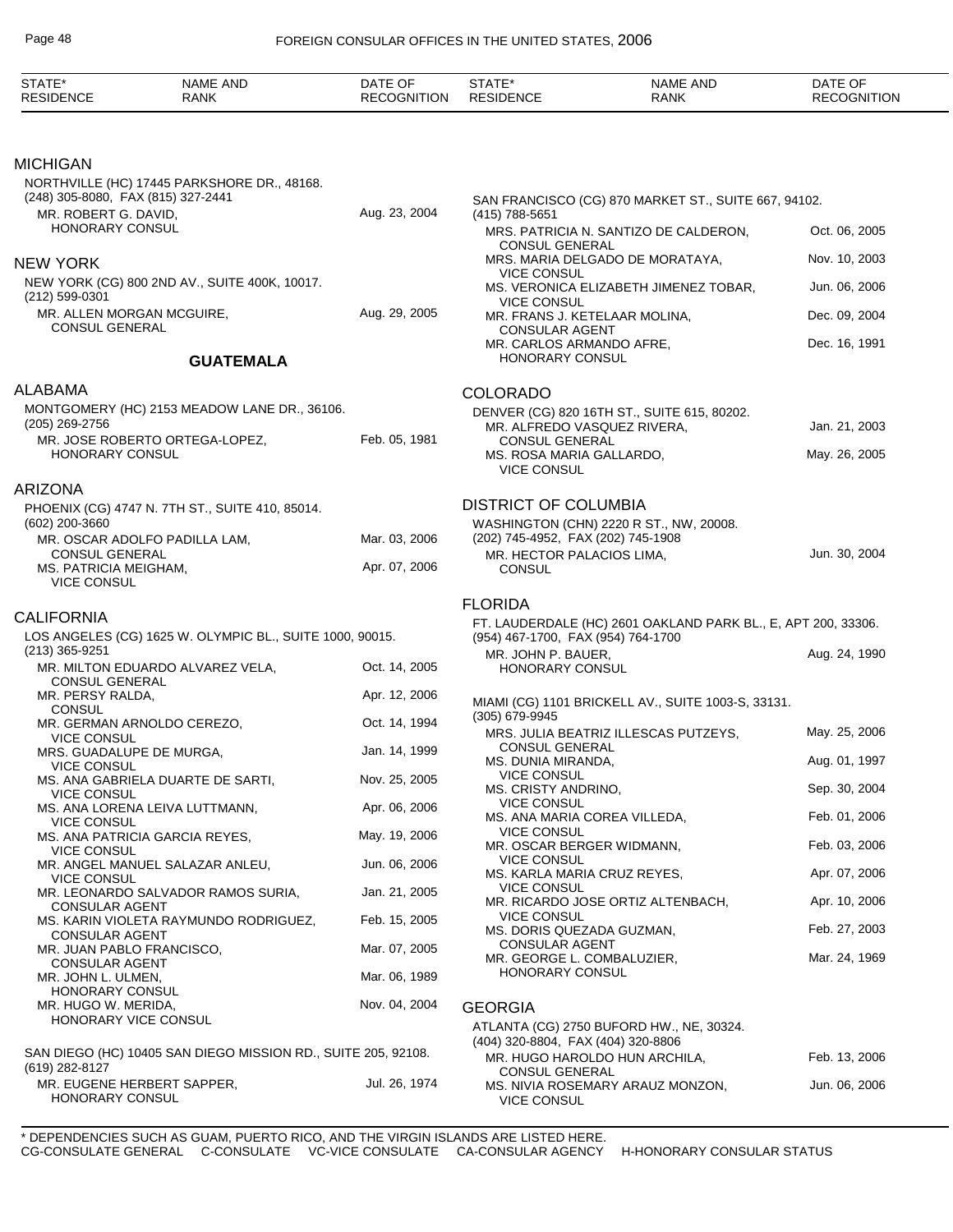| STATE*<br><b>RESIDENCE</b>                                      | <b>NAME AND</b><br>RANK                                   | DATE OF<br><b>RECOGNITION</b> | STATE*<br><b>RESIDENCE</b>                                     | <b>NAME AND</b><br>RANK                                   | DATE OF<br><b>RECOGNITION</b> |
|-----------------------------------------------------------------|-----------------------------------------------------------|-------------------------------|----------------------------------------------------------------|-----------------------------------------------------------|-------------------------------|
|                                                                 |                                                           |                               |                                                                |                                                           |                               |
|                                                                 |                                                           |                               |                                                                | MS. ROSA MARIA MERIDA DE MORA,                            | Jun. 13, 2000                 |
| (404) 255-7019, FAX (404) 255-0023                              | ATLANTA (HC) 4772 E. CONWAY DR., NW, 30327.               |                               | <b>CONSUL GENERAL</b><br>MRS. MARIA LUZ ZYRIEK,                |                                                           | Jun. 02, 2000                 |
| MRS. MARIA TERESA FRASER.                                       |                                                           | Dec. 26, 1964                 | <b>CONSUL</b><br>MRS. MARGARITA SIMEONIDIS,                    |                                                           | Jun. 19, 1998                 |
| HONORARY CONSUL<br>MR. CARLOS ENRIQUE CHANG.                    |                                                           | Jul. 29, 2005                 | <b>VICE CONSUL</b><br>MR. ROBERTO ROSENBERG,                   |                                                           | May. 23, 2000                 |
| HONORARY VICE CONSUL                                            |                                                           |                               | <b>VICE CONSUL</b>                                             |                                                           |                               |
| <b>ILLINOIS</b>                                                 |                                                           |                               | <b>CONSULAR AGENT</b>                                          | MRS. CLAUDIA DE FERNANDEZ,                                | Aug. 27, 1999                 |
|                                                                 | CHICAGO (CG) 203 N. WABASH AV., SUITE 910, 60601.         |                               | MR. PEDRO TZUNUN,<br><b>CONSULAR AGENT</b>                     |                                                           | Mar. 09, 2001                 |
| (312) 332-1587, FAX (312) 322-4256<br>MR. GUSTAVO ADOLFO LOPEZ, |                                                           | Nov. 30, 2004                 |                                                                | MRS. CLAUDIA GATICA MORENO,                               | Mar. 09, 2001                 |
| <b>CONSUL GENERAL</b>                                           | MISS IVONNE SANCHEZ ARDON,                                | Jul. 20, 2004                 | <b>CONSULAR AGENT</b>                                          | MRS. DINA BEATRIZ MOGOLLON VARGAS,                        | Jun. 01, 2001                 |
| <b>VICE CONSUL</b>                                              |                                                           |                               | <b>CONSULAR AGENT</b>                                          | MRS. EUGENIA BARRIOS ESCALANTE,                           | Mar. 28, 2005                 |
| <b>VICE CONSUL</b>                                              | MR. JORGE RAFAEL ARCHILA RUIZ,                            | Apr. 07, 2006                 | <b>CONSULAR AGENT</b>                                          |                                                           |                               |
| MS. T. ROXANA RIEPELE,<br><b>CONSULAR AGENT</b>                 |                                                           | Jun. 15, 2000                 | <b>NORTH CAROLINA</b>                                          |                                                           |                               |
| MR. SERMINIO SANCHINEL,                                         |                                                           | Jun. 18, 2001                 |                                                                | CHARLOTTE (HC) 201 S. DOTGER AV., 28207.                  |                               |
| <b>CONSULAR AGENT</b>                                           | MRS. LILLIAN GLEASON DE MAGNUSON,                         | Jun. 04, 1968                 | (704) 333-5958, FAX (704) 333-5959<br>MR. STEVEN HOWARD KROPP. |                                                           | Sep. 29, 2005                 |
| HONORARY VICE CONSUL                                            |                                                           |                               | <b>HONORARY CONSUL</b>                                         |                                                           |                               |
| <b>LOUISIANA</b>                                                |                                                           |                               | <b>OREGON</b>                                                  |                                                           |                               |
|                                                                 | LAFAYETTE (HC) 735 RUE JEFFERSON ., 70501.                |                               |                                                                | PORTLAND (HC) 821 N.W. 11TH AV., SUITE 323, 97209.        |                               |
| (318) 268-5474<br>MR. ENRIQUE HERRERA,                          |                                                           | Sep. 17, 1996                 | (503) 224-4193, FAX (503) 224-4886                             |                                                           |                               |
| HONORARY CONSUL                                                 |                                                           |                               | MR. SERGE D'ROVENCOURT,<br>HONORARY CONSUL                     |                                                           | Jun. 15, 1999                 |
|                                                                 | NEW ORLEANS (HC) 1001 HOWARD AV., SUITE 2504, 70113.      |                               | PENNSYLVANIA                                                   |                                                           |                               |
| (504) 558-3777                                                  | MS. MARGARITA LOURDES JEREZ,                              | Jun. 10, 1998                 |                                                                | PHILADELPHIA (HC) 1245 HIGHLAND AV., SUITE 301, ABINGTON  |                               |
| HONORARY CONSUL                                                 |                                                           |                               | 19001.                                                         |                                                           |                               |
|                                                                 |                                                           |                               | $(215)$ 885-5551                                               | DR. ROBERTO RENDON MALDONADO,                             | Jun. 06, 1983                 |
| <b>MINNESOTA</b>                                                | MINNEAPOLIS (HC) 2105 1ST AV., S, 55404.                  |                               | <b>HONORARY CONSUL</b>                                         |                                                           |                               |
| (612) 870-3459                                                  |                                                           |                               | PUERTO RICO                                                    |                                                           |                               |
| HONORARY CONSUL                                                 | MR. ALEX EDMUND S. DAHINTEN,                              | Dec. 03, 1998                 |                                                                | SAN JUAN (HC) 530 PONCE DE LEON ATRIUM OFFICE CENTER AV., |                               |
|                                                                 |                                                           |                               | 00901.<br>(787) 289-7871, FAX (787) 289-8779                   |                                                           |                               |
| <b>MISSOURI</b>                                                 |                                                           |                               |                                                                | MR. ALBERTO M. PEREZ NEGRONI,                             | May. 10, 1996                 |
| (816) 942-6990, FAX (816) 942-4301                              | KANSAS CITY (HC) 400 E. RED BRIDGE RD., SUITE 107, 64131. |                               | <b>HONORARY CONSUL</b>                                         |                                                           |                               |
| DR. JOSEPH PETER SPALITTO.<br>HONORARY CONSUL                   |                                                           | Sep. 13, 2002                 | <b>RHODE ISLAND</b>                                            |                                                           |                               |
|                                                                 |                                                           |                               |                                                                | PROVIDENCE (CG) 754 BRANCH AV., SUITE 201, 02904.         |                               |
| <b>NEVADA</b>                                                   |                                                           |                               | (401) 210-6345                                                 | MS. VERONICA L. GRAJEDA CASTILLO,                         | Jan. 09, 2006                 |
| 89030.                                                          | N. LAS VEGAS (HC) 2987 N. LAS VEGAS BL., NORTH LAS VEGAS  |                               | <b>CONSUL GENERAL</b><br>MISS DANIELA SANCHEZ,                 |                                                           | Jun. 06, 2006                 |
| (702) 499-9442                                                  |                                                           |                               | <b>VICE CONSUL</b>                                             |                                                           |                               |
| MR. ARACELICA PAREDES,<br><b>HONORARY CONSUL</b>                |                                                           | May. 27, 2005                 | <b>TENNESSEE</b>                                               |                                                           |                               |
| DR. ALDO ADRIAN AGUIRRE,                                        |                                                           | May. 27, 2008                 |                                                                | MEMPHIS (HC) 147 JEFFERSON AV., 38103.                    |                               |
| HONORARY VICE CONSUL                                            |                                                           |                               | (901) 527-8466, FAX (901) 527-8469                             |                                                           |                               |
| <b>NEW YORK</b>                                                 |                                                           |                               | MR. GEORGE E. WHITWORTH,<br><b>HONORARY CONSUL</b>             |                                                           | Feb. 14, 1968                 |
| (212) 686-3837                                                  | NEW YORK (CG) 57 PARK AV., 10016.                         |                               |                                                                |                                                           |                               |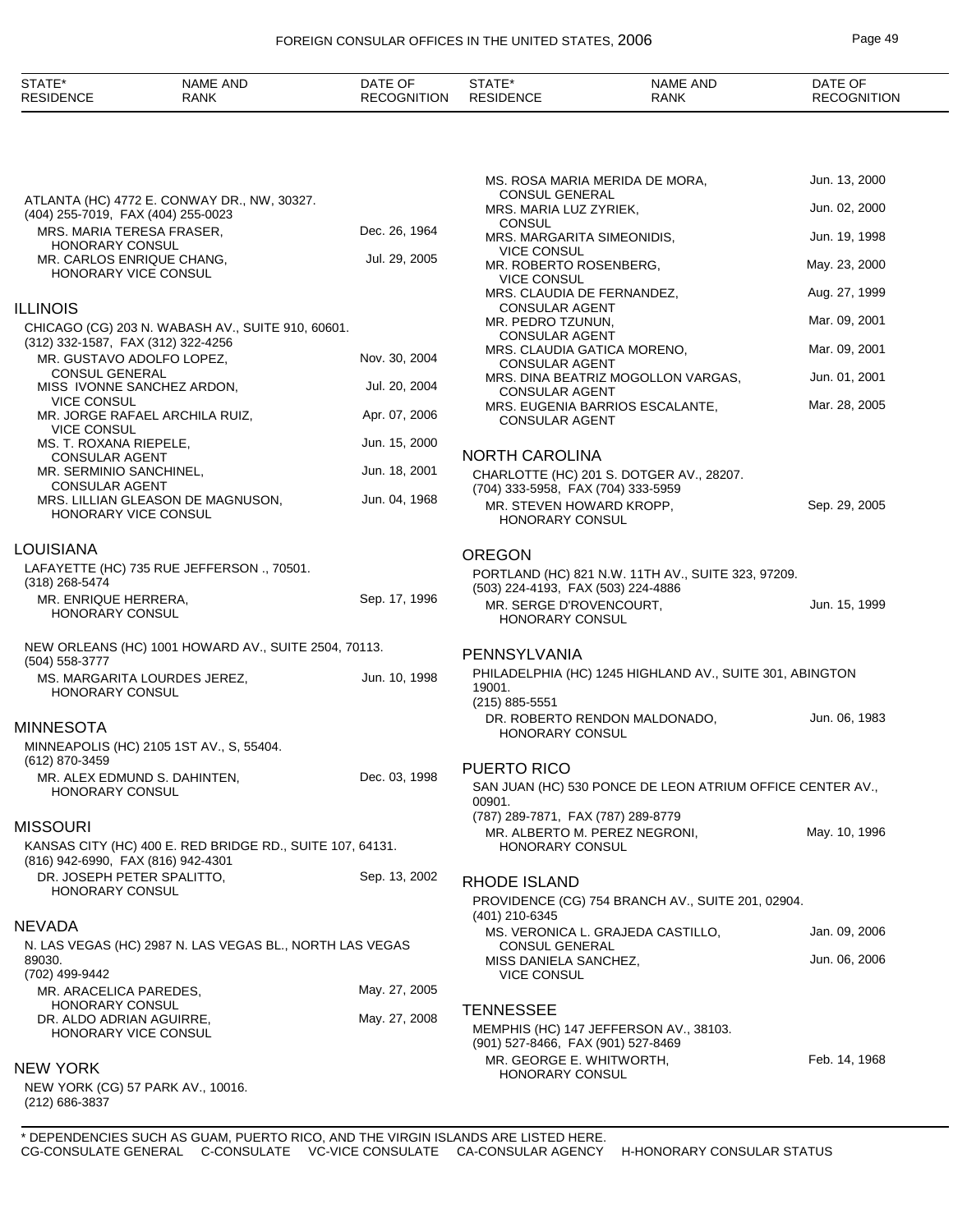| STATE*<br><b>RESIDENCE</b>                                                     | <b>NAME AND</b><br><b>RANK</b>                         | DATE OF<br><b>RECOGNITION</b> | STATE*<br><b>RESIDENCE</b>                                                 | <b>NAME AND</b><br><b>RANK</b>                                                   | DATE OF<br><b>RECOGNITION</b> |
|--------------------------------------------------------------------------------|--------------------------------------------------------|-------------------------------|----------------------------------------------------------------------------|----------------------------------------------------------------------------------|-------------------------------|
|                                                                                |                                                        |                               |                                                                            |                                                                                  |                               |
| <b>TEXAS</b>                                                                   |                                                        |                               | <b>NEW YORK</b>                                                            |                                                                                  |                               |
| (713) 953-9531                                                                 | HOUSTON (CG) 3013 FOUNTAIN VIEW UN., SUITE 210, 77057. |                               |                                                                            | NEW YORK (CG) 370 7TH AV., SUITE 402, 10001.<br>MR. BRENTNOLD FITZPATRICK EVANS, | Sep. 14, 1993                 |
| <b>CONSUL GENERAL</b>                                                          | MR. JOSE BARILLAS TRENNERT,                            | Jun. 21, 2002                 | <b>CONSUL GENERAL</b><br>MR. MOHAMED RAHEEL KHAN,                          |                                                                                  | Jun. 27, 2005                 |
| MS. MARA E. MEJIA GARCIA,<br><b>VICE CONSUL</b>                                |                                                        | May. 17, 2004                 | DEPUTY CONSUL GENERAL                                                      |                                                                                  |                               |
|                                                                                | MS. ANA PAULINA SPINDLER BAUER,                        | Jul. 15, 2004                 | <b>TEXAS</b>                                                               |                                                                                  |                               |
| <b>VICE CONSUL</b><br><b>CONSULAR AGENT</b>                                    | MR. JASSON ALDANA BENAVENTE,                           | Jun. 06, 2006                 | (713) 497-4466                                                             | HOUSTON (HC) 1810 WOODLAND PARK DR., 77077.                                      |                               |
| DR. CARLOS HUGO MONSANTO,                                                      |                                                        | Mar. 29, 1989                 | MS. TERRY A. REIS,                                                         |                                                                                  | Mar. 26, 1997                 |
| <b>HONORARY CONSUL</b><br>MR. JOSE RAFAEL ESPADA,                              |                                                        | Feb. 17, 1994                 | HONORARY CONSUL                                                            |                                                                                  |                               |
| <b>HONORARY CONSUL</b>                                                         |                                                        |                               |                                                                            | <b>HAITI</b>                                                                     |                               |
|                                                                                | SAN ANTONIO (HVC) 4840 WHIRLWIND., 78217.              |                               | <b>CALIFORNIA</b>                                                          |                                                                                  |                               |
| HONORARY VICE CONSUL                                                           | MR. CARLOS FERREYRO LUCERO,                            | Apr. 09, 1992                 | (415) 543-1915                                                             | SAN FRANCISCO (HC) 401 CHINA BASIN BL., SUITE 128, 94107.                        |                               |
| <b>WASHINGTON</b>                                                              |                                                        |                               | MR. GERALD JAY SANDERS,<br><b>HONORARY CONSUL</b>                          |                                                                                  | Mar. 02, 2000                 |
| SEATTLE (HC) 2100 5TH AV., 98121.                                              |                                                        |                               |                                                                            |                                                                                  |                               |
| (206) 728-5920<br>MRS. ELSA OSBORNE SMITH,<br>HONORARY CONSUL                  |                                                        | Jan. 18, 1991                 | <b>COLORADO</b><br>$(303)$ 298-7392                                        | DENVER (HC) 621 17TH ST., SUITE 1741, 80293.                                     |                               |
|                                                                                | <b>GUINEA</b>                                          |                               | MR. PAUL EDWARD VRANESIC,<br><b>HONORARY CONSUL</b>                        |                                                                                  | Nov. 14, 1975                 |
| <b>FLORIDA</b>                                                                 |                                                        |                               |                                                                            |                                                                                  |                               |
|                                                                                | JACKSONVILLE (HC) 24 E. 6TH ST., 32206.                |                               | <b>FLORIDA</b>                                                             |                                                                                  |                               |
| MR. ARNETT E. GIRARDEAU,<br>HONORARY CONSUL                                    |                                                        | Apr. 19, 1994                 | MIAMI (CG) 259 S.W. 13TH ST., 33130.<br>(305) 377-3547                     |                                                                                  |                               |
|                                                                                |                                                        |                               | <b>CONSUL GENERAL</b>                                                      | MR. JEAN BERNARD RALPH LATORTUE,                                                 | Apr. 11, 2006                 |
| <b>OHIO</b>                                                                    |                                                        |                               |                                                                            | MR. NICOLAS GERARD ALEX JOSPITRE,                                                | May. 01, 2006                 |
| (330) 252-1795, FAX (330) 252-1874                                             | CLEVELAND (HC) 39 S. MAIN ST., SUITE 404, AKRON 44308. |                               | CONSUL                                                                     | MRS. MARIE SONIA DUBUISSON SATURNE,                                              | Jun. 06, 2006                 |
| <b>HONORARY CONSUL</b>                                                         | MR. ABDOUL RAHIM ABDOULKARIM,                          | Sep. 13, 1996                 | <b>VICE CONSUL</b><br>MS. ANDRELLE JEAN BAPTISTE,<br><b>CONSULAR AGENT</b> |                                                                                  | Mar. 07, 2000                 |
| PENNSYLVANIA                                                                   |                                                        |                               | <b>CONSULAR AGENT</b>                                                      | MRS. MIE ALTAGRACIA KETTLY METAYER B.,                                           | May. 28, 2002                 |
| (215) 842-0860                                                                 | PHILADELPHIA (HC) 24 W. TUPEHOCKEN ST., 19144.         |                               | MR. ROSARIO ALEXANDRE,<br><b>CONSULAR AGENT</b>                            |                                                                                  | Dec. 12, 2005                 |
| MR. STANLEY L. STRAUGHTER,<br>HONORARY CONSUL                                  |                                                        | Mar. 01, 1992                 |                                                                            | ORLANDO (CON) 1616 E. COLONIAL DR., 32803.                                       |                               |
|                                                                                |                                                        |                               | (407) 897-1262                                                             |                                                                                  |                               |
|                                                                                | <b>GUYANA</b>                                          |                               | MR. LAURENT P. PROSPER,<br><b>CONSUL</b>                                   |                                                                                  | Jun. 07, 2006                 |
| <b>CALIFORNIA</b>                                                              |                                                        |                               | MR. GREGORY MAX MENARD,                                                    |                                                                                  | Jun. 07, 2006                 |
| (310) 641-3688, FAX (310) 641-6980                                             | LOS ANGELES (HC) 222 W. FLORANCE AV., INGLEWOOD 90301. |                               | <b>CONSULAR AGENT</b><br>MRS. PATRICE ANGELINE LUCIEN,                     |                                                                                  | Jun. 07, 2006                 |
| <b>HONORARY CONSUL</b>                                                         | MR. JOSEPH GABRIEL D'OLIVEIRA,                         | Aug. 03, 1994                 | <b>CONSULAR AGENT</b><br>MS. MARJORIE ROMAIN,<br><b>CONSULAR AGENT</b>     |                                                                                  | Jun. 07, 2006                 |
| <b>FLORIDA</b>                                                                 |                                                        |                               | <b>GEORGIA</b>                                                             |                                                                                  |                               |
|                                                                                | MIAMI (HC) 795 N.W. 72ND ST., 33150.                   |                               | ATLANTA (HC) ., 30366.                                                     |                                                                                  |                               |
| (786) 235-0431, FAX (305) 693-9313<br>MR. RAMZAN ROSHANALI,<br>HONORARY CONSUL |                                                        | Sep. 23, 2003                 | (404) 455-3434<br>MR. WILLIAM GILBERT BROWNING,<br>HONORARY CONSUL         |                                                                                  | Sep. 14, 1979                 |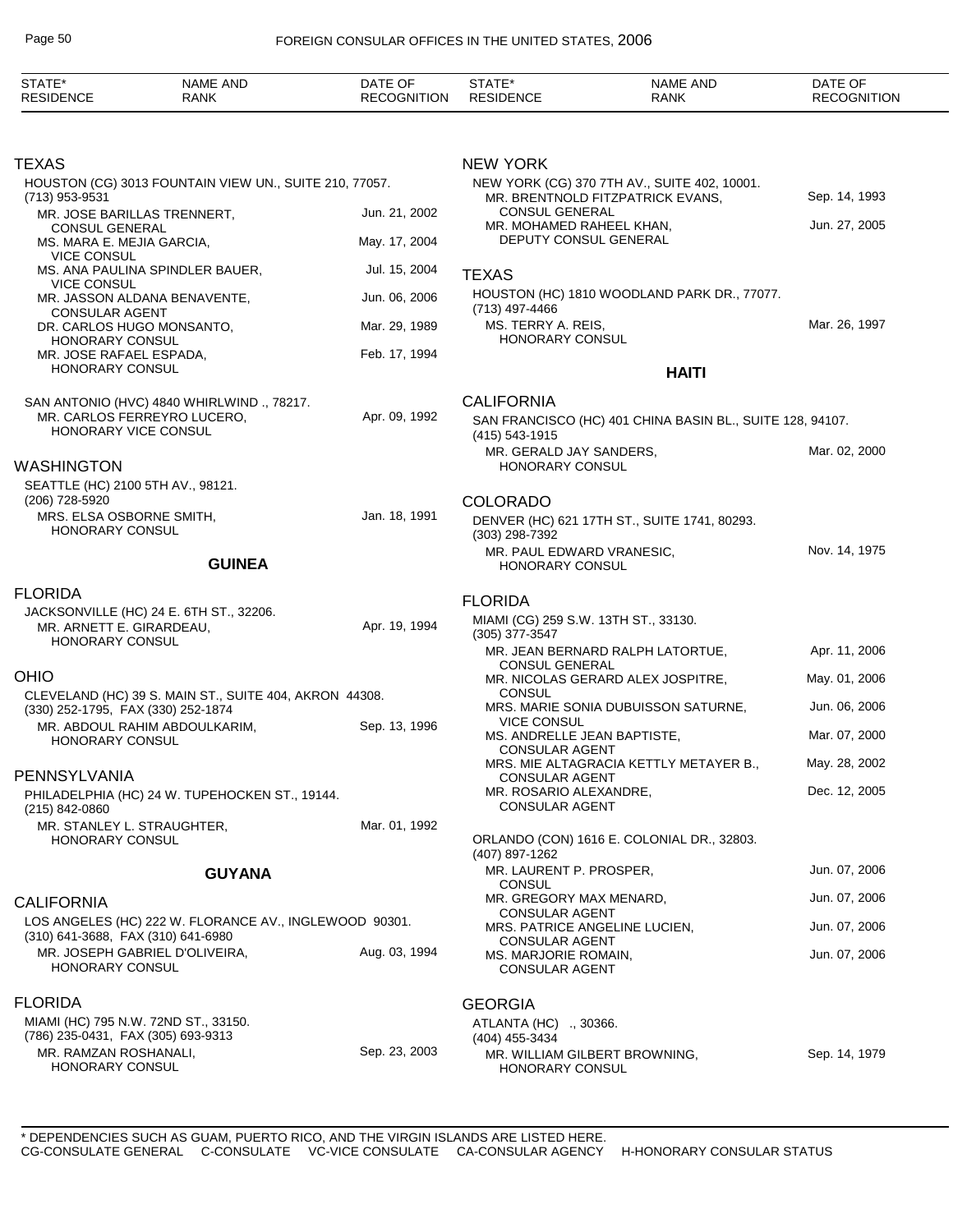| STATE*<br><b>RESIDENCE</b>                                      | <b>NAME AND</b><br>RANK                                   | DATE OF<br><b>RECOGNITION</b> | STATE*<br><b>RESIDENCE</b>                                                    | <b>NAME AND</b><br>RANK                                 | DATE OF<br><b>RECOGNITION</b> |
|-----------------------------------------------------------------|-----------------------------------------------------------|-------------------------------|-------------------------------------------------------------------------------|---------------------------------------------------------|-------------------------------|
| <b>ILLINOIS</b>                                                 |                                                           |                               |                                                                               |                                                         |                               |
|                                                                 | CHICAGO (CG) 220 S. STATE ST., SUITE 2110, 60601.         |                               | MR. GUY GELIN,                                                                |                                                         | Aug. 05, 1991                 |
| (312) 922-4004, FAX (312) 922-7122<br>MR. LESLIE LOUIS CONDE,   |                                                           | Jan. 24, 2006                 | <b>VICE CONSUL</b><br>MR. JEAN YVES PERNIER,<br><b>VICE CONSUL</b>            |                                                         | Oct. 15, 2004                 |
| <b>CONSUL GENERAL</b><br>MR. JEAN BUTEAUX CORIOLAN,             |                                                           | Apr. 10, 2006                 | MR. JACQUES LAROCHE,<br><b>VICE CONSUL</b>                                    |                                                         | Jun. 28, 2005                 |
| <b>CONSUL</b>                                                   | MRS. CHARLES MYRIAME CHERY CARRENARD,                     | Jun. 06, 2006                 | <b>VICE CONSUL</b>                                                            | MS. STEPHANE FRANCK ETIENNE,                            | Jun. 20, 2006                 |
| <b>VICE CONSUL</b>                                              |                                                           |                               | MS. MARIE MADELEINE PIARD,<br><b>CONSULAR AGENT</b>                           |                                                         | Apr. 10, 2002                 |
| INDIANA                                                         |                                                           |                               | MR. FRITZGERALD ALEXANDRE,                                                    |                                                         | Jan. 27, 2006                 |
| EVANSVILLE (HC) ., 47711.<br>(812) 423-8000, FAX (812) 426-6118 |                                                           |                               | <b>CONSULAR AGENT</b>                                                         | MRS. YVELANDE CLERMEUS CLAIRMEUS,                       | Jan. 27, 2006                 |
| HONORARY CONSUL                                                 | MR. ALFRED DECALB VANHOOSE,                               | Jun. 16, 1969                 | <b>CONSULAR AGENT</b><br>MR. MARCEL NOEL,                                     |                                                         | Feb. 02, 2006                 |
| LOUISIANA                                                       |                                                           |                               | <b>CONSULAR AGENT</b><br>MR. ROBERT VON TAUBER,<br>HONORARY CONSUL            |                                                         | Sep. 26, 1989                 |
|                                                                 | NEW ORLEANS (HC) 416 COMMON ST., 70130.                   |                               |                                                                               |                                                         |                               |
| (504) 586-8309                                                  |                                                           |                               | <b>OHIO</b>                                                                   |                                                         |                               |
| <b>HONORARY CONSUL</b>                                          | MR. PIERRE BENJAMIN CLEMENCEAU,                           | Mar. 25, 1949                 | (216) 771-0280                                                                | CLEVELAND (HC) X STANDARD BLDG. UN., SUITE 1016, 44113. |                               |
|                                                                 |                                                           |                               | MR. HENRY P. KOSLING,                                                         |                                                         | Apr. 15, 1975                 |
| MASSACHUSETTS                                                   | BOSTON (CG) 545 BOYLSTON ST., ROOM 201, 02116.            |                               | <b>HONORARY CONSUL</b>                                                        |                                                         |                               |
| $(617)$ 266-3660<br>MR. JEAN ROLAND ELIE,                       |                                                           | Oct. 31, 2002                 | PENNSYLVANIA                                                                  |                                                         |                               |
| <b>CONSUL</b><br>MRS. GLADYS JOSEPH,                            |                                                           | Nov. 29, 2005                 | $(215)$ 751-2516                                                              | PHILADELPHIA (HC) 1600 MARKET ST., SUITE 3600, 19103.   |                               |
| <b>CONSUL</b>                                                   | MR. CHRISTIAN JEAN ROBERT VICTORIA,                       | Jun. 13, 1991                 | MR. ALBERT MOMJIAN,<br><b>HONORARY CONSUL</b>                                 |                                                         | Jun. 20, 1978                 |
| <b>VICE CONSUL</b>                                              | MS. MARTINE GEORGES CASIMIR AMBROISE,                     | Jul. 30, 2003                 |                                                                               | POTTSVILLE (HC) 200 MAHANTONGO ST., 17901.              |                               |
| <b>VICE CONSUL</b>                                              | MS. NORDAMISE LAMOUR CLERVIL,                             | Nov. 29, 2005                 | MR. JOHN JOSEPH CURRAN,<br><b>HONORARY CONSUL</b>                             |                                                         | Feb. 18, 1981                 |
| <b>VICE CONSUL</b>                                              |                                                           |                               |                                                                               |                                                         |                               |
| MICHIGAN                                                        |                                                           |                               | PUERTO RICO                                                                   |                                                         |                               |
|                                                                 | DETROIT (HC) X 1ST NATIONAL BLDG. UN., SUITE 2121, 48226. |                               | 00918.                                                                        | SAN JUAN (CG) 654 NUNOS RIVERA AV., SUITE 909, HATO REY |                               |
| $(313)$ 965-7962                                                |                                                           | Dec. 27, 1956                 | MR. RALPH VIARD,<br><b>VICE CONSUL</b>                                        |                                                         | Jan. 22, 1991                 |
| MR. RALPH JENKINS OSBORNE,<br><b>HONORARY CONSUL</b>            |                                                           |                               | MR. JERRY SAINDOUX,<br><b>VICE CONSUL</b>                                     |                                                         | Dec. 02, 1996                 |
| MISSOURI                                                        |                                                           |                               | MR. JOSPEH E. BINARD,                                                         |                                                         | Nov. 12, 1980                 |
|                                                                 | SAINT LOUIS (HC) 441 CLOISTERS WALK., KIRKWOOD 63122.     |                               | <b>HONORARY CONSUL</b>                                                        |                                                         |                               |
| $(314)$ 966-5280                                                |                                                           | Aug. 30, 1979                 | <b>TEXAS</b>                                                                  |                                                         |                               |
| MR. NORMAN BRADFORD WEST,<br>HONORARY CONSUL                    |                                                           |                               | MR. RENATO F. PEREIRA,                                                        | HOUSTON (HVC) 3535 SAGE RD., 77027.                     | Jun. 17, 1983                 |
| NEW JERSEY                                                      |                                                           |                               | HONORARY VICE CONSUL                                                          |                                                         |                               |
| (973) 777-2121                                                  | TRENTON (HC) X P.O. BOX 1960 UN., PASSAIC 07055.          |                               |                                                                               | <b>HONDURAS</b>                                         |                               |
| MS. JEAN CLAUDE SERGE LEVY,                                     |                                                           | Nov. 07, 1980                 | <b>ARIZONA</b>                                                                |                                                         |                               |
| HONORARY CONSUL                                                 |                                                           |                               | (602) 273-0173, FAX (602) 273-0547                                            | PHOENIX (CG) 4040 E. MC DOWELL RD., SUITE 305, 85008.   |                               |
| NEW YORK                                                        |                                                           |                               |                                                                               | MRS. NORA ISABEL MONTOYA TORRES,                        | May. 25, 2006                 |
| (212) 697-9767                                                  | NEW YORK (CG) 271 MADISON AV., FLOOR 17TH, 10016.         |                               | <b>CONSUL GENERAL</b><br>MS. NOEMI PADILLA,                                   |                                                         | Oct. 06, 2005                 |
| MR. JOSEPH JOACHIM SIMON,<br><b>CONSUL</b>                      |                                                           | Jun. 02, 2006                 | <b>CONSULAR AGENT</b><br>MR. REYES ANTONIO BANEGAS,<br><b>HONORARY CONSUL</b> |                                                         | Mar. 24, 2006                 |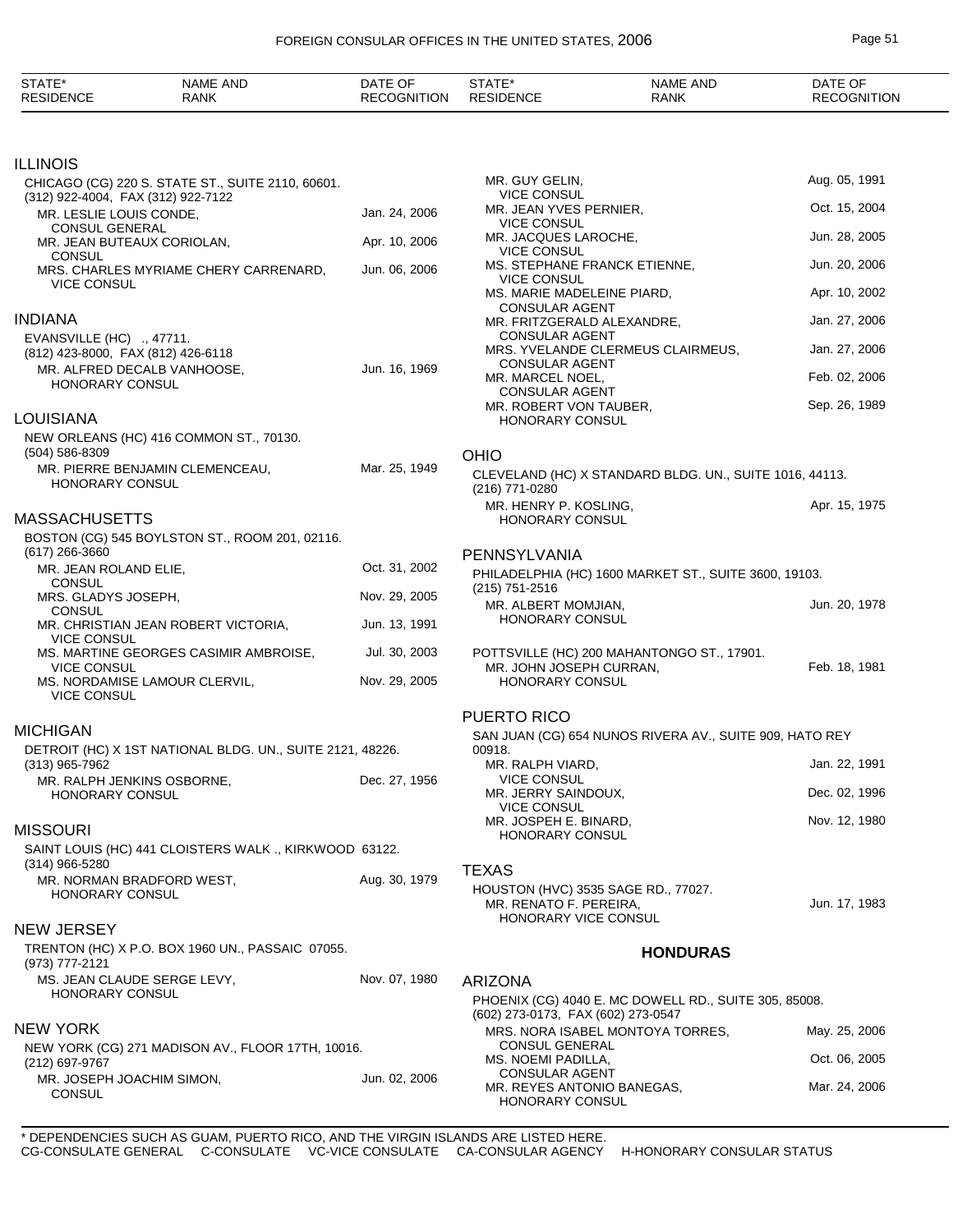| STATE*<br><b>RESIDENCE</b>                          | <b>NAME AND</b><br>RANK                                 | DATE OF<br><b>RECOGNITION</b> | STATE*<br><b>RESIDENCE</b>                                       | <b>NAME AND</b><br><b>RANK</b>                        | DATE OF<br><b>RECOGNITION</b> |
|-----------------------------------------------------|---------------------------------------------------------|-------------------------------|------------------------------------------------------------------|-------------------------------------------------------|-------------------------------|
|                                                     |                                                         |                               |                                                                  |                                                       |                               |
|                                                     |                                                         |                               |                                                                  | DR. CECILIA CALLEJAS DE WILSON,                       | Nov. 12, 2003                 |
| <b>CALIFORNIA</b><br>(213) 383-9244                 | LOS ANGELES (CG) 3550 WILSHIRE BL., SUITE 410, 90010.   |                               | <b>CONSUL GENERAL</b><br>MRS. ROSA PINEDA,<br><b>VICE CONSUL</b> |                                                       | Jul. 20, 2006                 |
|                                                     | MISS VIVIAN VERONICA PANTING GALO,                      | Aug. 27, 1998                 | <b>HAWAII</b>                                                    |                                                       |                               |
| <b>CONSUL GENERAL</b>                               | MS. AISSA ALEJANDRA ANTUNEZ,                            | Aug. 21, 1998                 |                                                                  | HONOLULU (HC) 1734 MALANAI ST., APT B, 96826.         |                               |
| <b>CONSULAR AGENT</b><br>MRS. RAFAELA E. ACOSTA,    |                                                         | Jul. 06, 2000                 | (808) 944-2811                                                   | MRS. LESBY PEREZ BILLAM-WALKER,                       | Mar. 10, 1972                 |
| <b>CONSULAR AGENT</b><br>MR. GEORGE V. CHILINGAR,   |                                                         | Oct. 07, 1991                 | HONORARY CONSUL                                                  |                                                       |                               |
| HONORARY CONSUL<br>MRS. XIOMARA ALICIA FIELDS,      |                                                         | Nov. 04, 2004                 | <b>ILLINOIS</b>                                                  |                                                       |                               |
| <b>HONORARY CONSUL</b><br>MR. MARIO FAUSTINO NUNEZ, |                                                         | Jun. 27, 2006                 | (773) 342-8281, FAX (773) 342-8293                               | CHICAGO (CG) 4506 W. FULLERTON AV., 60639.            |                               |
| HONORARY CONSUL                                     |                                                         |                               | <b>CONSUL GENERAL</b>                                            | MR. JOSE ERAZMO MONTALVAN HERNANDEZ,                  | Jun. 20, 2006                 |
| (619) 533-4515                                      | SAN DIEGO (HC) 525 B ST., SUITE 2002, 92101.            |                               | <b>VICE CONSUL</b>                                               | MS. SANDRA MIRIAM ROSALES ROBLES,                     | Nov. 29, 2005                 |
| HONORARY CONSUL                                     | MS. ELLA ISABEL FLORES-PARIS,                           | Apr. 29, 1966                 | <b>CONSULAR AGENT</b>                                            | MRS. DIONISIA D. FUENTES PUERTO,                      | Apr. 18, 2006                 |
|                                                     | SAN FRANCISCO (CG) 870 MARKET ST., SUITE 875, 94102.    |                               | <b>LOUISIANA</b>                                                 |                                                       |                               |
| (415) 392-0076                                      | MR. SERVIO TULIO CHAVEZ PETIT,                          | Jun. 11, 2003                 | (225) 766-4350, FAX (225) 766-7334                               | BATON ROUGE (HC) 11017 N. OAK HILLS PW., 70810.       |                               |
| <b>VICE CONSUL</b>                                  | MS. SANTOS ALBERTINA REYES HERNANDEZ,                   | Jan. 27, 2006                 | MS. VILMA CABRERA CALHOUN,<br>HONORARY CONSUL                    |                                                       | Apr. 23, 2003                 |
| <b>CONSULAR AGENT</b><br>HONORARY VICE CONSUL       | MR. HENRY LANGENBERG MC INTYRE,                         | May. 03, 1972                 | MR. WILLIAM HUMPHREYS,<br>HONORARY VICE CONSUL                   |                                                       | Jun. 07, 2001                 |
|                                                     |                                                         |                               | (504) 522-3118                                                   | NEW ORLEANS (CG) 2 CANAL ST., SUITE 1641, 70130.      |                               |
| <b>FLORIDA</b>                                      | JACKSONVILLE (CON) 1914 BEACHWAY RD., SUITE 3-0, 33207. |                               |                                                                  | MS. GLENDA MARINA ROMERO VALLADARES,                  | Oct. 13, 2000                 |
| $(904)$ 348-3550<br>MR. ANTONIO J. VALLADARES,      |                                                         | Jun. 04, 1982                 | <b>CONSULAR AGENT</b><br>MR. CARLOS DAVID FLORES,                |                                                       | Dec. 19, 2001                 |
| <b>CONSUL</b>                                       |                                                         |                               | HONORARY CONSUL                                                  |                                                       |                               |
|                                                     | MIAMI (CG) 7171 CORAL WA., SUITE 309, 33155.            |                               | <b>MARYLAND</b>                                                  |                                                       |                               |
| (305) 269-9399, FAX (305) 269-9445                  | MR. FERNANDO JOSE AGURCIA LEFEBVRE,                     | Jul. 26, 2006                 | $(301)$ 435-6233                                                 | BALTIMORE (HCG) 5803 LOCH RAVEN BL., 21239.           |                               |
| CONSUL GENERAL                                      | MRS. MIRIAM BERNARDA YNESTROZA,                         | Aug. 14, 2002                 | MR. RENE LICONA DUARTE,                                          | HONORARY CONSUL GENERAL                               | Oct. 16, 1978                 |
| <b>CONSUL</b>                                       | MS. MARIA ZELAYA DE TONSMEIRE,                          | Feb. 14, 2005                 | <b>MASSACHUSETTS</b>                                             |                                                       |                               |
| <b>VICE CONSUL</b><br>MS. VIRGINIA BUESO,           |                                                         | Jul. 13, 1990                 |                                                                  | BOSTON (HC) 64 WELLAND RD., BROOKLINE 02445.          |                               |
| <b>CONSULAR AGENT</b><br>MR. JUAN CARLOS VASQUEZ,   |                                                         | Feb. 09, 1999                 | (617) 731-3249<br>MS. GRACIELA SUAREZ,                           |                                                       | Aug. 22, 2005                 |
| <b>CONSULAR AGENT</b>                               | MR. ROBERTO A. MARTINEZ CASTELLANOS,                    | Jul. 15, 2004                 | <b>HONORARY CONSUL</b>                                           |                                                       |                               |
| <b>CONSULAR AGENT</b>                               | MS. LIGIA ISABEL CASTILLO TURCIOS,                      | Jul. 26, 2006                 | <b>MINNESOTA</b>                                                 |                                                       |                               |
| <b>CONSULAR AGENT</b>                               | MR. FEDERICO ALBERTO SMITH,                             | Mar. 31, 1992                 | (612) 473-5376                                                   | MINNEAPOLIS (HC) 20 CYGNET PL., LONG LAKE 55356.      |                               |
| HONORARY CONSUL<br>MR. OWEN S. FREED,               |                                                         | Mar. 17, 1997                 | MR. HAROLD JOSEPH PANUSKA,<br>HONORARY CONSUL                    |                                                       | Jan. 31, 1984                 |
| HONORARY CONSUL                                     |                                                         |                               |                                                                  |                                                       |                               |
| <b>GEORGIA</b>                                      |                                                         |                               | <b>MISSOURI</b>                                                  | SAINT LOUIS (HC) 6241 ALEXANDER DR., ST. LOUIS 63105. |                               |
| (770) 234-9560                                      | ATLANTA (CG) 600 HOUZE WA., SUITE 3-A, ROSWELL 30076.   |                               | (314) 727-9179<br>MS. MARIA TAXMAN,                              |                                                       | Mar. 29, 2001                 |

MS. MARIA TAXMAN, HONORARY CONSUL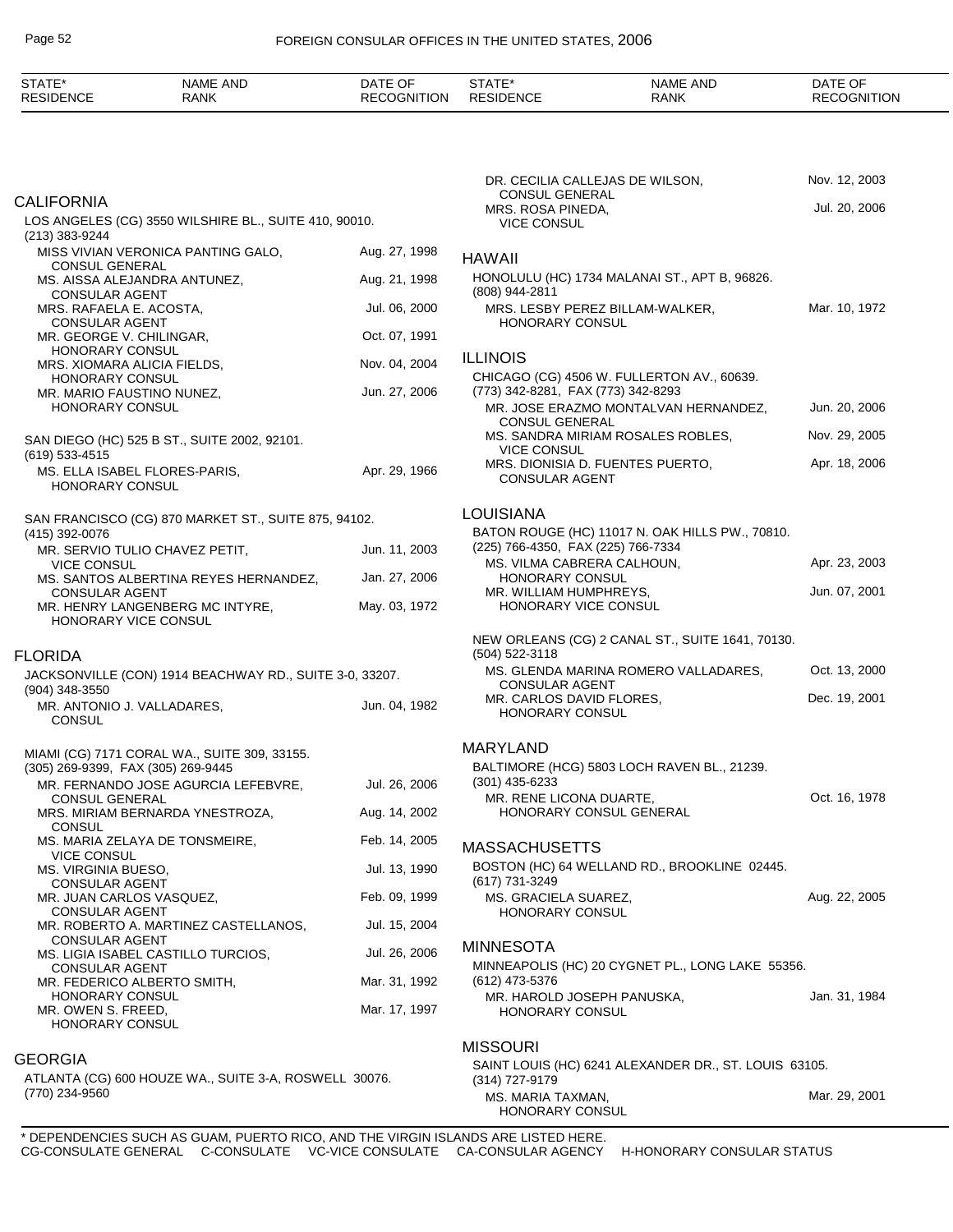| STATE*<br><b>RESIDENCE</b>                                | <b>NAME AND</b><br><b>RANK</b>                         | DATE OF<br><b>RECOGNITION</b> | STATE*<br><b>RESIDENCE</b>                                                          | <b>NAME AND</b><br><b>RANK</b>                        | DATE OF<br><b>RECOGNITION</b> |
|-----------------------------------------------------------|--------------------------------------------------------|-------------------------------|-------------------------------------------------------------------------------------|-------------------------------------------------------|-------------------------------|
|                                                           |                                                        |                               |                                                                                     |                                                       |                               |
|                                                           |                                                        |                               | <b>FLORIDA</b>                                                                      | MIAMI (HCG) 2655 LE JEUNE RD., SUITE 303, 33134.      |                               |
| NEVADA                                                    | RENO (HC) 5250 NEIL RD., SUITE 303, 89502-6503.        |                               | (305) 448-2131, FAX (305) 448-3184<br>MR. ALEXANDER S. TAR,                         |                                                       | Oct. 28, 1997                 |
| (775) 829-1209                                            |                                                        |                               | MR. GEORGE DEPOZSGAY,                                                               | HONORARY CONSUL GENERAL                               | Aug. 14, 2001                 |
| DR. RUDOLF GUNNERMAN,<br><b>HONORARY CONSUL</b>           |                                                        | Mar. 29, 2001                 | <b>HONORARY CONSUL</b>                                                              |                                                       |                               |
| <b>NEW YORK</b>                                           |                                                        |                               | <b>HAWAII</b>                                                                       | HONOLULU (HC) 6710 HAWAII KAI DR., SUITE 1110, 96825. |                               |
| MR. FRANCISCO QUEZADA LOBO,<br><b>CONSULAR AGENT</b>      | NEW YORK (CG) 35 WEST 35TH ST., FLOOR 6, 10001.        | Jul. 29, 2003                 | (808) 377-3637, FAX (808) 396-2605<br><b>HONORARY CONSUL</b>                        | MS. EMESE ROZALIA KOMJATHY,                           | Sep. 01, 1994                 |
| <b>TEXAS</b>                                              |                                                        |                               | <b>ILLINOIS</b>                                                                     |                                                       |                               |
| (713) 667-4693                                            | HOUSTON (CG) 5433 WESTHEIMER RD., SUITE 325, 77056.    |                               |                                                                                     | CHICAGO (HC) 8 S. MICHIGAN AV., SUITE 2500, 60603.    |                               |
| MRS. LASTENIA PINEDA,<br><b>CONSUL GENERAL</b>            |                                                        | Aug. 19, 2002                 | (312) 263-3500, FAX (312) 236-3502                                                  | MS. BRITA KAARINA KOSKENALUSTA,                       | Nov. 29, 2000                 |
| <b>VICE CONSUL</b>                                        | MR. OSCAR A. ALVAREZ GUERRERO,                         | Jun. 12, 2006                 | <b>HONORARY CONSUL</b>                                                              |                                                       |                               |
| MR. EDUARDO, SR FAASCH,<br><b>CONSULAR AGENT</b>          |                                                        | May. 22, 1995                 | <b>LOUISIANA</b>                                                                    |                                                       |                               |
| MR. OSCAR CASTANEDA,<br><b>CONSULAR AGENT</b>             |                                                        | Jul. 21, 1998                 | (504) 842-4604                                                                      | NEW ORLEANS (HC) 1417 BORDEAUX ST., 70115.            |                               |
| MS. ELIZABETH CRUZ,<br><b>CONSULAR AGENT</b>              |                                                        | Feb. 13, 2001                 | DR. STEPHEN GERGATZ,<br>HONORARY CONSUL                                             |                                                       | Sep. 28, 1999                 |
| MRS. MAYRA O. SIMON,                                      | HONORARY CONSULAR AGENT                                | Mar. 11, 1985                 | <b>MASSACHUSETTS</b>                                                                |                                                       |                               |
|                                                           |                                                        |                               |                                                                                     | BOSTON (HC) 111 HUNTINGTON AV., FLOOR 26, 02199.      |                               |
|                                                           | <b>HUNGARY</b>                                         |                               | (617) 342-4022, FAX (617) 342-4001<br>MR. GABOR GARAI,                              |                                                       | Dec. 11, 1997                 |
| <b>CALIFORNIA</b>                                         | LOS ANGELES (CG) 11766 WILSHIRE BL., SUITE 410, 90025. |                               | <b>HONORARY CONSUL</b>                                                              |                                                       |                               |
| (310) 473-9344                                            |                                                        | Oct. 12, 2004                 | <b>MISSOURI</b>                                                                     |                                                       |                               |
| <b>CONSUL GENERAL</b>                                     | MR. FERENC ODON BOSENBACHER,                           |                               | MR. JULIUS JOE ADORJAN,                                                             | SAINT LOUIS (HCG) 7733 FORSYTH BL., SUITE 730, 63105. | Nov. 23, 2005                 |
| DR. ODON KIRALY,<br><b>CONSUL</b>                         |                                                        | Feb. 11, 2002                 |                                                                                     | HONORARY CONSUL GENERAL                               |                               |
| MR. KAROLY VILMOS VADAS,<br><b>CONSUL</b>                 |                                                        | Jul. 08, 2003                 | <b>NEW YORK</b>                                                                     |                                                       |                               |
|                                                           | SAN FRANCISCO (HCG) 205 DE ANZA BL., SAN MATEO 94402.  |                               | (212) 752-0661, FAX (212) 755-5986                                                  | NEW YORK (CG) 223 E. 52ND ST., 10022.                 |                               |
| (650) 573-7351, FAX (650) 573-7355<br>MRS. EVA E. VOISIN, |                                                        | Sep. 20, 2005                 | DR. GABOR HORVATH,<br>CONSUL GENERAL                                                |                                                       | Sep. 19, 2002                 |
|                                                           | HONORARY CONSUL GENERAL                                |                               | MR. GABOR FOLDVARI,                                                                 | DEPUTY CONSUL GENERAL                                 | Oct. 12, 2005                 |
| <b>COLORADO</b>                                           |                                                        |                               | MR. ZSOLT ISTVAN MOROVAN,                                                           |                                                       | Sep. 10, 2004                 |
|                                                           | DENVER (HCG) 1700 BROADWAY ST., SUITE 1700, 80290.     |                               | CONSUL                                                                              |                                                       |                               |
| (303) 861-8013, FAX (303) 832-3804                        | MR. EUGENE, JR FELEGYHAZY-MEGYESY,                     | May. 14, 2002                 | <b>OHIO</b>                                                                         |                                                       |                               |
|                                                           | HONORARY CONSUL GENERAL                                |                               | (440) 717-0238, FAX (440) 717-0238                                                  | CLEVELAND (HCG) 11312 FITZWATER RD., 44144.           |                               |
| <b>DISTRICT OF COLUMBIA</b>                               |                                                        |                               | MR. LASZLO BOJTOS,                                                                  | HONORARY CONSUL GENERAL                               | Oct. 30, 1997                 |
| (202) 362-6730, FAX (202) 966-8135                        | WASHINGTON (CHN) 3910 SHOEMAKER ST., NW, 20008.        |                               | PUERTO RICO                                                                         |                                                       |                               |
| MR. IMRE MIHALY HELYES,<br><b>CONSUL</b>                  |                                                        | Sep. 24, 2003                 |                                                                                     | MAYAGUEZ (HC) 637 S. POST ST., 00682.                 |                               |
|                                                           |                                                        |                               | (787) 831-2010, FAX (787) 834-8380<br>MR. DENNIS BECHARA,<br><b>HONORARY CONSUL</b> |                                                       | Mar. 14, 1997                 |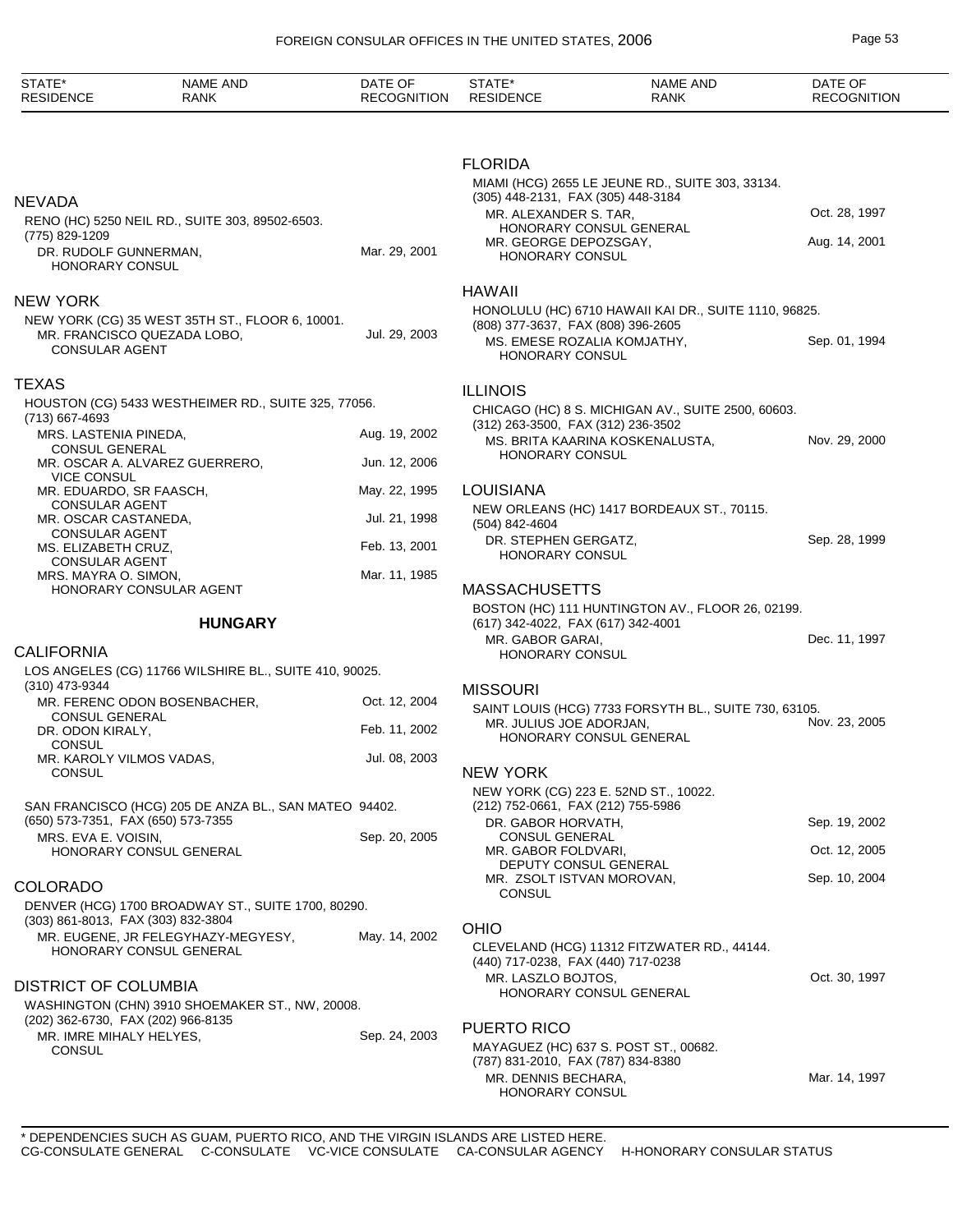| STATE*<br>RESIDENCE                        | <b>NAME AND</b><br><b>RANK</b>                            | DATE OF<br><b>RECOGNITION</b> | STATE*<br><b>RESIDENCE</b>                                             | <b>NAME AND</b><br>RANK                                  | DATE OF<br><b>RECOGNITION</b> |
|--------------------------------------------|-----------------------------------------------------------|-------------------------------|------------------------------------------------------------------------|----------------------------------------------------------|-------------------------------|
|                                            |                                                           |                               |                                                                        |                                                          |                               |
| <b>TEXAS</b>                               |                                                           |                               |                                                                        |                                                          |                               |
| (713) 977-8604                             | HOUSTON (HCG) 2221 POTOMAC UN., B, 77057.                 |                               | (850) 878-1144, FAX (850) 878-3862                                     | TALLAHASSEE (HCG) 1486 ST. CHARLES PLACE UN., 32308.     |                               |
| MR. PHILLIP A. ARONOFF,                    | HONORARY CONSUL GENERAL                                   | Jul. 11, 2005                 | MR. HILMAR S. SKAGFIELD,                                               | HONORARY CONSUL GENERAL                                  | Dec. 24, 1985                 |
| <b>WASHINGTON</b>                          |                                                           |                               | <b>GEORGIA</b>                                                         |                                                          |                               |
| (425) 576-8997, FAX (425) 739-6931         | SEATTLE (HC) 703 4TH AV., SUITE 103, KIRKLAND 98033.      |                               | (404) 572-6670, FAX (404) 572-6999                                     | ATLANTA (HCG) 191 PEACHTREE ST., NE, FLOOR 16, 30303.    |                               |
| MRS. HELEN M. SZABLYA,<br>HONORARY CONSUL  |                                                           | Aug. 12, 1993                 | MR. MAURICE KARL HOROWITZ,                                             | HONORARY CONSUL GENERAL                                  | Jan. 21, 1987                 |
|                                            | <b>ICELAND</b>                                            |                               | MR. MARC DOUGLAS GLENN,<br>HONORARY VICE CONSUL                        |                                                          | Jan. 16, 2003                 |
| <b>ALASKA</b>                              |                                                           |                               | <b>ILLINOIS</b>                                                        |                                                          |                               |
| $(907) 786 - 1366$                         | ANCHORAGE (HC) 3211 PROVIDENCE DR., SUITE 310, 99508.     |                               | 60611.                                                                 | CHICAGO (HCG) 15750 S. HARLEM AV., SUITE 28, ORLAND PARK |                               |
| HONORARY CONSUL                            | MR. BJARTMAR SVEINBJORNSSON,                              | Apr. 05, 2000                 | (708) 429-1126, FAX (708) 429-9972<br>MR. EDWARD J. DERWINSKI.         |                                                          | Sep. 06, 1994                 |
| <b>ARIZONA</b>                             |                                                           |                               | MR. ARISTOTLE P. HALIKIAS,<br>HONORARY VICE CONSUL                     | HONORARY CONSUL GENERAL                                  | Sep. 28, 1994                 |
| (602) 952-1200, FAX (602) 956-8474         | PHOENIX (HC) 2999 N. 44TH ST., SUITE 650, 85018.          |                               |                                                                        |                                                          |                               |
| DR. OMER K. REED.                          |                                                           | May. 29, 1997                 | <b>KENTUCKY</b>                                                        |                                                          |                               |
| <b>HONORARY CONSUL</b>                     |                                                           |                               | (502) 222-1441, FAX (502) 222-1445                                     | LOUISVILLE (HC) 2600 HIGHWAY 146 ., E, LA GRANGE 40031.  |                               |
| <b>CALIFORNIA</b>                          |                                                           |                               | MR. JON S. GUDMUNDSSON,<br>HONORARY CONSUL                             |                                                          | Jan. 30, 1989                 |
| (310) 440-3494, FAX (310) 440-9565         | LOS ANGELES (HCG) 155 N. ANITA AV., 90049.                |                               | HONORARY CONSUL                                                        | MR. ORN EGGERT, SR GUDMUNDSSON,                          | Jun. 24, 2005                 |
|                                            | MR. SIGURJON SIGHVATSSON,<br>HONORARY CONSUL GENERAL      | Oct. 07, 1998                 |                                                                        |                                                          |                               |
|                                            | MRS. SIGRIDUR J. THORISDOTTIR,<br>HONORARY VICE CONSUL    | Nov. 06, 1998                 | <b>LOUISIANA</b><br>(504) 524-3342, FAX (504) 524-3344                 | NEW ORLEANS (HC) 210 BARONNE ST., SUITE 1022, 70112.     |                               |
| (858) 777-5164                             | SAN DIEGO (HC) 5910 PACIFIC CENTER BL., SUITE 100, 92121. |                               | MR. GREG J. BEUERMAN,<br><b>HONORARY CONSUL</b>                        |                                                          | Feb. 16, 1994                 |
| HONORARY CONSUL                            | MR. ROBERT STEVEN HOROWITZ,                               | Sep. 11, 2003                 | <b>MASSACHUSETTS</b>                                                   |                                                          |                               |
|                                            | SAN FRANCISCO (HC) 222 FRONT ST., FLOOR 5TH, 94111.       |                               | BOSTON (HC) 33 BROAD ST., 02109.<br>(617) 227-4300, FAX (617) 227-5505 |                                                          |                               |
| (415) 433-3103, FAX (415) 433-0449         | MR. ROBERT E., JR CARTWRIGHT,                             | Oct. 20, 1997                 | MR. ELISHA FLAGG LEE,<br>HONORARY CONSUL                               |                                                          | Jul. 26, 1996                 |
| HONORARY CONSUL<br>MS. DOROTHY CARTWRIGHT, |                                                           | Sep. 05, 1997                 | MR. JAMES FRANCIS, III GERRITY,<br>HONORARY VICE CONSUL                |                                                          | Aug. 14, 1996                 |
|                                            | HONORARY VICE CONSUL                                      |                               | <b>MICHIGAN</b>                                                        |                                                          |                               |
| <b>COLORADO</b>                            |                                                           |                               | FARMS 48236.                                                           | DETROIT (HC) 73 KERCHEVAL AV., SUITE 201, GROSSE POINTE  |                               |
| (303) 771-5842                             | ENGLEWOOD (HC) 4 CANTITOTE LA., 80110.                    |                               | (313) 886-7070, FAX (313) 886-7150                                     |                                                          |                               |
| HONORARY CONSUL                            | MR. EDWARD PHILLIPS CONNORS,                              | Mar. 22, 2001                 | MR. EDWARD K. CHRISTIAN,<br><b>HONORARY CONSUL</b>                     |                                                          | Sep. 03, 1997                 |
| <b>FLORIDA</b>                             |                                                           |                               | <b>MINNESOTA</b>                                                       |                                                          |                               |
| (954) 920-7977, FAX (954) 920-6977         | HOLLYWOOD (HCG) 5220 N. OCEAN DR., 33019.                 |                               | (952) 942-5745                                                         | MINNEAPOLIS (HCG) 6428 NORDIC CI., EDINA 55439.          |                               |
|                                            | MR. THORIR SIGURDSSON GRONDAL,                            | May. 02, 2001                 | DR. ORN ARNAR,                                                         | HONORARY CONSUL GENERAL                                  | Feb. 29, 2000                 |
|                                            | HONORARY CONSUL GENERAL                                   |                               | HONORARY CONSUL                                                        | MR. JOHN SWANHOLM, JR MAGNUSSON,                         | Jun. 30, 2000                 |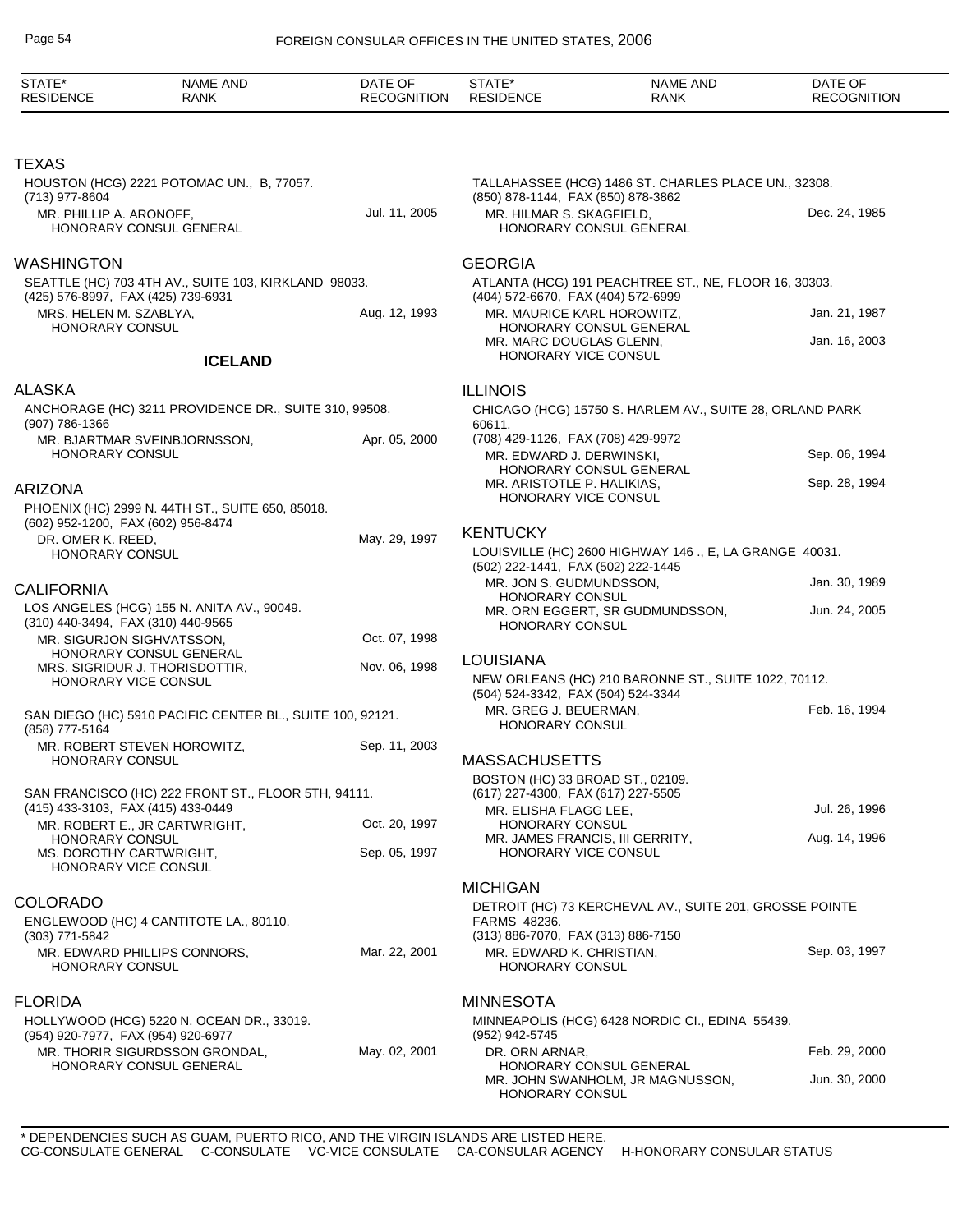| STATE*<br><b>RESIDENCE</b>                                    | <b>NAME AND</b><br><b>RANK</b>                        | DATE OF<br><b>RECOGNITION</b> | STATE*<br><b>RESIDENCE</b>                        | <b>NAME AND</b><br><b>RANK</b>                              | DATE OF<br><b>RECOGNITION</b> |
|---------------------------------------------------------------|-------------------------------------------------------|-------------------------------|---------------------------------------------------|-------------------------------------------------------------|-------------------------------|
|                                                               |                                                       |                               |                                                   |                                                             |                               |
| MS. MARY LEOLA JOSEFSON,<br>HONORARY VICE CONSUL              |                                                       | Apr. 07, 2000                 | MR. OLAFUR A. ASGEIRSSON,<br>HONORARY CONSUL      |                                                             | Aug. 06, 1993                 |
| <b>MISSOURI</b>                                               |                                                       |                               | <b>UTAH</b>                                       |                                                             |                               |
| (816) 763-2046                                                | GRANDVIEW (HC) 7100 E. 131ST ST., 64030.              |                               | (801) 378-3337, FAX (801) 378-7860                | SALT LAKE CITY (HC) 818 CANYON RD., SPRINGVILLE 84663.      |                               |
| <b>HONORARY CONSUL</b>                                        | MRS. VIGDIS ADALSTEINSDOTTIR TAYLOR,                  | May. 21, 1985                 | MR. J. BRENT HAYMOND.<br><b>HONORARY CONSUL</b>   |                                                             | Apr. 05, 2001                 |
| <b>NEW YORK</b>                                               |                                                       |                               | <b>VIRGINIA</b>                                   |                                                             |                               |
| (212) 593-2700, FAX (212) 593-6269                            | NEW YORK (CG) 800 THIRD AV., FLOOR 36TH, 10022.       |                               | (757) 640-5360                                    | NORFOLK (HC) 500 E. MAIN ST., SUITE 1000, 23510.            |                               |
| MR. HLYNUR GUDJONSSON,<br><b>CONSUL</b>                       |                                                       | Jul. 14, 2006                 | MR. JOHN E. HOLLOWAY,<br><b>HONORARY CONSUL</b>   |                                                             | Mar. 22, 2001                 |
| <b>VICE CONSUL</b>                                            | MR. PETUR THORSTEINN OSKARSSON,                       | Feb. 27, 2004                 | MRS. SESSELJA SEIFERT,                            | HONORARY VICE CONSUL                                        | Mar. 22, 2001                 |
| NORTH DAKOTA                                                  |                                                       |                               | <b>WASHINGTON</b>                                 |                                                             |                               |
| (701) 993-8282                                                | GRAND FORK (HC) 12963 87TH ST., NE, MOUNTAIN 58262.   |                               | (206) 783-4100, FAX (206) 784-8916                | SEATTLE (HCG) 5610 20TH AV., NW, 98107.                     |                               |
| HONORARY CONSUL                                               | MRS. LORETTA KAY BERNHOFT,                            | Apr. 19, 2001                 | MR. JON MARVIN JONSSON,                           | HONORARY CONSUL GENERAL                                     | Aug. 02, 1990                 |
|                                                               |                                                       |                               | MR. GEIR T. JONSSON,                              |                                                             | Feb. 27, 2003                 |
| <b>OREGON</b>                                                 |                                                       |                               |                                                   | HONORARY VICE CONSUL                                        |                               |
| (503) 725-9705, FAX (503) 725-9174                            | PORTLAND (HC) 724 S.W. HARRISON UN., ROOM 239, 97207. |                               | <b>WISCONSIN</b>                                  |                                                             |                               |
| MR. LESLIE SWANSON,<br>HONORARY CONSUL                        |                                                       | Feb. 03, 2001                 | (608) 262-2090                                    | MADISON (HC) 1364 VAN HISE HALL AV., 53706.                 |                               |
| PENNSYLVANIA                                                  |                                                       |                               | MR. RICHARD N. RINGLER,<br><b>HONORARY CONSUL</b> |                                                             | Nov. 24, 2003                 |
| 17036.                                                        | HARRISBURG (HC) 2015-D SOUTH POINT DR., HUMMELSTOWN   |                               |                                                   | <b>INDIA</b>                                                |                               |
| (717) 566-7791, FAX (717) 566-7792                            |                                                       |                               | <b>CALIFORNIA</b>                                 |                                                             |                               |
| HONORARY CONSUL                                               | MR. HUBERT JONAS GEORGES,                             | Apr. 21, 1980                 | $(415) 668 - 0662$                                | SAN FRANCISCO (CG) 540 ARGUELLO BL., 94118.                 |                               |
| PUERTO RICO                                                   |                                                       |                               |                                                   | MR. PRAKASH BELLUR SHAMARAO,                                | Mar. 28, 2005                 |
|                                                               | SAN JUAN (HC) 2 ISLANDIA ST., BAYAMON 00960.          |                               | <b>CONSUL GENERAL</b><br>MR. GOURANGALAL DAS,     |                                                             | Oct. 06, 2004                 |
| (787) 780-4323, FAX (787) 740-2888<br>MR. ANTONIO RUIZ OCHOA, |                                                       | Mar. 11, 1992                 | <b>CONSUL</b><br>MR. PRABHAT KUMAR SINGH,         |                                                             | Apr. 20, 2005                 |
| HONORARY CONSUL                                               |                                                       |                               | <b>CONSUL</b><br>MR. SOUMENDU BAGCHI,             |                                                             | Dec. 05, 2005                 |
| <b>SOUTH CAROLINA</b>                                         |                                                       |                               | <b>CONSUL</b><br>MR. MACHINGAL VIJAYAN,           |                                                             | Jul. 13, 2004                 |
| (843) 577-5100, FAX (843) 722-4688                            | CHARLESTON (HC) 241 E. BAY ST., 29401.                |                               | <b>VICE CONSUL</b>                                |                                                             |                               |
| HONORARY CONSUL                                               | MR. MARK CHARLES TANENBAUM,                           | Sep. 10, 2003                 | <b>GEORGIA</b>                                    |                                                             |                               |
|                                                               |                                                       |                               | (404) 898-8172, FAX (404) 881-0470                | ATLANTA (HC) 1201 W. PEACHTREE ST., SUITE 2000, 30309-3400. |                               |
| TEXAS                                                         |                                                       |                               |                                                   | MR. KENNETH ANDREW CUTSHAW,                                 | Dec. 20, 2000                 |
| (214) 540-9135, FAX (214) 969-5162                            | DALLAS (HC) 17910 WINDFLOWER WA., APT 2201, 75252.    |                               | <b>HONORARY CONSUL</b>                            |                                                             |                               |
| MS. PAMELA KAY BAUER,<br>HONORARY CONSUL                      |                                                       | Sep. 28, 1990                 | <b>HAWAII</b>                                     | HONOLULU (HCG) 2051 YOUNG ST., 96826.                       |                               |
| 77380.                                                        | HOUSTON (HC) 2348 W. SETTLER'S WAY., THE WOODLANDS    |                               | (808) 732-7692<br>MRS. SHEILA H. WATUMULL,        |                                                             | Oct. 02, 1990                 |
| (713) 367-2777, FAX (281) 362-4385                            |                                                       |                               |                                                   | HONORARY CONSUL GENERAL                                     |                               |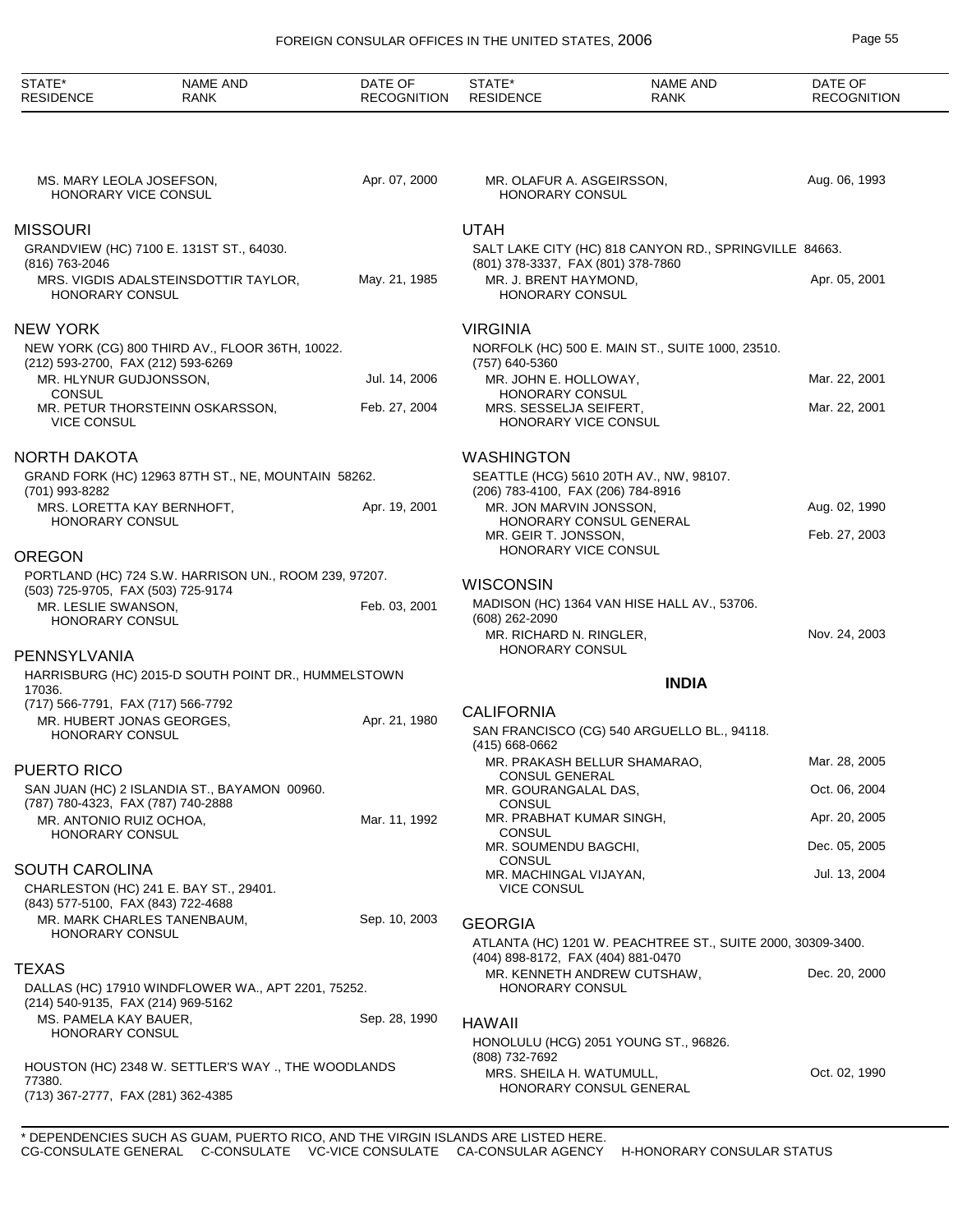MR. JITENDRA NATH MISRA,

DEPUTY CONSUL GENERAL

CONSUL GENERAL

| STATE*<br><b>RESIDENCE</b>                                           | <b>NAME AND</b><br><b>RANK</b>                             | DATE OF<br><b>RECOGNITION</b> | STATE*<br><b>RESIDENCE</b>                            | <b>NAME AND</b><br><b>RANK</b>                                                               | DATE OF<br><b>RECOGNITION</b> |
|----------------------------------------------------------------------|------------------------------------------------------------|-------------------------------|-------------------------------------------------------|----------------------------------------------------------------------------------------------|-------------------------------|
|                                                                      |                                                            |                               |                                                       |                                                                                              |                               |
| <b>ILLINOIS</b>                                                      |                                                            |                               |                                                       |                                                                                              |                               |
| (312) 595-0405, FAX (312) 595-0416                                   | CHICAGO (CG) 455 N. CITYFRONT PLAZA DR., SUITE 850, 60611. |                               | <b>CONSUL</b>                                         | MR. KUNJURAMAN PRESENNAN PILLAI,                                                             | Aug. 19, 2005                 |
| MR. ARUN KUMAR,<br><b>CONSUL GENERAL</b>                             |                                                            | Sep. 03, 2003                 | <b>VICE CONSUL</b>                                    | MR. MURALEEDHAR BABU PUTHAN KANDIYIL,                                                        | Sep. 15, 2004                 |
| MR. KEDAR SINGH GUSAIN,<br><b>CONSUL</b>                             |                                                            | Sep. 24, 2003                 | MR. BAL KRISHAN ASEEJA,<br><b>VICE CONSUL</b>         |                                                                                              | Sep. 24, 2004                 |
| MR. JAGDISH RAI,<br><b>CONSUL</b>                                    |                                                            | Oct. 26, 2004                 | MR. NARINDER KUMAR KARIR,<br><b>VICE CONSUL</b>       |                                                                                              | Apr. 12, 2005                 |
| MR. RAJINDER SINGH BADWAL,<br><b>CONSUL</b>                          |                                                            | Jul. 08, 2005                 |                                                       | <b>INDONESIA</b>                                                                             |                               |
|                                                                      | MR. RAVINDRAN GOPALAKRISHNAN,                              | Nov. 24, 2004                 |                                                       |                                                                                              |                               |
| <b>VICE CONSUL</b><br>MR. ASHOK KUMAR SAWHNEY,<br><b>VICE CONSUL</b> |                                                            | Dec. 05, 2005                 | <b>CALIFORNIA</b><br>$(213)$ 383-5126                 | LOS ANGELES (CG) 3457 WILSHIRE BL., 90010.                                                   |                               |
| LOUISIANA                                                            |                                                            |                               | MR. HANDRIYO KUSUMO PRIYO,<br><b>CONSUL GENERAL</b>   |                                                                                              | Apr. 11, 2003                 |
| MR. GEORGE DENEGRE,                                                  | NEW ORLEANS (HC) 1525 WEBSTER ST., 70118.                  | Mar. 14, 1977                 | MR. BAMBANG SUSANTO,<br><b>CONSUL</b>                 |                                                                                              | Mar. 09, 2004                 |
| <b>HONORARY CONSUL</b>                                               |                                                            |                               | MR. HANGGIRO SETIABUDI,<br><b>CONSUL</b>              |                                                                                              | Mar. 09, 2004                 |
| NEW YORK                                                             |                                                            |                               | MRS. CICILIA RUSDIHARINI,<br><b>CONSUL</b>            |                                                                                              | Jun. 25, 2004                 |
| (212) 879-7800                                                       | NEW YORK (CG) 3 E. 64TH ST., 10021.                        |                               | MR. HERRY HOTMA,<br><b>CONSUL</b>                     |                                                                                              | Nov. 08, 2004                 |
| MRS. NEELAM DEO,<br><b>CONSUL GENERAL</b>                            |                                                            | Dec. 16, 2005                 | MR. BUDHI HARMANTO,<br><b>CONSUL</b>                  |                                                                                              | Nov. 26, 2004                 |
| MR. SURINDER K. NANGIA,<br><b>CONSUL</b>                             |                                                            | Jul. 22, 2002                 | MR. WANDI ADRIANO,<br><b>VICE CONSUL</b>              |                                                                                              | Jul. 08, 2004                 |
| MR. VINOD BHANDARI,<br><b>CONSUL</b>                                 |                                                            | Feb. 21, 2003                 |                                                       |                                                                                              |                               |
| <b>CONSUL</b>                                                        | MR. SANDEEP MOHAN BHATNAGAR,                               | Oct. 22, 2003                 | (213) 387-7041                                        | INDONESIAN TRADE PROMOTION CENTER<br>LOS ANGELES (CONA) 3457 WILSHIRE BL., SUITE 101, 90010. |                               |
| MR. RATTAN SINGH ARORA,<br><b>CONSUL</b>                             |                                                            | Dec. 11, 2003                 |                                                       |                                                                                              |                               |
| <b>CONSUL</b>                                                        | MR. AJJAMPUR RANGAIAH GHANASHYAM,                          | Jul. 12, 2004                 | (415) 474-9571                                        | SAN FRANCISCO (CG) 1111 COLUMBUS AV., 94133.                                                 |                               |
| <b>CONSUL</b>                                                        | MR. PUTHENVEETTIL S. SASI KUMAR,                           | Mar. 31, 2006                 | MS. RAZIATY TANZIL,<br><b>CONSUL GENERAL</b>          |                                                                                              | Feb. 20, 2004                 |
| MS. NEENA MALHOTRA,<br><b>CONSUL</b>                                 |                                                            | Jun. 08, 2006                 | MR. DEDDY SAIFUL HADI,<br><b>CONSUL</b>               |                                                                                              | Dec. 08, 2004                 |
| MR. SUBHASH CHANDER,<br><b>VICE CONSUL</b>                           |                                                            | May. 15, 2002                 | MR. ANDI RAHADIAN,<br><b>CONSUL</b>                   |                                                                                              | Apr. 13, 2006                 |
| MR. RAJESH KUMAR,<br><b>VICE CONSUL</b>                              |                                                            | Jul. 22, 2005                 | MS. DWI AYU ARIMAMI,<br><b>CONSUL</b>                 |                                                                                              | May. 01, 2006                 |
| MR. PANACHIKKUTH PRAKASH,<br><b>VICE CONSUL</b>                      |                                                            | Apr. 05, 2006                 | MR. KHASAN ASHARI,<br><b>VICE CONSUL</b>              |                                                                                              | Apr. 13, 2006                 |
| MR. NARAYAN SINGH,<br><b>CONSULAR AGENT</b>                          |                                                            | Sep. 26, 0005                 |                                                       |                                                                                              |                               |
|                                                                      |                                                            |                               | HAWAII                                                | HONOLULU (HC) 1001 BISHOP ST., SUITE 2970, 96813.                                            |                               |
| OHIO                                                                 |                                                            |                               | (808) 531-3017                                        |                                                                                              |                               |
| 44115.<br>(216) 696-1144                                             | CLEVELAND (HC) X UNION COMMERCE BLDG. UN., SUITE 1444,     |                               | MR. PATRICK KEVIN SULLIVAN,<br><b>HONORARY CONSUL</b> |                                                                                              | Aug. 20, 2001                 |
|                                                                      | MR. GEORGE PERCIVAL BICKFORD,                              | Dec. 12, 1963                 | <b>ILLINOIS</b>                                       |                                                                                              |                               |
| HONORARY CONSUL                                                      |                                                            |                               | (312) 595-1777, FAX (312) 595-9952                    | CHICAGO (CG) 211 W. WACKER DR., SUITE 800, 60606.                                            |                               |
| TEXAS                                                                |                                                            |                               | MR. HIDAYAT KARTA HADIMADJA,                          |                                                                                              | Jan. 21, 2005                 |
| (713) 626-2148                                                       | HOUSTON (CG) 1990 POST OAK BL., SUITE 600, 77056.          |                               | DEPUTY CONSUL GENERAL<br>MS. ENDANG DEWI MARDEYANI,   |                                                                                              | Feb. 24, 2004                 |
| CONSUL GENERAL                                                       | MR. SHASHISHEKHAR MADHUKAR GAVAI,                          | Oct. 17, 2005                 | CONSUL                                                | MR. STEPHANUS MARIA SUWARYANTO.                                                              | Jun. 08, 2006                 |

\* DEPENDENCIES SUCH AS GUAM, PUERTO RICO, AND THE VIRGIN ISLANDS ARE LISTED HERE. CG-CONSULATE GENERAL C-CONSULATE VC-VICE CONSULATE CA-CONSULAR AGENCY H-HONORARY CONSULAR STATUS

Aug. 18, 1998

MR. STEPHANUS MARIA SUWARYANTO,

CONSUL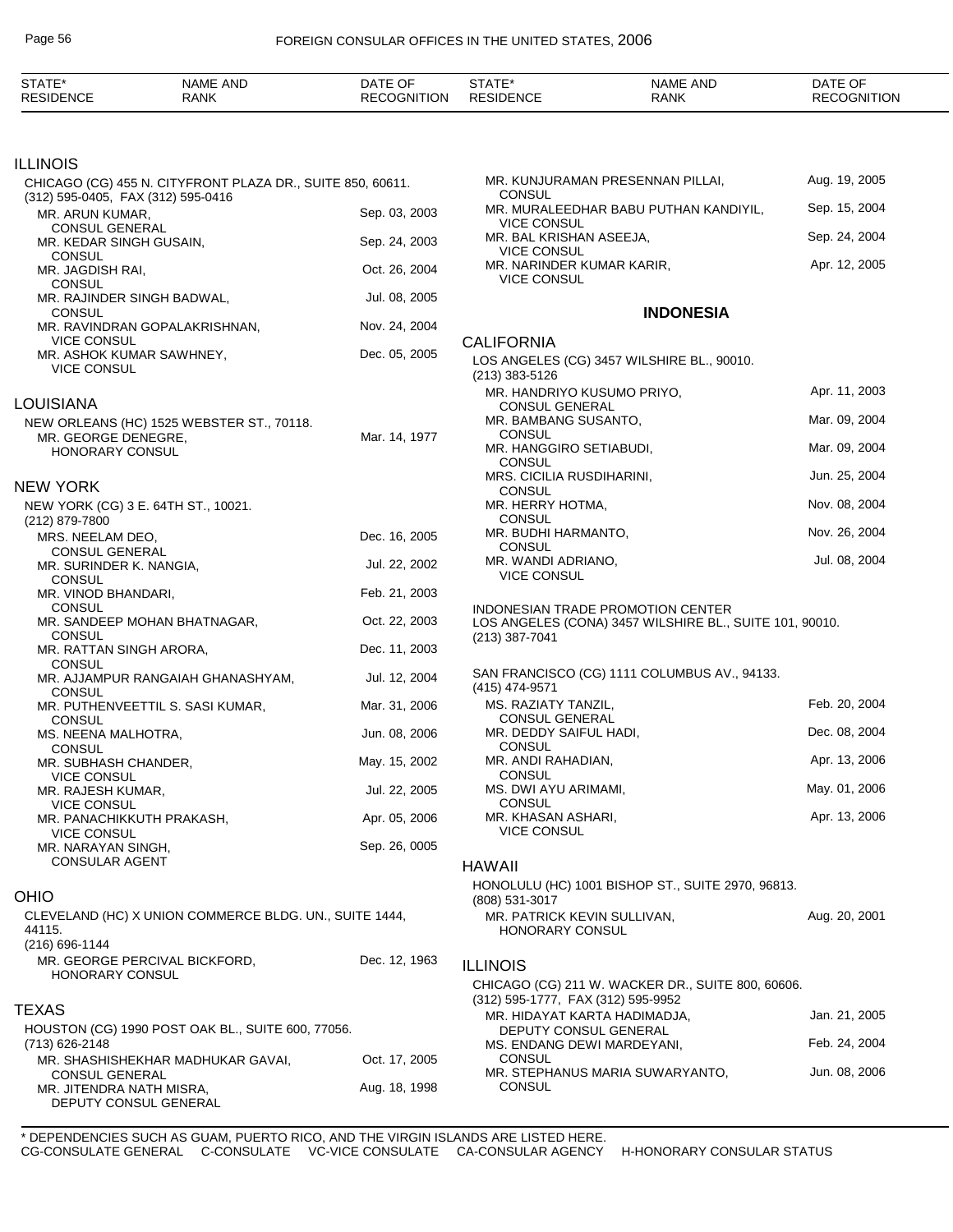| STATE*<br><b>RESIDENCE</b>                                      | <b>NAME AND</b><br><b>RANK</b>                                            | DATE OF<br><b>RECOGNITION</b> | STATE*<br><b>RESIDENCE</b>                                                 | <b>NAME AND</b><br><b>RANK</b>                         | DATE OF<br><b>RECOGNITION</b> |
|-----------------------------------------------------------------|---------------------------------------------------------------------------|-------------------------------|----------------------------------------------------------------------------|--------------------------------------------------------|-------------------------------|
|                                                                 |                                                                           |                               |                                                                            |                                                        |                               |
|                                                                 |                                                                           |                               | <b>GEORGIA</b>                                                             |                                                        |                               |
| MR. YUDHO SASONGKO,<br><b>VICE CONSUL</b>                       |                                                                           | Sep. 07, 2004                 | (404) 332-6401, FAX (404) 332-4299                                         | ATLANTA (HC) 191 PEACHTREE ST., NE, SUITE 1320, 30303. |                               |
| MS. RNAWATI,<br><b>VICE CONSUL</b>                              |                                                                           | Jun. 08, 2006                 | MR. THOMAS R. WILLIAMS,<br>HONORARY CONSUL                                 |                                                        | Aug. 14, 1992                 |
| <b>NEW YORK</b>                                                 |                                                                           |                               | <b>ILLINOIS</b>                                                            |                                                        |                               |
| $(212)$ 879-0600                                                | NEW YORK (CG) 5 E. 68TH ST., 10021.                                       |                               | $(312)$ 337-1868                                                           | CHICAGO (CG) 400 N. MICHIGAN AV., SUITE 911, 60611.    |                               |
| MR. AYERFAS,                                                    |                                                                           | May. 06, 2003                 | MR. CHARLES SHEEHAN,                                                       |                                                        | Sep. 27, 2002                 |
| <b>CONSUL</b><br>MR. IWANSHAH WIBISONO,                         |                                                                           | Jan. 08, 2004                 | <b>CONSUL GENERAL</b><br>MS. HILARY OBRIEN,                                |                                                        | Nov. 02, 2005                 |
| <b>CONSUL</b><br>MR. HARBANGAN NAPITUPULU,                      |                                                                           | Jul. 29, 2004                 | <b>VICE CONSUL</b>                                                         |                                                        |                               |
| <b>CONSUL</b><br>MR. EEK SLAMET,                                |                                                                           | Aug. 19, 2004                 | <b>MASSACHUSETTS</b>                                                       |                                                        |                               |
| <b>CONSUL</b><br>MRS. SAHADATUN DONATIRIN,                      |                                                                           | Feb. 28, 2003                 | (617) 267-9330                                                             | BOSTON (CG) 535 BOYLSTON ST., FLOOR 5TH, 02116.        |                               |
| <b>VICE CONSUL</b><br>MR. YOHPY ICHSAN WARDANA,                 |                                                                           | Nov. 10, 2003                 | MR. DAVID BARRY,                                                           |                                                        | Oct. 17, 2005                 |
| <b>VICE CONSUL</b>                                              |                                                                           |                               | <b>CONSUL GENERAL</b><br>MRS. MARIANNE BOLGER,                             |                                                        | Sep. 15, 2004                 |
|                                                                 | TRADE PROMOTION CENTER OF INDONESIA                                       |                               | <b>VICE CONSUL</b>                                                         |                                                        |                               |
|                                                                 | NEW YORK (CONA) 1328 BROADWAY AV., SUITE 510, 10001.                      |                               | <b>MISSOURI</b>                                                            |                                                        |                               |
| <b>TEXAS</b>                                                    |                                                                           |                               | (618) 274-0886                                                             | SAINT LOUIS (HC) 65 BROADVIEW., CLAYTON 63105.         |                               |
| <b>CONSUL GENERAL</b>                                           | HOUSTON (CG) 10900 RICHMOND AV., 77042.<br>MR. BENNY PERMADI SURYAWINATA, | Mar. 09, 2004                 | MR. JOSEPH BERNARD MCGLYNN,<br>HONORARY CONSUL                             |                                                        | Oct. 31, 1977                 |
| <b>CONSUL</b>                                                   | MR. BASYIRUDDIN AHMAD HIDAYAT,                                            | Dec. 22, 2003                 | <b>NEVADA</b>                                                              |                                                        |                               |
| MR. RUSMAN K. UTOMO,                                            |                                                                           | Jun. 17, 2004                 |                                                                            | RENO (HC) 920 SCHELLBOURNE ST., 89511.                 |                               |
| <b>CONSUL</b><br>MR. CALDERON DALIMUNTHE,                       |                                                                           | Dec. 05, 2005                 | (775) 853-4497<br>DR. BERNARD NOEL BRADY,                                  |                                                        | Nov. 06, 1998                 |
| <b>CONSUL</b>                                                   | MR. ANAK AGUNG GDE ALIT SANTHIKA,                                         | Mar. 31, 2006                 | <b>HONORARY CONSUL</b>                                                     |                                                        |                               |
| <b>CONSUL</b><br>MR. HERU PRAYITNO,                             |                                                                           | Mar. 31, 2006                 | <b>NEW YORK</b>                                                            |                                                        |                               |
| <b>CONSUL</b>                                                   |                                                                           |                               | (212) 319-2552                                                             | NEW YORK (CG) 345 PARK AV., FLOOR 17, 10154.           |                               |
|                                                                 | <b>IRELAND</b>                                                            |                               | MR. TIMOTHY PATRICK O'CONNOR,<br><b>CONSUL GENERAL</b>                     |                                                        | Oct. 06, 2005                 |
| <b>CALIFORNIA</b>                                               |                                                                           |                               | MR. GERARD MARTIN STAUNTON,                                                |                                                        | Aug. 28, 2002                 |
| (714) 658-9832                                                  | LOS ANGELES (HC) 1631 BEVERLY BL., 90026.                                 |                               | DEPUTY CONSUL GENERAL<br>MR. DAVID PATRICK HEALY,                          |                                                        | Dec. 12, 2005                 |
| MR. MICHAEL FINBAR HILL,<br><b>HONORARY CONSUL</b>              |                                                                           | Aug. 27, 2002                 | <b>VICE CONSUL</b><br>MS. YVONNE GILBRIDE,<br><b>CONSULAR AGENT</b>        |                                                        | Feb. 24, 2006                 |
|                                                                 | SAN FRANCISCO (CG) 100 PINE ST., FLOOR 33, 94111.                         |                               | <b>TEXAS</b>                                                               |                                                        |                               |
| (415) 392-4214, FAX (415) 392-0885<br>MS. EMER FIONNUALA DEANE, |                                                                           | Nov. 30, 2005                 |                                                                            | HOUSTON (HC) 2630 SUTTON CT., 77027.                   |                               |
| <b>CONSUL GENERAL</b><br>MRS. UNA MARIE FANNON,                 |                                                                           | Oct. 01, 2004                 | (713) 961-5263, FAX (713) 961-3850<br>MR. JOHN B. KANE.<br>HONORARY CONSUL |                                                        | Nov. 09, 1990                 |
| <b>VICE CONSUL</b><br><b>FLORIDA</b>                            |                                                                           |                               |                                                                            | <b>ISRAEL</b>                                          |                               |
|                                                                 | NAPLES (HC) 400 5TH AV., S, SUITE 301, 34102.                             |                               | <b>CALIFORNIA</b>                                                          |                                                        |                               |
| (239) 649-1001, FAX (239) 649-1972<br>MRS. CYNTHIA BYRNE HALL,  |                                                                           | Sep. 17, 2004                 |                                                                            | LOS ANGELES (CG) 6380 WILSHIRE BL., SUITE 1700, 90048. |                               |
| <b>HONORARY CONSUL</b>                                          |                                                                           |                               | (213) 852-5500, FAX (213) 852-5555<br>MR. EHUD DANOCH,                     |                                                        | Nov. 02, 2004                 |
|                                                                 |                                                                           |                               | <b>CONSUL GENERAL</b>                                                      |                                                        |                               |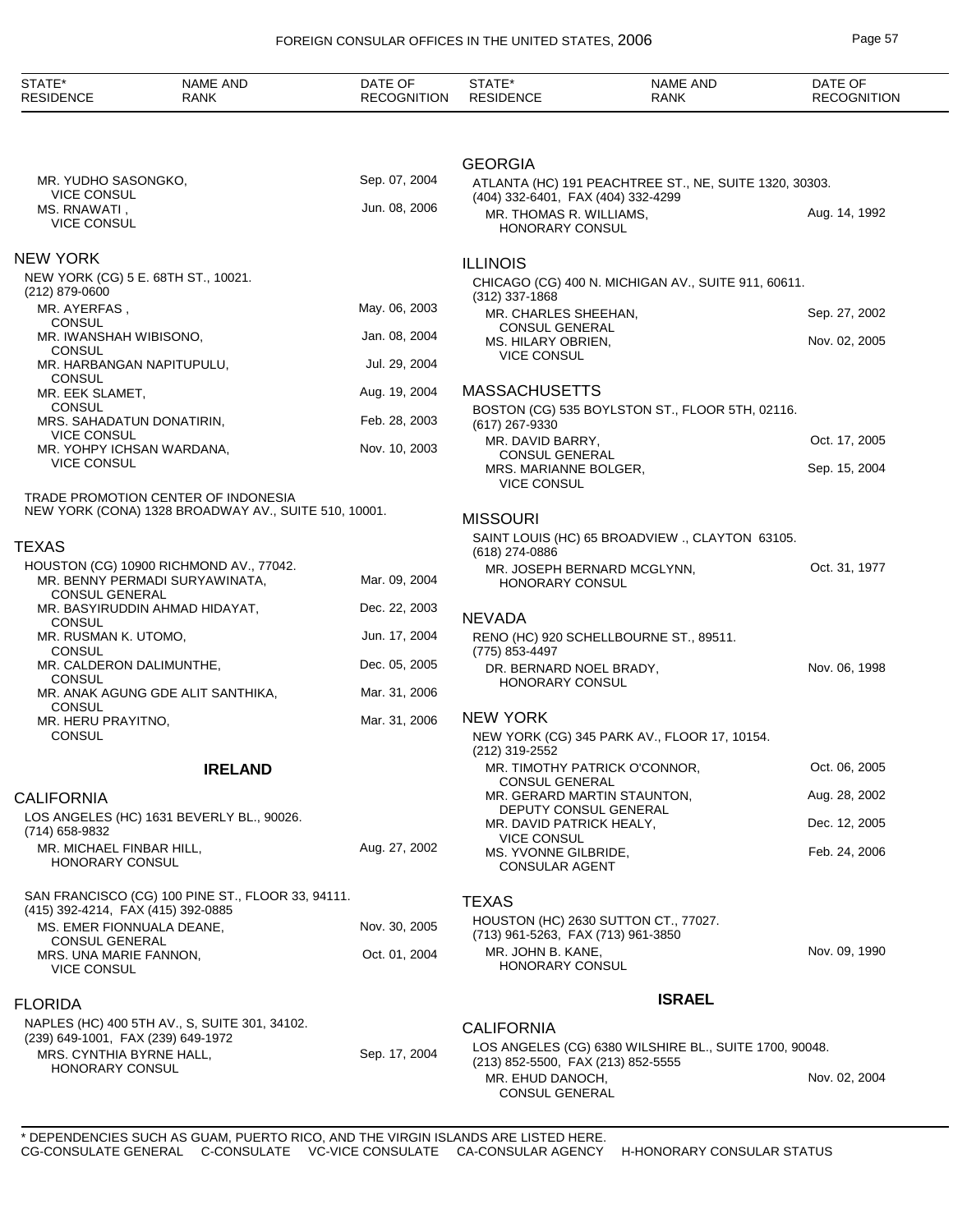| STATE*<br><b>RESIDENCE</b>                                      | <b>NAME AND</b><br>RANK                                   | DATE OF<br><b>RECOGNITION</b> | STATE*<br><b>RESIDENCE</b>                                       | <b>NAME AND</b><br>RANK                                 | DATE OF<br><b>RECOGNITION</b> |
|-----------------------------------------------------------------|-----------------------------------------------------------|-------------------------------|------------------------------------------------------------------|---------------------------------------------------------|-------------------------------|
|                                                                 |                                                           |                               |                                                                  |                                                         |                               |
|                                                                 |                                                           |                               | <b>GEORGIA</b>                                                   |                                                         |                               |
| MR. YARON GAMBURG,                                              | DEPUTY CONSUL GENERAL                                     | Jul. 07, 2005                 | (404) 487-6500, FAX (404) 487-6555                               | ATLANTA (CG) 1100 SPRING ST., NW, SUITE 440, 30309.     |                               |
| MS. RACHEL NIR,<br><b>CONSUL</b>                                |                                                           | Nov. 22, 2002                 | MR. SHMUEL BEN SHMUEL,                                           |                                                         | Aug. 30, 2002                 |
| MR. EPHRAIM MAZOR,                                              |                                                           | Jun. 01, 2004                 | <b>CONSUL GENERAL</b><br>MR. AVIV EZRA,                          |                                                         | Aug. 19, 2002                 |
| <b>CONSUL</b><br>MS. DANIELA AHARONI,                           |                                                           | Jan. 06, 2005                 | <b>VICE CONSUL</b><br>MR. YOSEF SAGIV OFRI,                      |                                                         | Aug. 24, 2005                 |
| <b>CONSUL</b><br>MR. SHAI AIZIN,                                |                                                           | Apr. 08, 2005                 | <b>VICE CONSUL</b>                                               |                                                         |                               |
| <b>CONSUL</b><br>MR. GILAD MILLO,                               |                                                           | Oct. 06, 2005                 | TOURIST OFFICE OF ISRAEL                                         |                                                         |                               |
| <b>CONSUL</b><br>MR. MENASHE MIZRAHI,                           |                                                           | Jun. 08, 2006                 | (404) 875-9924                                                   | ATLANTA (CONA) 1100 SPRING ST., ROOM 440, 30309--2823.  |                               |
| <b>CONSUL</b><br>MR. RAVE COHEN,                                |                                                           | Dec. 05, 2005                 |                                                                  |                                                         |                               |
| <b>VICE CONSUL</b>                                              |                                                           |                               | ECONOMIC MISSION OF ISRAEL                                       | ATLANTA (CONA) 1100 SPRING ST., SUITE 440, 30309--2823. |                               |
| MR. YUVAL ELNER,<br><b>VICE CONSUL</b>                          |                                                           | Apr. 05, 2006                 | (404) 487-6500, FAX (404) 487-6555                               |                                                         |                               |
| MR. DAVID GUEZ,<br><b>VICE CONSUL</b>                           |                                                           | Apr. 13, 2006                 | <b>ILLINOIS</b>                                                  |                                                         |                               |
| MR. ROI SHIMON AVISHAY,<br><b>VICE CONSUL</b>                   |                                                           | Apr. 13, 2006                 |                                                                  | CHICAGO (CG) 111 E. WACKER DR., SUITE 1308, 60601.      |                               |
| MR. ERAN BARZILY,<br><b>VICE CONSUL</b>                         |                                                           | Jun. 14, 2006                 | (312) 565-3300, FAX (312) 565-3871<br>MR. BARUKH BINAH,          |                                                         | Oct. 04, 2005                 |
|                                                                 |                                                           |                               | <b>CONSUL GENERAL</b><br>MR. ANDY DAVID,                         |                                                         | Sep. 07, 2004                 |
| ECONOMIC MISSION OF ISRAEL                                      | LOS ANGELES (CONA) 6404 WILSHIRE BL., SUITE 1150, 90048.  |                               | <b>CONSUL</b><br>MR. ELIAHU LEVY,                                |                                                         | Sep. 07, 2004                 |
| (213) 658-7924, FAX (213) 651-0572                              |                                                           |                               | <b>CONSUL</b><br>MR. AVISHAI ROZNER,                             |                                                         | Sep. 10, 2004                 |
|                                                                 | SAN FRANCISCO (CG) 456 MONTGOMERY ST., FLOOR 21ST, 94104. |                               | <b>VICE CONSUL</b><br>MR. YARON HAMISH AVRHAM,                   |                                                         | Oct. 01, 2004                 |
| (415) 398-8885, FAX (415) 398-8589<br>MR. DAVID MORDECHAI AKOV, |                                                           | Oct. 26, 2004                 | <b>VICE CONSUL</b>                                               |                                                         |                               |
| <b>CONSUL GENERAL</b><br>MR. OMER CASPI,                        |                                                           | Feb. 07, 2003                 | OFFICE OF TOURISM OF ISRAEL                                      |                                                         |                               |
| <b>CONSUL</b>                                                   |                                                           |                               | (312) 938-3885, FAX (312) 938-3668                               | CHICAGO (CONA) 111 E. WACKER DR., SUITE 1230, 60601.    |                               |
| MR. ZIV YOASH,<br><b>VICE CONSUL</b>                            |                                                           | Jun. 16, 2004                 |                                                                  |                                                         |                               |
| MR. SHAI SALITAN,<br><b>VICE CONSUL</b>                         |                                                           | Sep. 24, 2004                 | ECONOMIC MISSION OF ISRAEL<br>(312) 332-2160, FAX (312) 332-2163 | CHICAGO (CONA) 111 E. WACKER DR., SUITE 1230, 60601.    |                               |
| DISTRICT OF COLUMBIA                                            |                                                           |                               | MR. MOSHE ZEEV SHOHAM,                                           |                                                         | Oct. 08, 2002                 |
| (202) 364-5500, FAX (202) 364-5607                              | WASHINGTON (CHN) 3514 INTERNATIONAL DR., NW, 20008.       |                               | <b>CONSUL</b>                                                    |                                                         |                               |
| MR. MOSHE FOX,<br><b>CONSUL GENERAL</b>                         |                                                           | Sep. 14, 2000                 | <b>MASSACHUSETTS</b>                                             |                                                         |                               |
| MS. ALIZA EZRA,                                                 |                                                           | Aug. 28, 2003                 | (617) 542-0041, FAX (617) 338-4995                               | BOSTON (CG) 20 PARK PZ., SUITE 1020, 02116.             |                               |
| <b>CONSUL</b>                                                   |                                                           |                               | MR. MEIR SHLOMO,<br><b>CONSUL GENERAL</b>                        |                                                         | Sep. 26, 2002                 |
| <b>FLORIDA</b>                                                  |                                                           |                               | MR. YOSSI TWITO,<br><b>VICE CONSUL</b>                           |                                                         | Oct. 04, 2005                 |
| (305) 358-8111, FAX (305) 371-5034                              | MIAMI (CG) 100 N. BISCAYNE BL., SUITE 1800-1801, 33132.   |                               |                                                                  |                                                         |                               |
| DR. ITZHAK BEN GAD,<br><b>CONSUL GENERAL</b>                    |                                                           | Jun. 07, 2005                 | <b>NEW YORK</b>                                                  |                                                         |                               |
| MR. AARON SAGUI,                                                |                                                           | Oct. 06, 2005                 | (212) 499-5477, FAX (212) 499-5465                               | NEW YORK (CG) 800 2ND AV., FLOOR 13,14,15, 10017.       |                               |
| CONSUL<br>MR. ELIYAHU YIFRACH,                                  |                                                           | Oct. 06, 2005                 | MR. ARYE MEKEL,<br><b>CONSUL GENERAL</b>                         |                                                         | Apr. 26, 2005                 |
| <b>CONSUL</b><br>MR. YANIV YUDALEVICH,                          |                                                           | Oct. 01, 2004                 | MR. AMIR SHMUEL OFEK,<br>CONSUL                                  |                                                         | Oct. 01, 2003                 |
| <b>VICE CONSUL</b><br>MR. IDO KAZAZ,                            |                                                           | Apr. 10, 2006                 | MRS. IRIT DEGANI STOPPER,                                        |                                                         | Sep. 10, 2004                 |
| <b>VICE CONSUL</b>                                              |                                                           |                               | <b>CONSUL</b><br>MR. BENJAMIN KRASNA,<br><b>CONSUL</b>           |                                                         | Dec. 05, 2005                 |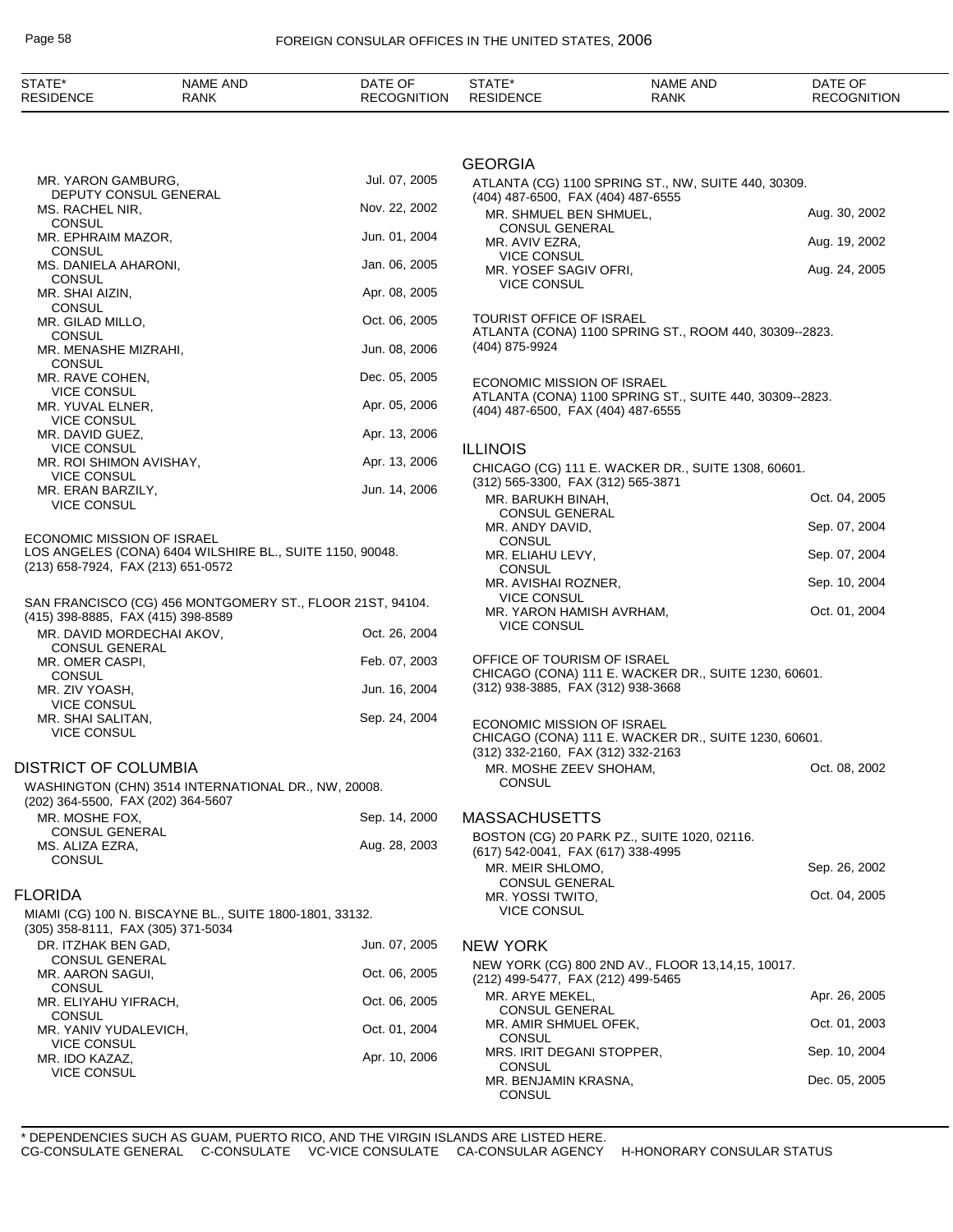## FOREIGN CONSULAR OFFICES IN THE UNITED STATES, 2006 Page 59

| STATE*<br><b>RESIDENCE</b>                                       | <b>NAME AND</b><br>RANK                             | DATE OF<br><b>RECOGNITION</b> | STATE*<br><b>RESIDENCE</b>                     | <b>NAME AND</b><br><b>RANK</b> | DATE OF<br><b>RECOGNITION</b> |
|------------------------------------------------------------------|-----------------------------------------------------|-------------------------------|------------------------------------------------|--------------------------------|-------------------------------|
|                                                                  |                                                     |                               |                                                |                                |                               |
| MR. DAVID SARANGA,                                               |                                                     | Dec. 05, 2005                 | MR. EYAL KADMON,                               |                                | Jul. 29, 2003                 |
| <b>CONSUL</b><br>MR. YORAM YIZHAK MORAD,                         |                                                     | Jul. 11, 2006                 | <b>VICE CONSUL</b><br>MR. SAMI KASPI,          |                                | Jul. 29, 2003                 |
| <b>CONSUL</b><br>MR. DANNY ZALEWSKI,                             |                                                     | Aug. 22, 2002                 | <b>VICE CONSUL</b><br>MRS. NECHAMA SHECHNER,   |                                | Jul. 29, 2003                 |
| <b>VICE CONSUL</b>                                               |                                                     | Jul. 15, 2004                 | <b>VICE CONSUL</b><br>MRS. YONINA STRIKOVSKI,  |                                | Jul. 29, 2003                 |
| MR. ILAN YEHUDA,<br><b>VICE CONSUL</b>                           |                                                     |                               | <b>VICE CONSUL</b>                             |                                |                               |
| MR. RON ROTTENBERG,<br><b>VICE CONSUL</b>                        |                                                     | Jul. 20, 2004                 | MR. MOSHE AISH,<br><b>VICE CONSUL</b>          |                                | Jul. 31, 2003                 |
| MR. MOTI ELKAIM,<br><b>VICE CONSUL</b>                           |                                                     | Sep. 09, 2004                 | MR. ROBI MAROM,<br><b>VICE CONSUL</b>          |                                | Jul. 31, 2003                 |
| MR. YOGEV SHLOMI SISO,                                           |                                                     | Sep. 10, 2004                 | MRS. RINA ZITSER,                              |                                | Jul. 31, 2003                 |
| <b>VICE CONSUL</b><br>MR. ELI SHUSHAN,                           |                                                     | Dec. 03, 2004                 | <b>VICE CONSUL</b><br>MR. SHLOMO KALL,         |                                | Aug. 05, 2003                 |
| <b>VICE CONSUL</b><br>MR. LEON SMULAKOWSKI,                      |                                                     | Feb. 14, 2005                 | <b>VICE CONSUL</b><br>MRS. TAL CARMEL,         |                                | Aug. 29, 2003                 |
| <b>VICE CONSUL</b>                                               |                                                     |                               | <b>VICE CONSUL</b>                             |                                |                               |
| MR. TOMER LIFSHITS,<br><b>VICE CONSUL</b>                        |                                                     | Mar. 08, 2005                 | MR. DOV HAIM KEDEM,<br><b>VICE CONSUL</b>      |                                | Jul. 20, 2004                 |
| MR. IDAN KFIR,                                                   |                                                     | Apr. 12, 2005                 | MR. MILIAN MARAM,<br><b>VICE CONSUL</b>        |                                | Jul. 20, 2004                 |
| <b>VICE CONSUL</b><br>MR. SHAY GIAT,                             |                                                     | Apr. 28, 2005                 | MR. SHAUL GOLDKIND GAL,                        |                                | Jul. 20, 2004                 |
| <b>VICE CONSUL</b><br>MR. SHLOMO NEUMAN,                         |                                                     | Nov. 15, 2005                 | <b>VICE CONSUL</b><br>MR. SHLOMO BARTAL,       |                                | Jul. 20, 2004                 |
| VICE CONSUL<br>MR. EITAN BOUGANIM,                               |                                                     | Nov. 16, 2005                 | <b>VICE CONSUL</b><br>MR. ZVI LEV,             |                                | Jul. 20, 2004                 |
| <b>VICE CONSUL</b>                                               |                                                     |                               | <b>VICE CONSUL</b>                             |                                |                               |
| MR. ILAN PINHAS FEINGOLD,<br><b>VICE CONSUL</b>                  |                                                     | Dec. 05, 2005                 | MR. SHAI SPINZI,<br><b>VICE CONSUL</b>         |                                | Jul. 28, 2004                 |
| MR. OLEG KREIMER,<br><b>VICE CONSUL</b>                          |                                                     | Jun. 02, 2006                 | MRS. AYALA AVIRAM,<br><b>VICE CONSUL</b>       |                                | Jul. 28, 2004                 |
| MR. YANIV AMIR,                                                  |                                                     | Jun. 02, 2006                 | MRS. MICHAL MORIEL,                            |                                | Jul. 28, 2004                 |
| <b>VICE CONSUL</b><br>MR. ARIEL SHLEZINGER,                      |                                                     | Jul. 26, 2006                 | <b>VICE CONSUL</b><br>MR. MEIR MOSCOVITS,      |                                | Jul. 29, 2004                 |
| <b>VICE CONSUL</b><br>MR. BOAZ MECILATY,                         |                                                     | Jul. 26, 2006                 | <b>VICE CONSUL</b><br>MR. ABRAHAM KEREN,       |                                | Nov. 10, 2005                 |
| <b>VICE CONSUL</b>                                               |                                                     |                               | <b>VICE CONSUL</b>                             |                                |                               |
|                                                                  | DEFENSE PROCUREMENT MISSION OF ISRAEL               |                               | MR. ALON HORESH,<br><b>VICE CONSUL</b>         |                                | Nov. 10, 2005                 |
|                                                                  | NEW YORK (CONA) 800 2ND AV., FLOOR 10,11,12, 10017. |                               | MR. YORAM ABECASIS,<br><b>VICE CONSUL</b>      |                                | Nov. 10, 2005                 |
| (212) 551-0444, FAX (212) 551-0482<br>MR. YEKUTIEL MOR,          |                                                     | Aug. 05, 2003                 | MRS. ESTHER DAR DYCHOVSKY,                     |                                | Nov. 10, 2005                 |
| <b>CONSUL</b>                                                    |                                                     |                               | <b>VICE CONSUL</b><br>MR. AVISHAY HERTZ,       |                                | Nov. 14, 2005                 |
| MR. ARIE KEREN,<br>VICE CONSUL                                   |                                                     | Jul. 26, 2002                 | <b>VICE CONSUL</b><br>MR. AVRAHAM SHARKA,      |                                | Nov. 14, 2005                 |
| MR. SAMUEL MAKLEV,<br><b>VICE CONSUL</b>                         |                                                     | Jul. 26, 2002                 | <b>VICE CONSUL</b>                             |                                |                               |
| MR. ZVI ROZEN,                                                   |                                                     | Jul. 26, 2002                 | MR. SAMUEL ADMON ROYTER,<br><b>VICE CONSUL</b> |                                | Nov. 14, 2005                 |
| VICE CONSUL<br>MRS. TALYA REGEV YAVIN,                           |                                                     | Jul. 26, 2002                 | MR. SHARON NAGEL,<br><b>VICE CONSUL</b>        |                                | Nov. 14, 2005                 |
| VICE CONSUL<br>MR. AMIR YAHAV,                                   |                                                     | Aug. 02, 2002                 | MR. SHAUL GILBOA,                              |                                | Nov. 14, 2005                 |
| <b>VICE CONSUL</b>                                               |                                                     | Aug. 02, 2002                 | <b>VICE CONSUL</b><br>MR. SHLOMO BAR,          |                                | Nov. 14, 2005                 |
| MR. DORON SHOOR,<br>VICE CONSUL                                  |                                                     |                               | <b>VICE CONSUL</b><br>MR. TZAFRIR SOLOMON,     |                                | Nov. 14, 2005                 |
| MR. YEHIEL KEHATY,<br>VICE CONSUL                                |                                                     | Aug. 02, 2002                 | <b>VICE CONSUL</b>                             |                                |                               |
| MR. ZVI SHWARTHZ,                                                |                                                     | Aug. 02, 2002                 | MR. GIL MELAMED,<br><b>VICE CONSUL</b>         |                                | Nov. 21, 2005                 |
| VICE CONSUL<br>MR. DAN REVAH,                                    |                                                     | Aug. 08, 2002                 | MS. HILA SHASHO HARRAM,<br><b>VICE CONSUL</b>  |                                | Dec. 01, 2005                 |
| VICE CONSUL<br>MR. ADRIAN SCHWARTZ,                              |                                                     | Aug. 12, 2002                 |                                                | MR. MENACHEM CHAIM GERSKOVICH, | Dec. 05, 2005                 |
| <b>VICE CONSUL</b><br>MR. AVRAHAM MASHIAH,<br><b>VICE CONSUL</b> |                                                     | Jul. 27, 2003                 | <b>VICE CONSUL</b>                             |                                |                               |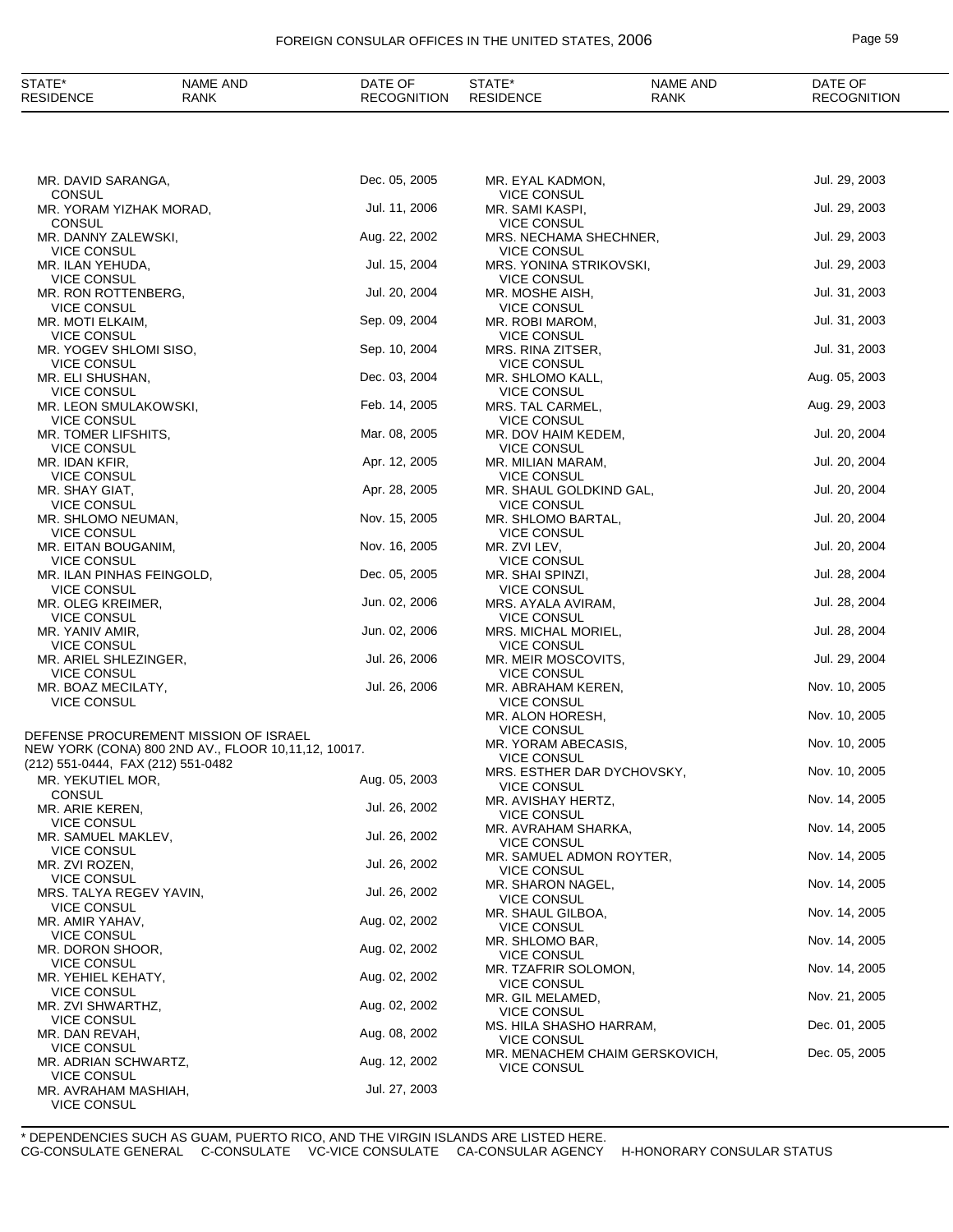| STATE*                                                                         | <b>NAME AND</b>                                                                         | DATE OF            | STATE*                                            | <b>NAME AND</b>                                            | DATE OF                        |
|--------------------------------------------------------------------------------|-----------------------------------------------------------------------------------------|--------------------|---------------------------------------------------|------------------------------------------------------------|--------------------------------|
| <b>RESIDENCE</b>                                                               | <b>RANK</b>                                                                             | <b>RECOGNITION</b> | <b>RESIDENCE</b>                                  | <b>RANK</b>                                                | <b>RECOGNITION</b>             |
|                                                                                |                                                                                         |                    |                                                   |                                                            |                                |
|                                                                                |                                                                                         |                    | <b>CALIFORNIA</b>                                 |                                                            |                                |
|                                                                                | OFFICE OF TOURISM MISSION OF ISRAEL<br>NEW YORK (CONA) 800 SECOND AV., FLOOR 16, 10017. |                    | (559) 268-8776, FAX (559) 268-5701                | FRESNO (HVC) 2125 MERCED ST., 93721.                       |                                |
| (212) 499-5600, FAX (212) 499-5715<br>MR. ARIE YEHIEL SOMMER,<br><b>CONSUL</b> |                                                                                         | Apr. 07, 2006      | HONORARY VICE CONSUL                              | MR. EDWARD LEROY FANUCCHI,                                 | May. 20, 1976                  |
| ECONOMIC MISSION OF ISRAEL                                                     |                                                                                         |                    | (310) 826-5998, FAX (310) 820-0727                | LOS ANGELES (CG) 12400 WILSHIRE BL., SUITE 300&360, 90025. |                                |
| (212) 499-5716, FAX (212) 499-5715                                             | NEW YORK (CONA) 800 2ND AV., FLOOR 17, 10017.                                           |                    | MR. DIEGO BRASIOLI,<br><b>CONSUL GENERAL</b>      |                                                            | Aug. 04, 2003                  |
| MR. YARDEN YOFFE,<br><b>CONSUL</b>                                             |                                                                                         | Aug. 14, 2001      | MR. MATTEO MANGIACOTTI,<br><b>CONSULAR AGENT</b>  |                                                            | Sep. 19, 2001                  |
| MR. ZOHAR PERI,<br><b>CONSUL</b>                                               |                                                                                         | Sep. 20, 2001      | MRS. MARIELLA SALVATORI,<br><b>CONSULAR AGENT</b> |                                                            | Oct. 25, 2001                  |
| MR. ZVI CHALAMISH,<br><b>CONSUL</b>                                            |                                                                                         | Dec. 05, 2005      | MR. FERNANDO CURATOLO,<br><b>CONSULAR AGENT</b>   |                                                            | Oct. 27, 2003                  |
| MR. RAN ALON,<br><b>CONSUL</b>                                                 |                                                                                         | Feb. 22, 2006      | MS. CLARA CELATI,<br><b>CONSULAR AGENT</b>        |                                                            | Oct. 27, 2003                  |
| PENNSYLVANIA                                                                   |                                                                                         |                    | <b>ITALIAN CULTURAL INSTITUTE</b>                 | LOS ANGELES (CONA) 1023 HILGARD AV., 90024.                |                                |
| (215) 546-5556, FAX (215) 545-3986                                             | PHILADELPHIA (CG) 230 S. 15TH ST., FLOOR 7-8, 19102.                                    |                    | (310) 443-3250                                    |                                                            |                                |
| MR. URIEL PALTI,<br><b>CONSUL GENERAL</b>                                      |                                                                                         | Sep. 29, 2004      | <b>CONSUL</b>                                     | MRS. FRANCESCA VALENTE GORJUP,                             | Apr. 29, 2005<br>Oct. 14, 2004 |
| MR. SHAHAR SHELEF,<br><b>VICE CONSUL</b>                                       |                                                                                         | Jul. 28, 2004      | MS. GIUSEPPINA CANDIA,<br><b>CONSULAR AGENT</b>   |                                                            |                                |
| MR. YIRMI BAR,<br><b>VICE CONSUL</b>                                           |                                                                                         | Nov. 21, 2005      |                                                   | TRADE PROMOTION SECTION OF ITALY                           |                                |
| MR. SHLOMO YEHEZKEL,<br><b>VICE CONSUL</b>                                     |                                                                                         | Apr. 13, 2006      | 700, 90067.<br>(323) 879-0950                     | LOS ANGELES (CONA) 1801 AVENUE OF THE STARS UN., SUITE     |                                |
| TEXAS                                                                          |                                                                                         |                    |                                                   |                                                            |                                |
| (713) 627-3780, FAX (713) 627-0149                                             | HOUSTON (CG) 24 GREENWAY PZ., SUITE 1500, 77046.                                        |                    | (916) 456-1950                                    | SACRAMENTO (HVC) 1420 54TH ST., SUITE 4, 95819.            |                                |
| MR. ASHER YARDEN,<br><b>CONSUL GENERAL</b>                                     |                                                                                         | Mar. 21, 2006      | <b>HONORARY VICE CONSUL</b>                       | MR. ANTHONY UMBERTO VIRGADAMO,                             | Feb. 27, 1976                  |
| MR. JOSEPH ABRAHAM,<br><b>CONSUL</b>                                           |                                                                                         | Sep. 23, 2004      |                                                   | SAN FRANCISCO (CG) 2590 WEBSTER ST., 94115.                |                                |
| MR. LEONID KALMANOVICH,<br><b>VICE CONSUL</b>                                  |                                                                                         | Feb. 11, 2004      | (415) 931-4924<br>MR. ROBERTO FALASCHI,           |                                                            | May. 27, 2005                  |
| MR. NIR GREENBERG,<br><b>VICE CONSUL</b>                                       |                                                                                         | Oct. 11, 2005      | <b>CONSUL GENERAL</b><br>MR. DIEGO ENRICO MARINO, |                                                            | Jul. 15, 2003                  |
| <b>VICE CONSUL</b>                                                             | MS. BELAYNESH ZEVADIA ADIGEH,                                                           | Nov. 02, 2005      | <b>CONSULAR AGENT</b>                             | PROFESSOR TERENZIO SCAPOLLA,                               | Jul. 17, 2003                  |
| MRS. TAMAR YARDEN,<br><b>VICE CONSUL</b>                                       |                                                                                         | Jul. 11, 2006      | <b>CONSULAR AGENT</b><br>MRS. ROSANNA FONZI,      |                                                            | Oct. 27, 2003                  |
|                                                                                | <b>ITALY</b>                                                                            |                    | <b>CONSULAR AGENT</b><br>MR. VITTORIO PALLADINO,  |                                                            | Nov. 22, 2004                  |
| ALASKA                                                                         |                                                                                         |                    | <b>CONSULAR AGENT</b>                             |                                                            |                                |
|                                                                                | ANCHORAGE (HCA) 12840 SILVER SPRUCE DR., 99516.                                         |                    | <b>ITALIAN CULTURAL INSTITUTE</b>                 | SAN FRANCISCO (CON) 425 WASHINGTON ST., SUITE 200, 94111.  |                                |
| $(907)$ 345-6419                                                               | MR. VITTORIO M. MONTEMEZZANI,                                                           | Feb. 09, 1990      | MS. VALERIA RUMORI,<br><b>CONSULAR AGENT</b>      |                                                            | Jul. 25, 2003                  |
|                                                                                | HONORARY CONSULAR AGENT                                                                 |                    | MR. ONOFRIO SPECIALE,<br><b>CONSULAR AGENT</b>    |                                                            | Jan. 24, 2006                  |
| ARIZONA                                                                        |                                                                                         |                    |                                                   |                                                            |                                |
| $(602)$ 956-5800                                                               | PHOENIX (HVC) 2525 E. CAMELBACK RD., SUITE 840, 85016.                                  |                    | (408) 971-9170                                    | SAN JOSE (HVC) 95 S. MARKET ST., SUITE 300, 95113.         |                                |
| HONORARY VICE CONSUL                                                           | MR. ANTHONY ALBERT BONACCI,                                                             | Jun. 10, 1998      | MS. SILVIA RAVIOLA,<br>HONORARY VICE CONSUL       |                                                            | Apr. 01, 1995                  |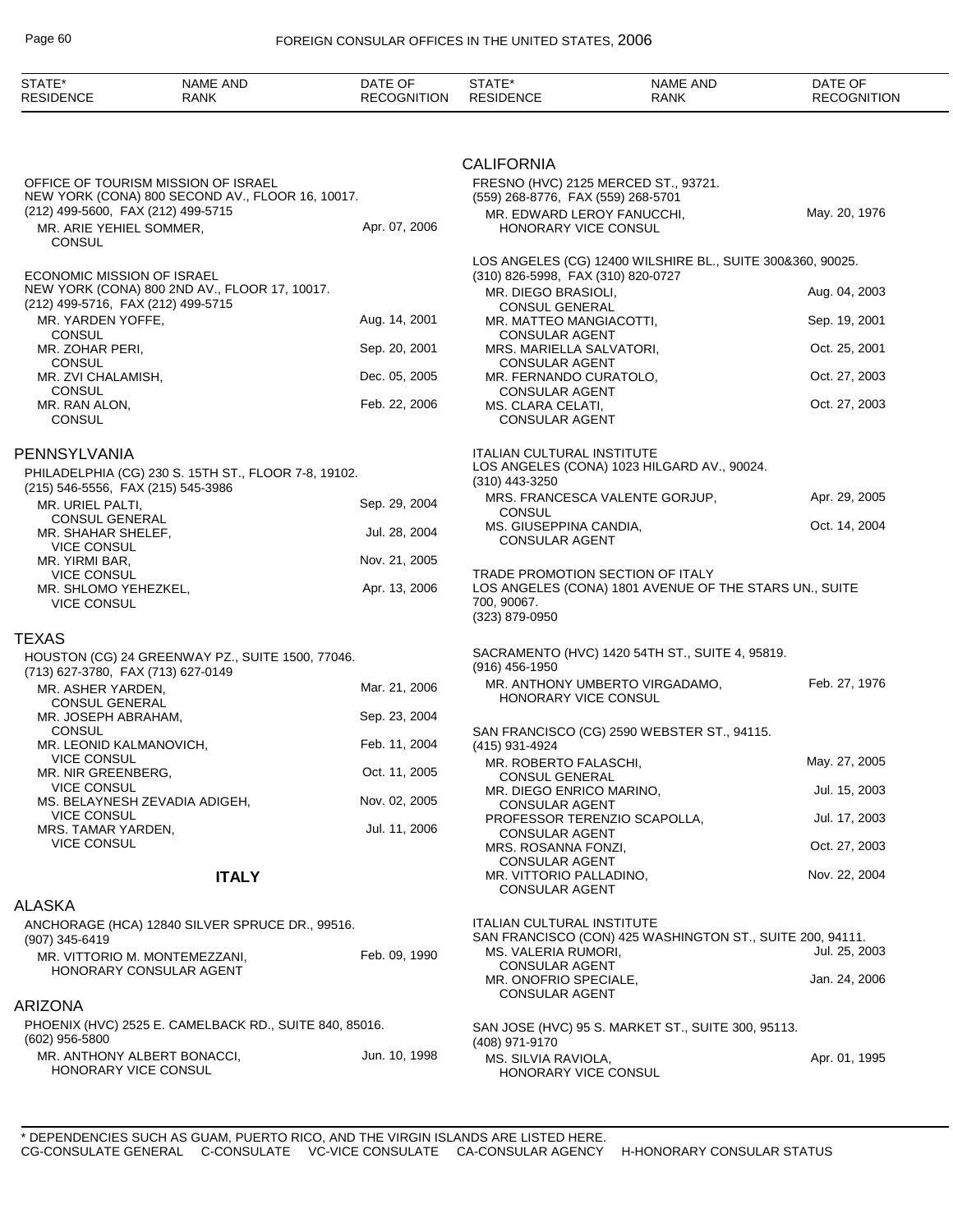| STATE*<br><b>RESIDENCE</b>                                                                                                                                           | <b>NAME AND</b><br><b>RANK</b>                          | DATE OF<br><b>RECOGNITION</b>                                                              | STATE*<br><b>RESIDENCE</b>                                                                        | <b>NAME AND</b><br><b>RANK</b>                                | DATE OF<br><b>RECOGNITION</b> |
|----------------------------------------------------------------------------------------------------------------------------------------------------------------------|---------------------------------------------------------|--------------------------------------------------------------------------------------------|---------------------------------------------------------------------------------------------------|---------------------------------------------------------------|-------------------------------|
|                                                                                                                                                                      |                                                         |                                                                                            |                                                                                                   |                                                               |                               |
| <b>COLORADO</b>                                                                                                                                                      |                                                         |                                                                                            |                                                                                                   |                                                               |                               |
| DENVER (HVC) 7325 S. JACKSON ST., LITTLETON 80122.<br>(303) 224-9927                                                                                                 |                                                         |                                                                                            | MR. CAMILLO GUARRASI.<br><b>CONSULAR AGENT</b>                                                    |                                                               | Nov. 28, 2001                 |
| MRS. MARIA ELIZABETH SCORDO ALLEN,<br>HONORARY VICE CONSUL                                                                                                           |                                                         | Dec. 03, 1998                                                                              | MS. LIDIA RAMOGIDA,<br><b>CONSULAR AGENT</b>                                                      |                                                               | Apr. 17, 2002                 |
|                                                                                                                                                                      |                                                         |                                                                                            | MR. LUCIANO ODDO,<br><b>CONSULAR AGENT</b>                                                        |                                                               | Dec. 15, 2005                 |
| <b>CONNECTICUT</b>                                                                                                                                                   |                                                         |                                                                                            |                                                                                                   |                                                               |                               |
| HARTFORD (HVC) 70 VERNON ST., 06106.<br>(860) 297-2123                                                                                                               |                                                         |                                                                                            | <b>ITALIAN CULTURAL INSTITUTE</b><br>CHICAGO (CONA) 500 N. MICHIGAN AV., SUITE 1450, 1450, 60611. |                                                               |                               |
| MR. ALFONSO E. PANICO,<br>HONORARY VICE CONSUL                                                                                                                       |                                                         | Jul. 20, 2004                                                                              | (312) 822-9545, FAX (312) 822-9622<br>MRS. PATRIZIA GAMBAROTTA,<br><b>CONSULAR AGENT</b>          |                                                               | Jul. 31, 2003                 |
| <b>FLORIDA</b>                                                                                                                                                       |                                                         |                                                                                            | <b>CONSULAR AGENT</b>                                                                             | MRS. ANNUNZIATA CERVONE PAPA,                                 | Oct. 03, 2005                 |
| (305) 374-6322, FAX (305) 374-7945                                                                                                                                   | MIAMI (CG) 4000 PONCE DE LEON BL., SUITE 590, 33146.    |                                                                                            |                                                                                                   |                                                               |                               |
|                                                                                                                                                                      | MR. GIANFRANCO COLOGNATO,                               |                                                                                            | TRADE PROMOTION SECTION OF ITALY<br>CHICAGO (CONA) 401 N. MICHIGAN AV., SUITE 3030, 60611.        |                                                               |                               |
| <b>CONSUL GENERAL</b><br>MR. PIETRO DE SANTI,<br><b>CONSULAR AGENT</b>                                                                                               |                                                         | Nov. 21, 2001                                                                              | $(312)$ 670-4360                                                                                  |                                                               |                               |
| MR. GIORGIO IMPARATO,                                                                                                                                                |                                                         | Nov. 29, 2002                                                                              | <b>INDIANA</b>                                                                                    |                                                               |                               |
| <b>CONSULAR AGENT</b><br>MR. GIOVANNI TURTURIELLO,<br><b>CONSULAR AGENT</b>                                                                                          |                                                         | Jul. 10, 2003                                                                              | (317) 634-4356                                                                                    | INDIANAPOLIS (HVC) 107 N. PENNSYLVANIA ST., SUITE 900, 46204. |                               |
| MR. VALTER FAVALLI,<br><b>CONSULAR AGENT</b>                                                                                                                         |                                                         | Jul. 07, 2005                                                                              | MR. PAUL GERALD ROLAND,<br>HONORARY VICE CONSUL                                                   |                                                               | May. 11, 1999                 |
| MR. CARLO FERRARI,<br><b>CONSULAR AGENT</b>                                                                                                                          |                                                         | Feb. 14, 2006                                                                              | <b>KANSAS</b>                                                                                     |                                                               |                               |
|                                                                                                                                                                      |                                                         |                                                                                            |                                                                                                   | KANSAS CITY (HVC) 754 STATE AV., SUITE 102, 66101.            |                               |
| ORLANDO (HVC) 109 WEEPING ELM LA., LONGWOOD 32779.<br>(407) 869-9702, FAX (404) 869-9702<br>Oct. 03, 1995<br>MS. CARMELA LOREDANA CICCHETTI,<br>HONORARY VICE CONSUL |                                                         | (913) 281-2222, FAX (913) 321-6525                                                         | MR. ROBERTO LEOPOLDO SERRA,                                                                       | Sep. 17, 1970                                                 |                               |
|                                                                                                                                                                      |                                                         |                                                                                            | HONORARY VICE CONSUL                                                                              |                                                               |                               |
|                                                                                                                                                                      | SARASOTA (HVC) 707 S. GULFSTREAM AV., SUITE 307, 34236. |                                                                                            | <b>LOUISIANA</b>                                                                                  |                                                               |                               |
| (941) 957-0851, FAX (941) 954-0111                                                                                                                                   |                                                         | NEW ORLEANS (HC) 650 POYDRAS ST., SUITE 1400, 70130.<br>(504) 524-6887, FAX (504) 299-3411 |                                                                                                   |                                                               |                               |
|                                                                                                                                                                      | MR. RICHARD HAROLD STORM,<br>HONORARY VICE CONSUL       | Dec. 08, 1995                                                                              | MR. ARNALDO PARTESOTTI,<br>HONORARY CONSUL                                                        |                                                               | Dec. 15, 1997                 |
| <b>GEORGIA</b>                                                                                                                                                       |                                                         |                                                                                            |                                                                                                   |                                                               |                               |
|                                                                                                                                                                      | ATLANTA (HC) 133 N.W. LUCKIE ST., 30305.                |                                                                                            | MARYLAND                                                                                          |                                                               |                               |
| (404) 239-0226                                                                                                                                                       |                                                         | Apr. 19, 2005                                                                              | (410) 727-6550, FAX (410) 727-6563                                                                | BALTIMORE (HC) 9 W. MULBERRY ST., SUITE 400, 21201.           |                               |
| HONORARY CONSUL                                                                                                                                                      | MRS. ANGELA DELLA COSTANZA TURNER,                      |                                                                                            | HONORARY CONSUL                                                                                   | MR. FRANCESCO LUIGI LEGALUPPI,                                | Jul. 20, 1988                 |
| (912) 232-1276, FAX (912) 233-4478                                                                                                                                   | SAVANNAH (HCA) 235 KENSINGTON DR., 31405.               |                                                                                            | <b>MASSACHUSETTS</b>                                                                              |                                                               |                               |
| MR. JOSEPH MOSE CAFIERO.<br>HONORARY CONSULAR AGENT                                                                                                                  |                                                         | May. 05, 1976                                                                              | (617) 722-9201, FAX (617) 722-9407                                                                | BOSTON (CG) 600 ATLANTIC AV., FLOOR 17TH, 02210.              |                               |
|                                                                                                                                                                      |                                                         |                                                                                            | MR. PIERLUIGI SQUILLANTE,                                                                         |                                                               | Jul. 22, 2002                 |
| HAWAII                                                                                                                                                               |                                                         |                                                                                            | <b>CONSUL GENERAL</b><br>MR. CIRO MORRONI,                                                        |                                                               | Oct. 23, 2002                 |
| HONOLULU (HVC) 735 BISHOP ST., SUITE 419, 96813.<br>MRS. CARMEN THERESA DI AMORE-SIAH,                                                                               |                                                         | Mar. 16, 1994                                                                              | <b>CONSULAR AGENT</b>                                                                             |                                                               |                               |
|                                                                                                                                                                      | HONORARY VICE CONSUL                                    |                                                                                            |                                                                                                   | WORCESTER (HCA) 6 SEWARD ST., 01604.                          |                               |
| <b>ILLINOIS</b>                                                                                                                                                      |                                                         |                                                                                            | $(508)$ 414-7111                                                                                  |                                                               | Oct. 27, 2004                 |
| $(312)$ 467-1550                                                                                                                                                     | CHICAGO (CG) 500 N. MICHIGAN AV., SUITE 1850, 60611.    |                                                                                            | MR. SALVATORE MUSTICA,                                                                            | HONORARY CONSULAR AGENT                                       |                               |
| MR. EUGENIO SGRO,                                                                                                                                                    |                                                         | Nov. 13, 2003                                                                              | <b>MICHIGAN</b>                                                                                   |                                                               |                               |
| <b>CONSUL GENERAL</b>                                                                                                                                                |                                                         |                                                                                            | $(313)$ 963-8560                                                                                  | DETROIT (CON) 535 GRISWOLD UN., SUITE 1840, 48226.            |                               |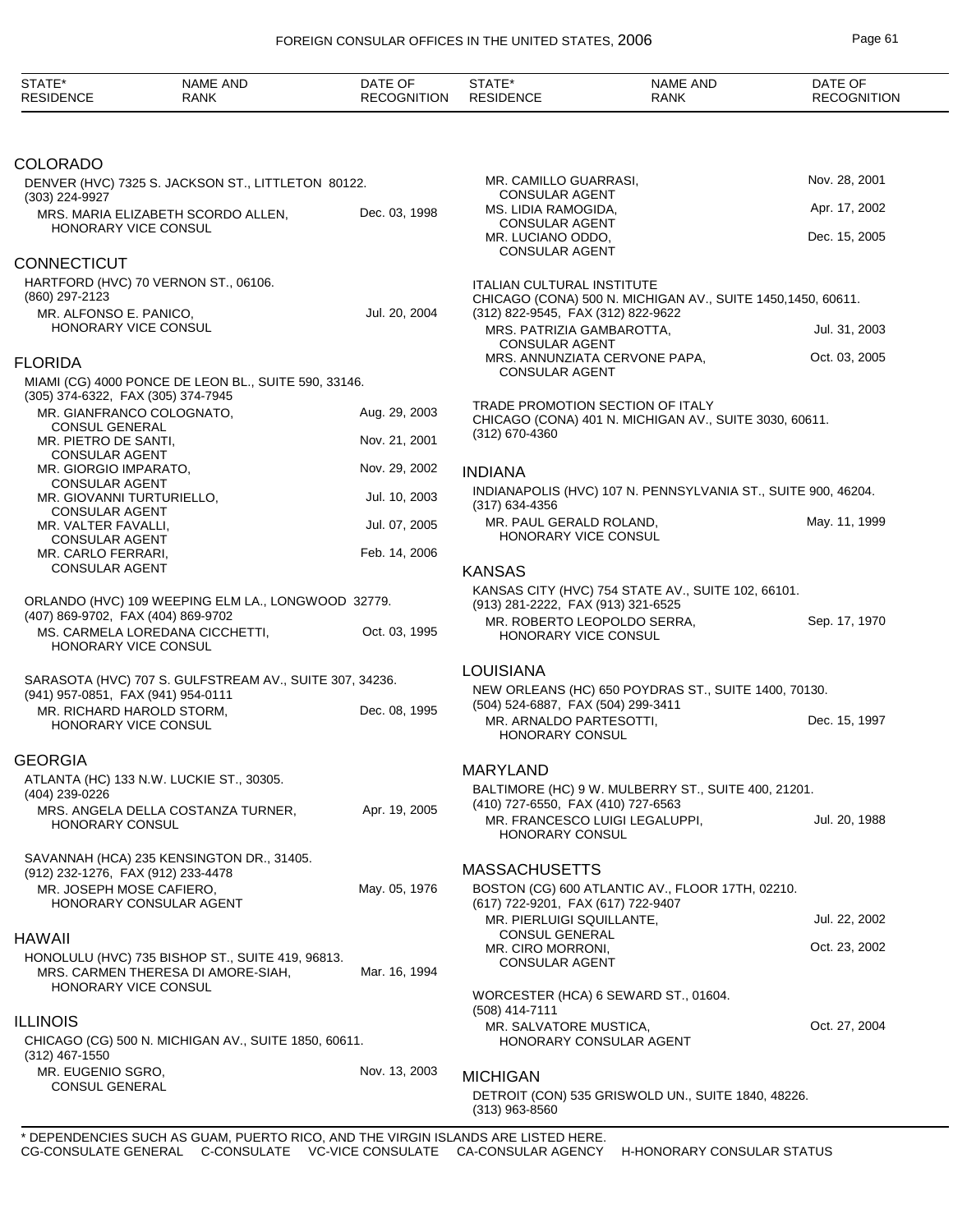| STATE*<br><b>RESIDENCE</b>                                         | <b>NAME AND</b><br><b>RANK</b>                         | DATE OF<br><b>RECOGNITION</b> | STATE*<br><b>RESIDENCE</b>                                              | <b>NAME AND</b><br><b>RANK</b>                                             | DATE OF<br><b>RECOGNITION</b> |
|--------------------------------------------------------------------|--------------------------------------------------------|-------------------------------|-------------------------------------------------------------------------|----------------------------------------------------------------------------|-------------------------------|
|                                                                    |                                                        |                               |                                                                         |                                                                            |                               |
| MR. NICOLA DE SANTIS,                                              |                                                        | Aug. 14, 2002                 | MR. GIOVANNI FAVILLI,<br><b>VICE CONSUL</b>                             |                                                                            | Oct. 06, 2005                 |
| <b>CONSUL</b><br>MR. VINCENZO ZEPPA,                               |                                                        | Nov. 20, 2001                 | MR. ANTONIO IONIO,                                                      |                                                                            | Feb. 26, 2002                 |
| <b>CONSULAR AGENT</b>                                              |                                                        |                               | <b>CONSULAR AGENT</b><br>MR. ANGELO PALMIERI,                           |                                                                            | Oct. 09, 2002                 |
| MINNESOTA                                                          |                                                        |                               | <b>CONSULAR AGENT</b><br>MRS. MARIA PIA BIANCONI,                       |                                                                            | Nov. 06, 2002                 |
| $(651) 641 - 0207$                                                 | ST. PAUL (HC) 1844 PORTLAND AV., SAINT PAUL 55104.     |                               | <b>CONSULAR AGENT</b>                                                   | MRS. ORIETTA RANUCCI DI GENNARO,                                           | Dec. 03, 2004                 |
| MS. JANE CALABRIA MCPEAK,<br>HONORARY CONSUL                       |                                                        | Aug. 20, 2001                 | <b>CONSULAR AGENT</b>                                                   | MRS. FRANCESCA AGNETA TOMMASOLI,                                           | Dec. 05, 2005                 |
| MISSOURI                                                           |                                                        |                               | <b>CONSULAR AGENT</b><br>MRS. IRENE BUONGIORNO,                         |                                                                            | Dec. 05, 2005                 |
| SUITE 3800, ST. LOUIS 63102.<br>(314) 259-5930, FAX (314) 259-5985 | SAINT LOUIS (HVC) 211 N. BROADWAY, 1 METROPOLITAN SQ., |                               | <b>CONSULAR AGENT</b><br>MS. EMILIA LUCIANI,<br><b>CONSULAR AGENT</b>   |                                                                            | Dec. 05, 2005                 |
| HONORARY VICE CONSUL                                               | MR. JOSEPH, JR COLAGIOVANNI,                           | Mar. 28, 1997                 | <b>ITALIAN CULTURAL INSTITUTE</b><br>(212) 879-4242                     | NEW YORK (CONA) 686 PARK AV., 10021.                                       |                               |
| NEW JERSEY                                                         |                                                        |                               | MRS. MELITA PALESTINI,<br><b>CONSULAR AGENT</b>                         |                                                                            | Feb. 12, 2003                 |
| (973) 643-1448                                                     | NEWARK (VC) 1 GATEWAY CN., SUITE 100, 07102.           |                               |                                                                         | MRS. AMELIA CARPENITO ANTONUCCI,                                           | Sep. 23, 2003                 |
| MR. PAOLO TOSCHI,<br><b>VICE CONSUL</b>                            |                                                        | Oct. 14, 2004                 | <b>CONSULAR AGENT</b><br>MR. CLAUDIO ANGELINI,                          |                                                                            | Oct. 29, 2004                 |
| MR. ALESSANDRO SIVIERI,<br><b>CONSULAR AGENT</b>                   |                                                        | Jul. 28, 2004                 | <b>CONSULAR AGENT</b>                                                   | MRS. RENATA SPERANDIO BASSO,                                               | Jul. 21, 2005                 |
| MR. VINCENZO NERI,<br><b>CONSULAR AGENT</b>                        |                                                        | Dec. 05, 2005                 | <b>CONSULAR AGENT</b><br>MS. SILVIA GIAMPAOLA,<br><b>CONSULAR AGENT</b> |                                                                            | Dec. 20, 2005                 |
| $(609)$ 587-7000                                                   | TRENTON (HVC) 284 EDINBURG RD., 08619.                 | Jun. 29, 1998                 |                                                                         | TRADE PROMOTION SECTION OF ITALY<br>NEW YORK (CONA) 33 E. 67TH ST., 10021. |                               |
| DR. GILDA LEONORA RORRO,<br>HONORARY VICE CONSUL                   |                                                        |                               | $(212)$ 980-1500<br>MR. ANIELLO MUSELLA,<br><b>CONSULAR AGENT</b>       |                                                                            | Dec. 20, 2005                 |
| NEW YORK                                                           |                                                        |                               |                                                                         |                                                                            |                               |
| (716) 856-3626                                                     | BUFFALO (HVC) 160 COURT ST., 14202.                    |                               | (585) 271-1111                                                          | ROCHESTER (HVC) 2740 MONROE AV., 14618.                                    |                               |
| MS. LUCIA CARACCI CULLENS,<br>HONORARY VICE CONSUL                 |                                                        | Mar. 25, 1998                 | MR. MARIO DANIELE,<br>HONORARY VICE CONSUL                              |                                                                            | Feb. 07, 2005                 |
| MINEOLA (HC) 1 WEST ST., 11501.                                    |                                                        |                               | <b>OHIO</b>                                                             |                                                                            |                               |
| (516) 661-9129<br>MR. ANTONIO TUFANO,<br>HONORARY CONSUL           |                                                        | Sep. 08, 1998                 | (216) 861-1585, FAX (216) 861-1592                                      | CLEVELAND (HVC) 1422 EUCLID AV., SUITE 618, 44115.                         |                               |
|                                                                    |                                                        |                               | MR. BIAGIO PARENTE,<br>HONORARY VICE CONSUL                             |                                                                            | Jan. 11, 1989                 |
| 10553.                                                             | MT. VERNON (HCA) 25 35 BEECHWOOD AV., MOUNT VERNON     |                               | <b>OREGON</b>                                                           |                                                                            |                               |
| $(914) 669 - 2020$<br>MR. STEPHEN E. B. ACUNTO,                    |                                                        | Jan. 16, 2003                 |                                                                         | PORTLAND (HVC) 121 S.W. SALMON ST., SUITE 1030, 97204.                     |                               |
|                                                                    | HONORARY CONSULAR AGENT                                |                               | (503) 225-0702<br>MR. ANDREA BARTOLONI,                                 |                                                                            | Apr. 02, 2003                 |
| (212) 737-9100                                                     | NEW YORK (CG) 690 PARK AV., 10021.                     |                               | HONORARY VICE CONSUL                                                    |                                                                            |                               |
| MR. ANTONIO BANDINI,                                               |                                                        | Jul. 28, 2003                 | PENNSYLVANIA                                                            |                                                                            |                               |
| <b>CONSUL GENERAL</b><br>MS. PAOLA MUNZI,                          |                                                        | Nov. 21, 2003                 | 1026, 19106.                                                            | PHILADELPHIA (CG) 150 S. INDEPENDENCE MALL WEST UN., SUITE                 |                               |
| <b>CONSUL</b><br>MR. DANIELE BOSIO,                                |                                                        | Aug. 22, 2002                 | $(215) 592 - 1218$<br>MR. STEFANO MISTRETTA,                            |                                                                            | Mar. 09, 2005                 |
| <b>VICE CONSUL</b><br>MR. MAURIZIO IVONA,<br><b>VICE CONSUL</b>    |                                                        | Aug. 16, 2004                 | <b>CONSUL GENERAL</b><br><b>CONSULAR AGENT</b>                          | MRS. RITA SCIARRETTA CONOSCIANI,                                           | Feb. 05, 2002                 |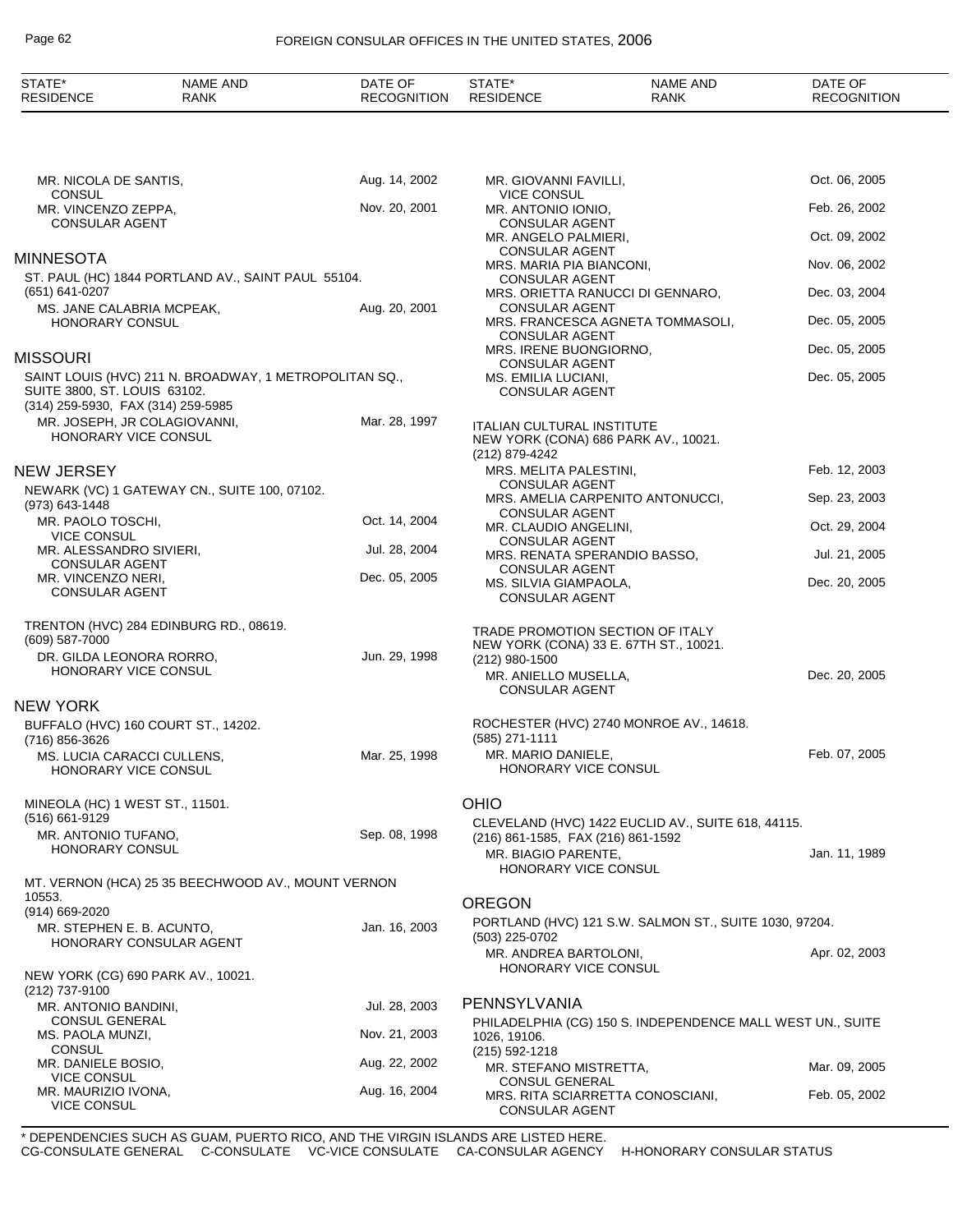| STATE*<br><b>RESIDENCE</b>                         | <b>NAME AND</b><br><b>RANK</b>                             | DATE OF<br><b>RECOGNITION</b> | STATE*<br><b>RESIDENCE</b>                               | <b>NAME AND</b><br><b>RANK</b>                                                  | DATE OF<br><b>RECOGNITION</b> |
|----------------------------------------------------|------------------------------------------------------------|-------------------------------|----------------------------------------------------------|---------------------------------------------------------------------------------|-------------------------------|
|                                                    |                                                            |                               |                                                          |                                                                                 |                               |
|                                                    |                                                            |                               | <b>WASHINGTON</b>                                        |                                                                                 |                               |
| MR. RAFFAELE BRIGLI,<br><b>CONSULAR AGENT</b>      |                                                            | Mar. 11, 2002                 | (206) 349-4411                                           | SEATTLE (HVC) 211 14TH AV., W, 98112.                                           |                               |
| MRS. NADIA BRAMA NICOLI,<br><b>CONSULAR AGENT</b>  |                                                            | Jan. 06, 2006                 | MR. GIUSEPPE LEPORACE,<br>HONORARY VICE CONSUL           |                                                                                 | Dec. 04, 2003                 |
| (412) 765-0273                                     | PITTSBURGH (HC) 600 FORBES AV., SUITE 401, 15282.          |                               |                                                          | <b>JAMAICA</b>                                                                  |                               |
| MRS. CARLA E. LUCENTE,                             |                                                            | Feb. 28, 2000                 | <b>CALIFORNIA</b>                                        |                                                                                 |                               |
| <b>HONORARY CONSUL</b>                             |                                                            |                               | $(323)$ 756-4601                                         | LOS ANGELES (HC) 8703 LA TIJERA BL., SUITE 208, 90045.                          |                               |
| PUERTO RICO                                        |                                                            |                               | MRS. JUNE PAMELA ROYES,                                  |                                                                                 | Dec. 18, 2002                 |
| (787) 767-5855, FAX (787) 767-5855                 | SAN JUAN (HC) 266 CALLE INTERAMERICANA UN., 00927.         |                               | HONORARY CONSUL                                          |                                                                                 |                               |
| MR. ANGELO PIO SANFILIPPO.<br>HONORARY CONSUL      |                                                            | Jun. 01, 1993                 | (415) 206-5717                                           | SAN FRANCISCO (HC) 1001 PORTRERO AV., SUITE NH1N1S, 94110.                      |                               |
| <b>RHODE ISLAND</b>                                |                                                            |                               | <b>HONORARY CONSUL</b>                                   | DR. NEWTON CHARLES GORDON,                                                      | Dec. 08, 1999                 |
| (401) 454-1492, FAX (401) 421-9080                 | PROVIDENCE (HVC) 49 WEYBOSSET ST., 02903.                  |                               | <b>DISTRICT OF COLUMBIA</b>                              |                                                                                 |                               |
| MR. RONALD W. DEL SESTO,                           |                                                            | Oct. 30, 2000                 |                                                          | WASHINGTON (CHN) 1520 NEW HAMPSHIRE AV., NW, 20036.                             |                               |
| HONORARY VICE CONSUL                               |                                                            |                               | (202) 452-0660, FAX (202) 452-0081                       |                                                                                 |                               |
| <b>SOUTH CAROLINA</b>                              |                                                            |                               | <b>CONSUL</b>                                            | MISS CYETH CYLONIA ALLISON DENTON,                                              | Feb. 03, 2006                 |
| 29464.                                             | CHARLESTON (HCA) 550 LONG POINT RD., MOUNT PLEASANT        |                               | <b>FLORIDA</b>                                           |                                                                                 |                               |
| (843) 971-4100, FAX (843) 971-1155                 |                                                            |                               |                                                          | MIAMI (CG) 25 S.E. 2ND AV., SUITE 842, 33131.                                   |                               |
| MR. SERGIO FEDELINI,                               | HONORARY CONSULAR AGENT                                    | Jun. 20, 2000                 | $(305)$ 374-8431                                         | MR. CLEMENT PHILIP RICARDO ALLICOCK,                                            | Oct. 04, 2002                 |
| <b>TEXAS</b>                                       |                                                            |                               | <b>CONSUL GENERAL</b><br>MS. SUZANNE D. V. JONES,        |                                                                                 | Jan. 06, 2004                 |
|                                                    | DALLAS (HVC) 6255 W. NORTHWEST HW., APT 304, 75225.        |                               | <b>CONSUL</b><br>MR. VANCE ANTHONY CARTER,               |                                                                                 | Mar. 27, 2000                 |
| $(214)$ 368-4113                                   | MR. VINCENZO ENRICO DE NARDO,                              | Feb. 12, 1992                 | <b>VICE CONSUL</b>                                       |                                                                                 |                               |
| <b>HONORARY VICE CONSUL</b>                        |                                                            |                               | MR. KARL ST AUBYN PLUMMER,<br><b>VICE CONSUL</b>         |                                                                                 | Oct. 06, 2005                 |
|                                                    | HOUSTON (CG) 1300 POST OAK BL., SUITE 660, 77056.          |                               | MRS. MARCIA YATEMAN BENT,<br><b>VICE CONSUL</b>          |                                                                                 | Jun. 08, 2006                 |
| (713) 850-7520                                     |                                                            |                               |                                                          |                                                                                 |                               |
| MR. CRISTIANO MAGGIPINTO,<br><b>CONSUL GENERAL</b> |                                                            | Mar. 21, 2006                 |                                                          | JAMAICA CENTRAL LABOUR ORGANIZATION<br>MIAMI (CONA) 12175 N.W. 98TH AV., 33016. |                               |
| MS. SUSANNA SGOIFO,                                |                                                            | Aug. 16, 2002                 | $(305)$ 823-1146                                         |                                                                                 |                               |
| <b>CONSULAR AGENT</b><br>MR. LEOPOLDO SPOSATO,     |                                                            | Oct. 04, 2005                 | <b>GEORGIA</b>                                           |                                                                                 |                               |
| <b>CONSULAR AGENT</b>                              |                                                            |                               | (404) 297-7696                                           | ATLANTA (HC) 5405 MEMORIAL DR., H-1, STONE MOUNTAIN 30083.                      |                               |
| <b>UTAH</b>                                        |                                                            |                               | MR. VIN NEWTON MARTIN,                                   |                                                                                 | Mar. 28, 1997                 |
| 84101.<br>(801) 254-7500, FAX (801) 254-7505       | SALT LAKE CITY (HVC) 175 SOUTH WEST TEMPLE UN., SUITE 700, |                               | <b>HONORARY CONSUL</b>                                   |                                                                                 |                               |
| MR. GIOVANNI G. MASCHERO,                          |                                                            | Feb. 09, 1990                 | <b>ILLINOIS</b>                                          |                                                                                 |                               |
| HONORARY VICE CONSUL                               |                                                            |                               | 201, 60653.                                              | CHICAGO (HC) 4655 S. DR. MARTIN LUTHER KING JR. DR., SUITE                      |                               |
| <b>VIRGINIA</b>                                    |                                                            |                               | (773) 373-8988, FAX (773) 373-2496<br>MR. LLOYD L. HYDE, |                                                                                 | Jan. 25, 1991                 |
| (575) 622-4898                                     | NORFOLK (HC) 300 E. MAIN ST., SUITE 1180, 23510.           |                               | <b>HONORARY CONSUL</b>                                   |                                                                                 |                               |
| MR. VITO PIRAINO,<br><b>HONORARY CONSUL</b>        |                                                            | Aug. 29, 1994                 | <b>MASSACHUSETTS</b>                                     |                                                                                 |                               |
|                                                    |                                                            |                               | $(617)$ 266-8604                                         | BOSTON (HC) 351 MASSACHUSETTS AV., 02115.                                       |                               |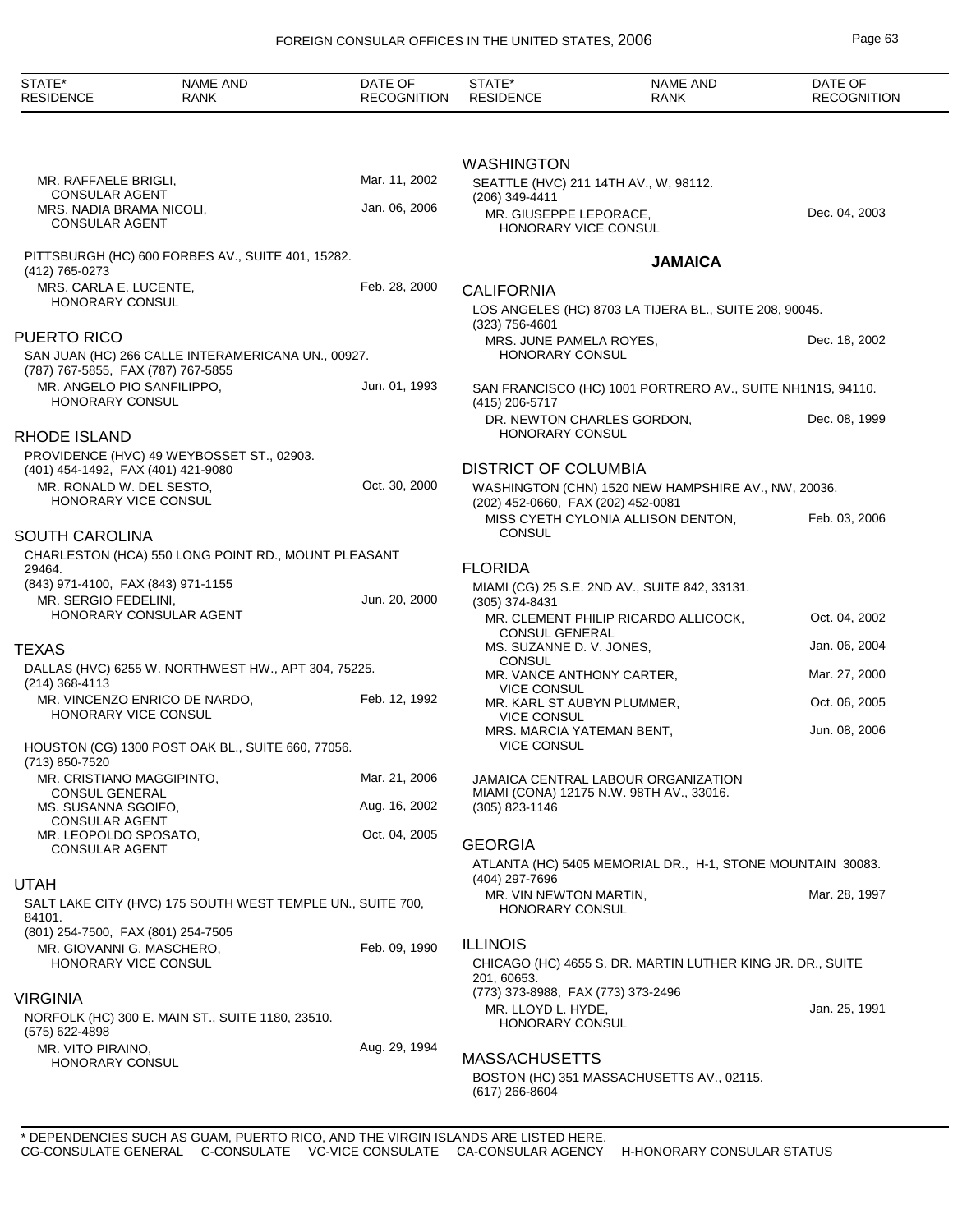| STATE*<br><b>RESIDENCE</b>                        | <b>NAME AND</b><br>RANK                                           | DATE OF<br><b>RECOGNITION</b> | STATE*<br><b>RESIDENCE</b>                                   | <b>NAME AND</b><br>RANK                               | DATE OF<br><b>RECOGNITION</b> |
|---------------------------------------------------|-------------------------------------------------------------------|-------------------------------|--------------------------------------------------------------|-------------------------------------------------------|-------------------------------|
|                                                   |                                                                   |                               |                                                              |                                                       |                               |
| MR. KENNETH I. GUSCOTT,<br><b>HONORARY CONSUL</b> |                                                                   | May. 02, 1991                 | <b>ALASKA</b><br>(907) 562-8424                              | ANCHORAGE (CON) 3601 C ST., SUITE 1300, 99503-5925.   |                               |
|                                                   |                                                                   |                               | MR. YOSHIO UCHIYAMA,                                         |                                                       | Apr. 13, 2006                 |
| <b>NEW HAMPSHIRE</b>                              | MANCHESTER (HC) 235 MOUNTAIN RD., CONCORD 03301.                  |                               | CONSUL<br>MR. SHUJI INOUE,                                   |                                                       | Mar. 10, 2004                 |
| (603) 230-9843<br><b>HONORARY CONSUL</b>          | MS. OFELIA SARA DUDLEY POLACK,                                    | Oct. 30, 2002                 | <b>VICE CONSUL</b><br>MS. CHIEKO NODA,<br><b>VICE CONSUL</b> |                                                       | May. 25, 2006                 |
|                                                   |                                                                   |                               | <b>ARIZONA</b>                                               |                                                       |                               |
| <b>NEW YORK</b><br>(212) 935-9000                 | NEW YORK (CG) 767 3RD AV., 10017.                                 |                               | TEMPE (HCG) 409 E. ERIE DR., 85282.<br>(480) 967-2928        |                                                       |                               |
| MR. BASIL K. BRYAN,                               |                                                                   | Apr. 13, 1998                 | MR. KELLY SIMS MOEUR,                                        | HONORARY CONSUL GENERAL                               | Oct. 25, 2004                 |
| <b>CONSUL GENERAL</b>                             | MRS. LISA MICHELLE HARRIET BRYAN SMART,                           | Mar. 04, 2005                 |                                                              |                                                       |                               |
| <b>CONSUL</b>                                     | <b>DEPUTY CONSUL GENERAL</b><br>MS. DONNETTE EVANGELINE CHAMBERS, | Dec. 20, 2004                 | <b>CALIFORNIA</b>                                            | LOS ANGELES (CG) 350 S. GRAND AV., SUITE 1700, 90071. |                               |
|                                                   |                                                                   |                               | (213) 617-6700, FAX (213) 617-6727<br>MR. KAZUO KODAMA,      |                                                       | Jul. 05, 2006                 |
| PENNSYLVANIA                                      | PHILADELPHIA (HC) 5301 CHESTNUT ST., 19139.                       |                               | <b>CONSUL GENERAL</b><br>MR. MASAHIRO KOHARA,                |                                                       | Apr. 29, 2005                 |
| (215) 313-9508, FAX (610) 436-0795                |                                                                   |                               | DEPUTY CONSUL GENERAL<br>MRS. YUKO KAIFU,                    |                                                       | Nov. 29, 2001                 |
| HONORARY CONSUL                                   | MR. ALSTON BANCROFT MEADE,                                        | Sep. 04, 2002                 | <b>CONSUL</b><br>MR. MASARU DEKIBA,                          |                                                       | Sep. 28, 2004                 |
| <b>TEXAS</b>                                      |                                                                   |                               | <b>CONSUL</b><br>MR. YOSHIYUKI ISODA,                        |                                                       | Oct. 20, 2004                 |
|                                                   | DALLAS (HC) 3068 FORREST LA., 75234.                              |                               | <b>CONSUL</b><br>MR. NOZOMU NISHI,                           |                                                       | Nov. 12, 2004                 |
| (972) 396-7969                                    | DR. VICTOR HOMER CHARLES WATT,                                    | Dec. 09, 1998                 | <b>CONSUL</b><br>MR. YASUHIKO KAMADA,                        |                                                       | Apr. 11, 2005                 |
| <b>HONORARY CONSUL</b>                            |                                                                   |                               | <b>CONSUL</b><br>MR. YOSHIKI NAKAMATA,                       |                                                       | Jun. 30, 2005                 |
|                                                   | HOUSTON (HC) 7737 SOUTHWEST FW., SUITE 580, 77074.                |                               | <b>CONSUL</b>                                                |                                                       |                               |
| $(713) 541 - 3333$<br>MRS. M. BEVERLY FORD,       |                                                                   | May. 30, 1996                 | MR. TOSHINORI MATSUSHIO,<br><b>CONSUL</b>                    |                                                       | Jul. 08, 2005                 |
| <b>HONORARY CONSUL</b>                            |                                                                   |                               | MR. NORIHISA SUEHIRO,<br><b>CONSUL</b>                       |                                                       | May. 04, 2006                 |
| <b>VIRGINIA</b>                                   |                                                                   |                               | MR. TAKASHI HIRANAKA,<br><b>CONSUL</b>                       |                                                       | Jul. 18, 2006                 |
|                                                   | RICHMOND (HC) 1631 WESTBROOK AV., 23227.                          |                               | MR. YOSUKE KOMATSU,                                          |                                                       | Oct. 14, 2004                 |
| (804) 262-4453                                    | MRS. BERYL ADASSA WALTERS RILEY,                                  | Feb. 08, 1999                 | <b>VICE CONSUL</b><br>MR. SHINICHI YAMAMOTO,                 |                                                       | Oct. 06, 2005                 |
| <b>HONORARY CONSUL</b>                            |                                                                   |                               | <b>VICE CONSUL</b><br>MR. KEIICHI ICHIKAWA,                  |                                                       | Oct. 13, 2005                 |
| <b>WASHINGTON</b>                                 |                                                                   |                               | <b>VICE CONSUL</b><br>MS. MIEKO ISHIMARU,                    |                                                       | Dec. 05, 2005                 |
| (206) 872-8950                                    | SEATTLE (HC) 8223 S. 222ND ST., KENT 98032.                       |                               | <b>VICE CONSUL</b><br>MR. TAKASHI SHIDOJI,                   |                                                       | May. 25, 2006                 |
| MRS. ENID L. DWYER,                               |                                                                   | Nov. 29, 1995                 | VICE CONSUL<br>MR. ATSUSHI MIZUTANI,                         |                                                       | May. 30, 2006                 |
| HONORARY CONSUL                                   |                                                                   |                               | <b>VICE CONSUL</b>                                           |                                                       |                               |
|                                                   | <b>JAPAN</b>                                                      |                               | (858) 576-6866                                               | SAN DIEGO (HCG) 5154 VIA PLAYA LOS SANTOS UN., 92124. |                               |
| ALABAMA<br>(205) 525-5655, FAX (205) 252-4417     | BIRMINGHAM (HCG) 80 BULLDOG CI., CROPWELL 35054.                  |                               | DR. MICHAEL SHIGERU INOUE,                                   | HONORARY CONSUL GENERAL                               | Mar. 13, 2006                 |
| MR. ELMER B. HARRIS,                              | HONORARY CONSUL GENERAL                                           | Mar. 04, 2002                 |                                                              | SAN FRANCISCO (CG) 50 FREMONT ST., SUITE 2300, 94105. |                               |
|                                                   |                                                                   |                               | (415) 777-3533<br>MR. MAKOTO YAMANAKA,<br>CONSUL GENERAL     |                                                       | Apr. 16, 2004                 |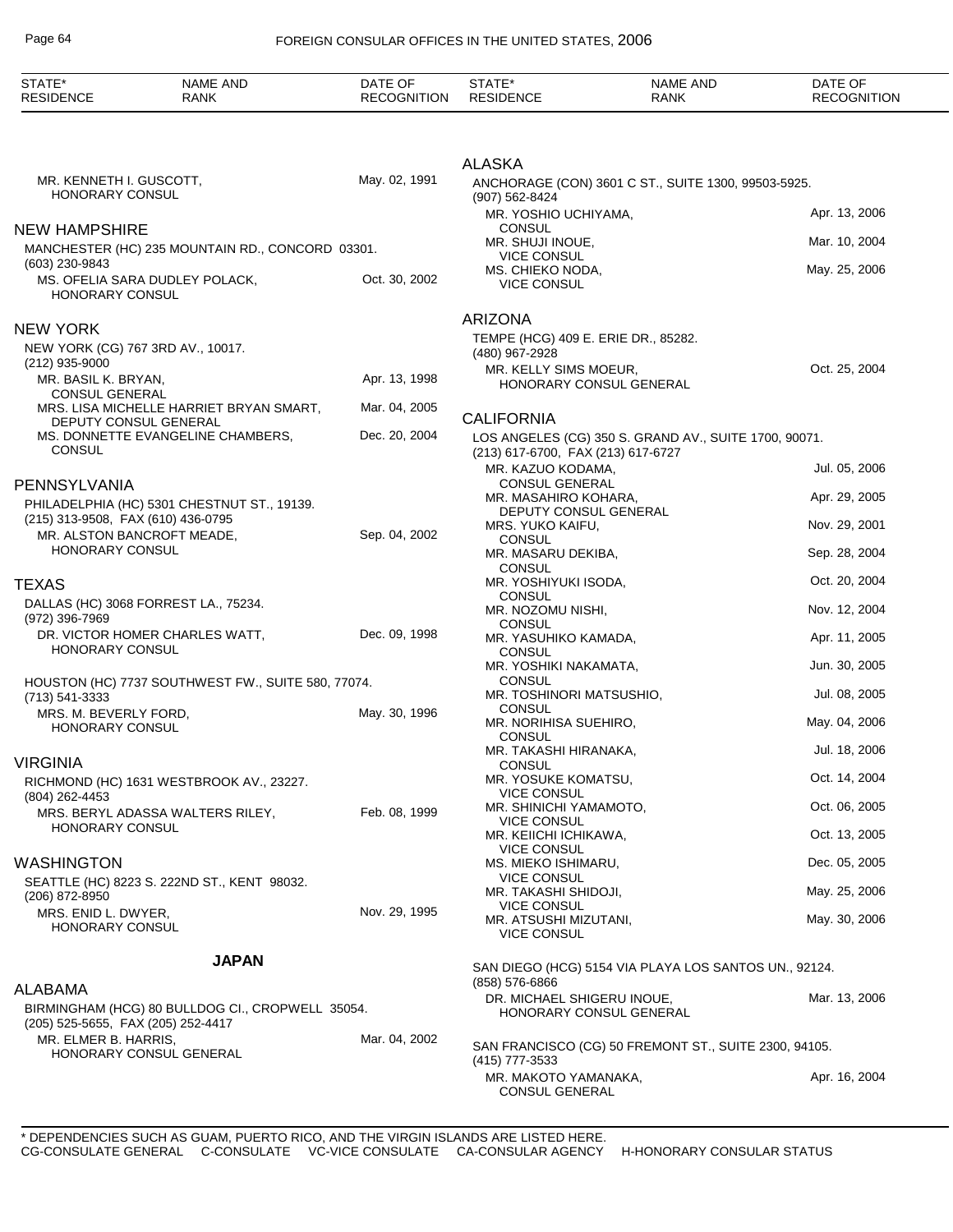## FOREIGN CONSULAR OFFICES IN THE UNITED STATES, 2006 **Page 65**

| STATE*<br><b>RESIDENCE</b>                                        | <b>NAME AND</b><br>RANK                             | DATE OF<br><b>RECOGNITION</b> | STATE*<br><b>RESIDENCE</b>                                     | <b>NAME AND</b><br><b>RANK</b>                           | DATE OF<br><b>RECOGNITION</b> |
|-------------------------------------------------------------------|-----------------------------------------------------|-------------------------------|----------------------------------------------------------------|----------------------------------------------------------|-------------------------------|
|                                                                   |                                                     |                               |                                                                |                                                          |                               |
| MR. KAZUYOSHI YAMAGUCHI,                                          | DEPUTY CONSUL GENERAL                               | Apr. 16, 2004                 | MR. YASUTOSHI TANIMOTO,<br><b>VICE CONSUL</b>                  |                                                          | Jul. 10, 2003                 |
| MR. KIYOSHI ITOI,                                                 |                                                     | May. 30, 2003                 |                                                                |                                                          |                               |
| <b>CONSUL</b><br>MR. KAZUAKI NAKAKOSHI,                           |                                                     | Jul. 12, 2004                 | <b>FLORIDA</b>                                                 |                                                          |                               |
| <b>CONSUL</b><br>MR. TADASHI MOGI,                                |                                                     | Jul. 12, 2004                 | $(305) 530 - 9090$                                             | MIAMI (CG) 80 S.W. 8TH ST., SUITE 3200, 33130.           |                               |
| <b>CONSUL</b><br>MR. MITSUYUKI OHURA,                             |                                                     | Jun. 30, 2005                 | MR. MASAKAZU TOSHIKAGE,<br><b>CONSUL GENERAL</b>               |                                                          | Dec. 08, 2004                 |
| <b>CONSUL</b><br>MR. HITOSHI AOKI,                                |                                                     | Aug. 05, 2005                 | MR. MINORU SUGIURA,<br><b>CONSUL</b>                           |                                                          | Jun. 30, 2004                 |
| <b>CONSUL</b>                                                     |                                                     |                               | MR. HITOSHI KOGA,                                              |                                                          | Jun. 30, 2005                 |
| MR. TAKAKI TAKINAMI,<br><b>CONSUL</b>                             |                                                     | Aug. 05, 2005                 | <b>CONSUL</b><br>MR. MASAMI OHNO,                              |                                                          | Dec. 05, 2005                 |
| MS. MIDORI YAMAMITSU,<br><b>CONSUL</b>                            |                                                     | Oct. 13, 2005                 | <b>CONSUL</b><br>MR. KENICHI KOGUCHI,                          |                                                          | Feb. 08, 2006                 |
| MS. MITSUKO KOIKE,<br><b>CONSUL</b>                               |                                                     | May. 25, 2006                 | <b>CONSUL</b><br>MR. MINORU HIGUCHI,                           |                                                          | May. 30, 2006                 |
| MR. HIDEKI KAWASHIMA,<br><b>CONSUL</b>                            |                                                     | May. 30, 2006                 | <b>CONSUL</b><br>MR. NAOHITO WATANABE,                         |                                                          | May. 30, 2006                 |
| MR. TAKANORI OKUDA,                                               |                                                     | Jul. 31, 2006                 | <b>CONSUL</b>                                                  |                                                          |                               |
| <b>CONSUL</b><br>MR. YOSUKE KAWANA,                               |                                                     | Nov. 01, 2004                 | MR. SATORU YASUDA,<br><b>VICE CONSUL</b>                       |                                                          | Jul. 05, 2005                 |
| <b>VICE CONSUL</b><br>MR. REKI KATAOKA,                           |                                                     | Nov. 10, 2004                 |                                                                |                                                          |                               |
| <b>VICE CONSUL</b><br>MR. TOMIO TAKAHASHI,                        |                                                     | Dec. 03, 2004                 | <b>GEORGIA</b>                                                 | ATLANTA (CG) 3500 LENOX RD., SUITE 1600, 30326.          |                               |
| <b>VICE CONSUL</b><br>MR. AKIHIRO MANABE,                         |                                                     | Apr. 28, 2005                 | (404) 240-4300, FAX (404) 240-4311<br>MR. SHOJI OGAWA,         |                                                          | Apr. 28, 2005                 |
| <b>VICE CONSUL</b>                                                |                                                     |                               | <b>CONSUL GENERAL</b>                                          |                                                          |                               |
| MS. ERIKA OI,<br><b>VICE CONSUL</b>                               |                                                     | Apr. 13, 2006                 | MR. YOSHIHIRO TSUJIMOTO,<br><b>CONSUL</b>                      |                                                          | May. 06, 2004                 |
| MS. MAYUMI AOKI,<br><b>VICE CONSUL</b>                            |                                                     | May. 25, 2006                 | MR. SHINICHI FUJIWARA,<br><b>CONSUL</b>                        |                                                          | Apr. 26, 2005                 |
|                                                                   |                                                     |                               | MS. MICHIYO TAKEMOTO,<br>CONSUL                                |                                                          | Jun. 30, 2005                 |
| <b>COLORADO</b>                                                   | DENVER (CG) 1225 17TH ST., SUITE 3000, 80202.       |                               | MR. MASANOBU YOSHII,<br><b>CONSUL</b>                          |                                                          | May. 25, 2006                 |
| (303) 534-1151, FAX (303) 534-3393                                |                                                     |                               | MR. TOSHINORI MATSUDA,                                         |                                                          | Jun. 30, 2005                 |
| MR. YUZO OTA,<br><b>CONSUL GENERAL</b>                            |                                                     | Apr. 09, 2004                 | <b>VICE CONSUL</b><br>MR. YOSHIHIKO MACHIDA,                   |                                                          | Jun. 30, 2005                 |
| MR. KENICHI KIMIYA,                                               | DEPUTY CONSUL GENERAL                               | Oct. 05, 2004                 | <b>VICE CONSUL</b><br>MR. SHIGETAKA FUJIKI,                    |                                                          | May. 25, 2006                 |
| MR. KENJIRO MORI,<br><b>CONSUL</b>                                |                                                     | Jun. 30, 2005                 | <b>VICE CONSUL</b><br>MS. TOMOMI SAKO,                         |                                                          | May. 25, 2006                 |
| MR. HARUO YAMAGAMI,<br><b>CONSUL</b>                              |                                                     | Feb. 09, 2006                 | <b>VICE CONSUL</b>                                             |                                                          |                               |
| MS. YASUYO KOMINE,                                                |                                                     | May. 24, 2004                 | <b>GUAM</b>                                                    |                                                          |                               |
| <b>VICE CONSUL</b><br>MR. MAKOTO SHIMAMURA,<br><b>VICE CONSUL</b> |                                                     | Jan. 12, 2006                 | MR. MAKOTO KOBAYASHI.                                          | AGANA (CG) 590 S. MARINE DR., SUITE 604, TAMUNING 96911. | Oct. 17, 2005                 |
| <b>CONNECTICUT</b>                                                |                                                     |                               | <b>CONSUL GENERAL</b><br>MR. MASAYUKI TSUCHIKAWA,              |                                                          | Feb. 08, 2006                 |
|                                                                   | SIMSBURY (HCG) 200 HOPMEADOW ST., 06070.            |                               | DEPUTY CONSUL<br><b>MS. MIKI TAKEUCHI,</b>                     |                                                          | Dec. 01, 2004                 |
| (860) 843-5597<br>MR. GREGORY A. BOYKO,                           |                                                     | Jan. 28, 2005                 | <b>VICE CONSUL</b><br>MR. YASUAKI MURAKAWA,                    |                                                          | Jun. 30, 2005                 |
|                                                                   | HONORARY CONSUL GENERAL                             |                               | <b>VICE CONSUL</b><br>MR. KENJI YOSHIDA,<br><b>VICE CONSUL</b> |                                                          | May. 25, 2006                 |
| <b>DISTRICT OF COLUMBIA</b>                                       |                                                     |                               |                                                                |                                                          |                               |
| (202) 238-6700, FAX (202) 328-2187                                | WASHINGTON (CHN) 2520 MASSACHUSETTS AV., NW, 20008. |                               | <b>HAWAII</b>                                                  |                                                          |                               |
| MR. TOSHIAKI IGARASHI,<br><b>CONSUL</b>                           |                                                     | Mar. 22, 2005                 | (808) 935-5477                                                 | HILO (HCG) 708 KANOELEHUA AV., 96720.                    |                               |
|                                                                   |                                                     |                               | MR. THOMAS TOSHIO HIRANO,                                      | HONORARY CONSUL GENERAL                                  | Sep. 17, 2004                 |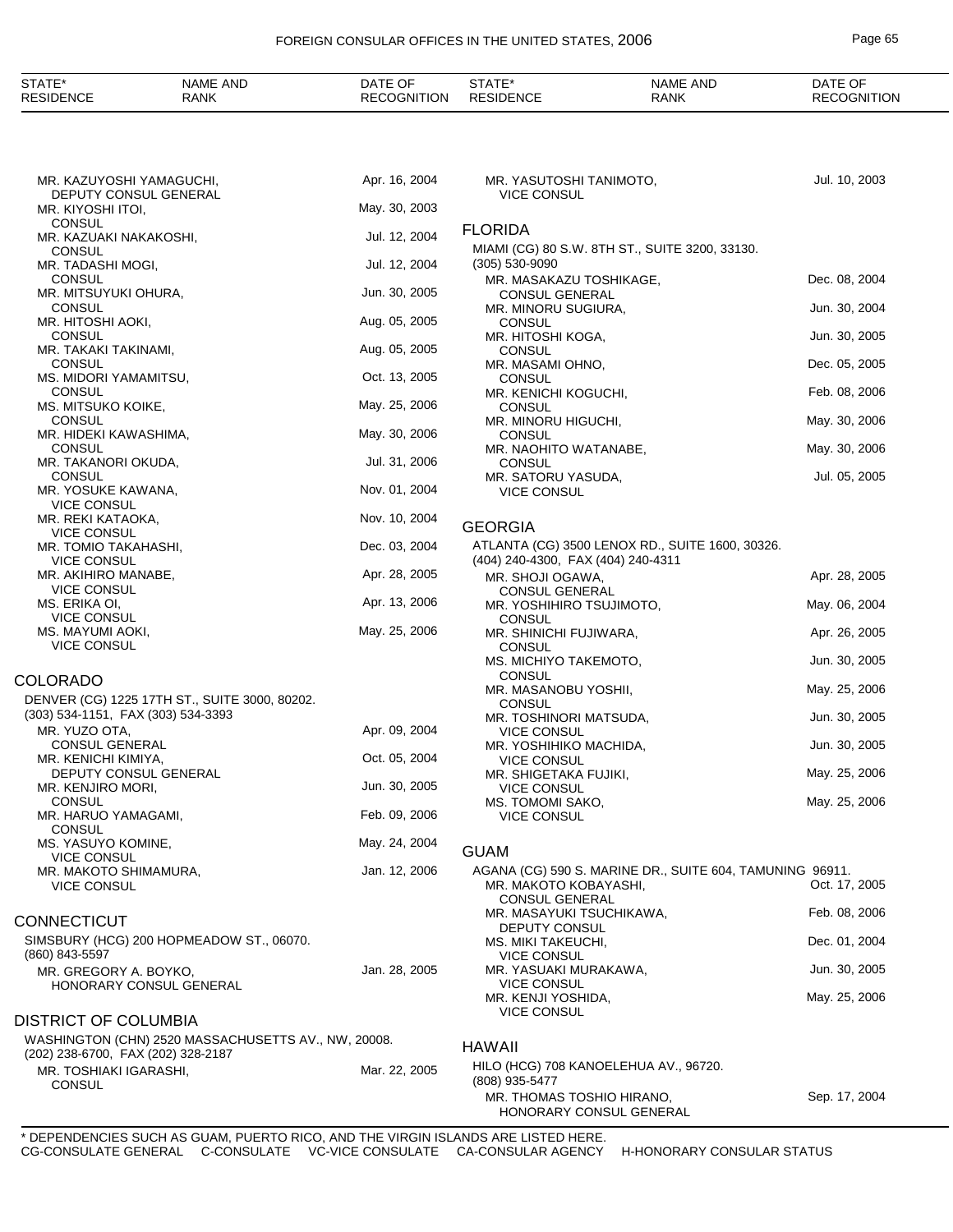| <b>RESIDENCE</b><br><b>RESIDENCE</b><br><b>CONITION</b><br><b>RECOGNITION</b><br>RANK<br><b>RANK</b><br>0⊏′ | <b>STATE</b> | <b>NAME AND</b> | OF<br>DATE | <b>CTATE</b><br>15 اص | AND<br>$\sim$ $\sim$<br>NAME | DATE OF |
|-------------------------------------------------------------------------------------------------------------|--------------|-----------------|------------|-----------------------|------------------------------|---------|
|-------------------------------------------------------------------------------------------------------------|--------------|-----------------|------------|-----------------------|------------------------------|---------|

| HONOLULU (CG) 1742 NUUANU AV., 96817.                           |               | <b>KANSAS</b>                                                    |               |
|-----------------------------------------------------------------|---------------|------------------------------------------------------------------|---------------|
| (808) 536-2226                                                  |               | SHAWNEE MISSION (HCG) 5319 MISSION WOODS TE., 66205.             |               |
| MR. SHIGEO IWATANI,<br><b>CONSUL GENERAL</b>                    | Dec. 27, 2005 | $(913)$ 236-5961                                                 |               |
| MR. MAKOTO HINEI,                                               | Apr. 22, 2003 | MR. MICHAEL BRAUDE,                                              | Aug. 29, 2005 |
| <b>CONSUL</b>                                                   |               | HONORARY CONSUL GENERAL                                          |               |
| MR. TOYONORI HAYASAKA,                                          | Jul. 30, 2004 |                                                                  |               |
| <b>CONSUL</b><br>MR. HIROYUKI YOSHIDA,                          | Jun. 30, 2005 | <b>KENTUCKY</b>                                                  |               |
| <b>CONSUL</b>                                                   |               | LEXINGTON (HCG) 400 E. COLLEGE ST., GEORGETOWN 40324.            |               |
| MR. YOSHITAKA YAMADA,                                           | Oct. 13, 2005 | (502) 867-6600, FAX (502) 868-8887<br>MRS. MARTHA LAYNE COLLINS, | Jun. 30, 1999 |
| <b>CONSUL</b>                                                   |               | HONORARY CONSUL GENERAL                                          |               |
| MS. HARUMI KATSUMATA,<br><b>CONSUL</b>                          | Oct. 13, 2005 |                                                                  |               |
| MR. EIICHI ARAI,                                                | Apr. 13, 2006 | <b>LOUISIANA</b>                                                 |               |
| <b>CONSUL</b>                                                   |               | NEW ORLEANS (CG) 639 LOYOLA AV., SUITE 2050, 70113.              |               |
| MR. SHINICHIRO KASAGI,                                          | May. 25, 2006 | $(504)$ 529-2101                                                 |               |
| <b>CONSUL</b><br>MS. MIYAKO KAYAMORI,                           | Jul. 31, 2003 | MR. MASARU SAKATO,                                               | May. 25, 2005 |
| <b>VICE CONSUL</b>                                              |               | <b>CONSUL GENERAL</b>                                            |               |
| MR. KOJI OTSUKA,                                                | Jun. 30, 2005 | MR. KOICHI FUNAYAMA,<br><b>CONSUL</b>                            | Nov. 12, 2004 |
| <b>VICE CONSUL</b>                                              |               | MR. KOZO KOJIMA,                                                 | May. 16, 2005 |
|                                                                 |               | <b>CONSUL</b>                                                    |               |
| <b>ILLINOIS</b>                                                 |               | MR. TSUNEYOSHI HIGASHI,                                          | Jun. 30, 2005 |
| CHICAGO (CG) 737 N. MICHIGAN AV., SUITE 1100, 60611.            |               | <b>CONSUL</b><br>MISS YUKIKO OKAYASU,                            | Feb. 06, 2004 |
| (312) 280-0400                                                  |               | <b>VICE CONSUL</b>                                               |               |
| MR. YUTAKA YOSHIZAWA,<br><b>CONSUL GENERAL</b>                  | May. 28, 2004 | MS. YUKIKO NAKAZATO,                                             | Apr. 13, 2006 |
| MR. HACHIRO ISHIDA,                                             | Oct. 04, 2005 | <b>VICE CONSUL</b>                                               |               |
| DEPUTY CONSUL GENERAL                                           |               | MR. HIROSHI HIRAMATSU,<br><b>VICE CONSUL</b>                     | May. 30, 2006 |
| MR. MASARU IGAWAHARA,                                           | Apr. 16, 2004 | MR. TAKESHI KODO,                                                | Jul. 18, 2006 |
| <b>CONSUL</b><br>MR. MASARU HATTORI,                            | Sep. 20, 2004 | <b>VICE CONSUL</b>                                               |               |
| <b>CONSUL</b>                                                   |               |                                                                  |               |
| MS. HIROKO MATSUO,                                              | Mar. 08, 2005 | <b>MASSACHUSETTS</b>                                             |               |
| <b>CONSUL</b><br>MR. SATORU HAMAGUCHI,                          | Jun. 27, 2005 | BOSTON (CG) 600 ATLANTIC AV., FLOOR 14TH, 02210.                 |               |
| <b>CONSUL</b>                                                   |               | (617) 973-9772                                                   |               |
| MR. MATSUO NAOE,                                                | Oct. 13, 2005 | MR. YOICHI SUZUKI,                                               | Nov. 30, 2005 |
| <b>CONSUL</b>                                                   |               | <b>CONSUL GENERAL</b><br>MR. MASAYUKI TAKASHIMA,                 | Jul. 28, 2004 |
| MR. MASAAKI KAWAHARA,<br><b>CONSUL</b>                          | Oct. 14, 2005 | DEPUTY CONSUL GENERAL                                            |               |
| MR. OSAMU MINAKAWA,                                             | Jul. 18, 2006 | MR. MASAKI KAWAGUCHI,                                            | May. 16, 2003 |
| <b>CONSUL</b>                                                   |               | <b>CONSUL</b><br>MR. TETSUO OKUBO,                               | Nov. 10, 2003 |
| MR. YASUNARI SAGA,                                              | Jul. 27, 2006 | <b>CONSUL</b>                                                    |               |
| <b>CONSUL</b><br>MS. JUNKO TAMAKI,                              | Jun. 30, 2005 | MR. KIKUO SAKAI,                                                 | Mar. 19, 2004 |
| <b>VICE CONSUL</b>                                              |               | <b>CONSUL</b>                                                    |               |
| MS. FUMI IZUMITANI,                                             | Feb. 08, 2006 | MR. YUZO SEKIGAWA,<br><b>CONSUL</b>                              | Feb. 14, 2005 |
| <b>VICE CONSUL</b><br>MR. TAKANOBU AMEYA,                       | Jul. 26, 2006 | MISS MIYUKI KITAGO,                                              | Mar. 19, 2004 |
| <b>VICE CONSUL</b>                                              |               | <b>VICE CONSUL</b>                                               |               |
|                                                                 |               | MR. TAKAYOSHI HIROSE,                                            | Jul. 14, 2004 |
| JAPAN INFORMATION CENTER OF JAPAN                               |               | <b>VICE CONSUL</b><br>MR. YASUHIRO YAMAUCHI,                     | Nov. 10, 2004 |
| CHICAGO (CONA) 737 N. MICHIGAN AV., SUITE 1000, 60611.          |               | <b>VICE CONSUL</b>                                               |               |
| (312) 280-0430                                                  |               | MR. KENJI NOBU,                                                  | Jun. 30, 2005 |
|                                                                 |               | <b>VICE CONSUL</b>                                               | Jun. 01, 2006 |
| <b>INDIANA</b>                                                  |               | MR. SHINJI YAMABE,<br><b>VICE CONSUL</b>                         |               |
| INDIANAPOLIS (HCG) 11 S. MERIDIAN ST., 46204.<br>(317) 231-7227 |               |                                                                  |               |
| MR. ROBERT HUGH REYNOLDS,<br>HONORARY CONSUL GENERAL            | Jun. 09, 1999 |                                                                  |               |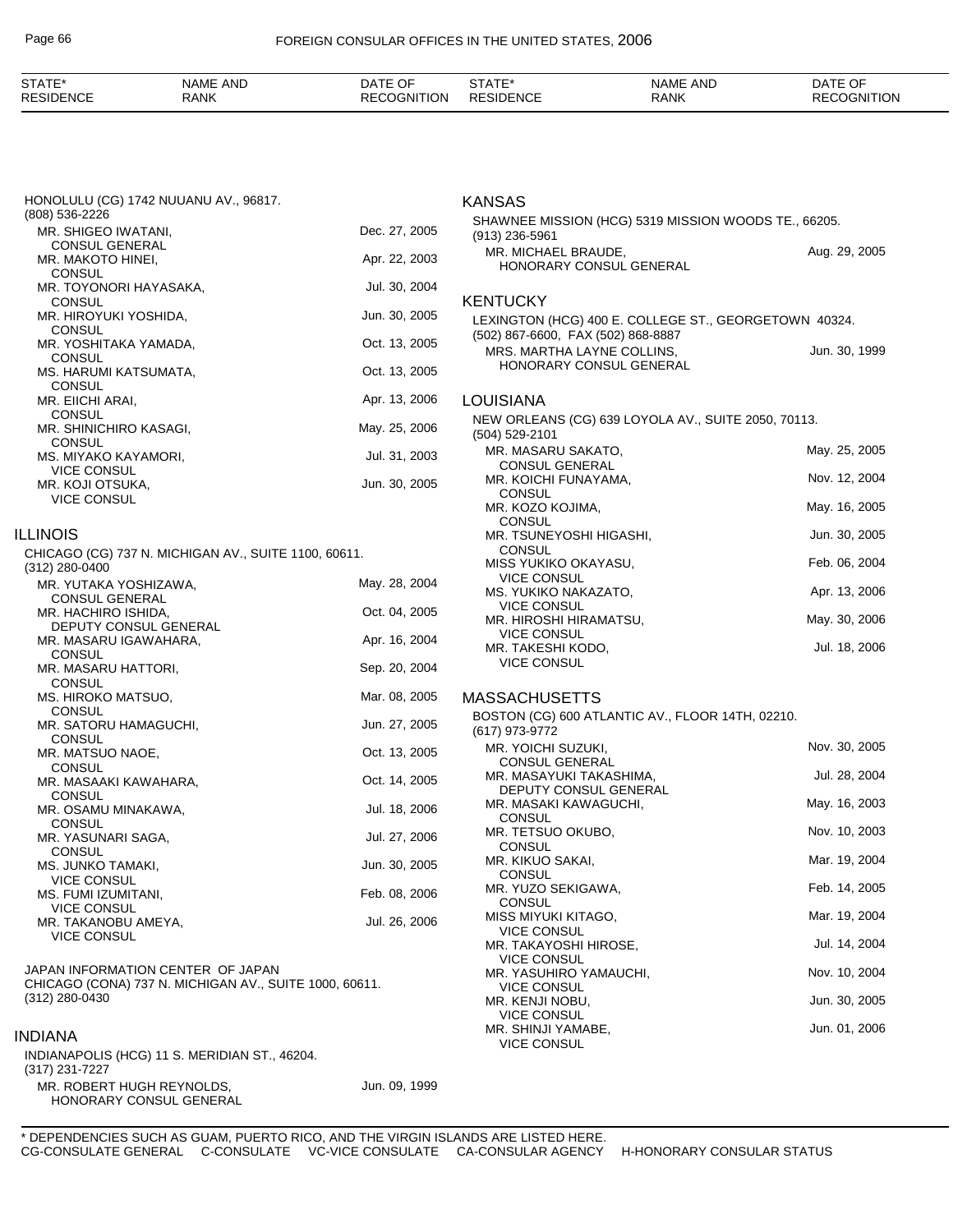| STATE*<br><b>RESIDENCE</b> | NAME AND<br>RANK | : OF<br>DATE<br><b>GNITION</b><br>ᆷᆮ | <b>CTATE*</b><br><b>RESIDENCE</b> | <b>NAME</b><br>. AND<br><b>RANK</b> | <b>DATE</b><br>$\sim$<br>)GNITION |
|----------------------------|------------------|--------------------------------------|-----------------------------------|-------------------------------------|-----------------------------------|
|                            |                  |                                      |                                   |                                     |                                   |

## **MICHIGAN**

| אואטחטוועו                                                                                        |               |                                          |               |
|---------------------------------------------------------------------------------------------------|---------------|------------------------------------------|---------------|
| DETROIT (CG) 400 RENAISSANCE CENTER UN., SUITE 1600, 48243.<br>(313) 567-0120, FAX (313) 567-0274 |               | MR. YUKIHIRO NIKAIDO,<br><b>CONSUL</b>   | Nov. 13, 2003 |
| MR. KEIJI MIURA,                                                                                  | Jun. 04, 2004 | MR. HIROSHI SATO,<br><b>CONSUL</b>       | Mar. 19, 2004 |
| DEPUTY CONSUL GENERAL<br>MR. TOSHIKAZU KOBAYASHI,                                                 | Jun. 17, 2004 | MS. AIKO OMI,                            | Apr. 16, 2004 |
| <b>CONSUL</b><br>MR. NOBUYA KATO,                                                                 | Jun. 30, 2005 | <b>CONSUL</b><br>MR. SATOSHI KII,        | Jul. 14, 2004 |
| <b>CONSUL</b>                                                                                     |               | <b>CONSUL</b><br>MR. MASANORI YOSHIDA,   | Jul. 28, 2004 |
| MR. MASAHIRO ISHIDA,<br><b>CONSUL</b>                                                             | May. 30, 2006 | <b>CONSUL</b>                            |               |
| MR. YOSHIFUMI NAGAI,<br><b>CONSUL</b>                                                             | Jul. 18, 2006 | MR. MASATAKA NAKAGAWA,<br><b>CONSUL</b>  | Sep. 17, 2004 |
| MR. TAINOSUKE MATSUMURA,                                                                          | Oct. 27, 2003 | MR. RYUTARO NAMBA,<br><b>CONSUL</b>      | Sep. 28, 2004 |
| <b>VICE CONSUL</b><br>MR. ATSUO YATAKA,                                                           | Oct. 13, 2005 | MR. JIRO OKUYAMA,                        | Nov. 01, 2004 |
| <b>VICE CONSUL</b>                                                                                |               | <b>CONSUL</b><br>MR. TSUGUYOSHI HADA,    | Jun. 21, 2005 |
| <b>MINNESOTA</b>                                                                                  |               | <b>CONSUL</b><br>MR. ICHIRO TAKAHASHI,   | Jun. 30, 2005 |
| MINNEAPOLIS (HCG) 16 WOODLAND RD., 55424.                                                         |               | <b>CONSUL</b>                            |               |
| (952) 925-3807<br>MR. WILLIAM R. STRANG,                                                          | Nov. 19, 2004 | MR. MASAHIKO KURISHIMA,<br><b>CONSUL</b> | Jun. 30, 2005 |
| HONORARY CONSUL GENERAL                                                                           |               | MR. SHINJI URABAYASHI,<br><b>CONSUL</b>  | Jun. 30, 2005 |
|                                                                                                   |               | MS. MIKA HIROSAWA,                       | Jun. 30, 2005 |
| <b>MISSOURI</b><br>SAINT LOUIS (HCG) 46 BRIARCLIFF ST., ST. LOUIS 63124.                          |               | <b>CONSUL</b><br>MR. KENYA OZAWA,        | Jul. 08, 2005 |
| (314) 994-1133, FAX (314) 994-1133                                                                |               | <b>CONSUL</b><br>MR. ISSEI HATAKEYAMA,   | Aug. 04, 2005 |
| MR. BRUCE S. BUCKLAND.<br>HONORARY CONSUL GENERAL                                                 | Aug. 26, 1992 | <b>CONSUL</b>                            |               |
|                                                                                                   |               | MS. MIYUKI KURANISHI,<br><b>CONSUL</b>   | Aug. 05, 2005 |
| NEBRASKA                                                                                          |               | MR. KAZUHIKO INOUE,<br><b>CONSUL</b>     | Sep. 08, 2005 |
| OMAHA (HCG) 412 N. 85TH ST., 68114.<br>(402) 399-0928, FAX (402) 399-1796                         |               | MR. TAKASHI HAMADA,                      | Oct. 06, 2005 |
| DR. RONALD W. ROSKENS,                                                                            | Oct. 29, 1999 | <b>CONSUL</b><br>MR. KOICHI NAKAMOTO,    | Oct. 13, 2005 |
| HONORARY CONSUL GENERAL                                                                           |               | <b>CONSUL</b><br>MR. MASAKI SUGAMIYA,    | Feb. 08, 2006 |
| <b>NEVADA</b>                                                                                     |               | <b>CONSUL</b>                            |               |
| LAS VEGAS (HCG) 6583 PEACHTREE LA., 89103.<br>(702) 876-6716                                      |               | MR. SHUJI UEMURA,<br><b>CONSUL</b>       | Feb. 08, 2006 |
| MR. WAYNE NORIO TANAKA,                                                                           | Jul. 22, 2003 | MS. NOBUKO HAMADA,<br><b>CONSUL</b>      | Feb. 08, 2006 |
| HONORARY CONSUL GENERAL                                                                           |               | MR. MUTSUMI ONOYAMA,                     | Apr. 13, 2006 |
| <b>NEW YORK</b>                                                                                   |               | <b>CONSUL</b><br>MR. ISAMU YAMADA,       | May. 25, 2006 |
| BUFFALO (HCG) 45 TUDOR PL., 14222.                                                                |               | <b>CONSUL</b><br>MR. TOMIO TATSUKI,      | May. 25, 2006 |
| (716) 868-7899<br>MR. P. JOSEPH KOESSLER,                                                         | May. 01, 2002 | <b>CONSUL</b>                            |               |
| HONORARY CONSUL GENERAL                                                                           |               | MR. HIROTAKA ONO,<br><b>CONSUL</b>       | May. 30, 2006 |
| NEW YORK (CG) 299 PARK AV., FLOOR 18 & 19, 10171.                                                 |               | MR. HIROYUKI OIKAWA,<br><b>CONSUL</b>    | May. 30, 2006 |
| (212) 371-8222                                                                                    |               | MR. KAZUYOSHI NINOMIYA,                  | May. 30, 2006 |
| MR. MOTOATSU SAKURAI,<br><b>CONSUL GENERAL</b>                                                    | Jun. 01, 2006 | <b>CONSUL</b><br>MR. RYUICHI HOZUMI,     | May. 30, 2006 |
| MR. MITSUO KAWAGUCHI,                                                                             | Sep. 16, 1994 | <b>CONSUL</b><br>MR. TAISHI NAKAMI,      | May. 30, 2006 |
| <b>CONSUL</b><br>MS. MIDORI TAKEUCHI,                                                             | May. 03, 1995 | <b>CONSUL</b>                            |               |
| <b>CONSUL</b><br>MR. OSAMU SHIOZAKI,                                                              | Sep. 17, 2002 | MR. HITOSHI SHIMURA,<br><b>CONSUL</b>    | Jul. 18, 2006 |
| <b>CONSUL</b>                                                                                     |               | MR. TETSUYA YAMAGATA,<br><b>CONSUL</b>   | Jul. 18, 2006 |
| MS. NAOKO HIGASHIYAMA,<br><b>CONSUL</b>                                                           | Jun. 09, 2003 | MS. YUKIKO HORI,<br>VICE CONSUL          | Aug. 11, 1993 |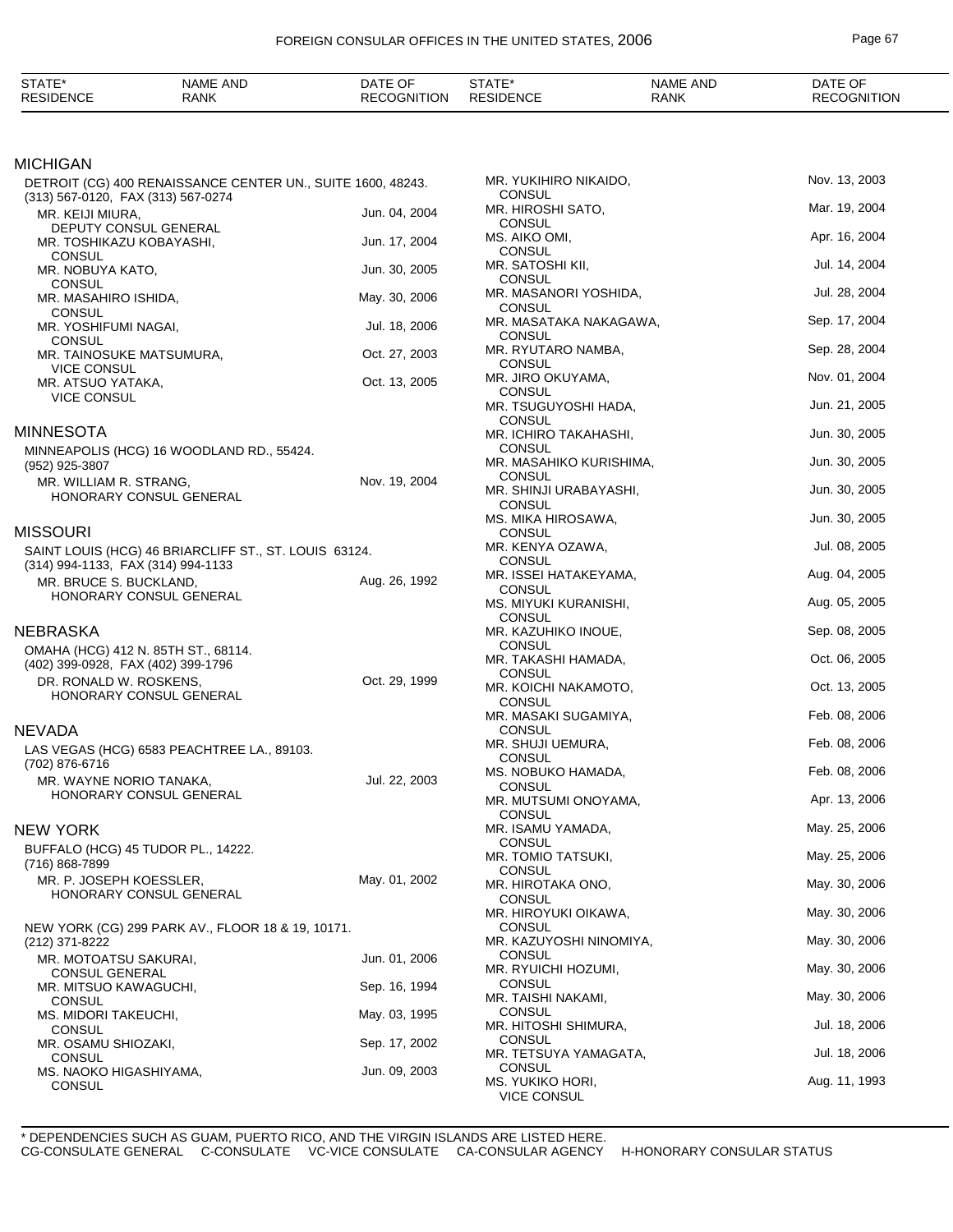| STATE*<br><b>RESIDENCE</b>                                     | <b>NAME AND</b><br><b>RANK</b>                               | DATE OF<br><b>RECOGNITION</b> | STATE*<br><b>RESIDENCE</b>                   | <b>NAME AND</b><br>RANK                                 | DATE OF<br><b>RECOGNITION</b> |
|----------------------------------------------------------------|--------------------------------------------------------------|-------------------------------|----------------------------------------------|---------------------------------------------------------|-------------------------------|
|                                                                |                                                              |                               |                                              |                                                         |                               |
| MR. MASAHIKO NAKAZAWA,                                         |                                                              | Jun. 25, 1996                 | MR. MANUEL, JR MORALES,                      |                                                         | Jan. 06, 1997                 |
| <b>VICE CONSUL</b><br>MR. SHOICHI NAGAYOSHI,                   |                                                              | Sep. 03, 1999                 |                                              | HONORARY CONSUL GENERAL                                 |                               |
| <b>VICE CONSUL</b><br>MR. YUKIHIRO NOYORI,                     |                                                              | Mar. 19, 2004                 | <b>TENNESSEE</b>                             |                                                         |                               |
| <b>VICE CONSUL</b>                                             |                                                              | Jul. 14, 2004                 | (615) 292-8787, FAX (615) 385-3150           | NASHVILLE (HCG) 3401 WEST END AV., SUITE 300, 37203.    |                               |
| MR. HISASHI TAKASHIMA,<br>VICE CONSUL                          |                                                              |                               | MR. EDWARD G. NELSON,                        |                                                         | Oct. 05, 1988                 |
| MS. MAYA KISHIMOTO,<br><b>VICE CONSUL</b>                      |                                                              | Sep. 28, 2004                 |                                              | HONORARY CONSUL GENERAL                                 |                               |
| MR. KENGO FUKASAWA,                                            |                                                              | Mar. 08, 2005                 | <b>TEXAS</b>                                 |                                                         |                               |
| <b>VICE CONSUL</b><br>MS. KEIKO NAKANO,                        |                                                              | Jun. 27, 2005                 |                                              | DALLAS (HCG) 5819 EDINBURGH ST., 75252.                 |                               |
| <b>VICE CONSUL</b><br>MR. TAKUYA ODAWARA,                      |                                                              | Jul. 18, 2006                 | (972) 713-8683<br>MR. JOHN MICHAEL STICH,    |                                                         | Jan. 21, 2004                 |
| <b>VICE CONSUL</b>                                             |                                                              |                               |                                              | <b>HONORARY CONSUL GENERAL</b>                          |                               |
| <b>NORTH CAROLINA</b>                                          |                                                              |                               |                                              | HOUSTON (CG) 1000 LOUISIANA ST., SUITE 2300, 77002.     |                               |
|                                                                | HIGH POINT (HCG) 510 EMERYWOOD DR., 27262.                   |                               | (713) 652-2977<br>MR. YOSHIHIKO KAMO,        |                                                         | Sep. 14, 2004                 |
| (336) 883-0392, FAX (336) 883-0392<br>MR. O. WILLIAM, JR FENN, |                                                              | Apr. 09, 1999                 | <b>CONSUL GENERAL</b>                        |                                                         |                               |
|                                                                | HONORARY CONSUL GENERAL                                      |                               | MR. KUNIO NAKAMURA,<br>DEPUTY CONSUL GENERAL |                                                         | Jan. 21, 2005                 |
| <b>OKLAHOMA</b>                                                |                                                              |                               | MR. HIROSHI NOMURA,<br><b>CONSUL</b>         |                                                         | Aug. 05, 2005                 |
|                                                                | OKLAHOMA CITY (HCG) 211 N. ROBINSON AV., SUITE 1212N, 73102. |                               | MR. YUKIO TSUTSUMI,                          |                                                         | Jul. 26, 2006                 |
| (405) 235-4100<br>MR. LLOYD T., JR HARDIN,                     |                                                              | May. 23, 2006                 | CONSUL<br>MR. HIROKAZU HAYASHI,              |                                                         | Jun. 29, 2004                 |
|                                                                | HONORARY CONSUL GENERAL                                      |                               | <b>VICE CONSUL</b><br>MR. KIYOMI WATANABE,   |                                                         | May. 25, 2006                 |
|                                                                |                                                              |                               | <b>VICE CONSUL</b>                           |                                                         |                               |
| <b>OREGON</b>                                                  | PORTLAND (CG) 1300 S.W. 5TH AV., SUITE 2700, 97201.          |                               | MR. KOKI YOSHII,<br><b>VICE CONSUL</b>       |                                                         | May. 30, 2006                 |
| (503) 221-1811                                                 |                                                              |                               | MS. SEIKO WATANABE,<br><b>VICE CONSUL</b>    |                                                         | Jul. 26, 2006                 |
| MR. AKIO EGAWA,<br><b>CONSUL GENERAL</b>                       |                                                              | Nov. 30, 2005                 |                                              |                                                         |                               |
| MS. JUNKO OCHI,                                                |                                                              | May. 25, 2006                 |                                              | TRUST TERRITORIES OF THE PACIFIC ISLANDS                |                               |
| MS. TOSHIE TANAKA,                                             | DEPUTY CONSUL GENERAL                                        | Jun. 01, 1998                 | FLOOR 2, PUERTO RICO 96950.                  | MARIANA ISLANDS (CON) MARINA HEIGHTS BUSINESS PARK UN., |                               |
| <b>CONSUL</b><br>MR. TAKESHI MORISHITA,                        |                                                              | Apr. 21, 2004                 | (670) 323-7201, FAX (670) 323-8764           |                                                         |                               |
| <b>CONSUL</b>                                                  |                                                              |                               |                                              |                                                         |                               |
| MR. HIDEKI MAKINO,<br><b>CONSUL</b>                            |                                                              | Oct. 04, 2004                 | MR. OTTO VINCENT, JR. HALECK,                | PAGO PAGO (HC) X., PAGO PAGO, AM. SAMOA 96799.          | Dec. 23, 1993                 |
| MS. YAYOI KANEKO,<br><b>CONSUL</b>                             |                                                              | Oct. 06, 2005                 | <b>HONORARY CONSUL</b>                       |                                                         |                               |
| MR. TATSUYA KUSAKA,                                            |                                                              | May. 25, 2006                 | <b>WASHINGTON</b>                            |                                                         |                               |
| <b>CONSUL</b><br>MR. HIDEHARU NAKASHIMA,                       |                                                              | Jul. 18, 2006                 |                                              | SEATTLE (CG) 601 UNION ST., SUITE 500, 98101.           |                               |
| <b>CONSUL</b><br>MR. YU TAMURA,                                |                                                              | Oct. 13, 2005                 | (206) 682-9107<br>MR. KAZUO TANAKA,          |                                                         | Oct. 15, 2004                 |
| <b>VICE CONSUL</b>                                             |                                                              |                               | <b>CONSUL GENERAL</b>                        |                                                         |                               |
| PENNSYLVANIA                                                   |                                                              |                               | MR. AYUMU KITAZAWA,<br>CONSUL                |                                                         | Nov. 04, 2004                 |
|                                                                | PHILADELPHIA (HCG) 1701 MARKET ST., 19103.                   |                               | MR. KOICHI SANO,<br>CONSUL                   |                                                         | Oct. 06, 2005                 |
| $(215)$ 963-5513                                               |                                                              |                               | MR. HIDEHIRO HOSAKA,                         |                                                         | Apr. 13, 2006                 |
| MR. DENNIS J. MORIKAWA,                                        | HONORARY CONSUL GENERAL                                      | Feb. 01, 2000                 | CONSUL<br>MR. KENJI NAKAYAMA,                |                                                         | May. 25, 2006                 |
|                                                                |                                                              |                               | CONSUL                                       |                                                         | May. 30, 2006                 |
| <b>PUERTO RICO</b>                                             |                                                              |                               | MR. MASAYA TANIGAWA,<br>CONSUL               |                                                         |                               |
| (787) 789-8725, FAX (787) 289-8726                             | SAN JUAN (HCG) 530 PONCE DE LEON AV., 00901.                 |                               | MR. SHIGERU MATSUBARA,<br>CONSUL             |                                                         | Jul. 26, 2006                 |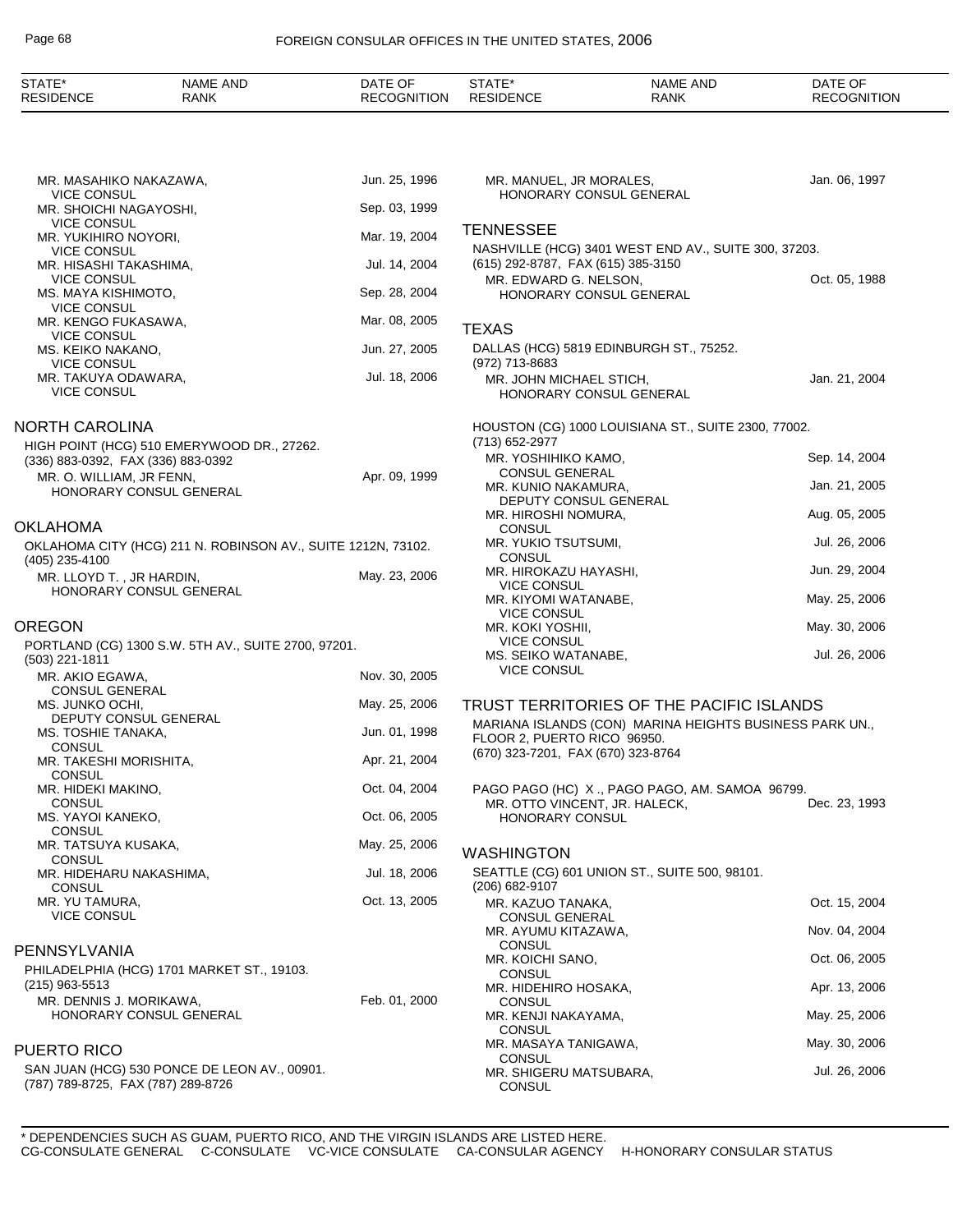| STATE*<br><b>RESIDENCE</b>                                    | <b>NAME AND</b><br><b>RANK</b>                             | DATE OF<br><b>RECOGNITION</b> | STATE*<br><b>RESIDENCE</b>                                   | NAME AND<br><b>RANK</b>                           | DATE OF<br><b>RECOGNITION</b> |
|---------------------------------------------------------------|------------------------------------------------------------|-------------------------------|--------------------------------------------------------------|---------------------------------------------------|-------------------------------|
|                                                               |                                                            |                               |                                                              | <b>KIRIBATI</b>                                   |                               |
|                                                               |                                                            |                               | <b>HAWAII</b>                                                |                                                   |                               |
| MR. HIROSHI SUGISAKI,<br><b>CONSUL</b>                        |                                                            | Jul. 31, 2006                 | (808) 521-7703                                               | HONOLULU (HC) 95 NAKOLO PL., ROOM 265, 96734.     |                               |
| MRS. TOMOKO HASUIKE,                                          |                                                            | Sep. 29, 2003                 | MR. WILLIAM E. PAUPE,                                        |                                                   | Apr. 26, 1990                 |
| <b>VICE CONSUL</b><br>MR. NORIYASU YOSHINAKA,                 |                                                            | Jun. 30, 2005                 | HONORARY CONSUL                                              |                                                   |                               |
| <b>VICE CONSUL</b><br>MS. NORIKO ISHII,<br><b>VICE CONSUL</b> |                                                            | Jul. 18, 2006                 |                                                              | <b>KOREA</b>                                      |                               |
|                                                               |                                                            |                               | <b>ALASKA</b>                                                |                                                   |                               |
| WYOMING                                                       |                                                            |                               |                                                              | ANCHORAGE (HCG) 1127 W. 7TH AV., 99501.           |                               |
| (307) 234-2317                                                | CASPER (HCG) 111 W. 14TH ST., 82601.                       |                               | (907) 263-7225<br>MR. WILLIAM H. BITTNER,                    |                                                   | Nov. 17, 1999                 |
| MRS. MARIKO T. MILLER,                                        | HONORARY CONSUL GENERAL                                    | Mar. 02, 1995                 |                                                              | HONORARY CONSUL GENERAL                           |                               |
|                                                               |                                                            |                               | <b>CALIFORNIA</b>                                            |                                                   |                               |
|                                                               | <b>JORDAN</b>                                              |                               | (213) 385-9300, FAX (213) 384-5139                           | LOS ANGELES (CG) 3243-45 WILSHIRE BL., 90010.     |                               |
| <b>CALIFORNIA</b>                                             |                                                            |                               | MR. BYUNG HYO CHOI,                                          |                                                   | Mar. 14, 2006                 |
| (415) 546-1111                                                | SAN FRANCISCO (HC) 972 MISSION ST., FLOOR 4, 94103.        |                               | <b>CONSUL GENERAL</b><br>MR. JEONG GWAN LEE,                 |                                                   | Sep. 24, 2003                 |
| MR. KAMEL J. AYOUB,<br>HONORARY CONSUL                        |                                                            | Oct. 09, 1997                 | DEPUTY CONSUL GENERAL<br>MR. YOUNG YOON,                     |                                                   | Jul. 14, 2004                 |
|                                                               |                                                            |                               | DEPUTY CONSUL GENERAL<br>MR. MIN RYU,                        |                                                   | Mar. 21, 2002                 |
| <b>ILLINOIS</b>                                               | CHICAGO (HCG) 12559 S. HOLIDAY DR., A, ALSIP 60803.        |                               | <b>CONSUL</b><br>MR. BONG WOO KO,                            |                                                   | Aug. 18, 2003                 |
| (708) 272-6665, FAX (708) 385-5894<br>MR. IHSAN G. SWEISS,    |                                                            | Aug. 14, 2001                 | <b>CONSUL</b><br>MR. SUNG HO LEE,                            |                                                   | Sep. 24, 2003                 |
|                                                               | HONORARY CONSUL GENERAL                                    |                               | <b>CONSUL</b><br>MR. TAE HUN CHUNG,                          |                                                   | Oct. 14, 2004                 |
| MICHIGAN                                                      |                                                            |                               | <b>CONSUL</b><br>MR. JONG MYOUNG KIM,                        |                                                   | Dec. 17, 2004                 |
| (248) 557-4377, FAX (248) 557-4517                            | DETROIT (HC) 28551 SOUTHFIELD RD., APT 203, LATHRUP 48076. |                               | <b>CONSUL</b><br>MR. SE KEUN JANG,                           |                                                   | Apr. 12, 2005                 |
| MR. HABIB I. FAKHOURI,<br>HONORARY CONSUL                     |                                                            | Feb. 06, 1997                 | <b>CONSUL</b><br>MR. BOHNCHOONG KOO,<br><b>CONSUL</b>        |                                                   | Apr. 29, 2005                 |
|                                                               |                                                            |                               | MR. HONGKYOO KIM,<br><b>CONSUL</b>                           |                                                   | Oct. 06, 2005                 |
|                                                               | <b>KAZAKHSTAN</b>                                          |                               | MR. YOUNG WOOK CHUN,<br><b>CONSUL</b>                        |                                                   | Oct. 06, 2005                 |
| NEW YORK                                                      | NEW YORK (CON) 866 UNITED NATIONS PL., SUITE 586A, 10017.  |                               | MR. BYUNG JUN MOON,<br><b>CONSUL</b>                         |                                                   | Feb. 22, 2006                 |
| (212) 888-3024                                                |                                                            |                               | MR. HEEJUNG MOON,<br><b>CONSUL</b>                           |                                                   | Feb. 22, 2006                 |
|                                                               | <b>KENYA</b>                                               |                               | MR. HEESANG YOON,<br><b>CONSUL</b>                           |                                                   | Apr. 18, 2006                 |
| CALIFORNIA                                                    |                                                            |                               | MR. SANGJIN PARK,                                            |                                                   | Apr. 18, 2006                 |
| MS. MARY NYAMBURA KAMAU,                                      | LOS ANGELES (CG) 4801 WILSHIRE BL., FLOOR MEZ, 90010.      | Nov. 04, 2004                 | <b>CONSUL</b><br>MR. BYEONG CHEOL MIN,<br><b>VICE CONSUL</b> |                                                   | Apr. 14, 2006                 |
| <b>CONSUL GENERAL</b>                                         | MRS. ALICENT KAMBURA ODIPO,                                | Jan. 25, 2005                 | MR. DAESUP CHUNG,<br><b>VICE CONSUL</b>                      |                                                   | Apr. 14, 2006                 |
| <b>CONSUL</b><br>MR. DAVID MUSEE SAMUEL,                      |                                                            | Feb. 22, 2006                 |                                                              |                                                   |                               |
| DEPUTY CONSUL                                                 |                                                            |                               | CULTURAL CENTER OF KOREA                                     | LOS ANGELES (CONA) 5505-5507 WILSHIRE BL., 90010. |                               |
| NEW YORK                                                      |                                                            |                               | $(213)$ 936-7141<br>MR. SOON TAE PARK,                       |                                                   | Aug. 30, 2002                 |
| (212) 421-4740                                                | NEW YORK (CON) 866 UNITED NATIONS PZ., SUITE 4016, 10017.  |                               | <b>CONSUL</b><br>MR. JONGYUL KIM,                            |                                                   | Apr. 18, 2006                 |
| MR. CHARLES MANTHI MUENDO,<br><b>CONSULAR AGENT</b>           |                                                            | May. 17, 2006                 | <b>CONSUL</b>                                                |                                                   |                               |

SAN FRANCISCO (CG) 3500 CLAY ST., 94118. (415) 921-2251 , FAX (415) 921-5946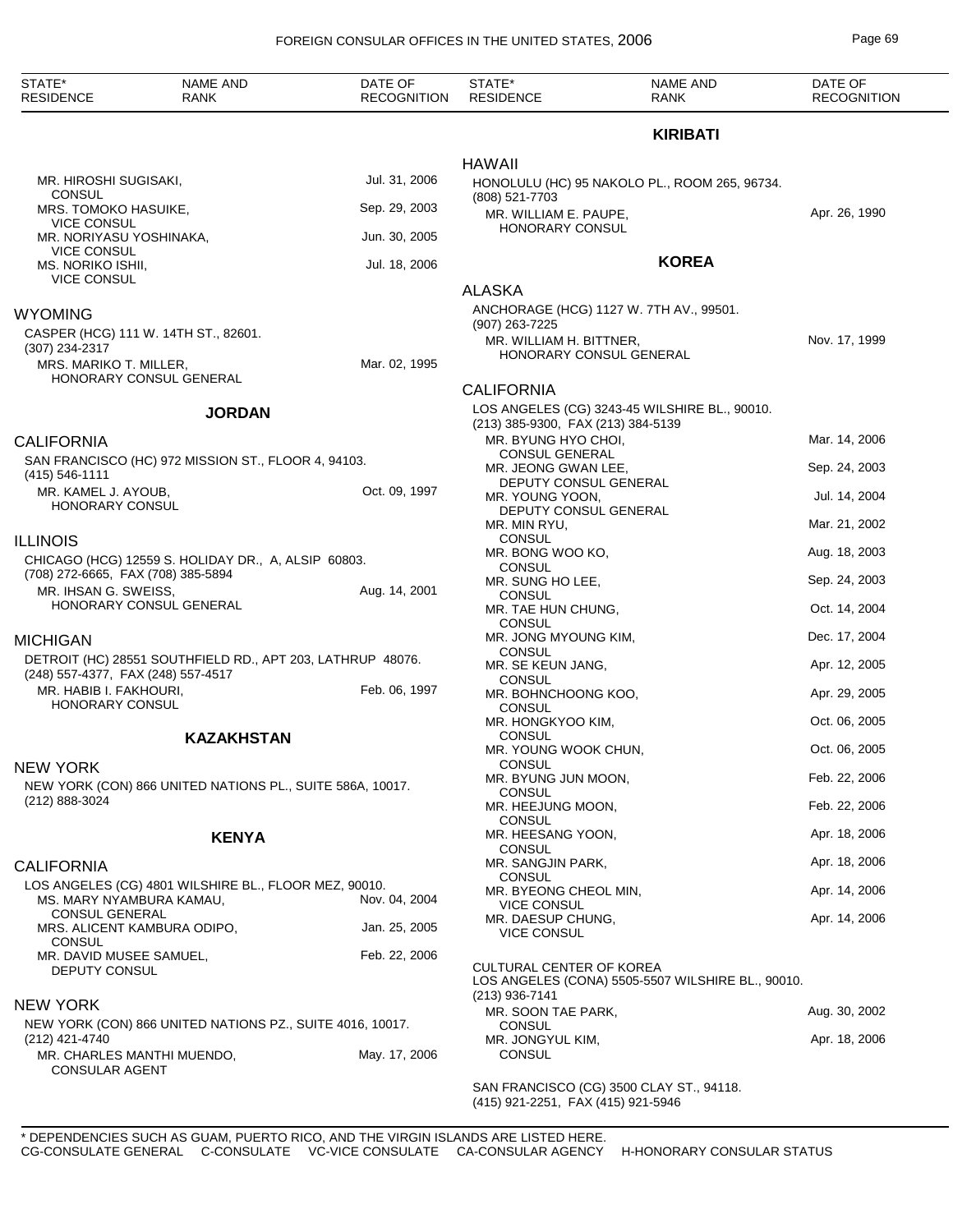| STATE*<br><b>RESIDENCE</b>                               | <b>NAME AND</b><br><b>RANK</b>                        | DATE OF<br><b>RECOGNITION</b> | STATE*<br><b>RESIDENCE</b>                                    | <b>NAME AND</b><br><b>RANK</b>                              | DATE OF<br><b>RECOGNITION</b> |
|----------------------------------------------------------|-------------------------------------------------------|-------------------------------|---------------------------------------------------------------|-------------------------------------------------------------|-------------------------------|
|                                                          |                                                       |                               |                                                               |                                                             |                               |
|                                                          |                                                       |                               | <b>HAWAII</b>                                                 |                                                             |                               |
| MR. SANG KI CHUNG,                                       |                                                       | Oct. 05, 2004                 |                                                               | HONOLULU (CG) 2756 PALI HWY. UN., 96817.                    |                               |
| <b>CONSUL GENERAL</b><br>MR. IN PIL CHUN,                |                                                       | Apr. 28, 2005                 | (808) 595-6109, FAX (808) 595-3046<br>MR. DAE HYUN KANG,      |                                                             | Oct. 05, 2005                 |
| DEPUTY CONSUL GENERAL                                    |                                                       | Mar. 26, 2003                 | <b>CONSUL GENERAL</b>                                         |                                                             |                               |
| MR. HEON KYU LEE,<br><b>CONSUL</b>                       |                                                       |                               | MR. DONG YERN KIM,                                            | DEPUTY CONSUL GENERAL                                       | Oct. 05, 2004                 |
| MR. KANG CHOO PARK,<br><b>CONSUL</b>                     |                                                       | Aug. 19, 2003                 | MR. OK MAN CHOI,                                              |                                                             | Sep. 28, 2004                 |
| MR. JANG HYUN KIM,                                       |                                                       | Apr. 28, 2005                 | <b>CONSUL</b><br>MR. SOON JIN SUH,                            |                                                             | Sep. 28, 2004                 |
| <b>CONSUL</b><br>MR. KYUNG HAN KIM,                      |                                                       | Apr. 28, 2005                 | <b>CONSUL</b><br>MR. DONG WAN KIM,                            |                                                             | May. 26, 2005                 |
| <b>CONSUL</b><br>MR. SUWHAN CHOE,                        |                                                       | Oct. 04, 2005                 | <b>CONSUL</b>                                                 |                                                             |                               |
| <b>CONSUL</b>                                            |                                                       | Sep. 15, 2004                 | <b>ILLINOIS</b>                                               |                                                             |                               |
| MRS. YOUNG MI KANG,<br><b>VICE CONSUL</b>                |                                                       |                               |                                                               | CHICAGO (CG) 455 N. CITYFRONT PLAZA DR., SUITE 2700, 60611. |                               |
|                                                          |                                                       |                               | (312) 822-9485, FAX (312) 822-9849                            |                                                             |                               |
| DISTRICT OF COLUMBIA                                     |                                                       |                               | MR. WOOK KIM,<br><b>CONSUL GENERAL</b>                        |                                                             | Sep. 28, 2004                 |
| (202) 939-5600, FAX (202) 387-0250                       | WASHINGTON (CHN) 2450 MASSACHUSETTS AV., NW, 20008.   |                               | MR. YOUNG SUCK DO,                                            | DEPUTY CONSUL GENERAL                                       | Aug. 18, 2004                 |
| MR. TAEMYON KWON,<br><b>CONSUL GENERAL</b>               |                                                       | Mar. 08, 2006                 | MR. KEUN SUNG CHUNG,                                          |                                                             | Sep. 24, 2003                 |
|                                                          |                                                       |                               | <b>CONSUL</b><br>MRS. HYE JEONG LEE AHN,                      |                                                             | Mar. 09, 2004                 |
| <b>CONSULAR OFFICE</b>                                   | WASHINGTON (CHA) 2320 MASSACHUSETTS AV., NW, 20008.   |                               | <b>CONSUL</b><br>MR. HYEON GYU PARK,                          |                                                             | Oct. 06, 2005                 |
| (202) 939-5657, FAX (202) 342-1597                       |                                                       |                               | <b>CONSUL</b>                                                 |                                                             |                               |
| MR. CHONG GHEE AHN,<br><b>CONSUL</b>                     |                                                       | Sep. 02, 2004                 | MR. SOON GU YOON,<br><b>CONSUL</b>                            |                                                             | Oct. 06, 2005                 |
|                                                          |                                                       |                               | MR. HYUNSUK CHO,                                              |                                                             | Nov. 23, 2005                 |
| FLORIDA                                                  |                                                       |                               | <b>CONSUL</b><br>MR. INSUNG HWANG,                            |                                                             | Oct. 06, 2005                 |
| (305) 982-5690, FAX (305) 374-5095                       | MIAMI (HCG) ONE S.E. THIRD AV., FLOOR 27TH, 33131.    |                               | <b>VICE CONSUL</b><br>MR. HEESUK KIM,                         |                                                             | Jun. 08, 2006                 |
| MR. BURTON A. LANDY,                                     |                                                       | Jun. 24, 1999                 | <b>VICE CONSUL</b>                                            |                                                             |                               |
| HONORARY CONSUL GENERAL                                  |                                                       |                               | LOUISIANA                                                     |                                                             |                               |
| GEORGIA                                                  |                                                       |                               |                                                               | NEW ORLEANS (HCG) 321 ST. CHARLES AV., 70130.               |                               |
|                                                          | ATLANTA (CG) 229 PEACHTREE ST., NE, SUITE 500, 30303. |                               | (504) 524-0757, FAX (504) 525-9464                            |                                                             |                               |
| (404) 522-1611, FAX (404) 521-3169<br>MR. KWANG JAE LEE, |                                                       | Jun. 07, 2005                 | MR. JAMES JULIAN COLEMAN,                                     | HONORARY CONSUL GENERAL                                     | Aug. 16, 1968                 |
| <b>CONSUL GENERAL</b>                                    |                                                       |                               |                                                               |                                                             |                               |
| MR. JIN WEON CHAE,<br><b>CONSUL</b>                      |                                                       | Apr. 16, 2004                 | <b>MASSACHUSETTS</b>                                          |                                                             |                               |
| MR. DONGGYOU CHOI,<br><b>CONSUL</b>                      |                                                       | Aug. 18, 2004                 | (617) 641-2830, FAX (617) 641-2831                            | BOSTON (CG) 1 GATEWAY CN., FLOOR 2ND, NEWTON 02458.         |                               |
| MR. ZHA HYOUNG RHEE,                                     |                                                       | Oct. 18, 2004                 | MS. YOUNG SUN JI,<br><b>CONSUL GENERAL</b>                    |                                                             | May. 17, 2006                 |
| <b>CONSUL</b><br>MR. CHOONG MOK LEE,                     |                                                       | Jul. 07, 2005                 | MR. DAL YOUNG MAENG,                                          |                                                             | Oct. 06, 2005                 |
| <b>CONSUL</b><br>MR. HAE HONG PYUN,                      |                                                       | Nov. 22, 2004                 | MS. MIN YOUNG HAN,                                            | DEPUTY CONSUL GENERAL                                       | Oct. 14, 2004                 |
| <b>VICE CONSUL</b>                                       |                                                       |                               | <b>CONSUL</b>                                                 |                                                             |                               |
|                                                          |                                                       |                               | MR. TAE SOO JUNG,<br><b>CONSUL</b>                            |                                                             | Nov. 26, 2004                 |
| GUAM                                                     | AGANA (CG) 125C TUN JOSE CAMACHO ST., TAMUNING 96911. |                               |                                                               |                                                             |                               |
| (671) 647-6488, FAX (671) 649-1336                       |                                                       |                               | <b>MICHIGAN</b>                                               |                                                             |                               |
| MR. CHANG SON KIM,<br><b>CONSUL GENERAL</b>              |                                                       | Oct. 11, 2005                 | 48170.                                                        | DETROIT (HC) 40400 E. ANN ARBOR RD., SUITE 104B, PLYMOUTH   |                               |
| MR. SEUNG MIN JEON,                                      |                                                       | Oct. 05, 2004                 | (734) 459-8770, FAX (734) 459-8799<br>MR. ALPHONSE V. TABAKA, |                                                             | Sep. 12, 1991                 |
| <b>CONSUL</b>                                            |                                                       |                               | <b>HONORARY CONSUL</b>                                        |                                                             |                               |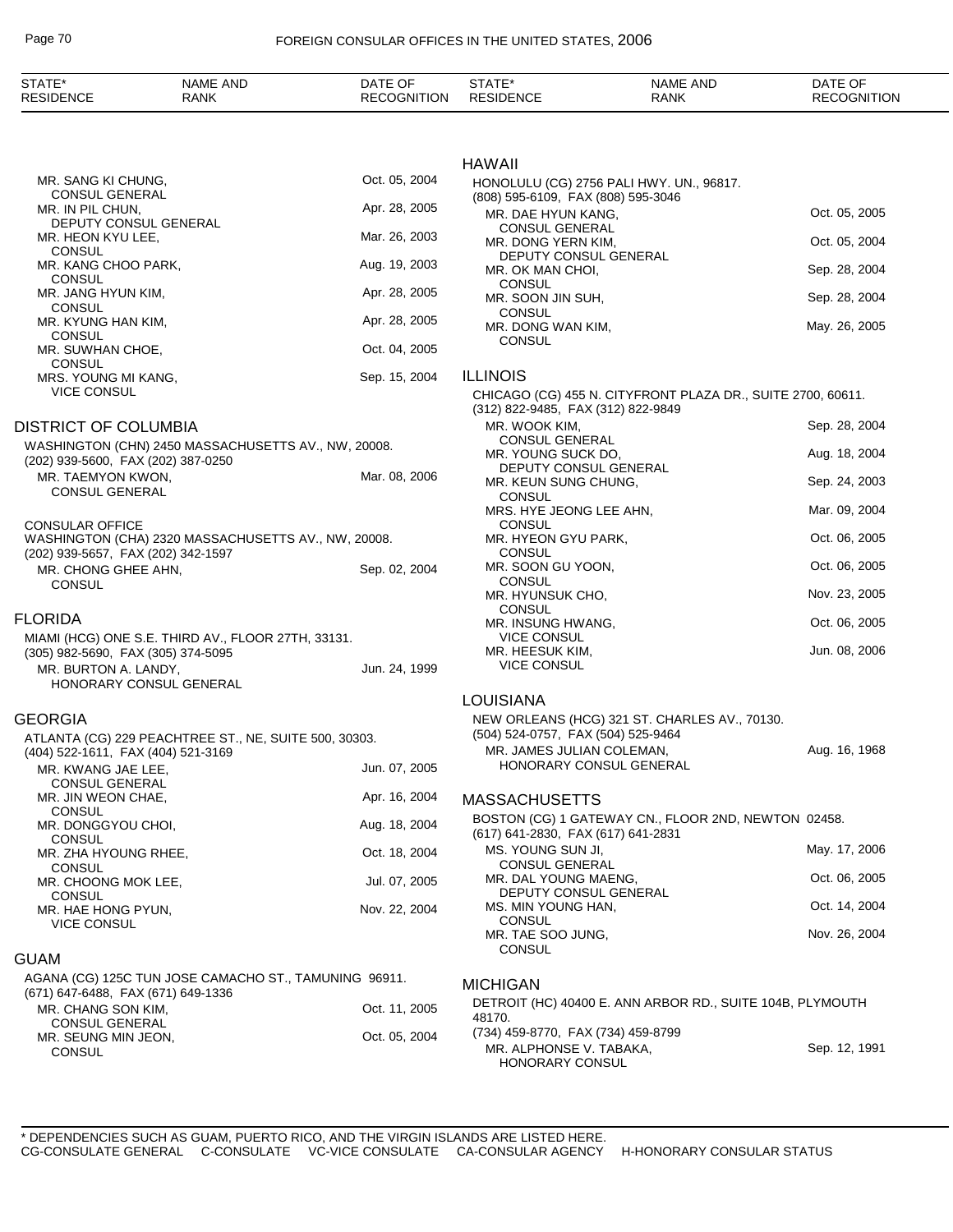| STATE*<br><b>RESIDENCE</b>                      | <b>NAME AND</b><br><b>RANK</b>                                                              | DATE OF<br><b>RECOGNITION</b> | STATE*<br><b>RESIDENCE</b>                                            | <b>NAME AND</b><br><b>RANK</b>                             | DATE OF<br><b>RECOGNITION</b>  |
|-------------------------------------------------|---------------------------------------------------------------------------------------------|-------------------------------|-----------------------------------------------------------------------|------------------------------------------------------------|--------------------------------|
|                                                 |                                                                                             |                               |                                                                       |                                                            |                                |
| MINNESOTA<br>(612) 338-1234, FAX (612) 338-6821 | MINNEAPOLIS (HCG) 1300 NICOLLET MALL., SUITE 3047, 55403.                                   |                               | <b>OREGON</b><br>(503) 248-1941                                       | PORTLAND (HCG) 805 SW BROADWAY., SUITE 1900, 97205.        |                                |
| MR. ALLISON R. MERCER,                          | HONORARY CONSUL GENERAL                                                                     | Jan. 28, 2002                 | MR. ROBERT W. DONALDSON,                                              | HONORARY CONSUL GENERAL                                    | Jul. 05, 1996                  |
| MONTANA                                         |                                                                                             |                               | PUERTO RICO                                                           |                                                            |                                |
| (406) 447-4331                                  | HELENA (HC) 1601 N. BENTON AV., 59625.                                                      |                               | (787) 777-8801, FAX (787) 765-4225                                    | SAN JUAN (HCG) 255 PONCE DE LEON AV., FLOOR 10TH, 00917.   |                                |
| MR. ROBERT RAY, JR SWARTOUT,<br>HONORARY CONSUL |                                                                                             | Oct. 27, 1998                 | MR. HECTOR REICHARD,                                                  | HONORARY CONSUL GENERAL                                    | Nov. 04, 1996                  |
| NEW YORK                                        |                                                                                             |                               | <b>SOUTH CAROLINA</b>                                                 |                                                            |                                |
| $(646)$ 674-6001                                | NEW YORK (CG) 335 E. 45TH ST., FLOOR 4,5,6, 10017.                                          |                               | (803) 777-9300                                                        | COLUMBIA (HCG) 1705 COLLEGE ST., 29208.                    |                                |
| MR. BONG JOO MOON,<br><b>CONSUL GENERAL</b>     |                                                                                             | Oct. 18, 2004                 | DR. JOHN MICHAEL PALMS,                                               | HONORARY CONSUL GENERAL                                    | Mar. 14, 2006                  |
| MR. JOON IL LEE,<br>DEPUTY CONSUL GENERAL       |                                                                                             | Nov. 15, 1996                 |                                                                       |                                                            |                                |
| MR. KIECHEON LEE,                               |                                                                                             | Mar. 24, 2005                 | <b>TEXAS</b>                                                          | DALLAS (HC) 13111 N. CENTRAL EXPRESWAY ., 75243.           |                                |
| DEPUTY CONSUL GENERAL<br>MR. BYUNG RAK HAN,     |                                                                                             | Oct. 04, 2005                 | (214) 454-1112, FAX (214) 454-1212                                    |                                                            |                                |
| DEPUTY CONSUL GENERAL<br>MR. JONG KYOUNG HONG,  |                                                                                             | Mar. 03, 2004                 | MR. KENNETH R. MARVEL,<br><b>HONORARY CONSUL</b>                      |                                                            | Jun. 20, 1994                  |
| <b>CONSUL</b><br>MR. MAN HEE LEE,               |                                                                                             | Mar. 03, 2004                 |                                                                       | HOUSTON (CG) 1990 POST OAK BL., SUITE 1250, 77056.         |                                |
| <b>CONSUL</b><br>MR. YOUNG HOAN LEE,            |                                                                                             | Mar. 03, 2004                 | (713) 961-0186, FAX (713) 961-3340<br>MR. DONG SEOK MIN,              |                                                            | Apr. 12, 2004                  |
| <b>CONSUL</b><br>MR. SUNG HYUN JIN,             |                                                                                             | Oct. 04, 2004                 | <b>CONSUL GENERAL</b><br>MR. BON YUL KOU,                             |                                                            | Sep. 24, 2003                  |
| <b>CONSUL</b><br>MR. JEONG KU JIN,              |                                                                                             | Oct. 14, 2004                 | <b>CONSUL</b>                                                         |                                                            | Oct. 15, 2004                  |
| <b>CONSUL</b><br>MS. JI HEE KIM,                |                                                                                             | Nov. 05, 2004                 | MR. SEUNG KI SHIN,<br><b>CONSUL</b>                                   |                                                            |                                |
| <b>CONSUL</b><br>MR. JI HOON JANG,              |                                                                                             | Apr. 27, 2005                 | MR. IN SANG JUNG,<br><b>CONSUL</b>                                    |                                                            | Oct. 06, 2005                  |
| <b>CONSUL</b><br>MR. ILJUN PARK,                |                                                                                             | Jun. 27, 2005                 | MR. JONG SEON LIM,<br><b>CONSUL</b>                                   |                                                            | Apr. 14, 2006                  |
| <b>CONSUL</b><br>MR. HONG HEE CHO,              |                                                                                             | Jul. 07, 2005                 | KOREAN EDUCATION CENTER                                               |                                                            |                                |
| <b>CONSUL</b><br>MR. IN KANG CHO.               |                                                                                             | Dec. 13, 2005                 | (713) 961-4104                                                        | HOUSTON (CONA) 1990 POST OAK BL., SUITE 750, 77056.        |                                |
| <b>CONSUL</b><br>MR. CHANGJIN KIM,              |                                                                                             | Apr. 14, 2006                 |                                                                       |                                                            |                                |
| <b>CONSUL</b><br>MR. SUKWOO KANG,               |                                                                                             | Apr. 14, 2006                 | <b>WASHINGTON</b>                                                     | SEATTLE (CG) 2033 6TH AV., SUITE 1125, 98121.              |                                |
| <b>CONSUL</b><br>MR. TONG OP KIM,               |                                                                                             | Apr. 17, 2006                 | (206) 441-1011, FAX (206) 441-7912                                    |                                                            |                                |
| <b>CONSUL</b><br>MR. WAN JOONG KIM,             |                                                                                             | Apr. 17, 2006                 | MR. CHAN HO KWON,<br><b>CONSUL GENERAL</b>                            |                                                            | May. 17, 2006                  |
| <b>CONSUL</b><br>MR. MYEONG KI BAEK,            |                                                                                             | Apr. 18, 2006                 | MR. SUNG YONG OH,<br><b>CONSUL</b>                                    |                                                            | Mar. 26, 2003                  |
| <b>CONSUL</b>                                   |                                                                                             |                               | MR. CHANGBOO MOON,<br><b>CONSUL</b>                                   |                                                            | Sep. 24, 2003                  |
|                                                 | PASSPORT, VISA SECTION & CULTURAL SERVICE<br>NEW YORK (CON) 460 PARK AV., FLOOR 6TH, 10022. |                               | MR. JEHAK JANG,<br><b>CONSUL</b><br>MR. YONG HO KIM,<br><b>CONSUL</b> |                                                            | Sep. 24, 2003<br>Feb. 25, 2005 |
| (212) 759-9550<br>MR. KI HONG KIM,              |                                                                                             | Mar. 24, 2003                 |                                                                       |                                                            |                                |
| <b>CONSUL</b><br>MR. JIN YUNG WOO,              |                                                                                             | Oct. 04, 2005                 |                                                                       | <b>KUWAIT</b>                                              |                                |
| <b>CONSUL</b>                                   |                                                                                             |                               | <b>CALIFORNIA</b>                                                     |                                                            |                                |
|                                                 |                                                                                             |                               | 90067.<br>(310) 402-1692                                              | LOS ANGELES (CG) 1801 AVENUE OF THE STARS UN., SUITE 1010, |                                |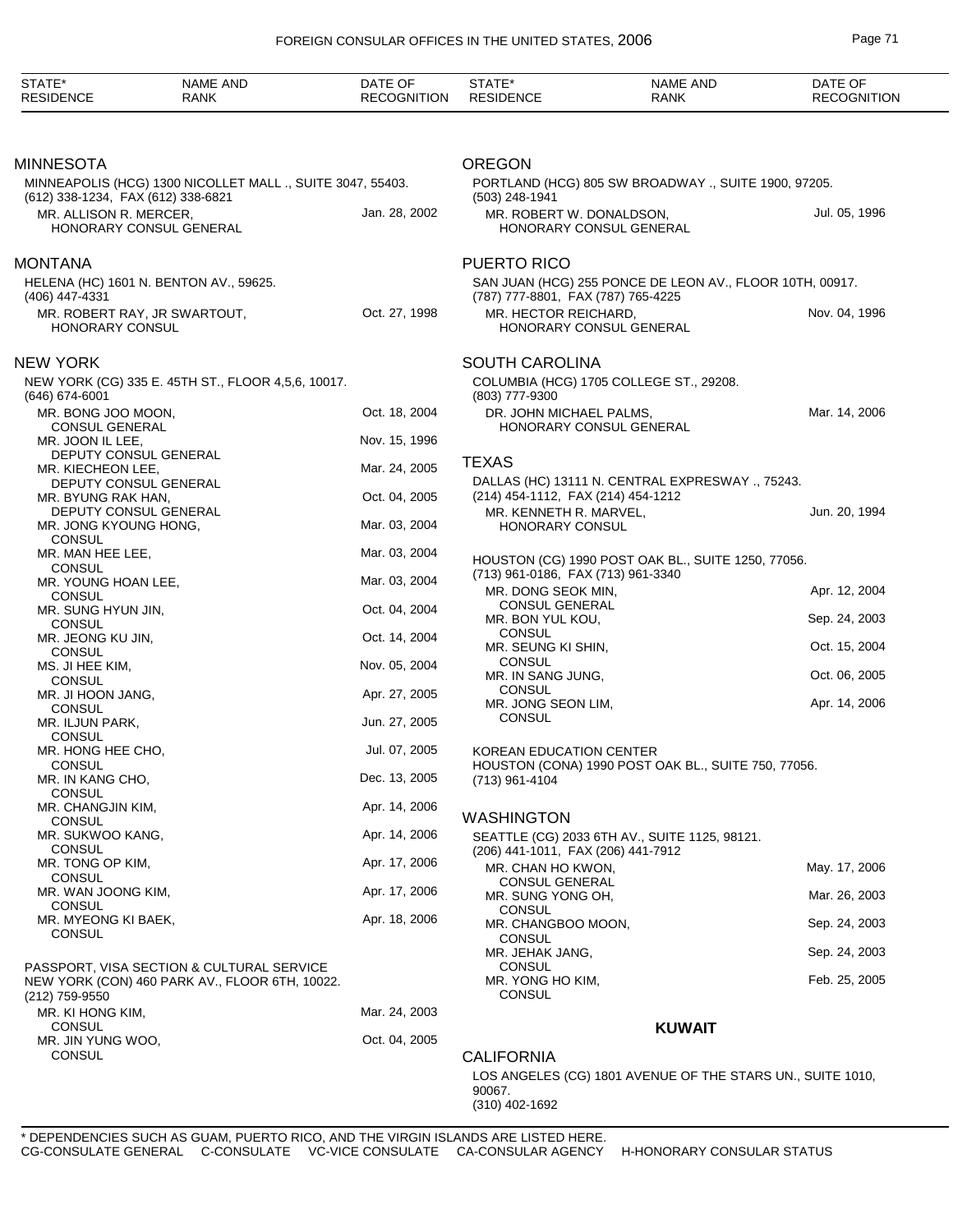| STATE*<br><b>RESIDENCE</b>                                                    | <b>NAME AND</b><br><b>RANK</b>                           | DATE OF<br><b>RECOGNITION</b> | STATE*<br><b>RESIDENCE</b>                                        | <b>NAME AND</b><br><b>RANK</b>                                | DATE OF<br><b>RECOGNITION</b> |
|-------------------------------------------------------------------------------|----------------------------------------------------------|-------------------------------|-------------------------------------------------------------------|---------------------------------------------------------------|-------------------------------|
|                                                                               |                                                          |                               |                                                                   |                                                               |                               |
|                                                                               | MR. MUHYEE ALDEEN RASHEED ALFELAIJ,                      | Oct. 13, 2005                 |                                                                   |                                                               |                               |
| <b>CONSUL GENERAL</b><br>MR. KHALED W A M A AL WAZZAN,                        |                                                          | Feb. 22, 2006                 | <b>FLORIDA</b>                                                    |                                                               |                               |
| <b>VICE CONSUL</b><br><b>VICE CONSUL</b>                                      | MR. MOHAMMAD I M H AL DORAEE,                            | Feb. 22, 2006                 | LAUDERDALE 33314.<br>(954) 201-6933                               | FT. LAUDERDALE (HC) 3501 SW DAVIE RD., SUITE 113, FORT        |                               |
|                                                                               | <b>KYRGYZSTAN</b>                                        |                               | DR. BARRY DONALD MOWELL,<br><b>HONORARY CONSUL</b>                |                                                               | Sep. 29, 2005                 |
| <b>CALIFORNIA</b>                                                             |                                                          |                               | <b>NEW YORK</b>                                                   |                                                               |                               |
| (805) 688-2732                                                                | BUELLTON (HCG) 1320 COUGAR RIDGE RD., 93427.             |                               | (716) 568-8290, FAX (716) 568-8290                                | BUFFALO (HC) 5110 MAIN ST., SUITE 204, WILLIAMSVILLE 14221.   |                               |
| MR. RICHARD GILBERT QUICK,                                                    | HONORARY CONSUL GENERAL                                  | Apr. 06, 2004                 | MR. AHMET MUCAHID OREN,<br><b>HONORARY CONSUL</b>                 |                                                               | Feb. 01, 2005                 |
| (213) 891-9564, FAX (213) 891-9562                                            | LOS ANGELES (HC) 800 W. 6TH ST., SUITE 1600, 90017.      |                               | (212) 496-2295                                                    | NEW YORK (HC) 200 W. 79TH ST., APT 6F, 10024.                 |                               |
| MR. S. CHIC WOLK.<br><b>HONORARY CONSUL</b>                                   |                                                          | Aug. 20, 1996                 | MS. GERTA FEIGIN,<br>HONORARY CONSUL                              |                                                               | May. 01, 2002                 |
| DISTRICT OF COLUMBIA                                                          |                                                          |                               | <b>OHIO</b>                                                       |                                                               |                               |
| 20004.                                                                        | WASHINGTON (CHN) 1001 PENNSYLVANIA AV., NW, SUITE 600,   |                               | (513) 231-1043                                                    | CINCINNATI (HC) 251 SUNNY ACRES DR., 45255.                   |                               |
| (202) 338-5141, FAX (202) 338-5139<br>MR. EMIL KAIKIEV,<br><b>CONSUL</b>      |                                                          | Nov. 27, 2002                 | MR. KARLIS S. STEINMANIS,<br><b>HONORARY CONSUL</b>               |                                                               | Aug. 20, 2001                 |
| MR. ASAN USUPOV,<br><b>CONSUL</b>                                             |                                                          | Dec. 12, 2005                 | <b>TEXAS</b>                                                      |                                                               |                               |
|                                                                               |                                                          |                               |                                                                   | HOUSTON (HC) 5847 SAN FELIPE., SUITE 3400, 77057.             |                               |
| <b>NEW YORK</b><br>(212) 319-2836                                             | NEW YORK (CON) 866 UNITED NATIONS PZ., SUITE 514, 10017. |                               | (713) 785-0807<br>MR. STEPHEN P. PAYNE,<br><b>HONORARY CONSUL</b> |                                                               | Aug. 16, 1999                 |
|                                                                               |                                                          |                               |                                                                   | <b>LEBANON</b>                                                |                               |
| <b>TEXAS</b>                                                                  | HOUSTON (HCG) 2302 GREENS CT., RICHMOND 77469.           |                               | <b>CALIFORNIA</b>                                                 |                                                               |                               |
| (281) 920-1841, FAX (281) 920-1823<br>MR. DARRELL D. LUTHI,                   |                                                          | Jan. 27, 1999                 | (213) 243-0999, FAX (213) 612-5070                                | LOS ANGELES (CG) 660 S. FIGUEROA ST., SUITE 1050, 90017.      |                               |
|                                                                               | HONORARY CONSUL GENERAL                                  |                               | MR. CHARBEL WEHBI,<br><b>CONSUL GENERAL</b>                       |                                                               | Mar. 15, 2002                 |
| <b>UTAH</b>                                                                   | OREM (HCG) 800 W. UNIVERSITY PW., SUITE AD-217, 84058.   |                               |                                                                   | SAN DIEGO (HC) 148 E. 30TH ST., SUITE D, NATIONAL CITY 91950. |                               |
| (801) 787-1708                                                                |                                                          |                               | $(619)$ 336-4800<br>MR. JEAN CLAUDE TURQUIEH,                     |                                                               | Feb. 07, 2005                 |
| MS. DANIELLE BUTLER,                                                          | HONORARY CONSUL GENERAL                                  | Mar. 10, 2004                 | <b>HONORARY CONSUL</b>                                            |                                                               |                               |
|                                                                               | <b>LATVIA</b>                                            |                               | <b>FLORIDA</b>                                                    |                                                               |                               |
| <b>CALIFORNIA</b>                                                             |                                                          |                               | (305) 665-3004, FAX (305) 666-8905                                | MIAMI (HC) 6600 S.W. 57TH AV., SUITE 200, 33143.              |                               |
| ESTATES 90274.                                                                | LOS ANGELES (HC) 3013 PALOS VERDES DR., W, PALOS VERDES  |                               | MR. ANTHONY R. ABRAHAM,<br><b>HONORARY CONSUL</b>                 |                                                               | Jan. 03, 2000                 |
| (310) 377-1784, FAX (310) 377-5235<br>DR. ALFRED RAISTERS,<br>HONORARY CONSUL |                                                          | Feb. 29, 1996                 | <b>MASSACHUSETTS</b><br>(978) 470-0912, FAX (978) 470-0922        | BOSTON (HC) 366 N. MAIN ST., ANDOVER 01810.                   |                               |
| <b>CONNECTICUT</b>                                                            | GREENWICH (HC) 22 PUTNAM PL., 06830.                     |                               | MR. IBRAHIM BECHARA HANNA,<br><b>HONORARY CONSUL</b>              |                                                               | Feb. 07, 2005                 |
| (203) 531-1907<br>MR. ROGER EDWARD ANDERSON,<br><b>HONORARY CONSUL</b>        |                                                          | Dec. 04, 2003                 |                                                                   |                                                               |                               |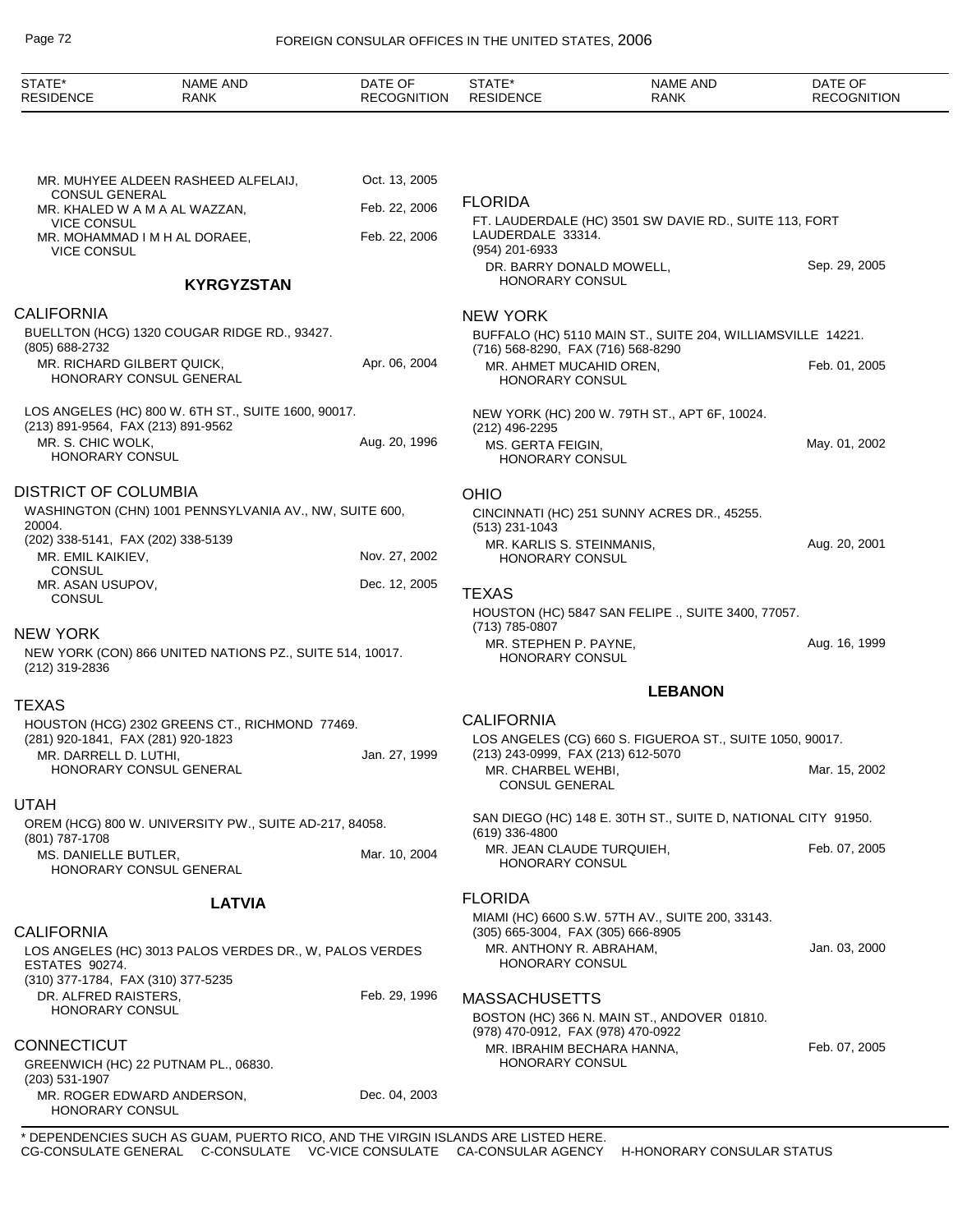| STATE*<br><b>RESIDENCE</b>                                                        | <b>NAME AND</b><br><b>RANK</b>                                                  | DATE OF<br><b>RECOGNITION</b> | STATE*<br><b>RESIDENCE</b>                           | NAME AND<br><b>RANK</b>                                              | DATE OF<br><b>RECOGNITION</b> |
|-----------------------------------------------------------------------------------|---------------------------------------------------------------------------------|-------------------------------|------------------------------------------------------|----------------------------------------------------------------------|-------------------------------|
|                                                                                   |                                                                                 |                               |                                                      |                                                                      |                               |
| <b>MICHIGAN</b>                                                                   | DETROIT (CG) 3031 W. GRAND BL., SUITE 560, 48202.                               |                               |                                                      | MR. CHRISTOPHER J., SR NIPPY,                                        | Apr. 20, 2005                 |
| $(313)$ 758-0753                                                                  |                                                                                 |                               | <b>CONSUL</b><br>MRS. CATHERINE J. NMAH,             |                                                                      | Jul. 22, 2003                 |
| MR. ALI AJAMI,<br><b>CONSUL GENERAL</b>                                           |                                                                                 | May. 28, 2004                 | <b>VICE CONSUL</b>                                   |                                                                      |                               |
| MR. BACHIR TAWK,<br><b>CONSUL</b>                                                 |                                                                                 | Apr. 04, 2006                 |                                                      |                                                                      |                               |
|                                                                                   |                                                                                 |                               | <b>FLORIDA</b>                                       | TAMPA (HC) 4401 W. KENNEDY BL., SUITE 150, 33609.                    |                               |
| <b>NEW YORK</b>                                                                   |                                                                                 |                               | $(813)$ 639-0155                                     |                                                                      |                               |
|                                                                                   | NEW YORK (CG) 9 E. 76TH ST., 10021.                                             |                               | MR. DAVID A., JR STRAZ,<br><b>HONORARY CONSUL</b>    |                                                                      | Nov. 22, 2004                 |
| (212) 744-7905<br>MR. MOHAMAD EL HARAKE,                                          |                                                                                 | May. 18, 2004                 |                                                      |                                                                      |                               |
| <b>CONSUL GENERAL</b>                                                             |                                                                                 | May. 19, 2004                 | <b>GEORGIA</b>                                       |                                                                      |                               |
| MR. ANTOINE AZZAM,<br><b>CONSUL</b>                                               |                                                                                 |                               | (404) 753-4753, FAX (404) 753-4228                   | ATLANTA (HCG) 2265 CASCADE RD., SW, 30311.                           |                               |
| NORTH CAROLINA                                                                    |                                                                                 |                               | DR. WALTER F. YOUNG,                                 | HONORARY CONSUL GENERAL                                              | Mar. 07, 1985                 |
| (919) 863-4306                                                                    | RALEIGH (HC) 2501 BLUE RIDGE RD., SUITE 150, 27607.                             |                               | <b>ILLINOIS</b>                                      |                                                                      |                               |
| MR. GHASSAN GEORGE ELDIRI,<br><b>HONORARY CONSUL</b>                              |                                                                                 | Jul. 29, 2005                 | (773) 643-8635                                       | CHICAGO (HCG) 7342 S. BENNETT AV., 60649.                            |                               |
| <b>TEXAS</b>                                                                      |                                                                                 |                               |                                                      | MR. ALEXANDER POLEY GBAYEE,                                          | Mar. 28, 1979                 |
|                                                                                   | HOUSTON (HC) 2400 AUGUSTA DR., SUITE 308, 77057.                                |                               |                                                      | HONORARY CONSUL GENERAL                                              |                               |
| (713) 268-1640, FAX (713) 268-1641                                                |                                                                                 |                               | <b>LOUISIANA</b>                                     |                                                                      |                               |
| MR. AMIN BOHSALI,<br>HONORARY CONSUL                                              |                                                                                 | Jun. 25, 2001                 | (504) 486-7800, FAX (504) 486-3200                   | NEW ORLEANS (HC) 1219 N. RENDON ST., 70119.                          |                               |
|                                                                                   | <b>LESOTHO</b>                                                                  |                               | MS. VOYCE DURLING-JONES,<br><b>HONORARY CONSUL</b>   |                                                                      | Jan. 25, 1982                 |
| LOUISIANA                                                                         |                                                                                 |                               |                                                      |                                                                      |                               |
|                                                                                   | NEW ORLEANS (HCG) XX CANAL ST., SUITE 1937, 70130.                              |                               | <b>MICHIGAN</b>                                      |                                                                      |                               |
| (504) 581-1642, FAX (504) 581-4247                                                |                                                                                 |                               | (313) 836-6331, FAX (313) 836-6375                   | DETROIT (HCG) 9602 GREENFIELD RD., 48227.                            |                               |
| MR. MORRIS W. REED.                                                               | HONORARY CONSUL GENERAL                                                         | Apr. 10, 2001                 |                                                      | MR. MICHAEL MOHAMAD BAYDOUN,<br>HONORARY CONSUL GENERAL              | Aug. 18, 1994                 |
| TEXAS                                                                             |                                                                                 |                               |                                                      |                                                                      |                               |
|                                                                                   | AUSTIN (HC) 7400 VALBURN DR., 78731.                                            |                               | <b>NEW YORK</b><br>NEW YORK (CG) 820 2ND AV., 10017. |                                                                      |                               |
| MS. BERTHA E. MEANS,<br>HONORARY CONSUL                                           |                                                                                 | Jun. 15, 1991                 | (212) 687-1025                                       |                                                                      |                               |
|                                                                                   |                                                                                 |                               | <b>CONSUL GENERAL</b>                                | MR. JEFF GONGOER, SR DOWANA,                                         | Jan. 19, 2006                 |
|                                                                                   | <b>LIBERIA</b>                                                                  |                               | MRS. FAMATTA DELINE,                                 |                                                                      | Nov. 17, 2004                 |
| CALIFORNIA                                                                        |                                                                                 |                               | MR. VICTOR E., SR DOUGBA,                            | DEPUTY CONSUL GENERAL                                                | Jun. 13, 1994                 |
| (310) 457-1967, FAX (310) 457-9122                                                | LOS ANGELES (HCG) 6127 RAMIREZ CYN RD., MALIBU 90265.                           |                               | <b>CONSUL</b>                                        |                                                                      |                               |
| MR. ANDREW V. IPPOLITO,                                                           |                                                                                 | Feb. 06, 1985                 | PENNSYLVANIA                                         |                                                                      |                               |
|                                                                                   | HONORARY CONSUL GENERAL                                                         |                               |                                                      | PHILADELPHIA (HC) 204 GARNET LA., BALA CYNWYD 19004.                 |                               |
| 94607.                                                                            | SAN FRANCISCO (HCG) 1101 EMBARCADERO UN., W, OAKLAND                            |                               | MS. TETA V. BANKS.<br><b>HONORARY CONSUL</b>         |                                                                      | Jan. 04, 1994                 |
| (510) 452-6373, FAX (510) 444-3370                                                |                                                                                 |                               |                                                      |                                                                      |                               |
|                                                                                   | HONORARY CONSUL GENERAL                                                         |                               |                                                      |                                                                      |                               |
|                                                                                   |                                                                                 |                               |                                                      |                                                                      |                               |
|                                                                                   |                                                                                 |                               | (480) 820-6335                                       |                                                                      |                               |
|                                                                                   | WASHINGTON (CHN) 5201 16TH ST., NW, 20011.                                      |                               | MR. KESTUTIS PAUL ZYGAS,                             |                                                                      | Feb. 03, 2001                 |
| <b>CONSUL</b>                                                                     | MR. ALEXANDER H. N., III WALLACE,                                               | Jan. 14, 1994                 |                                                      |                                                                      |                               |
| MR. GARY SCHNITZER,<br>DISTRICT OF COLUMBIA<br>(202) 723-0437, FAX (202) 723-0436 | * DEDENDENCIES SUCH AS CHAM DUEDTO DICO. AND THE VIDOIN ISLANDS ADE LISTED HEDE | Mar. 02, 1995                 | <b>ARIZONA</b><br><b>HONORARY CONSUL</b>             | <b>LITHUANIA</b><br>PHOENIX (HC) 1132 E. DRIFTWOOD DR., TEMPE 85283. |                               |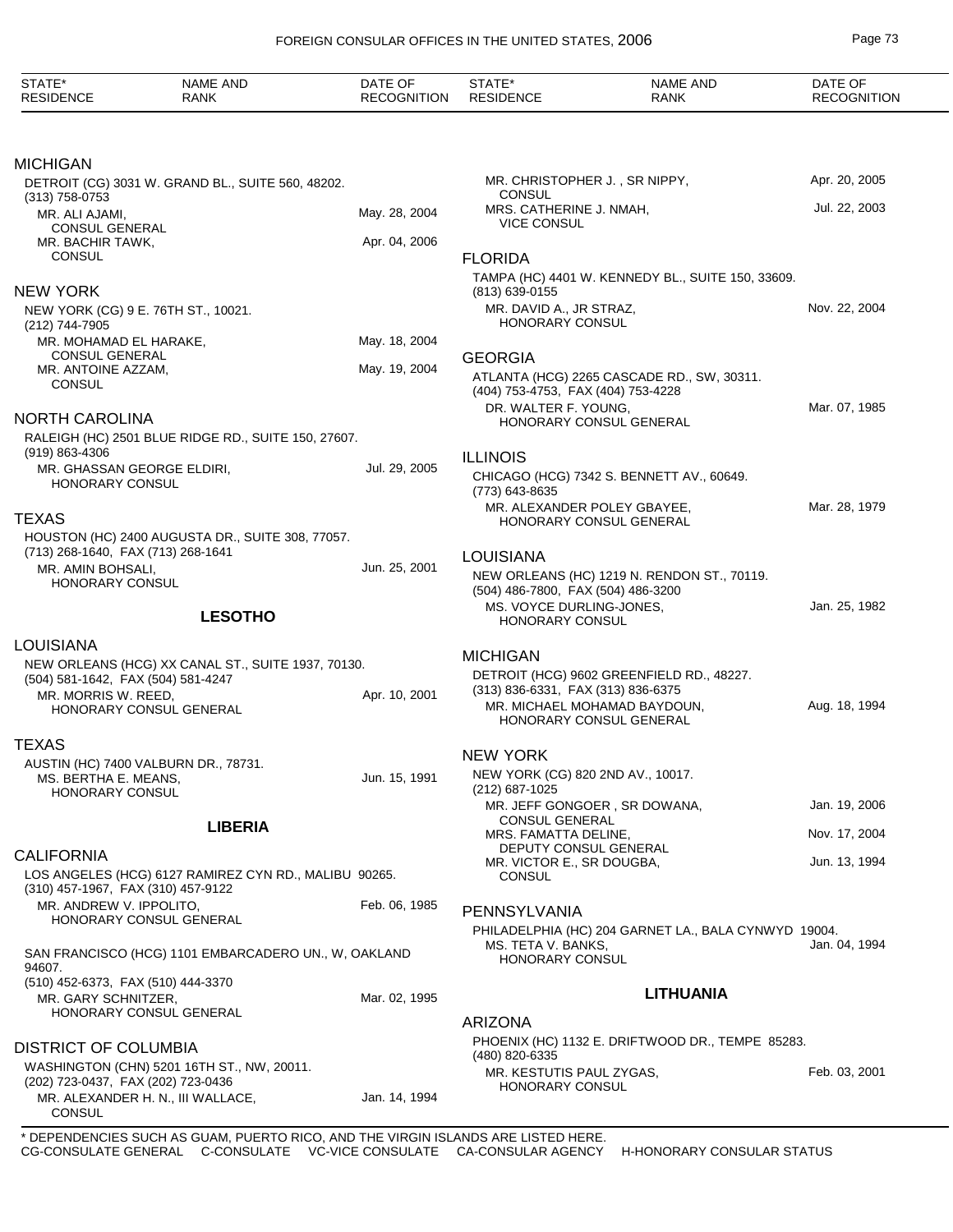| STATE*<br><b>RESIDENCE</b>                            | <b>NAME AND</b><br><b>RANK</b>                           | DATE OF<br><b>RECOGNITION</b> | STATE*<br><b>RESIDENCE</b>                         | <b>NAME AND</b><br><b>RANK</b>                        | DATE OF<br><b>RECOGNITION</b> |
|-------------------------------------------------------|----------------------------------------------------------|-------------------------------|----------------------------------------------------|-------------------------------------------------------|-------------------------------|
|                                                       |                                                          |                               |                                                    |                                                       |                               |
| <b>CALIFORNIA</b>                                     |                                                          |                               | <b>NEW JERSEY</b>                                  |                                                       |                               |
| (925) 284-3156                                        | LAFAYETTE (HC) 674 SKY ITY CI., 94549.                   |                               | (973) 543-7294                                     | MENDHAM (HC) 290 MOUNTAINSIDE RD., 07945.             |                               |
| MR. DENNIS LEE GARRISON,<br>HONORARY CONSUL           |                                                          | Oct. 14, 2005                 | MR. EUGENE CHARLES RAINIS,<br>HONORARY CONSUL      |                                                       | Jun. 14, 2004                 |
| 91362.                                                | LOS ANGELES (HCG) 3236 N. SAWTOOTH CT., WESTLAKE VILLAGE |                               | <b>NEW YORK</b>                                    |                                                       |                               |
| (805) 496-5324, FAX (805) 496-7435                    |                                                          |                               | (212) 354-7849, FAX (212) 354-7911                 | NEW YORK (CG) 420 5TH AV., FLOOR 3RD, 10018.          |                               |
|                                                       | MR. VYTAUTAS CEKANAUSKAS,<br>HONORARY CONSUL GENERAL     | Oct. 06, 1977                 | MR. MINDAUGAS BUTKUS,                              |                                                       | Apr. 04, 2003                 |
| <b>FLORIDA</b>                                        |                                                          |                               | <b>CONSUL GENERAL</b><br><b>CONSUL</b>             | DR. ALBERTAS ALGIRDAS DAMBRAUSKAS,                    | Nov. 10, 2003                 |
|                                                       | PALM BEACH (HC) 44 COCONUT ROW UN., SUITE T10, 33480.    |                               | MR. ALGIMANTAS MISEVICIUS,                         |                                                       | Oct. 06, 2005                 |
| (773) 582-8396, FAX (561) 832-7456                    |                                                          |                               | <b>CONSUL</b><br>MS. RENATA DARULIENE,             |                                                       | Oct. 12, 2005                 |
| MR. STANLEY BALZEKAS,<br><b>HONORARY CONSUL</b>       |                                                          | Jan. 28, 2000                 | <b>CONSUL</b>                                      |                                                       |                               |
|                                                       | ST. PETERSBURG (HC) 1101 1ST AV., S, 33705.              |                               | (585) 216-9254                                     | WEBSTER (HC) 140 REGATTA DR., 14580.                  |                               |
| (727) 895-4811, FAX (727) 822-2252<br>HONORARY CONSUL | MR. ALGIMANTAS ALBINAS KARNAVICIUS,                      | Jan. 14, 2000                 | MR. RIMAS ANTANAS CHESONIS,<br>HONORARY CONSUL     |                                                       | Jun. 14, 2004                 |
|                                                       |                                                          |                               | <b>OHIO</b>                                        |                                                       |                               |
| <b>ILLINOIS</b>                                       | CHICAGO (CG) 211 E. ONTARIO ST., SUITE 1500, 60611.      |                               |                                                    | CLEVELAND (HCG) 18021 MARCELLA RD., SUITE 101, 44119. |                               |
| (312) 397-0382, FAX (312) 397-0885                    | MR. ARVYDAS DAUNORAVICIUS,                               | Jul. 10, 2003                 | $(216)$ 486-8692<br>MRS. INGRIDA BUBLYS,           | HONORARY CONSUL GENERAL                               | May. 17, 2004                 |
| <b>CONSUL GENERAL</b>                                 |                                                          |                               |                                                    |                                                       |                               |
| MRS. DANGIRUTE VEST,<br><b>CONSUL</b>                 |                                                          | Nov. 07, 2003                 | <b>OREGON</b>                                      |                                                       |                               |
| MRS. IRENA STRUMILIENE,<br><b>CONSUL</b>              |                                                          | Sep. 24, 2004                 | $(503)$ 234-5600                                   | PORTLAND (HC) 1 PRODUCE ROW UN., 97208.               |                               |
| MRS. LIANA VAZBIENE,<br><b>VICE CONSUL</b>            |                                                          | Jan. 14, 2004                 | HONORARY CONSUL                                    | MR. RANDOLPH LATOURETTE MILLER,                       | Feb. 19, 2004                 |
| <b>MICHIGAN</b>                                       |                                                          |                               |                                                    |                                                       |                               |
|                                                       | DETROIT (HC) 5842 GLEN EAGLES DR., W. BLOOMFIELD 48322.  |                               | <b>TEXAS</b><br>HOUSTON (HC) 4030 CASE ST., 77005. |                                                       |                               |
| (248) 706-1774                                        |                                                          |                               | (713) 665-4218                                     |                                                       |                               |
| <b>HONORARY CONSUL</b>                                | MR. GEORGE ALFONSAS JURGUTIS,                            | Feb. 03, 2001                 | MR. WILLIAM CARL ALTMAN,<br><b>HONORARY CONSUL</b> |                                                       | Oct. 19, 2004                 |
| (517) 394-9940                                        | LANSING (HC) 5 LOCUST LA., 48911.                        |                               | <b>WASHINGTON</b>                                  |                                                       |                               |
| MR. SAULIUS LINAS ANUZIS,<br><b>HONORARY CONSUL</b>   |                                                          | Oct. 27, 2004                 | (206) 725-4576                                     | SEATTLE (HC) 5919 WILSON AV., S, 98118.               |                               |
|                                                       |                                                          |                               |                                                    | MR. VYTAUTAS VICTOR LAPATINSKAS,                      | Feb. 03, 2001                 |
| <b>MINNESOTA</b>                                      |                                                          |                               | <b>HONORARY CONSUL</b>                             |                                                       |                               |
| (651) 430-4965                                        | STILLWATER (HC) 4290 NEAL AV., N, 55082.                 |                               |                                                    | <b>LUXEMBOURG</b>                                     |                               |
| HONORARY CONSUL                                       | MR. HEINZ OTTO VEINSREIDERIS,                            | May. 23, 2006                 | <b>CALIFORNIA</b>                                  |                                                       |                               |
|                                                       |                                                          |                               | (415) 788-0816                                     | SAN FRANCISCO (CG) 1 SANSOME ST., SUITE 830, 94104.   |                               |
| <b>NEW HAMPSHIRE</b>                                  | MANCHESTER (HC) 18 COLE ST., SALEM 03079.                |                               | MR. ROBERT BIWER,<br><b>CONSUL GENERAL</b>         |                                                       | Sep. 13, 2001                 |
| $(603)$ 896-6350<br><b>HONORARY CONSUL</b>            | DR. THORSTEINN T. GISLASON,                              | Feb. 21, 2002                 | (818) 346-7045                                     | WOODLAND HILLS (HC) 23143 CANZONET ST., 91367.        |                               |
|                                                       |                                                          |                               | MR. PIERRE RENE BIWER,<br>HONORARY CONSUL          |                                                       | Oct. 19, 2004                 |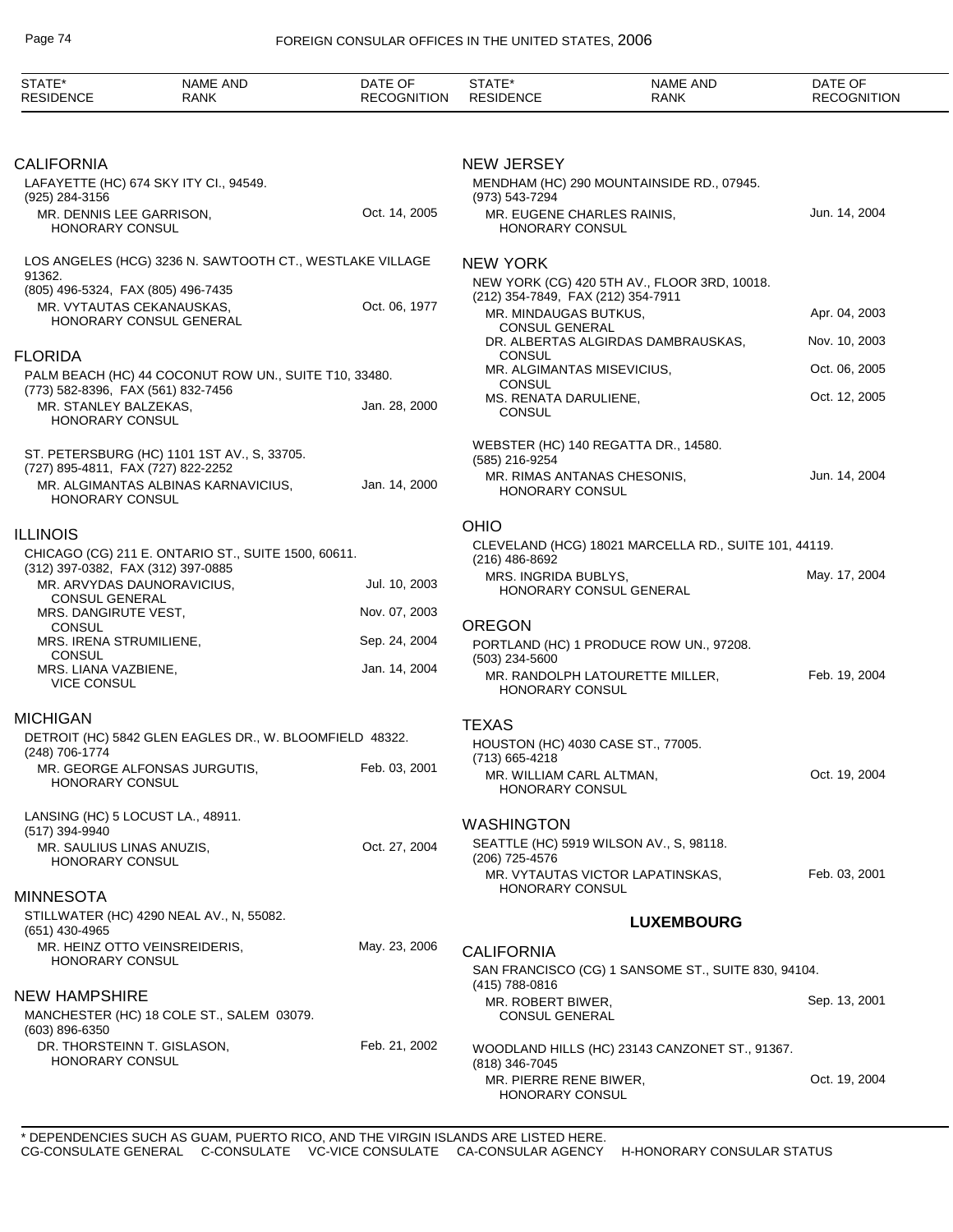| STATE*<br><b>RESIDENCE</b>                         | <b>NAME AND</b><br><b>RANK</b>                          | DATE OF<br><b>RECOGNITION</b> | STATE*<br><b>RESIDENCE</b>                        | <b>NAME AND</b><br><b>RANK</b>                             | DATE OF<br><b>RECOGNITION</b> |
|----------------------------------------------------|---------------------------------------------------------|-------------------------------|---------------------------------------------------|------------------------------------------------------------|-------------------------------|
|                                                    |                                                         |                               |                                                   |                                                            |                               |
| GEORGIA                                            |                                                         |                               | <b>OREGON</b>                                     |                                                            |                               |
| (404) 892-2100, FAX (404) 875-0798                 | ATLANTA (HC) 1170 PEACHTREE ST., NE, SUITE 1750, 30309. |                               | (503) 224-5268                                    | PORTLAND (HC) 1708 S.W. HAWTHORNE TE., 97201.              |                               |
| MR. GEORGES A. HOFFMANN,<br><b>HONORARY CONSUL</b> |                                                         | Aug. 22, 1995                 | MR. WILLIAM L. FAILING,<br><b>HONORARY CONSUL</b> |                                                            | Jul. 31, 2002                 |
| <b>ILLINOIS</b>                                    |                                                         |                               | <b>TEXAS</b>                                      |                                                            |                               |
| (847) 520-5995, FAX (847) 520-0842                 | CHICAGO (HCG) 1417 BRAEBURN CT., WHEELING 60090-6933.   |                               | $(817)$ 738-8600                                  | FORT WORTH (HC) 48 VALLEY RIDGE RD., 76107-3109.           |                               |
| MR. DONALD JOHN HANSEN,                            | HONORARY CONSUL GENERAL                                 | Aug. 19, 1999                 | MRS. JOYCE PATE CAPPER,<br><b>HONORARY CONSUL</b> |                                                            | May. 08, 2001                 |
| INDIANA                                            |                                                         |                               | <b>WASHINGTON</b>                                 |                                                            |                               |
| $(317)$ 257-9197                                   | INDIANAPOLIS (HC) 8501 HARCOURT RD., 46260.             |                               | (425) 822-4607                                    | SEATTLE (HC) 725 1ST ST., S, APT 202, KIRKLAND 98033.      |                               |
| MR. JAMES B. STEICHEN,<br><b>HONORARY CONSUL</b>   |                                                         | Apr. 13, 1992                 | MR. FRED R. CERF,<br><b>HONORARY CONSUL</b>       |                                                            | Oct. 10, 1980                 |
| LOUISIANA                                          |                                                         |                               |                                                   | <b>MACEDONIA</b>                                           |                               |
| (504) 861-3743                                     | NEW ORLEANS (HC) 8012 OAK ST., 70118.                   |                               | <b>DISTRICT OF COLUMBIA</b>                       |                                                            |                               |
| MR. GARY J. MANNINA,<br><b>HONORARY CONSUL</b>     |                                                         | Jun. 11, 1999                 | (202) 667-0501, FAX (202) 667-2131                | WASHINGTON (CHN) 1101 30TH ST., NW, SUITE 302, 20007.      |                               |
|                                                    |                                                         |                               | MR. ZORAN DABIK,<br><b>CONSUL</b>                 |                                                            | Jan. 17, 2002                 |
| MASSACHUSETTS                                      |                                                         |                               |                                                   |                                                            |                               |
| (617) 772-1399                                     | BOSTON (HC) 50 MILK ST., FLOOR 19TH, 02109.             |                               | <b>MICHIGAN</b>                                   |                                                            |                               |
| MS. SUSAN C. LIVINGSTON,<br>HONORARY CONSUL        |                                                         | Jan. 14, 2000                 | (248) 354-5537                                    | SOUTHFIELD (CG) 2000 TOWN CN., SUITE 1130, 48075.          |                               |
| MICHIGAN                                           |                                                         |                               | MR. JORDAN VESELINOV.<br><b>CONSUL GENERAL</b>    |                                                            | Jan. 11, 2006                 |
|                                                    | DETROIT (HC) 2300 HARMON RD., AUBURN HILLS 48326.       |                               | MR. DRAGAN JORDANOVSKI,<br><b>CONSUL</b>          |                                                            | Jan. 11, 2006                 |
| (810) 340-2200, FAX (810) 340-2308                 |                                                         | Jul. 09, 1986                 |                                                   |                                                            |                               |
| MR. WILLIAM DAVIDSON.<br>HONORARY CONSUL           |                                                         |                               |                                                   | <b>MADAGASCAR</b>                                          |                               |
|                                                    |                                                         |                               | <b>CALIFORNIA</b>                                 |                                                            |                               |
| MISSOURI<br>(816) 792-0841, FAX (816) 792-4999     | KANSAS CITY (HCG) 325 WESTWOODS CI., LIBERTY 64068.     |                               | BEACH 92075.<br>(619) 755-5136                    | SAN DIEGO (HC) 124 LOMAS SANTA FE DR., SUITE 206-B, SOLANA |                               |
| MR. ROBERT F. SCHAEFFER,                           | HONORARY CONSUL GENERAL                                 | Nov. 07, 1983                 | <b>HONORARY CONSUL</b>                            | MRS. MONIQUE MARIE RODRIGUEZ,                              | Dec. 30, 1998                 |
| New York                                           |                                                         |                               | <b>NEW YORK</b>                                   |                                                            |                               |
| (212) 888-6664, FAX (212) 888-6116                 | NEW YORK (CG) 17 BEEKMAN PL., 10022.                    |                               | (212) 986-9491                                    | NEW YORK (CG) 801 2ND AV., ROOM 404, 10017.                |                               |
| MR. GEORGES FABER,<br><b>CONSUL GENERAL</b>        |                                                         | Feb. 19, 2002                 |                                                   |                                                            |                               |
| MS. ANNE BASTIAN,<br><b>CONSULAR AGENT</b>         |                                                         | Jan. 25, 1977                 | PENNSYLVANIA                                      | PHILADELPHIA (HC) 1235 WESTLAKE DR., SUITE 400, BERWYN     |                               |
| MR. JACQUES E. LENNON,<br><b>HONORARY CONSUL</b>   |                                                         | Sep. 20, 1977                 | 19312.<br>(610) 640-7832                          |                                                            |                               |
|                                                    |                                                         |                               | MR. JOHN B. HUFFAKER,<br><b>HONORARY CONSUL</b>   |                                                            | Mar. 13, 1984                 |
| OHIO                                               |                                                         |                               |                                                   |                                                            |                               |
| $(216)$ 696-4700                                   | CLEVELAND (HC) 925 EUCLID AV., SUITE 2000, 44115.       |                               |                                                   | <b>MALAYSIA</b>                                            |                               |
| MR. JAMES R. BRIGHT,<br><b>HONORARY CONSUL</b>     |                                                         | Aug. 03, 1995                 | <b>CALIFORNIA</b>                                 |                                                            |                               |
|                                                    |                                                         |                               | (213) 892-1238, FAX (213) 892-9031                | LOS ANGELES (CG) 550 S. HOPE ST., SUITE 400, 90071.        |                               |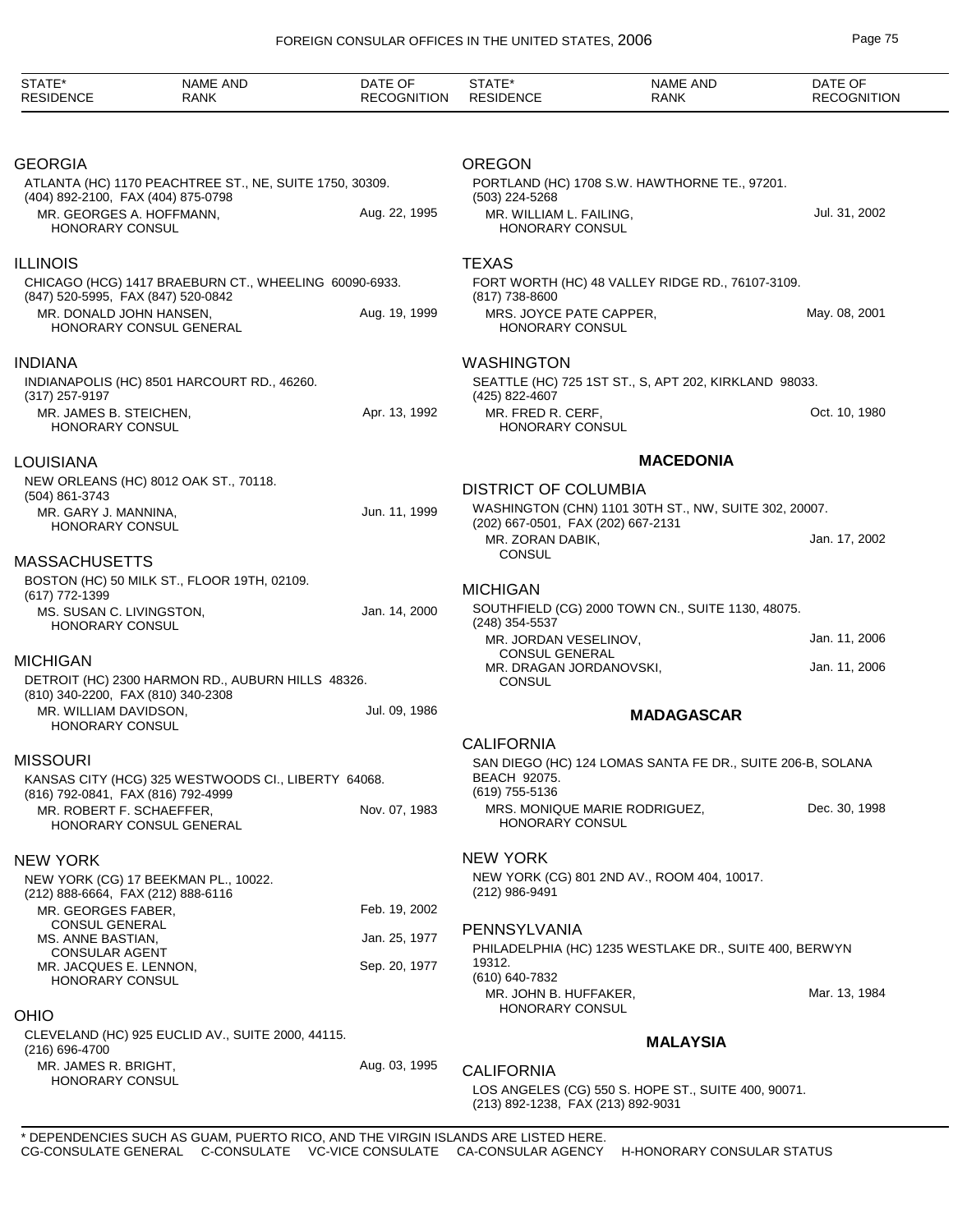| STATE*<br><b>RESIDENCE</b>                                   | <b>NAME AND</b><br><b>RANK</b>                        | DATE OF<br><b>RECOGNITION</b> | STATE*<br><b>RESIDENCE</b>                   | <b>NAME AND</b><br>RANK                                      | DATE OF<br><b>RECOGNITION</b> |
|--------------------------------------------------------------|-------------------------------------------------------|-------------------------------|----------------------------------------------|--------------------------------------------------------------|-------------------------------|
|                                                              |                                                       |                               |                                              |                                                              |                               |
|                                                              |                                                       |                               | <b>LOUISIANA</b>                             |                                                              |                               |
| <b>CONSUL GENERAL</b>                                        | MR. AHMAD ANWAR BIN ADNAN,                            | Oct. 17, 2005                 | (504) 465-0765                               | NEW ORLEANS (HC) 4232 WILLIAMS BL., SUITE 101, KENNER 70065. |                               |
| MR. MOHD RASLI BIN MUDA,<br><b>CONSUL</b>                    |                                                       | May. 26, 2005                 |                                              | MS. NANCY MARINOVIC SUTHERLAND,                              | Apr. 03, 1998                 |
| <b>CONSUL</b>                                                | MRS. SHARIMAHTON BINTI MAT SALEH,                     | Oct. 12, 2005                 | <b>HONORARY CONSUL</b>                       |                                                              |                               |
| MR. AHMAD BIN ASMAWI,<br><b>CONSUL</b>                       |                                                       | Apr. 26, 2006                 | <b>MASSACHUSETTS</b>                         |                                                              |                               |
| <b>VICE CONSUL</b>                                           | MR. MASRI ZOHAINI BIN IDRIS,                          | Jun. 18, 2003                 | MR. WARREN J. SCHJOLDEN,                     | BOSTON (HC) 339 UNION ST., 02370.                            | Mar. 25, 1983                 |
| MR. SHAH NIZAM BIN AHMAD,<br><b>VICE CONSUL</b>              |                                                       | Mar. 08, 2005                 | HONORARY CONSUL                              |                                                              |                               |
|                                                              | MS. HAMIDAH BINTI ABD KARIM,                          | Mar. 24, 2005                 | <b>NEW MEXICO</b>                            |                                                              |                               |
| <b>VICE CONSUL</b>                                           |                                                       |                               | MR. OLIVER C. REESE,<br>HONORARY CONSUL      | ALBUQUERQUE (HC) 7600 AMERICAN HERITAGE DR., NE, 87109.      | May. 02, 1983                 |
| <b>HAWAII</b>                                                | HONOLULU (HC) 999 BISHOP ST., SUITE 2806, 96813.      |                               |                                              |                                                              |                               |
| (808) 525-7702, FAX (808) 525-5016                           |                                                       |                               |                                              | <b>MALTA</b>                                                 |                               |
| MR. HERBERT E. WOLFF,<br>HONORARY CONSUL                     |                                                       | Oct. 11, 1985                 | <b>CALIFORNIA</b>                            |                                                              |                               |
| <b>NEW YORK</b>                                              |                                                       |                               | (805) 531-8898                               | LOS ANGELES (HC) 5449 ENDEAVOUR CT., MOORPARK 93021.         |                               |
|                                                              | NEW YORK (CG) 313 E. 43RD ST., 10017.                 |                               | MR. HUGH R. CASSAR,<br>HONORARY CONSUL       |                                                              | Sep. 20, 2000                 |
| (212) 682-0232, FAX (212) 983-1987                           | MR. MOHAMAD SADIK BIN KETHERGANY,                     | Sep. 21, 2004                 |                                              | SAN FRANCISCO (HCG) 2562 SAN BRUNO AV., 94134.               |                               |
| <b>CONSUL GENERAL</b><br>MR. AH TONG PHANG,                  |                                                       | Oct. 17, 2001                 | (415) 468-4321                               |                                                              |                               |
| <b>CONSUL</b><br>MR. PRAKAS KIZHAKKE NAIR,                   |                                                       | Mar. 04, 2004                 |                                              | MR. CHARLES JOSEPH VASSALLO,<br>HONORARY CONSUL GENERAL      | Mar. 21, 1989                 |
| <b>CONSUL</b><br>MS. ZALINA BINTI ZAINOL,                    |                                                       | Feb. 13, 2006                 | HONORARY CONSUL                              | MR. RAYMOND JOHN VASSALLO,                                   | Oct. 19, 2004                 |
| <b>VICE CONSUL</b>                                           | MR. MOHD JAMIL BIN HAJI MUSTAPA,                      | Apr. 27, 2006                 | <b>DISTRICT OF COLUMBIA</b>                  |                                                              |                               |
| <b>VICE CONSUL</b>                                           |                                                       |                               |                                              | WASHINGTON (CHN) 2017 CONNECTICUT AV., NW, 20008.            |                               |
|                                                              | TRADE AND INVESTMENT OFFICE OF MALAYSIA               |                               | (202) 462-3611, FAX (202) 387-5470           |                                                              |                               |
| (212) 682-0232, FAX (212) 983-1987                           | NEW YORK (CONA) 313 E. 43RD ST., FLOOR 2ND, 10017.    |                               | DR. MARK ANTHONY PACE,<br><b>CONSUL</b>      |                                                              | Jul. 15, 2003                 |
|                                                              |                                                       |                               | <b>FLORIDA</b>                               |                                                              |                               |
| <b>OREGON</b>                                                | PORTLAND (HC) 6144 SW 37TH AV., 97221.                |                               | (561) 496-6942                               | FT. LAUDERDALE (HC) 13829 VIA DAVINCI., DELRAY BEACH 33446.  |                               |
| (503) 246-0707<br>MR. JAY A. KILLEEN,                        |                                                       | Dec. 04, 1975                 | MR. JOHN F. GALEA,<br><b>HONORARY CONSUL</b> |                                                              | Mar. 19, 1992                 |
| HONORARY CONSUL                                              |                                                       |                               |                                              |                                                              |                               |
| <b>TEXAS</b>                                                 |                                                       |                               | <b>LOUISIANA</b>                             |                                                              |                               |
| (713) 222-1470                                               | HOUSTON (HC) 700 LOUISIANA UN., FLOOR 46TH, 77002.    |                               | (504) 837-7700, FAX (504) 837-8482           | METAIRIE (HC) 3500 N. CAUSEWAY BL., SUITE 1500, 70002.       |                               |
| MR. MONT P. HOYT,<br><b>HONORARY CONSUL</b>                  |                                                       | Aug. 14, 2003                 | <b>HONORARY CONSUL</b>                       | MR. ELIAS ANESTIS KATSAROS,                                  | Jul. 02, 2002                 |
|                                                              | <b>MALI</b>                                           |                               | <b>MASSACHUSETTS</b>                         |                                                              |                               |
|                                                              |                                                       |                               | (617) 484-3333                               | BELLMONT (HVC) 56 LANTERN RD., BELMONT 02478.                |                               |
| <b>FLORIDA</b>                                               | FT. LAUDERDALE (HC) 1710 CYPRESS CREEK RD., W, 33309. |                               | HONORARY VICE CONSUL                         | MRS. CHRISTINE JOSEPHINE SAIDNAWEY,                          | Jun. 09, 2006                 |
| (954) 771-1795, FAX (954) 771-3281<br>MR. MAYER SHIRAZIPOUR, |                                                       | Mar. 23, 1995                 |                                              |                                                              |                               |
| <b>HONORARY CONSUL</b>                                       |                                                       |                               | <b>MICHIGAN</b>                              | DETROIT (HCG) 26953 SHEAHAN DR., DEARBORN HEIGHTS 48127.     |                               |
|                                                              |                                                       |                               | (313) 563-1779, FAX (313) 565-0103           |                                                              |                               |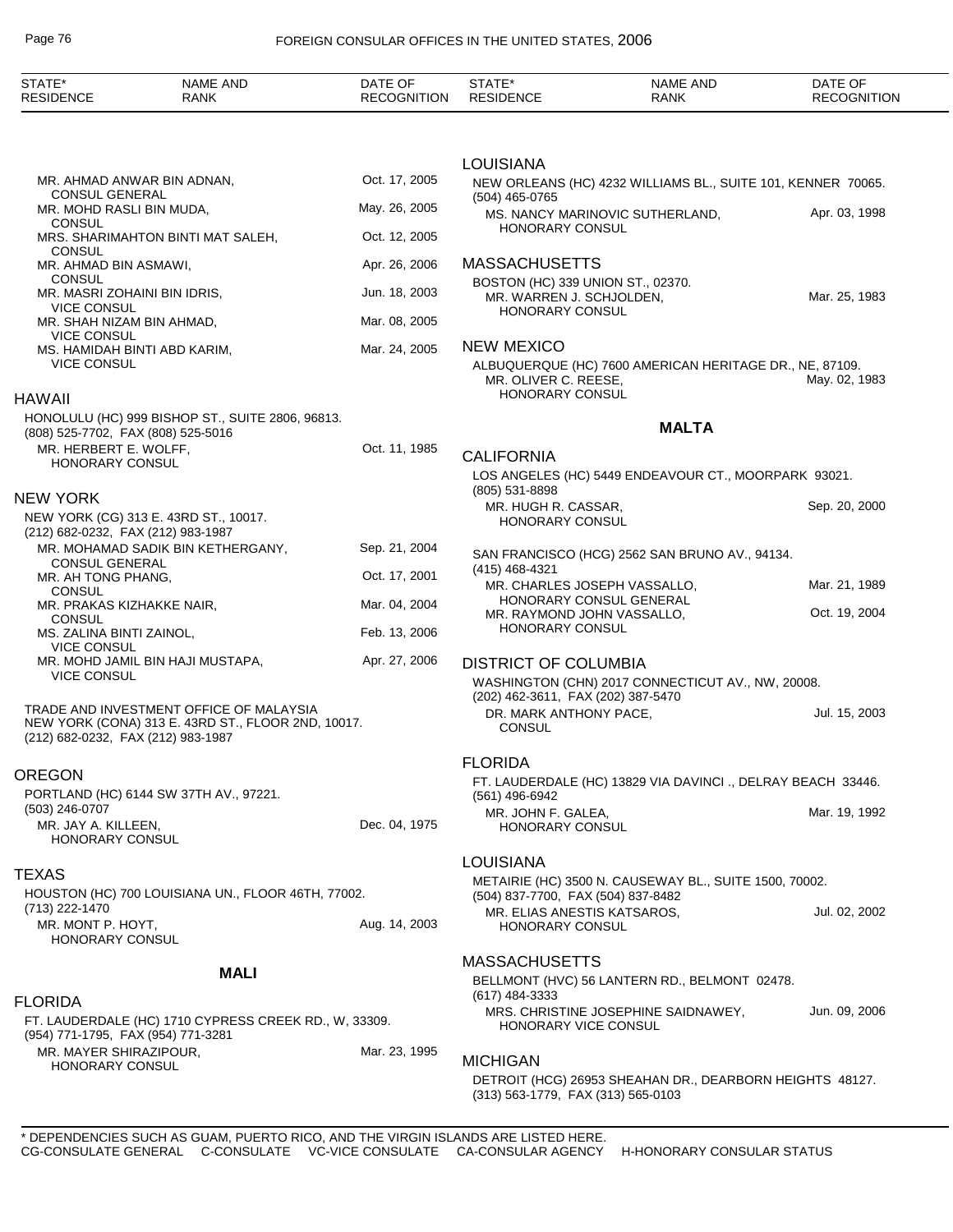| STATE*                                       | <b>NAME AND</b>                                         | DATE OF            | STATE*                                         | <b>NAME AND</b>                                           | DATE OF            |
|----------------------------------------------|---------------------------------------------------------|--------------------|------------------------------------------------|-----------------------------------------------------------|--------------------|
| <b>RESIDENCE</b>                             | RANK                                                    | <b>RECOGNITION</b> | <b>RESIDENCE</b>                               | <b>RANK</b>                                               | <b>RECOGNITION</b> |
|                                              |                                                         |                    |                                                | <b>MARSHALL ISLANDS</b>                                   |                    |
|                                              |                                                         |                    | <b>GUAM</b>                                    |                                                           |                    |
| MR. LARRY J. ZAHRA,                          | HONORARY CONSUL GENERAL                                 | Mar. 21, 1989      | (671) 472-2922                                 | AGANA (HC) 111 CHALAN SANTO PAPA., SUITE 701, 96910.      |                    |
| <b>HONORARY CONSUL</b>                       | MR. JOHN CONSIGLIO MICALLEF,                            | Jun. 23, 1999      | MR. DANIEL A. ROLAND,<br>HONORARY CONSUL       |                                                           | Oct. 20, 1997      |
| <b>MINNESOTA</b>                             |                                                         |                    | <b>HAWAII</b>                                  |                                                           |                    |
| (651) 224-1844, FAX (651) 224-3328           | ST. PAUL (HCG) 332 MINNESOTA ST., SUITE 3090, 55101.    |                    |                                                | HONOLULU (CG) 1888 LUSITANA ST., SUITE 301, 96813.        |                    |
|                                              | MR. JOSEPH STEPHEN MICALLEF,<br>HONORARY CONSUL GENERAL | Sep. 19, 1988      | MR. PHILIP ANUNGAR,<br><b>CONSUL GENERAL</b>   |                                                           | Dec. 11, 2000      |
| NEW YORK                                     |                                                         |                    |                                                | <b>MAURITIUS</b>                                          |                    |
|                                              | NEW YORK (CON) 249 E. 35TH ST., 10016.                  |                    | <b>ARIZONA</b>                                 |                                                           |                    |
| (212) 725-2345<br>MR. WALTER MALLIA,         |                                                         | Jun. 08, 2005      | (623) 876-2718                                 | SUN CITY (HC) 9744 W. BELL RD., 85351--1343.              |                    |
| <b>CONSUL</b>                                |                                                         |                    | MR. FRANK REID SMITH,                          |                                                           | Sep. 04, 2003      |
|                                              |                                                         |                    | HONORARY CONSUL                                |                                                           |                    |
| TOURISM OFFICE OF MALTA                      | NEW YORK (CONA) 65 BROADWAY AV., SUITE 823, 10006.      |                    |                                                |                                                           |                    |
| (212) 430-3799, FAX (212) 695-8229           |                                                         |                    | <b>CALIFORNIA</b>                              | LOS ANGELES (HC) 2029 CENTURY PARK., E, FLOOR 6TH, 90067. |                    |
|                                              |                                                         |                    | (310) 557-2009, FAX (310) 551-0283             |                                                           |                    |
| PENNSYLVANIA                                 |                                                         |                    | MR. BRUCE E. DIZENFELD,<br>HONORARY CONSUL     |                                                           | Aug. 05, 1982      |
| (610) 664-7475                               | PHILADELPHIA (HC) 941 BRYN MAWR AV., PENN VALLEY 19072. |                    |                                                |                                                           |                    |
| MRS. SHEILA G. PARISH,<br>HONORARY CONSUL    |                                                         | Mar. 14, 1997      | (415) 693-9345                                 | SAN FRANCISCO (HC) 2844 GREENWICH ST., 94123.             |                    |
|                                              |                                                         |                    | MR. JITU SOMAYA,<br>HONORARY CONSUL            |                                                           | Apr. 11, 2000      |
| <b>TENNESSEE</b>                             | KINGSPORT (HC) 433 E. CENTER ST., SUITE 202, 37660.     |                    |                                                |                                                           |                    |
| (423) 246-8433                               |                                                         |                    |                                                | <b>MEXICO</b>                                             |                    |
| MR. DAVID BRUCE SHINE.                       |                                                         | Jun. 03, 2004      | <b>ALASKA</b>                                  |                                                           |                    |
| <b>HONORARY CONSUL</b>                       |                                                         |                    |                                                | ANCHORAGE (HC) 3000 ROSALIND LP., 99507.                  |                    |
| TEXAS                                        |                                                         |                    | (907) 223-5544, FAX (907) 563-9152             |                                                           |                    |
| (512) 305-0612                               | AUSTIN (HC) 3925 W. BRAKER LA., SUITE 300, 78759.       |                    | MRS. LINA BENIGNA MARISCAL,<br>HONORARY CONSUL |                                                           | Oct. 29, 2001      |
| MR. SADA CUMBER,                             |                                                         | Dec. 07, 2005      | <b>ARIZONA</b>                                 |                                                           |                    |
| <b>HONORARY CONSUL</b>                       |                                                         |                    | DOUGLAS (CON) 1201 F ST., 85607.               |                                                           |                    |
|                                              | DALLAS (HC) PO BOX 830688 UN., SM-24, RICHARDSON 75083. |                    | (520) 364-3142                                 |                                                           |                    |
| (972) 883-4785, FAX (972) 883-4780           |                                                         |                    | <b>DEPUTY CONSUL</b>                           | MR. ROBERTO CAMPOS PADILLA,                               | Apr. 23, 1997      |
| MR. GERALD H. HOAG,<br>HONORARY CONSUL       |                                                         | Mar. 13, 1997      | <b>VICE CONSUL</b>                             | MR. RAUL CARLOS SAAVEDRA CINTA,                           | May. 05, 2006      |
|                                              |                                                         |                    |                                                |                                                           |                    |
| (713) 654-7900                               | HOUSTON (HCG) 1221 LAMAR UN., SUITE 1313, 77010.        |                    | (602) 287-2521                                 | NOGALES (CG) 571 N. GRAND AV., 85621.                     |                    |
| MR. JOHN D., JR ELLIS,                       | HONORARY CONSUL GENERAL                                 | Jul. 24, 2000      | <b>CONSUL GENERAL</b>                          | MRS. MARIA LUISA B. LOPEZ GARGALLO,                       | Jun. 07, 2005      |
| <b>WASHINGTON</b>                            |                                                         |                    | MR. FERNANDO VEGA MORA,<br>CONSUL              |                                                           | Apr. 28, 2005      |
|                                              | SEATTLE (HC) 28817 N.E. 124TH ST., DUVALL 98019.        |                    | CONSUL                                         | MR. MARIO ENRIQUE FIGUEROA MATUZ,                         | May. 23, 2006      |
| (425) 788-3120<br>MR. WILLIAM H., III WEISS, |                                                         | Apr. 19, 2001      | DEPUTY CONSUL                                  | MISS MIRIAM VILLANUEVA AYON,                              | Jan. 09, 2002      |
| <b>HONORARY CONSUL</b>                       |                                                         |                    |                                                | PHOENIX (CG) 1990 W. CAMELBACK RD., SUITE 110, 85015.     |                    |

(602) 249-2735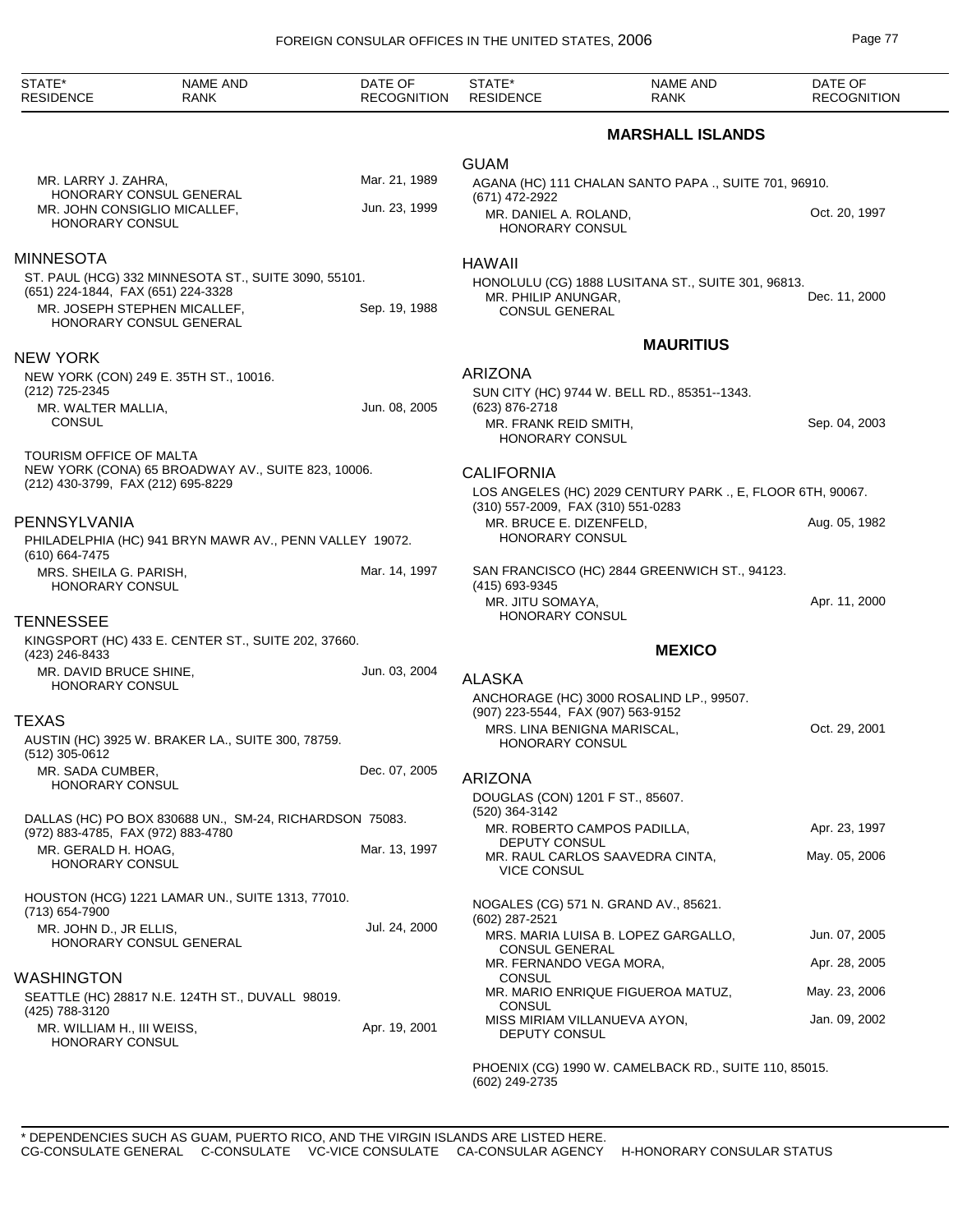| STATE*<br><b>RESIDENCE</b>                     | <b>NAME AND</b><br><b>RANK</b>                                            | DATE OF<br>RECOGNITION | STATE*<br><b>RESIDENCE</b>               | NAME AND<br><b>RANK</b>                                                                 | DATE OF<br><b>RECOGNITION</b> |
|------------------------------------------------|---------------------------------------------------------------------------|------------------------|------------------------------------------|-----------------------------------------------------------------------------------------|-------------------------------|
|                                                |                                                                           |                        |                                          |                                                                                         |                               |
| <b>CONSUL GENERAL</b>                          | MR. CARLOS FLORES VIZCARRA,                                               | Apr. 01, 2004          | <b>CONSUL</b>                            | MR. JULIAN ADEM DIAZ DE LEON,                                                           | Feb. 06, 2003                 |
|                                                | MR. FERNANDO VARGAS BRIONES,                                              | Mar. 21, 2003          |                                          | MR. MARGARITO JESUS OCAMPO MARTINEZ,                                                    | Jul. 21, 2004                 |
| <b>DEPUTY CONSUL</b>                           |                                                                           |                        | <b>CONSUL</b>                            | MS. MIREYA MAGANA GALVEZ,                                                               | Aug. 20, 2004                 |
|                                                | TUCSON (CON) 553 S. STONE AV., 85701.<br>MR. JUAN MANUEL CALDERON JAIMES, | Mar. 09, 2004          | <b>CONSUL</b>                            | MS. SYLVIA G. SEVILLA DE HEIMES,                                                        | Nov. 09, 2004                 |
| <b>CONSUL</b>                                  | MR. ALEJANDRO RAMOS CARDOSO,                                              | Jun. 20, 2006          | <b>CONSUL</b>                            | MR. LUIS ENRIQUE CASTRESANA RUBIO,                                                      | Jun. 28, 2005                 |
| <b>CONSUL</b>                                  | MS. EUGENIA CABRERA MURILLO,                                              | Aug. 10, 2001          | <b>CONSUL</b>                            | MR. JOSE AGUILAR SALAZAR,                                                               | May. 05, 2006                 |
| <b>DEPUTY CONSUL</b>                           |                                                                           |                        | <b>CONSUL</b><br>MS. VANESSA CALVA RUIZ, |                                                                                         | Jun. 01, 2006                 |
|                                                | YUMA (CON) 600 W. 16TH ST., 85364.                                        |                        | <b>CONSUL</b>                            | MR. MIGUEL ANGEL PERALTA VELASCO.                                                       | Feb. 17, 1998                 |
| $(928)$ 344-0066<br>MR. MIGUEL ESCOBAR VALDEZ, |                                                                           | Jul. 19, 2006          | <b>VICE CONSUL</b>                       | MS. MARIA DEL CARMEN REYES DIAZ,                                                        | Oct. 21, 2002                 |
| <b>CONSUL</b><br>MS. NATALIA FORTUNY JEREZ,    |                                                                           | Jul. 07, 2005          | <b>VICE CONSUL</b>                       | MR. CARLOS LEOPOLDO MACEDO NUNEZ,                                                       | Oct. 03, 2003                 |
| <b>DEPUTY CONSUL</b>                           | MR. JORGE LUIS HIDALGO PARTIDA,                                           | May. 08, 2006          | <b>VICE CONSUL</b>                       |                                                                                         |                               |
| <b>VICE CONSUL</b>                             |                                                                           |                        |                                          | COMMERICAL OFFICE OF MEXICO                                                             |                               |
| ARKANSAS                                       |                                                                           |                        | MR. ELIGIO SERNA NAJERA,                 | LOS ANGELES (CONA) 350 S. FIGUEROA ST., SUITE 296, 90071.                               | Apr. 12, 2005                 |
|                                                | LITTLE ROCK (CON) 3500 S. UNIVERSITY AV., 72204.                          |                        | <b>VICE CONSUL</b>                       |                                                                                         |                               |
| CALIFORNIA                                     |                                                                           |                        |                                          | OFFICE OF THE ATTORNEY GENERAL OF MEXICO                                                |                               |
|                                                | CALEXICO (CON) 408 HEBER AV., 92231.                                      |                        | $(213)$ 351-6820                         | LOS ANGELES (CONA) 3701 WILSHIRE BL., SUITE 1111, 90010.                                |                               |
| (619) 357-3863                                 | MR. LUIS GUILLERMO ROMERO PARRA,                                          | Dec. 04, 2002          | <b>CONSUL</b>                            | MS. MILAGROS ALEJANDRA CANO,                                                            | Mar. 21, 2003                 |
| <b>CONSUL</b>                                  | MS. ROSA CLEMENTINA CURTO PEREZ,                                          | Jun. 28, 2005          | <b>CONSUL</b>                            | MR. GONZALO VILLARREAL GUERRA,                                                          | Oct. 01, 2003                 |
| <b>CONSUL</b>                                  | MR. PABLO JESUS ARNAUD CARRENO,                                           | Feb. 23, 2006          | <b>CONSUL</b>                            | MR. GUILLERMO FONSECA LEAL,                                                             | Jul. 29, 2005                 |
| <b>CONSUL</b>                                  | MR. SERGIO FRANCISCO SALINAS MEZA,                                        | Jul. 08, 2005          |                                          |                                                                                         |                               |
| <b>VICE CONSUL</b>                             |                                                                           |                        | <b>TOURISM BOARD</b><br>90067.           | LOS ANGELES (CONA) 1880 CENTURY PARK UN., E, SUITE 511,                                 |                               |
| (209) 233-4219                                 | FRESNO (CON) 2409 MERCED ST., 93721.                                      |                        | (310) 282-9112                           | MR. JORGE ANTONIO GAMBOA PATRON,                                                        | Jul. 07, 2005                 |
|                                                | MR. JOSE ANTONIO LAGUNAS BORJA,                                           | Feb. 01, 2002          | <b>CONSUL</b>                            |                                                                                         |                               |
| <b>CONSUL</b>                                  | MRS. MARTHA ELVIA ROSAS RODRIGUEZ,                                        | Feb. 25, 2005          | <b>VICE CONSUL</b>                       | MR. JOSE JUAN VARGAS NAVA,                                                              | Jan. 21, 2005                 |
| <b>CONSUL</b>                                  | MRS. JUANA MARIA RUIZ MARTINEZ,                                           | Jan. 16, 2002          | <b>VICE CONSUL</b>                       | MS. MARIA L. GONZALEZ CADAVAL GUEDEA,                                                   | Mar. 08, 2005                 |
| <b>DEPUTY CONSUL</b>                           | MR. HERIBERTO GONZALEZ ESCAMILLA,                                         | Feb. 23, 2006          | <b>FINANCE OFFICE</b>                    |                                                                                         |                               |
| <b>VICE CONSUL</b>                             |                                                                           |                        | (213) 538-1290                           | LOS ANGELES (CONA) 600 WILSHIRE BL., SUITE 1210, 90017.                                 |                               |
| (213) 351-6815, FAX (213) 389-9186             | LOS ANGELES (CG) 2401 W. 6TH ST., 90057.                                  |                        |                                          |                                                                                         |                               |
|                                                | MR. RUBEN ALBERTO BELTRAN GUERRERO,                                       | Feb. 23, 2004          |                                          | OXNARD (CON) 3151 W. 5TH ST., SUITE E-100, 93030.<br>(805) 984-8747, FAX (805) 984-8738 |                               |
| <b>CONSUL GENERAL</b>                          | MR. MARIO VELAZQUEZ SUAREZ,                                               | Jul. 07, 2005          | MR. FERNANDO GAMBOA,<br><b>CONSUL</b>    |                                                                                         | May. 09, 2002                 |
|                                                | DEPUTY CONSUL GENERAL<br>MR. MARIO PEREZ RAMIREZ ZAMORA,                  | Mar. 06, 2000          | CONSUL                                   | MR. EDUARDO GILES MARTINEZ,                                                             | Feb. 12, 2003                 |
| <b>CONSUL</b>                                  | MR. ALEJANDRO PELAYO RANGEL,                                              | May. 24, 2001          | <b>CONSUL</b>                            | MS. DULCE MARIA ZAMORA LEZAMA,                                                          | Oct. 06, 2005                 |
| <b>CONSUL</b>                                  | MR. CARLOS ALFONSO VILLEDA TREJO,                                         | Sep. 17, 2002          |                                          |                                                                                         |                               |
| <b>CONSUL</b><br><b>CONSUL</b>                 | MR. ALEJANDRO CONTRERAS CASTANEDA,                                        | Sep. 26, 2002          |                                          | SACRAMENTO (CG) 1010 8TH ST., 95814.<br>(916) 329-3526, FAX (916) 441-3147              |                               |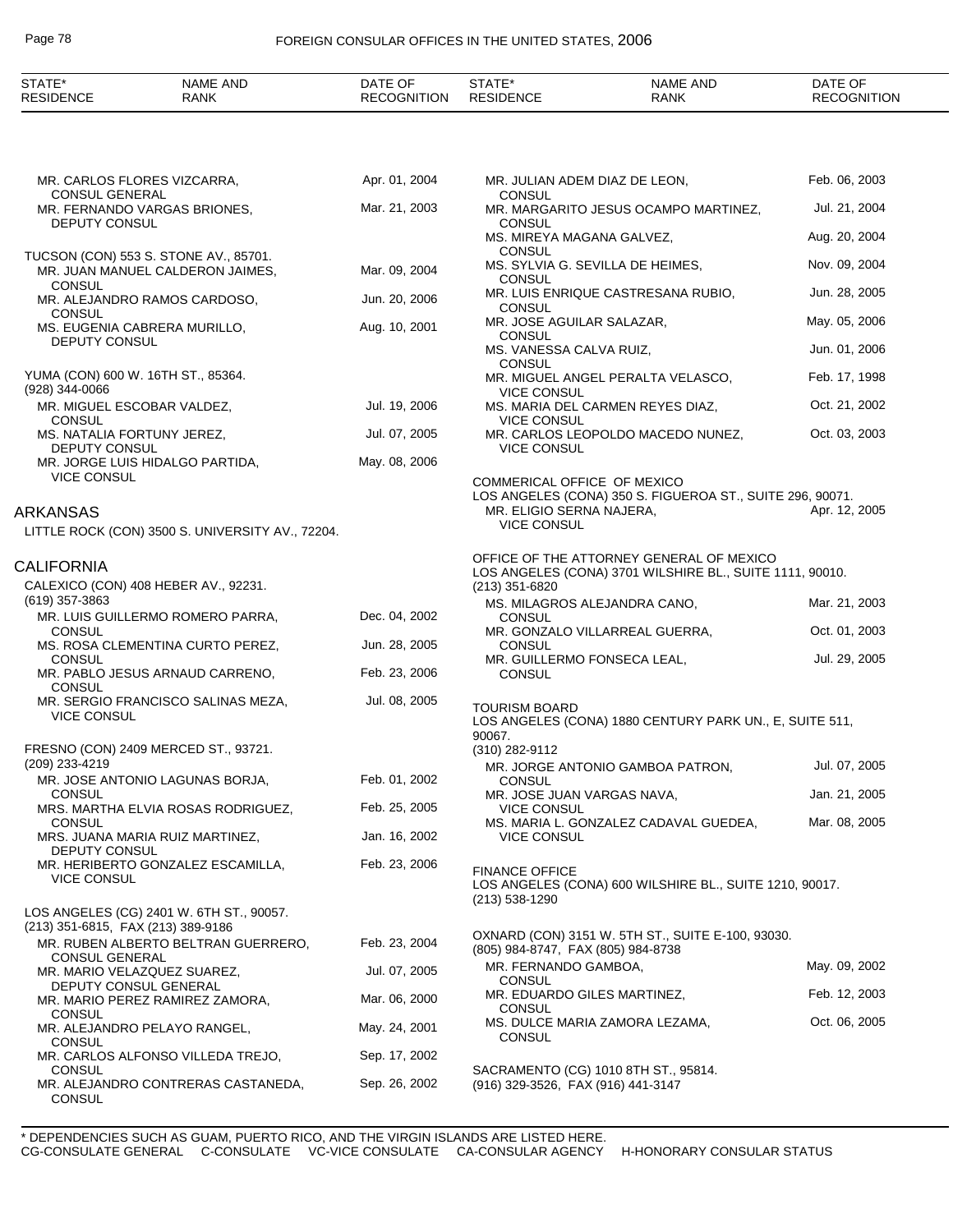| May. 18, 2004<br>MRS. ALEJANDRA BOLOGNA DE MORETT,<br><b>CONSUL GENERAL</b><br>SAN FRANCISCO (CG) 532 FOLSOM ST., 94105.<br>MR. IVAN ROBERTO SIERRA MEDEL,<br>Nov. 24, 2004<br>MR. ALFONSO DE MARIA Y CAMPOS,<br>Apr. 12, 2004<br><b>CONSUL</b><br><b>CONSUL GENERAL</b><br>Jul. 07, 2005<br>MRS. MARIA DE NURIA MARINE GONZALEZ,<br>Dec. 04, 2001<br>MR. BERNARDO MENDEZ LUGO,<br><b>CONSUL</b><br><b>CONSUL</b><br>Feb. 23, 2006<br>MR. VICTOR PELAEZ MILLAN,<br>Dec. 20, 2002<br>MR. JAIME ARTURO MARTIN SERRANO,<br><b>CONSUL</b><br><b>CONSUL</b><br>MS. CAROLINA AYALA ACEVES,<br>Aug. 10, 2004<br>SALINAS (HC) 333 SALINAS ST., 93901.<br><b>CONSUL</b><br>MR. AGUSTIN EMILIO PRADILLO CUEVAS,<br>Sep. 13, 2004<br>(831) 422-0302<br><b>CONSUL</b><br>Aug. 14, 2003<br>MS. BLANCA ESTELA DE LEON ZARAZUA,<br>MR. JONATHAN CHAIT AUERBACH,<br>Nov. 10, 2004<br><b>HONORARY CONSUL</b><br><b>CONSUL</b><br>SAN BERNARDINO (CON) 293 NORTH D ST., 92401.<br>SAN JOSE (CG) 540 N. 1ST ST., 95112.<br>(714) 889-9836<br>(408) 294-3414<br>Oct. 09, 2002<br>MR. CARLOS IGNACIO GIRALT CABRALES,<br>Apr. 12, 2004<br>MR. BRUNO FIGUEROA FISCHER,<br><b>CONSUL</b><br><b>CONSUL GENERAL</b><br>MR. JOSE FEDERICO BASS VILLARREAL,<br>May. 08, 2006<br>Oct. 20, 2004<br>MR. JOSE EDUARDO LORETO MIRANDA,<br><b>CONSUL</b><br><b>DEPUTY CONSUL GENERAL</b><br>May. 08, 2006<br>MR. JEREMIAS GUZMAN BARRERA,<br>Dec. 08, 2004<br>MR. HUMBERTO TAMAYO CASTILLO,<br>DEPUTY CONSUL<br><b>CONSUL</b><br>Feb. 23, 2006<br>MR. ENRIQUE JAIME MORALES LOMELI,<br>SAN DIEGO (CG) 1549 INDIA ST., 92101.<br><b>CONSUL</b><br>(619) 231-8414, FAX (619) 231-4802<br>Mar. 03, 2004<br>MR. LUIS CABRERA CUARON,<br><b>CONSULAR ANNEX</b><br><b>CONSUL GENERAL</b><br>SAN JOSE (CONA) 115 N. FOURTH ST., SUITE 117, 95112.<br>Oct. 06, 2005<br>MR. RICARDO PINEDA ALBARRAN,<br>(408) 213-2255<br>DEPUTY CONSUL GENERAL<br>Apr. 25, 2005<br>MRS. ERIKA LOURDES GUZMAN SOSA,<br>Dec. 06, 2001<br>MR. MARIO CUEVAS ZAMORA,<br><b>CONSUL</b><br><b>CONSUL</b><br>Dec. 07, 2001<br>MR. ALFONSO NAVARRO BERNACHI,<br><b>CONSUL</b><br>SANTA ANA (CON) 828 N. BROADWAY ST., 92701.<br>MR. JOSE FRANCISCO ANZA SOLIS,<br>Aug. 16, 2002<br>Oct. 04, 2002<br>MR. LUIS MIGUEL ORTIZ HARO AMIEVA,<br><b>CONSUL</b><br><b>CONSUL</b><br>Oct. 22, 2002<br>MR. ALBERTO LOZANO MERINO,<br>MR. MANUEL HERRERA RABAGO,<br>Apr. 14, 2005<br><b>CONSUL</b><br>CONSUL<br>MR. MARIO RICARDO PALMERIN VELASCO,<br>Aug. 04, 2003<br>Mar. 21, 2006<br>MRS. CONCEPCION CAPULIN RAMIREZ,<br><b>CONSUL</b><br><b>VICE CONSUL</b><br>Oct. 01, 2003<br>MR. MIGUEL ANGEL MENDEZ BUENOS AIRES,<br>CONSUL<br><b>COLORADO</b><br>Oct. 31, 2003<br>MRS. LYDIA ANTONIO DE LA GARZA,<br><b>CONSUL</b><br>DENVER (CG) 5350 LEETSDALE DR., SUITE 100, 80246.<br>Dec. 05, 2004<br>MR. PEDRO ARATH OCHOA PALACIO,<br>$(303)$ 331-1110<br><b>CONSUL</b><br>May. 07, 2004<br>MR. JUAN MARCOS GUTIERREZ GONZALEZ,<br>May. 05, 2006<br>MS. ABIGAIL CALLEJA FERNANDEZ,<br><b>CONSUL GENERAL</b><br><b>CONSUL</b><br>Oct. 09, 2002<br>MR. JUAN ROBERTO GONZALEZ RAMIREZ,<br>MR. ANTONIO CURZIO GUTIERREZ,<br>Jul. 19, 2006<br>DEPUTY CONSUL GENERAL<br><b>CONSUL</b><br>Jul. 16, 1999<br>MRS. LUCRECIA MARIA E. BARRERA ROMERO,<br>Sep. 13, 2001<br>MRS. LAURA E. QUINTANILLA CASAS,<br>CONSUL<br><b>VICE CONSUL</b><br>Apr. 01, 2003<br>MRS. MARIANA AGUSTINA DIAZ NAGORE,<br>CONSUL<br>OFFICE OF AGRICULTURE AND FORESTRY AFFAIRS OF MEXICO<br>SAN DIEGO (CONA) 12625 HIGH BLUFF DR., 92130.<br><b>DISTRICT OF COLUMBIA</b><br><b>CONSULAR OFFICE</b><br>OFFICE OF MEXICAN FISHERIES OF MEXICO<br>WASHINGTON (CHA) 2827 16TH ST., NW, 20009.<br>SAN DIEGO (CONA) 2550 FIFTH ST., E, SUITE 101, 92103.<br>(202) 736-1000<br>Sep. 24, 2002<br>MR. LEOCADIO BEYTIA VEGA,<br>OFFICE OF THE ATTORNEY GENERAL<br>DEPUTY CONSUL<br>SAN DIEGO (CONA) 402 W. BROADWAY ST., SUITE 660, 92101.<br>(619) 595-7881, FAX (619) 595-7883<br>Jun. 16, 2006<br>MR. RUBEN GONZALEZ-BERMUDEZ,<br><b>CONSUL</b> | STATE*<br><b>RESIDENCE</b> | <b>NAME AND</b><br>RANK | DATE OF<br><b>RECOGNITION</b> | STATE*<br><b>RESIDENCE</b> | NAME AND<br>RANK | DATE OF<br><b>RECOGNITION</b> |
|-------------------------------------------------------------------------------------------------------------------------------------------------------------------------------------------------------------------------------------------------------------------------------------------------------------------------------------------------------------------------------------------------------------------------------------------------------------------------------------------------------------------------------------------------------------------------------------------------------------------------------------------------------------------------------------------------------------------------------------------------------------------------------------------------------------------------------------------------------------------------------------------------------------------------------------------------------------------------------------------------------------------------------------------------------------------------------------------------------------------------------------------------------------------------------------------------------------------------------------------------------------------------------------------------------------------------------------------------------------------------------------------------------------------------------------------------------------------------------------------------------------------------------------------------------------------------------------------------------------------------------------------------------------------------------------------------------------------------------------------------------------------------------------------------------------------------------------------------------------------------------------------------------------------------------------------------------------------------------------------------------------------------------------------------------------------------------------------------------------------------------------------------------------------------------------------------------------------------------------------------------------------------------------------------------------------------------------------------------------------------------------------------------------------------------------------------------------------------------------------------------------------------------------------------------------------------------------------------------------------------------------------------------------------------------------------------------------------------------------------------------------------------------------------------------------------------------------------------------------------------------------------------------------------------------------------------------------------------------------------------------------------------------------------------------------------------------------------------------------------------------------------------------------------------------------------------------------------------------------------------------------------------------------------------------------------------------------------------------------------------------------------------------------------------------------------------------------------------------------------------------------------------------------------------------------------------------------------------------------------------------------------------------------------------------------------------------------------------------------------------------------------------------------------------------------------------------------------------------------------------------------------------------------------------------------------------------------------------------------------------------------------------------|----------------------------|-------------------------|-------------------------------|----------------------------|------------------|-------------------------------|
|                                                                                                                                                                                                                                                                                                                                                                                                                                                                                                                                                                                                                                                                                                                                                                                                                                                                                                                                                                                                                                                                                                                                                                                                                                                                                                                                                                                                                                                                                                                                                                                                                                                                                                                                                                                                                                                                                                                                                                                                                                                                                                                                                                                                                                                                                                                                                                                                                                                                                                                                                                                                                                                                                                                                                                                                                                                                                                                                                                                                                                                                                                                                                                                                                                                                                                                                                                                                                                                                                                                                                                                                                                                                                                                                                                                                                                                                                                                                                                                                                               |                            |                         |                               |                            |                  |                               |
|                                                                                                                                                                                                                                                                                                                                                                                                                                                                                                                                                                                                                                                                                                                                                                                                                                                                                                                                                                                                                                                                                                                                                                                                                                                                                                                                                                                                                                                                                                                                                                                                                                                                                                                                                                                                                                                                                                                                                                                                                                                                                                                                                                                                                                                                                                                                                                                                                                                                                                                                                                                                                                                                                                                                                                                                                                                                                                                                                                                                                                                                                                                                                                                                                                                                                                                                                                                                                                                                                                                                                                                                                                                                                                                                                                                                                                                                                                                                                                                                                               |                            |                         |                               |                            |                  |                               |
|                                                                                                                                                                                                                                                                                                                                                                                                                                                                                                                                                                                                                                                                                                                                                                                                                                                                                                                                                                                                                                                                                                                                                                                                                                                                                                                                                                                                                                                                                                                                                                                                                                                                                                                                                                                                                                                                                                                                                                                                                                                                                                                                                                                                                                                                                                                                                                                                                                                                                                                                                                                                                                                                                                                                                                                                                                                                                                                                                                                                                                                                                                                                                                                                                                                                                                                                                                                                                                                                                                                                                                                                                                                                                                                                                                                                                                                                                                                                                                                                                               |                            |                         |                               |                            |                  |                               |
|                                                                                                                                                                                                                                                                                                                                                                                                                                                                                                                                                                                                                                                                                                                                                                                                                                                                                                                                                                                                                                                                                                                                                                                                                                                                                                                                                                                                                                                                                                                                                                                                                                                                                                                                                                                                                                                                                                                                                                                                                                                                                                                                                                                                                                                                                                                                                                                                                                                                                                                                                                                                                                                                                                                                                                                                                                                                                                                                                                                                                                                                                                                                                                                                                                                                                                                                                                                                                                                                                                                                                                                                                                                                                                                                                                                                                                                                                                                                                                                                                               |                            |                         |                               |                            |                  |                               |
|                                                                                                                                                                                                                                                                                                                                                                                                                                                                                                                                                                                                                                                                                                                                                                                                                                                                                                                                                                                                                                                                                                                                                                                                                                                                                                                                                                                                                                                                                                                                                                                                                                                                                                                                                                                                                                                                                                                                                                                                                                                                                                                                                                                                                                                                                                                                                                                                                                                                                                                                                                                                                                                                                                                                                                                                                                                                                                                                                                                                                                                                                                                                                                                                                                                                                                                                                                                                                                                                                                                                                                                                                                                                                                                                                                                                                                                                                                                                                                                                                               |                            |                         |                               |                            |                  |                               |
|                                                                                                                                                                                                                                                                                                                                                                                                                                                                                                                                                                                                                                                                                                                                                                                                                                                                                                                                                                                                                                                                                                                                                                                                                                                                                                                                                                                                                                                                                                                                                                                                                                                                                                                                                                                                                                                                                                                                                                                                                                                                                                                                                                                                                                                                                                                                                                                                                                                                                                                                                                                                                                                                                                                                                                                                                                                                                                                                                                                                                                                                                                                                                                                                                                                                                                                                                                                                                                                                                                                                                                                                                                                                                                                                                                                                                                                                                                                                                                                                                               |                            |                         |                               |                            |                  |                               |
|                                                                                                                                                                                                                                                                                                                                                                                                                                                                                                                                                                                                                                                                                                                                                                                                                                                                                                                                                                                                                                                                                                                                                                                                                                                                                                                                                                                                                                                                                                                                                                                                                                                                                                                                                                                                                                                                                                                                                                                                                                                                                                                                                                                                                                                                                                                                                                                                                                                                                                                                                                                                                                                                                                                                                                                                                                                                                                                                                                                                                                                                                                                                                                                                                                                                                                                                                                                                                                                                                                                                                                                                                                                                                                                                                                                                                                                                                                                                                                                                                               |                            |                         |                               |                            |                  |                               |
|                                                                                                                                                                                                                                                                                                                                                                                                                                                                                                                                                                                                                                                                                                                                                                                                                                                                                                                                                                                                                                                                                                                                                                                                                                                                                                                                                                                                                                                                                                                                                                                                                                                                                                                                                                                                                                                                                                                                                                                                                                                                                                                                                                                                                                                                                                                                                                                                                                                                                                                                                                                                                                                                                                                                                                                                                                                                                                                                                                                                                                                                                                                                                                                                                                                                                                                                                                                                                                                                                                                                                                                                                                                                                                                                                                                                                                                                                                                                                                                                                               |                            |                         |                               |                            |                  |                               |
|                                                                                                                                                                                                                                                                                                                                                                                                                                                                                                                                                                                                                                                                                                                                                                                                                                                                                                                                                                                                                                                                                                                                                                                                                                                                                                                                                                                                                                                                                                                                                                                                                                                                                                                                                                                                                                                                                                                                                                                                                                                                                                                                                                                                                                                                                                                                                                                                                                                                                                                                                                                                                                                                                                                                                                                                                                                                                                                                                                                                                                                                                                                                                                                                                                                                                                                                                                                                                                                                                                                                                                                                                                                                                                                                                                                                                                                                                                                                                                                                                               |                            |                         |                               |                            |                  |                               |
|                                                                                                                                                                                                                                                                                                                                                                                                                                                                                                                                                                                                                                                                                                                                                                                                                                                                                                                                                                                                                                                                                                                                                                                                                                                                                                                                                                                                                                                                                                                                                                                                                                                                                                                                                                                                                                                                                                                                                                                                                                                                                                                                                                                                                                                                                                                                                                                                                                                                                                                                                                                                                                                                                                                                                                                                                                                                                                                                                                                                                                                                                                                                                                                                                                                                                                                                                                                                                                                                                                                                                                                                                                                                                                                                                                                                                                                                                                                                                                                                                               |                            |                         |                               |                            |                  |                               |
|                                                                                                                                                                                                                                                                                                                                                                                                                                                                                                                                                                                                                                                                                                                                                                                                                                                                                                                                                                                                                                                                                                                                                                                                                                                                                                                                                                                                                                                                                                                                                                                                                                                                                                                                                                                                                                                                                                                                                                                                                                                                                                                                                                                                                                                                                                                                                                                                                                                                                                                                                                                                                                                                                                                                                                                                                                                                                                                                                                                                                                                                                                                                                                                                                                                                                                                                                                                                                                                                                                                                                                                                                                                                                                                                                                                                                                                                                                                                                                                                                               |                            |                         |                               |                            |                  |                               |
|                                                                                                                                                                                                                                                                                                                                                                                                                                                                                                                                                                                                                                                                                                                                                                                                                                                                                                                                                                                                                                                                                                                                                                                                                                                                                                                                                                                                                                                                                                                                                                                                                                                                                                                                                                                                                                                                                                                                                                                                                                                                                                                                                                                                                                                                                                                                                                                                                                                                                                                                                                                                                                                                                                                                                                                                                                                                                                                                                                                                                                                                                                                                                                                                                                                                                                                                                                                                                                                                                                                                                                                                                                                                                                                                                                                                                                                                                                                                                                                                                               |                            |                         |                               |                            |                  |                               |
|                                                                                                                                                                                                                                                                                                                                                                                                                                                                                                                                                                                                                                                                                                                                                                                                                                                                                                                                                                                                                                                                                                                                                                                                                                                                                                                                                                                                                                                                                                                                                                                                                                                                                                                                                                                                                                                                                                                                                                                                                                                                                                                                                                                                                                                                                                                                                                                                                                                                                                                                                                                                                                                                                                                                                                                                                                                                                                                                                                                                                                                                                                                                                                                                                                                                                                                                                                                                                                                                                                                                                                                                                                                                                                                                                                                                                                                                                                                                                                                                                               |                            |                         |                               |                            |                  |                               |
|                                                                                                                                                                                                                                                                                                                                                                                                                                                                                                                                                                                                                                                                                                                                                                                                                                                                                                                                                                                                                                                                                                                                                                                                                                                                                                                                                                                                                                                                                                                                                                                                                                                                                                                                                                                                                                                                                                                                                                                                                                                                                                                                                                                                                                                                                                                                                                                                                                                                                                                                                                                                                                                                                                                                                                                                                                                                                                                                                                                                                                                                                                                                                                                                                                                                                                                                                                                                                                                                                                                                                                                                                                                                                                                                                                                                                                                                                                                                                                                                                               |                            |                         |                               |                            |                  |                               |
|                                                                                                                                                                                                                                                                                                                                                                                                                                                                                                                                                                                                                                                                                                                                                                                                                                                                                                                                                                                                                                                                                                                                                                                                                                                                                                                                                                                                                                                                                                                                                                                                                                                                                                                                                                                                                                                                                                                                                                                                                                                                                                                                                                                                                                                                                                                                                                                                                                                                                                                                                                                                                                                                                                                                                                                                                                                                                                                                                                                                                                                                                                                                                                                                                                                                                                                                                                                                                                                                                                                                                                                                                                                                                                                                                                                                                                                                                                                                                                                                                               |                            |                         |                               |                            |                  |                               |
|                                                                                                                                                                                                                                                                                                                                                                                                                                                                                                                                                                                                                                                                                                                                                                                                                                                                                                                                                                                                                                                                                                                                                                                                                                                                                                                                                                                                                                                                                                                                                                                                                                                                                                                                                                                                                                                                                                                                                                                                                                                                                                                                                                                                                                                                                                                                                                                                                                                                                                                                                                                                                                                                                                                                                                                                                                                                                                                                                                                                                                                                                                                                                                                                                                                                                                                                                                                                                                                                                                                                                                                                                                                                                                                                                                                                                                                                                                                                                                                                                               |                            |                         |                               |                            |                  |                               |
|                                                                                                                                                                                                                                                                                                                                                                                                                                                                                                                                                                                                                                                                                                                                                                                                                                                                                                                                                                                                                                                                                                                                                                                                                                                                                                                                                                                                                                                                                                                                                                                                                                                                                                                                                                                                                                                                                                                                                                                                                                                                                                                                                                                                                                                                                                                                                                                                                                                                                                                                                                                                                                                                                                                                                                                                                                                                                                                                                                                                                                                                                                                                                                                                                                                                                                                                                                                                                                                                                                                                                                                                                                                                                                                                                                                                                                                                                                                                                                                                                               |                            |                         |                               |                            |                  |                               |
|                                                                                                                                                                                                                                                                                                                                                                                                                                                                                                                                                                                                                                                                                                                                                                                                                                                                                                                                                                                                                                                                                                                                                                                                                                                                                                                                                                                                                                                                                                                                                                                                                                                                                                                                                                                                                                                                                                                                                                                                                                                                                                                                                                                                                                                                                                                                                                                                                                                                                                                                                                                                                                                                                                                                                                                                                                                                                                                                                                                                                                                                                                                                                                                                                                                                                                                                                                                                                                                                                                                                                                                                                                                                                                                                                                                                                                                                                                                                                                                                                               |                            |                         |                               |                            |                  |                               |
|                                                                                                                                                                                                                                                                                                                                                                                                                                                                                                                                                                                                                                                                                                                                                                                                                                                                                                                                                                                                                                                                                                                                                                                                                                                                                                                                                                                                                                                                                                                                                                                                                                                                                                                                                                                                                                                                                                                                                                                                                                                                                                                                                                                                                                                                                                                                                                                                                                                                                                                                                                                                                                                                                                                                                                                                                                                                                                                                                                                                                                                                                                                                                                                                                                                                                                                                                                                                                                                                                                                                                                                                                                                                                                                                                                                                                                                                                                                                                                                                                               |                            |                         |                               |                            |                  |                               |
|                                                                                                                                                                                                                                                                                                                                                                                                                                                                                                                                                                                                                                                                                                                                                                                                                                                                                                                                                                                                                                                                                                                                                                                                                                                                                                                                                                                                                                                                                                                                                                                                                                                                                                                                                                                                                                                                                                                                                                                                                                                                                                                                                                                                                                                                                                                                                                                                                                                                                                                                                                                                                                                                                                                                                                                                                                                                                                                                                                                                                                                                                                                                                                                                                                                                                                                                                                                                                                                                                                                                                                                                                                                                                                                                                                                                                                                                                                                                                                                                                               |                            |                         |                               |                            |                  |                               |
|                                                                                                                                                                                                                                                                                                                                                                                                                                                                                                                                                                                                                                                                                                                                                                                                                                                                                                                                                                                                                                                                                                                                                                                                                                                                                                                                                                                                                                                                                                                                                                                                                                                                                                                                                                                                                                                                                                                                                                                                                                                                                                                                                                                                                                                                                                                                                                                                                                                                                                                                                                                                                                                                                                                                                                                                                                                                                                                                                                                                                                                                                                                                                                                                                                                                                                                                                                                                                                                                                                                                                                                                                                                                                                                                                                                                                                                                                                                                                                                                                               |                            |                         |                               |                            |                  |                               |
|                                                                                                                                                                                                                                                                                                                                                                                                                                                                                                                                                                                                                                                                                                                                                                                                                                                                                                                                                                                                                                                                                                                                                                                                                                                                                                                                                                                                                                                                                                                                                                                                                                                                                                                                                                                                                                                                                                                                                                                                                                                                                                                                                                                                                                                                                                                                                                                                                                                                                                                                                                                                                                                                                                                                                                                                                                                                                                                                                                                                                                                                                                                                                                                                                                                                                                                                                                                                                                                                                                                                                                                                                                                                                                                                                                                                                                                                                                                                                                                                                               |                            |                         |                               |                            |                  |                               |
|                                                                                                                                                                                                                                                                                                                                                                                                                                                                                                                                                                                                                                                                                                                                                                                                                                                                                                                                                                                                                                                                                                                                                                                                                                                                                                                                                                                                                                                                                                                                                                                                                                                                                                                                                                                                                                                                                                                                                                                                                                                                                                                                                                                                                                                                                                                                                                                                                                                                                                                                                                                                                                                                                                                                                                                                                                                                                                                                                                                                                                                                                                                                                                                                                                                                                                                                                                                                                                                                                                                                                                                                                                                                                                                                                                                                                                                                                                                                                                                                                               |                            |                         |                               |                            |                  |                               |
|                                                                                                                                                                                                                                                                                                                                                                                                                                                                                                                                                                                                                                                                                                                                                                                                                                                                                                                                                                                                                                                                                                                                                                                                                                                                                                                                                                                                                                                                                                                                                                                                                                                                                                                                                                                                                                                                                                                                                                                                                                                                                                                                                                                                                                                                                                                                                                                                                                                                                                                                                                                                                                                                                                                                                                                                                                                                                                                                                                                                                                                                                                                                                                                                                                                                                                                                                                                                                                                                                                                                                                                                                                                                                                                                                                                                                                                                                                                                                                                                                               |                            |                         |                               |                            |                  |                               |
|                                                                                                                                                                                                                                                                                                                                                                                                                                                                                                                                                                                                                                                                                                                                                                                                                                                                                                                                                                                                                                                                                                                                                                                                                                                                                                                                                                                                                                                                                                                                                                                                                                                                                                                                                                                                                                                                                                                                                                                                                                                                                                                                                                                                                                                                                                                                                                                                                                                                                                                                                                                                                                                                                                                                                                                                                                                                                                                                                                                                                                                                                                                                                                                                                                                                                                                                                                                                                                                                                                                                                                                                                                                                                                                                                                                                                                                                                                                                                                                                                               |                            |                         |                               |                            |                  |                               |
|                                                                                                                                                                                                                                                                                                                                                                                                                                                                                                                                                                                                                                                                                                                                                                                                                                                                                                                                                                                                                                                                                                                                                                                                                                                                                                                                                                                                                                                                                                                                                                                                                                                                                                                                                                                                                                                                                                                                                                                                                                                                                                                                                                                                                                                                                                                                                                                                                                                                                                                                                                                                                                                                                                                                                                                                                                                                                                                                                                                                                                                                                                                                                                                                                                                                                                                                                                                                                                                                                                                                                                                                                                                                                                                                                                                                                                                                                                                                                                                                                               |                            |                         |                               |                            |                  |                               |
|                                                                                                                                                                                                                                                                                                                                                                                                                                                                                                                                                                                                                                                                                                                                                                                                                                                                                                                                                                                                                                                                                                                                                                                                                                                                                                                                                                                                                                                                                                                                                                                                                                                                                                                                                                                                                                                                                                                                                                                                                                                                                                                                                                                                                                                                                                                                                                                                                                                                                                                                                                                                                                                                                                                                                                                                                                                                                                                                                                                                                                                                                                                                                                                                                                                                                                                                                                                                                                                                                                                                                                                                                                                                                                                                                                                                                                                                                                                                                                                                                               |                            |                         |                               |                            |                  |                               |
|                                                                                                                                                                                                                                                                                                                                                                                                                                                                                                                                                                                                                                                                                                                                                                                                                                                                                                                                                                                                                                                                                                                                                                                                                                                                                                                                                                                                                                                                                                                                                                                                                                                                                                                                                                                                                                                                                                                                                                                                                                                                                                                                                                                                                                                                                                                                                                                                                                                                                                                                                                                                                                                                                                                                                                                                                                                                                                                                                                                                                                                                                                                                                                                                                                                                                                                                                                                                                                                                                                                                                                                                                                                                                                                                                                                                                                                                                                                                                                                                                               |                            |                         |                               |                            |                  |                               |
|                                                                                                                                                                                                                                                                                                                                                                                                                                                                                                                                                                                                                                                                                                                                                                                                                                                                                                                                                                                                                                                                                                                                                                                                                                                                                                                                                                                                                                                                                                                                                                                                                                                                                                                                                                                                                                                                                                                                                                                                                                                                                                                                                                                                                                                                                                                                                                                                                                                                                                                                                                                                                                                                                                                                                                                                                                                                                                                                                                                                                                                                                                                                                                                                                                                                                                                                                                                                                                                                                                                                                                                                                                                                                                                                                                                                                                                                                                                                                                                                                               |                            |                         |                               |                            |                  |                               |
|                                                                                                                                                                                                                                                                                                                                                                                                                                                                                                                                                                                                                                                                                                                                                                                                                                                                                                                                                                                                                                                                                                                                                                                                                                                                                                                                                                                                                                                                                                                                                                                                                                                                                                                                                                                                                                                                                                                                                                                                                                                                                                                                                                                                                                                                                                                                                                                                                                                                                                                                                                                                                                                                                                                                                                                                                                                                                                                                                                                                                                                                                                                                                                                                                                                                                                                                                                                                                                                                                                                                                                                                                                                                                                                                                                                                                                                                                                                                                                                                                               |                            |                         |                               |                            |                  |                               |
|                                                                                                                                                                                                                                                                                                                                                                                                                                                                                                                                                                                                                                                                                                                                                                                                                                                                                                                                                                                                                                                                                                                                                                                                                                                                                                                                                                                                                                                                                                                                                                                                                                                                                                                                                                                                                                                                                                                                                                                                                                                                                                                                                                                                                                                                                                                                                                                                                                                                                                                                                                                                                                                                                                                                                                                                                                                                                                                                                                                                                                                                                                                                                                                                                                                                                                                                                                                                                                                                                                                                                                                                                                                                                                                                                                                                                                                                                                                                                                                                                               |                            |                         |                               |                            |                  |                               |
|                                                                                                                                                                                                                                                                                                                                                                                                                                                                                                                                                                                                                                                                                                                                                                                                                                                                                                                                                                                                                                                                                                                                                                                                                                                                                                                                                                                                                                                                                                                                                                                                                                                                                                                                                                                                                                                                                                                                                                                                                                                                                                                                                                                                                                                                                                                                                                                                                                                                                                                                                                                                                                                                                                                                                                                                                                                                                                                                                                                                                                                                                                                                                                                                                                                                                                                                                                                                                                                                                                                                                                                                                                                                                                                                                                                                                                                                                                                                                                                                                               |                            |                         |                               |                            |                  |                               |
|                                                                                                                                                                                                                                                                                                                                                                                                                                                                                                                                                                                                                                                                                                                                                                                                                                                                                                                                                                                                                                                                                                                                                                                                                                                                                                                                                                                                                                                                                                                                                                                                                                                                                                                                                                                                                                                                                                                                                                                                                                                                                                                                                                                                                                                                                                                                                                                                                                                                                                                                                                                                                                                                                                                                                                                                                                                                                                                                                                                                                                                                                                                                                                                                                                                                                                                                                                                                                                                                                                                                                                                                                                                                                                                                                                                                                                                                                                                                                                                                                               |                            |                         |                               |                            |                  |                               |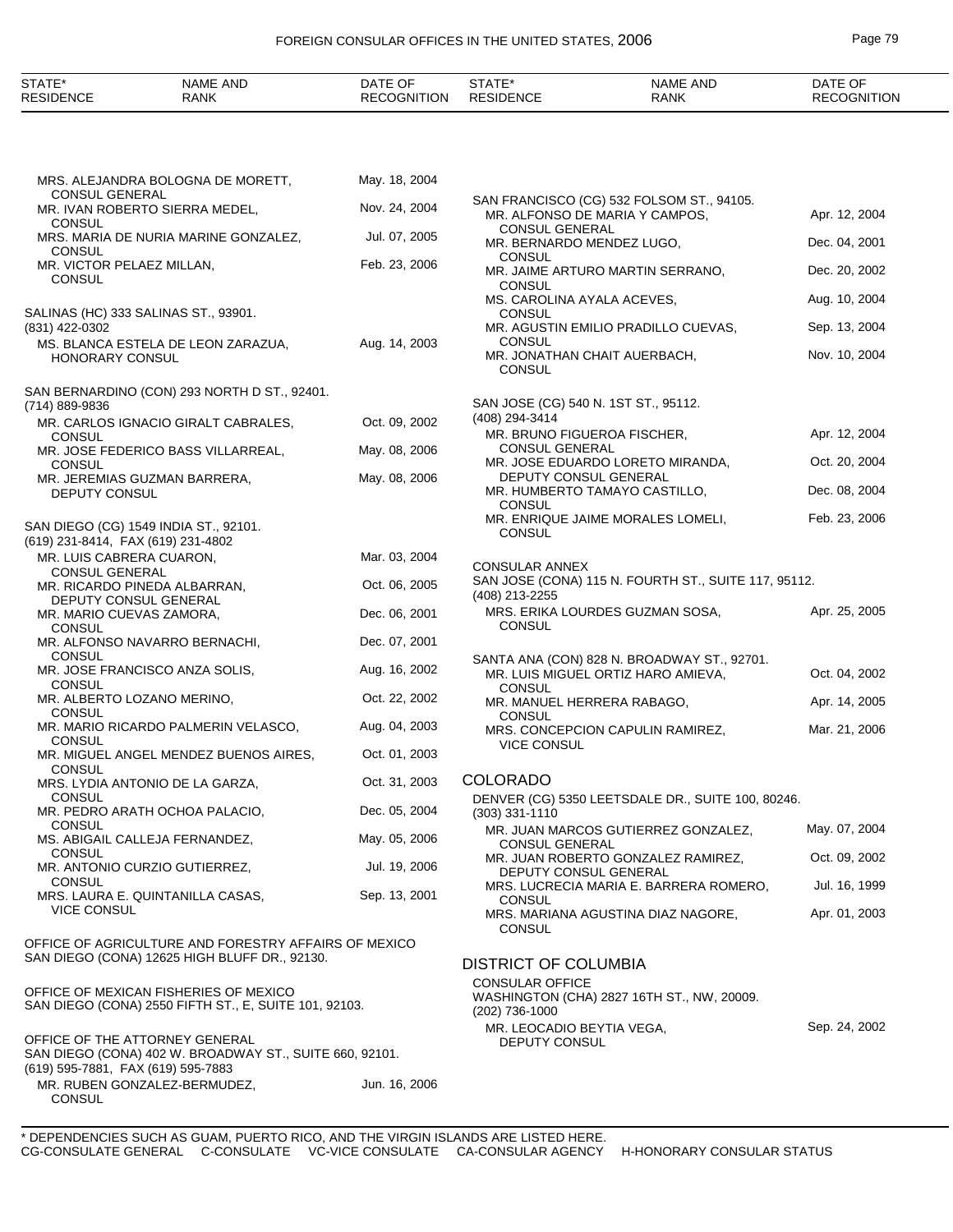| STATE*<br><b>RESIDENCE</b>                    | <b>NAME AND</b><br><b>RANK</b>                                                 | DATE OF<br><b>RECOGNITION</b> | STATE*<br><b>RESIDENCE</b>                         | NAME AND<br>RANK                                         | DATE OF<br><b>RECOGNITION</b> |
|-----------------------------------------------|--------------------------------------------------------------------------------|-------------------------------|----------------------------------------------------|----------------------------------------------------------|-------------------------------|
|                                               |                                                                                |                               |                                                    |                                                          |                               |
| FLORIDA                                       |                                                                                |                               |                                                    |                                                          |                               |
| $(904)$ 448-1256                              | JACKSONVILLE (HC) 5991 CHESTER AV., SUITE 210, 32217.                          |                               | <b>TRADE COMMISSION</b>                            | ATLANTA (CONA) 233 PEACHTREE ST., NE, SUITE 2205, 30303. |                               |
| MR. HY W. KLIMAN,<br><b>HONORARY CONSUL</b>   |                                                                                | May. 06, 2005                 | (404) 522-5373                                     |                                                          |                               |
|                                               |                                                                                |                               | <b>HAWAII</b>                                      |                                                          |                               |
| (786) 268-4900, FAX (786) 268-4895            | MIAMI (CG) 5975 S. W. 72ND ST., SUITE 301, 33143.                              |                               | (808) 947-0828                                     | HONOLULU (HC) 620 MCCULLY ST., SUITE 506, 96826.         |                               |
| MR. JORGE LOMONACO TONDA,                     |                                                                                | May. 13, 2003                 |                                                    | MRS. LAURA ELENA ANGEL GUZMAN,                           | Feb. 05, 2004                 |
| <b>CONSUL GENERAL</b><br>MR. JAVIER CERRITOS, |                                                                                | Jul. 26, 2006                 | HONORARY CONSUL                                    |                                                          |                               |
| MS. SOFIA GARCIA CEJA,                        | DEPUTY CONSUL GENERAL                                                          | Dec. 05, 1996                 | <b>ILLINOIS</b>                                    |                                                          |                               |
| <b>CONSUL</b>                                 | MR. RODRIGO ARTURO ORTEGA CAJIGAS,                                             | Jun. 24, 2003                 |                                                    | CHICAGO (CG) 204 S. ASHLAND AV., 60607.                  |                               |
| <b>CONSUL</b>                                 |                                                                                |                               | $(312)$ 833-6331                                   | MR. CARLOS MANUEL SADA SOLANA,                           | Oct. 03, 2000                 |
| <b>CONSUL</b>                                 | MR. EDGARDO BRIONES VELAZQUEZ,                                                 | Feb. 18, 2005                 | <b>CONSUL GENERAL</b>                              |                                                          |                               |
| <b>VICE CONSUL</b>                            | MR. ANTONIO ALFREDO LOMELI ITURBE,                                             | Nov. 06, 2002                 | MR. ANIBAL GOMEZ TOLEDO,<br>DEPUTY CONSUL GENERAL  |                                                          | Apr. 28, 2005                 |
|                                               | MRS. MA DE LOS DOLORES ORTEGA AZUELA,                                          | Jun. 27, 2005                 | <b>CONSUL</b>                                      | MRS. SELENE BARCELO DE ALEXANDROU,                       | Mar. 07, 2000                 |
| <b>VICE CONSUL</b>                            |                                                                                |                               | <b>CONSUL</b>                                      | MRS. EDURNE NEREA PINEDA AYERBE,                         | Aug. 16, 2002                 |
| COMMERCIAL OFFICE OF MEXICO                   | MIAMI (CONA) 5975 S.W. 72ND ST., SUITE 404, 33143.                             |                               |                                                    | MR. JULIO CESAR HUERTA GARCIA,                           | Oct. 09, 2002                 |
|                                               |                                                                                |                               | <b>CONSUL</b>                                      | MR. FELIPE ULISES CUELLAR SANCHEZ,                       | Dec. 10, 2002                 |
| TOURISM OFFICE OF MEXICO<br>$(305)$ 443-9160  | MIAMI (CONA) 5975 SUNSET DR., SUITE 305, 33143.                                |                               | <b>CONSUL</b><br><b>CONSUL</b>                     | MRS. RITA MARIA F. VARGAS TORREGROSA,                    | Dec. 10, 2002                 |
|                                               | MRS. MARIA T. VILLARREAL DE SAITCEVSKY,                                        | Jun. 18, 2004                 | MR. BRUNO HERNANDEZ PICHE,<br><b>CONSUL</b>        |                                                          | Mar. 26, 2003                 |
| <b>CONSUL</b>                                 | MR. MARTIN RAFAEL GONZALEZ HERNANDEZ,                                          | Jul. 07, 2005                 | <b>CONSUL</b>                                      | MRS. BEATRIZ MARGAIN CHARLES,                            | Jun. 23, 2003                 |
| <b>VICE CONSUL</b>                            |                                                                                |                               |                                                    | MR. SANTIAGO ARDAVIN ITUARTE,                            | Dec. 02, 2004                 |
| <b>MEXICAN TRADE COMMISSION</b>               |                                                                                |                               | <b>CONSUL</b>                                      | MR. CESAR IGNACIO ROMERO JACOBO,                         | Dec. 29, 2004                 |
| , FAX (305) 415-9361                          | MIAMI (CONA) 444 BRICKELL AV., SUITE 450, 33131.                               |                               | <b>CONSUL</b><br>MR. FRANCISCO J. VALDES ROA,      |                                                          | Feb. 23, 2006                 |
| <b>CONSUL</b>                                 | MR. JORGE HUMBERTO BARRETO GONZALEZ,                                           | May. 08, 2006                 | <b>CONSUL</b><br>MR. DANTE GOMEZ MARTINEZ,         |                                                          | May. 08, 2006                 |
|                                               |                                                                                |                               | <b>CONSUL</b>                                      | MR. EMILIO CARLOS BRACHO ARAGON,                         | Jul. 26, 2006                 |
|                                               | ORLANDO (CON) 100 W. WASHINGTON ST., 32801.<br>MR. SERGIO RIVADENEYRA MARTELL. | Sep. 29, 2003                 | <b>CONSUL</b><br>MR. JACOBO TELLEZ OCAMPO,         |                                                          | Jun. 03, 2003                 |
| <b>CONSUL</b>                                 | MR. JAIME PAZ Y PUENTE GUTIERREZ,                                              | Jul. 29, 2005                 | <b>VICE CONSUL</b>                                 |                                                          |                               |
| <b>CONSUL</b><br><b>VICE CONSUL</b>           | MRS. MARIA AURELIA MORALES GELAIN,                                             | May. 13, 2003                 | <b>MEXICAN TOURISM BOARD</b><br>$(312) 606 - 0069$ | CHICAGO (CONA) 225 N. MICHIGAN AV., SUITE 1850, 60601.   |                               |
| GEORGIA                                       |                                                                                |                               | MR. EDUARDO CHAILLO ORTIZ,                         |                                                          | Aug. 24, 2005                 |
|                                               | ATLANTA (CG) 2600 APPLE VALLEY RD., 30319.                                     |                               | <b>CONSUL</b>                                      | MR. JOSE ALEJANDRO VALDEZ LUNA AMBIA,                    | May. 23, 2006                 |
| (404) 266-2233, FAX (404) 266-2302            | MRS. REMEDIOS GOMEZ ARNAU,                                                     | Jul. 03, 2001                 | <b>CONSUL</b>                                      | MS. MARIA HORTENSIA GUERRERO SOTELO,                     | Jul. 29, 2005                 |
| <b>CONSUL GENERAL</b>                         | MS. MARIA MARISELA QUIJANO HERRERO,                                            | Jul. 10, 2003                 | <b>VICE CONSUL</b>                                 |                                                          |                               |
| <b>CONSUL</b>                                 | MRS. MARIA DE LOS A. MEDINA VINALES,                                           | Jul. 29, 2005                 | <b>COMMERCIAL OFFICE</b>                           |                                                          |                               |
| <b>CONSUL</b>                                 |                                                                                |                               | $(312) 856 - 0316$                                 | CHICAGO (CONA) 225 N. MICHIGAN AV., SUITE 1800, 60601.   |                               |
| COMMERCIAL OFFICE OF MEXICO                   | ATLANTA (CONA) 229 PEACHTREE ST., NE, SUITE 907, 30303.                        |                               | <b>CONSUL</b>                                      | MR. MIGUEL ANGEL LEAMAN RIVAS,                           | Sep. 13, 1996                 |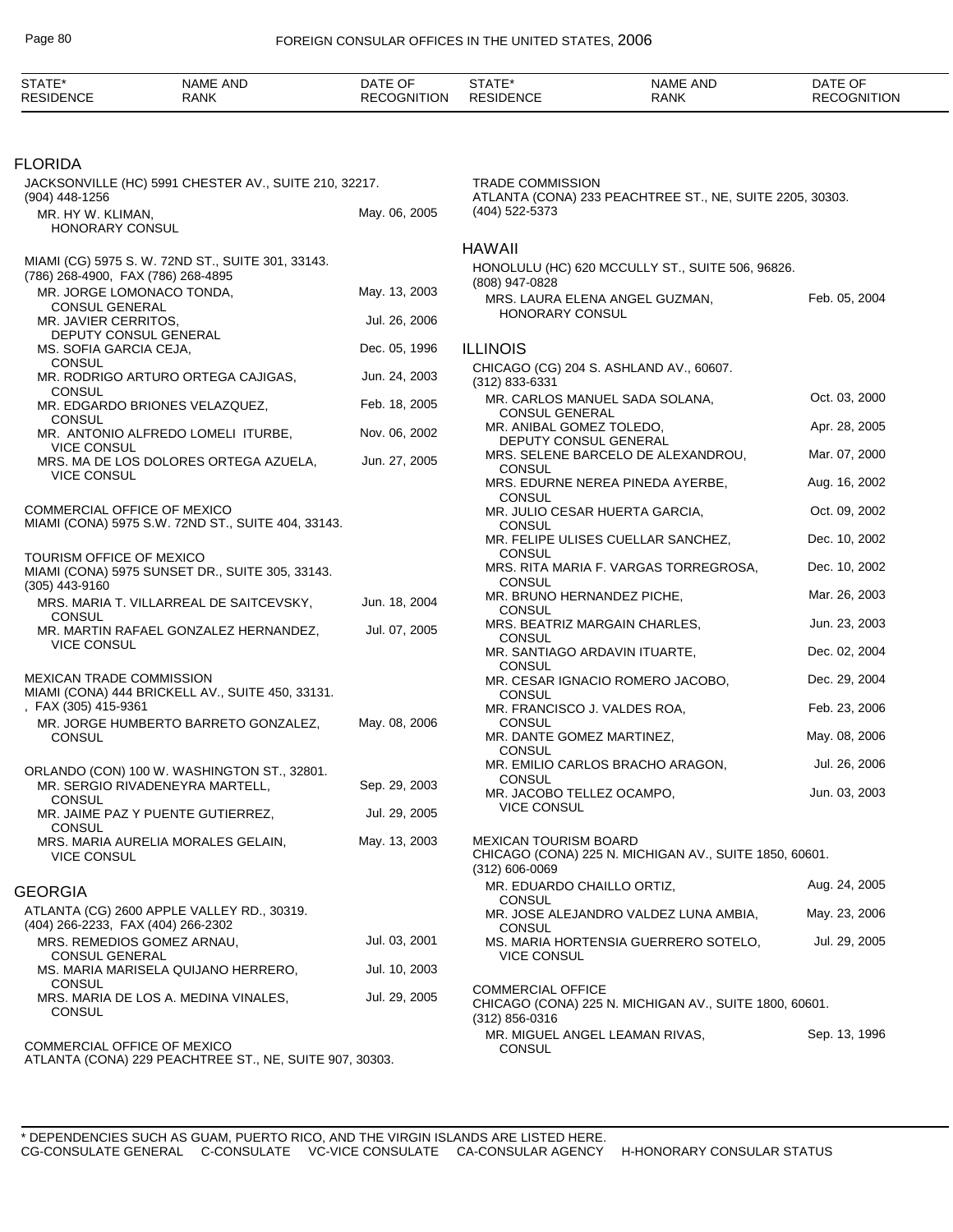| STATE*<br><b>RESIDENCE</b>                     | NAME AND<br><b>RANK</b>                                  | DATE OF<br><b>RECOGNITION</b> | STATE*<br><b>RESIDENCE</b>                | <b>NAME AND</b><br><b>RANK</b>                      | DATE OF<br><b>RECOGNITION</b> |
|------------------------------------------------|----------------------------------------------------------|-------------------------------|-------------------------------------------|-----------------------------------------------------|-------------------------------|
|                                                |                                                          |                               |                                           |                                                     |                               |
| INDIANA<br>CONSULATE                           |                                                          |                               |                                           | MR. FERNANDO GONZALEZ SANTOYO,                      | Mar. 13, 2003                 |
|                                                | INDIANAPOLIS (CON) 39 W. JACKSON PL., SUITE 103, 46225.  |                               | CONSUL                                    |                                                     | Nov. 29, 2002                 |
| $(317)$ 951-0005                               | MR. SERGIO AGUILERA BETETA,                              | Aug. 06, 2002                 | <b>DEPUTY CONSUL</b>                      | MRS. MARIA NOEMI HERNANDEZ TELLEZ,                  |                               |
| <b>CONSUL</b>                                  |                                                          |                               |                                           |                                                     |                               |
| CONSUL                                         | MR. JORGE CUAUHTEMOC ELIZONDO MEJIA,                     | Sep. 17, 2002                 | <b>NEBRASKA</b>                           |                                                     |                               |
| <b>CONSUL</b>                                  | MS. LORENA ALVARADO QUEZADA,                             | Apr. 27, 2006                 | (402) 595-1841, FAX (402) 595-1845        | OMAHA (CON) 3552 DODGE ST., 68131.                  |                               |
| MS. ELSA VILLA MATA,                           |                                                          | Nov. 08, 2002                 |                                           | MR. JOSE LUIS CUEVAS HILDITCH,                      | Aug. 29, 2000                 |
| <b>VICE CONSUL</b>                             |                                                          |                               | <b>CONSUL</b>                             | MR. LUIS FERNANDO ALVA MARTINEZ,                    | Oct. 27, 2000                 |
| LOUISIANA                                      |                                                          |                               | DEPUTY CONSUL                             | MRS. IOANA NAVARRETE PELLICER,                      | Nov. 10, 2004                 |
|                                                | NEW ORLEANS (CG) 2 CANAL ST., SUITE 2240, 70130.         |                               | <b>VICE CONSUL</b>                        |                                                     |                               |
| (504) 522-3596                                 |                                                          |                               |                                           |                                                     |                               |
| MASSACHUSETTS                                  |                                                          |                               | <b>NEVADA</b>                             | LAS VEGAS (CON) 330 S. 4TH ST., 89101.              |                               |
|                                                | BOSTON (CG) 20 PARK PZ., SUITE 506,500, 02116.           |                               | (702) 383-0623                            |                                                     |                               |
| (617) 426-4942                                 |                                                          |                               | MRS. MARIA LUISA SANTOS,<br><b>CONSUL</b> |                                                     | Feb. 27, 2002                 |
| <b>CONSUL GENERAL</b>                          | MR. PORFIRIO THIERRY MUNOZ LEDO,                         | Apr. 16, 2004                 | MR. MARIANO LEMUS GAS,                    |                                                     | Mar. 03, 2005                 |
| <b>CONSUL</b>                                  | MR. RODRIGO MARQUEZ LARTIGUE,                            | Jan. 23, 2002                 | <b>CONSUL</b>                             | MR. EUCLIDES DEL MORAL ARBONA,                      | Dec. 19, 2002                 |
|                                                | MR. EDUARDO R. DE OLLOQUI GONZALEZ,                      | Mar. 27, 2003                 | <b>DEPUTY CONSUL</b>                      |                                                     |                               |
| <b>CONSUL</b>                                  | MS. REYNA TORRES MENDIVIL,                               | Oct. 04, 2005                 | <b>NEW MEXICO</b>                         |                                                     |                               |
| <b>CONSUL</b>                                  | MS. TAIDE LETICIA NAVARRETE PELLICER,                    | Feb. 02, 2000                 |                                           | ALBUQUERQUE (CON) 1610 4TH ST., NW, SUITE 0, 87102. |                               |
| <b>VICE CONSUL</b>                             |                                                          |                               | (505) 247-2139                            |                                                     | Jul. 11, 2001                 |
| MR. GERMAN MURGUIA MIER,<br><b>VICE CONSUL</b> |                                                          | Mar. 29, 2000                 | <b>CONSUL</b>                             | MR. JUAN MANUEL SOLANA MORALES,                     |                               |
|                                                |                                                          |                               | MS. TANIA LIZETTE RION PENA,<br>CONSUL    |                                                     | May. 02, 2006                 |
| MICHIGAN                                       |                                                          |                               | MR. ALBERTO BERNAL ACERO,                 |                                                     | Jan. 21, 2005                 |
| $(313)$ 965-1868                               | DETROIT (CON) 645 GRISWOLD AV., SUITE 830, 48226.        |                               | DEPUTY CONSUL                             | MR. OMAR A. RIVERA VALDERRABANO,                    | May. 08, 2006                 |
|                                                | MRS. MERCEDES ESQUIVEL DE ANTUNES,                       | Nov. 27, 2002                 | <b>VICE CONSUL</b>                        |                                                     |                               |
| <b>CONSUL</b><br>MR. ANTONIO ORTEGA SAENZ,     |                                                          | Mar. 18, 2004                 | <b>NEW YORK</b>                           |                                                     |                               |
| CONSUL                                         |                                                          | May. 08, 2006                 |                                           | NEW YORK (CG) 27-29 E. 39TH ST., 10016.             |                               |
| <b>CONSUL</b>                                  | MS. ADDA JACQUELINE MORAN ROSAS,                         |                               | (212) 689-0456                            |                                                     |                               |
|                                                |                                                          |                               | MR. RAMON XILOTL,<br>CONSUL GENERAL       |                                                     | Jul. 05, 2006                 |
| <b>COMMERCIAL OFFICE</b>                       | DETROIT (CONA) 2000 TOWN CENTER., SUITE 1900, SOUTHFIELD |                               | DEPUTY CONSUL GENERAL                     | MR. FRANCISCO JAVIER DIAZ DE LEON,                  | Aug. 24, 2005                 |
| 48075.                                         |                                                          |                               | MS. LUCIA LICEAGA ARTEAGA,                |                                                     | Oct. 07, 1996                 |
| MINNESOTA                                      |                                                          |                               | CONSUL                                    | MR. GERARDO GUERRERO GOMEZ,                         | Dec. 27, 1999                 |
|                                                | ST. PAUL (CG) 797 E. 7TH ST., SAINT PAUL 55106.          |                               | CONSUL<br>MRS. LOURDES CHAVEZ,            |                                                     | Dec. 19, 2001                 |
| (651) 379-4209                                 |                                                          |                               | CONSUL                                    |                                                     |                               |
| <b>CONSUL</b>                                  | MR. NATHAN WOLF LUSTBADER,                               | Jun. 02, 2005                 | CONSUL                                    | MR. GASPAR HERNAN OROZCO RIOS,                      | Nov. 06, 2002                 |
| <b>CONSUL</b>                                  | MR. RICARDO F. HERNANDEZ LECANDA,                        | Jun. 27, 2005                 |                                           | MS. LETICIA MAKI TERAMOTO SAKAMOTO,                 | Oct. 06, 2003                 |
|                                                | MS. MARIA EUGENIA SERRANO SALAZAR,                       | Jun. 27, 2005                 | CONSUL                                    | MR. ANDRES IMRE CHAO EBERGENYI,                     | Apr. 15, 2005                 |
| <b>VICE CONSUL</b>                             |                                                          |                               | CONSUL                                    | MR. JOSE ANTONIO LARIOS PONCE,                      | Jul. 26, 2006                 |
| MISSOURI                                       |                                                          |                               | CONSUL                                    |                                                     |                               |
| $(816)$ 556-0800                               | KANSAS CITY (CON) 1600 BALTIMORE AV., SUITE 100, 64108.  |                               | <b>VICE CONSUL</b>                        | MRS. YOLANDA CASTRO ESCUDERO,                       | May. 08, 2006                 |
| <b>CONSUL</b>                                  | MR. EVERARDO LUIS SUAREZ AMEZCUA,                        | Dec. 31, 2002                 |                                           |                                                     |                               |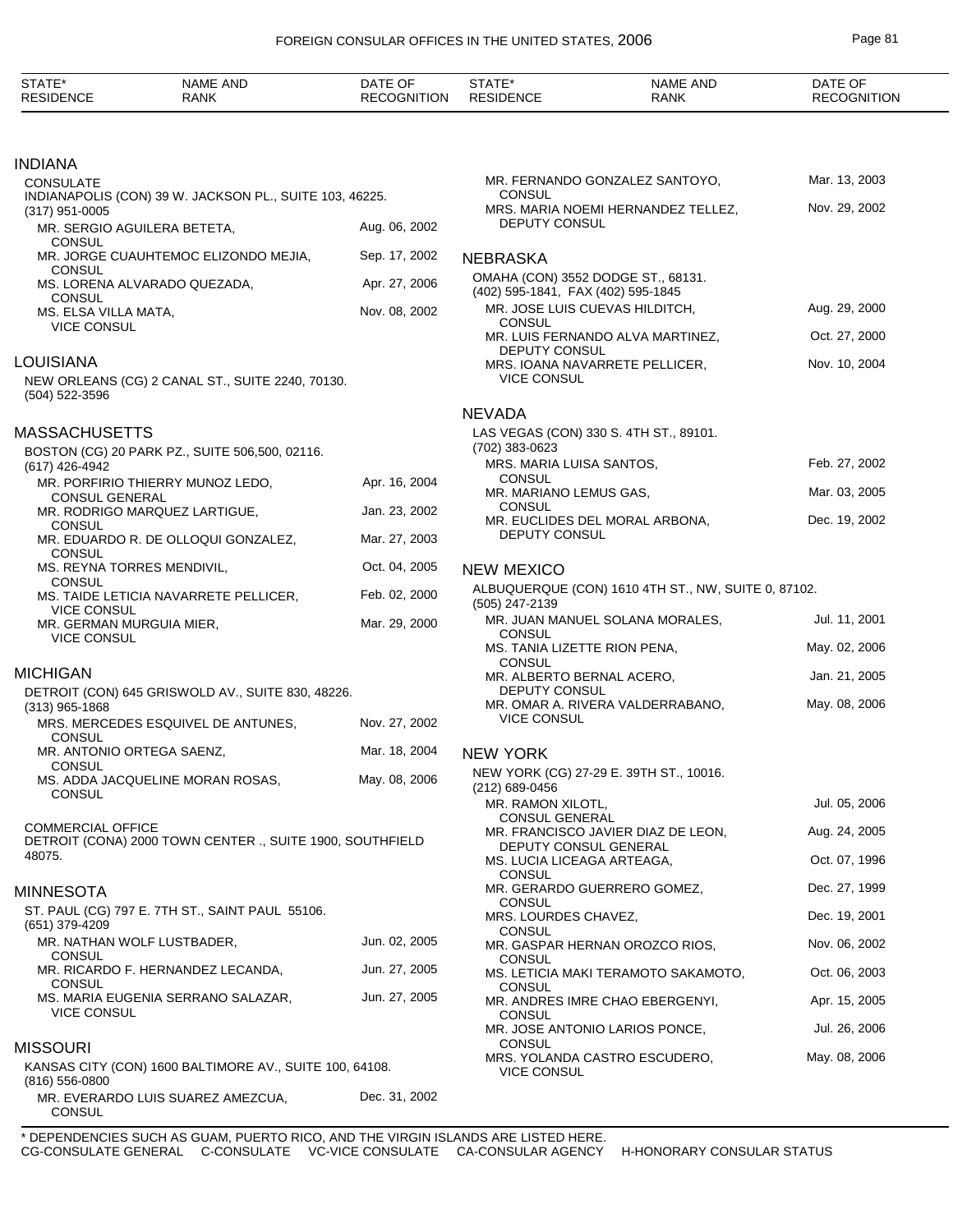| STATE*<br><b>RESIDENCE</b>                                     | NAME AND<br><b>RANK</b>                                                                       | DATE OF<br>RECOGNITION | STATE*<br><b>RESIDENCE</b>                           | NAME AND<br><b>RANK</b>                                                                | DATE OF<br><b>RECOGNITION</b> |
|----------------------------------------------------------------|-----------------------------------------------------------------------------------------------|------------------------|------------------------------------------------------|----------------------------------------------------------------------------------------|-------------------------------|
|                                                                |                                                                                               |                        |                                                      |                                                                                        |                               |
|                                                                |                                                                                               |                        | <b>PUERTO RICO</b>                                   |                                                                                        |                               |
| COMMERCIAL OFFICE OF MEXICO                                    | NEW YORK (CONA) 375 PARK AV., SUITE 1905, 10152.                                              |                        | 00918.<br>(809) 764-0258                             | SAN JUAN (CG) 654 AVENIDA MUNOZ RIVERA UN., SUITE 1837,                                |                               |
| <b>TOURISM OFFICE OF MEXICO</b>                                |                                                                                               |                        |                                                      | MR. ROBERTO RODRIGUEZ HERNANDEZ,                                                       | Dec. 20, 2004                 |
| (212) 308-2110, FAX (212) 308-9060                             | NEW YORK (CONA) 400 MADISON AV., SUITE 11C, 10017.                                            |                        | <b>CONSUL GENERAL</b>                                | MR. JOSE ANTONIO AGUAYO VAZQUEZ,                                                       | Jul. 29, 2005                 |
| MS. MARIANA MORA PEDRERO,                                      |                                                                                               | Jul. 26, 2006          | DEPUTY CONSUL GENERAL                                |                                                                                        |                               |
| <b>CONSUL</b>                                                  | MS. CLARA ADRIANA TORRES MARQUEZ,                                                             | Oct. 04, 2005          | <b>TEXAS</b>                                         |                                                                                        |                               |
| <b>VICE CONSUL</b>                                             |                                                                                               |                        | (512) 478-2803                                       | AUSTIN (CG) 800 BRAZOS ST., SUITE 330, 78701.                                          |                               |
|                                                                | MEXICAN FOREIGN TRADE INSTITUTE OF MEXICO<br>NEW YORK (CONA) 375 PARK AV., SUITE 1905, 10152. |                        | MR. JORGE EUGENIO GUAJARDO,<br><b>CONSUL GENERAL</b> |                                                                                        | Jul. 08, 2005                 |
| (212) 826-2916                                                 | MR. EDMUNDO F. GONZALEZ HERRERA,                                                              | Aug. 12, 2002          | MR. HUGO RENE OLIVA ROMERO,                          |                                                                                        | Jul. 26, 2006                 |
| <b>CONSUL</b>                                                  |                                                                                               |                        | DEPUTY CONSUL GENERAL<br>MRS. ANGELES GOMEZ,         |                                                                                        | Nov. 19, 1999                 |
| <b>CONSUL</b>                                                  | MR. RODRIGO ESPONDA CASCAJARES,                                                               | Feb. 24, 2003          | <b>CONSUL</b>                                        |                                                                                        |                               |
| NORTH CAROLINA                                                 |                                                                                               |                        | (512) 542-4431                                       | BROWNSVILLE (CON) 301 MEXICO BL., SUITE F-3, 78520.                                    |                               |
|                                                                | CHARLOTTE (HC) 4424 TAGGART CREEK RD., SUITE 101, 28208.                                      |                        |                                                      | MR. MARCO ANTONIO CERRITOS MORENO.                                                     | Nov. 06, 2002                 |
| (704) 409-1416<br>MR. WAYNE P. COOPER,                         |                                                                                               | May. 08, 1981          | <b>CONSUL</b>                                        | MR. VICTOR MANUEL TREVINO ESCUDERO,                                                    | Nov. 02, 2005                 |
| HONORARY CONSUL<br>MR. PATRICK CVETKO BROWN,                   |                                                                                               | Nov. 23, 2005          | <b>CONSUL</b><br>MR. LUIS CHAO PRATT,                |                                                                                        | Jul. 19, 2006                 |
| HONORARY VICE CONSUL                                           |                                                                                               |                        | <b>CONSUL</b>                                        | MR. HECTOR JOSE AGUILAR MEZA,                                                          | Aug. 07, 2002                 |
|                                                                | RALEIGH (CON) 336 E. SIX FORKS RD., 29609.                                                    |                        | DEPUTY CONSUL                                        |                                                                                        |                               |
| (919) 754-0046, FAX (919) 754-1726<br>MR. ARMANDO ORTIZ ROCHA, |                                                                                               | Dec. 16, 2002          |                                                      | CORPUS CHRISTI (CON) 800 SHORELINE BL., SUITE 410, 78401.                              |                               |
| CONSUL                                                         | MR. JUAN CARLOS CARRILLO CABRERA,                                                             | Mar. 08, 2005          |                                                      | DALLAS (CG) 8855 N. STEMMONS FREEWAY ., 75247.                                         |                               |
| CONSUL                                                         |                                                                                               |                        | (214) 522-9740                                       |                                                                                        |                               |
| MR. RODRIGO PINTADO COLLET.<br><b>CONSUL</b>                   |                                                                                               | May. 08, 2006          | CONSUL GENERAL                                       | MR. CARLOS E. GARCIA DE ALBA ZEPEDA,                                                   | Apr. 12, 2004                 |
| DEPUTY CONSUL                                                  | MRS. KARLA TATIANA ORNELAS LOERA,                                                             | Jul. 07, 2005          | MR. HUGO JUAREZ CARRILLO,<br>DEPUTY CONSUL GENERAL   |                                                                                        | Jul. 08, 2005                 |
|                                                                |                                                                                               |                        | <b>CONSUL</b>                                        | MS. ANA VIRGINIA HERNANDEZ CARDENAS,                                                   | Jan. 07, 2003                 |
| OREGON                                                         | PORTLAND (CON) 1234 S.W. MORRISON ST., 97205.                                                 |                        | MS. CLAUDIA VELASCO OSORIO,<br>CONSUL                |                                                                                        | Dec. 21, 2004                 |
| (503) 274-1442                                                 |                                                                                               |                        |                                                      | MR. MIGUEL EDUARDO REA FALCON,                                                         | Jan. 05, 2005                 |
| MR. MARTIN ALCALA,<br><b>CONSUL</b>                            |                                                                                               | Jan. 18, 2001          | CONSUL<br>MR. ADOLFO AYUSO AUDREY,                   |                                                                                        | May. 08, 2006                 |
| <b>CONSUL</b>                                                  | MR. FERNANDO DE JESUS SANCHEZ UGARTE,                                                         | Dec. 09, 2004          | CONSUL                                               | MR. LUIS BENJAMIN LARA ESCOBEDO,                                                       | Apr. 29, 2003                 |
|                                                                |                                                                                               |                        | <b>VICE CONSUL</b>                                   |                                                                                        |                               |
| PENNSYLVANIA                                                   |                                                                                               |                        |                                                      | OFFICE OF THE COMMERCIAL COUNSELOR OF MEXICO                                           |                               |
| 310, 19106.                                                    | PHILADELPHIA (CON) 111 S. INDEPENDENCE MALL UN., E, SUITE                                     |                        |                                                      | DALLAS (CONA) 2777 STEMMONS FRWY. UN., 75207.<br>MS. CONCEPCION VIRGINIA ARTEAGA SANZ, | Jul. 31, 2003                 |
| (215) 922-4262                                                 | MS. MARIA DEL ROCIO VAZQUEZ ALVAREZ,                                                          | Jan. 23, 2002          | <b>VICE CONSUL</b>                                   |                                                                                        |                               |
| CONSUL                                                         | MISS CECILIA TREEMONISHA BARROS RUIZ,                                                         | May. 08, 2006          | DEL RIO (CON) 2398 SPUR 239., 78840.                 |                                                                                        |                               |
| CONSUL                                                         |                                                                                               | May. 08, 2006          | (830) 774-5031                                       |                                                                                        | Aug. 12, 2004                 |
| MR. ENRIQUE RUIZ SANCHEZ,<br>CONSUL                            |                                                                                               |                        | DEPUTY CONSUL                                        | MR. FERNANDO JAVIER VALDES VICENCIO,                                                   |                               |
| DEPUTY CONSUL                                                  | MR. JOSE RAMON LORENZO DOMINGUEZ,                                                             | Feb. 04, 2005          |                                                      | EAGLE PASS (CON) 2252 E. GARRISON ST., 78852.                                          |                               |
|                                                                |                                                                                               |                        | (512) 773-9255<br><b>CONSUL</b>                      | MR. JORGE ERNESTO ESPEJEL MONTES,                                                      | May. 25, 2000                 |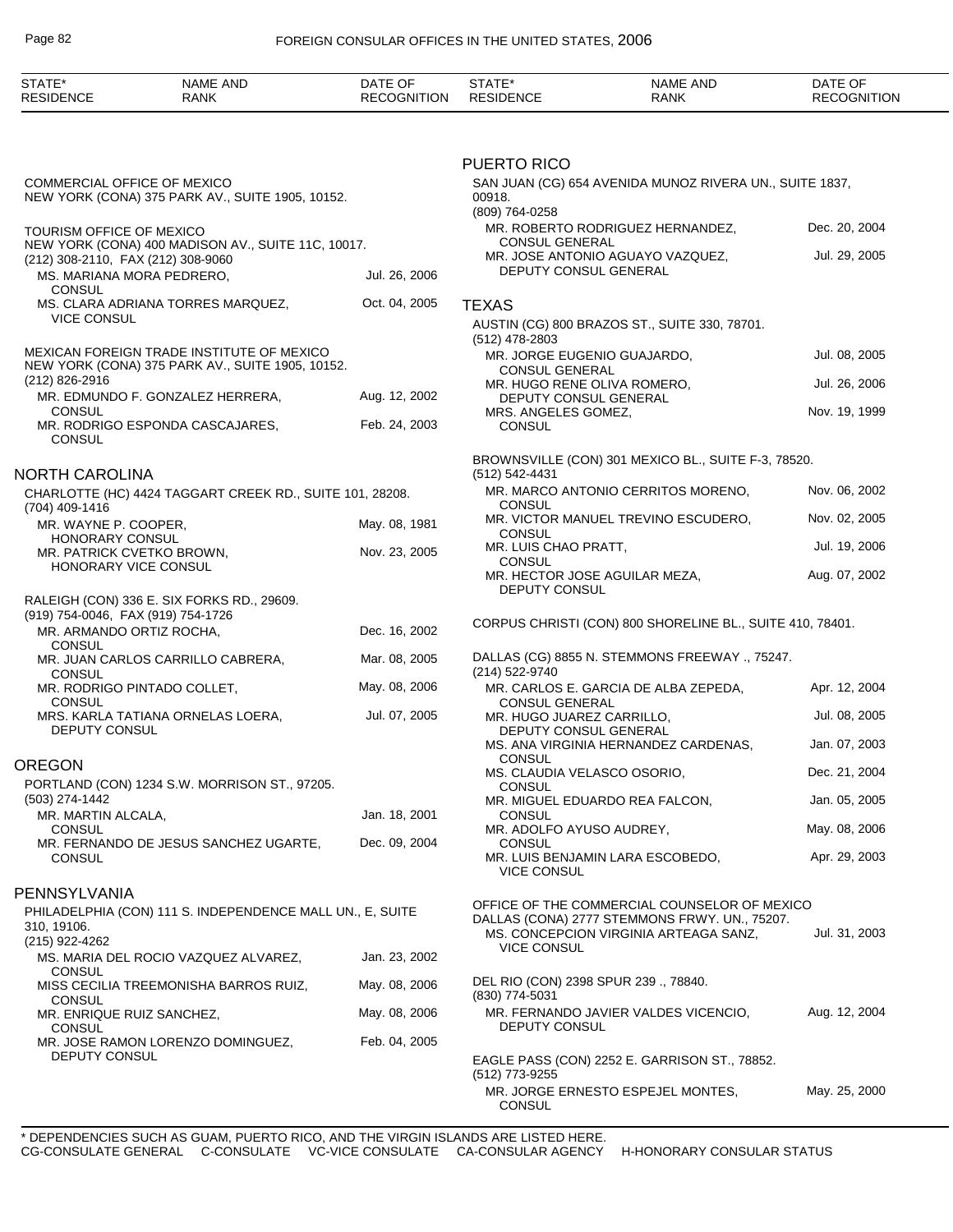| STATE*<br><b>RESIDENCE</b>                    | <b>NAME AND</b><br>RANK                                 | DATE OF<br><b>RECOGNITION</b> | STATE*<br><b>RESIDENCE</b>                         | <b>NAME AND</b><br><b>RANK</b>                                                                    | DATE OF<br><b>RECOGNITION</b> |
|-----------------------------------------------|---------------------------------------------------------|-------------------------------|----------------------------------------------------|---------------------------------------------------------------------------------------------------|-------------------------------|
|                                               |                                                         |                               |                                                    |                                                                                                   |                               |
| MR. JAIME JIMENEZ MORENO,<br>DEPUTY CONSUL    |                                                         | Feb. 23, 2006                 | <b>VICE CONSUL</b>                                 | MR. JOSE LUIS DIAZ MIRON HINOJOSA,                                                                | Jan. 06, 2004                 |
|                                               | EL PASO (CG) 910 E. SAN ANTONIO AV., 79901.             |                               | <b>VICE CONSUL</b>                                 | MRS. SANDRA PATRICIA MENDOZA DURAN,                                                               | May. 08, 2006                 |
| $(915) 533 - 3644$                            | MR. JUAN CARLOS FONCERRADA BERUMER,                     | Mar. 03, 2006                 |                                                    | MIDLAND (CON) 511 W. OHIO ST., SUITE 121, 79701.                                                  |                               |
| <b>CONSUL GENERAL</b><br>MR. EVERARDO CORONA, |                                                         | May. 17, 2006                 | <b>CONSULATE</b>                                   |                                                                                                   |                               |
| <b>CONSUL</b>                                 | DEPUTY CONSUL GENERAL<br>MR. VICENTE COLMENARES SUMANO, | Oct. 21, 2002                 | (915) 229-2788, FAX (915) 229-2792                 | PRESIDIO (CON) 67 17 KELLEY ADDITION 1 HW., 79845.                                                |                               |
|                                               | MR. ROBERTO LUJAN GUTIERREZ,                            | Nov. 02, 2004                 | <b>DEPUTY CONSUL</b>                               | MR. ROBERTO RUELAS ANGELES,                                                                       | May. 08, 2006                 |
| <b>CONSUL</b><br><b>VICE CONSUL</b>           | MR. HECTOR AGUSTIN ORTEGA NIETO,                        | May. 17, 2006                 | <b>VICE CONSUL</b>                                 | MR. FRANCISCO JAVIER JACOBI DURAN,                                                                | Apr. 16, 2003                 |
|                                               | HOUSTON (CG) 4507 SAN JACINTO ST., 77004.               |                               | <b>VICE CONSUL</b>                                 | MR. CARLOS VLADIMIR RUBIO NOGUEROLA,                                                              | Jul. 26, 2006                 |
| (713) 271-6800, FAX (713) 271-3201            |                                                         |                               |                                                    | SAN ANTONIO (CG) 127 NAVARRO ST., 78205.                                                          |                               |
| <b>CONSUL GENERAL</b>                         | MR. CARLOS I. GONZALEZ MAGALLON,                        | Jun. 14, 2005                 | (512) 227-9145                                     |                                                                                                   |                               |
|                                               | MS. CAROLINA ZARAGOZA FLORES,<br>DEPUTY CONSUL GENERAL  | Jul. 28, 2005                 | MRS. MARTHA IRENE LARA,<br><b>CONSUL GENERAL</b>   |                                                                                                   | Mar. 09, 2004                 |
| <b>CONSUL</b>                                 | MS. NORMA EDITH AGUILAR ANDRADE,                        | Mar. 16, 2000                 | <b>CONSUL</b>                                      | MR. YURI SERGIO CAMARILLO MARTINEZ,                                                               | Nov. 14, 2000                 |
| <b>CONSUL</b>                                 | MR. ARMANDO CAMARENA ARANDA,                            | Apr. 09, 2001                 | <b>CONSUL</b>                                      | MR. LUIS GABRIEL FERRER ORTEGA,                                                                   | Jul. 26, 2006                 |
| CONSUL                                        | MRS. SILVIA MUNOZ MARTINEZ,                             | Sep. 12, 2001                 | DEPUTY CONSUL                                      | MRS. MARTA BEATRIZ NAVARRO-PARADA,                                                                | Oct. 17, 2002                 |
| CONSUL                                        | MR. JOSE LUIS AVILA SAAVEDRA,                           | Sep. 17, 2002                 | MRS. LISELOTT REYES RUIZ,<br><b>CONSULAR AGENT</b> |                                                                                                   | Feb. 23, 2006                 |
| CONSUL                                        | MR. CARLOS GARCIA DELGADO,                              | Oct. 09, 2002                 |                                                    | MEXICAN CULTURAL INSTITUTE OF MEXICO                                                              |                               |
| MRS. SOILEH PADILLA MAYER,<br>CONSUL          |                                                         | Oct. 09, 2002                 |                                                    | SAN ANTONIO (CONA) 600 HEMISFAIR PLAZA WA., 78205.                                                |                               |
| CONSUL                                        | MR. JOSE V. BORJON LOPEZ COTERILLA,                     | Nov. 12, 2004                 | <b>COMMERCIAL AFFAIRS OFFICE</b>                   | SAN ANTONIO (CONA) 203 S. SAINT MARY'S ST., SUITE 450, 78213.                                     |                               |
| <b>CONSUL</b>                                 | MR. ROBERTO CANSECO MARTINEZ,                           | Feb. 23, 2006                 |                                                    |                                                                                                   |                               |
| <b>CONSUL</b>                                 | MR. ARTURO BALDERAS RODRIGUEZ,                          | Mar. 01, 2006                 | (210) 344-1131                                     | OFFICE OF MEXICAN ATTORNEY GENERAL<br>SAN ANTONIO (CONA) 613 N.W. LOOP 410 UN., SUITE 610, 78216. |                               |
|                                               | LAREDO (CG) 1612 FARRAGUT ST., 78040.                   |                               | <b>CONSUL</b>                                      | MR. FERNANDO MORONES GONZALEZ,                                                                    | Jun. 24, 2003                 |
| (512) 723-6369                                | MR. DANIEL HERNANDEZ JOSEPH,                            | Oct. 14, 1999                 | CONSUL                                             | MR. CARLOS AGUSTO LAZOS CHAVEZ,                                                                   | Oct. 06, 2003                 |
| <b>CONSUL GENERAL</b>                         | MR. RENE DAVID MEJIA QUINTANA,                          | Oct. 03, 2000                 | <b>CONSUL</b>                                      | MR. MANUEL EFREN CAMPOS ARMENDARIZ,                                                               | Oct. 06, 2003                 |
| MR. JAVIER ABUD OSUNA,                        | DEPUTY CONSUL GENERAL                                   | Dec. 14, 2005                 | <b>UTAH</b>                                        |                                                                                                   |                               |
| DEPUTY CONSUL                                 | MRS. ALICIA BEATRIZ BARBERENA HURTADO,                  | Oct. 17, 1996                 |                                                    | SALT LAKE CITY (CON) 155 S. 300 UN., W, FLOOR 3RD, 84101.                                         |                               |
| <b>VICE CONSUL</b><br><b>VICE CONSUL</b>      | MR. ALEJANDRO LOPEZ BAGO VILLARREAL,                    | Apr. 10, 2006                 | (801) 521-8502, FAX (801) 521-0534                 | MR. ARTURO CHAVARRIA BALLEZA,                                                                     | Aug. 14, 2000                 |
|                                               |                                                         |                               | CONSUL                                             | MR. SALVADOR JIMENEZ MUNOZ,                                                                       | Mar. 07, 2005                 |
| $(512)$ 686-0243                              | MCALLEN (CON) 600 S. BROADWAY ST., 78501.               |                               | <b>CONSUL</b>                                      | MR. EUSEBIO AUGUSTO ROMERO ESQUIVEL,                                                              | Feb. 23, 2006                 |
| CONSUL                                        | MR. LUIS MANUEL LOPEZ MORENO,                           | Jun. 13, 2001                 | DEPUTY CONSUL                                      |                                                                                                   |                               |
| <b>CONSUL</b>                                 | MR. JOSE LUIS HERNANDEZ SALAZAR,                        | Apr. 21, 2004                 | <b>VIRGINIA</b>                                    |                                                                                                   |                               |
| MR. ALEJANDRO SOUSA,<br>CONSUL                |                                                         | May. 08, 2006                 | (804) 747-9200                                     | RICHMOND (HC) 2420 PEMBERTON RD., 23233.                                                          |                               |
| DEPUTY CONSUL                                 | MR. ERNESTO HERRERA LOPEZ,                              | Dec. 03, 2004                 | MR. WALTER W. REGIRER,<br><b>HONORARY CONSUL</b>   |                                                                                                   | Jan. 14, 1975                 |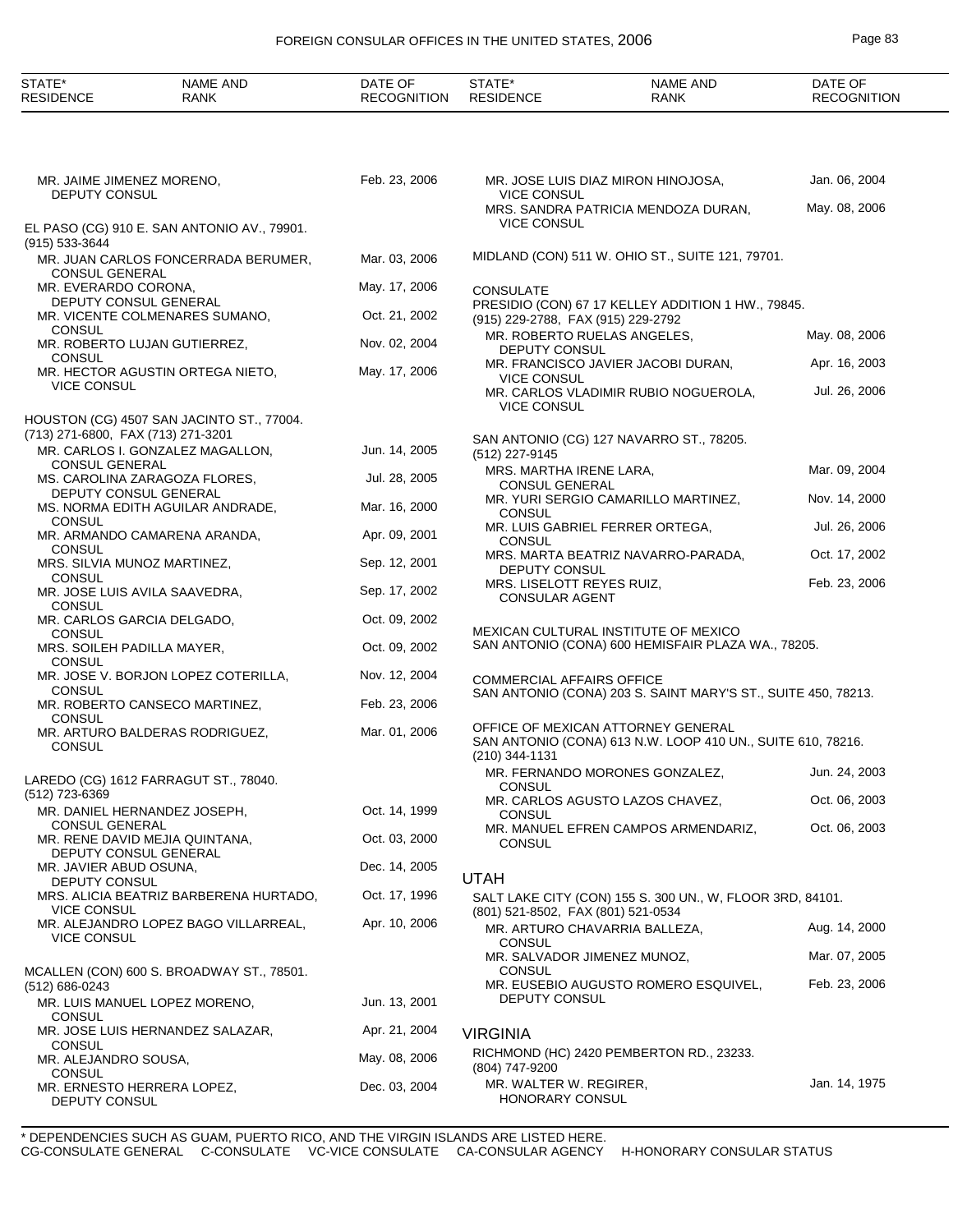| STATE*<br><b>NAME AND</b><br><b>RESIDENCE</b><br><b>RANK</b>                                                                                     | DATE OF<br><b>RECOGNITION</b> | STATE*<br><b>RESIDENCE</b>                                                                     | <b>NAME AND</b><br><b>RANK</b>                                        | DATE OF<br><b>RECOGNITION</b> |
|--------------------------------------------------------------------------------------------------------------------------------------------------|-------------------------------|------------------------------------------------------------------------------------------------|-----------------------------------------------------------------------|-------------------------------|
|                                                                                                                                                  |                               |                                                                                                |                                                                       |                               |
| <b>WASHINGTON</b><br>SEATTLE (CON) 2132 THIRD AV., 98121.<br>MR. JORGE LUIS MADRAZO CUELLAR,                                                     | Apr. 06, 2001                 | <b>VIRGINIA</b><br>(757) 466-8899, FAX (757) 466-9481<br>MR. ANTON SAMOILA,<br>HONORARY CONSUL | NORFOLK (HC) 6350 CENTER DR., SUITE 112, 23502.                       | Apr. 09, 1999                 |
| <b>CONSUL</b><br>MRS. M. DEL CARMEN CASTANEDA DE YUDIN,                                                                                          | May. 19, 2005                 |                                                                                                | <b>MONACO</b>                                                         |                               |
| <b>CONSUL</b><br>MR. SALVADOR TINAJERO ESQUIVEL,                                                                                                 | May. 05, 2006                 | <b>CALIFORNIA</b>                                                                              |                                                                       |                               |
| <b>CONSUL</b><br>MR. ROBERTO ASCENCION CALDERA ARROYO,<br>DEPUTY CONSUL                                                                          | Aug. 30, 2000                 | 91608.<br>(818) 777-3131<br>MR. RICHARD A. WOLF,                                               | LOS ANGELES (HC) 100 UNIVERSAL CITY PZ., UNIVERSAL CITY               | Jan. 08, 1999                 |
| <b>WISCONSIN</b><br>MADISON (HC) 141 NORTH HANCOCK ST., 53703.                                                                                   |                               | HONORARY CONSUL                                                                                |                                                                       |                               |
| $(608)$ 283-6000<br>DR. RUDOLPH CARO HECHT,<br><b>HONORARY CONSUL</b>                                                                            | May. 30, 1974                 | (415) 346-7766, FAX (415) 771-4842<br>MRS. PAULA SULLIVAN ESCHER,                              | SAN FRANCISCO (HCG) 2643 UNION ST., 94123.<br>HONORARY CONSUL GENERAL | Nov. 12, 1992                 |
| <b>MICRONESIA</b>                                                                                                                                |                               |                                                                                                |                                                                       |                               |
| <b>GUAM</b><br>TAMUNING (CG) 590 S. MARINE DR., 96911.<br>(671) 646-9154, FAX (671) 649-6320<br>MR. SAMSON E. PRETRICK,<br><b>CONSUL GENERAL</b> | Mar. 24, 2000                 | <b>FLORIDA</b><br>$(305)$ 406-4688<br>MR. ROBERT H. DICKINSON,<br><b>HONORARY CONSUL</b>       | MIAMI (HC) 3655 N.W. 87TH AV., FLOOR 6TH, 33178.                      | Jan. 08, 1999                 |
| <b>HAWAII</b>                                                                                                                                    |                               | <b>ILLINOIS</b>                                                                                |                                                                       |                               |
| HONOLULU (CG) 3049 UALENA ST., SUITE 910, 96819.<br>(808) 836-4775, FAX (808) 836-6869<br>MR. TADAO P. SIGRAH,<br><b>CONSUL GENERAL</b>          | Mar. 04, 2005                 | (773) 871-9059<br>MR. ALBERT ANGE MANZONE,<br>HONORARY CONSUL                                  | CHICAGO (HC) 2337 N. COMMONWEALTH UN., APT 1E, 60614.                 | Mar. 13, 2006                 |
| <b>MOLDOVA</b>                                                                                                                                   |                               | <b>MASSACHUSETTS</b>                                                                           | BOSTON (HC) 200 SEAPORT BL., SUITE 50, 02210.                         |                               |
| <b>DISTRICT OF COLUMBIA</b><br>WASHINGTON (CHN) 2101 S ST., NW, 20008.<br>(202) 667-1130, FAX (202) 667-1204                                     |                               | $(617)$ 385-5360<br>MR. JOHN E. DREW,<br>HONORARY CONSUL                                       |                                                                       | Jan. 16, 2003                 |
| MR. RADU CUCOS,<br><b>CONSUL</b>                                                                                                                 | Oct. 14, 2004                 | <b>NEW YORK</b>                                                                                | NEW YORK (CG) 565 5TH AV., FLOOR 23RD, 10017.                         |                               |
| <b>NEW YORK</b><br>NEW YORK (HC) 405 PARK AV., 10022.<br>$(212) 888 - 6680$                                                                      |                               | (212) 286-0500, FAX (212) 286-1574<br>MRS. MAGUY J. DOYLE,<br><b>CONSUL GENERAL</b>            |                                                                       | Jul. 23, 1997                 |
| MR. STEVEN A. SANDERS,<br><b>HONORARY CONSUL</b>                                                                                                 | Oct. 30, 2001                 | <b>TEXAS</b>                                                                                   |                                                                       |                               |
| <b>NORTH CAROLINA</b>                                                                                                                            |                               | 75206.                                                                                         | DALLAS (HC) 8350 N. CENTRAL EXPRESSWAY UN., SUITE 1900,               |                               |
| HICKORY (HC) 1117 2ND ST., 28601.<br>(828) 312-8980, FAX (828) 396-5579                                                                          |                               | (214) 234-4124<br>MR. JOHN F., III DAVIS,<br><b>HONORARY CONSUL</b>                            |                                                                       | May. 27, 2003                 |
| MR. FLORIN PINDIC BLAJ,<br>HONORARY CONSUL                                                                                                       | Apr. 03, 1998                 |                                                                                                | <b>MONGOLIA</b>                                                       |                               |
| PENNSYLVANIA<br>PHILADELPHIA (HC) 245 N. 15TH ST., 19102-1192.                                                                                   |                               | <b>CALIFORNIA</b>                                                                              | CANOGA PARK (HC) 21601 VANOWEN ST., SUITE 201, 91303.                 |                               |
| (215) 762-4401<br>MR. RICHARD ASTRO,<br>HONORARY CONSUL                                                                                          | Mar. 14, 2000                 | (818) 581-1667<br>MRS. GRACE M. ROBERTS,<br><b>HONORARY CONSUL</b>                             |                                                                       | May. 30, 2006                 |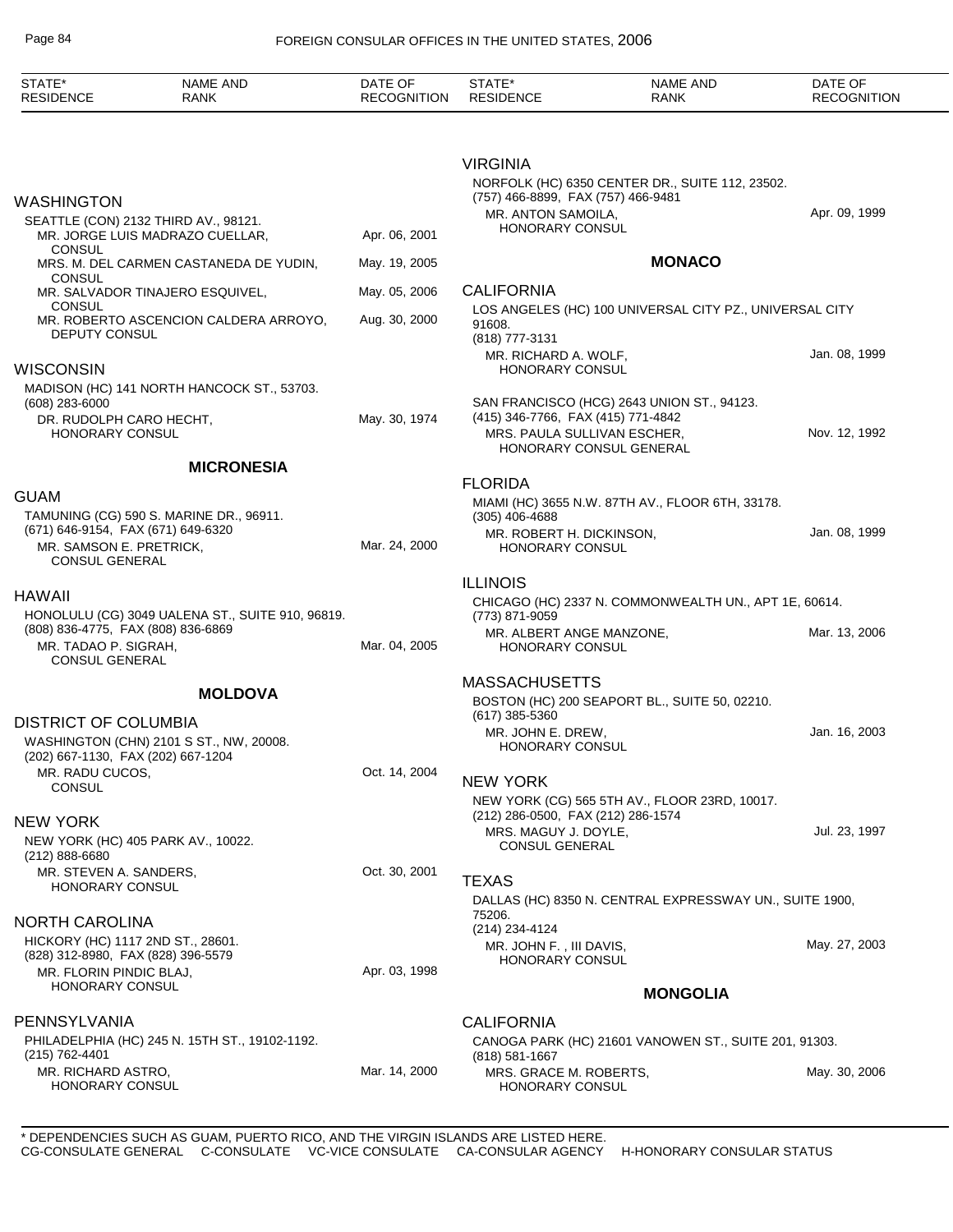| STATE*<br><b>RESIDENCE</b>                      | <b>NAME AND</b><br><b>RANK</b>                            | DATE OF<br><b>RECOGNITION</b> | STATE*<br><b>RESIDENCE</b>                                        | <b>NAME AND</b><br><b>RANK</b>                          | DATE OF<br><b>RECOGNITION</b> |
|-------------------------------------------------|-----------------------------------------------------------|-------------------------------|-------------------------------------------------------------------|---------------------------------------------------------|-------------------------------|
|                                                 |                                                           |                               |                                                                   |                                                         |                               |
| $(415)$ 434-1111                                | SAN FRANCISCO (HCG) 909 MONTGOMERY ST., SUITE 400, 94133. |                               | MR. ABDELHAK SAOUD,<br><b>HONORARY CONSUL</b>                     |                                                         | Jul. 14, 1982                 |
| MR. RICHARD C. BLUM,                            | HONORARY CONSUL GENERAL                                   | Jun. 28, 2001                 |                                                                   |                                                         |                               |
|                                                 |                                                           |                               | <b>HAWAII</b>                                                     | HONOLULU (HC) 796 ISENBERG ST., SUITE 19E, 96826.       |                               |
| COLORADO                                        |                                                           |                               | (808) 383-2597                                                    |                                                         |                               |
| $(303)$ 832-6511                                | DENVER (HC) 1700 BROADWAY ., SUITE 1202, 80290-1201.      |                               | MR. MOHAMMED JAN RUMI,<br><b>HONORARY CONSUL</b>                  |                                                         | Jan. 28, 2005                 |
| HONORARY CONSUL                                 | MR. JAMES FREDERICK WAGENLANDER,                          | Dec. 29, 1998                 | <b>KANSAS</b>                                                     |                                                         |                               |
| DISTRICT OF COLUMBIA                            |                                                           |                               | PARK 66211.                                                       | KANSAS CITY (HC) 10777 BARKLEY UN., SUITE 200, OVERLAND |                               |
|                                                 | WASHINGTON (CHN) 2833 M ST., NW, 20007.                   |                               | (913) 649-8021                                                    |                                                         |                               |
| (202) 333-7117, FAX (202) 298-9227              |                                                           |                               | MR. HARRY MCLEAR,                                                 |                                                         | Mar. 13, 1987                 |
| MR. SESEER GONCHIG,<br><b>CONSUL GENERAL</b>    |                                                           | Feb. 27, 2003                 | HONORARY CONSUL                                                   |                                                         |                               |
|                                                 |                                                           |                               | <b>MASSACHUSETTS</b>                                              |                                                         |                               |
| GEORGIA                                         |                                                           |                               |                                                                   | CAMBRIDGE (HCG) 124 MT. AUBURN ST., SUITE 200, 02138.   |                               |
| (404) 894-9451                                  | ATLANTA (HC) 781 MARIETTA ST., 30318.                     |                               | (617) 495-6325<br>MR. JOHN ANTHONY QUELCH,                        |                                                         | May. 04, 2004                 |
| MR. JOHN EDGAR ENDICOTT,<br>HONORARY CONSUL     |                                                           | Aug. 04, 2005                 |                                                                   | HONORARY CONSUL GENERAL                                 |                               |
|                                                 |                                                           |                               | <b>NEW YORK</b>                                                   |                                                         |                               |
| <b>ILLINOIS</b>                                 |                                                           |                               | $(212)$ 758-2625                                                  | NEW YORK (CG) 10 E. 40TH ST., FLOOR 23RD, 10016.        |                               |
| (773) 626-8800, FAX (773) 626-1430              | CHICAGO (HC) 4701 W. RICE ST., 60651.                     |                               | MR. ABDESLAM JAIDI,                                               |                                                         | May. 07, 2002                 |
| MR. G. MICHAEL KENNY,                           |                                                           | Feb. 07, 2005                 | <b>CONSUL GENERAL</b><br>MR. ABDERRAHIM BEYYOUDH,                 |                                                         | Oct. 01, 2002                 |
| HONORARY CONSUL                                 |                                                           |                               | DEPUTY CONSUL GENERAL                                             |                                                         |                               |
| NEW JERSEY                                      |                                                           |                               | MR. ABDELOUAHAB EL BOUHALI,<br><b>VICE CONSUL</b>                 |                                                         | Oct. 12, 1977                 |
|                                                 | PLAINFIELD (HC) 805 SOUTH AV., 07062.                     |                               | MR. MUSTAPHA EL ACHRAOUI,<br><b>VICE CONSUL</b>                   |                                                         | May. 11, 1992                 |
| (908) 754-0355<br>MR. CARMEN CABELL,            |                                                           | Jul. 29, 2005                 | MR. TALAL JENNANE,                                                |                                                         | Oct. 05, 2005                 |
| <b>HONORARY CONSUL</b>                          |                                                           |                               | <b>VICE CONSUL</b><br>MR. BENAISSA ROUIZEM,<br><b>VICE CONSUL</b> |                                                         | May. 23, 2006                 |
| New York                                        |                                                           |                               |                                                                   |                                                         |                               |
| MR. JAGIR SUHEE,                                | NEW YORK (CG) 6 E. 77TH ST., 10021.                       | Feb. 06, 1995                 |                                                                   | <b>NAMIBIA</b>                                          |                               |
| <b>CONSULAR AGENT</b>                           |                                                           |                               | <b>MICHIGAN</b>                                                   |                                                         |                               |
| TEXAS                                           |                                                           |                               | (313) 496-2900, FAX (313) 259-0154                                | DETROIT (HC) 163 MADISON AV., SUITE 2000, 48226.        |                               |
|                                                 | HOUSTON (HCA) 1221 LAMAR., SUITE 1201, 77010.             |                               | MR. DON H. BARDEN,                                                |                                                         | Dec. 02, 1996                 |
| (713) 759-1922                                  |                                                           |                               | <b>HONORARY CONSUL</b>                                            |                                                         |                               |
| MR. EDWARD T., JR STORY,                        | HONORARY CONSULAR AGENT                                   | Jan. 06, 1997                 |                                                                   | <b>NAURU</b>                                            |                               |
| UTAH                                            |                                                           |                               | <b>GUAM</b>                                                       |                                                         |                               |
|                                                 | SPRINGVILLE (HC) 1063 S.1650 UN., E, 84663.               |                               |                                                                   | AGANA (CON) MARINE DR., FLOOR 1ST, 96910.               |                               |
| (801) 489-8899                                  |                                                           |                               | MR. MANFRED R. DEPAUNE,<br><b>CONSUL</b>                          |                                                         | Jun. 24, 1981                 |
| MR. MALAN R. JACKSON,<br><b>HONORARY CONSUL</b> |                                                           | Aug. 13, 2003                 | MR. KELLY D. EMIU,<br><b>CONSUL</b>                               |                                                         | May. 16, 1983                 |
|                                                 | <b>MOROCCO</b>                                            |                               | <b>HAWAII</b>                                                     |                                                         |                               |
| CALIFORNIA                                      |                                                           |                               |                                                                   | HONOLULU (HC) 841 BISHOP ST., SUITE 506, 96813.         |                               |
| (818) 570-0318                                  | LOS ANGELES (HC) 521 N. DAROCA., 91775.                   |                               | (808) 523-7821                                                    |                                                         |                               |
|                                                 |                                                           |                               |                                                                   |                                                         |                               |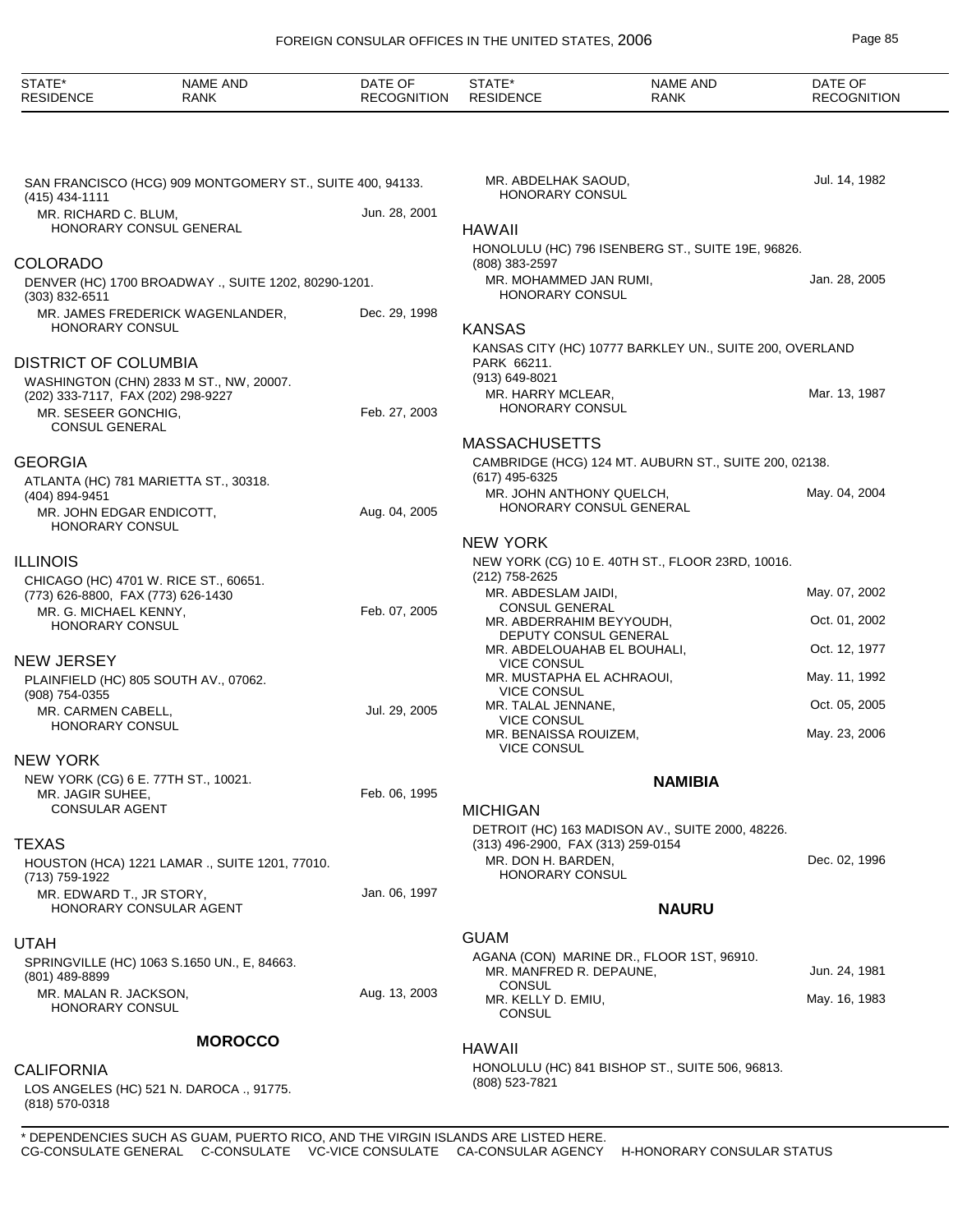| STATE*<br><b>RESIDENCE</b>                                   | NAME AND<br><b>RANK</b>                                    | DATE OF<br><b>RECOGNITION</b> | STATE*<br><b>RESIDENCE</b>                                         | <b>NAME AND</b><br><b>RANK</b>                              | DATE OF<br><b>RECOGNITION</b> |
|--------------------------------------------------------------|------------------------------------------------------------|-------------------------------|--------------------------------------------------------------------|-------------------------------------------------------------|-------------------------------|
|                                                              |                                                            |                               |                                                                    |                                                             |                               |
| HONORARY CONSUL                                              | MR. ALFRED HINDMARSH STEPHEN.                              | May. 15, 1972                 | <b>CONSUL GENERAL</b>                                              | MRS. MAGDALINA ANNA JACOBA DE PLANQUE,                      | Oct. 17, 2005                 |
| MS. VALCINO H. BECKETT,                                      |                                                            | Mar. 30, 1981                 |                                                                    | MR. LEENDERT JOHANNES VAN DEN DOOL,                         | Oct. 01, 2003                 |
| <b>HONORARY CONSUL</b>                                       |                                                            |                               | DEPUTY CONSUL GENERAL<br>MR. ROLAND B. VAN DER GAAG,               |                                                             | Aug. 09, 2001                 |
|                                                              | TRUST TERRITORIES OF THE PACIFIC ISLANDS                   |                               | <b>CONSUL</b>                                                      | MR. MAURITS WILLEM BELTGENS,                                | Oct. 01, 2003                 |
| MR. PETER TALI COLEMAN.                                      | PAGO PAGO (HC) X., PAGO PAGO, AM. SAMOA 96799.             | Dec. 02, 1985                 | <b>VICE CONSUL</b>                                                 |                                                             |                               |
| <b>HONORARY CONSUL</b>                                       |                                                            |                               |                                                                    | SAN FRANCISCO (HC) 901 MARINER'S ISLAND BL., SUITE 535, SAN |                               |
|                                                              | <b>NEPAL</b>                                               |                               | MATEO 94404.<br>(650) 403-0073, FAX (415) 399-1249                 |                                                             |                               |
| <b>CALIFORNIA</b>                                            |                                                            |                               | MR. DOUGLAS JOE ENGMANN,<br><b>HONORARY CONSUL</b>                 |                                                             | Oct. 19, 2004                 |
| (310) 319-9559                                               | LOS ANGELES (HCG) 14920 ALVA DR., PACIFIC PALISADES 90272. |                               | MR. JOHAN P. SNAPPER,<br>HONORARY VICE CONSUL                      |                                                             | Jun. 29, 1993                 |
| MR. GEORGE MARK PAPPAS.                                      | HONORARY CONSUL GENERAL                                    | Sep. 21, 1992                 |                                                                    |                                                             |                               |
|                                                              |                                                            |                               | <b>COLORADO</b>                                                    | DENVER (HC) 1625 BROADWAY UN., SUITE 680, 80202.            |                               |
| $(415)$ 434-1111                                             | SAN FRANCISCO (HCG) 909 MONTGOMERY ST., SUITE 400, 94133.  |                               | (303) 592-5362                                                     |                                                             | Oct. 14, 2005                 |
| MR. RICHARD C. BLUM,                                         | HONORARY CONSUL GENERAL                                    | Aug. 02, 1983                 | HONORARY CONSUL                                                    | PROFESSOR MAXIMILIAAN PEETERS,                              |                               |
| <b>ILLINOIS</b>                                              |                                                            |                               | <b>DISTRICT OF COLUMBIA</b>                                        |                                                             |                               |
|                                                              | CHICAGO (HCG) 100 W. MONROE ST., SUITE 500, 60603.         |                               | (202) 244-5300, FAX (202) 362-3430                                 | WASHINGTON (CHN) 4200 LINNEAN AV., NW, 20008.               |                               |
| (312) 263-1250, FAX (312) 263-3480<br>MR. MARVIN A. BRUSTIN, |                                                            | Mar. 10, 2004                 | MR. HENDRIKUS GEBUIS,                                              |                                                             | Sep. 12, 2003                 |
|                                                              | HONORARY CONSUL GENERAL                                    |                               | <b>CONSUL</b><br>MRS. TERESA LOUISE VERBURG,<br><b>VICE CONSUL</b> |                                                             | Sep. 07, 2005                 |
| <b>MASSACHUSETTS</b>                                         |                                                            |                               |                                                                    |                                                             |                               |
| (617) 948-9449                                               | BOSTON (HCG) 151 TREMONT ST., APT 21L, 02111.              |                               | <b>FLORIDA</b>                                                     | JACKSONVILLE (HC) 644 CESERY BL., SUITE 200, 32211.         |                               |
| MR. ROBERT C. SAGER,                                         | HONORARY CONSUL GENERAL                                    | May. 06, 2003                 | (904) 744-0275, FAX (904) 744-3547                                 |                                                             |                               |
|                                                              |                                                            |                               | MR. JEFFREY ROBERT LANDA,<br>HONORARY CONSUL                       |                                                             | Apr. 21, 1998                 |
| <b>NEW YORK</b>                                              |                                                            |                               |                                                                    | MIAMI (CG) 701 BRICKELL AV., FLOOR 5TH, 33131.              |                               |
| (212) 370-4188                                               | NEW YORK (CG) 820 2ND AV., SUITE 17B, 10017.               |                               | (786) 866-0480, FAX (786) 866-0498                                 |                                                             |                               |
|                                                              |                                                            |                               | <b>CONSUL GENERAL</b>                                              | MRS. LUCITA C. G. N. MOENIRALAM,                            | Oct. 04, 2005                 |
| <b>OHIO</b>                                                  | CLEVELAND (HCG) 310 E. MARKET ST., 44883.                  |                               | MR. XAVIER CARLOS A. PRENS,<br><b>CONSUL</b>                       |                                                             | Mar. 07, 2006                 |
| (419) 447-7977                                               |                                                            |                               | MR. ROBERT KOOLE,                                                  |                                                             | Nov. 06, 2002                 |
| DR. WILLIAM C. CASSELL,                                      | HONORARY CONSUL GENERAL                                    | Aug. 29, 1983                 | DEPUTY CONSUL<br><b>VICE CONSUL</b>                                | MS. JEANNETTE G. NIEUWENHUIJS,                              | Oct. 31, 2003                 |
|                                                              | <b>NETHERLANDS</b>                                         |                               | <b>GEORGIA</b>                                                     |                                                             |                               |
| <b>ARIZONA</b>                                               |                                                            |                               |                                                                    | ATLANTA (HC) 270 CARPENTER DR., SUITE 540, 30328.           |                               |
|                                                              | PHOENIX (HC) 7150 E. CAMELBACK RD., SUITE 444, SCOTTSDALE  |                               | (404) 943-0061                                                     |                                                             | Feb. 09, 2006                 |
| 85251.<br>(480) 563-0092, FAX (602) 224-0620                 |                                                            |                               | MR. EWOUD NORBERT SWAAK,<br>HONORARY CONSUL                        |                                                             |                               |
| MR. SIEBE K. J. VAN DER ZEE,<br>HONORARY CONSUL              |                                                            | May. 26, 1992                 | <b>HAWAII</b>                                                      |                                                             |                               |
|                                                              |                                                            |                               |                                                                    | HONOLULU (HC) 700 BISHOP ST., SUITE 2100, 96813.            |                               |
| <b>CALIFORNIA</b>                                            |                                                            |                               | (808) 531-6897                                                     |                                                             |                               |
| (310) 268-1598, FAX (310) 312-0989                           | LOS ANGELES (CG) 11766 WILSHIRE BL., SUITE 1150, 90025.    |                               | MR. GAYLORD G. TOM,<br><b>HONORARY CONSUL</b>                      |                                                             | May. 02, 1991                 |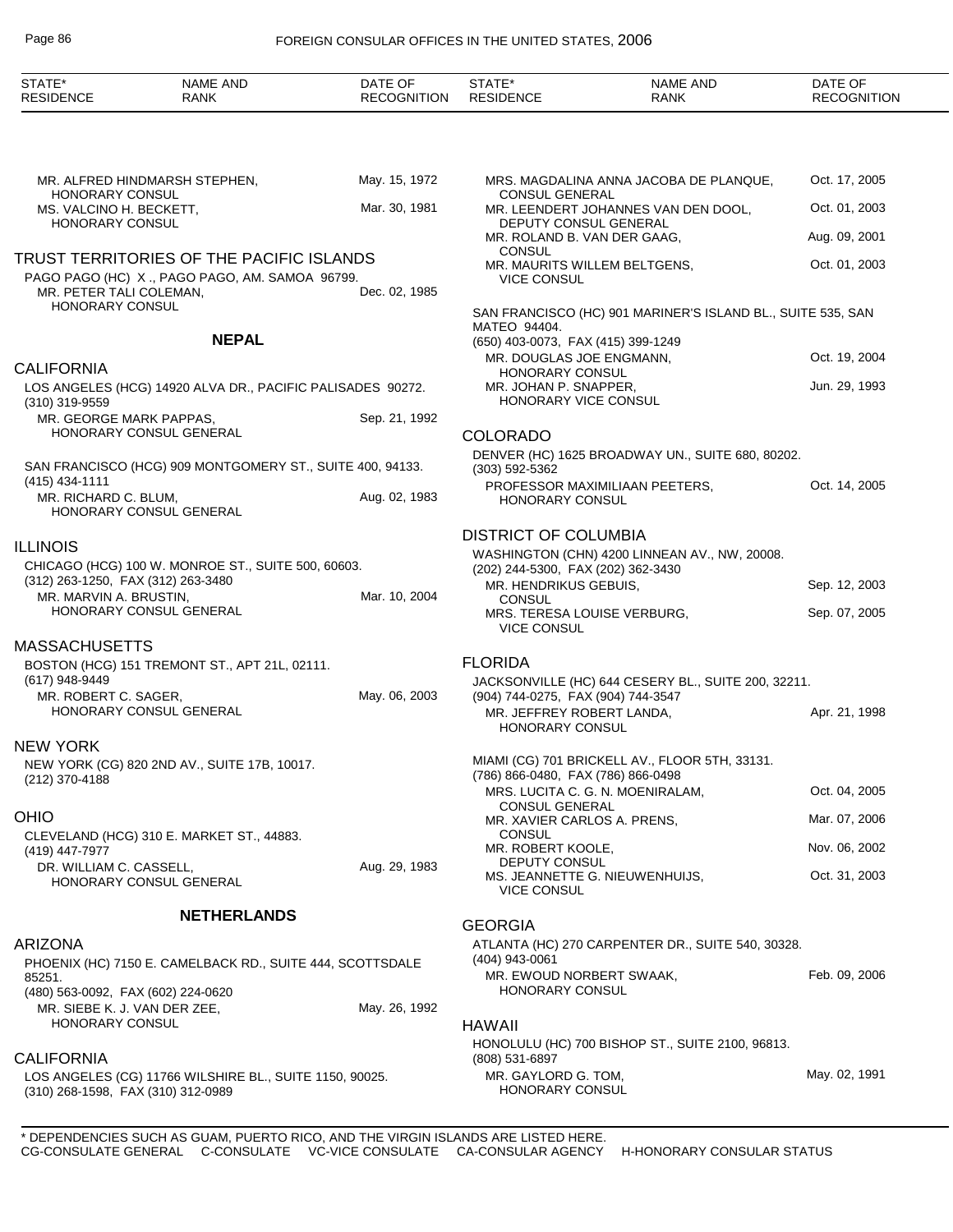| STATE*<br><b>RESIDENCE</b>                                  | NAME AND<br><b>RANK</b>                                  | DATE OF<br><b>RECOGNITION</b> | STATE*<br><b>RESIDENCE</b>                                                       | NAME AND<br><b>RANK</b>                                    | DATE OF<br><b>RECOGNITION</b> |
|-------------------------------------------------------------|----------------------------------------------------------|-------------------------------|----------------------------------------------------------------------------------|------------------------------------------------------------|-------------------------------|
|                                                             |                                                          |                               |                                                                                  |                                                            |                               |
| <b>ILLINOIS</b>                                             |                                                          |                               | <b>NEW YORK</b>                                                                  |                                                            |                               |
| (312) 856-0110, FAX (312) 856-9218                          | CHICAGO (CG) 303 E. WACKER DR., SUITE 2600, 60601.       |                               | (212) 246-1429                                                                   | NEW YORK (CG) 1 ROCKEFELLER PLAZA UN., FLOOR 11TH, 10020.  |                               |
| MR. DIRK WILLEM SCHIFF,<br><b>CONSUL GENERAL</b>            |                                                          | Oct. 05, 2005                 | MS. CORNELIA MINDERHOUD,<br><b>CONSUL GENERAL</b>                                |                                                            | Sep. 03, 2003                 |
| <b>CONSUL</b>                                               | MR. MICHEL JEAN CHRISTIAN OOMS,                          | Aug. 12, 2002                 |                                                                                  | MR. WALTER WIM GABRIEL OOSTELBOS,<br>DEPUTY CONSUL GENERAL | Aug. 29, 2003                 |
| <b>CONSUL</b>                                               | MR. CORNELIS WILHELMUS HERSBACH,                         | Oct. 03, 2003                 | MRS. GABRIELLA SANCISI,<br><b>CONSUL</b>                                         |                                                            | Jul. 31, 2003                 |
| <b>VICE CONSUL</b>                                          | MRS. ELISABETH MARIA SMITS-WILMER,                       | Mar. 28, 2006                 | <b>NORTH CAROLINA</b>                                                            |                                                            |                               |
|                                                             |                                                          |                               |                                                                                  | RALEIGH (HC) 5504 COMMERCIAL AV., SUITE 110, 27612.        |                               |
| LOUISIANA                                                   | NEW ORLEANS (HC) 643 MAGAZINE ST., 70130.                |                               | (919) 645-1100, FAX (919) 719-2087<br>MR. GERARD TER WEE,                        |                                                            | Aug. 14, 2001                 |
| $(504)$ 596-2838                                            | MRS. CONSTANCE CHARLES WILLEMS,                          | Jul. 25, 1989                 | HONORARY CONSUL                                                                  |                                                            |                               |
| <b>HONORARY CONSUL</b>                                      |                                                          |                               | <b>OHIO</b>                                                                      |                                                            |                               |
| <b>MASSACHUSETTS</b>                                        |                                                          |                               | (440) 324-4164, FAX (440) 365-8326                                               | CLEVELAND (HC) 3200 NATIONAL CITY CENTER ., 44114-3485.    |                               |
| (617) 542-8452, FAX (617) 542-3304                          | BOSTON (CON) 20 PARK PZ., SUITE 524, 02116-4399.         |                               | MR. CHARLES A. DE LA PORTE,<br>HONORARY CONSUL                                   |                                                            | Mar. 19, 1997                 |
| MR. MARCO SMIT,<br><b>CONSUL</b>                            |                                                          | Jun. 28, 2005                 |                                                                                  |                                                            |                               |
|                                                             |                                                          |                               | <b>OREGON</b>                                                                    | PORTLAND (HC) 520 S.W. YAMHILL., SUITE 600, 97204.         |                               |
| (617) 451-2330                                              | BOSTON (HC) 6 ST. JAMES AV., 02116-3800.                 |                               | $(503)$ 222-3531                                                                 |                                                            |                               |
| HONORARY CONSUL                                             | MR. HENRY PIETER MARCUS PAAP,                            | Jan. 16, 1998                 | MR. TED E. RUNSTEIN,<br>HONORARY CONSUL                                          |                                                            | Feb. 10, 1997                 |
| <b>MICHIGAN</b>                                             |                                                          |                               | PENNSYLVANIA                                                                     |                                                            |                               |
| (313) 983-4999, FAX (313) 983-4350                          | DETROIT (HC) 535 GRISWOLD UN., SUITE 2400, 48226.        |                               | MAWR 19010.                                                                      | PHILADELPHIA (HC) 1030 E. LANCASTER AV., SUITE 1007, BRYN  |                               |
| MR. JOHANNES H. J. PIJLS.<br>HONORARY CONSUL                |                                                          | Apr. 27, 2000                 | (610) 520-9591, FAX (610) 520-1614<br>MS. YVONNE J. OROVA,<br>HONORARY CONSUL    |                                                            | Oct. 12, 1988                 |
|                                                             | GRAND RAPIDS (HC) 3250 28TH ST., SE, 49512.              |                               | <b>PUERTO RICO</b>                                                               |                                                            |                               |
| $(616)$ 285-9998<br>MR. HENRY I. WITTE,                     |                                                          | Jan. 11, 1991                 | 00979.                                                                           | RIO PIEDRAS (HC) 4 EXTENCION VILLA MAR EO 122., CAROLINA   |                               |
| HONORARY CONSUL                                             |                                                          |                               | (787) 726-7356, FAX (787) 759-9400<br>MR. FRANK F. HAACKE,                       |                                                            | Feb. 16, 1989                 |
| <b>MINNESOTA</b>                                            |                                                          |                               | <b>HONORARY CONSUL</b>                                                           |                                                            |                               |
| (612) 371-5790                                              | MINNEAPOLIS (HC) 80 S. 8TH ST., SUITE 4200, 55402--2205. |                               |                                                                                  |                                                            |                               |
| MR. MARC ANDRE AL,<br>HONORARY CONSUL                       |                                                          | Sep. 11, 2003                 | <b>TEXAS</b><br>(713) 622-8000                                                   | HOUSTON (HC) 2200 POST OAK BL., SUITE 610, 77056.          |                               |
| <b>MISSOURI</b>                                             |                                                          |                               | MR. GEERT CORNELIS VISSER,                                                       |                                                            | Dec. 24, 2003                 |
|                                                             | KANSAS CITY (HC) 5818 MANOR LA., PARKVILLE 64152-6063.   |                               | <b>HONORARY CONSUL</b>                                                           |                                                            |                               |
| (816) 741-1152, FAX (816) 741-1152<br>MR. ROBERTUS GODDIJN, |                                                          | Sep. 03, 1996                 |                                                                                  | TRUST TERRITORIES OF THE PACIFIC ISLANDS                   |                               |
| HONORARY CONSUL                                             |                                                          |                               | FLOOR 9TH, -.                                                                    | MANILA, PHILIPPINES (CG) 2129 PASONG TAMO, , KINGS CT.,    |                               |
|                                                             | SAINT LOUIS (HC) 562 N. WOODLAWN., ST. LOUIS 63122.      |                               | <b>UTAH</b>                                                                      |                                                            |                               |
| $(314)$ 965-3533                                            | MR. RICHARD WILLIAM LODGE,                               | Sep. 03, 1987                 |                                                                                  | SALT LAKE CITY (HC) 230 WEST 700 SOUTH ., 84101.           |                               |
| HONORARY CONSUL                                             |                                                          |                               | (801) 364-1981, FAX (801) 355-2119<br>MR. LEGRANDE STEENBLIK,<br>HONORARY CONSUL |                                                            | Apr. 24, 1992                 |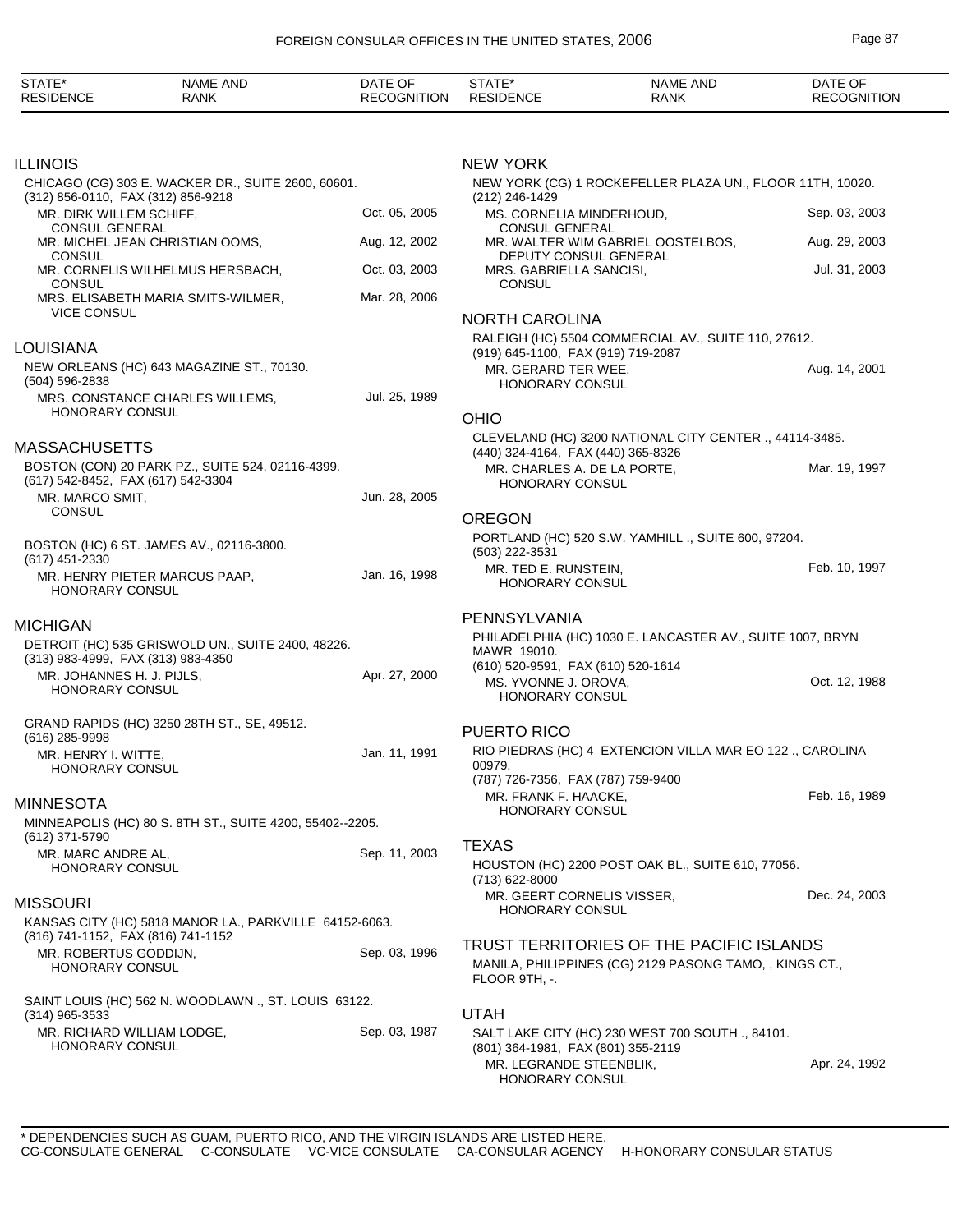| STATE*<br><b>RESIDENCE</b>                                        | NAME AND<br><b>RANK</b>                                    | DATE OF<br><b>RECOGNITION</b> | STATE*<br><b>RESIDENCE</b>                                                              | <b>NAME AND</b><br>RANK                                                                             | DATE OF<br><b>RECOGNITION</b> |
|-------------------------------------------------------------------|------------------------------------------------------------|-------------------------------|-----------------------------------------------------------------------------------------|-----------------------------------------------------------------------------------------------------|-------------------------------|
|                                                                   |                                                            |                               |                                                                                         |                                                                                                     |                               |
| <b>WASHINGTON</b><br>(425) 637-3050                               | BELLEVUE (HC) 40 LAKE BELLEVUE DR., SUITE 100, 98005.      |                               | <b>ILLINOIS</b><br>(773) 714-9461, FAX (773) 714-9483                                   | CHICAGO (HC) 8600 W. BRYN MAWR AV., SUITE 500N, 60631.                                              |                               |
| MR. PETER PAUL HAGEMAN,<br><b>HONORARY CONSUL</b>                 |                                                            | Mar. 13, 2006                 | MR. EDWARD BURKHARDT,<br><b>HONORARY CONSUL</b>                                         |                                                                                                     | Feb. 22, 1995                 |
|                                                                   | <b>NEW ZEALAND</b>                                         |                               | <b>NEW HAMPSHIRE</b>                                                                    |                                                                                                     |                               |
| <b>CALIFORNIA</b>                                                 |                                                            |                               |                                                                                         | BOSTON (HC) 16 CENTRE ST., CONCORD 03301.                                                           |                               |
| (530) 756-7016                                                    | SACRAMENTO (HC) 44733 N. EL MACERO DR., EL MACERO 95618.   |                               | (603) 227-9935, FAX (603) 227-9935<br>MR. SIMON CHARLES LEEMING,<br>HONORARY CONSUL     |                                                                                                     | Jan. 08, 2001                 |
| DR. EDWARD J. HURLEY,                                             |                                                            | Sep. 14, 1998                 |                                                                                         |                                                                                                     |                               |
| HONORARY CONSUL                                                   |                                                            |                               | <b>NEW YORK</b>                                                                         |                                                                                                     |                               |
| (619) 677-1485, FAX (619) 677-1477                                | SAN DIEGO (HC) 12555 HIGH BLUFF DR., SUITE 175, 92130.     |                               | (212) 832-4038                                                                          | NEW YORK (CG) 222 E. 41 ST., SUITE 2510, 10017.                                                     |                               |
| MR. ROBERT WILLIAM AYLING.<br><b>HONORARY CONSUL</b>              |                                                            | Dec. 28, 1994                 | MS. ALANA GOWER,<br><b>CONSUL</b>                                                       |                                                                                                     | Dec. 11, 2003                 |
|                                                                   |                                                            |                               | <b>TEXAS</b>                                                                            |                                                                                                     |                               |
| (415) 399-1255, FAX (415) 399-9775                                | SAN FRANCISCO (HC) P.O. BOX 330455., 94133-0455.           |                               |                                                                                         | HOUSTON (HC) 246 WARRENTON DR., 77024.                                                              |                               |
| MR. RICHARD COLLIER SEARS,<br><b>HONORARY CONSUL</b>              |                                                            | May. 04, 1994                 | (713) 973-8680, FAX (713) 973-6679<br>MRS. KATHLEEN D. KELLY.<br><b>HONORARY CONSUL</b> |                                                                                                     | Dec. 28, 1994                 |
|                                                                   | SANTA MONICA (CG) 2425 OLYMPIC BL., SUITE 600E, 90404.     |                               |                                                                                         |                                                                                                     |                               |
| (310) 566-6555, FAX (310) 566-6556<br>MR. ROBERT JOHN TAYLOR,     |                                                            | May. 24, 2004                 |                                                                                         | TRUST TERRITORIES OF THE PACIFIC ISLANDS<br>PAGO PAGO (CG) BEACH ROAD ., APIA, WESTERN SAMOA 00000. |                               |
| <b>CONSUL GENERAL</b><br>MR. PETER BLINMAN BULL,<br><b>CONSUL</b> |                                                            | Feb. 23, 2006                 | MR. JOHN STEWART ADANK,<br><b>CONSUL GENERAL</b>                                        |                                                                                                     | Nov. 30, 2004                 |
| NEW ZEALAND TOURISM BOARD                                         |                                                            |                               | <b>UTAH</b>                                                                             |                                                                                                     |                               |
| (310) 395-7840, FAX (310) 395-5453                                | SANTA MONICA (CON) 501 SANTA MONICA BL., SUITE 300, 90401. |                               | 84014.                                                                                  | SALT LAKE CITY (HC) 1379 NORTH BROOKHURST CI., CENTERVILLE                                          |                               |
|                                                                   |                                                            |                               | (801) 296-2494, FAX (801) 296-1523<br>MR. IAIN B. MCKAY,                                |                                                                                                     | May. 12, 1994                 |
| <b>DISTRICT OF COLUMBIA</b>                                       |                                                            |                               | HONORARY CONSUL                                                                         |                                                                                                     |                               |
| (202) 328-4800, FAX (202) 667-5227                                | WASHINGTON (CHN) 37 OBSERVATORY CI., NW, 20008.            |                               | <b>WASHINGTON</b>                                                                       |                                                                                                     |                               |
| <b>CONSUL GENERAL</b>                                             | MR. WINTON ALEXANDER HOLMES,                               | Jan. 31, 2003                 | $(206)$ 624-8300                                                                        | SEATTLE (HC) 10649 NORTH BEACH RD., BOW 98232.                                                      |                               |
| <b>GEORGIA</b>                                                    |                                                            |                               | MS. DELLA NEWMAN,                                                                       |                                                                                                     | Aug. 08, 2000                 |
| (404) 525-2495, FAX (404) 888-5147                                | ATLANTA (HC) 513 SEMINOLE AV., NE, 30307.                  |                               | <b>HONORARY CONSUL</b>                                                                  | <b>NICARAGUA</b>                                                                                    |                               |
| MR. IAN LATHAM,<br><b>HONORARY CONSUL</b>                         |                                                            | Mar. 26, 1996                 | <b>CALIFORNIA</b>                                                                       |                                                                                                     |                               |
| <b>GUAM</b>                                                       |                                                            |                               | (213) 252-1170                                                                          | LOS ANGELES (CG) 3550 WILSHIRE BL., SUITE 200, 90010.                                               |                               |
|                                                                   | TAMUNING (HC) 290 SALAS ST., 96931.                        |                               |                                                                                         | MR. CARLOS JOSE CARRION CORONEL,                                                                    | Aug. 29, 2003                 |
| (671) 646-7662, FAX (671) 646-1061<br>MR. JOHN W. SCRAGG.         |                                                            | Apr. 13, 1992                 | <b>CONSUL GENERAL</b><br>MRS. ADILIA SOMOZA ROMERO,<br><b>CONSULAR AGENT</b>            |                                                                                                     | Jun. 14, 2004                 |
| <b>HONORARY CONSUL</b>                                            |                                                            |                               | MS. MINA NELSON,<br><b>HONORARY CONSUL</b>                                              |                                                                                                     | Oct. 01, 1991                 |
| HAWAII                                                            |                                                            |                               |                                                                                         |                                                                                                     |                               |
| (808) 543-7900<br>MR. PETER CUSHMAN LEWIS,                        | HONOLULU (HC) 900 RICHARDS ST., SUITE 414, 96813.          | Oct. 01, 1998                 | (415) 765-6821                                                                          | SAN FRANCISCO (CG) 870 MARKET ST., SUITE 514-520, 94102.                                            |                               |
| HONORARY CONSUL                                                   |                                                            |                               | MRS. MAYRA CENTENO GADEA,<br><b>CONSUL</b>                                              |                                                                                                     | Nov. 19, 2003                 |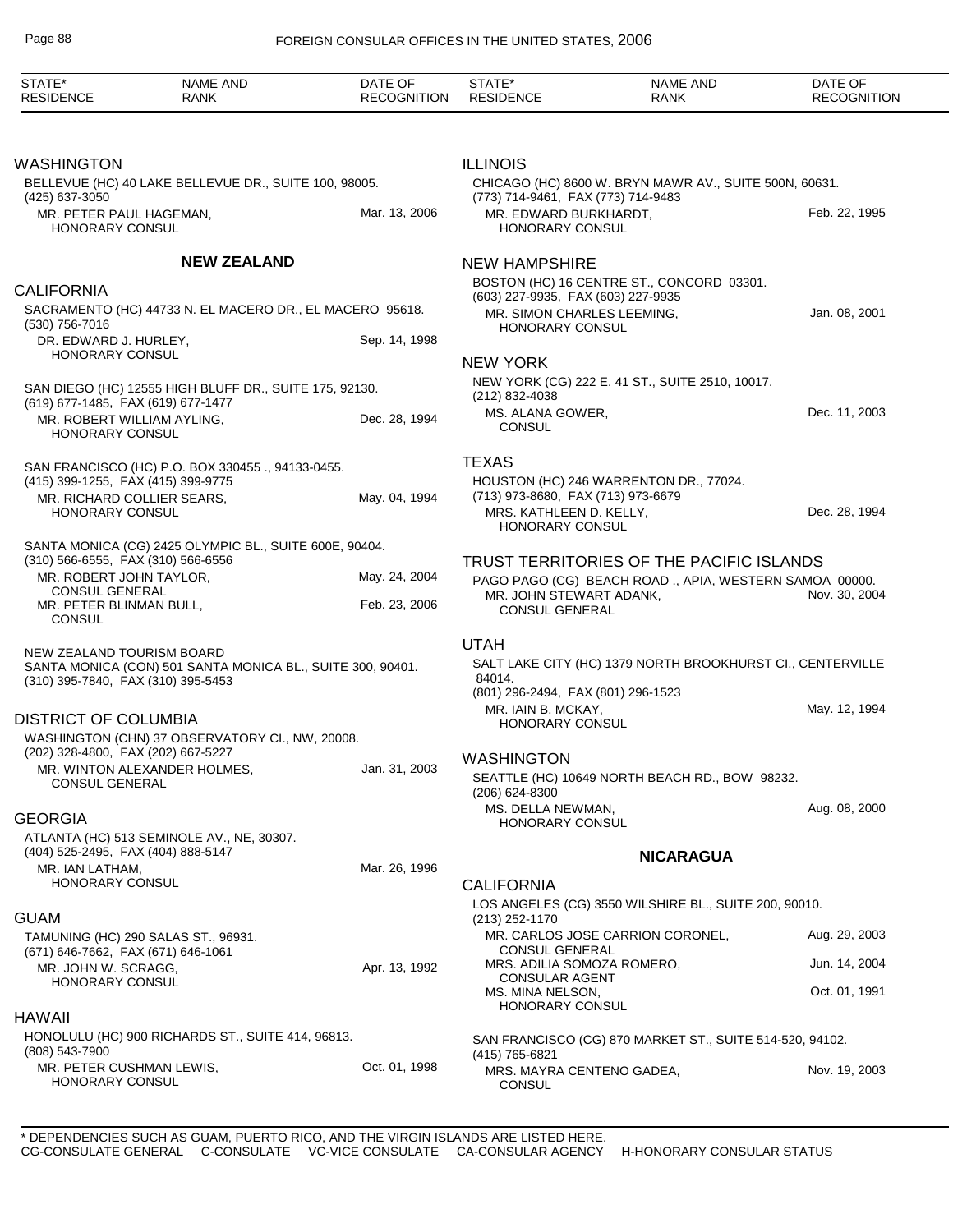| STATE*<br><b>RESIDENCE</b>                             | <b>NAME AND</b><br><b>RANK</b>                                 | DATE OF<br><b>RECOGNITION</b> | STATE*<br><b>RESIDENCE</b>                                 | <b>NAME AND</b><br><b>RANK</b>                      | DATE OF<br><b>RECOGNITION</b> |
|--------------------------------------------------------|----------------------------------------------------------------|-------------------------------|------------------------------------------------------------|-----------------------------------------------------|-------------------------------|
| <b>DISTRICT OF COLUMBIA</b>                            |                                                                |                               | PENNSYLVANIA                                               |                                                     |                               |
| (202) 939-6570, FAX (202) 939-6545                     | WASHINGTON (CHN) 1627 NEW HAMPSHIRE AV., NW, 20009.            |                               | (215) 427-2570                                             | PHILADELPHIA (HC) 627 W. ERIE AV., 19140.           |                               |
| <b>CONSUL GENERAL</b>                                  | MR. JUAN FRANCISCO CARCABELOS MOLINA,                          | Feb. 03, 2006                 | HONORARY CONSUL                                            | MS. MARTINA D. RUIZ BALLESTEROS,                    | May. 24, 2006                 |
| <b>FLORIDA</b>                                         |                                                                |                               | PITTSBURGH (HC) MOBAY RD., 15205.                          |                                                     |                               |
| (305) 220-6900                                         | MIAMI (CG) 8532 S.W. 8TH ST., SUITE 270, 33144.                |                               | (412) 777-2000<br>DR. RICHARD L. WHITE,<br>HONORARY CONSUL |                                                     | Mar. 11, 1992                 |
| <b>CONSUL GENERAL</b>                                  | MR. JOSE VELASQUEZ ESCOBAR,                                    | May. 03, 2002                 |                                                            |                                                     |                               |
| <b>CONSUL</b>                                          | MR. RAFAEL ANGEL UBILLA SUAZO,                                 | Jun. 29, 2004                 | <b>PUERTO RICO</b>                                         | SAN JUAN (HCG) B1 PALMA SOLA BL., GUAYNABO 00966.   |                               |
|                                                        |                                                                |                               | (787) 781-6513, FAX (787) 781-6530                         |                                                     |                               |
| <b>GEORGIA</b>                                         |                                                                |                               | MRS. EVA LUZ GARCIA DE PICO,<br>HONORARY CONSUL GENERAL    |                                                     | Mar. 23, 2001                 |
| (770) 319-1673                                         | ATLANTA (HC) 3161 LEMONS RIDGE DR., 30339.                     |                               |                                                            |                                                     |                               |
| MR. J. THOMAS, JR RATCHFORD,<br><b>HONORARY CONSUL</b> |                                                                | Jan. 05, 1999                 | <b>TEXAS</b><br>(713) 789-2762, FAX (713) 789-3164         | HOUSTON (CG) 8989 WESTHEIMER RD., SUITE 103, 77063. |                               |
| <b>LOUISIANA</b>                                       |                                                                |                               |                                                            | MRS. MARIA MERCEDES REYES DE BECK,                  | May. 07, 2004                 |
| (504) 887-6498                                         | METAIRIE (HC) 4820 BURKE DR., 70003.                           |                               | CONSUL<br>MR. MICHAEL JOHN CORDUA,                         |                                                     | Jun. 08, 2005                 |
| HONORARY CONSUL                                        | MR. CARLOS ALBERTO, JR SAMPSON,                                | Feb. 26, 2004                 | <b>HONORARY CONSUL</b>                                     |                                                     |                               |
|                                                        |                                                                |                               |                                                            | <b>NIGERIA</b>                                      |                               |
| <b>MASSACHUSETTS</b>                                   |                                                                |                               | <b>GEORGIA</b>                                             |                                                     |                               |
| (413) 781-5400                                         | SPRINGFIELD (HC) 52 MULBERRY ST., 01105.                       |                               | (770) 394-6261                                             | ATLANTA (CG) 8060 ROSWELL RD., 30350.               |                               |
| DR. SHERMAN E. FEIN,<br>HONORARY CONSUL                |                                                                | Apr. 18, 2000                 | MR. VICTOR ONOCHIE BOSAH,<br><b>CONSUL GENERAL</b>         |                                                     | Aug. 23, 2005                 |
| <b>MISSOURI</b>                                        |                                                                |                               | MR. HENRY OLASUNKANMI SANDA,<br><b>CONSUL</b>              |                                                     | Mar. 29, 2002                 |
|                                                        | SAINT LOUIS (HC) 211 N. BROADWAY UN., SUITE 2600, 63102--2740. |                               | MR. AMINU NABEGU,                                          |                                                     | Aug. 08, 2002                 |
| $(314)$ 342-8054                                       |                                                                | Jan. 21, 2003                 | <b>CONSUL</b><br>MR. HAKEEM DOSUNMU,                       |                                                     | Nov. 26, 2002                 |
| MR. THOMAS HARVEY BOTTINI,<br><b>HONORARY CONSUL</b>   |                                                                |                               | CONSUL                                                     | MS. JADESOLA ADEJUMOKE ADESUYI,                     | Jun. 24, 2003                 |
| <b>NEW YORK</b>                                        |                                                                |                               | <b>CONSUL</b><br>MR. RABIU SHEHU,                          |                                                     | Apr. 16, 2004                 |
| (212) 344-4491                                         | NEW YORK (CG) 820 SECOND AV., SUITE 802, 10017.                |                               | <b>CONSUL</b><br>MRS. HELEN INYANG ORU,                    |                                                     | May. 13, 2002                 |
| MR. CESAR MERCADO P.,                                  |                                                                | Jun. 20, 2003                 | <b>VICE CONSUL</b>                                         | MS. NIKECHI HELENESS EMEREONYE,                     | Jun. 24, 2003                 |
| <b>CONSUL</b>                                          | MRS. MARIA ROGELIA URCUYO DE ZARRUK,                           | Dec. 14, 2004                 | <b>VICE CONSUL</b>                                         |                                                     |                               |
|                                                        | HONORARY CONSUL GENERAL                                        |                               | <b>NEW YORK</b>                                            |                                                     |                               |
| <b>NORTH CAROLINA</b>                                  |                                                                |                               | $(212) 808 - 0301$                                         | NEW YORK (CG) 828 SECOND AV., 10017.                |                               |
| (704) 537-1230, FAX (704) 537-1326                     | CHARLOTTE (HC) 5205 MONROE RD., SUITE C, 28205.                |                               | MR. FUNGBE RALF ADERELE,                                   |                                                     | Jan. 30, 2006                 |
| MR. GILBERTO BERGMAN,<br>HONORARY CONSUL               |                                                                | Apr. 02, 2003                 | CONSUL GENERAL                                             | MR. EMMANUEL NYEVSUWE AGBEGIR,                      | May. 28, 1997                 |
|                                                        |                                                                |                               | CONSUL<br>MR. NURA SULEIMAN ISHAK,                         |                                                     | Dec. 10, 1999                 |
| <b>OKLAHOMA</b>                                        | TULSA (HC) 3233 E. 31ST ST., SUITE 103, 74105.                 |                               | CONSUL<br>MR. OBASE BICHENE OKONGOR,                       |                                                     | May. 09, 2001                 |
| (918) 742-5617<br>DR. JULIO C. CUADRA,                 |                                                                | Aug. 13, 2003                 | CONSUL<br>MS. VIVIAN N. R. OKEKE,                          |                                                     | Apr. 08, 2002                 |
| <b>HONORARY CONSUL</b>                                 |                                                                |                               | CONSUL<br>CONSUL                                           | MRS. MARY MARGARET HEZEKIAH OKAA,                   | Jun. 11, 2002                 |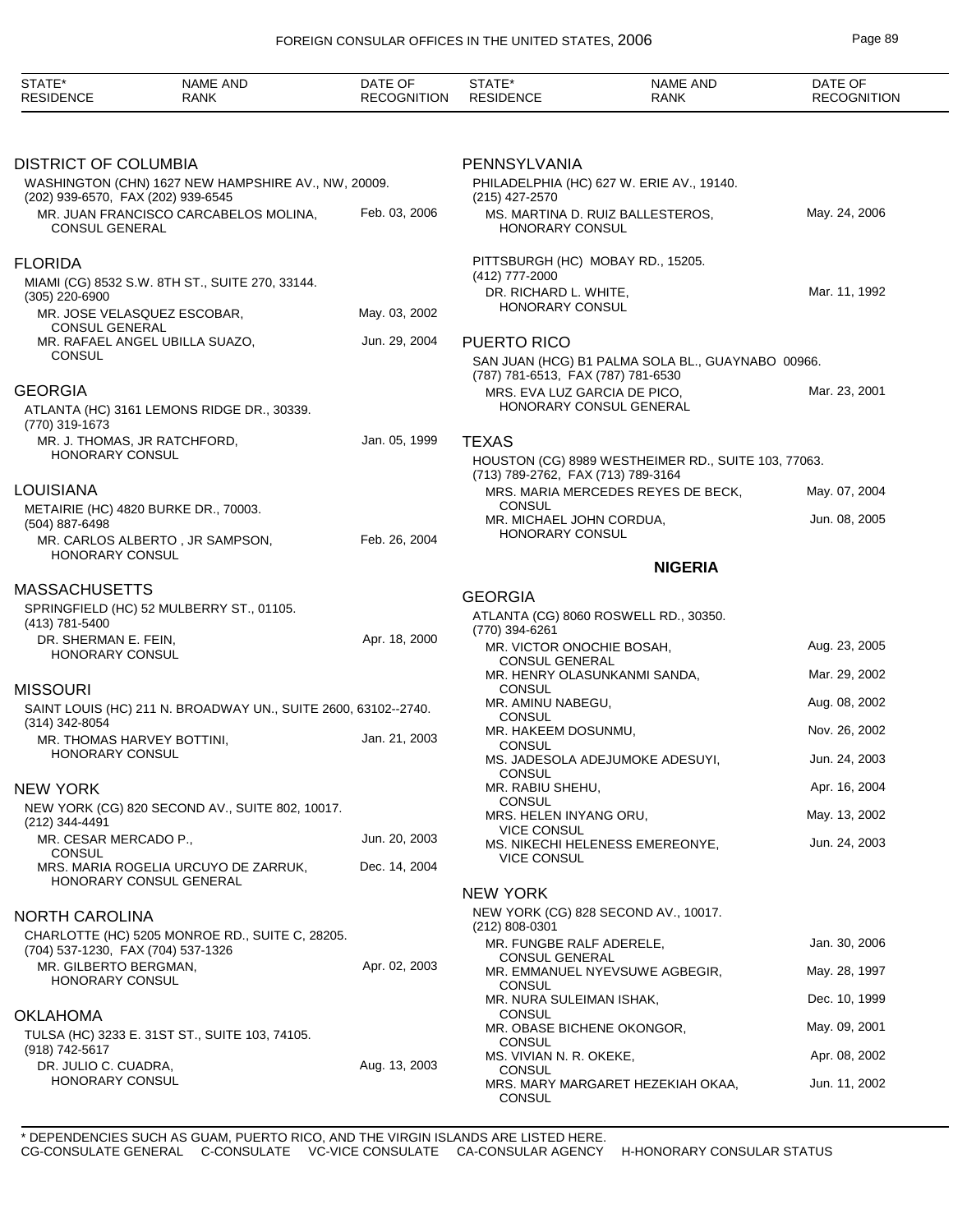| STATE*<br><b>RESIDENCE</b>                                                          | <b>NAME AND</b><br><b>RANK</b>                          | DATE OF<br><b>RECOGNITION</b> | STATE*<br><b>RESIDENCE</b>                                  | <b>NAME AND</b><br><b>RANK</b>                                                   | DATE OF<br><b>RECOGNITION</b> |
|-------------------------------------------------------------------------------------|---------------------------------------------------------|-------------------------------|-------------------------------------------------------------|----------------------------------------------------------------------------------|-------------------------------|
|                                                                                     |                                                         |                               |                                                             |                                                                                  |                               |
| CONSUL                                                                              | MR. OLUSOLA ADEGBITE FAMOYIN,                           | Jul. 12, 2002                 | MS. RITA I. EHRMAN,<br>HONORARY CONSUL                      |                                                                                  | Jan. 22, 1990                 |
| MR. IBRAHIM AUWALU,                                                                 |                                                         | Jun. 23, 2003                 |                                                             |                                                                                  |                               |
| <b>CONSUL</b><br>CONSUL                                                             | MR. NWABUEZE MONK AJANWACHUKU,                          | Jun. 30, 2003                 | <b>DISTRICT OF COLUMBIA</b>                                 | WASHINGTON (CHN) 2720 34TH ST., NW, 20008.                                       |                               |
|                                                                                     | MR. EDWIN ENOSAKHARE EDOBOR,                            | Mar. 03, 2004                 | (202) 333-6000, FAX (202) 337-0870                          |                                                                                  |                               |
| <b>CONSUL</b>                                                                       | MRS. AUGUSTINA OBIAGELI OKONKWO,                        | Jun. 24, 2003                 | MRS. BRITA VE MAGNUSSON,<br><b>VICE CONSUL</b>              |                                                                                  | Aug. 11, 2003                 |
| <b>VICE CONSUL</b><br>MS. MERCY IJOHO,<br><b>VICE CONSUL</b>                        |                                                         | Feb. 12, 2004                 | <b>FLORIDA</b>                                              |                                                                                  |                               |
|                                                                                     | <b>NORWAY</b>                                           |                               | (904) 798-7360, FAX (904) 358-1872<br>MR. GEORGE D. GABEL.  | JACKSONVILLE (HC) 50 N. LAURA ST., SUITE 3900, 32202.                            | Mar. 29, 1989                 |
| <b>ALABAMA</b>                                                                      |                                                         |                               | HONORARY CONSUL                                             |                                                                                  |                               |
| (251) 342-2151, FAX (251) 342-2151                                                  | MOBILE (HC) 6204 BRANDY RUN RD., N, 36608.              |                               | (305) 358-4386, FAX (305) 374-4359                          | MIAMI (HCG) 1007 N. AMERICA WA., SUITE 305, 33132--2092.                         |                               |
| <b>HONORARY CONSUL</b>                                                              | MR. LESLIE HAROLD, JR STUART,                           | Aug. 24, 1984                 | MR. TROND SIGURD JENSEN.                                    | HONORARY CONSUL GENERAL                                                          | Jul. 21, 2003                 |
| <b>ALASKA</b>                                                                       |                                                         |                               | MR. LEIF ERIC GRIFFIN,<br>HONORARY CONSUL                   |                                                                                  | Aug. 13, 2003                 |
| (907) 279-6942, FAX (907) 279-4912<br>MR. ANTON J. MEYER,<br><b>HONORARY CONSUL</b> | ANCHORAGE (HC) 203 W. 15TH AV., SUITE 105, 99501.       | Apr. 18, 1994                 | (850) 494-2194, FAX (850) 494-9175                          | PENSACOLA (HC) 4400 BAYOU BL., SUITE 34, 32503.<br>MR. RICHARD LESLIE APPLEYARD, | Apr. 09, 1999                 |
|                                                                                     |                                                         |                               | HONORARY CONSUL                                             |                                                                                  |                               |
| <b>ARIZONA</b>                                                                      |                                                         |                               |                                                             | TAMPA (HC) 701 HARBOUR POST DR., 33602.                                          |                               |
| $(602)$ 543-6256                                                                    | GLENDALE (HC) 4701 W. THUNDERBIRD RD., 85306.           |                               | (813) 247-4432, FAX (813) 247-4256                          |                                                                                  |                               |
| <b>HONORARY CONSUL</b>                                                              | DR. GEORGE ARTHUR OLANDER,                              | Oct. 14, 2005                 | MR. ARTHUR RENFRO SAVAGE,<br>HONORARY CONSUL                |                                                                                  | Oct. 07, 1998                 |
| <b>CALIFORNIA</b>                                                                   |                                                         |                               | <b>GEORGIA</b>                                              |                                                                                  |                               |
| <b>HILLS 90210.</b>                                                                 | LOS ANGELES (HCG) 468 N. CAMDEN DR., SUITE 200, BEVERLY |                               | 30327.                                                      | ATLANTA (HC) 3715 NORTHSIDE (BUILDING 300) PW., SUITE 650,                       |                               |
| $(310)$ 788-0858                                                                    |                                                         |                               | (404) 923-5079, FAX (404) 239-0877<br>MR. JOHN R. MCDONALD. |                                                                                  | Jan. 15, 1991                 |
| MR. RICHARD ISAAC FINE,                                                             | HONORARY CONSUL GENERAL                                 | Dec. 14, 1995                 | HONORARY CONSUL                                             |                                                                                  |                               |
|                                                                                     | MR. DAGFINN GUNNARSHAUG,<br>HONORARY VICE CONSUL        | Jul. 25, 2001                 |                                                             |                                                                                  |                               |
|                                                                                     | SAN DIEGO (HC) 4491 OSPREY ST., 92107.                  |                               | <b>HAWAII</b><br>(808) 734-5298, FAX (808) 732-5853         | HONOLULU (HC) 4215 KILAUEA AV., 96816.                                           |                               |
| (619) 523-5300                                                                      |                                                         |                               | MS. NINA H. FASI,                                           |                                                                                  | Jan. 30, 1998                 |
| MR. GORDON DAVID KOVTUN,<br>HONORARY CONSUL                                         |                                                         | Dec. 12, 2003                 | HONORARY CONSUL                                             |                                                                                  |                               |
|                                                                                     | SAN FRANCISCO (CG) 20 CALIFORNIA ST., FLOOR 6TH, 94111. |                               | <b>ILLINOIS</b>                                             |                                                                                  |                               |
| (415) 986-0766                                                                      |                                                         |                               | (312) 377-5050, FAX (312) 899-1101                          | CHICAGO (HCG) 300 S. WACKER DR., SUITE 1220, 60606.                              |                               |
| MR. ARE JOSTEIN NORHEIM,<br><b>CONSUL GENERAL</b>                                   |                                                         | Sep. 29, 2003                 | MR. PAUL S. ANDERSON,                                       |                                                                                  | Jan. 06, 2000                 |
| MRS. HEGE HAALAND,<br><b>CONSUL</b>                                                 |                                                         | Dec. 15, 2005                 |                                                             | HONORARY CONSUL GENERAL                                                          |                               |
| MS. UNNI GJONNES,                                                                   |                                                         | Oct. 01, 2003                 | <b>IOWA</b>                                                 |                                                                                  |                               |
| <b>VICE CONSUL</b>                                                                  |                                                         |                               | (515) 243-7100                                              | DES MOINES (HC) 2000 FINANCIAL CENTER., 50309.                                   |                               |
| <b>COLORADO</b>                                                                     |                                                         |                               | MR. QUENTIN R. BOYKEN,                                      |                                                                                  | Dec. 21, 1990                 |
| (303) 830-1970, FAX (303) 321-8106                                                  | DENVER (HC) 1775 SHERMAN ST., SUITE 1445, 80203.        |                               | <b>HONORARY CONSUL</b>                                      |                                                                                  |                               |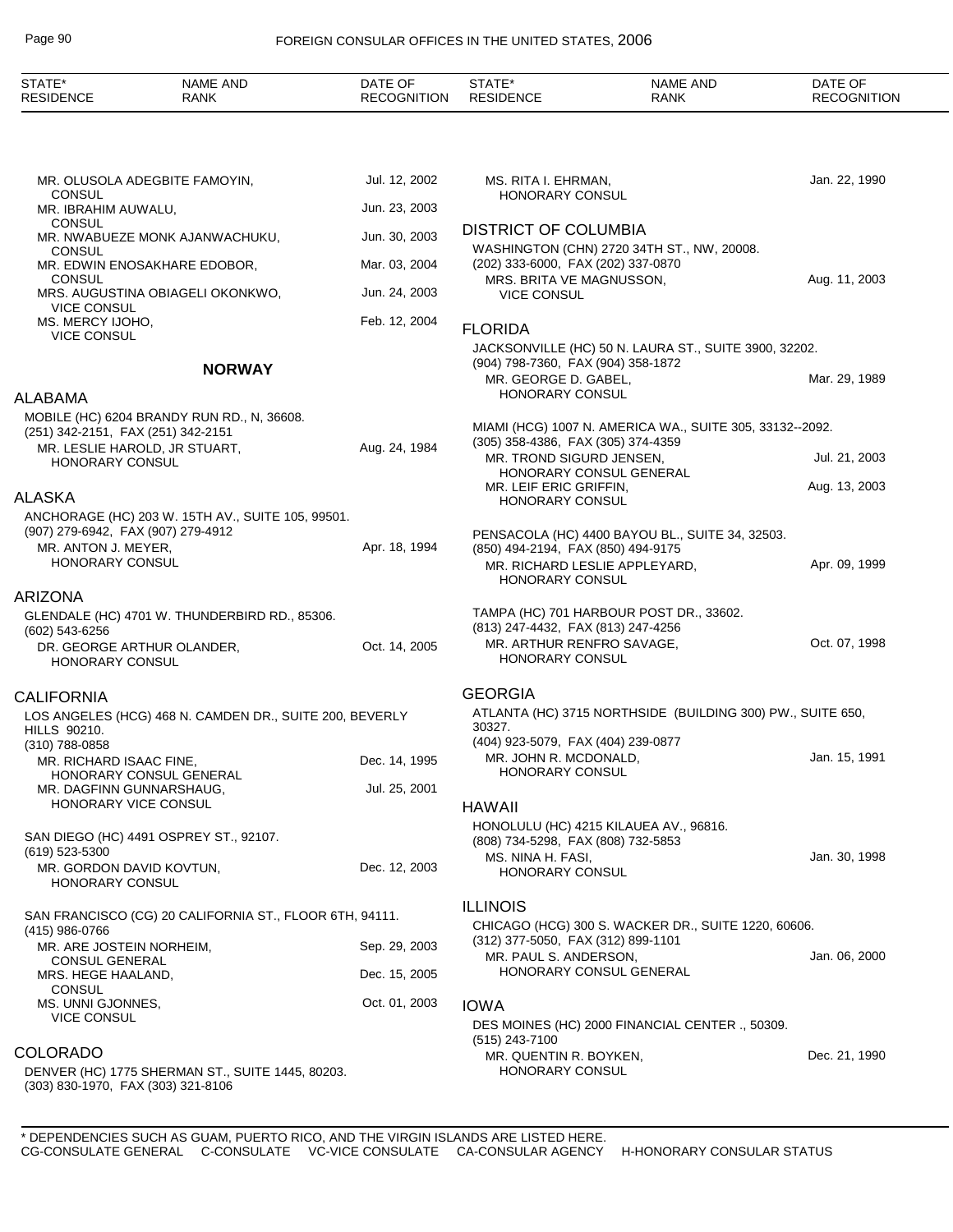| STATE*<br><b>RESIDENCE</b>                                          | <b>NAME AND</b><br><b>RANK</b>                             | DATE OF<br><b>RECOGNITION</b> | STATE*<br><b>RESIDENCE</b>                                  | <b>NAME AND</b><br><b>RANK</b>                         | DATE OF<br><b>RECOGNITION</b> |
|---------------------------------------------------------------------|------------------------------------------------------------|-------------------------------|-------------------------------------------------------------|--------------------------------------------------------|-------------------------------|
|                                                                     |                                                            |                               |                                                             |                                                        |                               |
| LOUISIANA                                                           |                                                            |                               |                                                             |                                                        |                               |
| (504) 522-3526                                                      | NEW ORLEANS (HC) 650 POYDRAS ST., SUITE 1700, 70130.       |                               | MR. RONALD HARVEY MCLEAN.<br>HONORARY CONSUL                |                                                        | Dec. 29, 1998                 |
| MR. JAMES M., JR BALDWIN,<br><b>HONORARY CONSUL</b>                 |                                                            | Sep. 10, 2003                 | <b>OKLAHOMA</b>                                             |                                                        |                               |
| MASSACHUSETTS                                                       |                                                            |                               | (918) 744-5222                                              | TULSA (HC) 2431 E. 61ST ST., SUITE 600, 74136.         |                               |
| (617) 423-2515, FAX (617) 423-2057                                  | BOSTON (HC) 286 CONGRESS ST., FLOOR 6TH, 02210.            |                               | MR. JON ROLF STUART,<br>HONORARY CONSUL                     |                                                        | Jun. 14, 1987                 |
| MR. TERJE KORSNES,                                                  |                                                            | Nov. 05, 1990                 |                                                             |                                                        |                               |
| <b>HONORARY CONSUL</b>                                              |                                                            |                               | <b>OREGON</b>                                               |                                                        |                               |
| MICHIGAN                                                            |                                                            |                               | (503) 221-0870                                              | PORTLAND (HC) 4380 S.W. MACADAM AV., SUITE 120, 97238. |                               |
| (248) 547-6379, FAX (248) 547-7020                                  | DETROIT (HC) 26017 CONCORD RD., HUNTINGTON WOODS 48070.    |                               | MR. LORENTZ KELLY BRUUN,<br><b>HONORARY CONSUL</b>          |                                                        | Jun. 25, 1991                 |
| MR. DENNIS M. FLESSLAND.<br><b>HONORARY CONSUL</b>                  |                                                            | Jan. 31, 2000                 | PENNSYLVANIA                                                |                                                        |                               |
|                                                                     |                                                            |                               |                                                             | PHILADELPHIA (HC) 1760 MARKET ST., APT 1111, 19103.    |                               |
| MINNESOTA                                                           |                                                            |                               | $(215)$ 665-8166                                            |                                                        |                               |
| (612) 332-3338                                                      | MINNEAPOLIS (CG) 821 MARQUETTE AV., SUITE 800, 55402-2961. |                               | MR. ERIK TORP,<br>HONORARY CONSUL                           |                                                        | Feb. 20, 2001                 |
| MR. ROLF WILLY HANSEN,<br><b>CONSUL GENERAL</b>                     |                                                            | Dec. 15, 2005                 |                                                             |                                                        |                               |
|                                                                     |                                                            |                               | <b>PUERTO RICO</b>                                          | PONCE (HC) 3091 SANT. DEL LOS CABALLERO AV., 00716.    |                               |
| MONTANA                                                             |                                                            |                               | (787) 848-9000, FAX (787) 848-0070                          |                                                        |                               |
| (406) 252-3441                                                      | BILLINGS (HC) 490 N. 31ST ST., 59103.                      |                               | MR. LUIS A. AYALA-PARSI,<br><b>HONORARY CONSUL</b>          |                                                        | Sep. 01, 1977                 |
| MR. JAMES P. SITES,<br><b>HONORARY CONSUL</b>                       |                                                            | Jul. 24, 1987                 |                                                             | SAN JUAN (HC) 3091 SAN.DE LOS CABALLERO AV., PLAYA DE  |                               |
|                                                                     |                                                            |                               | PONCE 00731.                                                |                                                        |                               |
| NEBRASKA                                                            |                                                            |                               | (787) 725-2532<br>MR. JOSE O. BUSTO,                        |                                                        | Mar. 08, 1977                 |
| (402) 397-2200                                                      | OMAHA (HC) 10330 REGENCY PKWY. DR., 68114.                 |                               | HONORARY CONSUL                                             |                                                        |                               |
| MR. VIRGIL K. JOHNSON,<br>HONORARY CONSUL                           |                                                            | May. 06, 1986                 | <b>SOUTH CAROLINA</b>                                       |                                                        |                               |
|                                                                     |                                                            |                               |                                                             | CHARLESTON (HC) 198 E. BAY ST., SUITE 101, 29401.      |                               |
| NEW YORK                                                            |                                                            |                               | (803) 577-5782, FAX (803) 577-3589<br>MR. JAMES DOAR LUCAS, |                                                        | May. 09, 1978                 |
| (212) 421-7333                                                      | NEW YORK (CG) 825 THIRD AV., FLOOR 38TH, 10022.            |                               | HONORARY CONSUL                                             |                                                        |                               |
| MS. LIV MOERCH FINBORUD,<br><b>CONSUL GENERAL</b>                   |                                                            | Oct. 22, 2003                 | <b>SOUTH DAKOTA</b>                                         |                                                        |                               |
| MR. JENS PETTER OLSEN,<br><b>CONSUL</b>                             |                                                            | Nov. 29, 2000                 | $(605)$ 336-1030                                            | SIOUX FALLS (HC) 509 S. DAKOTA AV., 57102.             |                               |
| MS. INGER BRUSELL,<br><b>CONSUL</b>                                 |                                                            | Sep. 30, 2003                 | MR. HOWARD W. PAULSON,                                      |                                                        | May. 11, 1983                 |
| MRS. KRISTIN IGLUM,                                                 |                                                            | Oct. 04, 2005                 | <b>HONORARY CONSUL</b>                                      |                                                        |                               |
| <b>CONSUL</b><br>MR. ARNE HJELTNES,                                 |                                                            | Dec. 15, 2005                 | <b>TEXAS</b>                                                |                                                        |                               |
| <b>CONSUL</b><br>MS. RAGNHILD VIKER,                                |                                                            | Aug. 19, 2004                 | (214) 750-4222, FAX (214) 750-4210                          | DALLAS (HC) 5500 CARUTH HAVEN LA., 75225.              |                               |
| <b>VICE CONSUL</b><br>MRS. KARIN AAROE,                             |                                                            | Apr. 11, 2005                 | <b>HONORARY CONSUL</b>                                      | MR. EDWARD MERLIN FJORDBAK,                            | Aug. 20, 1996                 |
| <b>VICE CONSUL</b><br>MR. PER ANDERS NILSEN,<br><b>VICE CONSUL</b>  |                                                            | Oct. 06, 2005                 |                                                             | HOUSTON (CG) 2777 ALLEN PKWY SUITE 1185, 77019.        |                               |
|                                                                     |                                                            |                               | (713) 521-2900<br>MRS. HELLE HAMMER,                        |                                                        | Oct. 06, 2005                 |
| NORTH DAKOTA<br>FARGO (HC) 10 ROBERTS ST., 58102.<br>(701) 232-8957 |                                                            |                               | CONSUL<br>MS. MARY ANN ANDERSEN,<br><b>VICE CONSUL</b>      |                                                        | Nov. 07, 2003                 |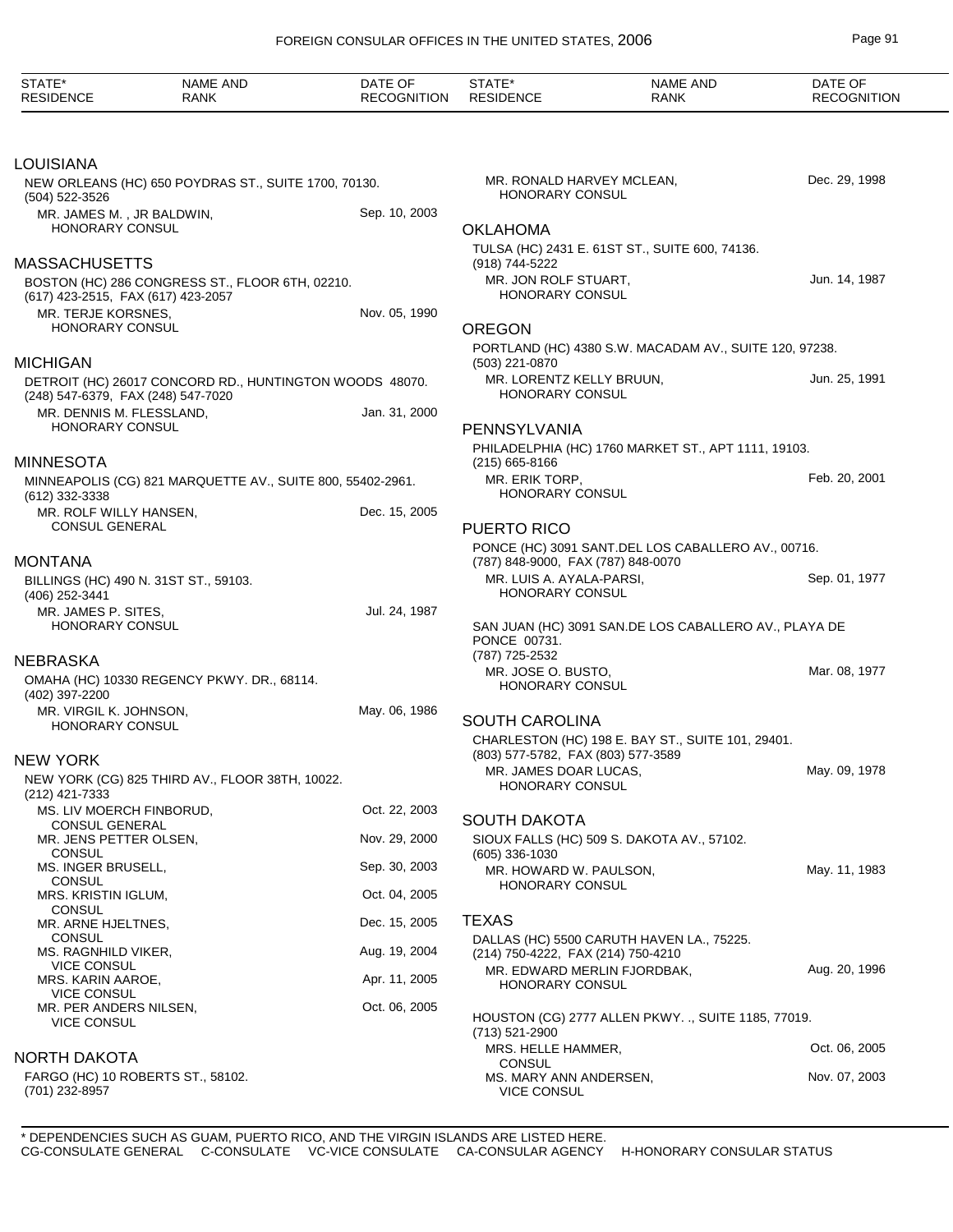| STATE*<br><b>RESIDENCE</b>                                          | <b>NAME AND</b><br><b>RANK</b>                                 | DATE OF<br><b>RECOGNITION</b> | STATE*<br><b>RESIDENCE</b>                                         | <b>NAME AND</b><br><b>RANK</b>                           | DATE OF<br><b>RECOGNITION</b> |
|---------------------------------------------------------------------|----------------------------------------------------------------|-------------------------------|--------------------------------------------------------------------|----------------------------------------------------------|-------------------------------|
|                                                                     |                                                                |                               |                                                                    |                                                          |                               |
| <b>UTAH</b>                                                         |                                                                |                               | <b>MAINE</b>                                                       |                                                          |                               |
| (801) 364-4800                                                      | SALT LAKE CITY (HC) 2650 DECKER LAKE BL., SUITE 300, 84119.    |                               | (207) 253-5000, FAX (207) 253-5560                                 | PORTLAND (HC) 30 PLEASANT ST., 04101.                    |                               |
| MR. LARS ERIK JOHANSEN,<br><b>HONORARY CONSUL</b>                   |                                                                | Nov. 08, 2004                 | MR. JACOB DANIEL HOFFMAN,<br>HONORARY CONSUL                       |                                                          | Apr. 04, 2000                 |
| <b>VIRGINIA</b>                                                     |                                                                |                               | <b>MASSACHUSETTS</b>                                               |                                                          |                               |
| (757) 446-7300, FAX (757) 625-7854                                  | NORFOLK (HC) 201 E. CITY HALL AV., 23514.                      |                               | (617) 267-9000, FAX (617) 266-6666                                 | BOSTON (HCG) 558 CLAPBOARD ST., WESTWOOD 02090.          |                               |
| MR. ROLF A. WILLIAMS,<br><b>HONORARY CONSUL</b>                     |                                                                | May. 05, 1994                 | MR. BARRY D. HOFFMAN,                                              | HONORARY CONSUL GENERAL                                  | Dec. 17, 1980                 |
| <b>WASHINGTON</b>                                                   |                                                                |                               | <b>NEW YORK</b>                                                    |                                                          |                               |
| (206) 284-2323, FAX (206) 448-2033                                  | SEATTLE (HC) 2200 ALASKAN WA., SUITE 300, 98121.               |                               | (212) 879-5800                                                     | NEW YORK (CG) 12 E. 65TH ST., 10021.                     |                               |
| HONORARY CONSUL                                                     | MR. THOMAS ANDERSEN STANG.                                     | Nov. 07, 1967                 | <b>CONSUL GENERAL</b>                                              | MR. MUHAMMAD HAROON SHAUKAT,                             | Oct. 17, 2003                 |
| MR. KIM NESSELQUIST,<br>HONORARY VICE CONSUL                        |                                                                | Jun. 01, 1998                 | MR. SHAHID MEHBOOB SIDDIQUI,<br><b>CONSUL</b>                      |                                                          | Jun. 01, 2004                 |
|                                                                     |                                                                |                               | MS. SEEMA NAJEEB,<br><b>CONSUL</b>                                 |                                                          | Oct. 14, 2004                 |
| <b>WISCONSIN</b>                                                    | MADISON (HC) 601 RAYOVAC DR., 53711.                           |                               | <b>VICE CONSUL</b>                                                 | MR. SYED MOHAMMAD FAWAD SHER,                            | Aug. 02, 2004                 |
| (608) 275-4430<br>MR. TRYGVE LONNEBOTN,<br>HONORARY CONSUL          |                                                                | Dec. 06, 1996                 | MR. ARIF RASHID,<br><b>CONSULAR AGENT</b>                          |                                                          | Aug. 08, 2002                 |
|                                                                     |                                                                |                               | <b>TEXAS</b>                                                       |                                                          |                               |
|                                                                     | <b>OMAN</b>                                                    |                               | (281) 890-8525, FAX (281) 890-1433                                 | HOUSTON (CON) 11850 JONES RD., 77070.                    |                               |
| <b>CALIFORNIA</b><br>$(310)$ 446-0249                               | LOS ANGELES (HC) 10590 WILSHIRE BL., SUITE 1704, 90024.        |                               | MR. GHULAM RASOOL BALUCH,<br><b>CONSUL</b>                         |                                                          | Jul. 23, 2004                 |
| <b>HONORARY CONSUL</b>                                              | DR. JOSEPH ALBERT KECHICHIAN.                                  | May. 23, 2006                 |                                                                    | <b>PALAU</b>                                             |                               |
|                                                                     | <b>PAKISTAN</b>                                                |                               | <b>GUAM</b>                                                        | TAMUNING (CON) CNMI JOETEN DANDAN COMMERCIAL CN., ROOM   |                               |
| <b>CALIFORNIA</b>                                                   |                                                                |                               | 14, 96911.                                                         |                                                          |                               |
| $(310)$ 441-5114                                                    | LOS ANGELES (CG) 10850 WILSHIRE BL., SUITE 1245&1250, 90024.   |                               | (671) 646-9281, FAX (671) 646-5322<br>MRS. EILEEN NGEDIKES KINTOL, |                                                          | Dec. 03, 2002                 |
| MR. SHAHID ASHRAF TARAR,                                            |                                                                | Aug. 16, 2004                 | <b>CONSUL</b><br>MR. JEFF OMSAUBUKL KENTY,                         |                                                          | Jul. 02, 2004                 |
| <b>CONSUL</b><br>MR. AHMAD FAROOQ,                                  |                                                                | Apr. 28, 2003                 | <b>VICE CONSUL</b>                                                 |                                                          |                               |
| <b>VICE CONSUL</b><br>MR. MUHAMMAD BASHIR,<br><b>CONSULAR AGENT</b> |                                                                | Jan. 08, 2003                 | <b>HAWAII</b><br>(808) 524-5414                                    | HONOLULU (HCG) 1154 FORT ST., SUITE 300, 96813.          |                               |
| <b>TRADE OFFICE</b>                                                 | LOS ANGELES (CONA) 10850 WILSHIRE BL., SUITE 410 & 411, 90024. |                               | MR. MICHAEL JOHN MORONEY,                                          | HONORARY CONSUL GENERAL                                  | Feb. 11, 2004                 |
|                                                                     | SUNNYVALE (CG) 5150 EL CAMINO REAL., SUITE A32, LOS ALTOS      |                               |                                                                    | <b>PANAMA</b>                                            |                               |
| 94022.                                                              |                                                                |                               | <b>CALIFORNIA</b>                                                  |                                                          |                               |
| <b>ILLINOIS</b>                                                     |                                                                |                               | (858) 459-2344, FAX (858) 551-0719                                 | SAN DIEGO (HVC) 2552 CHATSWORTH BL., 92106.              |                               |
| (312) 781-1831, FAX (312) 781-1839<br>MR. AITZAZ AHMED,             | CHICAGO (CON) 333 N. MICHIGAN AV., SUITE 728, 60601.           | Oct. 08, 2004                 | HONORARY VICE CONSUL                                               | MR. ADOLFO GONZALEZ RUBIO BECKMANN,                      | Jan. 09, 1998                 |
| <b>CONSUL</b>                                                       |                                                                |                               | (415) 391-4268, FAX (415) 391-4269                                 | SAN FRANCISCO (CG) 870 MARKET ST., SUITE 551-553, 94102. |                               |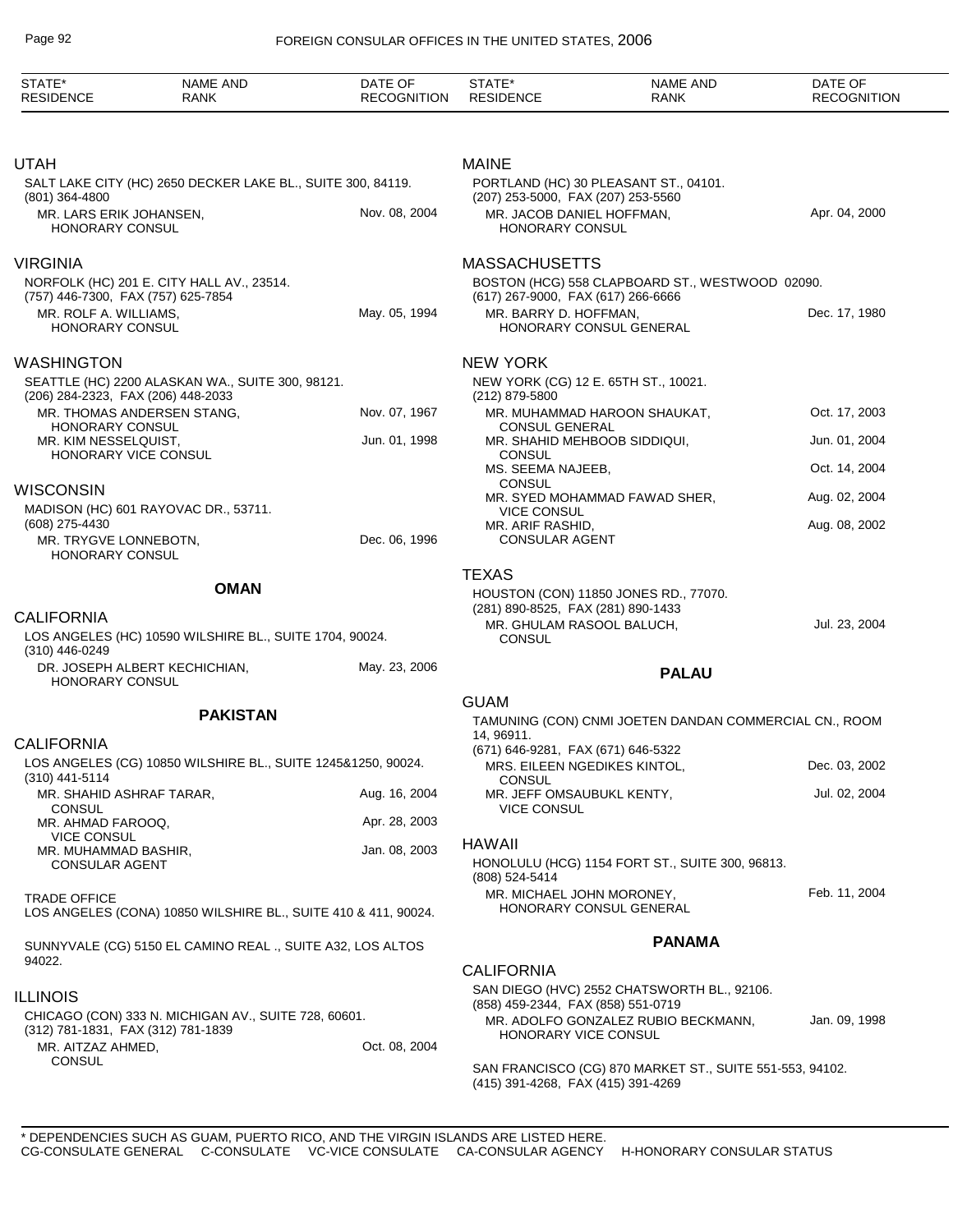| STATE*<br><b>RESIDENCE</b>                                        | <b>NAME AND</b><br><b>RANK</b>                              | DATE OF<br><b>RECOGNITION</b> | STATE*<br><b>RESIDENCE</b>                           | <b>NAME AND</b><br><b>RANK</b>                            | DATE OF<br><b>RECOGNITION</b> |
|-------------------------------------------------------------------|-------------------------------------------------------------|-------------------------------|------------------------------------------------------|-----------------------------------------------------------|-------------------------------|
|                                                                   |                                                             |                               |                                                      |                                                           |                               |
| DISTRICT OF COLUMBIA                                              |                                                             |                               |                                                      |                                                           |                               |
| (202) 483-1407, FAX (202) 483-8416                                | WASHINGTON (CHN) 2862 MCGILL TE., NW, 20008.                |                               | OFFICE OF MARITIME SAFETY                            | NEW YORK (CONA) 369 LEXINGTON AV., FLOOR 14TH, 10017.     |                               |
| <b>CONSUL GENERAL</b>                                             | MR. RICARDO LOMBANA GONZALEZ,                               | Sep. 29, 2004                 | (212) 869-6440, FAX (212) 575-2285                   |                                                           |                               |
| <b>VICE CONSUL</b>                                                | MRS. MARUQUEL PATRICIA ICAZA,                               | Dec. 03, 2004                 | PENNSYLVANIA                                         | PHILADELPHIA (CG) 124 CHESTNUT ST., 19106.                |                               |
|                                                                   |                                                             |                               | (215) 574-2994, FAX (215) 625-4876                   |                                                           |                               |
| <b>FLORIDA</b>                                                    |                                                             |                               |                                                      | MRS. GEORGIA ATHANASOPULOS,                               | Jun. 04, 1996                 |
| 33134.                                                            | MIAMI (CG) 2801 PONCE DE LEON BL., SUITE 1050, CORAL GABLES |                               | <b>CONSUL GENERAL</b>                                |                                                           |                               |
| (305) 447-3700, FAX (305) 447-4142                                |                                                             | Mar. 08, 2005                 | PUERTO RICO                                          |                                                           |                               |
| <b>CONSUL GENERAL</b>                                             | MR. ALBERTO GONZALEZ ABADIA,                                |                               |                                                      | SAN JUAN (HC) 411 MARGINAL KENNEDY AV., SUITE 4TO, 00920. |                               |
| MR. FRANKLIN KARDONSKI,<br><b>CONSUL</b>                          |                                                             | Jun. 10, 1998                 | MR. JORGE COLON NEVARES.<br>HONORARY CONSUL          |                                                           | Jul. 17, 2006                 |
|                                                                   | MS. GLORIELA DE LOS ANGELES SAMUDIO,                        | Jul. 17, 1996                 |                                                      |                                                           |                               |
| <b>VICE CONSUL</b><br>MRS. MONIQUE GILINSKI,                      |                                                             | Nov. 26, 1997                 | <b>TEXAS</b>                                         |                                                           |                               |
| <b>VICE CONSUL</b>                                                | MRS. ZUNILDA GUEVARA DE MARINA,                             | Jul. 08, 2002                 | (713) 622-4451, FAX (713) 622-4468                   | HOUSTON (CG) 24 GREENWAY PLAZA ., SUITE 1307, 77046.      |                               |
| <b>VICE CONSUL</b>                                                |                                                             | Apr. 07, 2006                 | MR. ADSINAR RIBSTELL CAJAR,<br><b>CONSUL GENERAL</b> |                                                           | Oct. 11, 2005                 |
| MRS. MARLENE ASHBY CHIAL,<br><b>VICE CONSUL</b>                   |                                                             |                               | <b>VICE CONSUL</b>                                   | MS. ANABEL CRISTINA FUENTES BARRIOS,                      | Feb. 15, 2005                 |
| TRADE DEVELOPMENT INSTITUTE<br>(305) 374-8823, FAX (305) 374-7822 | MIAMI (CONA) 1477 S. MIAMI AV., FLOOR 2ND, 33130.           |                               |                                                      | <b>PAPUA NEW GUINEA</b>                                   |                               |
|                                                                   | MS. ROSALINDA PINILLA VALDES,                               | Feb. 09, 1996                 | <b>CALIFORNIA</b>                                    |                                                           |                               |
| <b>CONSUL</b>                                                     |                                                             |                               | (760) 731-0436, FAX (760) 731-0472                   | LOS ANGELES (HCG) 1308 BANYAN DR., FALLBROOK 92028.       |                               |
| (813) 283-0063, FAX (813) 283-0064                                | TAMPA (CG) 1101 CHANNELSIDE DR., SUITE 279, 33602.          |                               | MR. CHARLES CHEATHEM,                                | HONORARY CONSUL GENERAL                                   | Sep. 23, 1996                 |
| GEORGIA                                                           |                                                             |                               | <b>TEXAS</b>                                         |                                                           |                               |
| (404) 522-4114, FAX (404) 522-4120                                | ATLANTA (CG) 225 PEACHTREE ST., NE, SUITE 503, 30303.       |                               | (713) 966-2500                                       | HOUSTON (HCG) 4900 WOODWAY DR., SUITE 1200, 77056.        |                               |
|                                                                   |                                                             |                               | MR. NATHAN M. AVERY,                                 | HONORARY CONSUL GENERAL                                   | Aug. 27, 2002                 |
| HAWAII                                                            |                                                             |                               |                                                      |                                                           |                               |
| (808) 531-5483                                                    | HONOLULU (HCG) 1352 S. BERETANIA ST., 96814.                |                               |                                                      | <b>PARAGUAY</b>                                           |                               |
| MR. TRUMAN WILLIAM BROPHY,                                        | HONORARY CONSUL GENERAL                                     | Mar. 06, 2000                 | <b>CALIFORNIA</b>                                    |                                                           |                               |
|                                                                   |                                                             |                               |                                                      | LOS ANGELES (CG) 6033 W. CENTURY BL., SUITE 985, 90045.   |                               |
| LOUISIANA                                                         |                                                             |                               | (310) 417-9500, FAX (310) 417-9520                   |                                                           |                               |
| (504) 525-3458, FAX (504) 424-8960                                | NEW ORLEANS (CG) 2 CANAL ST., 70130.                        |                               | <b>FLORIDA</b>                                       |                                                           |                               |
|                                                                   | MR. ERICH ALBERTO RODRIGUEZ TEJEIRA,                        | Jun. 07, 2006                 | $(305)$ 374-9090                                     | MIAMI (CG) 25 S.E. 2ND AV., SUITE 705, 33131.             |                               |
| <b>CONSUL GENERAL</b>                                             | MS. MARIA DEL PILAR PITTY CORDOBA,                          | Sep. 17, 2002                 | CONSUL GENERAL                                       | MR. CARLOS ALBERTO ORTIZ BAREIRO,                         | Mar. 09, 2004                 |
| <b>VICE CONSUL</b>                                                |                                                             |                               | MR. ESTANISLAO LEZCANO,<br>CONSUL                    |                                                           | May. 27, 2003                 |
| NEW YORK                                                          |                                                             |                               |                                                      | MR. EDUARDO VICTOR FLORENTIN BOLF,                        | Mar. 09, 2004                 |
| (212) 840-2450, FAX (212) 840-2469                                | NEW YORK (CG) 1212 AVE. OF THE AMERICAS., FLOOR 6TH, 10036. |                               | CONSUL                                               |                                                           |                               |
| MS. ARLEEN SUCRE,                                                 |                                                             | Jun. 20, 2006                 | <b>KANSAS</b>                                        |                                                           |                               |
| <b>CONSUL GENERAL</b>                                             |                                                             |                               | (913) 281-5252                                       | KANSAS CITY (CG) 630 MINNESOTA AV., 66101.                |                               |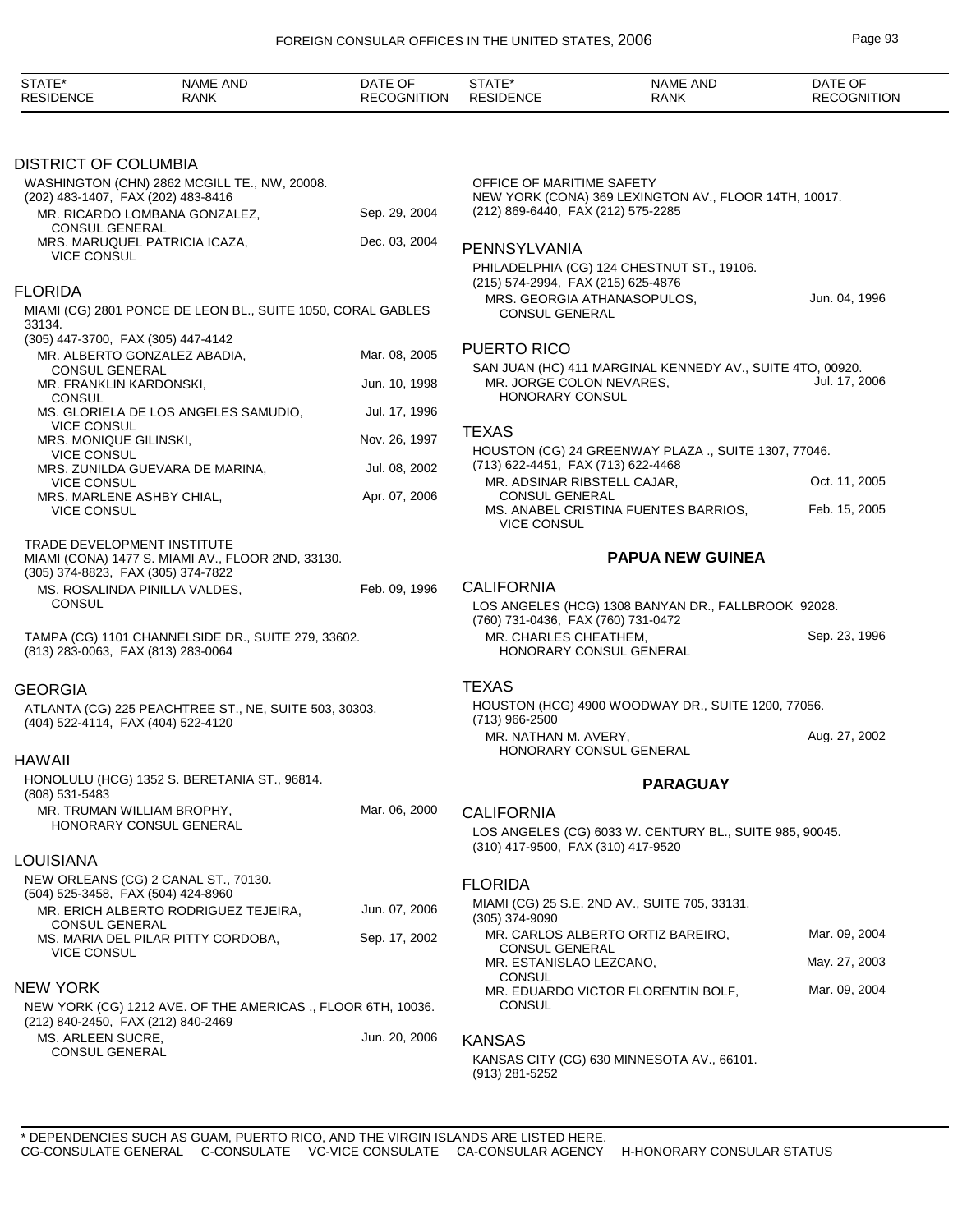| STATE*<br><b>RESIDENCE</b>             | <b>NAME AND</b><br><b>RANK</b>                                              | DATE OF<br><b>RECOGNITION</b> | STATE*<br><b>RESIDENCE</b>                       | <b>NAME AND</b><br><b>RANK</b>                                                            | DATE OF<br><b>RECOGNITION</b> |
|----------------------------------------|-----------------------------------------------------------------------------|-------------------------------|--------------------------------------------------|-------------------------------------------------------------------------------------------|-------------------------------|
|                                        |                                                                             |                               |                                                  |                                                                                           |                               |
| <b>MICHIGAN</b>                        |                                                                             |                               |                                                  |                                                                                           |                               |
|                                        | DETROIT (HC) 27387 PARKVIEW ., 48092.<br>(248) 661-5567, FAX (248) 661-3028 |                               | HONORARY CONSUL                                  | MS. MARIA ISABEL WONG VARGAS,                                                             | Aug. 24, 1998                 |
| MRS. ALICE ROJAS,                      |                                                                             | Aug. 18, 1978                 |                                                  |                                                                                           |                               |
| HONORARY CONSUL                        |                                                                             |                               | <b>COLORADO</b>                                  |                                                                                           |                               |
| <b>NEW YORK</b>                        | NEW YORK (CG) 211 E. 43RD ST., SUITE 2101, 10017.                           |                               | <b>CONSUL GENERAL</b>                            | DENVER (CG) 1001 S. MONACO PW., SUITE 210, 80224.<br>MS. MARIA SUSANA LANDAVERI PORTURAS, | Aug. 07, 2002                 |
|                                        | MR. JUAN ALBERTO BAIARDI QUESNEL,                                           | Mar. 09, 3006                 |                                                  | MR. RAMIRO MAURICE SILVA RIVERA,                                                          | Aug. 12, 2002                 |
| <b>CONSUL GENERAL</b><br><b>CONSUL</b> | MR. JULIO ALEXIS IGLESIAS SPERANZA,                                         | Feb. 18, 2005                 | <b>VICE CONSUL</b><br><b>CONSULAR AGENT</b>      | MS. MARIA ISABEL SALAZAR SANCHEZ,                                                         | May. 16, 2003                 |
| <b>PUERTO RICO</b>                     |                                                                             |                               | <b>CONNECTICUT</b>                               |                                                                                           |                               |
| <b>HONORARY CONSUL</b>                 | SAN JUAN (HC) 267 ., APT 5-C, 00903.<br>MRS. MARIA ELENA DE HASZARD.        | Nov. 05, 1966                 | <b>CONSUL GENERAL</b>                            | HARTFORD (CG) 250D MAIN ST., SUITE D, 06106.<br>MR. JOSE ARSENIO BENZAQUEN PEREA,         | Nov. 20, 2002                 |
| <b>TEXAS</b>                           |                                                                             |                               | <b>DISTRICT OF COLUMBIA</b>                      |                                                                                           |                               |
|                                        | BELLAIRE (HC) 4707 WELFORD DR., 77401.                                      |                               |                                                  | WASHINGTON (CHN) 1700 MASSACHUSETTS AV., NW, 20036.                                       |                               |
| (713) 444-9887                         |                                                                             |                               | (202) 833-9860, FAX (202) 659-8124               |                                                                                           |                               |
| <b>HONORARY CONSUL</b>                 | DR. GUSTAVO ENRIQUE AYALA,                                                  | Mar. 24, 2006                 | MS. CATHERINE LOVON BALTA,<br><b>VICE CONSUL</b> |                                                                                           | Jan. 23, 2003                 |
|                                        | <b>PERU</b>                                                                 |                               | CONSULATE GENERAL OFFICE                         | WASHINGTON (CHA) 1625 MASSACHUSETTS AV., NW, SUITE 605,                                   |                               |
| <b>ARIZONA</b>                         |                                                                             |                               | 20036.                                           |                                                                                           |                               |
|                                        | MESA (HC) 560 W. BROWN RD., SUITE 4001, 85201.                              |                               | (202) 833-9868                                   | MR. MANUEL GERARDO TALAVERA ESPINAR,                                                      | Apr. 21, 2004                 |
| (480) 834-3907                         |                                                                             |                               | <b>CONSUL GENERAL</b>                            |                                                                                           |                               |
| HONORARY CONSUL                        | DR. RAUL ALBERTO OSORIO,                                                    | Jun. 26, 2003                 | MR. GERMAN VERA ESQUIVEL,<br>DEPUTY CONSUL       |                                                                                           | Jun. 27, 2003                 |
| <b>CALIFORNIA</b>                      |                                                                             |                               | <b>FLORIDA</b>                                   |                                                                                           |                               |
|                                        | LOS ANGELES (CG) 3450 WILSHIRE BL., SUITE 800, 90010.                       |                               |                                                  | MIAMI (CG) 444 BRICKELL AV., SUITE M-135, 33131.                                          |                               |
|                                        | (213) 252-5910, FAX (213) 252-8130                                          |                               | $(305)$ 374-8935                                 |                                                                                           |                               |
| <b>CONSUL GENERAL</b>                  | MR. ALBERTO ESTEBAN MASSA MURAZZI,                                          | Mar. 24, 2005                 | MR. JORGE ROMAN MOREY,<br><b>CONSUL GENERAL</b>  |                                                                                           | Jul. 28, 2004                 |
|                                        | MS. CANDY G. CHAVEZ DE MARTENS,                                             | Apr. 18, 2005                 |                                                  | MR. GUSTAVO M. GUTIERREZ PIZARRO,                                                         | Aug. 16, 2002                 |
|                                        | DEPUTY CONSUL GENERAL<br>MS. AELIN SUZANNE PEREZ RAMIREZ,                   | Jul. 07, 2005                 |                                                  | DEPUTY CONSUL GENERAL<br>MR. JOSE MARCOS RODRIGUEZ CHACON,                                | Aug. 16, 2002                 |
|                                        | DEPUTY CONSUL GENERAL                                                       |                               | DEPUTY CONSUL                                    |                                                                                           |                               |
| MR. GABRIEL A. PACHECO,                | DEPUTY CONSUL GENERAL                                                       | Jul. 18, 2006                 | DEPUTY CONSUL                                    | MS. ROSALINA GALLARDO ALLEMANT,                                                           | Jul. 30, 2003                 |
| <b>VICE CONSUL</b>                     | MS. ANALI MARGARITA AGUILAR LOPEZ,                                          | Apr. 15, 2005                 | <b>VICE CONSUL</b>                               | MS. LORENA GISELLA CAMPOS CAVERO,                                                         | Jul. 26, 2006                 |
| (916) 919-7605                         | SACRAMENTO (HC) 8135 ELDER CREEK RD., SUITE 115, 95824.                     |                               | MR. FERNANDO ALBAREDA,<br><b>CONSULAR AGENT</b>  |                                                                                           | Feb. 15, 1996                 |
| MRS. FORTUNA CLARK,<br>HONORARY CONSUL |                                                                             | Mar. 16, 2006                 | (941) 284-6221, FAX (941) 926-8044               | TAMPA (HC) 6221 WEYMOUTH DR., SARASOTA 34238.                                             |                               |
|                                        |                                                                             |                               |                                                  | MR. JULIO ENRIQUE VEGA GUANILO,                                                           | Dec. 08, 1998                 |
| (415) 362-7136                         | SAN FRANCISCO (CG) 870 MARKET ST., SUITE 1067, 94102.                       |                               | HONORARY CONSUL                                  |                                                                                           |                               |
| <b>CONSUL GENERAL</b>                  | MR. NICOLAS A. RONCAGLIOLO HIGUERAS,                                        | May. 22, 2006                 | <b>GEORGIA</b>                                   |                                                                                           |                               |
|                                        | MR. RUBEN ESPINOZA RAYMONDI,<br>DEPUTY CONSUL GENERAL                       | Apr. 14, 2005                 | (770) 900-2131                                   | ATLANTA (CG) 4360 CHAMBLEE DUNWOODY RD., SUITE 580, 30341.                                |                               |
|                                        | MS. MARIA FATIMA TRIGOSO SAKUMA,                                            | Jun. 13, 2005                 | <b>CONSUL GENERAL</b>                            | MR. JORGE EDUARDO EMILIO PUENTE LUNA,                                                     | Feb. 06, 2006                 |
| VICE CONSUL                            | DEPUTY CONSUL GENERAL<br>MR. MARTIN LOPEZ DE CASTILLA KOSTER,               | Jul. 21, 2004                 | DEPUTY CONSUL                                    | MR. JULIO A. ALVAREZ SABOGAL,                                                             | Feb. 06, 2006                 |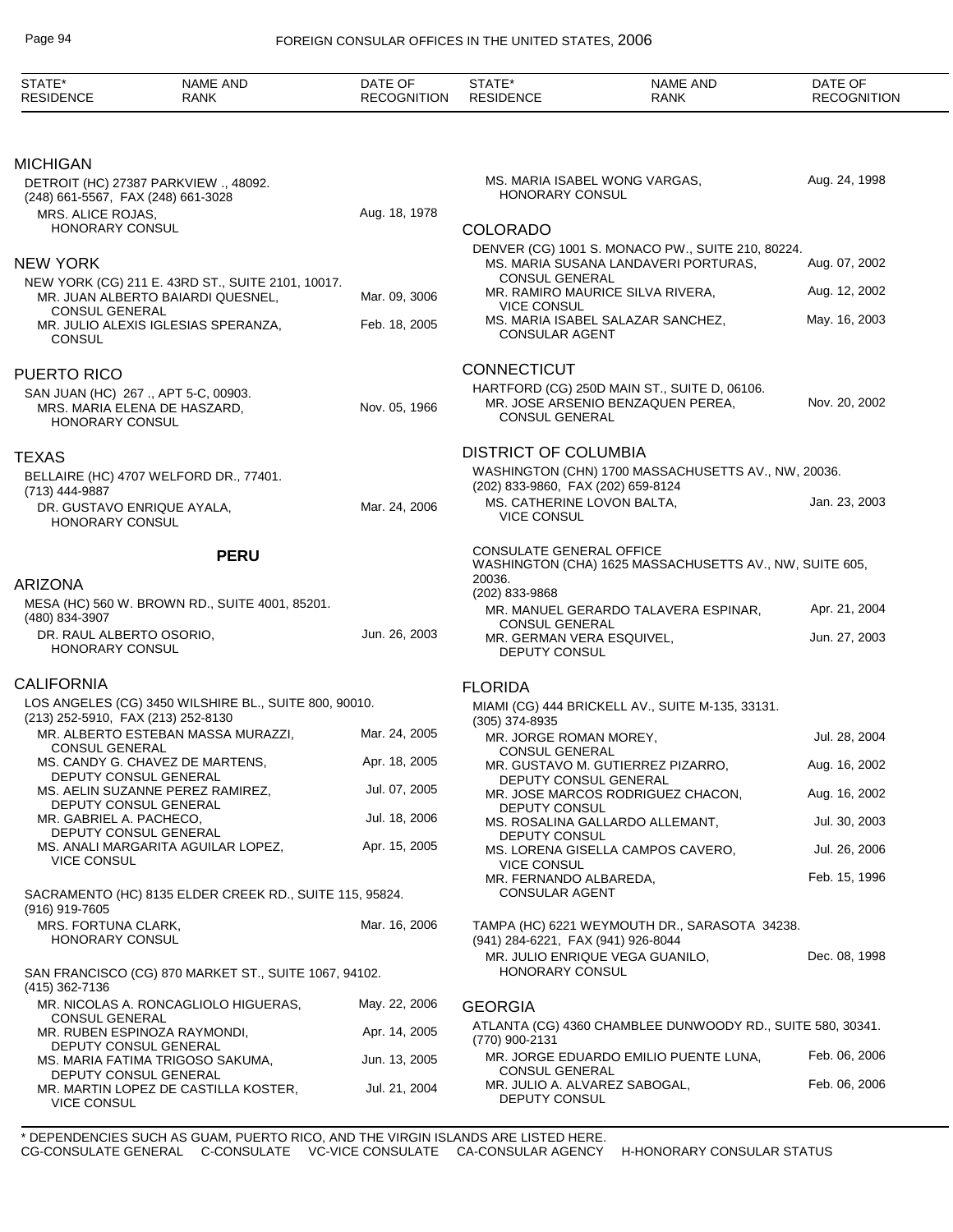| STATE*<br><b>RESIDENCE</b>                            | <b>NAME AND</b><br><b>RANK</b>                                            | DATE OF<br><b>RECOGNITION</b> | STATE*<br><b>RESIDENCE</b>                                  | NAME AND<br><b>RANK</b>                                       | DATE OF<br><b>RECOGNITION</b> |
|-------------------------------------------------------|---------------------------------------------------------------------------|-------------------------------|-------------------------------------------------------------|---------------------------------------------------------------|-------------------------------|
|                                                       |                                                                           |                               |                                                             |                                                               |                               |
| <b>VICE CONSUL</b>                                    | MS. ADRIANA L. VELARDE RIVAS,                                             | Dec. 20, 2005                 | DEPUTY CONSUL                                               | MR. ABEL ANTONIO CARDENAS TUPPIA,                             | Jun. 28, 2005                 |
| HAWAII                                                |                                                                           |                               | <b>OKLAHOMA</b>                                             |                                                               |                               |
| (808) 554-5858                                        | HONOLULU (HC) 1910 ALA MOANA BL., SUITE 40B, 96815.                       |                               | TULSA (HC) 2430 E. 41ST ST., 74105.<br>(918) 245-5911       |                                                               |                               |
| MR. ALVIN PHILIP, JR ADAMS,<br><b>HONORARY CONSUL</b> |                                                                           | Jan. 28, 2005                 | DR. LUIS ALBERTO REINOSO,<br><b>HONORARY CONSUL</b>         |                                                               | Nov. 03, 1971                 |
| <b>ILLINOIS</b>                                       |                                                                           |                               | PUERTO RICO                                                 |                                                               |                               |
| $(312) 853 - 6173$                                    | CHICAGO (CG) 180 N. MICHIGAN AV., SUITE 1830, 60601.                      |                               | (787) 283-6903                                              | SAN JUAN (HCG) E-2 CAMINO LAS ROSAS UN., 00926.               |                               |
| <b>CONSUL GENERAL</b>                                 | MR. EFRAIN SAAVEDRA BARRERA,                                              | Sep. 28, 2001                 |                                                             | MR. MANUEL AUGUSTO MAURTUA HELDEN,<br>HONORARY CONSUL GENERAL | Aug. 14, 2002                 |
| MR. LUIS VIVANCO BISBAL,                              |                                                                           | Jul. 01, 2004                 |                                                             |                                                               |                               |
|                                                       | DEPUTY CONSUL GENERAL                                                     |                               | <b>TEXAS</b>                                                |                                                               |                               |
| LOUISIANA                                             |                                                                           |                               | (713) 355-9571, FAX (713) 355-9377                          | HOUSTON (CG) 5177 RICHMOND AV., SUITE 695, 77056.             |                               |
| $(504)$ 523-6496                                      | NEW ORLEANS (HC) 2308 WORLD TRADE CENTER ., 70130.                        |                               | MR. EDUARDO V. RIVOLDI,<br><b>CONSUL GENERAL</b>            |                                                               | Jun. 24, 2002                 |
| HONORARY CONSUL                                       | MS. MARIA ISABEL O'BYRNE STEPHENSON,                                      | Jul. 19, 2000                 | MRS. SANDRA BELMONT,                                        |                                                               | Jul. 27, 2006                 |
|                                                       |                                                                           |                               | <b>VICE CONSUL</b>                                          | MRS. HANNIELISE ILLMANN DE MONTERO,                           | Apr. 25, 2005                 |
| <b>MASSACHUSETTS</b>                                  |                                                                           |                               | <b>CONSULAR AGENT</b><br>MR. BERNARDO TREISTMAN,            |                                                               | May. 03, 1979                 |
|                                                       | BOSTON (CG) 20 PARK PZ., SUITE 511, 02116.<br>MR. ALBERTO VALENCIA CARLO, | Apr. 25, 2005                 | <b>HONORARY CONSUL</b>                                      |                                                               |                               |
| <b>CONSUL GENERAL</b>                                 | MS. KARIM MILAGROS DURAND LAZO,                                           | Nov. 16, 2005                 | <b>WASHINGTON</b>                                           |                                                               |                               |
| <b>DEPUTY CONSUL</b>                                  |                                                                           |                               | (206) 714-9037                                              | SEATTLE (HC) 3717 N.E. 157TH ST., SUITE 100, 98155.           |                               |
| MISSOURI                                              |                                                                           |                               | MR. MIGUEL A. VELASQUEZ,                                    |                                                               | Apr. 09, 1998                 |
|                                                       | SAINT LOUIS (HC) 3 THE PRADO UN., 63124.                                  |                               | <b>HONORARY CONSUL</b>                                      |                                                               |                               |
| $(314)$ 991-1750<br>MRS. ROSA ANA SCHWARZ,            |                                                                           | Jan. 19, 1978                 |                                                             | <b>PHILIPPINES</b>                                            |                               |
| HONORARY CONSUL                                       |                                                                           |                               | <b>CALIFORNIA</b>                                           |                                                               |                               |
| NEW JERSEY                                            |                                                                           |                               |                                                             | LOS ANGELES (CG) 3600 WILSHIRE BL., SUITE 500, 90010.         |                               |
|                                                       | PATERSON (CG) 100 HAMILTON PZ., SUITE 1220, 07505.                        |                               | (213) 639-0980, FAX (213) 639-0990<br>MR. WILLY CALAUD GAA, |                                                               | Mar. 03, 2006                 |
| (201) 278-3324                                        | MR. FEDERICO ENRIQUE FREUNDT CUEVA,                                       | Dec. 07, 2005                 | <b>CONSUL GENERAL</b>                                       | MRS. MARY JO ANTONIA BERNARDO ARAGON,                         | Jul. 26, 2006                 |
| <b>CONSUL GENERAL</b><br>MR. GONZALO E. PAREDES,      |                                                                           | May. 13, 1999                 | DEPUTY CONSUL GENERAL                                       | MS. MARIA HELLEN MARIANO BARBER,                              | Jun. 24, 2003                 |
|                                                       | DEPUTY CONSUL GENERAL                                                     | Jul. 17, 2003                 | <b>CONSUL</b>                                               |                                                               | Apr. 20, 2006                 |
| MR. CARLOS ORTEGA GARCIA,<br>DEPUTY CONSUL            |                                                                           |                               | MS. NOEMI TAN DIAZ,<br><b>CONSUL</b>                        |                                                               |                               |
| <b>VICE CONSUL</b>                                    | MR. MARIANO ERNESTO LOPEZ BLACK,                                          | Jul. 31, 2003                 | MR. GINES JAIME GALLAGA,<br><b>VICE CONSUL</b>              |                                                               | Jan. 28, 2004                 |
| MS. KATIA ANGELES VARGAS,<br><b>VICE CONSUL</b>       |                                                                           | Jul. 31, 2003                 | MR. EDWARD CO YULO,<br><b>VICE CONSUL</b>                   |                                                               | Nov. 01, 2004                 |
| NEW YORK                                              |                                                                           |                               | <b>TOURISM OFFICE</b>                                       |                                                               |                               |
| (212) 481-7419, FAX (646) 735-3866                    | NEW YORK (CG) 241 E. 49TH ST., 10017.                                     |                               |                                                             | LOS ANGELES (CONA) 3660 WILSHIRE BL., SUITE 216, 90010.       |                               |
|                                                       | MR. HELI ADELFO PELAEZ CASTRO,                                            | Jul. 30, 2002                 | <b>COMMERCIAL OFFICE</b>                                    | LOS ANGELES (CONA) 3660 WILSHIRE BL., SUITE 216 & 218, 90010. |                               |
| CONSUL GENERAL                                        | MS. ANA MARIA DEUSTUA CARAVEDO,                                           | May. 25, 2001                 |                                                             |                                                               |                               |
| DEPUTY CONSUL                                         | DEPUTY CONSUL GENERAL<br>MR. JORGE EFRAIN LAZO ESCALANTE,                 | Jun. 04, 2004                 | (415) 433-6666                                              | SAN FRANCISCO (CG) 447 SUTTER ST., FLOOR 6TH, 94108.          |                               |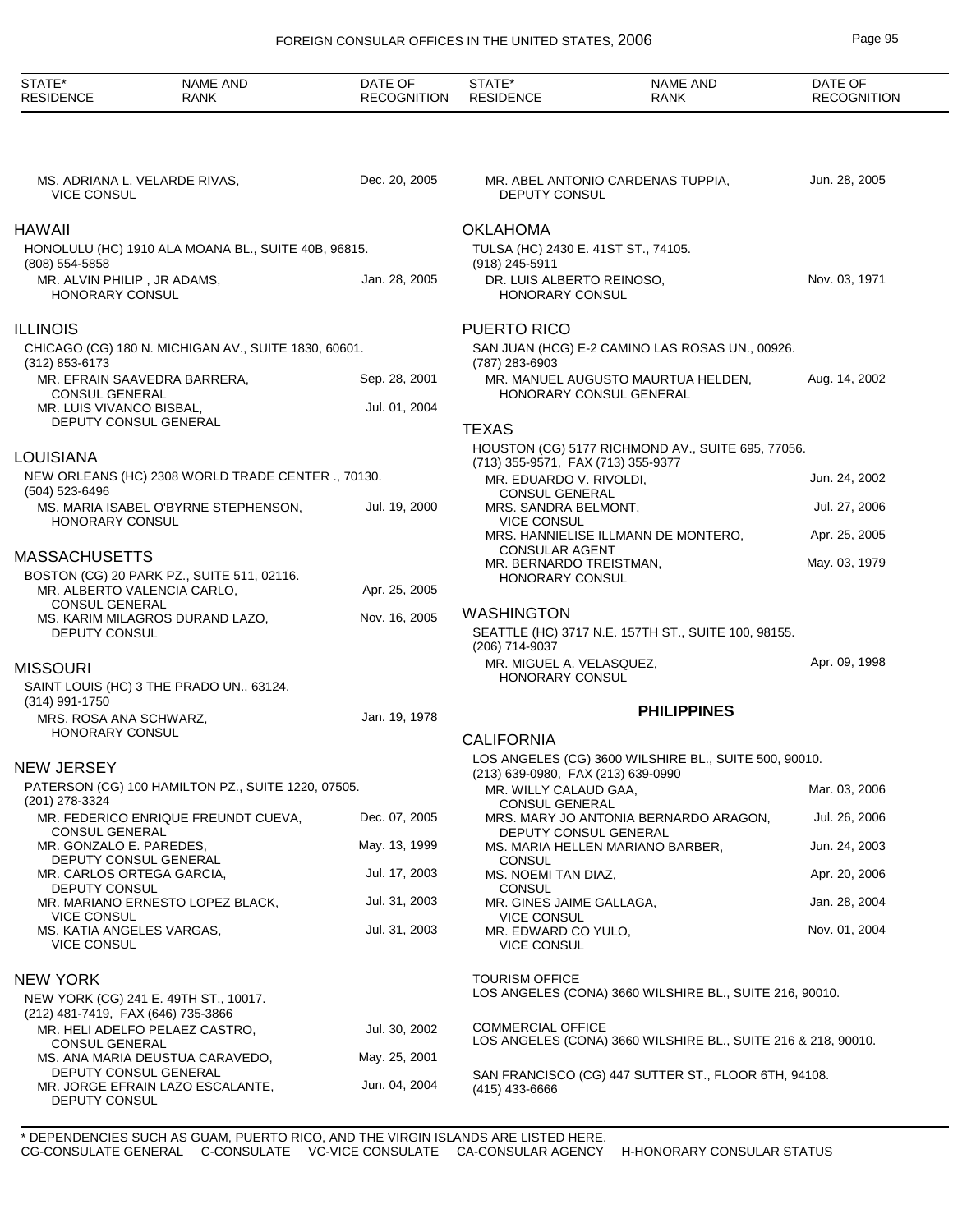| STATE*<br><b>RESIDENCE</b>                                                                                              | NAME AND<br><b>RANK</b>                              | DATE OF<br>RECOGNITION | STATE*<br><b>RESIDENCE</b>                                                              | NAME AND<br>RANK                                         | DATE OF<br><b>RECOGNITION</b> |  |
|-------------------------------------------------------------------------------------------------------------------------|------------------------------------------------------|------------------------|-----------------------------------------------------------------------------------------|----------------------------------------------------------|-------------------------------|--|
|                                                                                                                         |                                                      |                        |                                                                                         |                                                          |                               |  |
|                                                                                                                         | MRS. MARIA ROWENA M. SANCHEZ,                        | Oct. 04, 2004          |                                                                                         | MRS. IRENE SUSAN BARREIRO NATIVIDAD,                     | Jan. 11, 2006                 |  |
| <b>CONSUL GENERAL</b>                                                                                                   | MR. WILFREDO CUNANAN SANTOS,                         | Oct. 04, 2005          | <b>CONSUL</b>                                                                           | MRS. ARLENE GONZALES MACAISA,                            | Dec. 04, 2002                 |  |
| <b>CONSUL</b><br>MR. ANTHONY A. L. MANDAP,                                                                              |                                                      | May. 22, 2003          | <b>VICE CONSUL</b>                                                                      |                                                          |                               |  |
| <b>VICE CONSUL</b>                                                                                                      | MR. RAPHAEL STA CRUZ HERMOSO,                        | Oct. 06, 2005          | <b>ILLINOIS</b>                                                                         |                                                          |                               |  |
| <b>VICE CONSUL</b><br>MR. ARVIC VENTURA AREVALO,                                                                        |                                                      | Feb. 03, 2006          | $(312)$ 332-6458                                                                        | CHICAGO (CG) 30 N. MICHIGAN AV., SUITE 2100, 60602.      |                               |  |
| <b>VICE CONSUL</b>                                                                                                      |                                                      |                        | MRS. BLESILA C. CABRERA,<br><b>CONSUL GENERAL</b>                                       |                                                          | Mar. 09, 2004                 |  |
| DISTRICT OF COLUMBIA                                                                                                    |                                                      |                        | MR. PATRICK JOHN U. HILADO,<br><b>CONSUL</b>                                            |                                                          | Feb. 16, 2005                 |  |
| WASHINGTON (CHN) 1600 MASSACHUSETTS AV., NW, 20036.<br>(202) 467-9300, FAX (202) 328-7614                               |                                                      |                        | MR. ROBERTO T. BERNARDO,<br><b>VICE CONSUL</b>                                          |                                                          | Apr. 20, 2004                 |  |
| <b>CONSUL GENERAL</b>                                                                                                   | MR. DOMINGO PRADIEZ NOLASCO,                         | Mar. 14, 0006          |                                                                                         |                                                          |                               |  |
| <b>CONSUL</b>                                                                                                           | MR. CARLOS DEYMEK SORRETA,                           | Mar. 09, 0006          | <b>LOUISIANA</b>                                                                        | NEW ORLEANS (HCG) 2144 WORLD TRADE CENTER., 70130.       |                               |  |
| MR. EVAN P. GARCIA,                                                                                                     |                                                      | Jan. 28, 1998          | (504) 529-7561                                                                          |                                                          |                               |  |
| <b>CONSUL</b><br>MR. HENRY S. BENSURTO,                                                                                 |                                                      | Jul. 28, 1999          |                                                                                         | MS. CIELO TOLENTINO MARTINEZ,<br>HONORARY CONSUL GENERAL | Jul. 25, 2001                 |  |
| <b>CONSUL</b>                                                                                                           | MS. LOURDES ORTIZ YPARRAGUIRRE,                      | May. 17, 2000          | <b>NEW YORK</b>                                                                         |                                                          |                               |  |
| <b>CONSUL</b><br>MISS PATRICIA ANN PAEZ,                                                                                |                                                      | Jul. 12, 2000          | NEW YORK (CG) 556 5TH AV., 10036.                                                       |                                                          |                               |  |
| <b>CONSUL</b>                                                                                                           | MS. HJAYCEELYN MANCENIDO QUINTANA,                   | Aug. 02, 2002          | (212) 764-1330                                                                          | MRS. CECILIA BALTAZAR REBONG,                            | Mar. 09, 2004                 |  |
| <b>CONSUL</b><br>MR. ENRICO TRINIDAD FOS,                                                                               |                                                      | Nov. 30, 2002          | <b>CONSUL GENERAL</b>                                                                   | MRS. MELITA S. STA MARIA THOMECZEK,                      | Apr. 20, 2004                 |  |
| <b>CONSUL</b>                                                                                                           |                                                      |                        |                                                                                         | DEPUTY CONSUL GENERAL<br>MRS. MILLICENT CRUZ PAREDES,    | Aug. 13, 2002                 |  |
| FLORIDA                                                                                                                 |                                                      |                        | <b>CONSUL</b><br>MS. MARIA LOURDES DAY,                                                 |                                                          | Aug. 29, 2003                 |  |
| NORTH MIAMI (HCG) 1635 MIAMI RD., SUITE 3, FORT LAUDERDALE<br>33316.                                                    |                                                      |                        | <b>CONSUL</b>                                                                           | MR. EDGAR BARRAIRO BADAJOS,                              | Dec. 02, 2003                 |  |
| (954) 524-2610, FAX (954) 768-9996                                                                                      | MR. ANGELO SAN JUAN MACATANGAY,                      | Jun. 24, 2003          | <b>VICE CONSUL</b>                                                                      | MS. MARIA ELENA CRISTINIA MANINGAT,                      | Jul. 26, 2006                 |  |
|                                                                                                                         | HONORARY CONSUL GENERAL                              |                        | <b>VICE CONSUL</b>                                                                      |                                                          |                               |  |
| GEORGIA                                                                                                                 |                                                      |                        |                                                                                         | TRUST TERRITORIES OF THE PACIFIC ISLANDS                 |                               |  |
| ATLANTA (HCG) 3340 PEACH TREE RD., NE, SUITE 2310, 30326.<br>(404) 239-5740, FAX (404) 233-4041<br>MR. RAOUL R. DONATO, |                                                      |                        | MARIANA ISLANDS (CG) BEACH RD., FLOOR 5TH, SAN JOSE,<br>SAIPAN 96950.<br>(670) 234-1848 |                                                          |                               |  |
|                                                                                                                         | HONORARY CONSUL GENERAL                              | Sep. 07, 1994          | MR. WILFREDO L. MAXIMO,<br><b>CONSUL GENERAL</b>                                        |                                                          | Jul. 28, 2003                 |  |
| <b>GUAM</b>                                                                                                             |                                                      |                        |                                                                                         |                                                          |                               |  |
| (671) 646-4620, FAX (671) 649-1868                                                                                      | TAMUNING (CG) XX MARINE DR., SUITE 601 & 602, 96931. |                        |                                                                                         | <b>POLAND</b>                                            |                               |  |
|                                                                                                                         | MRS. TERESITA LOPEZ MENDIOLA,                        | Dec. 11, 2003          | <b>ALASKA</b>                                                                           |                                                          |                               |  |
| <b>CONSUL GENERAL</b><br>MS. ROSARIO P. LEMQUE,                                                                         |                                                      | Jan. 23, 2002          | (907) 344-4722                                                                          | ANCHORAGE (HC) 7550 OLD SEWARD HW., SUITE 100, 99518.    |                               |  |
| <b>CONSUL</b><br>MRS. RAQUEL RAYEL SOLANO,                                                                              |                                                      | Apr. 27, 2006          | MR. STANISLAW BORUCKI,<br><b>HONORARY CONSUL</b>                                        |                                                          | Apr. 05, 2004                 |  |
| CONSUL                                                                                                                  | MR. KERWIN ORVILLE CASANO TATE,                      | Feb. 01, 2005          |                                                                                         |                                                          |                               |  |
| <b>VICE CONSUL</b>                                                                                                      |                                                      |                        | <b>CALIFORNIA</b>                                                                       | LOS ANGELES (CG) 12400 WILSHIRE BL., SUITE 555, 90025.   |                               |  |
| HAWAII                                                                                                                  |                                                      |                        | (310) 442-8500, FAX (310) 442-8515                                                      | MRS. KRYSTYNA TOKARSKA BIERNACIK,                        | Oct. 21, 2003                 |  |
| (808) 595-6316                                                                                                          | HONOLULU (CG) 2433 PALI HW., 96817.                  |                        | <b>CONSUL GENERAL</b>                                                                   |                                                          | Nov. 07, 2002                 |  |
| MR. ARIEL Y. ABADILLA,<br><b>CONSUL GENERAL</b>                                                                         |                                                      | Dec. 28, 2005          | MR. DARIUSZ DOBROWOLSKI,<br><b>CONSUL</b>                                               |                                                          |                               |  |
|                                                                                                                         |                                                      |                        |                                                                                         |                                                          |                               |  |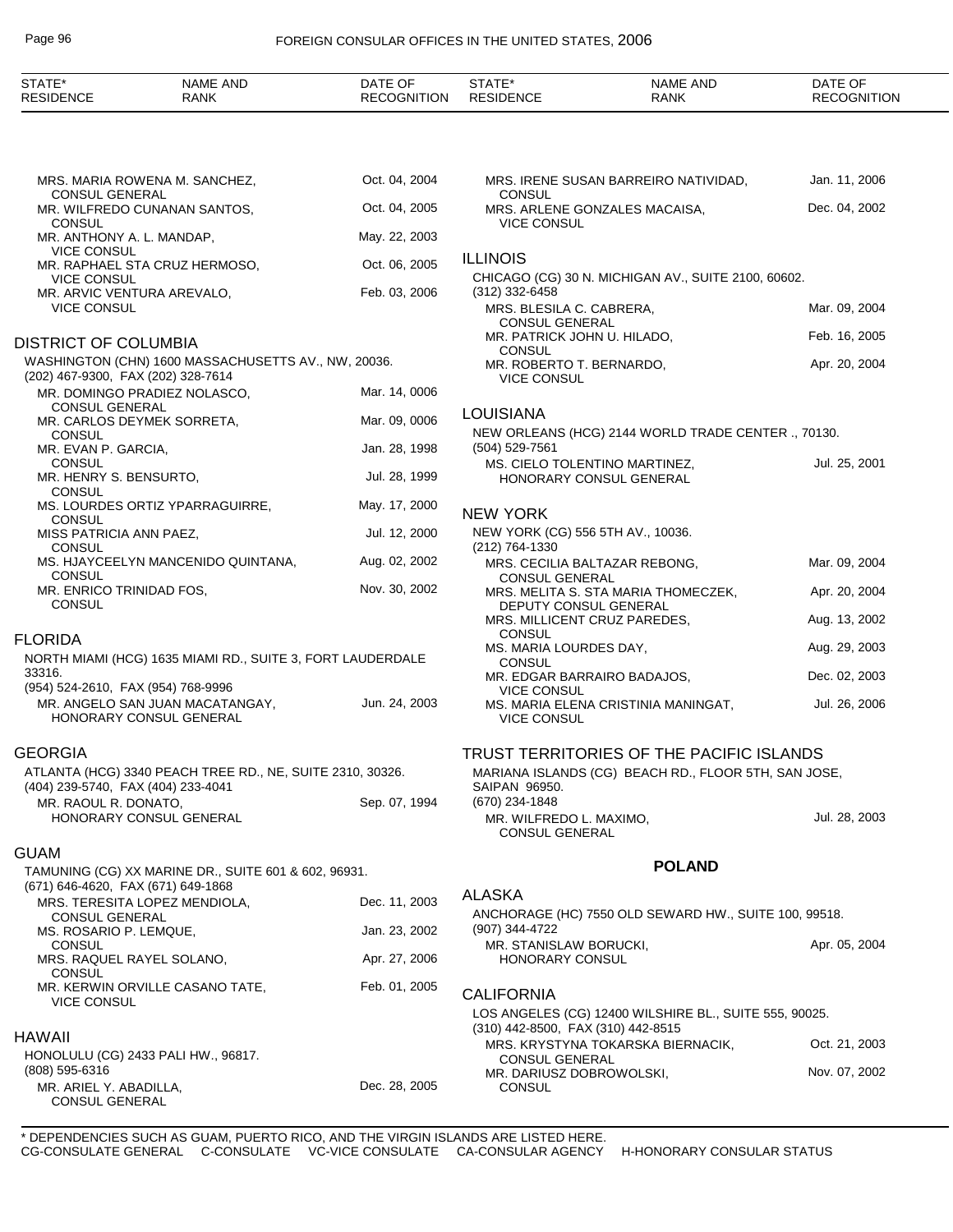| STATE*<br><b>RESIDENCE</b>                                                                | <b>NAME AND</b><br><b>RANK</b> | DATE OF<br><b>RECOGNITION</b> | STATE*<br><b>RESIDENCE</b>                                                                                 | NAME AND<br>RANK                 | DATE OF<br><b>RECOGNITION</b> |  |  |
|-------------------------------------------------------------------------------------------|--------------------------------|-------------------------------|------------------------------------------------------------------------------------------------------------|----------------------------------|-------------------------------|--|--|
|                                                                                           |                                |                               |                                                                                                            |                                  |                               |  |  |
| MRS. MALGORZATA KOPEC,<br><b>CONSUL</b>                                                   |                                | Aug. 29, 2003                 | MR. MARIUSZ GBIORCZYK,<br><b>VICE CONSUL</b>                                                               |                                  | Feb. 13, 2006                 |  |  |
| MR. ZYGMUNT JANIEC,                                                                       |                                | May. 19, 2004                 |                                                                                                            |                                  |                               |  |  |
| <b>CONSUL</b><br>MRS. MARZENA GRONOSTAJSKA,<br><b>CONSUL</b>                              |                                | Nov. 03, 2005                 | COMMERCIAL DIVISION OF POLAND<br>CHICAGO (CONA) 333 E. ONTARIO ST., SUITE 3906-B, 60611.<br>(312) 642-4102 |                                  |                               |  |  |
| MISS PAULINA KAPUSCINSKA,<br><b>VICE CONSUL</b>                                           |                                | Oct. 05, 2004                 | MR. JACEK JEDRUSZAK,                                                                                       |                                  | Jul. 08, 2005                 |  |  |
| MR. MICHAL URBANKOWSKI,                                                                   |                                | Feb. 23, 2006                 | <b>CONSUL</b><br>MRS. LUCYNA JAREMCZUK,                                                                    |                                  | Nov. 03, 2005                 |  |  |
| <b>VICE CONSUL</b><br>MRS. JOANNA BARBARA DOBROWOLSKA,                                    |                                | Dec. 19, 2002                 | <b>CONSUL</b>                                                                                              |                                  |                               |  |  |
| <b>CONSULAR AGENT</b>                                                                     |                                |                               | <b>MASSACHUSETTS</b>                                                                                       |                                  |                               |  |  |
| SAN FRANCISCO (HC) 785 MARKET ST., SUITE 1120, 94103.                                     |                                |                               | BOSTON (HC) 31 MILK ST., 02108.                                                                            |                                  |                               |  |  |
| (415) 777-4445, FAX (415) 778-8123<br>MR. CHRISTOPHER ANTHONY KEROSKY,<br>HONORARY CONSUL |                                | Nov. 10, 2003                 | MR. MAREK LESNIEWSKI-LAAS,<br>HONORARY CONSUL                                                              |                                  | May. 06, 1994                 |  |  |
|                                                                                           |                                |                               | <b>MISSOURI</b>                                                                                            |                                  |                               |  |  |
| <b>COLORADO</b><br>LONGMONT (HC) 1916 ANDREW ALDEN ST., 80504.                            |                                |                               | SAINT LOUIS (HC) 13421 FEATHERSTONE DR., ST. LOUIS 63131-<br>1206.                                         |                                  |                               |  |  |
| $(303)$ 485-6620                                                                          |                                |                               | (314) 822-6266                                                                                             |                                  |                               |  |  |
| MR. TOMASZ HENRYK SKOTNICKI,<br>HONORARY CONSUL                                           |                                | Jul. 29, 2005                 | MR. ROBERT V. OGRODNIK,<br><b>HONORARY CONSUL</b>                                                          |                                  | Apr. 07, 2000                 |  |  |
| <b>FLORIDA</b>                                                                            |                                |                               | <b>NEW YORK</b>                                                                                            |                                  |                               |  |  |
| MIAMI (HC) 1440 79TH STREET CAUSEWAY UN., SUITE 117, 33147.<br>$(305) 866 - 0077$         |                                |                               | NEW YORK (CG) 233 MADISON AV., 10016.<br>$(212) 889 - 8360$                                                |                                  |                               |  |  |
| MRS. BLANKA A. ROSENTIEL,                                                                 |                                | May. 14, 1998                 | MR. KRZYSZTOF KASPRZYK,<br><b>CONSUL GENERAL</b>                                                           |                                  | Dec. 01, 2005                 |  |  |
| HONORARY CONSUL<br>MS. BEATA MAGDALENA PASZYC,<br>HONORARY VICE CONSUL                    |                                | Sep. 11, 2003                 | DEPUTY CONSUL GENERAL                                                                                      | MR. MAREK WLADYSLAW SKULIMOWSKI, | Jul. 26, 2006                 |  |  |
|                                                                                           |                                |                               | MR. JERZY LESZEK KLENIEWSKI,<br><b>CONSUL</b>                                                              |                                  | Sep. 12, 1995                 |  |  |
| HAWAII                                                                                    |                                |                               | MR. CEZARY DZIURKOWSKI,                                                                                    |                                  | Nov. 06, 1997                 |  |  |
| HONOLULU (HC) 2825 S. KING ST., SUITE 2701, 96826.<br>(808) 955-4567                      |                                |                               | <b>CONSUL</b><br>MS. ANNA PELKA,                                                                           |                                  | Nov. 17, 2000                 |  |  |
| MRS. BOZENA ANNA JARNOT,<br>HONORARY CONSUL                                               |                                | Aug. 13, 1998                 | <b>CONSUL</b><br>MR. MAREK CIESIELCZUK,                                                                    |                                  | Aug. 01, 2002                 |  |  |
| <b>ILLINOIS</b>                                                                           |                                |                               | <b>CONSUL</b><br>MR. WOJCIECH LUKASIEWICZ,                                                                 |                                  | Sep. 10, 2003                 |  |  |
| CHICAGO (CG) 1530 N. LAKE SHORE DR., 60610.                                               |                                |                               | <b>CONSUL</b><br>MS. MONIKA FABIJANSKA,                                                                    |                                  | Mar. 26, 2004                 |  |  |
| (312) 337-8166<br>MR. JAROSLAW LASINSKI,                                                  |                                | Oct. 17, 2005                 | <b>CONSUL</b><br>MR. JANUSZ MANTYKIEWICZ,                                                                  |                                  | Oct. 06, 2005                 |  |  |
| <b>CONSUL GENERAL</b>                                                                     |                                |                               | <b>CONSUL</b>                                                                                              |                                  |                               |  |  |
| MS. HANNA HALINA BUJANOWSKA,<br>CONSUL                                                    |                                | Jul. 29, 2002                 | MRS. MALGORZATA KOSINSKA,<br>CONSUL                                                                        |                                  | Oct. 06, 2005                 |  |  |
| MR. PAWEL PIETRASIENSKI,<br><b>CONSUL</b>                                                 |                                | Jul. 08, 2005                 | MR. TOMASZ WIELGOMAS,<br>CONSUL                                                                            |                                  | Jan. 17, 2006                 |  |  |
| MR. GRZEGORZ MORAWSKI,<br><b>CONSUL</b>                                                   |                                | Jul. 29, 2005                 | MS. ANNA POGORZELEC,<br><b>CONSUL</b>                                                                      |                                  | Mar. 02, 2006                 |  |  |
| MISS JOANNA KRYSTYNA DOBECKA LEMBERT,                                                     |                                | Oct. 27, 1998                 | MR. BOGDAN MALOTA,<br><b>VICE CONSUL</b>                                                                   |                                  | Mar. 15, 1999                 |  |  |
| <b>VICE CONSUL</b><br>MR. JACEK DOBROWOLSKI,                                              |                                | Sep. 30, 2002                 | MR. KRZYSZTOF JANICKI,                                                                                     |                                  | Jul. 23, 2001                 |  |  |
| <b>VICE CONSUL</b><br>MRS. KRYSTYNA KONDEJA,                                              |                                | Nov. 05, 2002                 | <b>VICE CONSUL</b><br>MR. ANDRZEJ STEFANCZYK,                                                              |                                  | Aug. 29, 2003                 |  |  |
| <b>VICE CONSUL</b><br>MR. FELIKS KIERZKOWSKI,                                             |                                | Dec. 19, 2003                 | <b>VICE CONSUL</b><br>MS. URSZULA SLAZAK,                                                                  |                                  | Aug. 18, 2004                 |  |  |
| <b>VICE CONSUL</b><br>MR. WITOLD MANKOWSKI,                                               |                                | Dec. 17, 2004                 | <b>VICE CONSUL</b>                                                                                         | MR. WOJCIECH BOGUSKI KACZOREK,   | Jan. 11, 2005                 |  |  |
| <b>VICE CONSUL</b><br>MRS. JOANNA SKUPIEWSKA MORAWSKA,<br><b>VICE CONSUL</b>              |                                | Nov. 03, 2005                 | <b>VICE CONSUL</b><br>MRS. EWA GUMPERT,<br><b>VICE CONSUL</b>                                              |                                  | Nov. 03, 2005                 |  |  |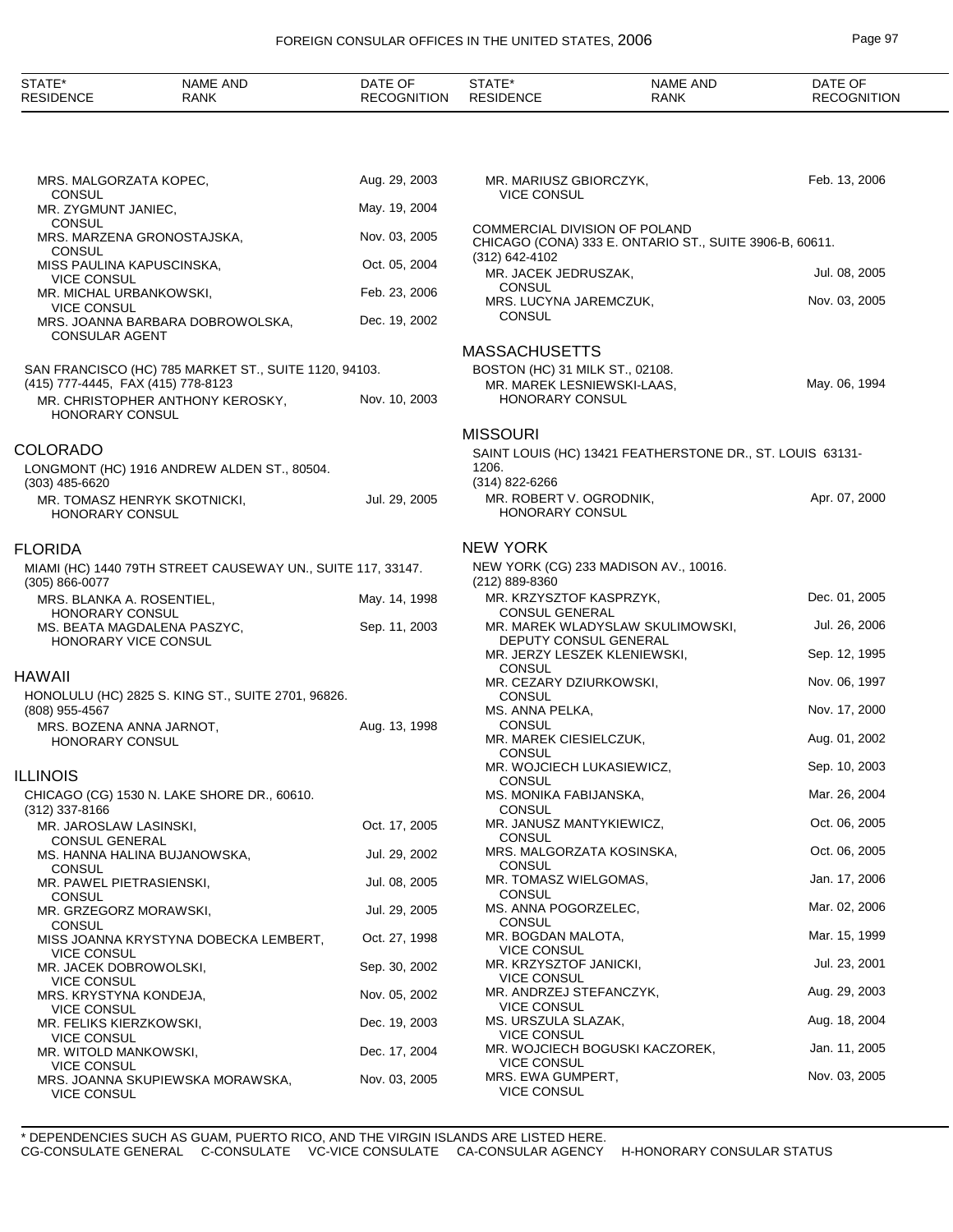| STATE*<br><b>RESIDENCE</b>                               | <b>NAME AND</b><br><b>RANK</b>                                                                                                     | DATE OF<br><b>RECOGNITION</b> | STATE*<br><b>RESIDENCE</b>                                     | <b>NAME AND</b><br>RANK                                    | DATE OF<br><b>RECOGNITION</b> |
|----------------------------------------------------------|------------------------------------------------------------------------------------------------------------------------------------|-------------------------------|----------------------------------------------------------------|------------------------------------------------------------|-------------------------------|
|                                                          |                                                                                                                                    |                               |                                                                |                                                            |                               |
| MR. JANUSZ ROJEWSKI,<br><b>VICE CONSUL</b>               |                                                                                                                                    | Nov. 04, 2005                 | MR. HELTER SOUSA MARTINS,<br>HONORARY CONSUL                   |                                                            | Sep. 17, 2004                 |
| (212) 889-8360                                           | POLISH CULTURAL INSTITUTE OF POLAND<br>NEW YORK (CONA) 233 MADISON AV., 10016.                                                     |                               | <b>CONNECTICUT</b>                                             | WATERBURY (HC) 20 E. MAIN ST., SUITE 220, 06702.           |                               |
|                                                          | MR. PAWEL POTOROCZYN,                                                                                                              | Mar. 13, 2001                 | (203) 755-4111<br>MR. BILL L. GOUVEIA,                         |                                                            | Apr. 05, 2004                 |
| <b>CONSUL</b><br>MS. AGATA GRENDA,<br><b>VICE CONSUL</b> |                                                                                                                                    | May. 17, 2006                 | HONORARY CONSUL                                                |                                                            |                               |
|                                                          |                                                                                                                                    |                               | <b>DISTRICT OF COLUMBIA</b>                                    |                                                            |                               |
| <b>OHIO</b><br>2ND, 45056.                               | OXFORD (HC) XX BONHAM HOUSE, MIAMI UNIVERSITY UN., FLOOR                                                                           |                               | (202) 328-8610, FAX (202) 462-3726                             | WASHINGTON (CHN) 2012 MASSACHUSETTS AV., NW, 20036.        |                               |
|                                                          | (513) 529-4041, FAX (513) 529-4040                                                                                                 |                               | <b>FLORIDA</b>                                                 |                                                            |                               |
| MR. MAREK DOLLAR,                                        | HONORARY CONSUL                                                                                                                    | Sep. 15, 2004                 | 33134.                                                         | MIAMI (HC) 1901 PONCE DE LEON BL., FLOOR 2ND, CORAL GABLES |                               |
| <b>OREGON</b>                                            |                                                                                                                                    |                               | (305) 444-6311, FAX (305) 444-7641<br>MR. JOSEPH T. THERIAGA.  |                                                            | Aug. 15, 1983                 |
|                                                          | PORTLAND (HC) 11333 S.W. NORTHGATE AV., 97219.<br>(503) 819-8198, FAX (503) 635-8615                                               |                               | HONORARY CONSUL                                                |                                                            |                               |
|                                                          | MR. THADDEUS RICHARD WINNOWSKI,                                                                                                    | May. 01, 2003                 | HAWAII                                                         |                                                            |                               |
|                                                          | HONORARY CONSUL                                                                                                                    |                               | (808) 523-4580                                                 | HONOLULU (HC) 1585 KAPIOLANI BL., SUITE 728, 96814.        |                               |
| <b>PUERTO RICO</b>                                       |                                                                                                                                    |                               | MR. JOHN HENRY FELIX,                                          |                                                            | Feb. 02, 1987                 |
|                                                          | SAN JUAN (HC) 2000 MARGINAL KENNEDY AV., SUITE 411, 00920.<br>(787) 781-3254, FAX (787) 781-3254<br>MR. BOHDAN CHESTER HRYNIEWICZ, | Jun. 20, 1994                 | HONORARY CONSUL<br>MR. ERNEST MORGADO,<br>HONORARY VICE CONSUL |                                                            | Mar. 02, 1987                 |
|                                                          | <b>HONORARY CONSUL</b>                                                                                                             |                               |                                                                |                                                            |                               |
|                                                          |                                                                                                                                    |                               | <b>ILLINOIS</b>                                                |                                                            |                               |
| <b>TEXAS</b>                                             | HOUSTON (HC) 35 HARBOR VIEW DR., SUGAR LAND 77479.                                                                                 |                               | (312) 259-9408, FAX (312) 777-3483                             | CHICAGO (HC) 71 S. WACKER DR., SUITE 2930, 60606.          |                               |
| $(281) 565 - 1507$                                       | DR. ZBIGNIEW JACEK WOJCIECHOWSKI,                                                                                                  | Jun. 26, 2003                 | MR. NELSON DE CASTRO.<br><b>HONORARY CONSUL</b>                |                                                            | Jan. 16, 2003                 |
|                                                          | <b>HONORARY CONSUL</b>                                                                                                             |                               | <b>LOUISIANA</b>                                               |                                                            |                               |
|                                                          | <b>PORTUGAL</b>                                                                                                                    |                               | (504) 582-8272                                                 | NEW ORLEANS (HC) 201 ST. CHARLES AV., 70170-5100.          |                               |
| <b>CALIFORNIA</b>                                        |                                                                                                                                    |                               | MR. WILLIAM HUGH HINES,                                        |                                                            | Mar. 22, 2000                 |
| 90067.                                                   | LOS ANGELES (HC) 1801 AVENUE OF THE STARS UN., SUITE 400,                                                                          |                               | HONORARY CONSUL                                                |                                                            |                               |
| (310) 277-1490                                           |                                                                                                                                    |                               | <b>MASSACHUSETTS</b>                                           |                                                            |                               |
|                                                          | MR. EDMUNDO DE MACEDO,<br><b>HONORARY CONSUL</b>                                                                                   | Sep. 04, 2003                 | (617) 536-8740                                                 | BOSTON (CG) ONE EXETER PL., FLOOR 7TH, 02116.              |                               |
| (415) 346-3400                                           | SAN FRANCISCO (CG) 3298 WASHINGTON ST., 94115.                                                                                     |                               | <b>CONSUL GENERAL</b>                                          | MS. MARIA MANUELA FREITAS BAIROS,                          | Nov. 05, 2004                 |
| <b>CONSUL GENERAL</b>                                    | MR. ANTONIO JOSE ALVES DE CARVALHO.                                                                                                | Nov. 17, 2004                 | $(508)$ 997-6151                                               | NEW BEDFORD (CON) 628 PLEASANT ST., SUITE 204/218, 02740.  |                               |
| <b>COMMERCIAL OFFICE</b>                                 | SAN FRANCISCO (CONA) 88 KEARNEY ST., SUITE 1770, 94108.                                                                            |                               | MS. FERNANDA COELHO,<br><b>CONSUL</b>                          |                                                            | Dec. 14, 2005                 |
| ,FAX (415) 391-7147<br><b>CONSUL</b>                     | MR. LUIS MANUEL AVIDES MOREIRA,                                                                                                    | Sep. 07, 2004                 | <b>NEW JERSEY</b>                                              | NEWARK (CG) ONE RIVERFRONT PZ., 07102.                     |                               |
|                                                          | TULARE (HC) 520 E. KING ST., 93274.                                                                                                |                               | (973) 643-4200<br><b>CONSUL GENERAL</b>                        | MR. FRANCISCO CARLOS AZEVEDO,                              | Feb. 14, 2005                 |
| (559) 688-7511                                           |                                                                                                                                    |                               |                                                                |                                                            |                               |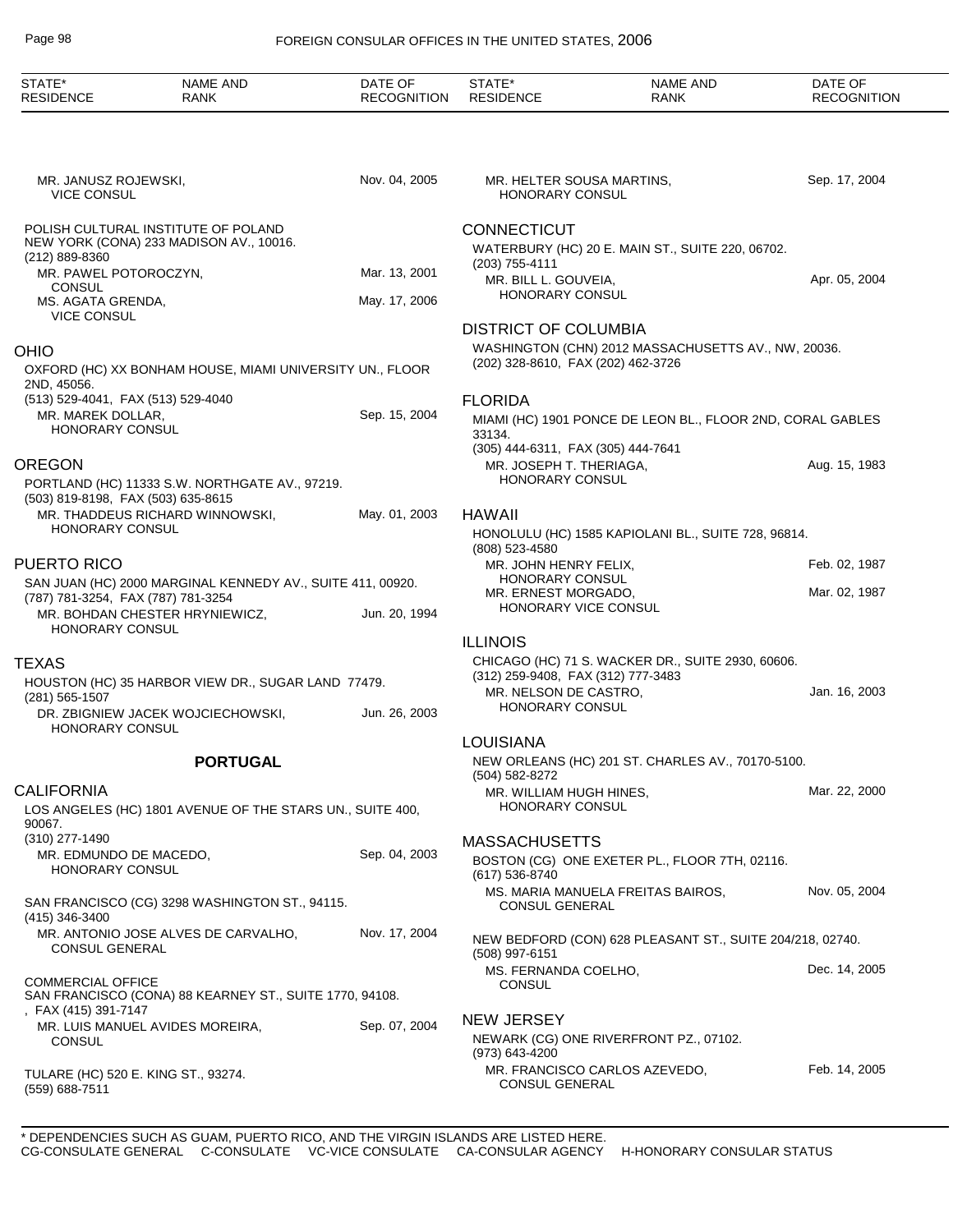| New York<br>NEW YORK (CG) 590 5TH AV., FLOOR 3RD, 10036.<br>(212) 221-3165, FAX (212) 221-3462<br><b>FLORIDA</b><br>Jul. 28, 2003<br>MR. ALEXANDRE A. FERNANDES,<br>HOLLYWOOD (HCG) 1507 HOLLYWOOD BL., 33020.<br><b>CONSUL GENERAL</b><br>(954) 920-9074<br>Mar. 09, 2004<br>MR. EDUARDO NUNO RAFAEL,<br>Apr. 18, 2005<br>MR. CLAUDE G. MATASA,<br>DEPUTY CONSUL GENERAL<br>HONORARY CONSUL GENERAL<br>May. 02, 2002<br>MR. EDUARDO SOUTO DE MOURA,<br>Apr. 19, 2005<br>MRS. VICTORIA T. BUDISTEANU LONDON,<br><b>CONSUL</b><br>HONORARY CONSUL<br>MR. RUI MATHIAS ABECASSIS,<br>Jul. 29, 2005<br><b>CONSUL</b><br><b>ILLINOIS</b><br>PUERTO RICO<br>CHICAGO (CG) 737 N. MICHIGAN AV., SUITE 1170, 60611.<br>MR. GHEORGHE PREDESCU,<br>Nov. 14, 2003<br>SAN JUAN (HC) 416 SAN LEANDRO., RIO PIEDRAS 00926.<br><b>CONSUL GENERAL</b><br>(787) 761-4148, FAX (787) 755-8556<br>Apr. 14, 2005<br>MS. DOINA BOBLEA,<br>Jun. 22, 1983<br>MR. JOSE C. DUARTE DA SILVEIRA,<br>DEPUTY CONSUL GENERAL<br>HONORARY CONSUL<br>Apr. 18, 2005<br>MR. GHEORGHE GRUIA,<br><b>CONSUL</b><br>RHODE ISLAND<br>Dec. 16, 2004<br>MS. LUCIA FLORENTINA VIANU,<br><b>VICE CONSUL</b><br>PROVIDENCE (CON) 56 PINE ST., FLOOR 6TH, 02903.<br>(401) 272-2003<br>Mar. 08, 2005<br><b>INDIANA</b><br>MR. RICARDO FERNANDES GARCIA CORTES.<br><b>CONSUL</b><br>INDIANAPOLIS (HC) 5767 PARK PLAZA CT., 46220.<br>(317) 913-0949<br>TEXAS<br>Dec. 31, 2001<br>MR. JOHN DANIEL SERBAN,<br><b>HONORARY CONSUL</b><br>HOUSTON (HC) 4544 POST OAK PLACE DR., SUITE 350, 77027.<br>(713) 759-1188<br><b>LOUISIANA</b><br>Nov. 05, 1990<br>MR. JAMES H. WESTMORELAND,<br><b>HONORARY CONSUL</b><br>NEW ORLEANS (HC) 625 ST. CHARLES AV., SUITE 8A, 70130.<br>$(504)$ 524-6054<br>QATAR<br>Oct. 16, 2000<br>DR. E. RALPH LUPIN,<br>HONORARY CONSUL<br>TEXAS<br>HOUSTON (CG) 1990 POST OAK BL., SUITE 810, 77056.<br><b>MASSACHUSETTS</b><br>(713) 355-8221, FAX (713) 355-8184<br>BOSTON (HC) 52 BEDFORD RD., LINCOLN 01773.<br>Nov. 23, 2004<br>MR. RASHID ALI HASSAN AL KHATER,<br>(617) 497-1111<br><b>CONSUL GENERAL</b><br>MR. DAN DIMANCESCU,<br>Apr. 18, 2005<br>Oct. 02, 2003<br>MR. ABDULLA JASSIM AL MAADADI,<br>HONORARY CONSUL<br><b>VICE CONSUL</b><br>MR. MIHAI GABRIEL VADUVA,<br>Jun. 27, 2006<br>HONORARY VICE CONSUL<br><b>ROMANIA</b><br><b>MICHIGAN</b><br>CALIFORNIA<br>DETROIT (HCG) 613 ABBOTT ST., 48226.<br>LOS ANGELES (CG) 11766 WILSHIRE BL., SUITE 560, 90025.<br>$(313)$ 442-1200<br>$(310)$ 444-0043<br>Jul. 28, 1999<br>MR. JOHN, JR RAKOLTA,<br>Feb. 16, 2006<br>MR. MIRCEA CATALIN GHENEA,<br>HONORARY CONSUL GENERAL<br><b>CONSUL GENERAL</b><br>Jan. 23, 2003<br>MR. GABRIEL ION DUTU,<br><b>CONSUL</b> | STATE*<br><b>RESIDENCE</b> | <b>NAME AND</b><br><b>RANK</b> | DATE OF<br><b>RECOGNITION</b> | STATE*<br><b>RESIDENCE</b> | <b>NAME AND</b><br><b>RANK</b> | DATE OF<br><b>RECOGNITION</b> |
|---------------------------------------------------------------------------------------------------------------------------------------------------------------------------------------------------------------------------------------------------------------------------------------------------------------------------------------------------------------------------------------------------------------------------------------------------------------------------------------------------------------------------------------------------------------------------------------------------------------------------------------------------------------------------------------------------------------------------------------------------------------------------------------------------------------------------------------------------------------------------------------------------------------------------------------------------------------------------------------------------------------------------------------------------------------------------------------------------------------------------------------------------------------------------------------------------------------------------------------------------------------------------------------------------------------------------------------------------------------------------------------------------------------------------------------------------------------------------------------------------------------------------------------------------------------------------------------------------------------------------------------------------------------------------------------------------------------------------------------------------------------------------------------------------------------------------------------------------------------------------------------------------------------------------------------------------------------------------------------------------------------------------------------------------------------------------------------------------------------------------------------------------------------------------------------------------------------------------------------------------------------------------------------------------------------------------------------------------------------------------------------------------------------------------------------------------------------------------------------------------------------------------------------------------------------------------------------------------------------------------------------------------------------------------------------------------------|----------------------------|--------------------------------|-------------------------------|----------------------------|--------------------------------|-------------------------------|
|                                                                                                                                                                                                                                                                                                                                                                                                                                                                                                                                                                                                                                                                                                                                                                                                                                                                                                                                                                                                                                                                                                                                                                                                                                                                                                                                                                                                                                                                                                                                                                                                                                                                                                                                                                                                                                                                                                                                                                                                                                                                                                                                                                                                                                                                                                                                                                                                                                                                                                                                                                                                                                                                                                         |                            |                                |                               |                            |                                |                               |
|                                                                                                                                                                                                                                                                                                                                                                                                                                                                                                                                                                                                                                                                                                                                                                                                                                                                                                                                                                                                                                                                                                                                                                                                                                                                                                                                                                                                                                                                                                                                                                                                                                                                                                                                                                                                                                                                                                                                                                                                                                                                                                                                                                                                                                                                                                                                                                                                                                                                                                                                                                                                                                                                                                         |                            |                                |                               |                            |                                |                               |
|                                                                                                                                                                                                                                                                                                                                                                                                                                                                                                                                                                                                                                                                                                                                                                                                                                                                                                                                                                                                                                                                                                                                                                                                                                                                                                                                                                                                                                                                                                                                                                                                                                                                                                                                                                                                                                                                                                                                                                                                                                                                                                                                                                                                                                                                                                                                                                                                                                                                                                                                                                                                                                                                                                         |                            |                                |                               |                            |                                |                               |
|                                                                                                                                                                                                                                                                                                                                                                                                                                                                                                                                                                                                                                                                                                                                                                                                                                                                                                                                                                                                                                                                                                                                                                                                                                                                                                                                                                                                                                                                                                                                                                                                                                                                                                                                                                                                                                                                                                                                                                                                                                                                                                                                                                                                                                                                                                                                                                                                                                                                                                                                                                                                                                                                                                         |                            |                                |                               |                            |                                |                               |
|                                                                                                                                                                                                                                                                                                                                                                                                                                                                                                                                                                                                                                                                                                                                                                                                                                                                                                                                                                                                                                                                                                                                                                                                                                                                                                                                                                                                                                                                                                                                                                                                                                                                                                                                                                                                                                                                                                                                                                                                                                                                                                                                                                                                                                                                                                                                                                                                                                                                                                                                                                                                                                                                                                         |                            |                                |                               |                            |                                |                               |
|                                                                                                                                                                                                                                                                                                                                                                                                                                                                                                                                                                                                                                                                                                                                                                                                                                                                                                                                                                                                                                                                                                                                                                                                                                                                                                                                                                                                                                                                                                                                                                                                                                                                                                                                                                                                                                                                                                                                                                                                                                                                                                                                                                                                                                                                                                                                                                                                                                                                                                                                                                                                                                                                                                         |                            |                                |                               |                            |                                |                               |
|                                                                                                                                                                                                                                                                                                                                                                                                                                                                                                                                                                                                                                                                                                                                                                                                                                                                                                                                                                                                                                                                                                                                                                                                                                                                                                                                                                                                                                                                                                                                                                                                                                                                                                                                                                                                                                                                                                                                                                                                                                                                                                                                                                                                                                                                                                                                                                                                                                                                                                                                                                                                                                                                                                         |                            |                                |                               |                            |                                |                               |
|                                                                                                                                                                                                                                                                                                                                                                                                                                                                                                                                                                                                                                                                                                                                                                                                                                                                                                                                                                                                                                                                                                                                                                                                                                                                                                                                                                                                                                                                                                                                                                                                                                                                                                                                                                                                                                                                                                                                                                                                                                                                                                                                                                                                                                                                                                                                                                                                                                                                                                                                                                                                                                                                                                         |                            |                                |                               |                            |                                |                               |
|                                                                                                                                                                                                                                                                                                                                                                                                                                                                                                                                                                                                                                                                                                                                                                                                                                                                                                                                                                                                                                                                                                                                                                                                                                                                                                                                                                                                                                                                                                                                                                                                                                                                                                                                                                                                                                                                                                                                                                                                                                                                                                                                                                                                                                                                                                                                                                                                                                                                                                                                                                                                                                                                                                         |                            |                                |                               |                            |                                |                               |
|                                                                                                                                                                                                                                                                                                                                                                                                                                                                                                                                                                                                                                                                                                                                                                                                                                                                                                                                                                                                                                                                                                                                                                                                                                                                                                                                                                                                                                                                                                                                                                                                                                                                                                                                                                                                                                                                                                                                                                                                                                                                                                                                                                                                                                                                                                                                                                                                                                                                                                                                                                                                                                                                                                         |                            |                                |                               |                            |                                |                               |
|                                                                                                                                                                                                                                                                                                                                                                                                                                                                                                                                                                                                                                                                                                                                                                                                                                                                                                                                                                                                                                                                                                                                                                                                                                                                                                                                                                                                                                                                                                                                                                                                                                                                                                                                                                                                                                                                                                                                                                                                                                                                                                                                                                                                                                                                                                                                                                                                                                                                                                                                                                                                                                                                                                         |                            |                                |                               |                            |                                |                               |
|                                                                                                                                                                                                                                                                                                                                                                                                                                                                                                                                                                                                                                                                                                                                                                                                                                                                                                                                                                                                                                                                                                                                                                                                                                                                                                                                                                                                                                                                                                                                                                                                                                                                                                                                                                                                                                                                                                                                                                                                                                                                                                                                                                                                                                                                                                                                                                                                                                                                                                                                                                                                                                                                                                         |                            |                                |                               |                            |                                |                               |
|                                                                                                                                                                                                                                                                                                                                                                                                                                                                                                                                                                                                                                                                                                                                                                                                                                                                                                                                                                                                                                                                                                                                                                                                                                                                                                                                                                                                                                                                                                                                                                                                                                                                                                                                                                                                                                                                                                                                                                                                                                                                                                                                                                                                                                                                                                                                                                                                                                                                                                                                                                                                                                                                                                         |                            |                                |                               |                            |                                |                               |
|                                                                                                                                                                                                                                                                                                                                                                                                                                                                                                                                                                                                                                                                                                                                                                                                                                                                                                                                                                                                                                                                                                                                                                                                                                                                                                                                                                                                                                                                                                                                                                                                                                                                                                                                                                                                                                                                                                                                                                                                                                                                                                                                                                                                                                                                                                                                                                                                                                                                                                                                                                                                                                                                                                         |                            |                                |                               |                            |                                |                               |
|                                                                                                                                                                                                                                                                                                                                                                                                                                                                                                                                                                                                                                                                                                                                                                                                                                                                                                                                                                                                                                                                                                                                                                                                                                                                                                                                                                                                                                                                                                                                                                                                                                                                                                                                                                                                                                                                                                                                                                                                                                                                                                                                                                                                                                                                                                                                                                                                                                                                                                                                                                                                                                                                                                         |                            |                                |                               |                            |                                |                               |
|                                                                                                                                                                                                                                                                                                                                                                                                                                                                                                                                                                                                                                                                                                                                                                                                                                                                                                                                                                                                                                                                                                                                                                                                                                                                                                                                                                                                                                                                                                                                                                                                                                                                                                                                                                                                                                                                                                                                                                                                                                                                                                                                                                                                                                                                                                                                                                                                                                                                                                                                                                                                                                                                                                         |                            |                                |                               |                            |                                |                               |
|                                                                                                                                                                                                                                                                                                                                                                                                                                                                                                                                                                                                                                                                                                                                                                                                                                                                                                                                                                                                                                                                                                                                                                                                                                                                                                                                                                                                                                                                                                                                                                                                                                                                                                                                                                                                                                                                                                                                                                                                                                                                                                                                                                                                                                                                                                                                                                                                                                                                                                                                                                                                                                                                                                         |                            |                                |                               |                            |                                |                               |
|                                                                                                                                                                                                                                                                                                                                                                                                                                                                                                                                                                                                                                                                                                                                                                                                                                                                                                                                                                                                                                                                                                                                                                                                                                                                                                                                                                                                                                                                                                                                                                                                                                                                                                                                                                                                                                                                                                                                                                                                                                                                                                                                                                                                                                                                                                                                                                                                                                                                                                                                                                                                                                                                                                         |                            |                                |                               |                            |                                |                               |
|                                                                                                                                                                                                                                                                                                                                                                                                                                                                                                                                                                                                                                                                                                                                                                                                                                                                                                                                                                                                                                                                                                                                                                                                                                                                                                                                                                                                                                                                                                                                                                                                                                                                                                                                                                                                                                                                                                                                                                                                                                                                                                                                                                                                                                                                                                                                                                                                                                                                                                                                                                                                                                                                                                         |                            |                                |                               |                            |                                |                               |
|                                                                                                                                                                                                                                                                                                                                                                                                                                                                                                                                                                                                                                                                                                                                                                                                                                                                                                                                                                                                                                                                                                                                                                                                                                                                                                                                                                                                                                                                                                                                                                                                                                                                                                                                                                                                                                                                                                                                                                                                                                                                                                                                                                                                                                                                                                                                                                                                                                                                                                                                                                                                                                                                                                         |                            |                                |                               |                            |                                |                               |
|                                                                                                                                                                                                                                                                                                                                                                                                                                                                                                                                                                                                                                                                                                                                                                                                                                                                                                                                                                                                                                                                                                                                                                                                                                                                                                                                                                                                                                                                                                                                                                                                                                                                                                                                                                                                                                                                                                                                                                                                                                                                                                                                                                                                                                                                                                                                                                                                                                                                                                                                                                                                                                                                                                         |                            |                                |                               |                            |                                |                               |
|                                                                                                                                                                                                                                                                                                                                                                                                                                                                                                                                                                                                                                                                                                                                                                                                                                                                                                                                                                                                                                                                                                                                                                                                                                                                                                                                                                                                                                                                                                                                                                                                                                                                                                                                                                                                                                                                                                                                                                                                                                                                                                                                                                                                                                                                                                                                                                                                                                                                                                                                                                                                                                                                                                         |                            |                                |                               |                            |                                |                               |
|                                                                                                                                                                                                                                                                                                                                                                                                                                                                                                                                                                                                                                                                                                                                                                                                                                                                                                                                                                                                                                                                                                                                                                                                                                                                                                                                                                                                                                                                                                                                                                                                                                                                                                                                                                                                                                                                                                                                                                                                                                                                                                                                                                                                                                                                                                                                                                                                                                                                                                                                                                                                                                                                                                         |                            |                                |                               |                            |                                |                               |
|                                                                                                                                                                                                                                                                                                                                                                                                                                                                                                                                                                                                                                                                                                                                                                                                                                                                                                                                                                                                                                                                                                                                                                                                                                                                                                                                                                                                                                                                                                                                                                                                                                                                                                                                                                                                                                                                                                                                                                                                                                                                                                                                                                                                                                                                                                                                                                                                                                                                                                                                                                                                                                                                                                         |                            |                                |                               |                            |                                |                               |
|                                                                                                                                                                                                                                                                                                                                                                                                                                                                                                                                                                                                                                                                                                                                                                                                                                                                                                                                                                                                                                                                                                                                                                                                                                                                                                                                                                                                                                                                                                                                                                                                                                                                                                                                                                                                                                                                                                                                                                                                                                                                                                                                                                                                                                                                                                                                                                                                                                                                                                                                                                                                                                                                                                         |                            |                                |                               |                            |                                |                               |
|                                                                                                                                                                                                                                                                                                                                                                                                                                                                                                                                                                                                                                                                                                                                                                                                                                                                                                                                                                                                                                                                                                                                                                                                                                                                                                                                                                                                                                                                                                                                                                                                                                                                                                                                                                                                                                                                                                                                                                                                                                                                                                                                                                                                                                                                                                                                                                                                                                                                                                                                                                                                                                                                                                         |                            |                                |                               |                            |                                |                               |
|                                                                                                                                                                                                                                                                                                                                                                                                                                                                                                                                                                                                                                                                                                                                                                                                                                                                                                                                                                                                                                                                                                                                                                                                                                                                                                                                                                                                                                                                                                                                                                                                                                                                                                                                                                                                                                                                                                                                                                                                                                                                                                                                                                                                                                                                                                                                                                                                                                                                                                                                                                                                                                                                                                         |                            |                                |                               |                            |                                |                               |
|                                                                                                                                                                                                                                                                                                                                                                                                                                                                                                                                                                                                                                                                                                                                                                                                                                                                                                                                                                                                                                                                                                                                                                                                                                                                                                                                                                                                                                                                                                                                                                                                                                                                                                                                                                                                                                                                                                                                                                                                                                                                                                                                                                                                                                                                                                                                                                                                                                                                                                                                                                                                                                                                                                         |                            |                                |                               |                            |                                |                               |
|                                                                                                                                                                                                                                                                                                                                                                                                                                                                                                                                                                                                                                                                                                                                                                                                                                                                                                                                                                                                                                                                                                                                                                                                                                                                                                                                                                                                                                                                                                                                                                                                                                                                                                                                                                                                                                                                                                                                                                                                                                                                                                                                                                                                                                                                                                                                                                                                                                                                                                                                                                                                                                                                                                         |                            |                                |                               |                            |                                |                               |
|                                                                                                                                                                                                                                                                                                                                                                                                                                                                                                                                                                                                                                                                                                                                                                                                                                                                                                                                                                                                                                                                                                                                                                                                                                                                                                                                                                                                                                                                                                                                                                                                                                                                                                                                                                                                                                                                                                                                                                                                                                                                                                                                                                                                                                                                                                                                                                                                                                                                                                                                                                                                                                                                                                         |                            |                                |                               |                            |                                |                               |
|                                                                                                                                                                                                                                                                                                                                                                                                                                                                                                                                                                                                                                                                                                                                                                                                                                                                                                                                                                                                                                                                                                                                                                                                                                                                                                                                                                                                                                                                                                                                                                                                                                                                                                                                                                                                                                                                                                                                                                                                                                                                                                                                                                                                                                                                                                                                                                                                                                                                                                                                                                                                                                                                                                         |                            |                                |                               |                            |                                |                               |
|                                                                                                                                                                                                                                                                                                                                                                                                                                                                                                                                                                                                                                                                                                                                                                                                                                                                                                                                                                                                                                                                                                                                                                                                                                                                                                                                                                                                                                                                                                                                                                                                                                                                                                                                                                                                                                                                                                                                                                                                                                                                                                                                                                                                                                                                                                                                                                                                                                                                                                                                                                                                                                                                                                         |                            |                                |                               | <b>MINNESOTA</b>           |                                |                               |
| MINNEAPOLIS (HC) 1250 E. MOORE LAKE DR., SUITE 242, 55432.<br>SAN FRANCISCO (HCG) 44 MONTGOMERY ST., SUITE 400, 94104.<br>(763) 574-9472, FAX (763) 571-0662                                                                                                                                                                                                                                                                                                                                                                                                                                                                                                                                                                                                                                                                                                                                                                                                                                                                                                                                                                                                                                                                                                                                                                                                                                                                                                                                                                                                                                                                                                                                                                                                                                                                                                                                                                                                                                                                                                                                                                                                                                                                                                                                                                                                                                                                                                                                                                                                                                                                                                                                            |                            |                                |                               |                            |                                |                               |
| (415) 989-5900<br>Jul. 27, 2000<br>MR. PATRICK WILLIAM LEDRAY,<br>Jul. 01, 2004<br>MRS. DANA BELDIMAN KARLSONS,                                                                                                                                                                                                                                                                                                                                                                                                                                                                                                                                                                                                                                                                                                                                                                                                                                                                                                                                                                                                                                                                                                                                                                                                                                                                                                                                                                                                                                                                                                                                                                                                                                                                                                                                                                                                                                                                                                                                                                                                                                                                                                                                                                                                                                                                                                                                                                                                                                                                                                                                                                                         |                            |                                |                               |                            |                                |                               |
| HONORARY CONSUL<br>HONORARY CONSUL GENERAL                                                                                                                                                                                                                                                                                                                                                                                                                                                                                                                                                                                                                                                                                                                                                                                                                                                                                                                                                                                                                                                                                                                                                                                                                                                                                                                                                                                                                                                                                                                                                                                                                                                                                                                                                                                                                                                                                                                                                                                                                                                                                                                                                                                                                                                                                                                                                                                                                                                                                                                                                                                                                                                              |                            |                                |                               |                            |                                |                               |
| <b>NEVADA</b><br><b>DISTRICT OF COLUMBIA</b>                                                                                                                                                                                                                                                                                                                                                                                                                                                                                                                                                                                                                                                                                                                                                                                                                                                                                                                                                                                                                                                                                                                                                                                                                                                                                                                                                                                                                                                                                                                                                                                                                                                                                                                                                                                                                                                                                                                                                                                                                                                                                                                                                                                                                                                                                                                                                                                                                                                                                                                                                                                                                                                            |                            |                                |                               |                            |                                |                               |
| LAS VEGAS (HC) 711 RANCHO CI., 89107.<br>WASHINGTON (CHN) 1607 23RD ST., NW, 20008.<br>(702) 878-5534                                                                                                                                                                                                                                                                                                                                                                                                                                                                                                                                                                                                                                                                                                                                                                                                                                                                                                                                                                                                                                                                                                                                                                                                                                                                                                                                                                                                                                                                                                                                                                                                                                                                                                                                                                                                                                                                                                                                                                                                                                                                                                                                                                                                                                                                                                                                                                                                                                                                                                                                                                                                   |                            |                                |                               |                            |                                |                               |
| (202) 332-4846, FAX (202) 232-4748<br>Jan. 10, 1998<br>MRS. AURELIA ARNOLD ROBERTS,                                                                                                                                                                                                                                                                                                                                                                                                                                                                                                                                                                                                                                                                                                                                                                                                                                                                                                                                                                                                                                                                                                                                                                                                                                                                                                                                                                                                                                                                                                                                                                                                                                                                                                                                                                                                                                                                                                                                                                                                                                                                                                                                                                                                                                                                                                                                                                                                                                                                                                                                                                                                                     |                            |                                |                               |                            |                                |                               |
| MRS. MIHAELA MARIANA DEACONU,<br>Aug. 23, 2004<br>HONORARY CONSUL<br><b>CONSUL</b>                                                                                                                                                                                                                                                                                                                                                                                                                                                                                                                                                                                                                                                                                                                                                                                                                                                                                                                                                                                                                                                                                                                                                                                                                                                                                                                                                                                                                                                                                                                                                                                                                                                                                                                                                                                                                                                                                                                                                                                                                                                                                                                                                                                                                                                                                                                                                                                                                                                                                                                                                                                                                      |                            |                                |                               |                            |                                |                               |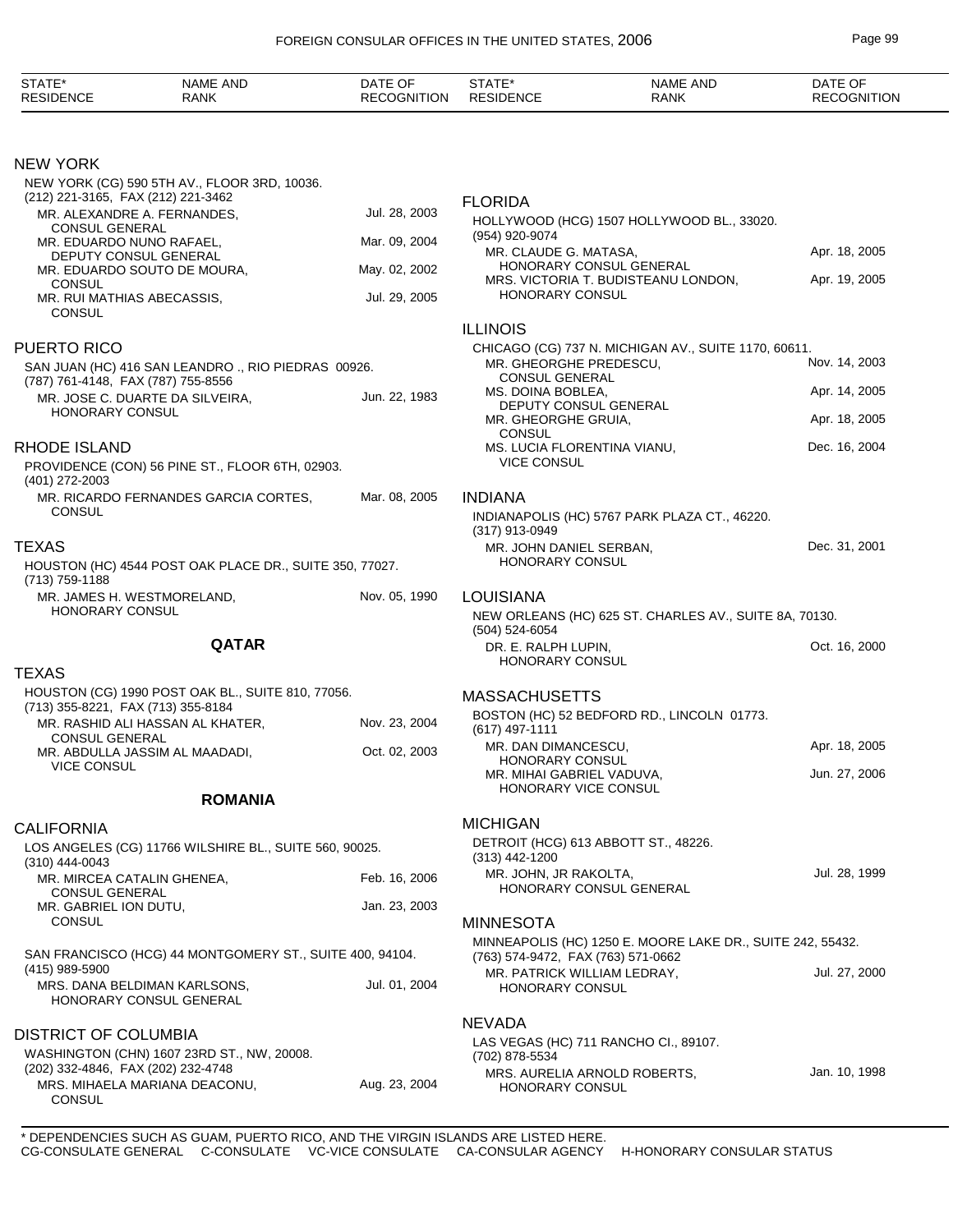| STATE*<br><b>RESIDENCE</b>                   | <b>NAME AND</b><br><b>RANK</b>                                                            | DATE OF<br><b>RECOGNITION</b> | STATE*<br><b>RESIDENCE</b>                                  | <b>NAME AND</b><br>RANK                                              | DATE OF<br><b>RECOGNITION</b> |
|----------------------------------------------|-------------------------------------------------------------------------------------------|-------------------------------|-------------------------------------------------------------|----------------------------------------------------------------------|-------------------------------|
| <b>NEW YORK</b>                              |                                                                                           |                               |                                                             |                                                                      |                               |
|                                              | NEW YORK (CG) 200 E. 38TH ST., FLOOR 3RD, 10016.<br>MR. PIETRO LUCIAN PAVONI,             | Dec. 01, 2005                 | MR. ROBERT F. ORTON,<br><b>HONORARY CONSUL</b>              |                                                                      | Apr. 25, 2006                 |
| <b>CONSUL GENERAL</b><br>MR. MARIAN PARJOL,  |                                                                                           | Feb. 04, 2002                 | <b>VIRGINIA</b>                                             |                                                                      |                               |
| MS. CORINA IOANA SUTEU,                      | DEPUTY CONSUL GENERAL                                                                     | May. 19, 2006                 |                                                             | NORFOLK (HC) 464 S. INDEPENDENCE BL., SUITE C112, VIRGINIA           |                               |
| MR. ADRIAN CRISTEA,                          | DEPUTY CONSUL GENERAL                                                                     | Jul. 09, 2003                 | <b>BEACH 23452.</b><br>(757) 456-9463, FAX (757) 456-9465   |                                                                      |                               |
| <b>CONSUL</b>                                | DR. BOGDAN STEFANESCU,                                                                    | Mar. 25, 2004                 | MR. ANTON SAMOILA,<br>HONORARY CONSUL                       |                                                                      | Apr. 09, 1999                 |
| <b>CONSUL</b><br>MR. ION DRAGOMIR,           |                                                                                           | Aug. 05, 2005                 |                                                             |                                                                      |                               |
| <b>CONSUL</b>                                |                                                                                           |                               |                                                             | <b>RUSSIA</b>                                                        |                               |
| <b>CONSUL</b>                                | MS. ROXANA NICOLETA STEFAN,                                                               | May. 17, 2006                 | <b>ALASKA</b>                                               |                                                                      |                               |
| MS. ROXANA ELENA SIMA,<br><b>VICE CONSUL</b> |                                                                                           | Dec. 28, 2005                 | (907) 349-5481<br>MR. STEVE R. SMIRNOFF,                    | ANCHORAGE (HCG) 3581 KACHEMAK CI., 99515.<br>HONORARY CONSUL GENERAL | Aug. 26, 1996                 |
| <b>OHIO</b>                                  |                                                                                           |                               |                                                             |                                                                      |                               |
| (216) 391-3112                               | CLEVELAND (HC) 5500 S. MARGINAL RD., 44103.                                               |                               | <b>CALIFORNIA</b>                                           |                                                                      |                               |
| MR. GEORGE DOBREA.<br><b>HONORARY CONSUL</b> |                                                                                           | Mar. 01, 1999                 | (415) 928-6878, FAX (415) 929-0306                          | SAN FRANCISCO (CG) 2790 GREEN ST., 94123.                            |                               |
|                                              |                                                                                           |                               | <b>CONSUL GENERAL</b>                                       | MR. VIKTOR NIKOLAYEVICH LIZUN,                                       | Mar. 27, 2002                 |
| <b>OKLAHOMA</b>                              | NORMAN (HCG) 1913 BROOKHAVEN BL., 73072.                                                  |                               |                                                             | MR. YURIY VARTANOICH BEDZHANYAN,                                     | May. 28, 2002                 |
| (405) 447-7500                               |                                                                                           |                               | DEPUTY CONSUL GENERAL                                       | MR. VIKTOR IVANOVICH MARTYNOV,                                       | May. 31, 2002                 |
| MRS. NADIA COMANECI,                         | HONORARY CONSUL GENERAL                                                                   | Mar. 31, 2004                 | CONSUL                                                      | MR. IGOR YURYEVICH KOCHETKOV,                                        | Oct. 29, 2002                 |
| OREGON                                       |                                                                                           |                               | CONSUL                                                      | MR. MIKHAIL IVANOVICH GORBUNOV,                                      | Oct. 06, 2004                 |
|                                              | PORTLAND (HC) 888 S.W. 5TH AV., SUITE 1200, 97204.                                        |                               | <b>CONSUL</b>                                               | MR. SERGEY IVANOVICH RAKITIN,                                        | Feb. 04, 2005                 |
| (503) 382-5165<br>MR. JAMES H. RUDD,         |                                                                                           | Jun. 08, 2005                 | CONSUL                                                      | MR. SERGEY ANATOLYEVICH PSHENICHNIY,                                 | Mar. 07, 2002                 |
| HONORARY CONSUL                              |                                                                                           |                               | <b>VICE CONSUL</b>                                          | MR. ALEKSEY ANATOLYEVICH GUSEV,                                      | Dec. 22, 2003                 |
| PENNSYLVANIA                                 |                                                                                           |                               | <b>VICE CONSUL</b>                                          | MR. ALEXEY IGOREVICH DOBRINSKIY,                                     | Aug. 25, 2004                 |
|                                              | PHILADELPHIA (HCG) 1907 SPRUCE ST., 19103.                                                |                               | <b>VICE CONSUL</b>                                          |                                                                      |                               |
| MR. GEORGE SFEDU,                            | (215) 735-7978, FAX (215) 735-9209                                                        | Mar. 22, 2006                 | <b>VICE CONSUL</b>                                          | MR. ANDREY VLADIMIROVICH OGNEV,                                      | Oct. 06, 2004                 |
|                                              | HONORARY CONSUL GENERAL                                                                   |                               | <b>VICE CONSUL</b>                                          | MR. EVGENY YURYEVICH LUZYANIN,                                       | Dec. 08, 2004                 |
| <b>TEXAS</b>                                 |                                                                                           |                               | <b>VICE CONSUL</b>                                          | MR. ALEXANDER STEPANOVICH BARANOV,                                   | Feb. 04, 2005                 |
|                                              | DALLAS (HC) 2200 ROSS AV., SUITE 2200, 75201.                                             |                               |                                                             | MR. VADIM VYACHESLAVOVICH TATARENKO,                                 | Jul. 11, 2005                 |
| (214) 740-8608<br>MR. NELU PRODAN,           |                                                                                           | Jul. 14, 2000                 | <b>VICE CONSUL</b>                                          |                                                                      |                               |
| HONORARY CONSUL                              |                                                                                           | Sep. 26, 2000                 | <b>COLORADO</b>                                             |                                                                      |                               |
| MR. HUGH E. HACKNEY,                         | HONORARY VICE CONSUL                                                                      |                               | (303) 831-0829                                              | DENVER (HC) 1552 PENNSYLVANIA ST., 80203.                            |                               |
|                                              | HOUSTON (HC) 4265 SAN FELIPE UN., SUITE 220, 77027.<br>(713) 629-1551, FAX (713) 629-1553 |                               | DR. DEBORAH ANNE PALMIERI,<br><b>HONORARY CONSUL</b>        |                                                                      | Oct. 19, 2004                 |
| HONORARY CONSUL                              | MR. NICHOLAS ALEXANDER FLORESCU,                                                          | Feb. 21, 2002                 | <b>DISTRICT OF COLUMBIA</b>                                 |                                                                      |                               |
|                                              | MR. ALEXANDER MIHAI POPOVICI,                                                             | Jul. 20, 2004                 |                                                             | WASHINGTON (CHN) 2650 WISCONSIN AV., NW, 20007.                      |                               |
|                                              | HONORARY VICE CONSUL                                                                      |                               | (202) 298-5700, FAX (202) 298-5735<br>MR. ROMAN Y. AMBAROV, |                                                                      | May. 28, 2002                 |
| <b>UTAH</b>                                  |                                                                                           |                               | CONSUL<br>MR. VLADIMIR V. TITARENKO,                        |                                                                      | Sep. 19, 2002                 |
| (801) 240-6095                               | SALT LAKE CITY (HC) 47 E.S. TEMPLE ST., 84150.                                            |                               | <b>CONSUL</b>                                               |                                                                      |                               |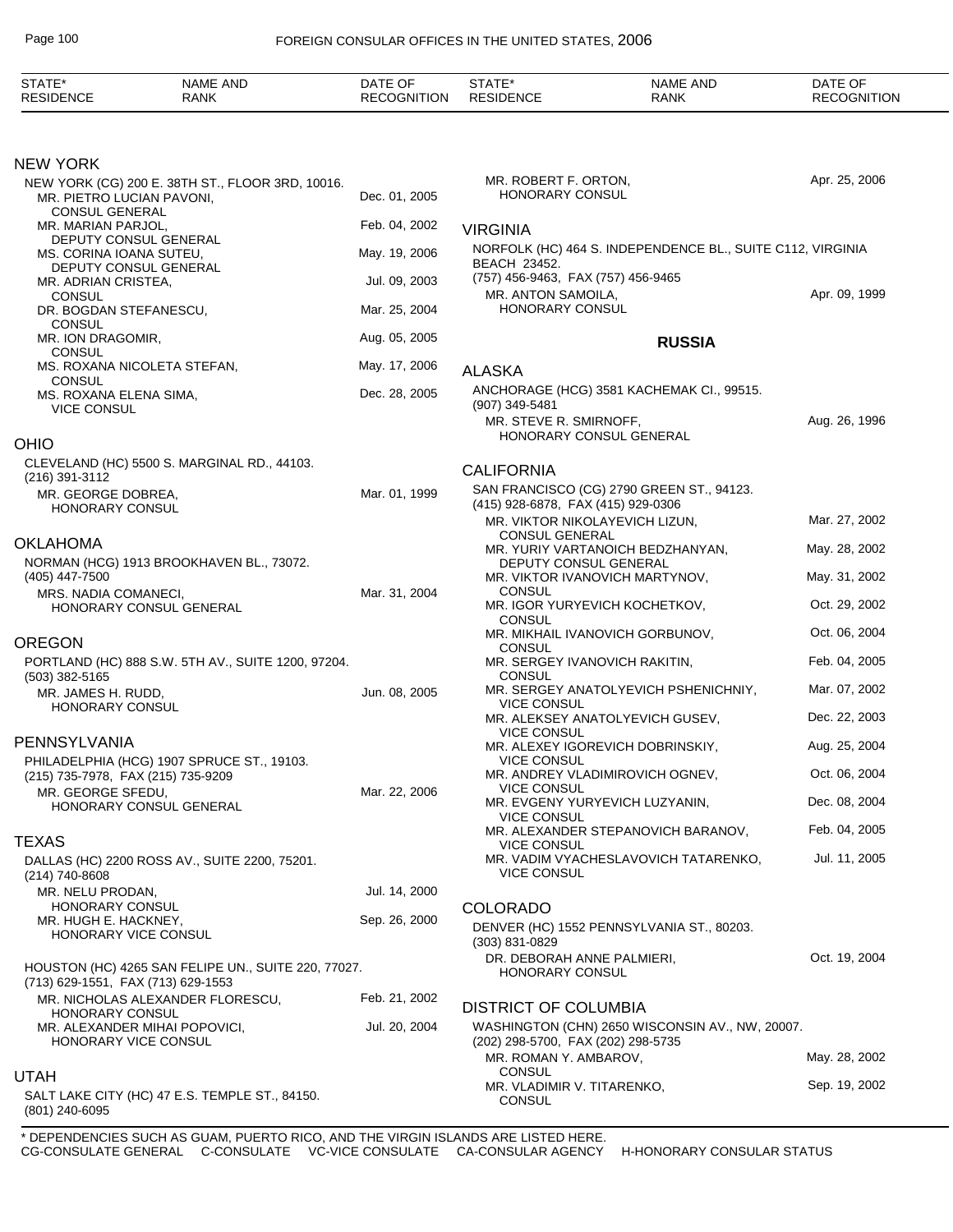| STATE*<br><b>RESIDENCE</b>                            | <b>NAME AND</b><br><b>RANK</b>                          | DATE OF<br><b>RECOGNITION</b> | STATE*<br><b>RESIDENCE</b>                                    | NAME AND<br><b>RANK</b>                                      | DATE OF<br><b>RECOGNITION</b> |
|-------------------------------------------------------|---------------------------------------------------------|-------------------------------|---------------------------------------------------------------|--------------------------------------------------------------|-------------------------------|
|                                                       |                                                         |                               |                                                               |                                                              |                               |
|                                                       |                                                         |                               | PUERTO RICO                                                   |                                                              |                               |
| MR. ANDREY Y. DANILOV.<br><b>CONSUL</b>               |                                                         | Apr. 21, 2005                 | (787) 315-0419, FAX (787) 724-8270                            | SAN JUAN (HC) 107 SAN JOSE ST., APT 4C, 00901.               |                               |
|                                                       | MR. IVAN IGOREVICH GLUSHKO,                             | Feb. 03, 2005                 |                                                               | MS. ANASTASIA PAVLOVNA KITSUL,                               | Sep. 15, 2003                 |
| <b>VICE CONSUL</b><br><b>VICE CONSUL</b>              | MR. IVAN ALEKSANDROVICH KISELEV,                        | Aug. 02, 2006                 | HONORARY CONSUL                                               |                                                              |                               |
|                                                       |                                                         |                               | <b>TEXAS</b>                                                  |                                                              |                               |
| <b>CONSULAR DIVISION</b>                              |                                                         |                               | (713) 337-3300, FAX (713) 337-3305                            | HOUSTON (CG) 1333 W. LOOP SOUTH UN., SUITE 1300, 77027.      |                               |
| (202) 939-8907, FAX (202) 939-8917                    | WASHINGTON (CHA) 2641 TUNLAW RD., NW, 20007.            |                               | MR. NIKOLAY V. SOFINSKIY,                                     |                                                              | Dec. 04, 2003                 |
| MR. GEORGIY V. KOCHETOV,<br><b>CONSUL</b>             |                                                         | Feb. 12, 2003                 | <b>CONSUL GENERAL</b><br>MR. KIRILL S. MIKHAYLOV,             |                                                              | May. 01, 2006                 |
| <b>FLORIDA</b>                                        |                                                         |                               |                                                               | DEPUTY CONSUL GENERAL<br>MR. VLADIMIR M. MIROSHNICHENKO,     | Oct. 22, 2004                 |
|                                                       | PINELLAS PARK (HC) 13805 58TH ST., N, CLEARWATER 33760. |                               | <b>CONSUL</b>                                                 | MR. SERGEY VITALYEVICH MESTON,                               | May. 01, 2006                 |
| (727) 341-3241, FAX (727) 341-3318<br>HONORARY CONSUL | DR. CARL MARTIN, JR KUTTLER,                            | Aug. 05, 2004                 | <b>CONSUL</b><br>MR. DENIS LOZINSKIY,<br><b>VICE CONSUL</b>   |                                                              | May. 03, 2006                 |
| HAWAII                                                |                                                         |                               | <b>UTAH</b>                                                   |                                                              |                               |
|                                                       | HONOLULU (HCG) 4117 KAHALA AV., 96816.                  |                               | (801) 764-6021                                                | SALT LAKE CITY (HCG) 5244 S. HIGHLAND DR., SUITE 201, 84117. |                               |
| $(808)$ 956-8007<br>MS. NATASHA B. OWEN,              |                                                         | Oct. 09, 1998                 | DR. ROSS E., JR BUTLER,                                       |                                                              | Jul. 30, 2001                 |
|                                                       | HONORARY CONSUL GENERAL                                 |                               |                                                               | HONORARY CONSUL GENERAL                                      |                               |
| <b>MINNESOTA</b>                                      |                                                         |                               | <b>WASHINGTON</b>                                             |                                                              |                               |
|                                                       | MINNEAPOLIS (HC) 5500 S. STEVENS AV., 55419.            |                               |                                                               | SEATTLE (CG) 2001 6TH AV., SUITE 2323, 98121.                |                               |
| (612) 821-4391                                        | MR. RAYMOND EARL JOHNSON,                               | Sep. 13, 2004                 | (206) 728-1910, FAX (206) 728-1871<br>MR. VLADIMIR I. VOLNOV, |                                                              | Jun. 06, 2003                 |
| HONORARY CONSUL                                       |                                                         |                               | <b>CONSUL GENERAL</b>                                         |                                                              |                               |
|                                                       |                                                         |                               | MR. ALEKSANDR V. DORONIN,<br><b>CONSUL</b>                    |                                                              | Jan. 02, 2003                 |
| NEW YORK                                              | NEW YORK (CG) 9-11 E. 91ST ST., 10128.                  |                               | <b>CONSUL</b>                                                 | MR. DMITRY ANATOLYEVICH REPKOV,                              | Sep. 30, 2005                 |
| (212) 348-0926, FAX (212) 831-9162                    |                                                         |                               |                                                               | MR. ANDREY NIKOLAYEVICH VLADIMIR,                            | Nov. 16, 2004                 |
|                                                       | MR. SERGEY VIKTOROVICH GARMONIN,                        | Aug. 12, 2004                 | <b>VICE CONSUL</b>                                            | MR. MIKHAIL VYACHESLAVOVICH SATUNKIN,                        | Jul. 11, 2005                 |
| <b>CONSUL GENERAL</b><br><b>CONSUL</b>                | MR. KONSTANTIN IVANOVICH MINAKOV,                       | Mar. 01, 2005                 | <b>VICE CONSUL</b>                                            |                                                              |                               |
| <b>CONSUL</b>                                         | MR. ANDREY YEVGENYEVICH PUGAEV,                         | Mar. 17, 2005                 |                                                               | <b>RWANDA</b>                                                |                               |
| <b>CONSUL</b>                                         | MR. DMITRY IVANOVICH ZAVORIN,                           | Aug. 01, 2005                 | <b>CALIFORNIA</b>                                             |                                                              |                               |
| MR. VAGE R. YENGIBARYAN,                              |                                                         | Dec. 10, 2001                 | (415) 394-5555                                                | SAN FRANCISCO (HC) ONE MARITIME PZ., SUITE 1600, 94111.      |                               |
| <b>VICE CONSUL</b><br><b>VICE CONSUL</b>              | MR. FILIPP NIKOLAYEVICH RYBIN,                          | Mar. 08, 2004                 | MR. SCOTT R. HELDFOND,<br>HONORARY CONSUL                     |                                                              | Nov. 01, 1999                 |
|                                                       | MR. MIKHAIL VALERYEVICH PRONIN,                         | Oct. 04, 2004                 |                                                               |                                                              |                               |
| <b>VICE CONSUL</b>                                    | MR. VLADIMIR N. KHLEBNIKOV,                             | Nov. 08, 2004                 | <b>ILLINOIS</b>                                               | GENEVA (HCG) 2100 ENTERPRISE AV., 60134.                     |                               |
| <b>VICE CONSUL</b>                                    | MR. ANDREY YURYEVICH SAVUSHKIN,                         | Mar. 01, 2005                 | (630) 406-6408<br>DR. JOSEPH JAY RITCHIE,                     |                                                              | Jun. 30, 2006                 |
| <b>VICE CONSUL</b>                                    | MR. ALEXANDER A. KALACHEV,                              | Dec. 20, 2005                 |                                                               | HONORARY CONSUL GENERAL                                      |                               |
| <b>VICE CONSUL</b>                                    |                                                         |                               |                                                               | <b>SAMOA</b>                                                 |                               |
| <b>TRADE OFFICE</b>                                   |                                                         |                               | <b>AMERICAN SAMOA</b>                                         |                                                              |                               |
| , FAX (212) 682-8605                                  | NEW YORK (CONA) 353 LEXINGTON AV., SUITE 900, 10016.    |                               |                                                               | PAGO PAGO (CG) O FAGATOGO MAOPUTASI 2 UN., FLOOR 2ND,        |                               |
| MR. DMITRIY A. BORISOV,<br><b>CONSUL</b>              |                                                         | Dec. 03, 2003                 | 96799.                                                        |                                                              |                               |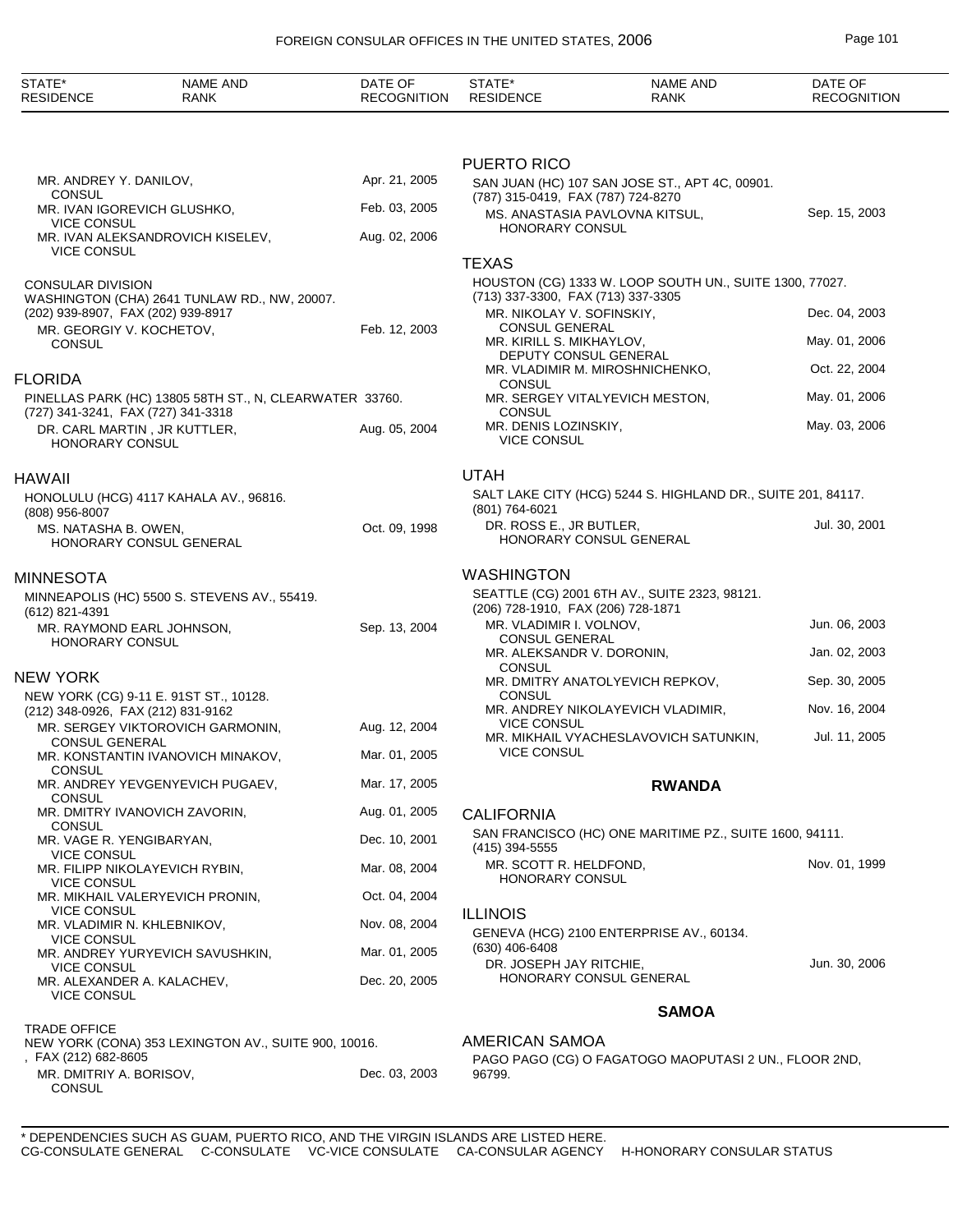| STATE*<br><b>RESIDENCE</b>                                  | <b>NAME AND</b><br><b>RANK</b>                           | DATE OF<br><b>RECOGNITION</b> | STATE*<br><b>RESIDENCE</b>                             | <b>NAME AND</b><br><b>RANK</b>                       | DATE OF<br><b>RECOGNITION</b> |
|-------------------------------------------------------------|----------------------------------------------------------|-------------------------------|--------------------------------------------------------|------------------------------------------------------|-------------------------------|
|                                                             |                                                          |                               |                                                        |                                                      |                               |
| <b>CALIFORNIA</b>                                           |                                                          |                               |                                                        |                                                      |                               |
| (310) 329-4748                                              | TORRANCE (HC) 833 W. TORRANCE BL., 90502.                |                               | MR. FAISAL A. A. AL SUDAIRY,<br>DEPUTY CONSUL GENERAL  |                                                      | Mar. 01, 1999                 |
| <b>HONORARY CONSUL</b>                                      | MS. THERESA TUITOGAMAATOE ROTTER,                        | May. 30, 2006                 | MR. WALEED A. BUKHARI,<br>DEPUTY CONSUL GENERAL        |                                                      | Feb. 11, 2002                 |
|                                                             | <b>SAN MARINO</b>                                        |                               | MR. SULTAN BIN SAAD AL SAUD,<br>DEPUTY CONSUL GENERAL  |                                                      | Apr. 15, 2005                 |
| <b>DISTRICT OF COLUMBIA</b>                                 |                                                          |                               | MR. RIAD SOLH,<br><b>VICE CONSUL</b>                   |                                                      | Mar. 05, 1997                 |
|                                                             | WASHINGTON (HCG) 3059 Q ST., NW, 20007.                  |                               | MR. AMER A. AL SHEHRY,<br><b>VICE CONSUL</b>           |                                                      | Sep. 29, 2003                 |
| (202) 223-3517                                              | MRS. SHEILA RABB WEIDENFELD,                             | May. 05, 1994                 | MR. SULAIMAN S. AL OTAIBY,<br><b>VICE CONSUL</b>       |                                                      | Dec. 24, 2003                 |
|                                                             | HONORARY CONSUL GENERAL                                  |                               | MR. BADER AL SHAMMARI,<br><b>VICE CONSUL</b>           |                                                      | Nov. 05, 2004                 |
| HAWAII                                                      |                                                          |                               | MR. ATALLAH ZAYED AL ZAYED,<br><b>VICE CONSUL</b>      |                                                      | Feb. 16, 2006                 |
| (808) 734-8926                                              | HONOLULU (HC) 4615 KAHALA AV., 96816.                    |                               | MR. ALI AHMAD A. ASSERI,<br><b>VICE CONSUL</b>         |                                                      | Apr. 04, 2006                 |
| MR. YUKIO TAKAHASHI,<br><b>HONORARY CONSUL</b>              |                                                          | Jun. 05, 2002                 | <b>NEW YORK</b>                                        |                                                      |                               |
|                                                             |                                                          |                               |                                                        | NEW YORK (CG) 866 2ND AV., FLOOR 5, 10017.           |                               |
| <b>MICHIGAN</b>                                             | DETROIT (HC) 1685 BIG BEAVER RD., TROY 48084.            |                               | (212) 752-2740<br>DR. ABDULRAHMAN M. GDAIA,            |                                                      | Aug. 03, 1999                 |
| (248) 528-1190<br>MR. GIUSEPPE PUTTI,                       |                                                          | Jul. 07, 1987                 | <b>CONSUL GENERAL</b><br>MR. ABDULLAH S. AL SHAHRANI,  |                                                      | Oct. 06, 2005                 |
| HONORARY CONSUL                                             |                                                          |                               | <b>CONSUL</b><br>MR. ESSAM S. ALGETALE,                |                                                      | Oct. 29, 2003                 |
| <b>NEW YORK</b>                                             |                                                          |                               | <b>VICE CONSUL</b><br>MR. MOHAMMED SH. AL HARBI,       |                                                      | Mar. 09, 2004                 |
| (516) 437-4699, FAX (516) 775-5897                          | NEW YORK (HCG) 186 LEHRER AV., SUITE 0, ELMONT 11003.    |                               | <b>VICE CONSUL</b>                                     | MR. ABDULLAH ABDULKAREEM AL SADOON,                  | Sep. 20, 2004                 |
| MR. ROBERTO L. BALSIMELLI,                                  | HONORARY CONSUL GENERAL                                  | Jan. 10, 1983                 | <b>VICE CONSUL</b>                                     | MR. FAISAL ABDULAH HAMZA AMODI,                      | Sep. 20, 2004                 |
| MR. JOSE RIBA,<br><b>HONORARY CONSUL</b>                    |                                                          | Nov. 28, 1977                 | <b>VICE CONSUL</b><br>MR. ABDULLAH FAHAD B ALSHAMMARI, |                                                      | May. 25, 2006                 |
|                                                             | <b>SAO TOME &amp; PRINCIPE</b>                           |                               | <b>VICE CONSUL</b><br>MR. NADER ALABDULAZIZ,           |                                                      | Jan. 31, 2006                 |
| <b>GEORGIA</b>                                              |                                                          |                               | <b>CONSULAR AGENT</b>                                  |                                                      |                               |
|                                                             | ATLANTA (HC) 245 PERIMETER CENTER PW., SUITE 610, 30346. |                               | <b>TEXAS</b>                                           | HOUSTON (CG) 5718 WESTHEIMER UN., SUITE 1500, 77057. |                               |
| (678) 259-8146, FAX (770) 454-0032<br>MR. GARETH N. GENNER, |                                                          | Oct. 13, 1997                 | (713) 785-5577                                         |                                                      |                               |
| HONORARY CONSUL<br>MR. ROBERT MOREL,                        |                                                          | Apr. 24, 1998                 | MR. ABDULAZIZ A. AL DRISS,<br><b>CONSUL GENERAL</b>    |                                                      | Jun. 15, 1999                 |
| HONORARY VICE CONSUL                                        |                                                          |                               | MR. YAHYA M.S. ALHAMAWI,<br>DEPUTY CONSUL GENERAL      |                                                      | May. 30, 2006                 |
| <b>ILLINOIS</b>                                             |                                                          |                               | MR. SALEH KH. AL FAIZ,<br><b>VICE CONSUL</b>           |                                                      | Dec. 15, 1998                 |
| (847) 362-5615, FAX (847) 362-1637                          | CHICAGO (HC) 1320 VALLEY CT., LIBERTYVILLE 60048.        |                               | MR. HAZIM N. AL RASHEED,<br><b>VICE CONSUL</b>         |                                                      | Aug. 07, 2002                 |
| MR. JAMES KAO.<br><b>HONORARY CONSUL</b>                    |                                                          | Jun. 04, 1996                 | MR. MOHAMMED I AL JUMAAH,<br><b>VICE CONSUL</b>        |                                                      | Nov. 05, 2002                 |
|                                                             |                                                          |                               | MR. ABDULLAH S AL SALLAL,<br><b>VICE CONSUL</b>        |                                                      | Nov. 13, 2002                 |
|                                                             | <b>SAUDI ARABIA</b>                                      |                               | MR. LAFI FALAH ALMUTARI,<br><b>VICE CONSUL</b>         |                                                      | Oct. 29, 2003                 |
| <b>CALIFORNIA</b>                                           | LOS ANGELES (CG) 2045 SAWTELLE BL., 90025.               |                               | <b>VICE CONSUL</b>                                     | MR. MATOOG MOHAMMAD S.M AL THOMALI,                  | Oct. 06, 2005                 |
| (310) 479-6000, FAX (310) 479-2752                          | MR. ABDULLAH SAEED AHMED AL HARTHI,                      | May. 28, 2004                 | <b>VICE CONSUL</b>                                     | MR. MISHAAL MUTLAQ DH AL SHAMMERI,                   | Feb. 15, 2006                 |
| <b>CONSUL GENERAL</b><br>MR. SAMI A. IBRAHIM,               |                                                          | May. 18, 1998                 | <b>VICE CONSUL</b>                                     | MR. SALEH AHMAD ABDULAZIZ ALBADER,                   | Feb. 24, 2006                 |
| DEPUTY CONSUL GENERAL                                       |                                                          |                               | <b>CONSULAR AGENT</b>                                  | MR. KHALID ABDULLAH HERSI ALSOMALI,                  | Sep. 23, 2004                 |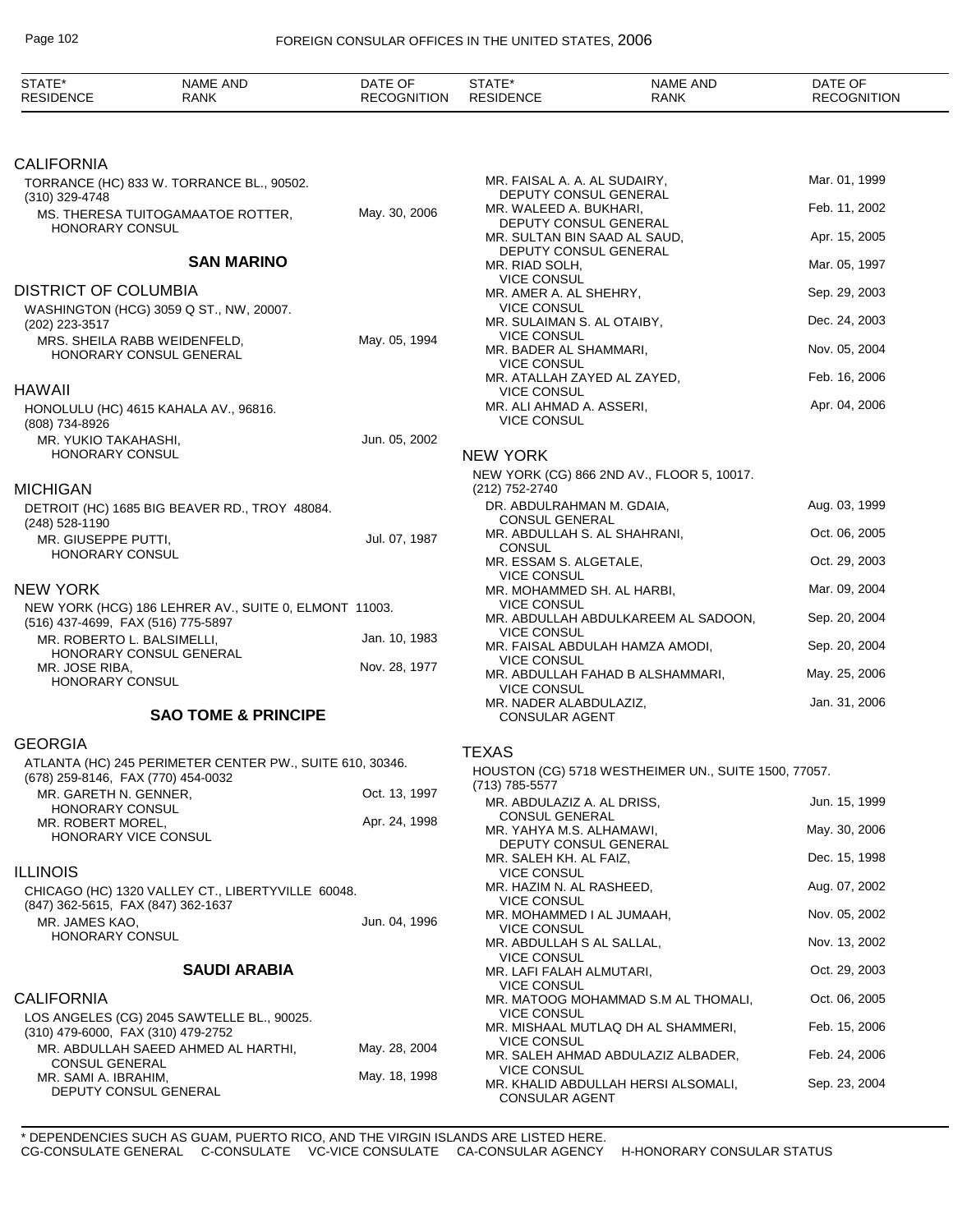| STATE*<br><b>RESIDENCE</b>                        | <b>NAME AND</b><br>RANK                                    | DATE OF<br><b>RECOGNITION</b> | STATE*<br><b>RESIDENCE</b>                              | <b>NAME AND</b><br><b>RANK</b>                           | DATE OF<br><b>RECOGNITION</b> |
|---------------------------------------------------|------------------------------------------------------------|-------------------------------|---------------------------------------------------------|----------------------------------------------------------|-------------------------------|
|                                                   |                                                            |                               |                                                         |                                                          |                               |
|                                                   |                                                            |                               | <b>TEXAS</b>                                            |                                                          |                               |
| <b>CONSULAR AGENT</b>                             | MR. AREF HASSAN ABBAS AL AHMED,                            | Feb. 02, 2005                 | MRS. FATOU NDIAYE SALL,<br><b>CONSUL GENERAL</b>        | HOUSTON (CG) 9701 RICHMOND AV., SUITE 212, 77042.        | Oct. 13, 2005                 |
|                                                   | <b>SENEGAL</b>                                             |                               |                                                         |                                                          |                               |
| <b>FLORIDA</b>                                    |                                                            |                               |                                                         | <b>SERBIA</b>                                            |                               |
| 33146.                                            | MIAMI (HC) 4000 PONCE DE LEON BL., SUITE 700, CORAL GABLES |                               | <b>COLORADO</b>                                         | DENVER (HCG) 535 16TH ST., SUITE 620, 80202.             |                               |
| (305) 371-4286, FAX (305) 371-4288                |                                                            |                               | $(303)$ 825-6100                                        |                                                          |                               |
| MR. MICHAEL STUART HACKER,<br>HONORARY CONSUL     |                                                            | Jun. 02, 1983                 | MR. STEVEN H. KATICH,                                   | HONORARY CONSUL GENERAL                                  | Nov. 21, 2002                 |
| GEORGIA                                           |                                                            |                               | <b>ILLINOIS</b>                                         |                                                          |                               |
|                                                   | ATLANTA (HC) 830 WESTVIEW DR., SW, 30314-3773.             |                               |                                                         | CHICAGO (CG) 201 E. OHIO ST., SUITE 200, 60611.          |                               |
| $(404)$ 614-6040<br>MR. JULIUS E. COLES,          |                                                            | Oct. 14, 1997                 | (312) 670-6707, FAX (312) 670-6787                      |                                                          |                               |
| HONORARY CONSUL                                   |                                                            |                               | MR. DESKO NIKITOVIC,<br><b>CONSUL GENERAL</b>           |                                                          | Apr. 02, 2003                 |
|                                                   |                                                            |                               | MS. MELINA KRTINIC,<br><b>CONSUL</b>                    |                                                          | Feb. 07, 2006                 |
| LOUISIANA                                         | NEW ORLEANS (HCG) X INTERNATIONAL TRADE UN., SUITE 1803,   |                               | MR. NEBOJSA ACIMOVIC,                                   |                                                          | Mar. 20, 2003                 |
| 70161.                                            |                                                            |                               | <b>VICE CONSUL</b>                                      |                                                          |                               |
| (504) 529-7561                                    |                                                            | Dec. 20, 1994                 | LOUISIANA                                               |                                                          |                               |
|                                                   | MR. WILLIAM MANCHESTER AYERS,<br>HONORARY CONSUL GENERAL   |                               |                                                         | KENNER (HCG) 32 E. AIRLINE DR., 70062.                   |                               |
| MS. DEBORAH ANN ADAMS,<br><b>HONORARY CONSUL</b>  |                                                            | Aug. 21, 1984                 | $(504)$ 465-1000                                        | MR. GREGORY RANDOLPH RUSOVICH,                           | Nov. 24, 2003                 |
|                                                   |                                                            |                               |                                                         | HONORARY CONSUL GENERAL                                  |                               |
| MASSACHUSETTS                                     |                                                            |                               |                                                         |                                                          |                               |
| $(617)$ 244-3605                                  | BOSTON (HCG) 381 DUDLEY RD., NEWTON 02159.                 |                               | <b>NEW YORK</b>                                         |                                                          |                               |
| DR. MICHEL ROSEN,                                 |                                                            | Apr. 15, 1995                 | (212) 879-8700                                          | NEW YORK (CG) 854 FIFTH AV., 10021.                      |                               |
|                                                   | HONORARY CONSUL GENERAL                                    |                               | MR. VLADIMIR ZUTIC,                                     |                                                          | Mar. 09, 2006                 |
| NEW YORK                                          |                                                            |                               | <b>CONSUL</b><br>MR. NEMANJA STEVANOVIC,                |                                                          | Feb. 07, 2006                 |
|                                                   | NEW YORK (CG) 271 W. 125TH ST., SUITE 412/415, 10027.      |                               | <b>VICE CONSUL</b>                                      |                                                          |                               |
| MRS. BOUNAMA DIOP SOW,                            |                                                            | Aug. 10, 2001                 | <b>WYOMING</b>                                          |                                                          |                               |
| <b>CONSUL</b><br>MS. AISSATOU MBAYE,              |                                                            | Sep. 29, 2003                 |                                                         | CHEYENNE (HCG) 1700 LINCOLN WA., 82001.                  |                               |
| <b>CONSUL</b><br>MR. MOUKHTAR KOUYATE,            |                                                            | Mar. 11, 2004                 | $(307)$ 635-8931                                        |                                                          |                               |
| <b>CONSUL</b>                                     |                                                            |                               |                                                         | MR. JONATHAN LAWRENCE VINNIK,<br>HONORARY CONSUL GENERAL | Oct. 07, 2002                 |
| MR. ALLE NDIAYE,<br><b>CONSUL</b>                 |                                                            |                               |                                                         |                                                          |                               |
| MR. CHEIKHOU OUMAR DIENE,                         |                                                            | Jul. 24, 2001                 |                                                         | <b>SEYCHELLES</b>                                        |                               |
| <b>VICE CONSUL</b>                                | MRS. MARIE THERESE NDONG LOPEZ,                            | Aug. 10, 2001                 | <b>ALASKA</b>                                           |                                                          |                               |
| <b>CONSULAR AGENT</b><br>MRS. MINGUE NDIAYE NGOM, |                                                            | Nov. 27, 2001                 |                                                         | ANCHORAGE (HC) 1923 SWITZERLAND WA., 99503.              |                               |
| <b>CONSULAR AGENT</b>                             |                                                            |                               | (907) 244-5375, FAX (907) 646-9872<br>MR. HAROLD GREEN, |                                                          | Apr. 03, 1998                 |
| MR. CHEIKH MBACKE SAMB,<br><b>CONSULAR AGENT</b>  |                                                            | Jul. 28, 2004                 | HONORARY CONSUL                                         |                                                          |                               |
| MR. ABABACAR DABO,                                |                                                            | Jul. 01, 2005                 |                                                         |                                                          |                               |
| <b>CONSULAR AGENT</b><br>MR. BASSIROU LO,         |                                                            | Oct. 11, 2005                 | <b>WASHINGTON</b>                                       | SEATTLE (HCG) 3620 S.W. 309TH ST., FEDERAL WAY 98063.    |                               |
| <b>CONSULAR AGENT</b>                             |                                                            |                               | (253) 874-4579                                          |                                                          |                               |
| MS. HAWO DIALLO,<br><b>CONSULAR AGENT</b>         |                                                            | Dec. 29, 2005                 | MRS. ANNE LISE M. CHURCH,                               | HONORARY CONSUL GENERAL                                  | Feb. 06, 2002                 |
| MR. MOURTADA KANE,<br><b>CONSULAR AGENT</b>       |                                                            | Feb. 15, 2006                 |                                                         |                                                          |                               |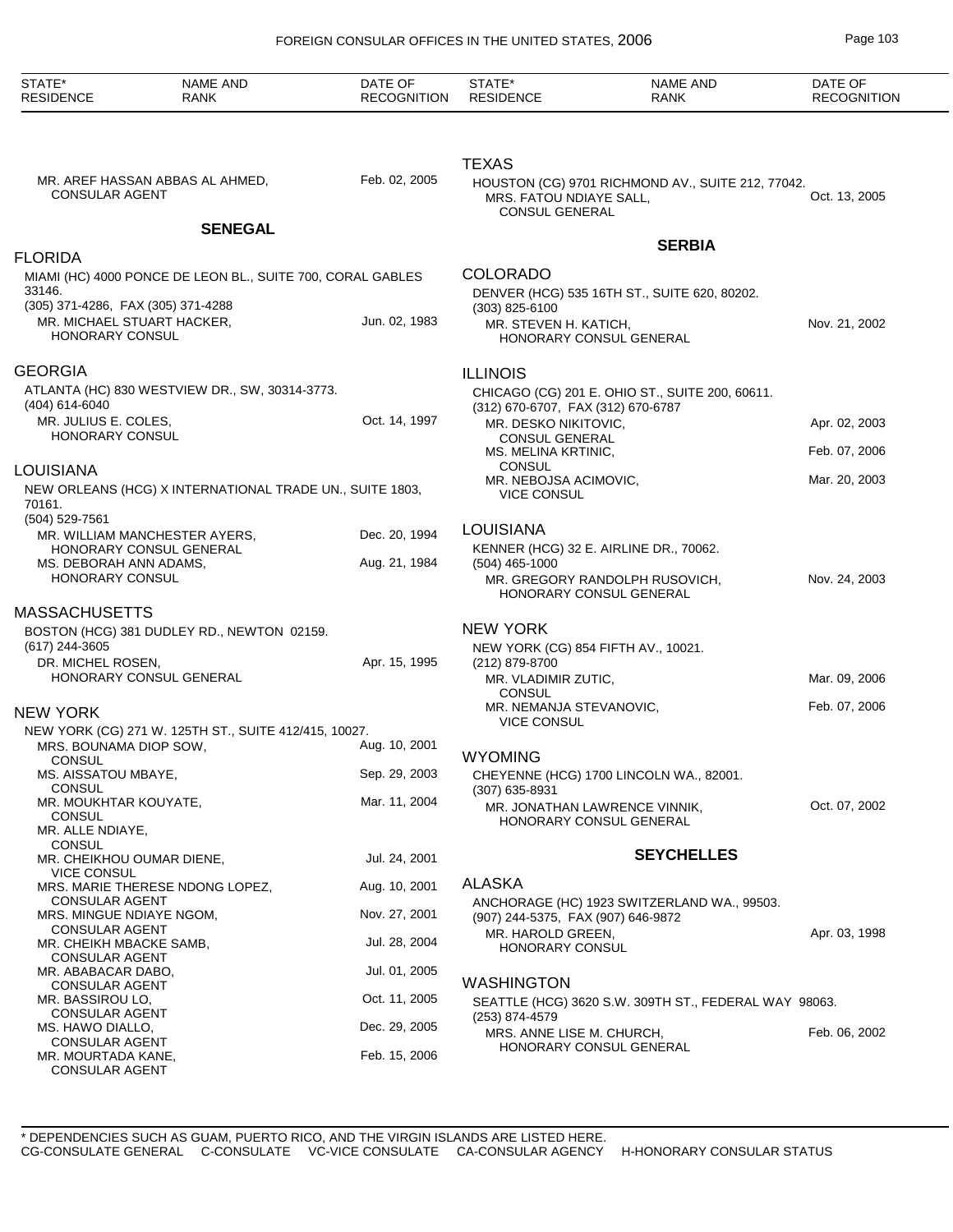| STATE*<br><b>RESIDENCE</b>               | <b>NAME AND</b><br><b>RANK</b>                          | DATE OF<br><b>RECOGNITION</b> | STATE*<br><b>RESIDENCE</b>                          | <b>NAME AND</b><br><b>RANK</b>                            | DATE OF<br><b>RECOGNITION</b> |
|------------------------------------------|---------------------------------------------------------|-------------------------------|-----------------------------------------------------|-----------------------------------------------------------|-------------------------------|
|                                          | <b>SINGAPORE</b>                                        |                               |                                                     |                                                           |                               |
| <b>CALIFORNIA</b>                        |                                                         |                               |                                                     |                                                           |                               |
|                                          | SAN FRANCISCO (CG) 595 MARKET ST., SUITE 2450, 94105.   |                               |                                                     |                                                           |                               |
| MR. J. SOHAN SINGH,                      | (415) 543-4775, FAX (415) 543-4788                      | Sep. 03, 2003                 | <b>FLORIDA</b>                                      |                                                           |                               |
| <b>CONSUL GENERAL</b>                    |                                                         |                               | (954) 749-8857                                      | FT. LAUDERDALE (HC) 5200 N.W. 67TH AV., LAUDERHILL 33319. |                               |
| MR. JULIAN HSU HIN ONG,<br><b>CONSUL</b> |                                                         | Feb. 11, 2004                 | DR. ROBERT JOSEPH PETRIK,<br><b>HONORARY CONSUL</b> |                                                           | May. 14, 2001                 |
| <b>FLORIDA</b>                           |                                                         |                               |                                                     |                                                           |                               |
|                                          | MIAMI (HCG) 2601 S. BAYSHORE DR., SUITE 800, 33133.     |                               | <b>ILLINOIS</b>                                     |                                                           |                               |
|                                          | (305) 858-4225, FAX (305) 858-2334                      |                               | (630) 420-7597, FAX (815) 838-9877                  | CHICAGO (HC) 34 S. WASHINGTON ST., NAPERVILLE 60540.      |                               |
| MR. STEVEN J. GREEN,                     | HONORARY CONSUL GENERAL                                 | Jul. 25, 2003                 | MR. THOMAS KENNETH WARD,<br><b>HONORARY CONSUL</b>  |                                                           | Jan. 18, 1995                 |
| <b>ILLINOIS</b>                          |                                                         |                               | <b>INDIANA</b>                                      |                                                           |                               |
|                                          | CHICAGO (HCG) 1 S. DEARBORN ST., 60603.                 |                               |                                                     | INDIANAPOLIS (HC) 111 MONUMENT CI., SUITE 3700, 46204.    |                               |
| MR. NEWTON MINOW,                        | (312) 853-7555, FAX (312) 853-7036                      | Jul. 20, 2004                 | $(317)$ 634-3456                                    |                                                           |                               |
|                                          | HONORARY CONSUL GENERAL                                 |                               | MR. STEVE ZLATOS,<br>HONORARY CONSUL                |                                                           | Apr. 04, 2003                 |
| <b>NEW YORK</b>                          |                                                         |                               | <b>MASSACHUSETTS</b>                                |                                                           |                               |
|                                          | NEW YORK (CON) 231 E. 51ST ST., 10022.                  |                               |                                                     | WESTON (HC) 3 ROUND HILL RD., 02493.                      |                               |
| MR. LIP CHENG HOW,                       | (212) 223-3331, FAX (212) 826-5028                      | Jun. 18, 2003                 | MR. PETER MUZILA,                                   |                                                           | Nov. 23, 2005                 |
| <b>CONSUL</b>                            |                                                         |                               | <b>HONORARY CONSUL</b>                              |                                                           |                               |
| MR. RICHARD T. GROSSE,<br><b>CONSUL</b>  |                                                         | Sep. 14, 2004                 | <b>MICHIGAN</b>                                     |                                                           |                               |
| <b>TEXAS</b>                             |                                                         |                               | $(313)$ 386-6400                                    | DETROIT (HC) 2933 FORT ST., LINCOLN PARK 48146.           |                               |
|                                          | HOUSTON (HCG) 600 TRAVIS ST., SUITE 3700, 77002.        |                               |                                                     | MR. EDWARD MICHAEL ZELENAK,                               | May. 14, 2001                 |
|                                          | (713) 512-4488, FAX (713) 512-4498                      |                               | <b>HONORARY CONSUL</b>                              |                                                           |                               |
| MR. MICHAEL EDWARD DEE,                  | HONORARY CONSUL GENERAL                                 | Jan. 27, 2006                 | <b>MINNESOTA</b>                                    |                                                           |                               |
|                                          |                                                         |                               |                                                     | MINNEAPOLIS (HC) 9739 PALMER RD., 55437.                  |                               |
|                                          | <b>SLOVAK REPUBLIC</b>                                  |                               | (952) 937-9006                                      |                                                           |                               |
| <b>CALIFORNIA</b>                        |                                                         |                               | MR. JOHN J. LUKNIC,<br>HONORARY CONSUL              |                                                           | Aug. 05, 1997                 |
|                                          | LOS ANGELES (CG) 10940 WILSHIRE BL., SUITE 2030, 90024. |                               |                                                     |                                                           |                               |
|                                          | (310) 209-1253, FAX (310) 209-1261                      |                               | <b>MISSOURI</b>                                     |                                                           |                               |
| MR. FRANTISEK HUDAK,<br>CONSUL GENERAL   |                                                         | Mar. 24, 2005                 |                                                     | KANSAS CITY (HC) 11729 CENTRAL ST., 64114.                |                               |
| MRS. MARTINA SIMKOVA,                    |                                                         | Aug. 18, 2004                 | (816) 943-0515<br>MR. ROSS PAUL MARINE,             |                                                           | Feb. 22, 2001                 |
| <b>VICE CONSUL</b>                       |                                                         |                               | <b>HONORARY CONSUL</b>                              |                                                           |                               |
|                                          | SAN FRANCISCO (HC) 2220 STOCKBRIDGE AV., REDWOOD CITY   |                               |                                                     |                                                           |                               |
| 94062.                                   |                                                         |                               | <b>NEW YORK</b>                                     |                                                           |                               |
| (925) 457-8380                           | MS. BARBARA MILLIKEN PIVNICKA,                          | May. 14, 2001                 | (212) 286-8434                                      | NEW YORK (CG) 801 2ND AV., FLOOR 12, 10017.               |                               |
| HONORARY CONSUL                          |                                                         |                               | MR. IVAN SURKOS,                                    |                                                           | Dec. 24, 2003                 |
|                                          |                                                         |                               | <b>CONSUL GENERAL</b>                               |                                                           | Sep. 17, 2003                 |
| <b>COLORADO</b>                          |                                                         |                               | MR. ONDREJ GAVALEC,<br><b>CONSUL</b>                |                                                           |                               |
| $(303)$ 692-8833                         | DENVER (HC) 300 S. JACKSON ST., SUITE 100, 80209.       |                               |                                                     |                                                           |                               |
|                                          | MR. GREGORY JAMES FASING,                               | Jan. 18, 1995                 | <b>OHIO</b>                                         |                                                           |                               |
| HONORARY CONSUL                          |                                                         |                               | (216) 861-6772, FAX (216) 687-5375                  | CLEVELAND (HC) 1900 E. 9TH ST., 44114.                    |                               |
| <b>DISTRICT OF COLUMBIA</b>              |                                                         |                               |                                                     | DR. EDWARD GEORGE KESHOCK,                                | Sep. 21, 1998                 |
|                                          | WASHINGTON (CHN) 3523 INTERNATIONAL CT., NW, 20008.     |                               | <b>HONORARY CONSUL</b>                              |                                                           |                               |
|                                          | (202) 237-1054, FAX (202) 237-6438                      |                               |                                                     |                                                           |                               |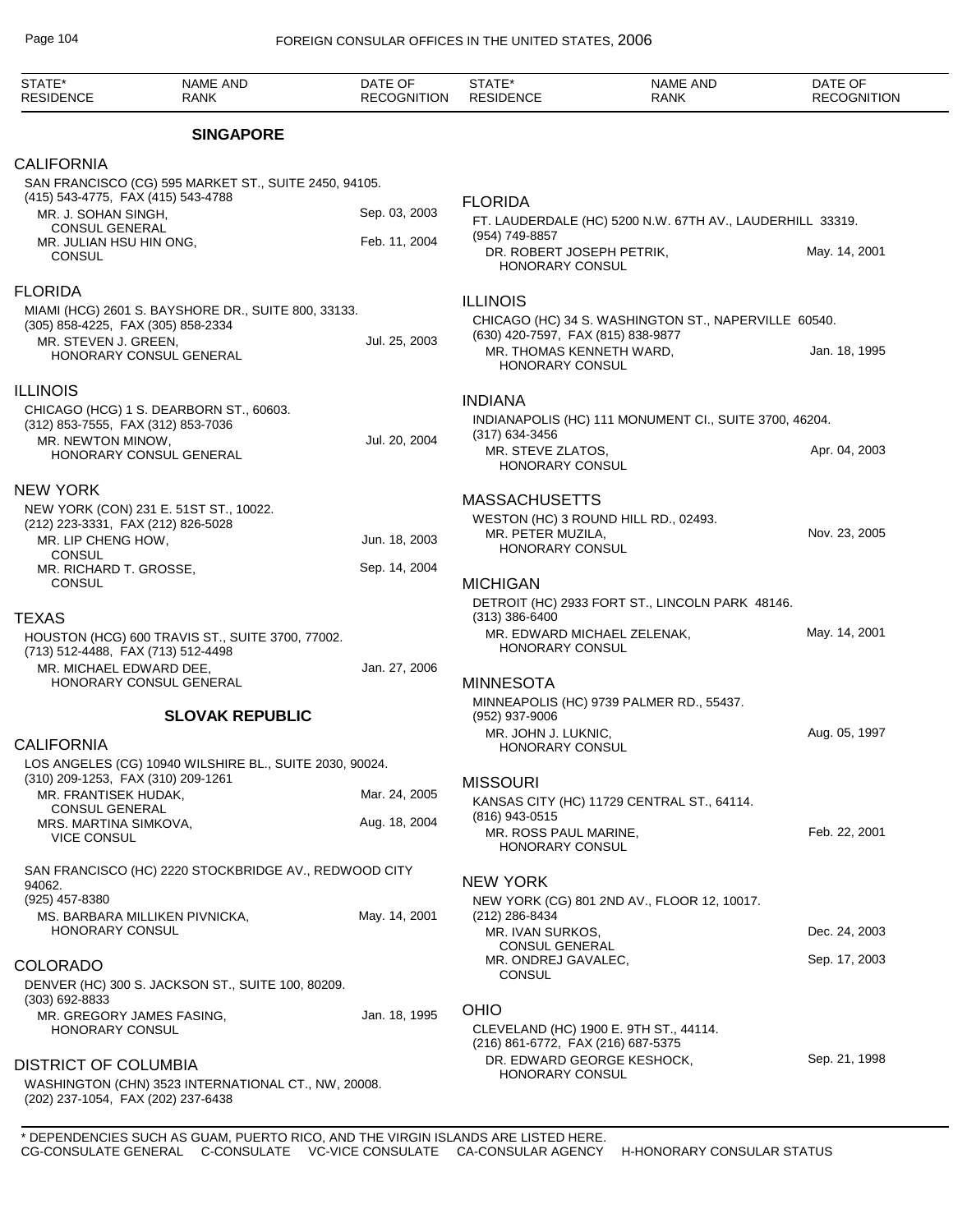| STATE*<br><b>RESIDENCE</b>                         | <b>NAME AND</b><br><b>RANK</b>                                | DATE OF<br><b>RECOGNITION</b> | STATE*<br><b>RESIDENCE</b>                                            | <b>NAME AND</b><br><b>RANK</b>                        | DATE OF<br><b>RECOGNITION</b> |
|----------------------------------------------------|---------------------------------------------------------------|-------------------------------|-----------------------------------------------------------------------|-------------------------------------------------------|-------------------------------|
|                                                    |                                                               |                               |                                                                       |                                                       |                               |
| PENNSYLVANIA                                       |                                                               |                               | <b>TENNESSEE</b>                                                      |                                                       |                               |
| (412) 531-2990                                     | PITTSBURGH (HC) 1910 COCHRAN RD., SUITE 500, 15220.           |                               | (865) 544-9566                                                        | KNOXVILLE (HC) 1928 ALCOA HW., SUITE 102, 37920.      |                               |
| MR. JOSEPH T. SENKO,<br>HONORARY CONSUL            |                                                               | May. 02, 1997                 | <b>HONORARY CONSUL</b>                                                | MRS. MATEJA DE LEONNI STANONIK,                       | Jul. 20, 2004                 |
| <b>WASHINGTON</b>                                  |                                                               |                               | <b>TEXAS</b>                                                          |                                                       |                               |
| (206) 842-1932                                     | BAINBRIDGE ISLAND (HC) 261 MADISON AV., NE, SUITE 105, 98110. |                               | (713) 430-7350, FAX (713) 430-7077                                    | HOUSTON (HC) 2925 BRIARPARK., FLOOR 7, 77042.         |                               |
| MR. RUDOLPH E. ZIGMUND,<br><b>HONORARY CONSUL</b>  |                                                               | Oct. 28, 2004                 | MR. RICHARD B. III WILKENS,<br><b>HONORARY CONSUL</b>                 |                                                       | Feb. 12, 1996                 |
|                                                    | <b>SLOVENIA</b>                                               |                               |                                                                       | <b>SOUTH AFRICA</b>                                   |                               |
| <b>COLORADO</b>                                    |                                                               |                               | ALABAMA                                                               |                                                       |                               |
| (303) 893-2780                                     | DENVER (HC) 1200 17TH ST., SUITE 1600, 80202.                 |                               | (251) 626-4452                                                        | MOBILE (HCG) 500 SPANISH FORT BL., DAPHNE 36526.      |                               |
| <b>HONORARY CONSUL</b>                             | MR. RAYMOND PETER KOGOVSEK,                                   | Feb. 09, 1999                 | MR. JOHN H. VAN AKEN,                                                 | HONORARY CONSUL GENERAL                               | May. 13, 1976                 |
| <b>FLORIDA</b>                                     |                                                               |                               | <b>CALIFORNIA</b>                                                     |                                                       |                               |
| (561) 833-2222, FAX (561) 833-2235                 | PALM BEACH (HC) 1048 S. OCEAN BL., 33480.                     |                               | (323) 651-5902, FAX (323) 651-5969                                    | LOS ANGELES (CG) 6300 WILSHIRE BL., SUITE 600, 90048. |                               |
| MS. MARIA LOUISE BACINICH,                         |                                                               | Dec. 19, 2001                 |                                                                       | MS. JEANETTE THOKOZILE NDHLOVU,                       | Feb. 02, 2005                 |
| <b>HONORARY CONSUL</b>                             |                                                               |                               | <b>CONSUL GENERAL</b><br>MR. ALAN GRAHAM MOORE,                       |                                                       | Mar. 08, 2004                 |
| <b>GEORGIA</b>                                     | ATLANTA (HC) 400 COLONY SQ., NE, SUITE 200, 30361.            |                               | <b>CONSUL</b>                                                         | MR. MZINGISI EDWARD MPIYAKHE,                         | Jul. 08, 2005                 |
| (404) 881-2812, FAX (404) 881-2813                 |                                                               |                               | <b>CONSUL</b><br>MS. MARIA ELIZABETH JOUBERT,                         |                                                       | Aug. 01, 2003                 |
| MR. PAUL NEAL STEINFELD.<br><b>HONORARY CONSUL</b> |                                                               | Jan. 20, 1999                 | <b>VICE CONSUL</b><br>MR. SIMPHIWE PAUL MDINGI,<br><b>VICE CONSUL</b> |                                                       | Aug. 10, 2004                 |
| HAWAII                                             |                                                               |                               | <b>ILLINOIS</b>                                                       |                                                       |                               |
| (808) 544-3203                                     | HONOLULU (HC) 900 FORT STREET MALL., SUITE 1450, 96813.       |                               |                                                                       | CHICAGO (CG) 200 S. MICHIGAN AV., FLOOR 6TH, 60604.   |                               |
| HONORARY CONSUL                                    | MR. RONALD JOSEPH ZLATOPER,                                   | Aug. 28, 2003                 | (312) 939-7929<br>MR. YUSUF OMAR.                                     |                                                       | Oct. 12, 2004                 |
|                                                    |                                                               |                               | <b>CONSUL GENERAL</b>                                                 | MR. MACHIEL RENIER VAN NIEKERK,                       | Aug. 18, 2004                 |
| <b>KANSAS</b>                                      | MISSION HILLS (HC) 6521 WENONGA TE., 66208.                   |                               | <b>CONSUL</b><br>MR. CHARLES MANUEL,                                  |                                                       | Feb. 27, 2006                 |
| $(913)$ 236-4661                                   | MRS. BARBARA KOVAL NELSON,                                    | Jun. 08, 2005                 | CONSUL<br>MR. KHUTSO JUSTICE THAMAGA,                                 |                                                       | Jun. 01, 2006                 |
| <b>HONORARY CONSUL</b>                             |                                                               |                               | CONSUL<br>MRS. CILDA PRETORIUS,                                       |                                                       | Dec. 31, 2001                 |
| <b>NEW YORK</b>                                    |                                                               |                               | <b>VICE CONSUL</b>                                                    | MS. GILLIAN SAPHIRAH MOTLHAMME,                       | Jun. 01, 2006                 |
| (212) 370-3006, FAX (212) 370-3581                 | NEW YORK (CG) 600 3RD AV., FLOOR 21ST, 10016.                 |                               | <b>VICE CONSUL</b>                                                    |                                                       |                               |
| MS. ALENKA SUHADOLNIK,<br><b>CONSUL GENERAL</b>    |                                                               | Nov. 19, 2004                 | <b>NEW YORK</b>                                                       |                                                       |                               |
| MR. TOMAZ SALAMUN,                                 |                                                               | Oct. 28, 1996                 | (212) 213-4880                                                        | NEW YORK (CG) 333 E. 38TH ST., FLOOR 9TH, 10016.      |                               |
| <b>CONSUL</b>                                      |                                                               |                               | MS. FIKILE SYLVIA MAGUBANE,<br><b>CONSUL GENERAL</b>                  |                                                       | Apr. 15, 2005                 |
| <b>OHIO</b>                                        | CLEVELAND (CG) 55 PUBLIC SQ., SUITE 945, 44113.               |                               | MR. IVAN CHARLES VOSLOO,<br><b>CONSUL</b>                             |                                                       | May. 09, 2002                 |
| (216) 589-9220, FAX (216) 589-9210                 |                                                               |                               |                                                                       | MR. BENJAMIN FRANCOIS ALEX ROBBERTSE,                 | Mar. 09, 2004                 |
| MR. ZVONE ZIGON,<br><b>CONSUL GENERAL</b>          |                                                               | Oct. 17, 2005                 | CONSUL<br>MS. HEIDI MALESA,<br><b>CONSUL</b>                          |                                                       | Oct. 13, 2005                 |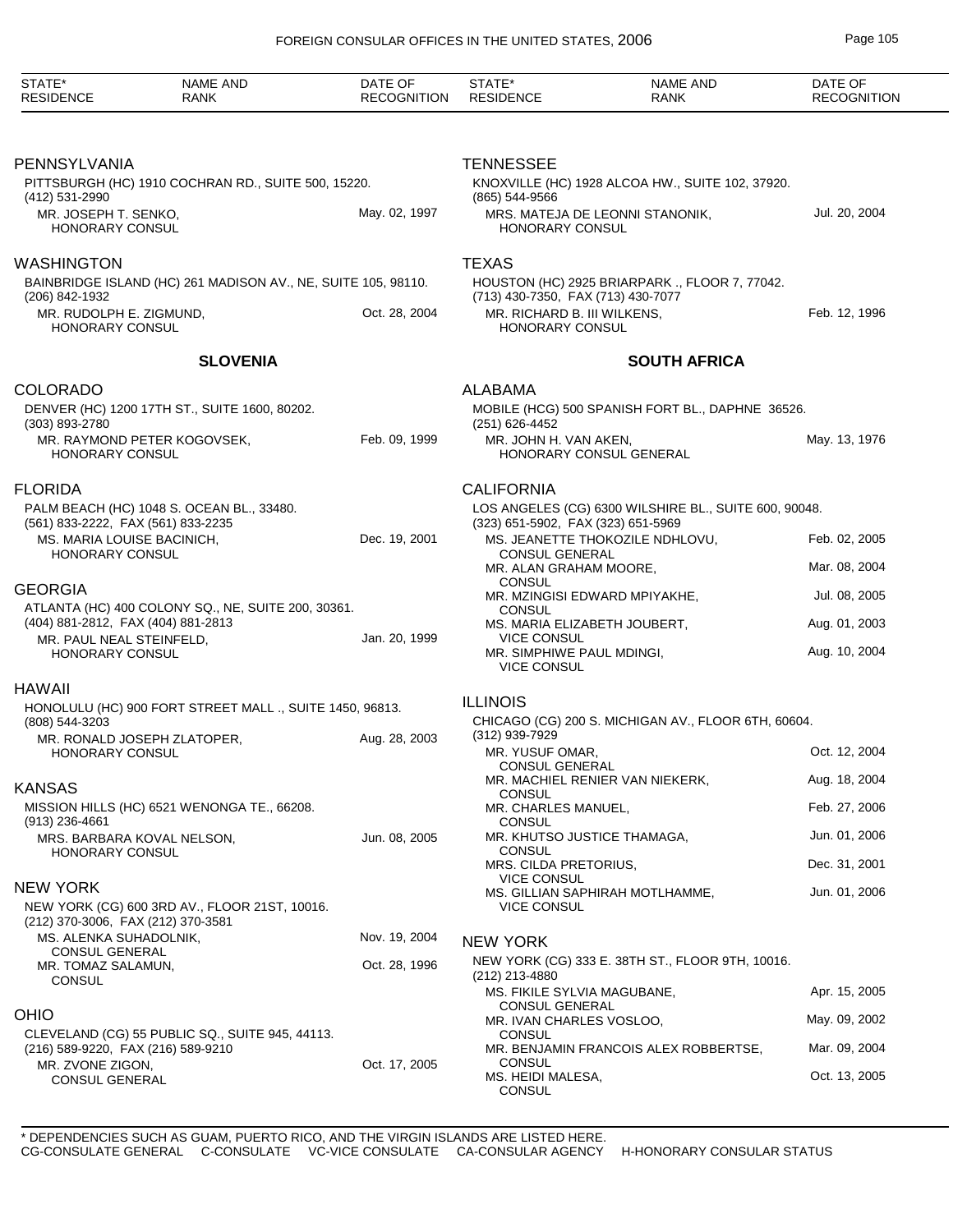| STATE*<br><b>RESIDENCE</b>                             | <b>NAME AND</b><br><b>RANK</b>                                                             | DATE OF<br><b>RECOGNITION</b> | STATE*<br><b>RESIDENCE</b>                                         | <b>NAME AND</b><br><b>RANK</b>                               | DATE OF<br><b>RECOGNITION</b> |
|--------------------------------------------------------|--------------------------------------------------------------------------------------------|-------------------------------|--------------------------------------------------------------------|--------------------------------------------------------------|-------------------------------|
|                                                        |                                                                                            |                               |                                                                    |                                                              |                               |
| MS. NWABISA ELLA STOFILE,<br><b>CONSUL</b>             |                                                                                            | Jun. 09, 2006                 | MRS. MARIA ANGELES OLSON,<br><b>HONORARY CONSUL</b>                |                                                              | Nov. 13, 1997                 |
|                                                        | MS. MMONADILO A. TSELE MASELOANYANE,                                                       | Jun. 21, 2006                 |                                                                    |                                                              |                               |
| CONSUL<br>MRS. RENSKE PRETORIUS,<br><b>VICE CONSUL</b> |                                                                                            | May. 12, 1993                 | (415) 922-2995                                                     | SAN FRANCISCO (CG) 1405 SUTTER ST., 94109.                   |                               |
| MS. SHOLEEN P. MOOLJEE,                                |                                                                                            | Sep. 21, 2001                 |                                                                    |                                                              |                               |
| <b>VICE CONSUL</b><br><b>VICE CONSUL</b>               | MRS. NOBATEMBU JOYCE MTIRARA,                                                              | Apr. 25, 2006                 | <b>COLORADO</b><br>$(303)$ 797-0656                                | DENVER (HC) 5740 OAK CREEK LA., GREENWOOD VILLAGE 80121.     |                               |
| UTAH                                                   |                                                                                            |                               | MR. LUIS P. FONSECA,                                               |                                                              | Feb. 22, 2001                 |
|                                                        | SALT LAKE CITY (HC) 2272 RIDGEWOOD WA., S, BOUNTIFUL 84010.                                |                               | HONORARY CONSUL                                                    |                                                              |                               |
| (801) 298-0824                                         |                                                                                            |                               | <b>DISTRICT OF COLUMBIA</b>                                        |                                                              |                               |
| MR. ROBERT PAUL THORN,<br>HONORARY CONSUL              |                                                                                            | Apr. 29, 1982                 | (202) 452-0100, FAX (202) 833-5670                                 | WASHINGTON (CHN) 2375 PENNSYLVANIA AV., NW, 20037.           |                               |
|                                                        | <b>SPAIN</b>                                                                               |                               | MR. JOSE MANUEL PAZ AGUERAS,<br><b>CONSUL GENERAL</b>              |                                                              | Jan. 05, 2006                 |
| ALASKA                                                 |                                                                                            |                               |                                                                    |                                                              |                               |
| $(907)$ 345-8645                                       | ANCHORAGE (HVC) 1200 I ST., APT 407, 99501.                                                |                               | <b>FLORIDA</b>                                                     | MIAMI (CG) 2655 LE JEUNE RD., SUITE 203, CORAL GABLES 33134. |                               |
|                                                        | MR. ROBERTO ALBACETE GONZALEZ,<br>HONORARY VICE CONSUL                                     | Sep. 14, 1998                 | $(305)$ 446-5511<br><b>CONSUL GENERAL</b>                          | MR. SANTIAGO CABANAS ANSORENA,                               | Oct. 04, 2005                 |
|                                                        |                                                                                            |                               | MR. JOSE RUIZ ARBELOA,                                             |                                                              | Feb. 03, 2003                 |
| ARIZONA<br>$(602)$ 955-2055                            | PHOENIX (HC) 3134 E. CAMELBACK UN., 85016.                                                 |                               | DEPUTY CONSUL<br><b>VICE CONSUL</b>                                | MR. FERNANDO JAVIER DIAZ CARVAJAL,                           | Jul. 09, 2003                 |
| MR. ALFREDO JOSE MOLINA,                               |                                                                                            | Sep. 13, 2002                 |                                                                    |                                                              |                               |
| <b>HONORARY CONSUL</b>                                 |                                                                                            |                               | <b>COMMERCIAL OFFICE</b><br>GABLES 33134.                          | MIAMI (CONA) 2655 LE JEUNE RD., SUITE 1111&1114, CORAL       |                               |
| CALIFORNIA                                             |                                                                                            |                               | $(305)$ 446-4387                                                   |                                                              |                               |
| (323) 938-0158                                         | LOS ANGELES (CG) 5055 WILSHIRE BL., SUITE 860, 90036.<br>MR. INOCENCIO FELIX ARIAS LLAMAS, | Jul. 29, 2005                 | <b>CONSUL</b>                                                      | MS. MARIA B. CRISTINO MACHO QUEVEDO,                         | Oct. 04, 2004                 |
| <b>CONSUL GENERAL</b>                                  |                                                                                            |                               | <b>SPANISH TOURIST OFFICE</b>                                      |                                                              |                               |
| CONSULAR ANNEX - COMMERCIAL                            |                                                                                            |                               | (305) 358-1992                                                     | MIAMI (CONA) 1395 BRICKELL AV., SUITE 1130, 33131.           |                               |
| 2430, 90067.<br>(301) 277-5125, FAX (213) 627-0883     | LOS ANGELES (CONA) 1900 AVENUE OF THE STARS UN., SUITE                                     |                               | MS. BEATRIZ MARCO ARCE,<br><b>CONSUL</b>                           |                                                              | Aug. 20, 2002                 |
| <b>CONSUL</b>                                          | MR. ANTONIO ESTEVEZ MARIN,                                                                 | Oct. 18, 2002                 | SPANISH EDUCATION OFFICE<br>33134.                                 | MIAMI (CONA) 2655 LEJEUNE RD., SUITE 1000, CORAL GABLES      |                               |
| CONSULAR ANNEX OF SPAIN                                | LOS ANGELES (CONA) 8383 WILSHIRE BL., SUITE 960, BEVERLY                                   |                               | (305) 448-2146, FAX (305) 445-0508                                 |                                                              |                               |
| <b>HILLS 90211.</b><br>$(213)$ 658-7188                |                                                                                            |                               |                                                                    | ORLANDO (HVC) 1193 CALANDA AV., 32807.                       |                               |
| <b>CONSUL</b>                                          | MS. ANGELA MARIA CASTANO CABANAS,                                                          | Dec. 17, 2004                 | (407) 273-8912<br>MRS. RAQUEL LOPEZ TACON,<br>HONORARY VICE CONSUL |                                                              | Jun. 07, 2006                 |
| EDUCATION OFFICE OF SPAIN                              | LOS ANGELES (CONA) 6300 WILSHIRE BL., SUITE 830, 90048.                                    |                               | (850) 455-5360, FAX (850) 455-9283                                 | PENSACOLA (HVC) 100 INGALLS DR., 32506-5259.                 |                               |
| (323) 852-6997, FAX (213) 852-0759<br><b>CONSUL</b>    | MRS. MARIA DEL MAR TORRES RUIZ,                                                            | Sep. 06, 2002                 | MS. MARIA D. DAVIS,<br>HONORARY VICE CONSUL                        |                                                              | Aug. 26, 1996                 |
| (619) 448-7282                                         | SAN DIEGO (HC) 10922 ANJA WA., LAKESIDE 92040-2717.                                        |                               | (904) 827-1177                                                     | SAINT AUGUSTINE (HVC) ONE KING ST., SUITE 103, 32084.        |                               |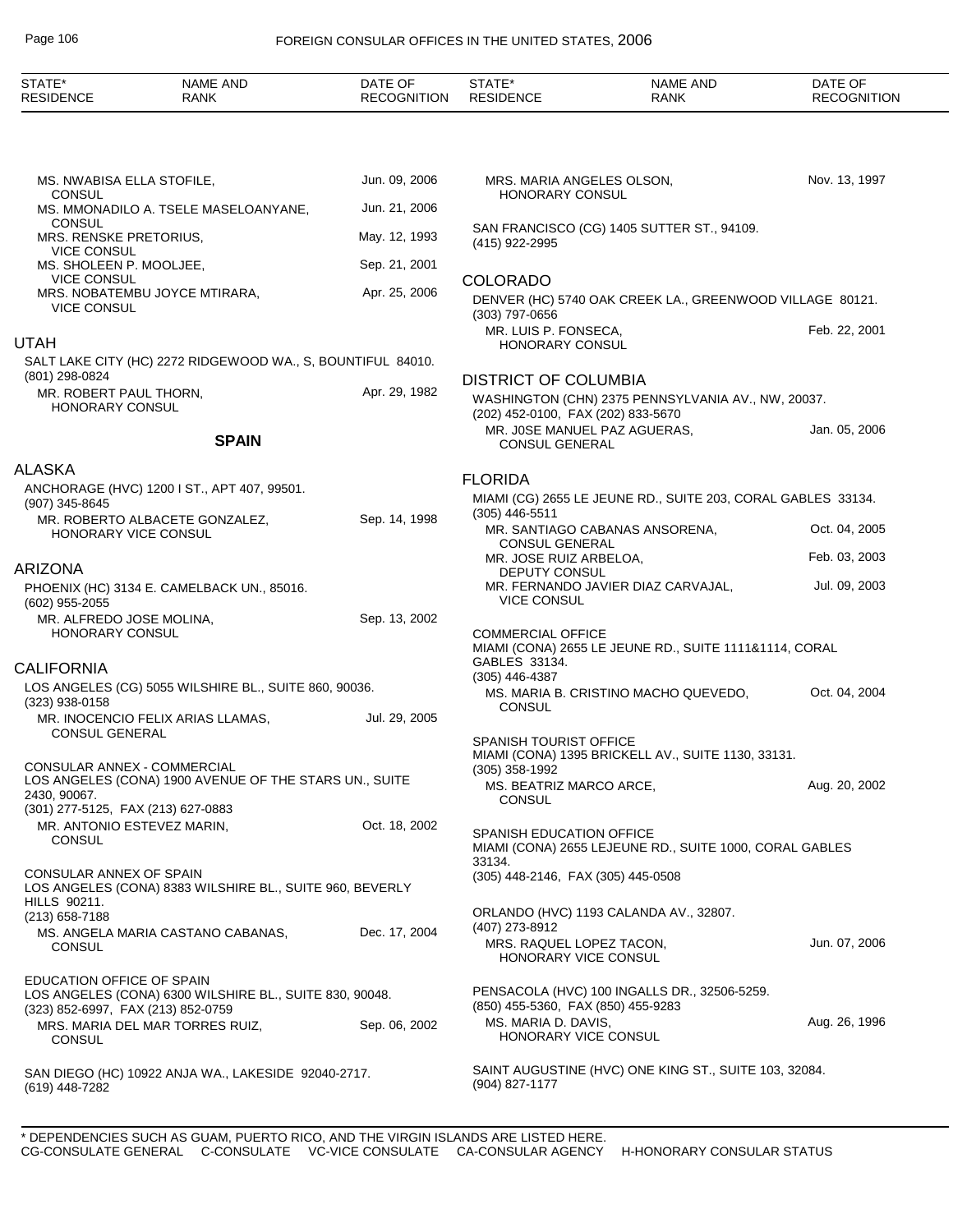| STATE*<br><b>RESIDENCE</b>                                                                     | <b>NAME AND</b><br><b>RANK</b>                                                             | DATE OF<br><b>RECOGNITION</b> | STATE*<br><b>RESIDENCE</b>                                                               | <b>NAME AND</b><br><b>RANK</b>                                                   | DATE OF<br><b>RECOGNITION</b> |
|------------------------------------------------------------------------------------------------|--------------------------------------------------------------------------------------------|-------------------------------|------------------------------------------------------------------------------------------|----------------------------------------------------------------------------------|-------------------------------|
|                                                                                                |                                                                                            |                               |                                                                                          |                                                                                  |                               |
|                                                                                                |                                                                                            |                               | <b>MINNESOTA</b>                                                                         |                                                                                  |                               |
| HONORARY VICE CONSUL                                                                           | MRS. MARICARMEN GUTIERREZ,                                                                 | Feb. 03, 2005                 | (651) 227-4439, FAX (651) 227-2906                                                       | ST. PAUL (HC) 766 LINWOOD AV., SAINT PAUL 55105.                                 |                               |
| (813) 961-3300                                                                                 | TAMPA (HVC) 716 W. FLETCHER AV., 33612.                                                    |                               | MRS. CRISTINA F. URDANGARIN,<br><b>HONORARY CONSUL</b>                                   |                                                                                  | May. 22, 2006                 |
| MR. JOSE VIVERO,<br>HONORARY VICE CONSUL                                                       |                                                                                            | May. 30, 2006                 | <b>MISSOURI</b>                                                                          |                                                                                  |                               |
| GEORGIA                                                                                        |                                                                                            |                               | (816) 942-2649, FAX (816) 942-2649                                                       | KANSAS CITY (HC) 316 AVILA CI., 64114.                                           |                               |
|                                                                                                | ATLANTA (HVC) 1010 HUNTCLIFF., SUITE 2315, 30350.                                          |                               | MR. EUGENE FRANCIS GRAY,<br><b>HONORARY CONSUL</b>                                       |                                                                                  | Aug. 31, 1998                 |
| (770) 518-2406, FAX (770) 518-2410<br>MR. IGNACIO LUIS TABOADA,<br><b>HONORARY VICE CONSUL</b> |                                                                                            | Apr. 20, 1995                 | (314) 781-1500, FAX (314) 781-1507                                                       | SAINT LOUIS (HVC) 5715 MANCHESTER AV., ST. LOUIS 63110.                          |                               |
| HAWAII                                                                                         |                                                                                            |                               | MR. JOSE L., JR MOLINA,<br>HONORARY VICE CONSUL                                          |                                                                                  | Mar. 26, 1992                 |
| (808) 373-9201, FAX (808) 373-2469                                                             | HONOLULU (HVC) 5253 KALANIANAOLE HW., 96821.                                               |                               | <b>NEW JERSEY</b>                                                                        |                                                                                  |                               |
| MR. JOHN HENRY FELIX,<br><b>HONORARY VICE CONSUL</b>                                           |                                                                                            | Oct. 03, 1980                 | MR. ARTURO LOPEZ.<br><b>HONORARY CONSUL</b>                                              | NEWARK (HC) 249 UNIVERSITY AV., 07102.                                           | Nov. 17, 1992                 |
| <b>IDAHO</b>                                                                                   |                                                                                            |                               |                                                                                          |                                                                                  |                               |
| (208) 389-7297                                                                                 | BOISE (HC) 999 MAIN ST., FLOOR 13TH, 83702.                                                |                               | <b>NEW MEXICO</b>                                                                        | ALBUQUERQUE (HC) 10919 4TH ST., 87114.                                           |                               |
| MS. ADELIA G. SIMPLOT,<br>HONORARY CONSUL                                                      |                                                                                            | Sep. 17, 2002                 | (505) 280-1455, FAX (505) 897-1081<br>MR. ROBERT OLDHAM MOORE,<br><b>HONORARY CONSUL</b> |                                                                                  | Jul. 03, 2003                 |
| ILLINOIS                                                                                       |                                                                                            |                               |                                                                                          |                                                                                  |                               |
| $(312)$ 782-4588                                                                               | CHICAGO (CG) 180 N. MICHIGAN AV., SUITE 1500, 60601.                                       |                               | <b>NEW YORK</b>                                                                          | NEW YORK (CG) 150 E. 58TH ST., FLOOR 30 AND 31, 10155.                           |                               |
| MR. FRANCISCO J. VIQUEIRA,<br><b>CONSUL GENERAL</b>                                            |                                                                                            | Sep. 11, 2003                 | (212) 355-4080<br>MR. JUAN MANUEL EGEA IBANEZ,                                           |                                                                                  | Sep. 03, 2003                 |
| <b>CONSUL</b>                                                                                  | MR. JUAN CARLOS VIDAL GARCIA,                                                              | Jan. 06, 2006                 | <b>CONSUL GENERAL</b>                                                                    | MRS. MARIA L. HUIDOBRO MARTIN-LABORDA,                                           | Sep. 23, 2002                 |
|                                                                                                |                                                                                            |                               | DEPUTY CONSUL GENERAL<br>MR. ROBERTO VARELA FARINA,                                      |                                                                                  | Mar. 08, 2005                 |
| (312) 642-1992                                                                                 | NATIONAL SPANISH TOURIST OFFICE<br>CHICAGO (CONA) 845 N. MICHIGAN AV., SUITE 915-E, 60611. |                               | <b>CONSUL</b>                                                                            |                                                                                  |                               |
| MR. JULIO LOPEZ ASTOR,<br><b>CONSUL</b>                                                        |                                                                                            | Aug. 22, 2002                 | NATIONAL SPANISH TOURIST OFFICE<br>(212) 265-8822                                        | NEW YORK (CONA) 666 5TH AV., FLOOR 35TH, 10103.                                  |                               |
| SPANISH COMMERCIAL OFFICE<br>(312) 644-1154                                                    | CHICAGO (CONA) 500 N. MICHIGAN AV., SUITE 1500, 60611.                                     |                               | <b>CONSUL</b>                                                                            | MR. FRANCISCO JAVIER PINANES LEAL,                                               | Aug. 10, 2004                 |
| <b>CONSUL</b>                                                                                  | MR. MANUEL ENRIQUE ALEJO GONZALEZ,                                                         | Feb. 23, 2006                 | SPANISH COMMERCIAL OFFICE<br>(212) 661-4959                                              | NEW YORK (CONA) 405 LEXINGTON AV., FLOOR 44TH-45TH, 10174.                       |                               |
| LOUISIANA                                                                                      |                                                                                            |                               |                                                                                          | MR. MANUEL GARCIA ARANDA ALVAREZ,                                                | Sep. 29, 2003                 |
| (504) 525-4951                                                                                 | NEW ORLEANS (CG) 2 CANAL ST., 70130.                                                       |                               | <b>CONSUL</b>                                                                            | MR. FRANCISCO JAVIER SANSA TORRES.                                               | Feb. 23, 2006                 |
| <b>CONSUL GENERAL</b>                                                                          | MR. RAMON SAENZ DE HEREDIA,                                                                | Sep. 03, 2003                 | CONSUL<br>DEPUTY CONSUL                                                                  | MR. RICARDO FERNANDEZ CALVO,                                                     | Jan. 16, 2003                 |
| MASSACHUSETTS                                                                                  |                                                                                            |                               | SPANISH EDUCATION OFFICE                                                                 |                                                                                  |                               |
| $(617)$ 536-2506                                                                               | BOSTON (CG) 31 ST. JAMES AV., SUITE 905, 02116.                                            |                               | (212) 629-4435, FAX (212) 629-4438<br><b>CONSUL</b>                                      | NEW YORK (CONA) 358 5TH AV., SUITE 1404, 10001.<br>MR. JESUS FERNANDEZ GONZALEZ, | Jul. 26, 2006                 |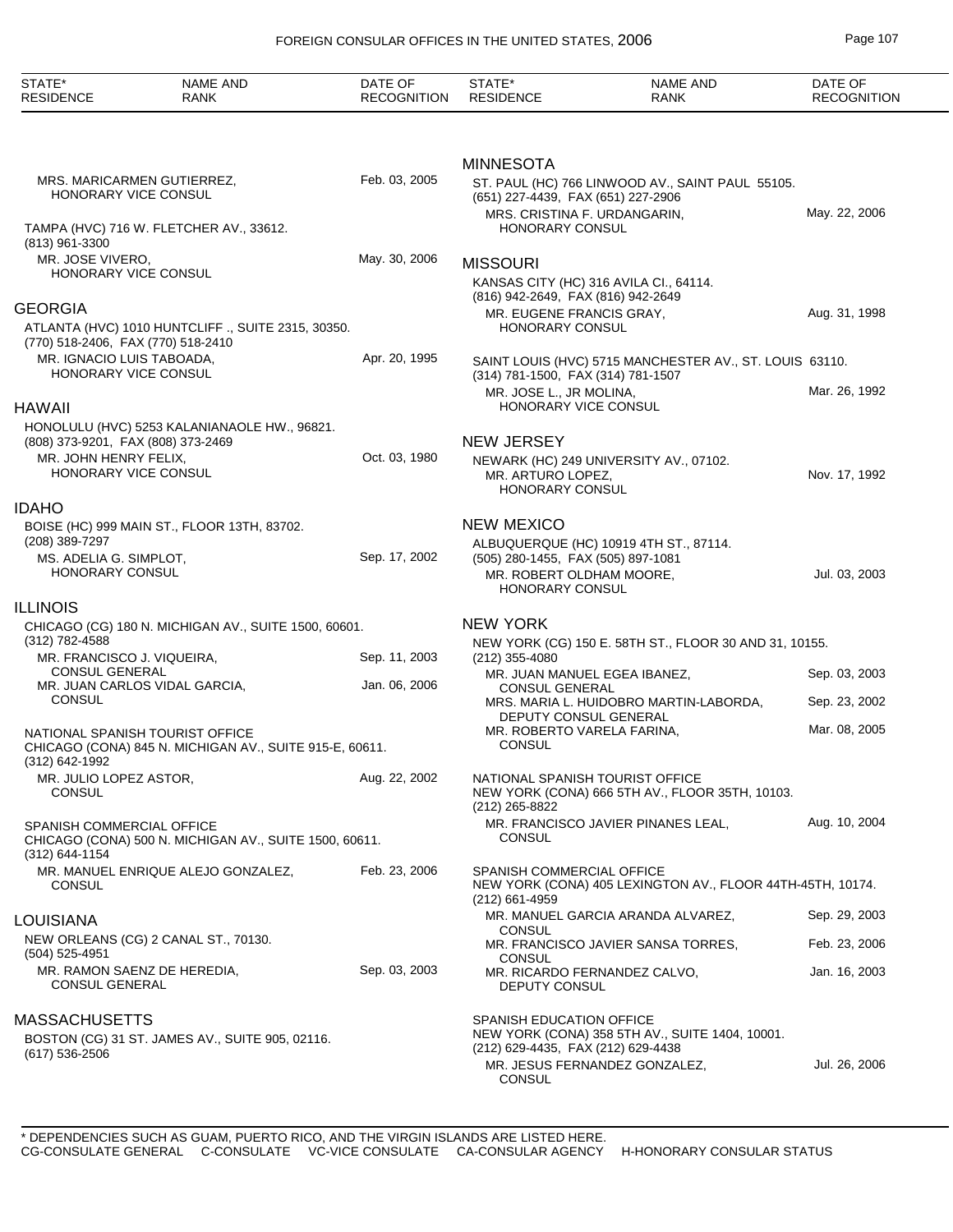| STATE*<br><b>RESIDENCE</b>                                 | NAME AND<br>RANK                                                                                 | DATE OF<br><b>RECOGNITION</b> | STATE*<br><b>RESIDENCE</b>                                                                    | <b>NAME AND</b><br>RANK                                   | DATE OF<br><b>RECOGNITION</b> |
|------------------------------------------------------------|--------------------------------------------------------------------------------------------------|-------------------------------|-----------------------------------------------------------------------------------------------|-----------------------------------------------------------|-------------------------------|
|                                                            |                                                                                                  |                               |                                                                                               |                                                           |                               |
| <b>NORTH CAROLINA</b>                                      | DURHAM (HVC) 600 FOSTER ST., 27701.                                                              |                               | <b>UTAH</b>                                                                                   | SALT LAKE CITY (HC) 5131 S. MORNING SUN DR., TAYLORSVILLE |                               |
| (919) 667-1988, FAX (919) 667-1888<br>HONORARY VICE CONSUL | MR. RAFAEL LOPEZ BARRANTES,                                                                      | Jul. 02, 2002                 | 84123.<br>(801) 264-8321, FAX (801) 293-8097<br>MR. BALDOMERO LAGO,<br><b>HONORARY CONSUL</b> |                                                           | Mar. 22, 2001                 |
| <b>OHIO</b>                                                |                                                                                                  |                               | <b>WASHINGTON</b>                                                                             |                                                           |                               |
| (513) 961-3737                                             | CINCINNATI (HVC) 2605 BURNET AV., 45219.                                                         |                               |                                                                                               | SEATTLE (HVC) XX PO BOX 3707 MS 65-68 UN., N, 98124.      |                               |
| MR. SIDNEY L. KAUFMAN,<br>HONORARY VICE CONSUL             |                                                                                                  | Jun. 19, 1979                 | (425) 237-9373, FAX (425) 228-6239<br>HONORARY VICE CONSUL                                    | MR. LUIS F. ESTEBAN BERNALDEZ,                            | Mar. 21, 1994                 |
| PENNSYLVANIA                                               |                                                                                                  |                               |                                                                                               |                                                           |                               |
| MR. HERMINIO MUNIZ,<br>HONORARY VICE CONSUL                | PHILADELPHIA (HVC) 3410 WARDEN DR., 19129.                                                       | Nov. 30, 1983                 | <b>ARIZONA</b>                                                                                | <b>SRI LANKA</b>                                          |                               |
|                                                            |                                                                                                  |                               | $(602)$ 254-1899                                                                              | PHOENIX (HC) 329 W. CYPRESS ST., 85003.                   |                               |
| <b>PUERTO RICO</b><br>00918.                               | SAN JUAN (CG) EDIFICIO MERCANTIL PZ., SUITE 1101, HATO REY                                       |                               | HONORARY CONSUL                                                                               | DR. JEREMY ROBERT TORSTVEIT,                              | Dec. 23, 2002                 |
| (787) 758-6090, FAX (787) 763-0190                         |                                                                                                  | Jun. 29, 2006                 | <b>CALIFORNIA</b>                                                                             |                                                           |                               |
| MR. CARLOS VINUESA SALTO.<br><b>CONSUL GENERAL</b>         |                                                                                                  | Feb. 28, 1985                 | (213) 387-0213, FAX (213) 387-0216                                                            | LOS ANGELES (CG) 3250 WILSHIRE BL., SUITE 1405, 90010.    |                               |
| <b>CONSULAR AGENT</b>                                      | MR. GABINO IGLESIAS FERNANDEZ,                                                                   |                               |                                                                                               | MR. HEENDENIYA JAYATILAKE BANDARA,                        | Jan. 06, 2006                 |
| (787) 758-6345, FAX (787) 758-6948                         | SPANISH COMMERCIAL OFFICE OF SPAIN<br>SAN JUAN (CONA) 239 ARTERIAL HOSTOS AV., SUITE 705, 00918. |                               | <b>CONSUL GENERAL</b><br><b>VICE CONSUL</b>                                                   | MR. GAMINI P. WATAGODAPITIYE GEDARA,                      | Jan. 18, 2005                 |
|                                                            | MR. FRANCISCO JAVIER TENA GARCIA,                                                                | Sep. 29, 2003                 | <b>GEORGIA</b>                                                                                |                                                           |                               |
| <b>CONSUL</b>                                              |                                                                                                  |                               | (404) 881-7164, FAX (404) 263-8643                                                            | ATLANTA (HCG) 1201 W. PEACHTREE ST., 30309-3424.          |                               |
| <b>TEXAS</b>                                               |                                                                                                  |                               | MR. KEVEN E. GRADY,                                                                           |                                                           | Jan. 19, 2000                 |
| (512) 994-7517                                             | CORPUS CHRISTI (HC) 7517 YORKSHIRE BL., 78413.                                                   |                               |                                                                                               | HONORARY CONSUL GENERAL                                   |                               |
| HONORARY CONSUL                                            | MR. FERNANDO MORAL IGLESIAS,                                                                     | Nov. 13, 1997                 | <b>HAWAII</b>                                                                                 | HONOLULU (HC) 60 N. BERETANIA ST., SUITE 410, 96817-4754. |                               |
|                                                            | DALLAS (HC) 5499 GLEN LAKES DR., SUITE 209, 75231.                                               |                               | (808) 524-6738<br>MRS. KUSUMA C. COORAY,                                                      |                                                           | Aug. 20, 2001                 |
| (214) 373-1200<br>MS. JANET POLLMAN KAFKA,                 |                                                                                                  | Aug. 04, 1997                 | <b>HONORARY CONSUL</b>                                                                        |                                                           |                               |
| HONORARY CONSUL                                            |                                                                                                  |                               | <b>ILLINOIS</b>                                                                               |                                                           |                               |
| $(915) 534 - 0677$                                         | EL PASO (HC) 420 GOLDEN SPRINGS DR., 79912.                                                      |                               | (312) 236-6555, FAX (312) 236-6568                                                            | CHICAGO (HC) 200 W. MADISON ST., SUITE 2670, 60606.       | Mar. 04, 2004                 |
| MR. ARTHUR SHELDON HALL,<br><b>HONORARY CONSUL</b>         |                                                                                                  | Feb. 12, 1985                 | MR. RONALD JAMES SORINI,<br>HONORARY CONSUL                                                   |                                                           |                               |
|                                                            | HOUSTON (CG) 1800 BERING DR., SUITE 660, 77057.                                                  |                               | <b>LOUISIANA</b>                                                                              |                                                           |                               |
| (713) 783-6200                                             |                                                                                                  | Mar. 27, 2003                 | 70005.                                                                                        | NEW ORLEANS (HC) 401 VETERANS BL., SUITE 102, METAIRIE    |                               |
| MR. JULIO MONTESINO RAMOS,<br><b>CONSUL GENERAL</b>        |                                                                                                  |                               | (504) 455-7600, FAX (504) 455-7605<br>MR. DAVID R. BURRUS,                                    |                                                           | Nov. 14, 1991                 |
|                                                            | SAN ANTONIO (HC) 8350 DELPHIAN ., 78148.<br>MRS. ISABEL DE PEDRO MARIN,                          | Oct. 07, 1986                 | HONORARY CONSUL                                                                               |                                                           |                               |
| HONORARY CONSUL                                            |                                                                                                  |                               | <b>MASSACHUSETTS</b>                                                                          |                                                           |                               |
|                                                            |                                                                                                  |                               | (617) 426-9543                                                                                | BOSTON (HC) 220 BOYLSTON ST., SUITE 1515, 02116.          |                               |
|                                                            |                                                                                                  |                               | MR. MARTIN TRUST,<br>HONORARY CONSUL                                                          |                                                           | Dec. 28, 2004                 |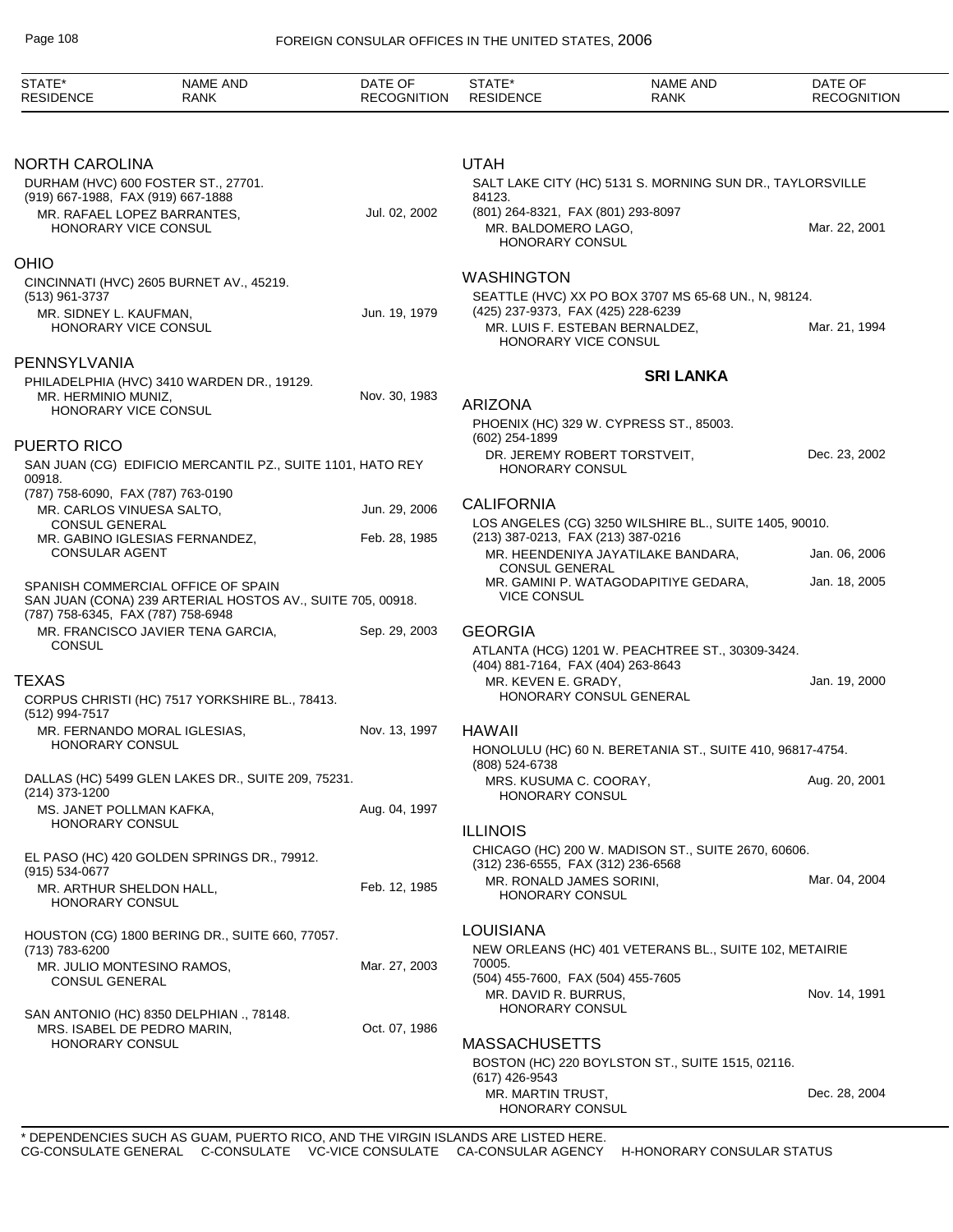| STATE*<br><b>RESIDENCE</b>                                                            | <b>NAME AND</b><br><b>RANK</b>                    | DATE OF<br><b>RECOGNITION</b> | STATE*<br><b>RESIDENCE</b>                         | <b>NAME AND</b><br>RANK                                                                | DATE OF<br><b>RECOGNITION</b> |
|---------------------------------------------------------------------------------------|---------------------------------------------------|-------------------------------|----------------------------------------------------|----------------------------------------------------------------------------------------|-------------------------------|
|                                                                                       |                                                   |                               |                                                    |                                                                                        |                               |
| <b>NEW JERSEY</b>                                                                     |                                                   |                               |                                                    | <b>ST. LUCIA</b>                                                                       |                               |
|                                                                                       | NEWARK (HC) 2 E. GLEN RD., DENVILLE 07834.        |                               | <b>CALIFORNIA</b>                                  |                                                                                        |                               |
| (973) 586-3411<br><b>HONORARY CONSUL</b>                                              | MR. JAYASIRI PARAKRAMA LIYANAGE,                  | Sep. 04, 2002                 | $(310)$ 557-9000                                   | LOS ANGELES (HC) 2250 CENTURY HILL., 90067.                                            |                               |
|                                                                                       |                                                   |                               | MR. DENIS D. ALEXANDER.                            |                                                                                        | Feb. 11, 1999                 |
| <b>NEW MEXICO</b>                                                                     |                                                   |                               | HONORARY CONSUL                                    |                                                                                        |                               |
| (505) 989-7252                                                                        | SANTA FE (HC) 7610 OLD SANTA FE TRAIL UN., 87505. |                               | <b>FLORIDA</b>                                     |                                                                                        |                               |
| DR. ALTHEA GRAY,<br>HONORARY CONSUL                                                   |                                                   | Jul. 31, 2002                 | <b>CONSUL GENERAL</b>                              | MIAMI (CG) 1101 BRICKELL AV., SUITE 1602, 33131.<br>MR. KENT MARCEL PRESTON HIPPOLYTE, | May. 24, 2000                 |
| <b>NEW YORK</b>                                                                       |                                                   |                               |                                                    |                                                                                        |                               |
| (212) 986-7040                                                                        | NEW YORK (CON) 630 3RD AV., FLOOR 20TH, 10017.    |                               | <b>NEW YORK</b>                                    | NEW YORK (CG) 800 2ND AV., SUITE 910, 10017.                                           |                               |
|                                                                                       |                                                   |                               | $(212)$ 697-9360<br>MR. HUBERT EMMANUEL,           |                                                                                        | Mar. 26, 2004                 |
|                                                                                       | <b>ST. KITTS AND NEVIS</b>                        |                               | DEPUTY CONSUL GENERAL<br>MR. OLAF FONTENELLE,      |                                                                                        | Jun. 08, 2005                 |
| <b>CALIFORNIA</b>                                                                     | LOS ANGELES (CG) 1762 WESTWOOD BL., 90024.        |                               | DEPUTY CONSUL GENERAL<br>MS. ESMA ETHELINE FRICOT, |                                                                                        | Aug. 05, 1998                 |
| (310) 694-5208, FAX (310) 694-8239                                                    |                                                   |                               | <b>CONSUL</b><br>MS. EURICE PETULA KHODRA,         |                                                                                        | Jan. 07, 2003                 |
| MR. BASSAM ALGHANIM,<br><b>CONSUL GENERAL</b>                                         |                                                   | Mar. 07, 2006                 | <b>VICE CONSUL</b><br>MS. MARTHA CLAUDIE SMITH,    |                                                                                        | Jan. 09, 2006                 |
| <b>DISTRICT OF COLUMBIA</b>                                                           |                                                   |                               | <b>VICE CONSUL</b>                                 |                                                                                        |                               |
|                                                                                       | WASHINGTON (HC) 2705 ROBINSON PL., SE, 20020.     |                               | <b>VIRGIN ISLANDS</b>                              |                                                                                        |                               |
| MR. U. HUGH M. GUISHARD,                                                              |                                                   | Dec. 03, 1984                 | ST. CROIX (HC) 67 MAHOGANY ., 00850.               |                                                                                        |                               |
| HONORARY CONSUL                                                                       |                                                   |                               | MR. LUTHER F. RENEE,<br>HONORARY CONSUL            |                                                                                        | Nov. 02, 1983                 |
| <b>FLORIDA</b>                                                                        |                                                   |                               |                                                    |                                                                                        |                               |
| $(305)$ 273-2333                                                                      | MIAMI (HCG) 6855 RED RD., SUITE 600, 33143--3632. |                               |                                                    | <b>ST. VINCENT AND THE GRENADINES</b>                                                  |                               |
| MR. BRIAN E. KEELEY,                                                                  | HONORARY CONSUL GENERAL                           | Jan. 29, 2006                 | <b>CALIFORNIA</b>                                  |                                                                                        |                               |
|                                                                                       |                                                   |                               | (323) 231-5181                                     | LOS ANGELES (HCG) 231 W. VERNON AV., SUITE 101, 90037.                                 |                               |
| <b>GEORGIA</b>                                                                        |                                                   |                               | DR. CADRIN EMMANUEL GILL,                          |                                                                                        | Sep. 13, 2002                 |
| MR. BERNARD M. PORCHE,                                                                | ATLANTA (HC) 644 ANTONE ST., NW, 30318.           | Oct. 07, 1985                 |                                                    | HONORARY CONSUL GENERAL                                                                |                               |
| <b>HONORARY CONSUL</b>                                                                |                                                   |                               | <b>LOUISIANA</b>                                   |                                                                                        |                               |
| <b>NEW YORK</b>                                                                       |                                                   |                               | (504) 523-1385                                     | NEW ORLEANS (HCG) 650 POYDRAS ST., SUITE 2715, 70130-6111.                             |                               |
|                                                                                       | NEW YORK (CG) 414 E. 75TH ST., 10021.             |                               | MR. JAMES R. SUTTERFIELD,                          |                                                                                        | Jan. 23, 1997                 |
| <b>CONSUL GENERAL</b>                                                                 | MR. KUTAYBA YUSUF ALGHANIM,                       | May. 21, 2002                 |                                                    | HONORARY CONSUL GENERAL                                                                |                               |
|                                                                                       |                                                   |                               | <b>NEW YORK</b>                                    |                                                                                        |                               |
| <b>TEXAS</b>                                                                          | DALLAS (HC) 6336 GREENVILLE AV., 75206.           |                               | (212) 687-4490                                     | NEW YORK (CG) 801 2ND AV., FLOOR 21ST, 10017.                                          |                               |
| MR. WILLIAM R. EWING,                                                                 |                                                   | Nov. 21, 1985                 | MR. COSMUS E. COZIER,                              |                                                                                        | Dec. 19, 2001                 |
| HONORARY CONSUL                                                                       |                                                   |                               | <b>CONSUL GENERAL</b>                              |                                                                                        |                               |
| <b>VIRGIN ISLANDS</b>                                                                 |                                                   |                               |                                                    | <b>SURINAME</b>                                                                        |                               |
|                                                                                       | ST. THOMAS (HC) X P.O. BOX 302353 UN., 00803.     |                               | <b>FLORIDA</b>                                     |                                                                                        |                               |
| (340) 775-6970, FAX (340) 777-1870<br>MR. ELRIDGE ST CLAIR TOBIAS,<br>HONORARY CONSUL |                                                   | Jul. 25, 2001                 | (305) 265-4655, FAX (305) 265-4599                 | MIAMI (CG) 6303 BLUE LAGOON DR., SUITE 325, 33126.                                     |                               |
|                                                                                       |                                                   |                               |                                                    |                                                                                        |                               |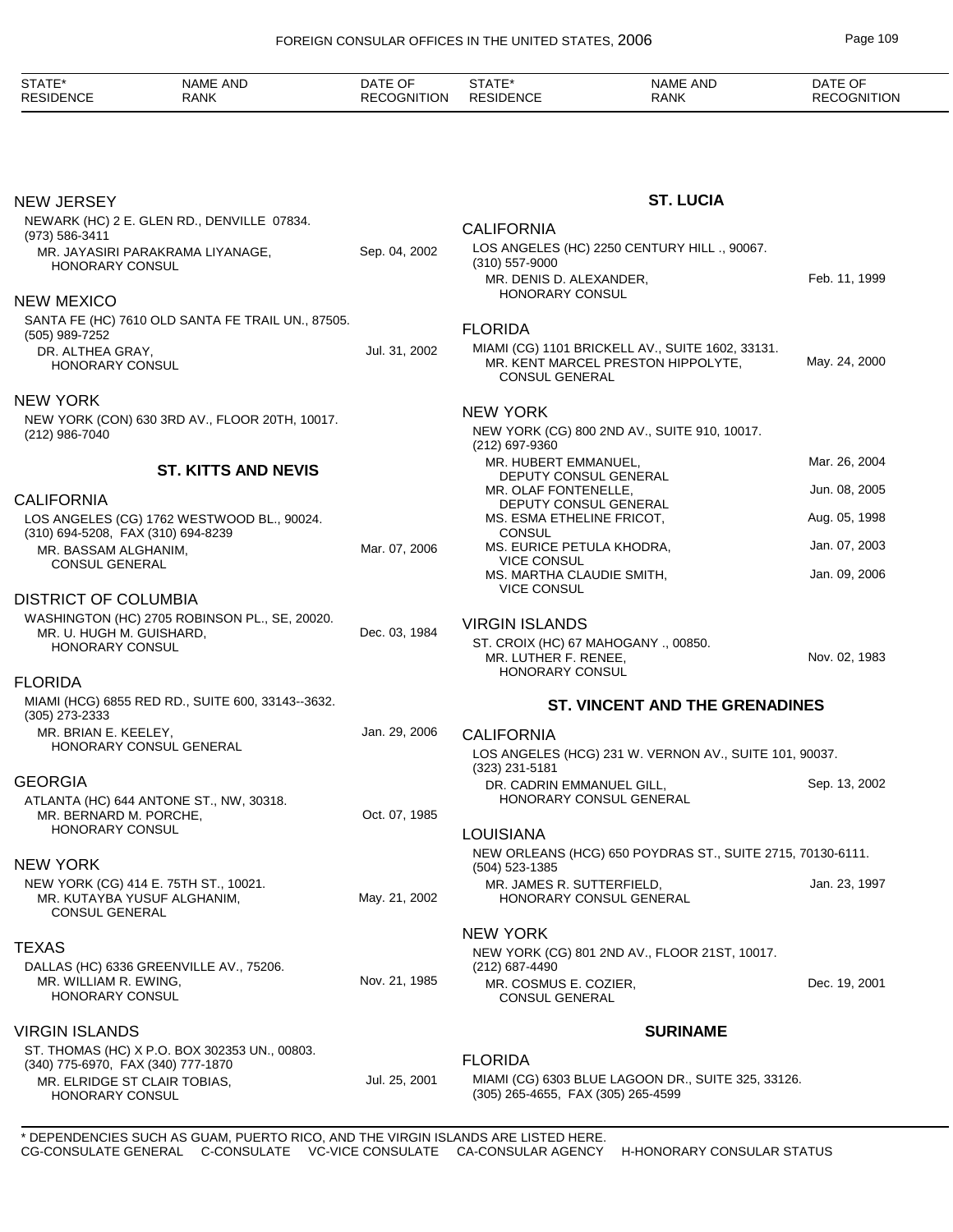| STATE*<br><b>RESIDENCE</b>                                   | NAME AND<br><b>RANK</b>                                  | DATE OF<br><b>RECOGNITION</b> | STATE*<br><b>RESIDENCE</b>                                                     | <b>NAME AND</b><br>RANK                                    | DATE OF<br><b>RECOGNITION</b> |
|--------------------------------------------------------------|----------------------------------------------------------|-------------------------------|--------------------------------------------------------------------------------|------------------------------------------------------------|-------------------------------|
|                                                              |                                                          |                               |                                                                                |                                                            |                               |
| MR. SUNIL ALGRAM SITALDIN,                                   |                                                          | Jan. 31, 2002                 | DR. ULF BRYNJESTAD.                                                            |                                                            | Dec. 23, 2002                 |
| <b>CONSUL GENERAL</b>                                        | MR. JOHNNY LEGIMAN DJOJOMOENAWIE,                        | Apr. 16, 2004                 | HONORARY CONSUL                                                                |                                                            |                               |
| <b>CONSUL</b><br>MS. PATRICIA DENZ,                          |                                                          | Mar. 08, 2002                 | (415) 788-2631, FAX (415) 788-6841                                             | SAN FRANCISCO (HCG) 120 MONTGOMERY ST., SUITE 2175, 94104. |                               |
| <b>CONSULAR AGENT</b>                                        | MR. THEODORUS LEONARD CEDER,                             | Mar. 27, 2003                 | MS. BARBRO S. OSHER,                                                           | HONORARY CONSUL GENERAL                                    | Feb. 11, 1999                 |
| <b>CONSULAR AGENT</b>                                        |                                                          |                               | MRS. ULLA WIKANDER REILLY,<br>HONORARY VICE CONSUL                             |                                                            | Feb. 01, 1997                 |
| <b>LOUISIANA</b>                                             |                                                          |                               |                                                                                |                                                            |                               |
| (504) 527-5450                                               | NEW ORLEANS (HC) 400 POYDRAS ST., SUITE 2450, 70130.     |                               | <b>COLORADO</b>                                                                |                                                            |                               |
| MR. ROY J., JR RODNEY,                                       |                                                          | May. 19, 1998                 | (303) 758-0999, FAX (303) 758-1091                                             | DENVER (HC) 4242 E. AMHERST AV., 80222.                    |                               |
| <b>HONORARY CONSUL</b>                                       |                                                          |                               | MR. DONALD GLENN PETERSON.<br>HONORARY CONSUL                                  |                                                            | Aug. 08, 2001                 |
|                                                              | <b>SWEDEN</b>                                            |                               |                                                                                |                                                            |                               |
| <b>ALASKA</b>                                                |                                                          |                               | <b>DISTRICT OF COLUMBIA</b>                                                    | WASHINGTON (CHN) 1501 M ST., NW, SUITE 900, 20005.         |                               |
| 99503.                                                       | ANCHORAGE (HC) 301 W. NORTHERN LIGHTS BL., FLOOR 5TH,    |                               | (202) 467-2600, FAX (202) 467-2699                                             |                                                            |                               |
| (907) 265-2930, FAX (907) 265-2068<br><b>HONORARY CONSUL</b> | MR. EDWARD BERNARD RASMUSON,                             | Sep. 28, 1978                 | MR. PONTUS JAERBORG,<br><b>CONSUL GENERAL</b>                                  |                                                            | Feb. 17, 2003                 |
|                                                              |                                                          |                               | <b>FLORIDA</b>                                                                 |                                                            |                               |
| <b>ARIZONA</b>                                               |                                                          |                               |                                                                                | FT. LAUDERDALE (HC) 2550 EISENHOWER BL., SUITE 310, 33316. |                               |
| (602) 364-7450, FAX (602) 364-7070                           | PHOENIX (HC) 2 N. CENTRAL AV., SUITE 2200, 85004-4406.   |                               | (954) 467-3507, FAX (954) 467-1731<br>MR. PER-OLOF LOOF,                       |                                                            | Jan. 18, 2006                 |
| MR. LARS O. LAGERMAN,<br><b>HONORARY CONSUL</b>              |                                                          | Apr. 13, 1995                 | HONORARY CONSUL<br>HONORARY VICE CONSUL                                        | MRS. GUNILLA A. LUNDSTROM NORTH,                           | Aug. 09, 1984                 |
| <b>CALIFORNIA</b>                                            |                                                          |                               |                                                                                |                                                            |                               |
|                                                              | LOS ANGELES (CG) 10940 WILSHIRE BL., SUITE 700, 90024.   |                               | (813) 839-3800                                                                 | TAMPA (HC) 3801 BAY TO BAY BL., 33629.                     |                               |
| (310) 445-4008, FAX (310) 473-2229                           |                                                          |                               |                                                                                | MR. BO GORAN OLOV HOLMBERG,                                | Jul. 29, 2005                 |
| MR. TOMAS PEDER ROSANDER,<br><b>CONSUL GENERAL</b>           |                                                          | Sep. 29, 2003                 | HONORARY CONSUL                                                                |                                                            |                               |
| MRS. MARIE FRANKL,<br><b>CONSUL</b>                          |                                                          | Oct. 27, 2003                 | <b>GEORGIA</b>                                                                 |                                                            |                               |
|                                                              | MS. ANNA CAROLINA VAN DER WEYDEN,                        | Oct. 27, 2003                 |                                                                                | ATLANTA (HC) 600 PEACHTREE ST., NE, SUITE 2400, 30309.     |                               |
| <b>CONSUL</b>                                                | MR. BJORN AXEL PETER FALKENHALL,                         | Apr. 04, 2006                 | (404) 815-2292, FAX (404) 352-1285<br>MR. JAN R. MEIJER,                       |                                                            | Feb. 14, 2000                 |
| <b>CONSUL</b>                                                | MR. CLAS MARCUS ZACKRISSON,                              | Apr. 04, 2006                 | HONORARY CONSUL<br>MS. JILL OLANDER,                                           |                                                            | Sep. 12, 2005                 |
| <b>CONSUL</b><br>MS. ANNA CARIN THOMER,                      |                                                          | Apr. 04, 2006                 | HONORARY CONSUL                                                                |                                                            |                               |
| <b>CONSUL</b><br>MS. KARIN ULRIKA HOVLIN,                    |                                                          | Apr. 04, 2006                 | <b>HAWAII</b>                                                                  |                                                            |                               |
| <b>CONSUL</b>                                                |                                                          |                               |                                                                                | HONOLULU (HC) 737 BISHOP ST., SUITE 2600, 96813.           |                               |
| MRS. INGELA SORENSSON,<br>HONORARY VICE CONSUL               |                                                          | Feb. 18, 2000                 | (808) 528-4777, FAX (808) 523-1888<br>MR. JAMES M. CRIBLEY,<br>HONORARY CONSUL |                                                            | Jan. 11, 1988                 |
| SWEDISH TRADE COUNCIL<br>(310) 445-4008, FAX (310) 473-2229  | LOS ANGELES (CONA) 10940 WILSHIRE BL., SUITE 700, 90024. |                               | <b>ILLINOIS</b>                                                                | CHICAGO (HCG) 150 N. MICHIGAN AV., SUITE 1250, 60601.      |                               |
|                                                              | SWEDISH OFFICE OF SCIENCE AND TECHNOLOGY                 |                               | (312) 781-6262, FAX (312) 781-1816<br>MRS. KERSTIN B. LANE,                    |                                                            | May. 01, 2003                 |
| (310) 445-4008, FAX (310) 473-2229                           | LOS ANGELES (CONA) 10940 WILSHIRE BL., SUITE 700, 90024. |                               | MS. ANNETTE IRENE SEABERG,                                                     | HONORARY CONSUL GENERAL                                    | Oct. 28, 2003                 |
| (619) 233-1106                                               | SAN DIEGO (HC) 750 B ST., SUITE 1020, 92101.             |                               | <b>HONORARY CONSUL</b><br>MS. KERSTIN BRORSSON,<br>HONORARY VICE CONSUL        |                                                            | Nov. 20, 1996                 |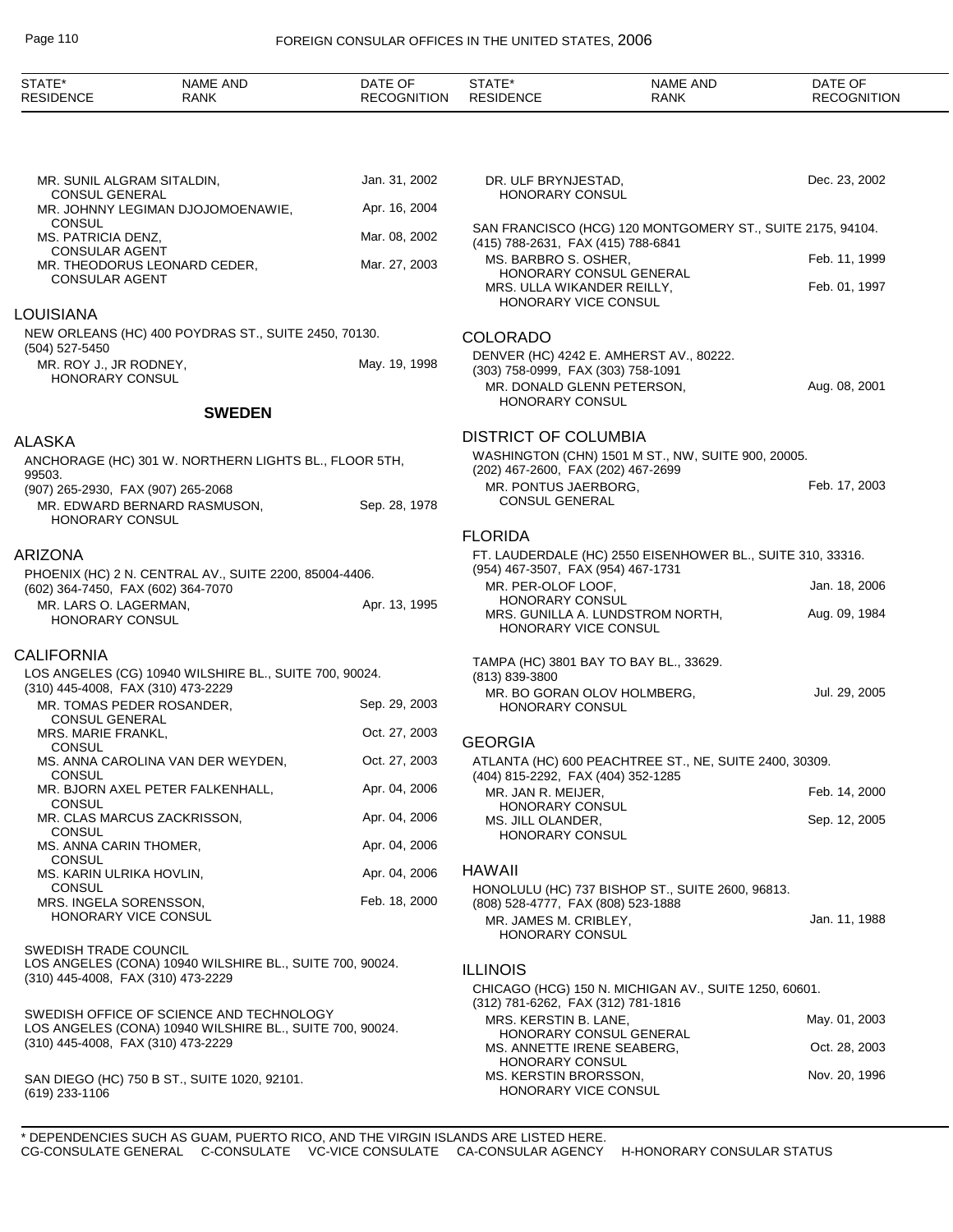| STATE*<br><b>RESIDENCE</b>                                               | <b>NAME AND</b><br><b>RANK</b>                             | DATE OF<br><b>RECOGNITION</b> | STATE*<br><b>RESIDENCE</b>                                | <b>NAME AND</b><br>RANK                                      | DATE OF<br><b>RECOGNITION</b> |
|--------------------------------------------------------------------------|------------------------------------------------------------|-------------------------------|-----------------------------------------------------------|--------------------------------------------------------------|-------------------------------|
|                                                                          |                                                            |                               |                                                           |                                                              |                               |
| KANSAS                                                                   |                                                            |                               |                                                           |                                                              |                               |
| (913) 677-4500, FAX (913) 677-4499                                       | MERRIAM (HC) 6740 ANTIOCH RD., SUITE 100, 66204.           |                               | <b>CONSUL GENERAL</b>                                     | AMBASSADOR KARL HUGO HJERTONSSON,                            | May. 08, 2006                 |
| MR. CRAIG L. ROEDER,                                                     |                                                            | Jun. 15, 2006                 | MR. NILS ANDERS JANSSON,                                  |                                                              | Dec. 10, 2002                 |
| <b>HONORARY CONSUL</b>                                                   |                                                            |                               | MS. AMELIE MARIA HEINSJO,<br><b>CONSUL</b>                | DEPUTY CONSUL GENERAL                                        | Dec. 11, 2003                 |
| LOUISIANA                                                                |                                                            |                               | MR. LARS OLOF OSTLING,                                    |                                                              | Apr. 04, 2006                 |
| (504) 586-0084                                                           | NEW ORLEANS (HC) 528 GRAVIER ST., 70130.                   |                               | <b>CONSUL</b><br>MR. MAXIMILIAN KARLSEN,                  |                                                              | Sep. 21, 2004                 |
|                                                                          | MR. THOMAS DUGAN WESTFELDT,                                | Jan. 14, 2005                 | <b>VICE CONSUL</b>                                        |                                                              |                               |
| <b>HONORARY CONSUL</b>                                                   |                                                            |                               | <b>SWEDISH TRADE COUNCIL</b>                              |                                                              |                               |
| MASSACHUSETTS                                                            |                                                            |                               | (212) 838-5530                                            | NEW YORK (CONA) 599 LEXINGTON AV., SUITE 1204, 10022.        |                               |
| (617) 451-3456, FAX (617) 423-2057                                       | BOSTON (HC) 286 CONGRESS ST., FLOOR 6TH, 02210.            |                               |                                                           |                                                              |                               |
| DR. SAMUEL ALLEN COUNTER,<br><b>HONORARY CONSUL</b>                      |                                                            | Sep. 02, 2004                 | <b>SWEDISH INFORMATION SERVICE</b>                        | NEW YORK (CONA) 885 SECOND AV., FLOOR 45TH, 10017.           |                               |
| MICHIGAN                                                                 |                                                            |                               | <b>NORTH CAROLINA</b>                                     |                                                              |                               |
|                                                                          | ANN ARBOR (HCG) 7352 PARKER RD., SALINE 48176.             |                               |                                                           | RALEIGH (HC) 4900 FALLS OF NEUSE RD., 27609.                 |                               |
| (734) 944-8111, FAX (734) 944-7836                                       |                                                            |                               | (919) 345-1395, FAX (919) 872-0303                        | MR. MAGNUS AXEL NATT OCH DAG.                                | Mar. 29, 2006                 |
|                                                                          | MR. LENNART NILS JOHANSSON,<br>HONORARY CONSUL GENERAL     | Apr. 30, 2004                 | <b>HONORARY CONSUL</b><br>MRS. YLVA ELISABETH WESTIN,     |                                                              | Mar. 31, 2006                 |
|                                                                          |                                                            |                               | HONORARY VICE CONSUL                                      |                                                              |                               |
| MINNESOTA                                                                | MINNEAPOLIS (HCG) 706 2ND AV., S, 55402.                   |                               | OHIO                                                      |                                                              |                               |
| (612) 332-6897, FAX (612) 332-6340                                       |                                                            |                               |                                                           | CLEVELAND (HC) 800 SUPERIOR AV., SUITE 1400, 44114-2688.     |                               |
|                                                                          | MR. BRUCE NELSON KARSTADT,<br>HONORARY CONSUL GENERAL      | Jun. 05, 2003                 | (216) 621-4995, FAX (216) 241-0816                        |                                                              |                               |
| MS. KIM MARIE ERICKSON,<br><b>HONORARY CONSUL</b>                        |                                                            | Jun. 11, 2003                 | MR. MICHAEL LEE MILLER,<br><b>HONORARY CONSUL</b>         |                                                              | Dec. 03, 1976                 |
| MRS. KERSTIN I. JOHNSON,                                                 |                                                            | May. 30, 2006                 |                                                           |                                                              |                               |
| HONORARY VICE CONSUL                                                     |                                                            |                               | <b>OREGON</b>                                             |                                                              |                               |
| MISSOURI                                                                 |                                                            |                               | (503) 227-0634                                            | PORTLAND (HC) 111 S.W. 5TH AV., SUITE 2900, 97204-3690.      |                               |
|                                                                          | SAINT LOUIS (HC) 7701 FORSYTH BL., SUITE 600, 63105.       |                               | MR. MARK OLIVER JOHNSON,<br>HONORARY CONSUL               |                                                              | Jul. 25, 2001                 |
| $(314) 540 - 6532$<br>MS. LISELOTTE MARIE FOX,<br><b>HONORARY CONSUL</b> |                                                            | Jun. 15, 2006                 | MR. ROSS ALBIN FOGELQUIST,<br><b>HONORARY VICE CONSUL</b> |                                                              | Jul. 25, 2001                 |
|                                                                          |                                                            |                               | PENNSYLVANIA                                              |                                                              |                               |
| NEBRASKA                                                                 | OMAHA (HC) 1904 FARNAM ST., 68102.                         |                               |                                                           | PHILADELPHIA (HC) 1628 J. F. KENNEDY BL., SUITE 2001, 19103. |                               |
| (402) 341-3333, FAX (402) 341-3434                                       |                                                            |                               | (215) 496-7200                                            | MRS. AGNETA HAGGLUND BAILEY,                                 | Nov. 17, 1999                 |
| MR. THOMAS J. LUND.<br>HONORARY CONSUL                                   |                                                            | Oct. 12, 1994                 | <b>HONORARY CONSUL</b>                                    |                                                              |                               |
| NEVADA                                                                   |                                                            |                               | PUERTO RICO                                               |                                                              |                               |
|                                                                          | LAS VEGAS (HC) 3097 E. WARM SPRINGS RD., SUITE 100, 89120. |                               |                                                           | SAN JUAN (HC) 416 PONCE DE LEON AV., SUITE 1111, 00918.      |                               |
| MS. LENA D. I. WALTHER,<br>HONORARY CONSUL                               |                                                            | Jul. 12, 2006                 | (787) 756-5715<br>MS. HEIDIE CALERO,                      |                                                              | May. 11, 2006                 |
|                                                                          |                                                            |                               | <b>HONORARY CONSUL</b>                                    |                                                              |                               |
| New York                                                                 |                                                            |                               | <b>TEXAS</b>                                              |                                                              |                               |
| MR. STEPHEN E. SELLSTROM,                                                | JAMESTOWN (HC) 9-11 E. 4TH ST., 14701.                     | May. 11, 2006                 |                                                           | DALLAS (HC) 6600 LBJ FW., SUITE 183, 75240.                  |                               |
| <b>HONORARY CONSUL</b>                                                   |                                                            |                               | (972) 991-8013<br>MR. GARRY GENE JOHNSON,                 |                                                              | May. 11, 2006                 |
| (212) 583-2550, FAX (212) 755-2732                                       | NEW YORK (CG) 885 2ND AV., FLOOR 45TH, 10017.              |                               | <b>HONORARY CONSUL</b><br>HONORARY VICE CONSUL            | MRS. ANN-KATHRINE KLINTMALM,                                 | Jun. 01, 2006                 |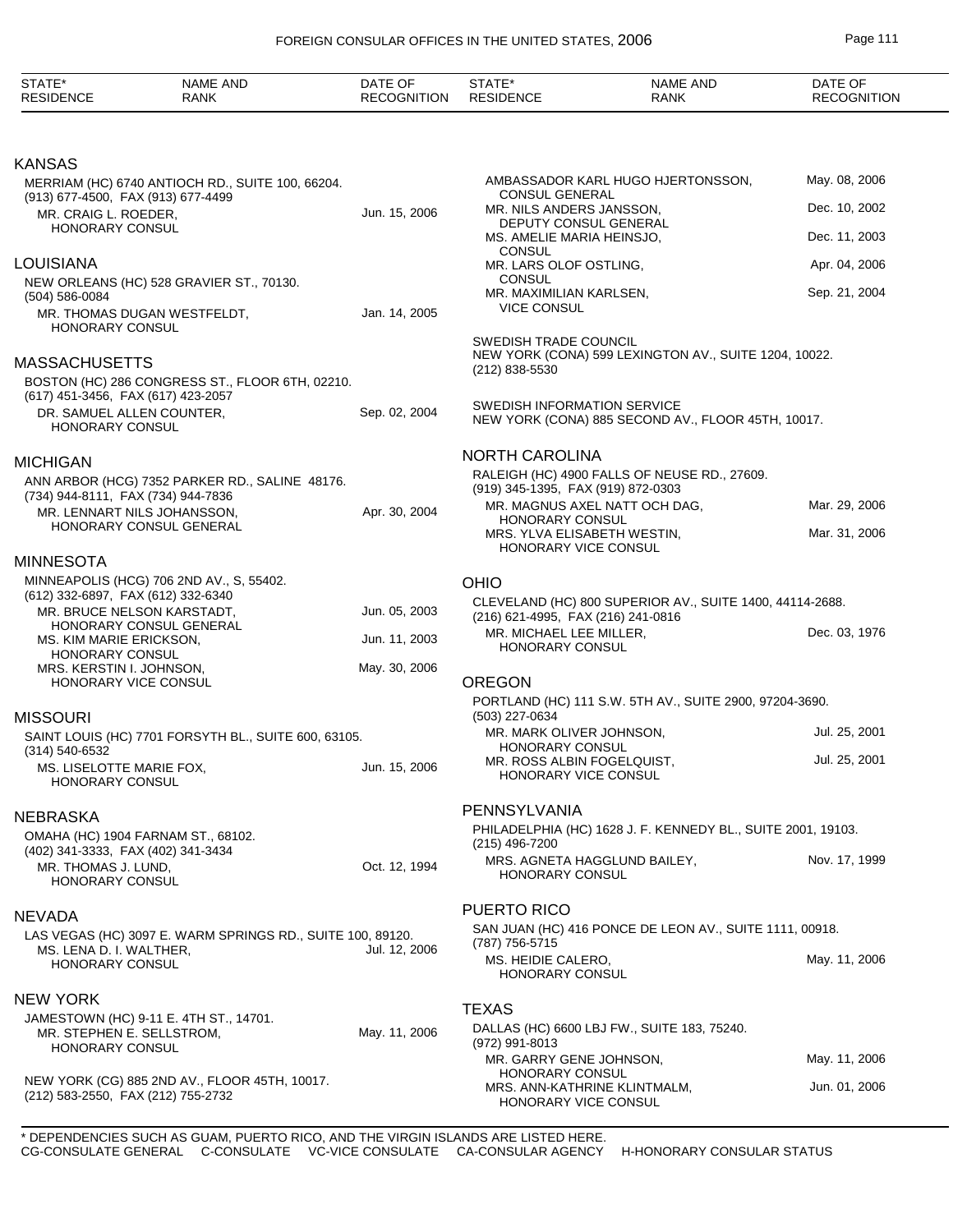## Page 112 FOREIGN CONSULAR OFFICES IN THE UNITED STATES, 2006

| STATE*<br><b>RESIDENCE</b>                    | <b>NAME AND</b><br>RANK                                   | DATE OF<br><b>RECOGNITION</b> | STATE*<br><b>RESIDENCE</b>                                     | NAME AND<br><b>RANK</b>                                                             | DATE OF<br><b>RECOGNITION</b> |
|-----------------------------------------------|-----------------------------------------------------------|-------------------------------|----------------------------------------------------------------|-------------------------------------------------------------------------------------|-------------------------------|
|                                               |                                                           |                               |                                                                |                                                                                     |                               |
|                                               |                                                           |                               | <b>CONSUL GENERAL</b>                                          | MR. JEAN-FRANCOIS LICHTENSTERN,                                                     | Oct. 17, 2005                 |
| (713) 953-1417, FAX (713) 953-7776            | HOUSTON (HC) 2909 HILLCROFT ST., SUITE 515, 77057-5852.   |                               |                                                                | MR. CHRISTIAN WOLFGANG SIMM,                                                        | Jan. 09, 1998                 |
| MR. JAN B. DRYSELIUS,<br>HONORARY CONSUL      |                                                           | Jun. 29, 1993                 | DEPUTY CONSUL GENERAL<br>MR. MAX ROLAND GROB,<br><b>CONSUL</b> |                                                                                     | Jul. 07, 2003                 |
| UTAH<br>(801) 531-9279                        | SALT LAKE CITY (HC) 28 S. 400TH EAST., 84111.             |                               |                                                                | SCIENCE AND TECHNOLOGICAL OFFICE<br>SAN FRANCISCO (CONA) 730 MONTGOMERY ST., 94111. |                               |
| MR. BJORN ERIC ABLAD,<br>HONORARY CONSUL      |                                                           | Oct. 18, 1999                 | <b>COLORADO</b><br>BOULDER (HC) 2810 ILIFF., 80303.            |                                                                                     |                               |
| <b>VIRGIN ISLANDS</b>                         |                                                           |                               | (303) 499-5641, FAX (303) 499-9977                             |                                                                                     |                               |
| (809) 774-6845, FAX (809) 776-8900            | ST. THOMAS (HC) 1340 TAARNEBERG., 00802.                  |                               | MR. WALTER WYSS,<br><b>HONORARY CONSUL</b>                     |                                                                                     | Feb. 02, 1987                 |
| <b>HONORARY CONSUL</b>                        | MS. MARIA TANKENSON HODGE,                                | Sep. 07, 1995                 | <b>DISTRICT OF COLUMBIA</b>                                    | WASHINGTON (CHN) 2900 CATHEDRAL AV., NW, 20008.                                     |                               |
| VIRGINIA                                      |                                                           |                               | (202) 745-7900, FAX (202) 387-2564<br>MR. MARTIN VON ARX,      |                                                                                     | Sep. 12, 2003                 |
| (757) 446-7300, FAX (757) 625-7854            | NORFOLK (HC) 201 E. CITY HALL AV., 23510.                 |                               | <b>CONSUL GENERAL</b><br>MR. ROLF FREI,                        |                                                                                     | Oct. 02, 2002                 |
| MR. ROLF A. WILLIAMS,<br>HONORARY CONSUL      |                                                           | Jun. 27, 1989                 | <b>CONSUL</b><br>MR. RAOUL INCERTI,                            |                                                                                     | Mar. 17, 2005                 |
|                                               |                                                           |                               | <b>CONSUL</b>                                                  | MRS. SIMONA ROSANNA REGAZZONI KWENDA,                                               | Aug. 31, 2004                 |
| WASHINGTON                                    | SEATTLE (HC) 520 PIKE ST., SUITE 2200, 98101.             |                               | <b>VICE CONSUL</b>                                             |                                                                                     |                               |
| (206) 467-8200<br>MR. LARS HELGE JONSSON,     |                                                           | May. 11, 2006                 | <b>FLORIDA</b>                                                 |                                                                                     |                               |
| HONORARY CONSUL                               |                                                           |                               | (305) 377-6700, FAX (305) 377-9936                             | MIAMI (HC) 825 BRICKELL BAY DR., SUITE 1450, 33131.                                 |                               |
| WISCONSIN                                     |                                                           |                               | MR. URS LINDENMANN,<br><b>HONORARY CONSUL</b>                  |                                                                                     | Mar. 24, 1987                 |
|                                               | MILWAUKEE (HC) 250 E. WISCONSIN AV., SUITE 800, 53202.    |                               |                                                                |                                                                                     |                               |
| (414) 291-7835, FAX (414) 291-7838            | MR. JOHAN CARL RAGNAR SEGERDAHL,                          | Sep. 06, 1994                 | (407) 645-3500, FAX (407) 645-3529                             | ORLANDO (HC) 1011 N. WYMORE RD., WINTER PARK 32789.                                 |                               |
| HONORARY CONSUL                               |                                                           |                               | MR. LUC SERGE BURKHARDT,<br><b>HONORARY CONSUL</b>             |                                                                                     | Apr. 02, 2001                 |
|                                               | <b>SWITZERLAND</b>                                        |                               |                                                                |                                                                                     |                               |
| ARIZONA                                       |                                                           |                               | <b>GEORGIA</b>                                                 | ATLANTA (CG) 1349 PEACHTREE ST., NE, SUITE 1000, 30309.                             |                               |
| (602) 945-0000, FAX (602) 945-0351            | PHOENIX (HC) 3017 N. SCOTTSDALE RD., SCOTTSDALE 85251.    |                               | (404) 870-2000, FAX (404) 870-2011                             |                                                                                     |                               |
| MR. MAX HAECHLER,<br>HONORARY CONSUL          |                                                           | Jun. 30, 1978                 | MR. ULRICH HUNN,<br><b>CONSUL GENERAL</b>                      |                                                                                     | Jan. 06, 2006                 |
|                                               |                                                           |                               | DEPUTY CONSUL GENERAL                                          | MRS. MONICA CAMACHO-BANDLIN,                                                        | Aug. 07, 2002                 |
| CALIFORNIA                                    | LOS ANGELES (CG) 11766 WILSHIRE BL., SUITE 1400, 90025.   |                               | MR. DANIEL GRUENENFELDER,<br>DEPUTY CONSUL GENERAL             |                                                                                     | Feb. 23, 2004                 |
| (310) 575-1145, FAX (310) 575-1982            |                                                           |                               |                                                                |                                                                                     |                               |
| <b>CONSUL GENERAL</b>                         | MRS. BRIGITTA SCHOCH DETTWEILER,                          | Nov. 21, 2005                 | HAWAII                                                         | HONOLULU (HC) 4231 PAPU CI., 96816.                                                 |                               |
| MR. NORBERT ARNOLD,                           | DEPUTY CONSUL GENERAL                                     | Aug. 18, 2004                 | (808) 737-5297, FAX (808) 734-3996                             | MR. NIKLAUS RUDOLF SCHWEIZER,                                                       | Feb. 03, 1972                 |
| MR. ALAIN MARC ROH,<br><b>CONSUL</b>          |                                                           | Oct. 14, 2004                 | HONORARY CONSUL                                                |                                                                                     |                               |
| MS. BRIGITTE LEUTWYLER,<br><b>VICE CONSUL</b> |                                                           | Jul. 28, 2004                 | <b>ILLINOIS</b>                                                |                                                                                     |                               |
|                                               |                                                           |                               |                                                                | CHICAGO (CG) 737 N. MICHIGAN AV., SUITE 2301, 60611.                                |                               |
| (415) 788-2272, FAX (415) 788-1402            | SAN FRANCISCO (CG) 456 MONTGOMERY ST., SUITE 1500, 94104. |                               | (312) 915-0061, FAX (312) 915-0388                             |                                                                                     |                               |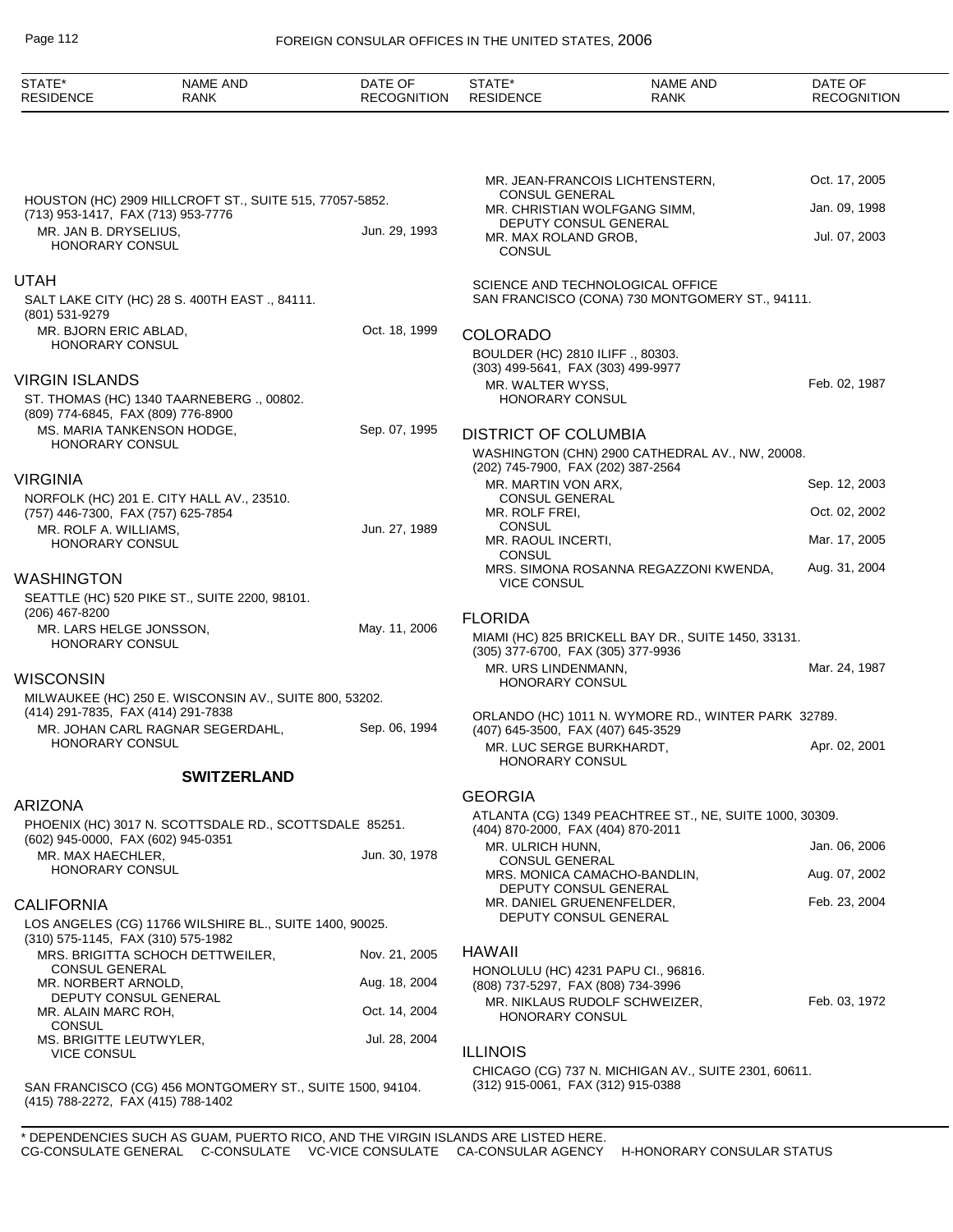## FOREIGN CONSULAR OFFICES IN THE UNITED STATES, 2006 Page 113

| STATE*<br><b>RESIDENCE</b>                                   | <b>NAME AND</b><br><b>RANK</b>                       | DATE OF<br><b>RECOGNITION</b> | STATE*<br><b>RESIDENCE</b>                                   | <b>NAME AND</b><br><b>RANK</b>                           | DATE OF<br><b>RECOGNITION</b> |
|--------------------------------------------------------------|------------------------------------------------------|-------------------------------|--------------------------------------------------------------|----------------------------------------------------------|-------------------------------|
|                                                              |                                                      |                               |                                                              |                                                          |                               |
| MR. HERMANN BUFF,                                            |                                                      | Feb. 12, 2002                 | MRS. GABRIELA EIGENSATZ,                                     |                                                          | Mar. 26, 2003                 |
| <b>CONSUL GENERAL</b>                                        | MR. MARTIN VON WALTERSKIRCHEN,                       | Oct. 19, 2001                 | <b>CONSUL</b>                                                | MR. HERMANN JOSEPH AEBISCHER,                            | Aug. 19, 2004                 |
| <b>CONSUL</b><br>MS. RUTH MUEHLESTEIN,<br><b>CONSUL</b>      |                                                      | Jul. 29, 2004                 | CONSUL<br><b>CONSUL</b>                                      | MR. ANTOINE JEAN VEYRASSAT,                              | May. 08, 2006                 |
|                                                              |                                                      |                               | <b>VICE CONSUL</b>                                           | MS. ANNETTE BETTINA MOSER,                               | Dec. 24, 2003                 |
| INDIANA                                                      |                                                      |                               |                                                              |                                                          |                               |
| (317) 217-1645, FAX (309) 405-7023                           | INDIANAPOLIS (HC) 7752 MOLLER RD., 46268.            |                               | (716) 553-2257                                               | WILLIAMSVILLE (HC) 199 BRIDLE PATH UN., 14221.           |                               |
| <b>HONORARY CONSUL</b>                                       | MR. ANDREAS FRIEDRICH WEBER,                         | Sep. 02, 2004                 | MR. STEPHEN SLATER,<br><b>HONORARY CONSUL</b>                |                                                          | Apr. 25, 2006                 |
| LOUISIANA                                                    |                                                      |                               | <b>NORTH CAROLINA</b>                                        |                                                          |                               |
| $(504)$ 897-6510                                             | NEW ORLEANS (HC) 1620 8TH ST., 70115.                |                               | (704) 292-1237, FAX (704) 292-1137                           | CHARLOTTE (HC) 2208 HOUSTON BRANCH RD., 28270.           |                               |
| MR. JOHN GEISER.<br><b>HONORARY CONSUL</b>                   |                                                      | Aug. 07, 1985                 | MR. HEINZ ROTH,<br><b>HONORARY CONSUL</b>                    |                                                          | Feb. 26, 2001                 |
| MASSACHUSETTS                                                |                                                      |                               |                                                              |                                                          |                               |
|                                                              | BOSTON (CON) 420 BROADWAY ., CAMBRIDGE 02138.        |                               | <b>OHIO</b>                                                  | CLEVELAND (HC) 6670 W. SNOWVILLE RD., BRECKSVILLE 44141. |                               |
| (617) 547-3915, FAX (617) 491-6684<br>MR. CHRISTOPH VON ARB, |                                                      | Mar. 11, 2002                 | (440) 546-1400<br>MR. HANS A. KESSLER,                       |                                                          | Jun. 01, 1998                 |
| <b>CONSUL</b><br>MS. MARIANNE GERBER,                        |                                                      | Apr. 10, 2002                 | <b>HONORARY CONSUL</b>                                       |                                                          |                               |
| DEPUTY CONSUL<br>MR. EMIL JOHANN WYSS,                       |                                                      | Aug. 24, 2005                 | PENNSYLVANIA                                                 |                                                          |                               |
| DEPUTY CONSUL<br><b>VICE CONSUL</b>                          | MR. REMO DANIEL STEINMETZ WINKLER,                   | Apr. 23, 2004                 | (215) 922-2215, FAX (302) 652-2316<br>MR. FRANZ J. PORTMANN, | PHILADELPHIA (HC) INDEPENDENCE SQ. ., 19106.             | Sep. 29, 1994                 |
| MICHIGAN                                                     |                                                      |                               | <b>HONORARY CONSUL</b>                                       |                                                          |                               |
| (248) 852-0040, FAX (248) 853-5665                           | DETROIT (HC) 2175 CROOKS RD., ROCHESTER HILLS 48309. |                               | (412) 967-6038, FAX (412) 967-6039                           | PITTSBURGH (HC) 4677 BAYARD ST., 15213.                  |                               |
| MR. KARL A. PFISTER,<br><b>HONORARY CONSUL</b>               |                                                      | May. 15, 1984                 | MR. HEINZ W. KUNZ,<br><b>HONORARY CONSUL</b>                 |                                                          | Jun. 15, 1991                 |
| <b>MINNESOTA</b>                                             |                                                      |                               | PUERTO RICO                                                  |                                                          |                               |
| (763) 478-3018, FAX (763) 478-3019                           | MINNEAPOLIS (HC) 18250 39TH AV., N, 55446.           |                               | (787) 751-3182, FAX (561) 679-6483                           | SAN JUAN (HC) 816 CALLE DIANA URB. ST., 00923-2334.      |                               |
| MR. RUDOLF F. GUTMANN,<br><b>HONORARY CONSUL</b>             |                                                      | Feb. 12, 1996                 | MS. BARBARA HOSTETTLER,<br><b>HONORARY CONSUL</b>            |                                                          | May. 08, 2001                 |
| MISSOURI                                                     |                                                      |                               | <b>SOUTH CAROLINA</b>                                        |                                                          |                               |
| (816) 561-3441, FAX (816) 561-2922                           | KANSAS CITY (HC) 5018 MAIN ST., 64112.               |                               | (864) 578-7101, FAX (864) 578-7107                           | SPARTANBURG (HC) I-85 BUSINESS & BRYANT RD., 29303.      |                               |
| MR. MARCEL BOLLIER,<br><b>HONORARY CONSUL</b>                |                                                      | Jul. 15, 1987                 | MR. HANS J. BALMER,<br><b>HONORARY CONSUL</b>                |                                                          | Dec. 29, 1994                 |
| NEW YORK                                                     |                                                      |                               | <b>TEXAS</b>                                                 |                                                          |                               |
|                                                              | NEW YORK (CG) 633 3RD AV., FLOOR 30TH, 10017.        |                               |                                                              | DALLAS (HC) 2651 N. HARWOOD., SUITE 455, 75201.          |                               |
| (212) 599-5700, FAX (212) 599-4266<br>MR. RAYMOND LORETAN,   |                                                      | Oct. 02, 2002                 | (214) 965-1025, FAX (214) 871-0879                           | MR. J. GABRIEL BARBIER MUELLER,                          | Mar. 10, 1995                 |
| <b>CONSUL GENERAL</b><br>MR. DANIEL HUNN,                    |                                                      | Jun. 11, 2002                 | <b>HONORARY CONSUL</b>                                       |                                                          |                               |
| MR. ANDRE GUEDEL,<br><b>CONSUL</b>                           | DEPUTY CONSUL GENERAL                                | Mar. 25, 1999                 | (713) 650-0000, FAX (713) 650-1321                           | HOUSTON (CG) 1200 SMITH ST., SUITE 1040, 77002.          |                               |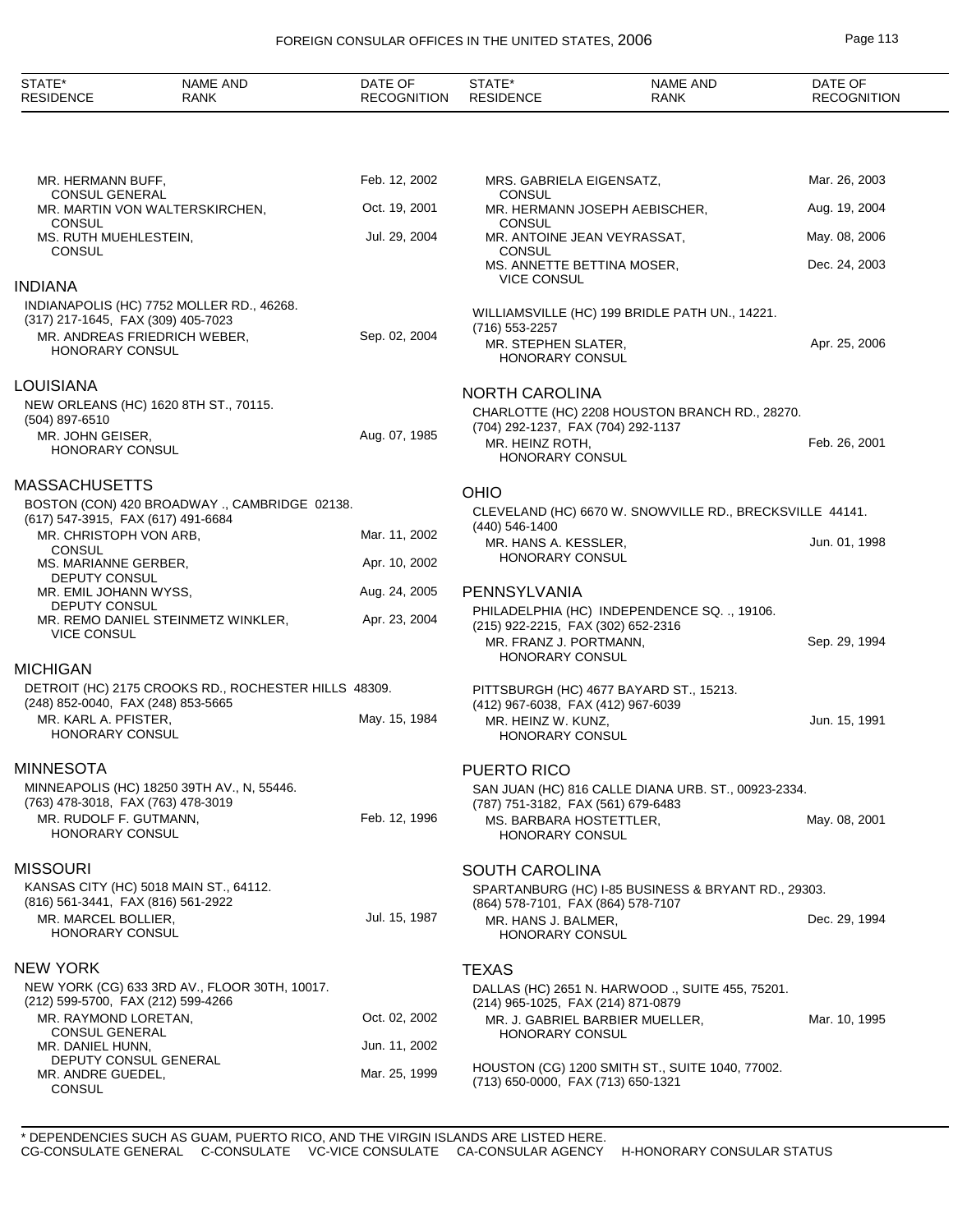| STATE*<br><b>RESIDENCE</b>                                      | <b>NAME AND</b><br><b>RANK</b>                        | DATE OF<br><b>RECOGNITION</b> | STATE*<br><b>RESIDENCE</b>                         | <b>NAME AND</b><br><b>RANK</b>                             | DATE OF<br><b>RECOGNITION</b> |
|-----------------------------------------------------------------|-------------------------------------------------------|-------------------------------|----------------------------------------------------|------------------------------------------------------------|-------------------------------|
|                                                                 |                                                       |                               |                                                    | <b>TANZANIA</b>                                            |                               |
|                                                                 |                                                       |                               | <b>FLORIDA</b>                                     |                                                            |                               |
| MR. ARMIN MEILE,                                                |                                                       | Dec. 12, 2001                 |                                                    | BOCA RATON (HC) 1045 E. ATLANTIC AV., SUITE 206, DELRAY    |                               |
| <b>CONSUL GENERAL</b>                                           |                                                       |                               | BEACH 33483.<br>(561) 279-4010, FAX (561) 279-4015 |                                                            |                               |
|                                                                 | TRUST TERRITORIES OF THE PACIFIC ISLANDS              |                               | MR. KJELL BERGH,                                   |                                                            | Sep. 26, 2000                 |
|                                                                 | PAGO PAGO (CG) 22 PANAMA ST., WELLINGTON, NZ 00000.   |                               | <b>HONORARY CONSUL</b>                             |                                                            |                               |
| MR. BEAT WALTER NOBS,<br><b>CONSUL GENERAL</b>                  |                                                       | Mar. 09, 2006                 | <b>GEORGIA</b>                                     |                                                            |                               |
| MR. DANIEL RUGER,                                               |                                                       | Apr. 25, 2003                 |                                                    | ATLANTA (HC) 2245 GODBY RD., SUITE 202, 30349.             |                               |
| <b>VICE CONSUL</b>                                              |                                                       |                               | (404) 766-8000, FAX (404) 767-5264                 |                                                            |                               |
| <b>UTAH</b>                                                     |                                                       |                               | DR. AL H., JR ANDERSON,<br><b>HONORARY CONSUL</b>  |                                                            | Jun. 21, 2000                 |
|                                                                 | SALT LAKE CITY (HC) 4641 HUNTERS RIDGE CI., 84124.    |                               |                                                    |                                                            |                               |
| (801) 272-7102, FAX (801) 272-1743                              |                                                       |                               | <b>ILLINOIS</b>                                    |                                                            |                               |
| MS. MARION MAZER,<br><b>HONORARY CONSUL</b>                     |                                                       | Sep. 02, 1998                 |                                                    | SAINT LOUIS (HC) 937 WHIPPOORWILL WA., EDWARDSVILLE        |                               |
|                                                                 |                                                       |                               | 62025.<br>(618) 692-6715, FAX (618) 650-3509       |                                                            |                               |
| WASHINGTON                                                      |                                                       |                               | MR. DALLAS LA SALLE BROWNE,                        |                                                            | Nov. 07, 2000                 |
| (206) 228-8110                                                  | MERCER ISLAND (HC) 6920 94TH AV., SE, 98040.          |                               | <b>HONORARY CONSUL</b>                             |                                                            |                               |
| <b>HONORARY CONSUL</b>                                          | MR. PHILIPPE ANDRE GOETSCHEL,                         | Nov. 23, 2005                 |                                                    | <b>THAILAND</b>                                            |                               |
|                                                                 |                                                       |                               | ALABAMA                                            |                                                            |                               |
|                                                                 | <b>SYRIA</b>                                          |                               | (334) 269-2518, FAX (334) 269-4678                 | MONTGOMERY (HCG) 919 BELL ST., 36104.                      |                               |
| <b>CALIFORNIA</b>                                               |                                                       |                               | MR. ROBERT F. HENRY,                               |                                                            | Jul. 30, 1987                 |
| NEWPORT BEACH 92660.                                            | LOS ANGELES (HCG) 660 NEWPORT CENTER DR., SUITE 740,  |                               |                                                    | HONORARY CONSUL GENERAL                                    |                               |
| (949) 640-9888, FAX (949) 640-9292<br>DR. HAZEM HIKMAT CHEHABI, |                                                       | Oct. 04, 1995                 | <b>CALIFORNIA</b>                                  |                                                            |                               |
|                                                                 | HONORARY CONSUL GENERAL                               |                               | (323) 962-9574, FAX (323) 962-2128                 | LOS ANGELES (CG) 611 N. LARCHMONT BL., 90004.              |                               |
|                                                                 |                                                       |                               | MR. JUKR BOON LONG,                                |                                                            | May. 25, 2006                 |
| <b>MICHIGAN</b>                                                 | DETROIT (HCG) 900 WILSHIRE ., SUITE 202, TROY 48084.  |                               | CONSUL GENERAL<br>MRS. NANTANA SIVAKUA,            |                                                            | Aug. 15, 2003                 |
| (248) 519-2496, FAX (248) 519-2399                              |                                                       |                               | DEPUTY CONSUL GENERAL                              |                                                            |                               |
| MR. NAJI ARWASHAN,                                              |                                                       | Jan. 02, 2001                 | MR. SONGSEEN SUSEVI,<br>CONSUL                     |                                                            | May. 11, 1998                 |
|                                                                 | HONORARY CONSUL GENERAL                               |                               | MRS. SUMITTRA NA RANONG.                           |                                                            | Jun. 28, 2001                 |
| TEXAS                                                           |                                                       |                               | <b>CONSUL</b><br>MR. CHANA MIENCHAROEN,            |                                                            | May. 07, 2003                 |
|                                                                 | HOUSTON (HCG) 5433 WESTHEIMER RD., SUITE 1020, 77056. |                               | CONSUL<br>MR. BOONNA SONCHAI,                      |                                                            | Feb. 17, 2004                 |
| (713) 622-8860, FAX (713) 965-9632<br>MR. AYMAN M. MIDANI,      |                                                       | Jun. 04, 1991                 | CONSUL                                             |                                                            |                               |
|                                                                 | HONORARY CONSUL GENERAL                               |                               | MR. SOMPOP SERMSWATSRI,<br>CONSUL                  |                                                            | Feb. 25, 2005                 |
|                                                                 | <b>TAJIKISTAN</b>                                     |                               | CONSUL                                             | MS. PORNPIMOL THEPRUANGCHAI,                               | Feb. 25, 2005                 |
|                                                                 |                                                       |                               | MR. CHAPPON ROCHANASENA,                           |                                                            | Mar. 23, 2006                 |
| <b>DISTRICT OF COLUMBIA</b>                                     | WASHINGTON (CHN) 1005 NEW HAMPSHIRE AV., NW, 20037.   |                               | CONSUL<br>MR. NARUCHA RUCHUPHAN,                   |                                                            | Mar. 23, 2006                 |
| (202) 223-6090, FAX (202) 223-6091                              |                                                       |                               | CONSUL<br>MR. RUTT CHUMDERMPADETSUK,               |                                                            | Mar. 23, 2006                 |
| MR. BAKHTIER EROV,<br>CONSUL                                    |                                                       | Jun. 17, 2003                 | CONSUL                                             |                                                            |                               |
| MR. MANUCHEHR MAHMUDOV,<br><b>CONSUL</b>                        |                                                       | Jun. 07, 2006                 | MR. VUTHIROTH RATANASINGH,<br>CONSUL               |                                                            | Mar. 23, 2006                 |
|                                                                 |                                                       |                               | THAI TRADE OFFICE<br>$(323) 664 - 8535$            | LOS ANGELES (CONA) 611 N. LARCHMONT BL., FLOOR 3RD, 90004. |                               |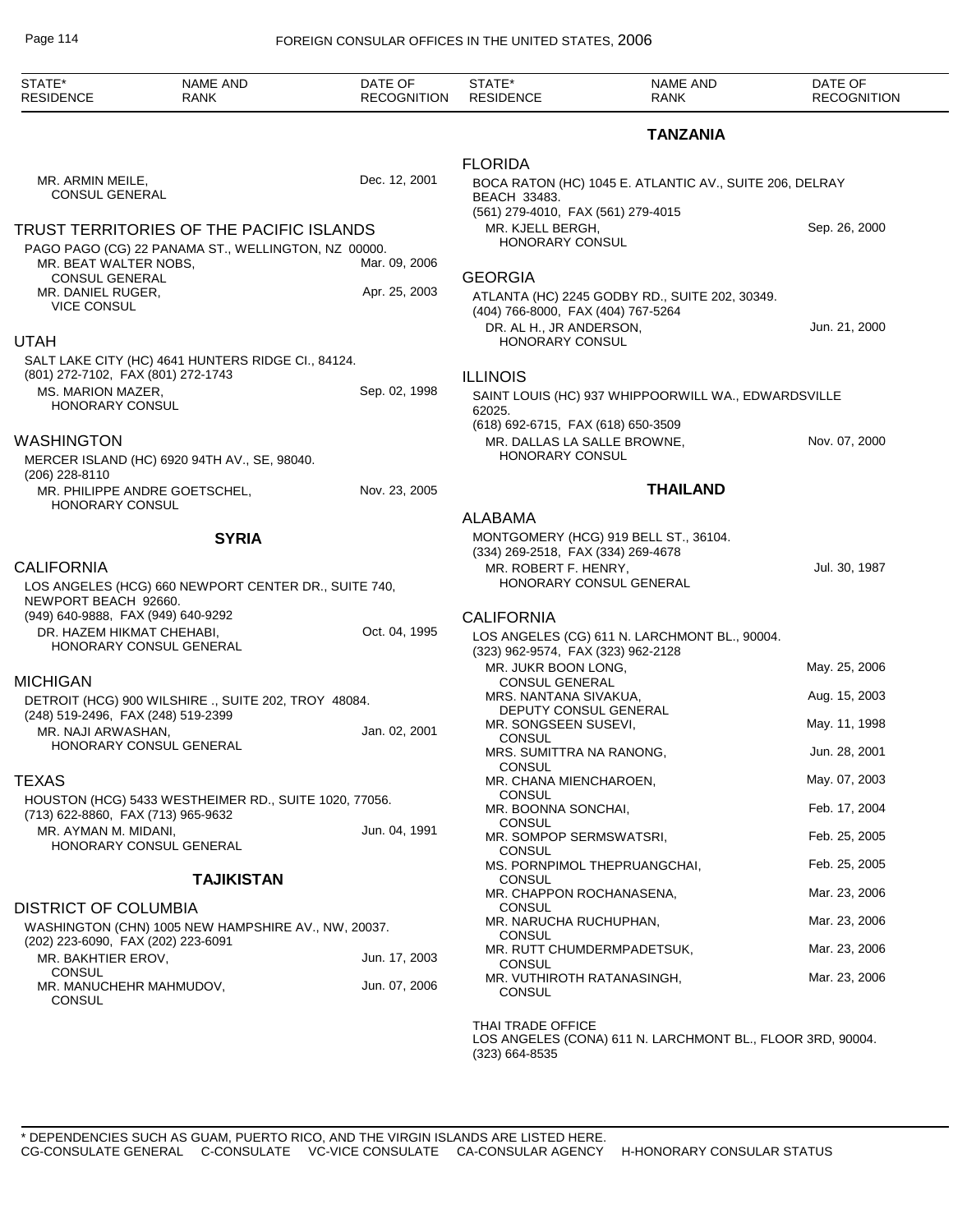| STATE*<br><b>RESIDENCE</b>                        | <b>NAME AND</b><br><b>RANK</b>                              | DATE OF<br><b>RECOGNITION</b> | STATE*<br><b>RESIDENCE</b>                                   | <b>NAME AND</b><br><b>RANK</b>                                                                   | DATE OF<br><b>RECOGNITION</b> |
|---------------------------------------------------|-------------------------------------------------------------|-------------------------------|--------------------------------------------------------------|--------------------------------------------------------------------------------------------------|-------------------------------|
|                                                   |                                                             |                               |                                                              |                                                                                                  |                               |
| COLORADO                                          |                                                             |                               |                                                              |                                                                                                  |                               |
|                                                   | DENVER (HCG) 1123 AURARIA PW., SUITE 200, 80204.            |                               |                                                              |                                                                                                  |                               |
| $(303) 892 - 0118$<br>MR. DONALD WILLIAM RINGSBY, |                                                             | Dec. 03, 1987                 | <b>MISSOURI</b>                                              |                                                                                                  |                               |
|                                                   | HONORARY CONSUL GENERAL                                     |                               | $(816)$ 361-8788                                             | KANSAS CITY (HC) 3 DUNFORD CI., 64112.                                                           |                               |
| <b>FLORIDA</b>                                    |                                                             |                               | <b>HONORARY CONSUL</b>                                       | MS. MARY FRANCES TAYLOR-KIRKPATRICK,                                                             | Nov. 29, 1995                 |
| 33134.                                            | CORAL GABLES (HCG) 2199 PONCE DE LEON BL., SUITE 301, MIAMI |                               | <b>NEW YORK</b>                                              |                                                                                                  |                               |
| (305) 444-7577, FAX (305) 444-0487                |                                                             |                               |                                                              | NEW YORK (CG) 351 E. 52ND ST., FLOOR 1-3, 10022.                                                 |                               |
| MR. GEORGE M. CORRIGAN,                           | HONORARY CONSUL GENERAL                                     | Apr. 05, 2000                 | (212) 754-1770, FAX (212) 754-1907                           |                                                                                                  |                               |
| MR. LOUIS, JR. STINSON,<br>HONORARY CONSUL        |                                                             | Apr. 05, 2000                 | MS. VIPAWAN NIPATAKUSOL,<br><b>CONSUL GENERAL</b>            |                                                                                                  | Mar. 24, 2005                 |
| MRS. MARIA D. SARIOL,<br>HONORARY CONSUL          |                                                             | Aug. 16, 2005                 | MS. SUCHADA KANECHORN,                                       | DEPUTY CONSUL GENERAL                                                                            | Dec. 08, 1993                 |
|                                                   |                                                             |                               | MR. MONGKOL PROMPAYUCK,                                      |                                                                                                  | Feb. 14, 2005                 |
| GEORGIA                                           |                                                             |                               | MS. BOOSARA KANCHANALAI,                                     | DEPUTY CONSUL GENERAL                                                                            | Aug. 09, 1994                 |
| (404) 527-4650                                    | ATLANTA (HCG) 303 PEACHTREE ST., NE, SUITE 5300, 30306.     |                               | <b>CONSUL</b>                                                | MR. CHETTAPHAN MAKSAMPHAN,                                                                       | May. 31, 1996                 |
| MR. ROY WILLIAM, III IDE,                         | HONORARY CONSUL GENERAL                                     | Mar. 22, 2006                 | <b>CONSUL</b><br><b>CONSUL</b>                               | MR. ATTHAPONG KOEDKIETPONG,                                                                      | Mar. 09, 2004                 |
| HAWAII                                            |                                                             |                               | <b>CONSUL</b>                                                | MS. PATCHAREE SA NGIEMBHAN,                                                                      | Mar. 09, 2004                 |
|                                                   | HONOLULU (HCG) 1287 KALANI ST., SUITE 103, 96817.           |                               |                                                              |                                                                                                  |                               |
| (808) 845-7332<br>MR. COLIN T. MIYABARA,          |                                                             | Jul. 01, 1992                 |                                                              | THAI COMMERCIAL\ECONOMIC \INVESTMENT OFFICES<br>NEW YORK (CONA) 61 BROADWAY., SUITE 2810, 10006. |                               |
|                                                   | HONORARY CONSUL GENERAL                                     |                               | (212) 422-9009, FAX (212) 422-9119<br>MR. SURASAK RIANGKRUL, |                                                                                                  | Mar. 23, 2006                 |
| ILLINOIS                                          |                                                             |                               | <b>CONSUL</b>                                                |                                                                                                  |                               |
|                                                   | CHICAGO (CG) 700 N. RUSH ST., 60611.                        |                               | MRS. BOOSKORN VUTIVIJARN,<br><b>CONSUL</b>                   |                                                                                                  | Mar. 23, 2006                 |
| (312) 664-3129, FAX (312) 664-3230                |                                                             |                               | MS. SUDAKORN SAKIYALAK,                                      |                                                                                                  | Jan. 12, 2006                 |
| MR. CHET DHERAPATTANA,<br><b>CONSUL GENERAL</b>   |                                                             | Mar. 19, 2003                 | <b>VICE CONSUL</b>                                           | MR. GARUN CHAVALITDHAMRONG,                                                                      | Mar. 23, 2006                 |
| MR. NAROTE SANGKAMANEE,                           |                                                             | Apr. 09, 2004                 | <b>VICE CONSUL</b>                                           |                                                                                                  |                               |
| DEPUTY CONSUL GENERAL<br>MR. DHAMA DHAMAVASI,     |                                                             | Feb. 12, 2004                 |                                                              |                                                                                                  |                               |
| <b>CONSUL</b>                                     |                                                             |                               | <b>OKLAHOMA</b>                                              |                                                                                                  |                               |
| MR. THANESUAN KAEWNGARM,<br><b>VICE CONSUL</b>    |                                                             | Apr. 09, 3004                 | $(918)$ 357-2886                                             | BROKEN ARROW (HC) 25900 E.81ST ST., 74014.                                                       |                               |
| <b>THAI TRADE CENTER</b>                          |                                                             |                               | MS. NORA J. GORDON,<br>HONORARY CONSUL                       |                                                                                                  | Sep. 02, 2004                 |
|                                                   | CHICAGO (CONA) 700 N. RUSH ST., FLOOR 2ND, 60611.           |                               |                                                              |                                                                                                  |                               |
| (312) 787-3388, FAX (312) 787-9733                | MRS. KANYA AMORNTHEERAKUL,                                  | Jun. 05, 2006                 | <b>OREGON</b>                                                |                                                                                                  |                               |
| <b>CONSUL</b>                                     |                                                             |                               | (503) 221-0440                                               | PORTLAND (HCG) 121 S.W. SALMON ., SUITE 1430, 97204.                                             |                               |
| MR. NIWAT HANSAWARD,<br><b>VICE CONSUL</b>        |                                                             | Dec. 03, 2004                 | MR. NICHOLAS JOHN STANLEY,                                   | HONORARY CONSUL GENERAL                                                                          | May. 17, 2004                 |
|                                                   |                                                             |                               |                                                              |                                                                                                  |                               |
| LOUISIANA                                         |                                                             |                               | <b>PUERTO RICO</b>                                           |                                                                                                  |                               |
| (504) 522-3400                                    | NEW ORLEANS (HC) 335 JULIA ST., 70130.                      |                               |                                                              | HATO REY (HCG) 159 COSTA RICA ST., SUITE 11-F, HATO REY, SAN                                     |                               |
| MR. HENRY M. LAMBERT,                             |                                                             | Apr. 02, 2003                 | JUAN 00917.<br>(787) 751-0151, FAX (787) 753-7276            |                                                                                                  |                               |
| <b>HONORARY CONSUL</b>                            |                                                             |                               |                                                              | MR. ROLANDO J. PIERNES ALFONSO,                                                                  | Jun. 09, 1988                 |
| MASSACHUSETTS                                     |                                                             |                               |                                                              | HONORARY CONSUL GENERAL<br>MRS. CARMEN V. MENENDEZ-PIERNES,                                      | Dec. 10, 1998                 |
| BOSTON (HCG) 41 UNION ST., 02108.                 |                                                             |                               | HONORARY CONSUL                                              |                                                                                                  |                               |
| (617) 227-2750                                    |                                                             |                               |                                                              |                                                                                                  |                               |
| MR. JOSEPH A. MILANO,                             | HONORARY CONSUL GENERAL                                     | Sep. 04, 2002                 | <b>TEXAS</b>                                                 |                                                                                                  |                               |
|                                                   |                                                             |                               |                                                              | DALLAS (HCG) 1717 MAIN ST., SUITE 4100, 75201.                                                   |                               |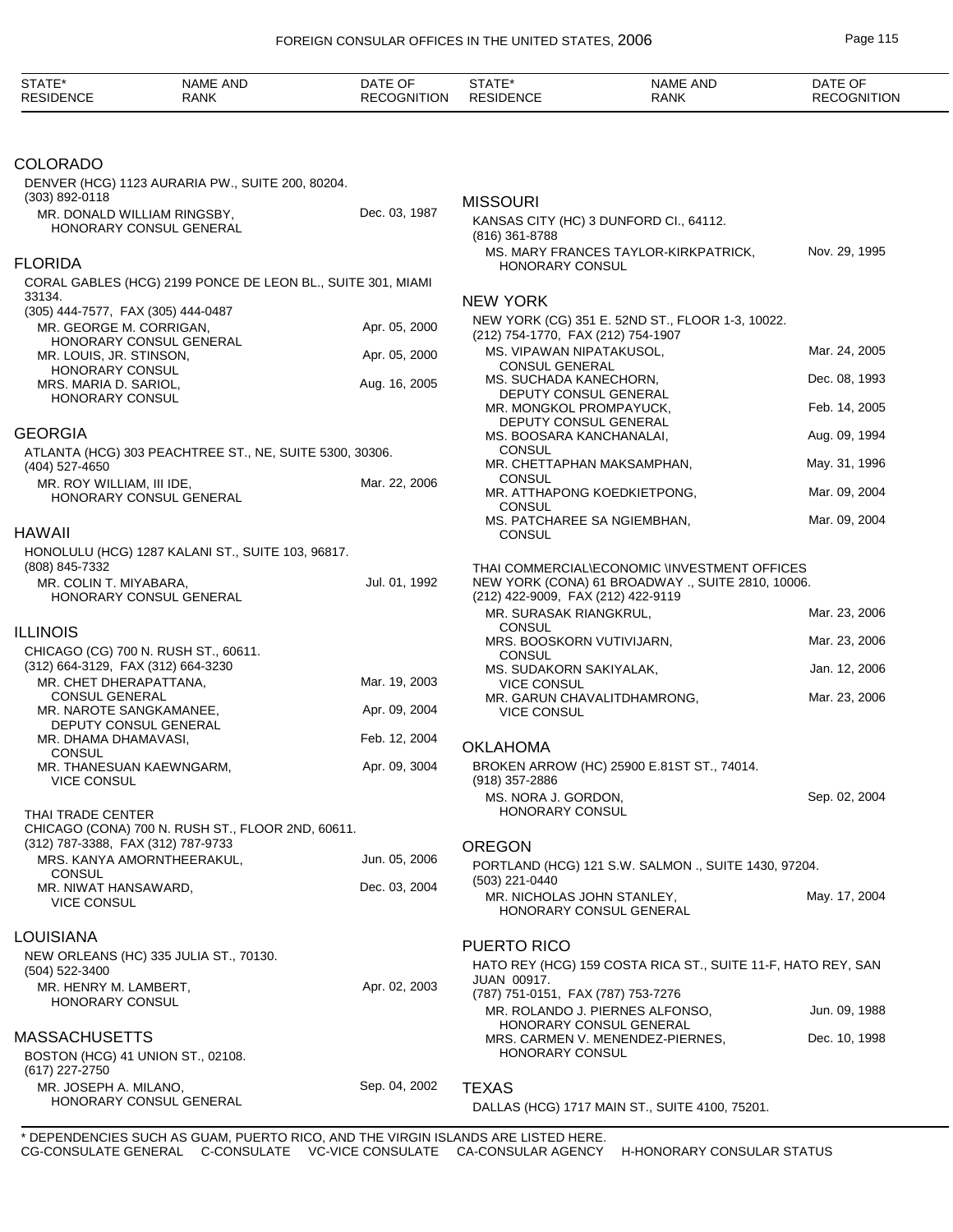| STATE*<br><b>RESIDENCE</b>                        | <b>NAME AND</b><br><b>RANK</b>                                     | DATE OF<br><b>RECOGNITION</b> | STATE*<br><b>RESIDENCE</b>                                     | <b>NAME AND</b><br><b>RANK</b>                          | DATE OF<br><b>RECOGNITION</b> |
|---------------------------------------------------|--------------------------------------------------------------------|-------------------------------|----------------------------------------------------------------|---------------------------------------------------------|-------------------------------|
|                                                   |                                                                    |                               |                                                                |                                                         |                               |
|                                                   |                                                                    |                               | <b>NEW YORK</b>                                                |                                                         |                               |
| MR. W. FORREST SMITH,                             | HONORARY CONSUL GENERAL                                            | Dec. 29, 1989                 | (212) 682-7272                                                 | NEW YORK (CG) 475 5TH AV., FLOOR 4TH, 10017.            |                               |
|                                                   | EL PASO (HCG) 4487 N. MESA., SUITE 204, 79902.                     |                               | <b>CONSUL GENERAL</b>                                          | DR. HAROLD HAMPDEN ROBERTSON,                           | Dec. 17, 2004                 |
| $(915) 533 - 5757$                                |                                                                    |                               | MS. CHERRY ANN MILLARD,                                        |                                                         | Jan. 31, 2006                 |
|                                                   | MRS. MARY LEE LEAVELL PINKERTON,<br><b>HONORARY CONSUL GENERAL</b> | Sep. 25, 1995                 | DEPUTY CONSUL GENERAL<br>MR. GANGARAM BHAGAN,<br><b>CONSUL</b> |                                                         | Feb. 14, 2005                 |
|                                                   | HOUSTON (HCG) 600 TRAVIS ST., SUITE 2800, 77002-3094.              |                               | MRS. ANDREA R. CHAMBERS,<br><b>CONSUL</b>                      |                                                         | Feb. 16, 2005                 |
| (713) 229-8733<br>MR. CHARLES C. FOSTER,          |                                                                    | Jan. 10, 1997                 |                                                                | MR. HENDERSON LEARIE FERNANDEZ,                         | Apr. 05, 2006                 |
|                                                   | HONORARY CONSUL GENERAL                                            |                               | <b>CONSUL</b><br>MRS. CHRISTINE ISABEL RAMJIT,                 |                                                         | Apr. 14, 1997                 |
| MS. JULIE M. RICHARDSON,<br>HONORARY VICE CONSUL  |                                                                    | Nov. 06, 2001                 | <b>VICE CONSUL</b><br>MS. LORNA BRUCE,<br><b>VICE CONSUL</b>   |                                                         | Nov. 18, 1998                 |
|                                                   | <b>TOGO</b>                                                        |                               | MISS JANET SMITH,                                              |                                                         | Sep. 23, 2002                 |
| <b>FLORIDA</b>                                    |                                                                    |                               | <b>VICE CONSUL</b><br><b>VICE CONSUL</b>                       | MRS. HYACINTH PATRICIA MOKUND,                          | Nov. 14, 2002                 |
| 33146.                                            | MIAMI (HC) 4000 PONCE DE LEON BL., SUITE 700, CORAL GABLES         |                               |                                                                |                                                         |                               |
| (305) 371-4286, FAX (305) 371-4288                |                                                                    |                               | PUERTO RICO                                                    |                                                         |                               |
| HONORARY CONSUL                                   | MR. MICHAEL STUART HACKER,                                         | Nov. 16, 1983                 | (787) 607-7070, FAX (787) 783-8517<br>MR. STEVE JAIPERSAD,     | SAN JUAN (HC) 357 PONCE DE LEON AV., FLOOR 3RD, 00901.  | Jun. 15, 2006                 |
|                                                   | <b>TONGA</b>                                                       |                               | HONORARY CONSUL                                                |                                                         |                               |
| <b>CALIFORNIA</b>                                 |                                                                    |                               | <b>TEXAS</b>                                                   |                                                         |                               |
| (415) 781-0365                                    | SAN FRANCISCO (CG) 360 POST ST., 94108.                            |                               |                                                                | HOUSTON (HC) 2400 AUGUSTA UN., SUITE 250, 77057.        |                               |
|                                                   | MR. TEVITA OTULAU KOLOKIHAKAUFISI,                                 | Jul. 17, 2001                 | (713) 840-1100<br>MS. PATRICIA YOUNGER,                        |                                                         | Dec. 18, 2000                 |
| <b>CONSUL GENERAL</b><br>MRS. LUISA MOALA LEVENI, |                                                                    | Jan. 10, 2005                 | HONORARY CONSUL                                                |                                                         |                               |
| <b>CONSUL</b>                                     |                                                                    |                               |                                                                | <b>TUNISIA</b>                                          |                               |
| HAWAII                                            |                                                                    |                               | <b>CALIFORNIA</b>                                              |                                                         |                               |
| (808) 953-2449, FAX (808) 521-5264                | HONOLULU (HCA) 738 KAHEKA ST., SUITE 3068, 96814.                  |                               | (415) 922-9222                                                 | SAN FRANCISCO (HCG) 3401 SACRAMENTO ST., 94118.         |                               |
|                                                   | MS. ANNIE MEGUMI KANESHIRO,<br>HONORARY CONSULAR AGENT             | Oct. 06, 1994                 |                                                                | MR. PROCTOR PATTERSON JONES,<br>HONORARY CONSUL GENERAL | Jun. 03, 1981                 |
|                                                   | <b>TRINIDAD AND TOBAGO</b>                                         |                               | <b>FLORIDA</b>                                                 |                                                         |                               |
| <b>FLORIDA</b>                                    |                                                                    |                               |                                                                | MIAMI (HC) 1236 S.W. 21 TERRACE RD., 33145.             |                               |
| $(305)$ 374-2199                                  | MIAMI (CG) 1000 BRICKELL AV., SUITE 800, 33131.                    |                               | (305) 858-5456, FAX (305) 858-5909<br><b>HONORARY CONSUL</b>   | MS. DEBORAH BALLIETTE JACOBSON,                         | Jan. 27, 1988                 |
| MR. GERARD PETER GREENE,<br><b>CONSUL GENERAL</b> |                                                                    | May. 25, 2006                 |                                                                |                                                         |                               |
| MR. KIRK DARREN FRANCOIS,                         |                                                                    | Oct. 17, 2005                 | <b>NEW YORK</b>                                                |                                                         |                               |
|                                                   | DEPUTY CONSUL GENERAL<br>MR. HARVEY ROOSEVELT BORRIS,              | Mar. 05, 2004                 | $(212)$ 355-2800                                               | NEW YORK (HCG) 781 FIFTH AV., SUITE 1205, 10022.        |                               |
| CONSUL<br>CONSUL                                  | MRS. DEBORAH DIANNE HAYNES COLLINS,                                | Jun. 17, 2004                 | MR. ANDRE O. BACKAR,                                           | HONORARY CONSUL GENERAL                                 | Dec. 03, 2004                 |
|                                                   | MRS. CHARRIE ANN M FORDE GRAHAM,                                   | Nov. 03, 2005                 | <b>TEXAS</b>                                                   |                                                         |                               |
| CONSUL<br><b>CONSUL</b>                           | MR. STIRLING ANTHONY HACKSHAW,                                     | Jan. 31, 2006                 | (972) 267-4191, FAX (972) 267-4192                             | DALLAS (HC) 4227 N. CAPISTRANO DR., 75287-4002.         |                               |
|                                                   |                                                                    |                               | MR. FRANK THEODORE KRYZA,<br>HONORARY CONSUL                   |                                                         | Jun. 27, 2001                 |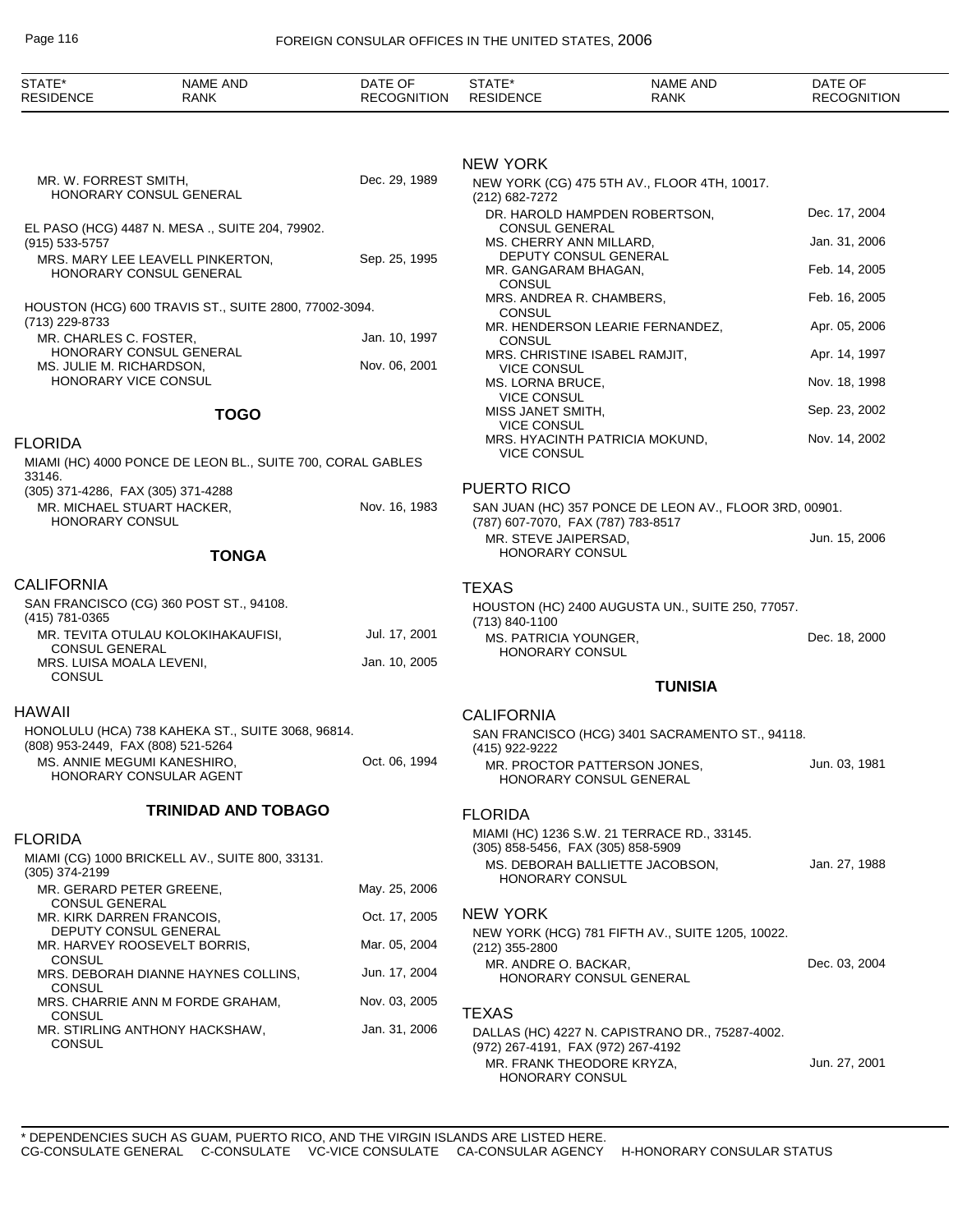| STATE*<br><b>RESIDENCE</b>                                   | <b>NAME AND</b><br>RANK                                  | DATE OF<br><b>RECOGNITION</b> | STATE*<br><b>RESIDENCE</b>                      | <b>NAME AND</b><br>RANK                                    | DATE OF<br><b>RECOGNITION</b> |
|--------------------------------------------------------------|----------------------------------------------------------|-------------------------------|-------------------------------------------------|------------------------------------------------------------|-------------------------------|
|                                                              |                                                          |                               |                                                 |                                                            |                               |
| (713) 935-9427                                               | HOUSTON (HC) 12527 MOSSYCUP UN., 77024.                  |                               | <b>MASSACHUSETTS</b><br>$(617)$ 821-9660        | BOSTON (HCG) 325 HUNTINGTON AV., SUITE 46, 02115.          |                               |
| MR. ALFRED JOHN BOULOS,<br>HONORARY CONSUL                   |                                                          | Nov. 10, 2003                 |                                                 | MR. HIDIR CELEBI ERKUT GOMULU,<br>HONORARY CONSUL GENERAL  | Apr. 19, 2005                 |
|                                                              | <b>TURKEY</b>                                            |                               | <b>MICHIGAN</b>                                 |                                                            |                               |
| <b>CALIFORNIA</b>                                            |                                                          |                               |                                                 | FARMINGTON (HCG) 25816 ORCHARD LAKE RD., FARMINGTON        |                               |
|                                                              | LOS ANGELES (CG) 6300 WILSHIRE BL., SUITE 2010, 90048.   |                               | <b>HILLS 48336.</b><br>(248) 626-3745           |                                                            |                               |
| (323) 655-8832, FAX (323) 655-8681<br>MR. AHMET ENGIN ANSAY, |                                                          | Jun. 23, 2003                 | MS. NURTEN URAL,                                | HONORARY CONSUL GENERAL                                    | Nov. 08, 2004                 |
| <b>CONSUL GENERAL</b><br>MR. ANIL BORA INAN,                 |                                                          | Oct. 14, 2004                 |                                                 |                                                            |                               |
| <b>VICE CONSUL</b>                                           |                                                          |                               | <b>MISSISSIPPI</b>                              |                                                            |                               |
| MRS. HILAL YUCEL,<br><b>CONSULAR AGENT</b>                   |                                                          | Oct. 23, 2002                 | (601) 936-3666                                  | JACKSON (HCG) 1000 RED FERN PL., FLOWOOD 39232.            |                               |
| MR. CEVDET YILDIRIM,<br><b>CONSULAR AGENT</b>                |                                                          | Sep. 21, 2004                 | MR. EARLE FEURT, JR JONES,                      | HONORARY CONSUL GENERAL                                    | Mar. 18, 2005                 |
| MRS. AYNUR UZER,                                             |                                                          | Oct. 05, 2004                 |                                                 |                                                            |                               |
| <b>CONSULAR AGENT</b>                                        |                                                          |                               | <b>MISSOURI</b>                                 |                                                            |                               |
| <b>CULTURE AND TOURISM OFFICE</b>                            | LOS ANGELES (CONA) 5055 WILSHIRE BL., SUITE 850, 90036.  |                               | $(816)$ 238-6646                                | KANSAS CITY (HCG) 6000 INDUSTRIAL RD., SAINT JOSEPH 64504. |                               |
| (323) 937-8066, FAX (323) 937-1271                           |                                                          |                               | MR. EMRU AHMET ERTEN,                           |                                                            | Apr. 27, 2005                 |
| MR. ERDAL AKTAN,<br><b>CONSULAR AGENT</b>                    |                                                          | Apr. 23, 2004                 |                                                 | HONORARY CONSUL GENERAL                                    |                               |
|                                                              |                                                          |                               | <b>NEW YORK</b>                                 |                                                            |                               |
| <b>TURKISH EDUCATIONAL OFFICE</b>                            | LOS ANGELES (CONA) 6380 WILSHIRE BL., SUITE 907, 90048.  |                               | (212) 949-0160                                  | NEW YORK (CG) 821 UNITED NATIONS PZ., 10017.               |                               |
| (323) 782-8636<br>MR. NAZMI AK,                              |                                                          | Jun. 07, 2006                 | MR. OMER ONHON,<br><b>CONSUL GENERAL</b>        |                                                            | Oct. 22, 2002                 |
| <b>CONSULAR AGENT</b>                                        |                                                          |                               | <b>VICE CONSUL</b>                              | MRS. GULCAN AKOGUZ KARAGOZ,                                | Dec. 12, 2000                 |
|                                                              | OAKLAND (HCG) 19229 SONOMA HW., SUITE 345, SONOMA 95476. |                               | MR. BARIS CEYHUN ERCIYES,<br><b>VICE CONSUL</b> |                                                            | Nov. 08, 2004                 |
| (415) 362-0912<br>MRS. BONNIE JOY KASLAN,                    |                                                          | Oct. 26, 1984                 | MR. MURAT OMEROGLU,<br><b>VICE CONSUL</b>       |                                                            | Mar. 07, 2005                 |
|                                                              | HONORARY CONSUL GENERAL                                  |                               | MR. HASAN OZDEMIR,                              |                                                            | Oct. 23, 2002                 |
| <b>GEORGIA</b>                                               |                                                          |                               | <b>CONSULAR AGENT</b><br>MRS. SERPIL OGUZ,      |                                                            | Nov. 21, 2003                 |
| (404) 262-9524                                               | ATLANTA (HCG) 4287 PARAN WALK UN., NW, 30327.            |                               | <b>CONSULAR AGENT</b><br>MR. ERKAN MARAL,       |                                                            | Nov. 12, 2004                 |
| MRS. MONA TEKIN DIAMOND,                                     | HONORARY CONSUL GENERAL                                  | Apr. 27, 2005                 | <b>CONSULAR AGENT</b><br>MS. YASEMIN OZTURK,    |                                                            | Nov. 12, 2004                 |
|                                                              |                                                          |                               | <b>CONSULAR AGENT</b><br>MR. SAMIL OCAL,        |                                                            | Jan. 18, 2005                 |
| <b>ILLINOIS</b>                                              | CHICAGO (CG) 360 N. MICHIGAN AV., SUITE 1405, 60601.     |                               | <b>CONSULAR AGENT</b><br>MRS. TUBA ICEN,        |                                                            | Apr. 04, 2005                 |
| $(312)$ 263-0644                                             |                                                          |                               | <b>CONSULAR AGENT</b><br>MR. COSAR OZLER,       |                                                            | Oct. 04, 2005                 |
| MR. ALI NACI KORU,<br><b>CONSUL GENERAL</b>                  |                                                          | Oct. 22, 2002                 | <b>CONSULAR AGENT</b><br>MR. GAZI ERDEM,        |                                                            | Oct. 06, 2005                 |
| MR. BAHRI BATU,<br><b>VICE CONSUL</b>                        |                                                          | Oct. 05, 2004                 | <b>CONSULAR AGENT</b><br>MR. EROL ARI,          |                                                            | Mar. 27, 2006                 |
| MS. ESMA DEMIREZEN,<br><b>CONSULAR AGENT</b>                 |                                                          | Feb. 22, 2006                 | <b>CONSULAR AGENT</b>                           |                                                            |                               |
|                                                              |                                                          |                               | MR. NADIR AYTAN,<br><b>CONSULAR AGENT</b>       |                                                            | Mar. 27, 2006                 |
| <b>MARYLAND</b>                                              |                                                          |                               | MR. TUNCAY CANANOGLU,<br><b>CONSULAR AGENT</b>  |                                                            | Mar. 27, 2006                 |
| $(301) 889 - 0697$                                           | BALTIMORE (HCG) 313 WENDOVER RD., 21218.                 |                               | MS. AYSE TURAN,<br><b>CONSULAR AGENT</b>        |                                                            | May. 25, 2006                 |
| MR. CENAP REMZI KIRATLI,                                     | HONORARY CONSUL GENERAL                                  | Apr. 26, 1976                 |                                                 |                                                            |                               |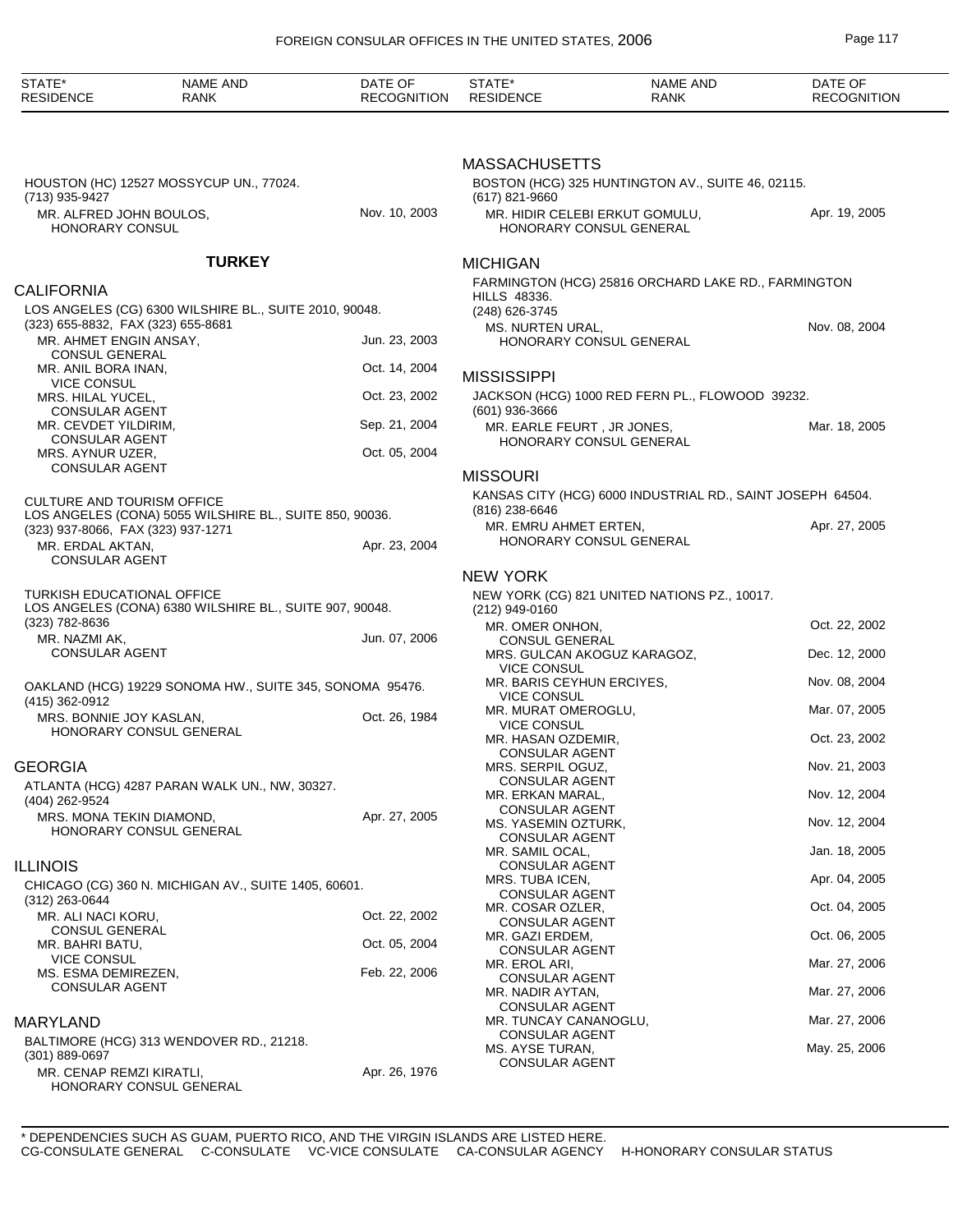| STATE*<br><b>RESIDENCE</b>                                            | <b>NAME AND</b><br><b>RANK</b>                                                                               | DATE OF<br><b>RECOGNITION</b> | STATE*<br><b>RESIDENCE</b>                                     | <b>NAME AND</b><br><b>RANK</b>                  | DATE OF<br><b>RECOGNITION</b> |
|-----------------------------------------------------------------------|--------------------------------------------------------------------------------------------------------------|-------------------------------|----------------------------------------------------------------|-------------------------------------------------|-------------------------------|
|                                                                       |                                                                                                              |                               |                                                                |                                                 |                               |
| OFFICE OF EDUCATION                                                   |                                                                                                              |                               | MR. OLEKSIY SVIATUN,                                           |                                                 | Feb. 12, 2003                 |
| 10017.                                                                | NEW YORK (CONA) 821 UNITED NATIONS PLAZA UN., FLOOR 7TH,                                                     |                               | <b>VICE CONSUL</b>                                             | MS. GALYNA POBEDONOSTSEVA,                      | Jul. 08, 2003                 |
| MR. ALI GURSEL,<br><b>CONSULAR AGENT</b>                              |                                                                                                              | Mar. 08, 2005                 | <b>VICE CONSUL</b><br>MR. ROMAN ANDARAK,<br><b>VICE CONSUL</b> |                                                 | Jul. 27, 2004                 |
|                                                                       | TURKISH CULTURE, TOURIST AND INFORMATION OFFICE<br>NEW YORK (CONA) 821 UNITED NATIONS PZ., FLOOR 4TH, 10017. |                               | <b>ILLINOIS</b>                                                |                                                 |                               |
| MS. MELTEM BUBERCI,<br><b>CONSULAR AGENT</b>                          |                                                                                                              | Jan. 23, 2004                 | (312) 642-4388                                                 | CHICAGO (CG) 10 E. HURON ST., 60611.            |                               |
|                                                                       |                                                                                                              |                               | MR. VASYL KORZACHENKO,                                         |                                                 | May. 16, 2006                 |
| <b>TEXAS</b>                                                          | HOUSTON (CG) 1990 POST OAK BL., SUITE 1300, 77056.                                                           |                               | <b>CONSUL GENERAL</b><br>MR. OLEH SHEVCHENKO,                  |                                                 | Nov. 21, 2003                 |
| (713) 622-5849                                                        |                                                                                                              |                               | <b>CONSUL</b><br>MR. ANATOLIY OLIYNYK,                         |                                                 | Jan. 09, 2004                 |
| MR. ATILA UZER.<br><b>CONSUL GENERAL</b>                              |                                                                                                              | Oct. 17, 2005                 | <b>CONSUL</b><br>MRS. OLENA DZHELMACH,                         |                                                 | May. 15, 2003                 |
| <b>VICE CONSUL</b>                                                    | MS. EMRIYE BAGDAGUL ORMANCI,                                                                                 | Sep. 29, 2003                 | <b>VICE CONSUL</b>                                             |                                                 |                               |
| MRS. SOLMAZ ABILYONDLU,<br><b>CONSULAR AGENT</b>                      |                                                                                                              | Jul. 07, 2005                 | <b>MICHIGAN</b>                                                |                                                 |                               |
|                                                                       | MR. HUSEYIN AYDIN TOPCUOGLU,                                                                                 | Oct. 06, 2005                 |                                                                | DETROIT (HC) 26601 RYAN RD., WARREN 48091.      |                               |
| <b>CONSULAR AGENT</b><br>MR. YUSUF TOPCAN,                            |                                                                                                              | Jul. 06, 2006                 | (586) 757-7910, FAX (586) 757-8684<br>MR. BOHDAN FEDORAK,      |                                                 | Dec. 11, 2001                 |
| <b>CONSULAR AGENT</b><br>MR. BULENT ULUTURK,<br><b>CONSULAR AGENT</b> |                                                                                                              | Jul. 17, 2006                 | HONORARY CONSUL                                                |                                                 |                               |
|                                                                       |                                                                                                              |                               | <b>NEW YORK</b>                                                |                                                 |                               |
| <b>WASHINGTON</b>                                                     |                                                                                                              |                               | (212) 371-5690                                                 | NEW YORK (CG) 240 E. 49TH ST., 10017.           |                               |
| (425) 739-6722                                                        | SEATTLE (HCG) 12328 N.E. 97TH ST., KIRKLAND 98033.                                                           |                               | MR. MYKOLA KYRYCHENKO,                                         |                                                 | May. 16, 2006                 |
| MR. JOHN U. GOKCEN,                                                   | HONORARY CONSUL GENERAL                                                                                      | May. 06, 2002                 | <b>CONSUL GENERAL</b><br>MR. OLEXANDER DOLIA,                  |                                                 | May. 15, 1998                 |
|                                                                       |                                                                                                              |                               | <b>CONSUL</b><br>MR. ANDRII OLEFIROV,                          |                                                 | Jul. 02, 2004                 |
|                                                                       | <b>TURKMENISTAN</b>                                                                                          |                               | <b>CONSUL</b><br>MR. MAKSYM VDOVYCHENKO,                       |                                                 | Sep. 07, 2004                 |
| <b>DISTRICT OF COLUMBIA</b>                                           |                                                                                                              |                               | <b>CONSUL</b>                                                  |                                                 | Dec. 12, 2000                 |
| (202) 588-1500, FAX (202) 588-0697                                    | WASHINGTON (CHN) 2207 MASSACHUSETTS AV., NW, 20008.                                                          |                               | MR. HEORHII SHEVCHENKO,<br><b>VICE CONSUL</b>                  |                                                 |                               |
|                                                                       |                                                                                                              |                               | DR. ANDRII NADZHOS,<br><b>VICE CONSUL</b>                      |                                                 | Jul. 08, 2003                 |
|                                                                       | <b>UKRAINE</b>                                                                                               |                               | MR. SERGII KULYKOV,<br><b>VICE CONSUL</b>                      |                                                 | Oct. 06, 2003                 |
| <b>CALIFORNIA</b>                                                     |                                                                                                              |                               | MS. NATALIIA KOSTENKO,<br><b>VICE CONSUL</b>                   |                                                 | Nov. 12, 2004                 |
| (415) 999-8612                                                        | SAN FRANCISCO (CG) 530 BUSH ST., SUITE 402, 94108.                                                           |                               |                                                                |                                                 |                               |
| MR. MYKOLA TOCHYTSKYI,<br><b>CONSUL GENERAL</b>                       |                                                                                                              | Feb. 13, 2006                 | <b>TRADE OFFICE</b>                                            | NEW YORK (CONA) 866 UNITED NATIONS PZ., 10017.  |                               |
| <b>CONSUL</b>                                                         | MR. VOLODYMYR P. HORBARENKO,                                                                                 | Apr. 12, 2004                 | ,FAX (212) 755-6859                                            |                                                 |                               |
| MR. SERHIY NIKOLAICHUK,                                               |                                                                                                              | Dec. 18, 2003                 | <b>OHIO</b>                                                    |                                                 |                               |
| <b>VICE CONSUL</b>                                                    |                                                                                                              |                               |                                                                | CLEVELAND (HC) 5566 PEARL RD., 44129.           |                               |
| <b>DISTRICT OF COLUMBIA</b>                                           |                                                                                                              |                               | (440) 887-9308, FAX (440) 884-5020<br>MR. ANDREW J. FUTEY,     |                                                 | May. 28, 2002                 |
| (202) 349-2920, FAX (202) 333-0817                                    | WASHINGTON (CHN) 3350 M ST., NW, 20007.                                                                      |                               | <b>HONORARY CONSUL</b>                                         |                                                 |                               |
| MR. KOSTIANTYN KUDRYK,                                                |                                                                                                              | Aug. 27, 2002                 | <b>TEXAS</b>                                                   |                                                 |                               |
| <b>CONSUL</b><br>MS. OLENA KITSIUK,                                   |                                                                                                              | Sep. 04, 2003                 |                                                                | HOUSTON (HC) 2934 FAIRWAY DR., SUGARLAND 77478. |                               |
| <b>CONSUL</b><br>MR. YAKIV PYRIH,                                     |                                                                                                              | Mar. 16, 2004                 | (281) 242-2842<br>MR. GREGORY BUCHAI,                          |                                                 | Feb. 18, 2000                 |
| <b>CONSUL</b>                                                         |                                                                                                              |                               | <b>HONORARY CONSUL</b>                                         |                                                 |                               |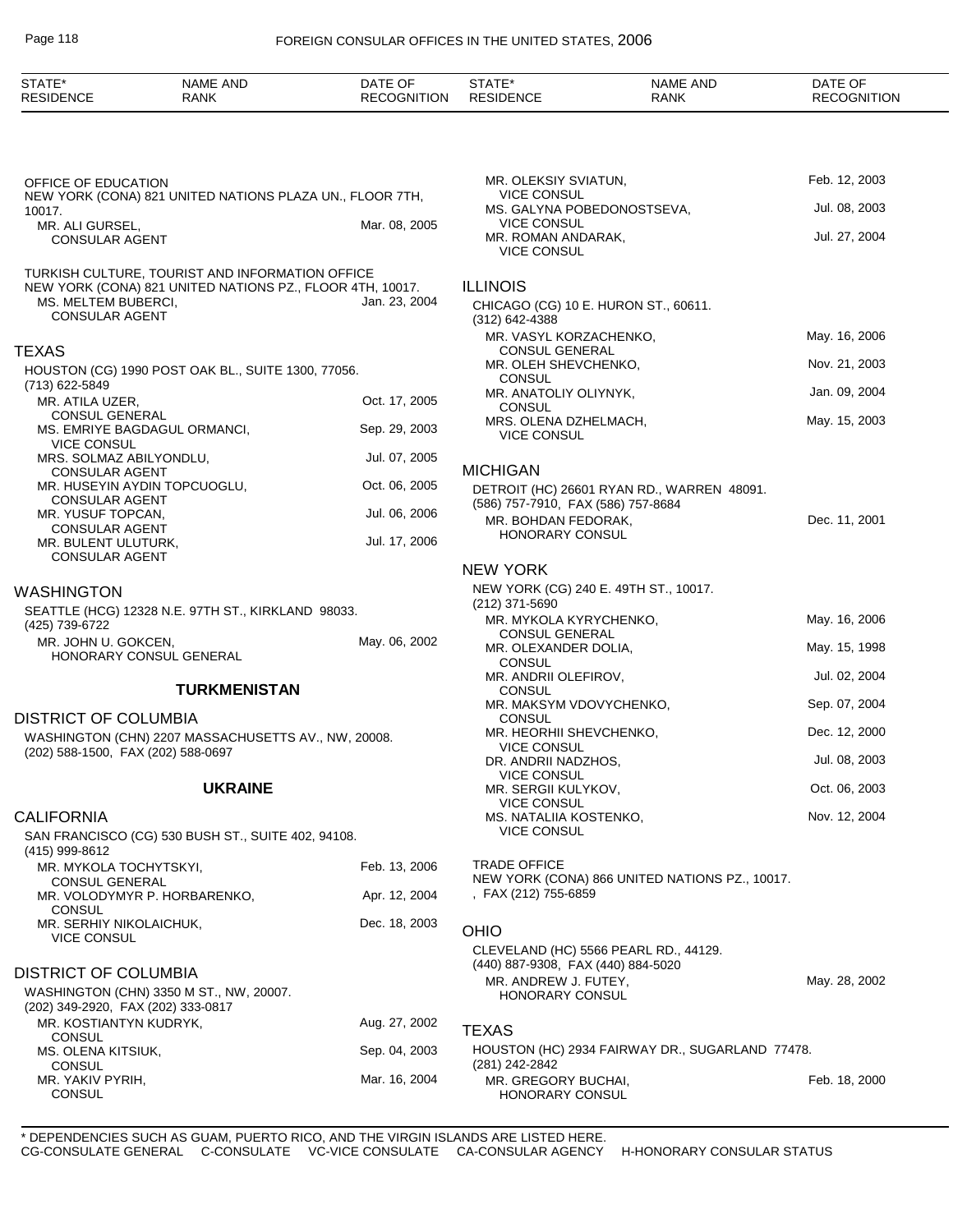| STATE*<br><b>RESIDENCE</b>                      | <b>NAME AND</b><br>RANK                                  | DATE OF<br><b>RECOGNITION</b> | STATE*<br><b>RESIDENCE</b>                                     | NAME AND<br><b>RANK</b>                                     | DATE OF<br><b>RECOGNITION</b> |
|-------------------------------------------------|----------------------------------------------------------|-------------------------------|----------------------------------------------------------------|-------------------------------------------------------------|-------------------------------|
|                                                 | <b>UNITED KINGDOM</b>                                    |                               |                                                                |                                                             |                               |
| ALASKA                                          |                                                          |                               | <b>DISTRICT OF COLUMBIA</b>                                    |                                                             |                               |
|                                                 | ANCHORAGE (HC) 3211 PROVIDENCE DR., 99508.               |                               |                                                                | WASHINGTON (CHN) 3100 MASSACHUSETTS AV., NW, 20008.         |                               |
| MS. DIDDY R. HITCHINS,<br>HONORARY CONSUL       |                                                          | Dec. 11, 1987                 | (202) 588-6500, FAX (202) 588-7870<br>MR. GRAEME MICHAEL WISE, |                                                             | Feb. 10, 2005                 |
| ARIZONA                                         |                                                          |                               | DEPUTY CONSUL GENERAL<br>MRS. MARIE FORSYTH,                   |                                                             | Nov. 09, 2005                 |
|                                                 | PHOENIX (HC) 2425 E. CAMELBACK RD., SUITE 1020, 85016.   |                               | <b>CONSUL</b>                                                  |                                                             |                               |
| $(602)$ 515-1029                                |                                                          |                               |                                                                |                                                             |                               |
| HONORARY CONSUL                                 | MR. DONALD HENRY MARSHALL,                               | Mar. 16, 2006                 | <b>FLORIDA</b>                                                 | MIAMI (CON) 1001 BRICKELL BAY DR., SUITE 2800, 33131.       |                               |
| CALIFORNIA                                      |                                                          |                               | (305) 374-1522, FAX (305) 374-8196<br>MR. KEITH RENNIE ALLAN,  |                                                             | May. 31, 2006                 |
|                                                 | LOS ANGELES (CG) 11766 WILSHIRE BL., SUITE 1200, 90025.  |                               | <b>CONSUL</b>                                                  | MR. ROBERT GILFILLAN WISHART,                               | Aug. 13, 2002                 |
| (310) 477-3322<br>MR. ROBERT NIGEL PEIRCE,      |                                                          | Jun. 27, 2005                 | <b>VICE CONSUL</b><br>MR. JAIMIE WILLIAM COX,                  |                                                             | Sep. 17, 2002                 |
| <b>CONSUL GENERAL</b><br>MR. BRIAN JOHN CONLEY, |                                                          | Jul. 06, 2005                 | <b>VICE CONSUL</b><br>MR. BARRY FRANCIS CLARKE,                |                                                             | Jan. 21, 2005                 |
| MR. DAVID JOHN SLATER,                          | DEPUTY CONSUL GENERAL                                    | Aug. 16, 2002                 | <b>VICE CONSUL</b><br>MR. BRIAN GRANT CORBETT,                 |                                                             | Mar. 01, 2006                 |
| <b>CONSUL</b><br>MR. JEFFERY BRYAN MEE,         |                                                          | Aug. 01, 2003                 | <b>VICE CONSUL</b>                                             |                                                             |                               |
| <b>CONSUL</b><br>MR. DAVID ALAN MILLAR,         |                                                          | Jan. 23, 2004                 |                                                                | ORLANDO (CON) 200 S. ORANGE AV., SUITE 2110, 32801.         |                               |
| <b>CONSUL</b><br>MR. ANGUS MACKAY,              |                                                          | Apr. 03, 1996                 | (407) 426-7855<br>MR. DEAN GRAHAM CHURM,                       |                                                             | Feb. 01, 2006                 |
| MRS. NANCY L. BRIDI,                            | HONORARY VICE CONSUL                                     | Jun. 11, 1996                 | <b>CONSUL</b>                                                  |                                                             |                               |
|                                                 | HONORARY VICE CONSUL                                     |                               | <b>GEORGIA</b>                                                 |                                                             |                               |
|                                                 | MR. CHRISTOPHER NICHOLAS BREWER,<br>HONORARY VICE CONSUL | Aug. 20, 2001                 | (404) 954-7700, FAX (404) 954-7702                             | ATLANTA (CG) 133 PEACHTREE ST., NE, SUITE 3400, 30303-1818. |                               |
|                                                 | SAN DIEGO (HC) 895 LA JOLLA CORONA CT., LA JOLLA 92037.  |                               | <b>CONSUL GENERAL</b>                                          | MR. MARTIN JOHN KILBURN RICKERD,                            | Feb. 13, 2006                 |
| $(858)$ 353-3633<br>MS. ELENA L. SALSITZ,       |                                                          | May. 30, 2006                 | MRS. HELEN MARIE ARBON,                                        |                                                             | May. 24, 2004                 |
| HONORARY CONSUL                                 |                                                          |                               | <b>CONSUL</b><br>MR. J. GLEN WHITLEY,                          |                                                             | Dec. 07, 1999                 |
|                                                 | SAN FRANCISCO (CG) 1 SANSOME ST., SUITE 850, 94104.      |                               | HONORARY VICE CONSUL<br>MR. MARK ANDREW BORST,                 |                                                             | Aug. 14, 2002                 |
| (415) 617-1300                                  |                                                          |                               | HONORARY VICE CONSUL<br>MRS. CLAIRE LOUISE NEWMAN,             |                                                             | Dec. 02, 2005                 |
| MR. MARTIN DAVID UDEN,<br><b>CONSUL GENERAL</b> |                                                          | Oct. 21, 2003                 | HONORARY VICE CONSUL                                           |                                                             |                               |
| MR. PETER DAVID BROOM,                          | DEPUTY CONSUL GENERAL                                    | Nov. 21, 2003                 | HONORARY VICE CONSUL                                           | MS. NATALIE CHRISTINA PAWELSKI,                             | Dec. 05, 2005                 |
| MRS. JANET CLARE COYLE,                         |                                                          | Nov. 21, 2003                 |                                                                |                                                             |                               |
| <b>CONSUL</b>                                   | MRS. ANNABELLE FRANCES MALINS,                           | Feb. 15, 2006                 | <b>ILLINOIS</b>                                                | CHICAGO (CG) 400 N. MICHIGAN AV., FLOOR 13TH, 60611.        |                               |
| <b>CONSUL</b>                                   |                                                          |                               | $(312)$ 346-1810                                               |                                                             |                               |
|                                                 | MRS. KAREN SEYMOUR THOMAS,<br>HONORARY VICE CONSUL       | Dec. 15, 1993                 | MR. ANDREW JAMES SEATON,<br>CONSUL GENERAL                     |                                                             | Sep. 03, 2003                 |
|                                                 | SAN JOSE (HC) 1139 KARLSTEAD DR., SUNNYVALE 94089.       |                               | MR. GEOFFREY IAN BRAMMER,<br>DEPUTY CONSUL GENERAL             |                                                             | Jul. 27, 2006                 |
| (408) 747-7140                                  | DR. WILLIAM WHITE RODEN ELDER,                           | Dec. 11, 1997                 | <b>CONSUL</b>                                                  | MR. RAFE PHILIP GRAHAM COURAGE,                             | Sep. 18, 2002                 |
| HONORARY CONSUL                                 |                                                          |                               | MR. STEWART VINCENT PRICE,<br>CONSUL                           |                                                             | Jul. 07, 2005                 |
| COLORADO                                        |                                                          |                               | MR. BRENDAN GERARD DOYLE,<br>CONSUL                            |                                                             | Feb. 22, 2006                 |
|                                                 | DENVER (CON) 1675 BROADWAY UN., SUITE 1030, 80202.       |                               |                                                                | MRS. CAROLINE PINDER CRACRAFT,                              | May. 13, 1983                 |
| $(303)$ 592-5200<br>MR. MARK STEVENS,           |                                                          | Jun. 16, 2004                 | HONORARY VICE CONSUL                                           |                                                             |                               |
| <b>CONSUL</b>                                   |                                                          |                               | <b>INDIANA</b>                                                 |                                                             |                               |
|                                                 |                                                          |                               |                                                                | INDIANAPOLIS (HC) 300 N. MERIDIAN ST., SUITE 2700, 46204.   |                               |
|                                                 |                                                          |                               | (317) 237-8338                                                 |                                                             |                               |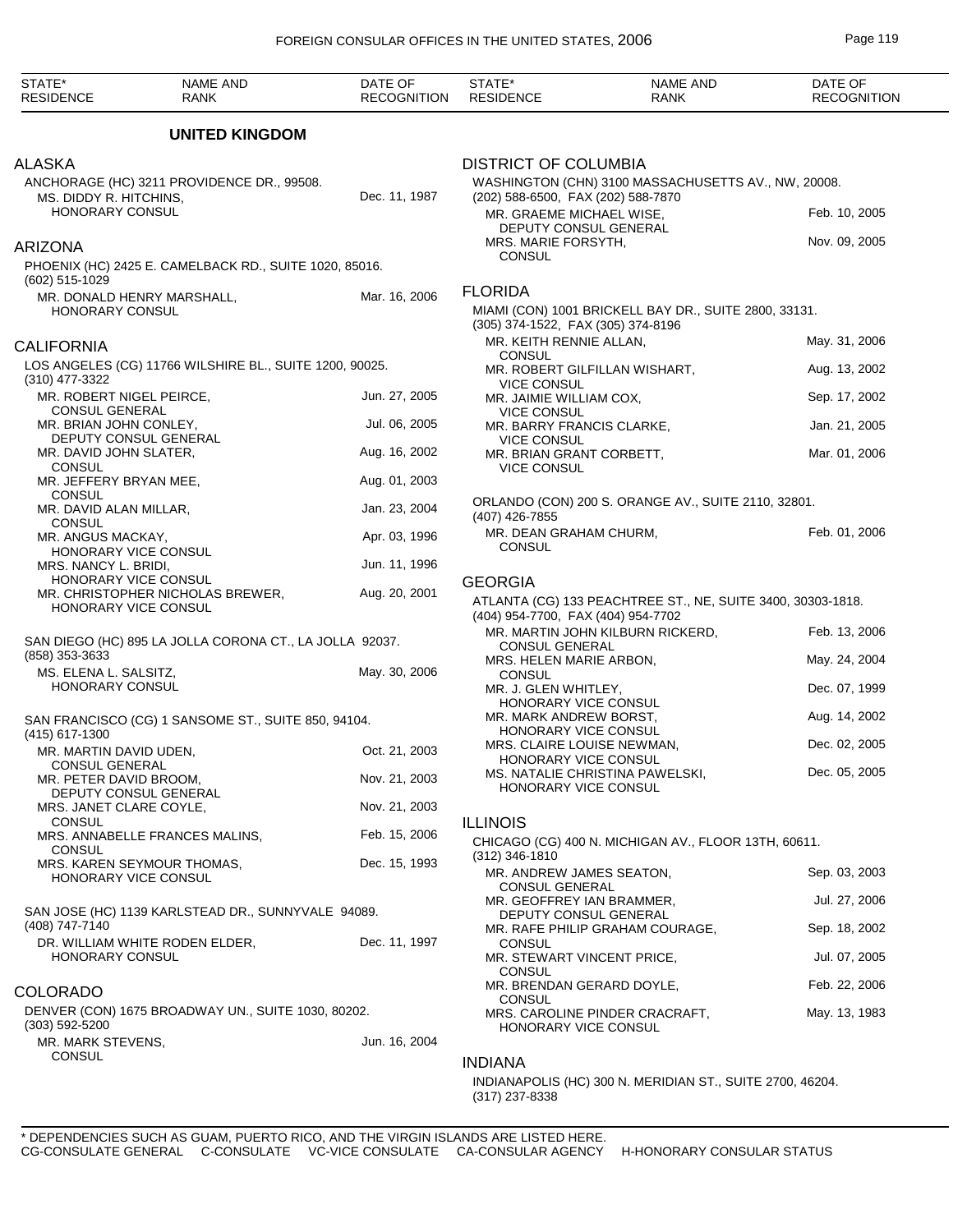| STATE*<br><b>RESIDENCE</b>                    | <b>NAME AND</b><br><b>RANK</b>                             | DATE OF<br><b>RECOGNITION</b> | STATE*<br><b>RESIDENCE</b>                                          | <b>NAME AND</b><br><b>RANK</b>                                                        | DATE OF<br><b>RECOGNITION</b> |
|-----------------------------------------------|------------------------------------------------------------|-------------------------------|---------------------------------------------------------------------|---------------------------------------------------------------------------------------|-------------------------------|
|                                               |                                                            |                               |                                                                     |                                                                                       |                               |
| HONORARY CONSUL                               | MR. PHILLIP EUGENE BAINBRIDGE,                             | Jun. 03, 2002                 | MS. SHEILA MARY O'CONNOR,<br><b>CONSUL</b>                          |                                                                                       | May. 31, 2006                 |
|                                               |                                                            |                               | MR. JOHN RICHARD LINDFIELD,<br><b>CONSUL</b>                        |                                                                                       | Jun. 13, 2006                 |
| <b>KANSAS</b>                                 | KANSAS CITY (HC) 12109 ABERDEEN RD., LEAWOOD 66209.        |                               | MR. STEPHEN C. THOMPSON,<br><b>VICE CONSUL</b>                      |                                                                                       | Nov. 29, 2000                 |
| (913) 469-9786                                |                                                            |                               | MRS. JACQUELINE H. CERDAN,                                          |                                                                                       | Jul. 05, 1995                 |
| MR. J. SCOTT BROWN,<br>HONORARY CONSUL        |                                                            | May. 29, 1996                 | HONORARY VICE CONSUL<br>MRS. LESLIE SLOCUM,<br>HONORARY VICE CONSUL |                                                                                       | Jul. 14, 2000                 |
| LOUISIANA                                     |                                                            |                               |                                                                     |                                                                                       |                               |
| $(504)$ 586-1979                              | NEW ORLEANS (HC) 321 ST. CHARLES AV., FLOOR 10TH, 70130.   |                               |                                                                     | BRITISH INFORMATION SERVICES OF UNITED KINGDOM<br>NEW YORK (CONA) 845 3RD AV., 10022. |                               |
| HONORARY CONSUL                               | MR. JAMES JULIAN COLEMAN,                                  | Aug. 28, 1975                 | <b>NORTH CAROLINA</b>                                               |                                                                                       |                               |
|                                               |                                                            |                               |                                                                     | CHARLOTTE (HC) 301 S. TYRON ST., FLOOR 7TH, 28205.                                    |                               |
| <b>MASSACHUSETTS</b>                          |                                                            |                               | , FAX (704) 383-6545                                                |                                                                                       |                               |
| (617) 245-4500, FAX (617) 621-0220            | BOSTON (CG) 1 MEMORIAL DR., SUITE 1500, CAMBRIDGE 02142.   |                               | MR. MICHAEL DAVID TEDEN,<br>HONORARY CONSUL                         |                                                                                       | Jan. 09, 2002                 |
| MR. JOHN RANKIN,<br><b>CONSUL GENERAL</b>     |                                                            | Oct. 31, 2003                 | <b>OHIO</b>                                                         |                                                                                       |                               |
| MR. DAVID JOHN CHUN,                          | DEPUTY CONSUL GENERAL                                      | Nov. 05, 2004                 | (216) 228-2515                                                      | CLEVELAND (HC) 1268 W. 112TH ST., 44102.                                              |                               |
| <b>MICHIGAN</b>                               |                                                            |                               | MS. SANDRA MORGAN,<br>HONORARY CONSUL                               |                                                                                       | May. 28, 2002                 |
|                                               | DETROIT (HC) 150 W. JEFFERSON AV., SUITE 900, 48226.       |                               |                                                                     |                                                                                       |                               |
| $(313)$ 225-7000                              |                                                            |                               | <b>OKLAHOMA</b>                                                     |                                                                                       |                               |
| MR. NICHOLAS J. STASEVICH,<br>HONORARY CONSUL |                                                            | Oct. 30, 2002                 | TULSA (HC) 4502 E. 41ST ST., 74135.<br>$(918)$ 660-3495             |                                                                                       |                               |
| <b>MINNESOTA</b>                              |                                                            |                               | <b>HONORARY CONSUL</b>                                              | PROFESSOR RODGER ALLEN RANDLE,                                                        | Oct. 14, 2005                 |
|                                               | MINNEAPOLIS (HC) 800 NICOLLET MALL UN., SUITE 2600, 55402. |                               |                                                                     |                                                                                       |                               |
| (612) 338-2525<br>MR. WILLIAM R. MCGRANN,     |                                                            | Mar. 15, 1995                 | <b>OREGON</b>                                                       | PORTLAND (HC) 825 N.E. MULTNOMAH ST., SUITE 2000, 97232.                              |                               |
| HONORARY CONSUL                               |                                                            |                               | (503) 227-5669                                                      |                                                                                       |                               |
| <b>NEVADA</b>                                 |                                                            |                               | HONORARY CONSUL                                                     | MR. ANDREW NORMAN MACRITCHIE,                                                         | Aug. 14, 2003                 |
|                                               | LAS VEGAS (HC) 8628 SCARSDALE DR., 89117.                  |                               |                                                                     |                                                                                       |                               |
| (702) 341-7789                                |                                                            |                               | PENNSYLVANIA                                                        |                                                                                       |                               |
| HONORARY CONSUL                               | MR. JEROME FREDERICK SNYDER,                               | May. 15, 2006                 | (215) 557-8500                                                      | PHILADELPHIA (HC) 1818 MARKET ST., FLOOR 33RD, 19103.                                 |                               |
| <b>NEW YORK</b>                               |                                                            |                               | <b>HONORARY CONSUL</b>                                              | MR. OLIVER ST. CLAIR FRANKLIN,                                                        | Sep. 23, 1998                 |
| (212) 745-0200                                | NEW YORK (CG) 845 3RD AV., FLOOR 9 & 10TH, 10022.          |                               |                                                                     | PITTSBURGH (HC) 107 CATHEDRAL OF LEARNING UN., 15260.                                 |                               |
| MR. PHILIP LLOYD THOMAS,                      |                                                            | Nov. 22, 2004                 | (412) 624-4200<br>MR. MARK ALAN NORDENBERG,                         |                                                                                       | Oct. 25, 2004                 |
| <b>CONSUL GENERAL</b>                         | MR. JONATHAN STANLEY PAYNE,<br>DEPUTY CONSUL GENERAL       | Oct. 04, 2005                 | <b>HONORARY CONSUL</b>                                              |                                                                                       |                               |
| MR. JONATHAN BENJAMIN,                        |                                                            | Oct. 17, 2005                 | PUERTO RICO                                                         |                                                                                       |                               |
| MR. GORDON DAVID INNES,                       | DEPUTY CONSUL GENERAL                                      | Dec. 20, 2005                 | (787) 758-9828, FAX (787) 758-9809                                  | SAN JUAN (HVC) 243 MONACO ST., HUMACAO 00791.                                         |                               |
| MR. ANDREW KERRY PIKE,                        | DEPUTY CONSUL GENERAL                                      | Mar. 09, 2004                 |                                                                     | MRS. PATRICIA TULLY MARTINEZ,                                                         | Jun. 28, 2005                 |
| <b>CONSUL</b>                                 | MS. SARA FRANCES MOONEY,                                   | May. 24, 2004                 | <b>HONORARY CONSUL</b>                                              |                                                                                       |                               |
| <b>CONSUL</b>                                 | MS. CHRISTINE ANNE CARR ALLOWAY,                           | Nov. 12, 2004                 | <b>TENNESSEE</b>                                                    |                                                                                       |                               |
| <b>CONSUL</b>                                 |                                                            |                               | (615) 743-3061, FAX (615) 256-6982                                  | NASHVILLE (HC) 211 COMMERCE ST., SUITE 100, 37201.                                    |                               |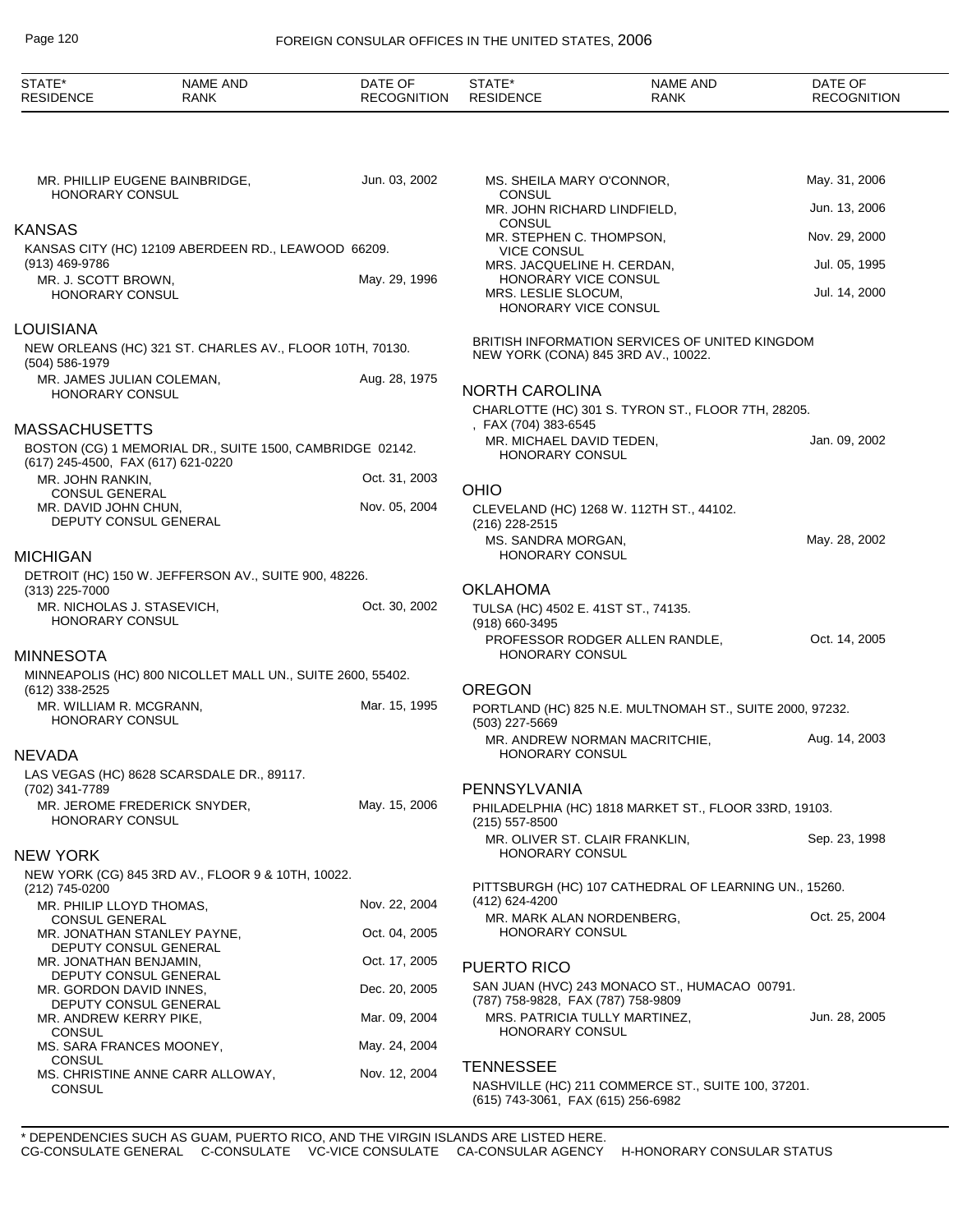STATE\* RESIDENCE NAME AND RANK DATE OF **RECOGNITION** STATE\* RESIDENCE NAME AND RANK DATE OF **RECOGNITION URUGUAY** TEXAS TRUST TERRITORIES OF THE PACIFIC ISLANDS UTAH WASHINGTON **WISCONSIN** CALIFORNIA DISTRICT OF COLUMBIA FLORIDA ILLINOIS LOUISIANA NEVADA NEW YORK PUERTO RICO DALLAS (CON) 2911 TURTLE CREEK BL., SUITE 940, 75219. HOUSTON (CG) 1000 LOUISIANA ST., SUITE 1900, 77002. SAN ANTONIO (HC) 254 SPENCER LA., 78201. NUKU'ALOFA, TONGA (CON) HIGH COMMISSION ., 00000. SALT LAKE CITY (HC) 60 E. SOUTH TEMPLE UN., SUITE 2100, 84111. BELLEVUE (HC) 500 108TH AV., NE, SUITE 1500, 98004. MADISON (HC) 123 E. DOTY ST., SUITE 205-207, 53703. LOS ANGELES (CG) 429 SANTA MONICA BL., SUITE 400, SANTA MONICA 90401. SAN FRANCISCO (HC) 351 CALIFORNIA ST., SUITE 150, 94104. WASHINGTON (CHN) 1913 I ST., NW, 20006. MIAMI (CG) 1077 PONCE DE LEON BL., SUITE B, CORAL GABLES 33134. CHICAGO (CG) 875 N. MICHIGAN AV., SUITE 1422, 60611. NEW ORLEANS (HC) 2 CANAL ST., SUITE 2002, 70130. RENO (HC) 562 N. MAINE ST., FALLON 89406. NEW YORK (CG) 420 MADISON AV., FLOOR 6TH, 10017. SAN JUAN (CON) 254 HIMALAYA AV., 00926. (214) 637-3600 (713) 659-6270 (210) 735-9393 (801) 237-1717 (425) 453-9400 (608) 257-6544 (310) 394-5777 (415) 986-5222 (202) 331-1313 , FAX (202) 331-8142 (305) 443-9764 , FAX (305) 443-7802 (312) 642-3430 , FAX (312) 642-3470 (504) 525-8354 (775) 423-6041 (212) 753-8581 , FAX (212) 753-1603 (787) 764-7941 MR. JOHN STANLEY BUTLER, MRS. JUDITH MARY SLATER, MR. MICHAEL DONALD MORLEY, MR. MATTHEW JOHN HOBBS, MRS. PAULETTE DENISE HARRIS, MS. LINDA KELLY, MR. ANDREW M. VISCOUNT DUNROSSIL, MR. WILLIAM L. CORDINER, MR. G. FRANZ JOKLIK, MR. ROBERT WILLIAM CREMIN, MR. MICHAEL BRIGHT, MR. CARLOS GITTO SPINGOLA, MR. MARK RITCHIE, MR. FERNANDO SASCO CASELLI, MS. MARIELLA CROSTA RODRIGUEZ, MR. MANUEL GONZALO VIEIRA MEROLA, MR. CESAR ENEAS RODRIGUEZ ZAVALLA, MS. VERONICA PAULA ROLANDO, MR. BORIS EDUARDO SVETOGORSKY MARINO, MR. CARLOS GUILLERMO RIZOWY, MR. JULIO E. RIOS PENA, DR. DAVID CLEMENT HENLEY, MRS. ADRIANA LISSIDINI DOTTI, MS. MARIA DEL BARCELO DEBENEDETTI, MR. JUAN PABLO WALLACE COLINA, MS. JOSEFINA DE HILLYER, Jul. 05, 1996 Oct. 20, 2004 Feb. 24, 2006 Jan. 11, 2002 Aug. 19, 2005 Feb. 26, 2001 Jul. 29, 2005 Feb. 19, 1992 Oct. 19, 1994 Apr. 25, 2006 Nov. 08, 2002 Apr. 06, 2004 Sep. 29, 1994 May. 25, 2004 Mar. 18, 2005 Feb. 13, 2006 Jul. 30, 2003 Jan. 21, 2005 Jul. 21, 2004 Jul. 27, 1994 Aug. 18, 1995 Aug. 20, 1999 Feb. 15, 2006 May. 16, 2002 May. 27, 2004 Jan. 22, 1988 HONORARY CONSUL CONSUL GENERAL DEPUTY CONSUL GENERAL **CONSUL** CONSULAR AGENT HONORARY VICE CONSUL HONORARY CONSUL **CONSUL** HONORARY CONSUL HONORARY CONSUL HONORARY CONSUL CONSUL GENERAL HONORARY CONSUL HONORARY VICE CONSUL **CONSUL** CONSUL GENERAL DEPUTY CONSUL GENERAL **CONSUL** CONSUL GENERAL HONORARY CONSUL HONORARY CONSUL HONORARY CONSUL CONSUL GENERAL DEPUTY CONSUL GENERAL **CONSUL** HONORARY CONSUL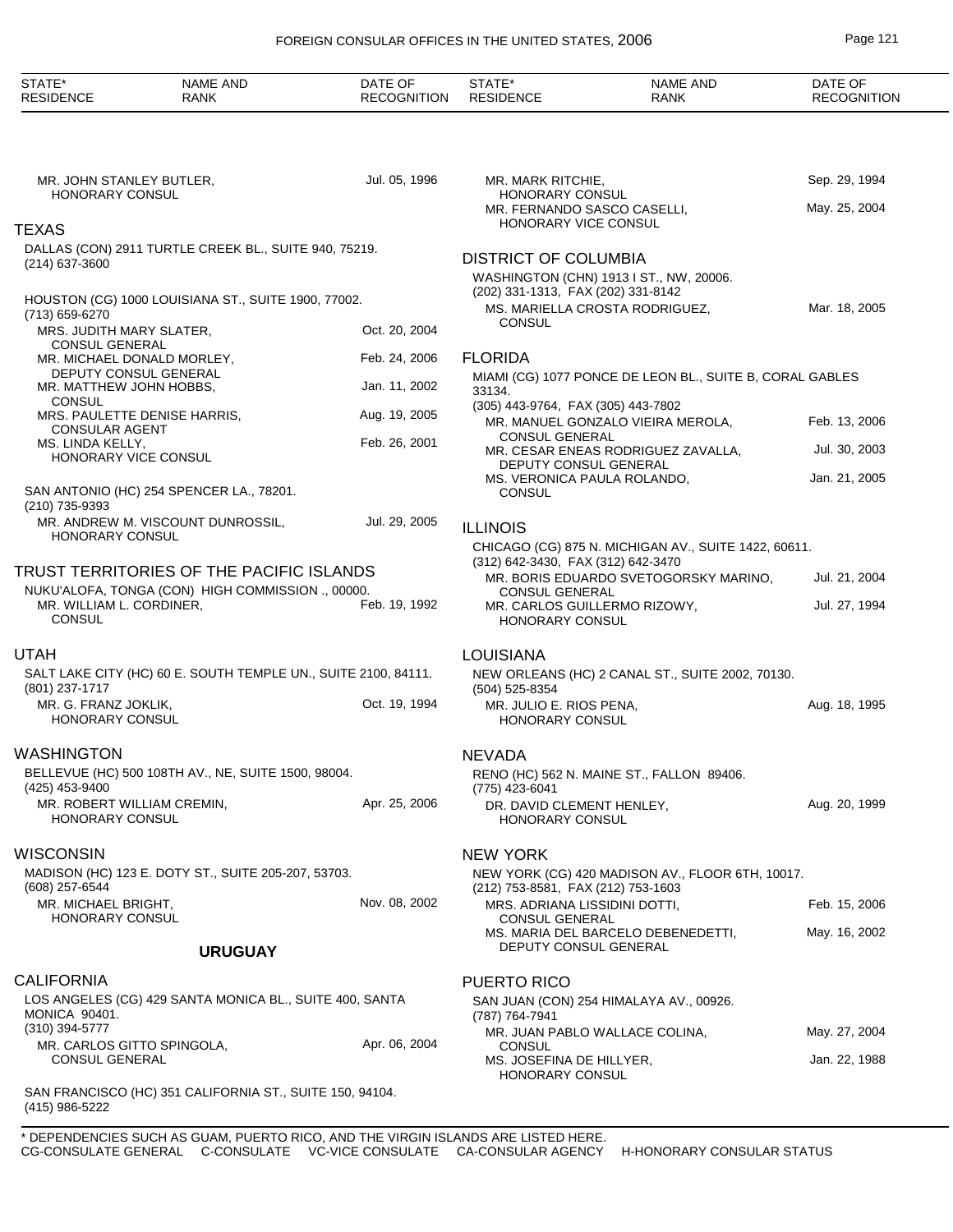| STATE*<br><b>RESIDENCE</b>                                              | <b>NAME AND</b><br><b>RANK</b>                           | DATE OF<br><b>RECOGNITION</b> | STATE*<br><b>RESIDENCE</b>                            | <b>NAME AND</b><br><b>RANK</b>                              | DATE OF<br><b>RECOGNITION</b>  |
|-------------------------------------------------------------------------|----------------------------------------------------------|-------------------------------|-------------------------------------------------------|-------------------------------------------------------------|--------------------------------|
|                                                                         |                                                          |                               |                                                       |                                                             |                                |
| <b>TEXAS</b>                                                            |                                                          |                               |                                                       |                                                             |                                |
| (713) 974-7855                                                          | HOUSTON (HCG) 1220 S. RIPPLE CREEK DR., 77057.           |                               | <b>CONSULAR AGENT</b>                                 | MR. JHON ELLERY PENA UZCATEGUI,                             | Nov. 19, 2004                  |
|                                                                         | MR. CHRISTOPHER COX ASHBY,<br>HONORARY CONSUL GENERAL    | Apr. 25, 2006                 | <b>ILLINOIS</b>                                       |                                                             |                                |
| <b>UTAH</b>                                                             |                                                          |                               | (312) 236-9658                                        | CHICAGO (CG) 20 N. WACKER DR., SUITE 1925, 60606.           |                                |
| (801) 256-0182, FAX (801) 256-0183                                      | SALT LAKE CITY (HC) 8191 S. 700TH UN., E, SANDY 84070.   |                               | <b>CONSUL GENERAL</b>                                 | MR. MARTIN ERNESTO SANCHEZ,                                 | Dec. 06, 2004                  |
| MR. CIRO AROLDO DARELLI,<br>HONORARY CONSUL                             |                                                          | Sep. 12, 2000                 | MR. OMAR FERNANDO SIERRA,<br>CONSUL                   |                                                             | Mar. 01, 2006                  |
|                                                                         |                                                          |                               | <b>CONSUL</b>                                         | MR. JESUS ALBERTO RODRIGUEZ ESPINOZA,                       | Mar. 07, 2006                  |
|                                                                         | <b>UZBEKISTAN</b>                                        |                               |                                                       |                                                             |                                |
| <b>COLORADO</b>                                                         |                                                          |                               | <b>LOUISIANA</b>                                      |                                                             |                                |
| $(970) 513 - 8000$                                                      | DENVER (HCG) 948 HAMILTON CREEK RD., SILVERTHORNE 80498. |                               | (504) 522-3284                                        | NEW ORLEANS (CG) WORLD TRADE CENTER., SUITE 1908, 70130.    |                                |
|                                                                         | MR. LAWRENCE T. KURLANDER,<br>HONORARY CONSUL GENERAL    | Feb. 22, 2002                 | <b>CONSUL GENERAL</b><br>MRS. MARIA VICTORIA LINARES, | MRS. MARIA DE L. MADRIZ BUSTAMANTE,                         | Aug. 16, 2002<br>Jan. 02, 2002 |
|                                                                         |                                                          |                               | <b>CONSUL</b>                                         |                                                             |                                |
| <b>NEW YORK</b>                                                         |                                                          |                               |                                                       |                                                             |                                |
| (212) 754-6178, FAX (212) 486-7998                                      | NEW YORK (CG) 801 SECOND AV., FLOOR 20TH, 10017.         |                               | <b>MASSACHUSETTS</b>                                  |                                                             |                                |
| MR. KHASAN IKRAMOV,                                                     |                                                          | Dec. 12, 2003                 | $(617)$ 266-9355                                      | BOSTON (CG) 545 BOYLSTON ST., FLOOR 3RD, 02116.             |                                |
| <b>CONSUL GENERAL</b><br>MR. SALOKHITDIN SIDIKOV,<br><b>VICE CONSUL</b> |                                                          | Oct. 30, 2003                 | MR. MARTIN PACHECO MORILLO,<br><b>CONSUL GENERAL</b>  |                                                             | Oct. 31, 2003                  |
|                                                                         |                                                          |                               | <b>CONSUL</b>                                         | MRS. MARIA CAROLINA MENDOZA OMANA,                          | Apr. 06, 2006                  |
| <b>WASHINGTON</b>                                                       |                                                          |                               |                                                       |                                                             |                                |
|                                                                         | SEATTLE (HCG) 800 FIFTH AV., SUITE 4000, 98104.          |                               | <b>NEW YORK</b>                                       |                                                             |                                |
| (206) 625-1199, FAX (206) 292-9736<br>MR. GARY C. FURLONG,              |                                                          | Jun. 07, 2002                 | NEW YORK (CG) 7 E. 51ST ST., 10022.                   |                                                             |                                |
|                                                                         | HONORARY CONSUL GENERAL                                  |                               | $(212)$ 826-1660                                      |                                                             |                                |
|                                                                         |                                                          |                               | DEPUTY CONSUL GENERAL                                 | MRS. LEONOR CECILIA OSORIO GRANADO,                         | May. 14, 2002                  |
|                                                                         | <b>VANUATU</b>                                           |                               | <b>VICE CONSUL</b>                                    | MISS LISETH TERESA ANCIDEY RODRIGUEZ,                       | Feb. 12, 2004                  |
| NORTHERN MARIANA ISLANDS                                                | SAIPAN (HC) X JOETEN CENTER UN., 96950.                  |                               | <b>VICE CONSUL</b>                                    | MR. JOSE NELSON DUARTE DE FREITAS,                          | Feb. 12, 2004                  |
| (670) 234-6547<br>MR. MICHAEL ALAN WHITE,                               |                                                          | Jun. 07, 2002                 | PUERTO RICO                                           |                                                             |                                |
| <b>HONORARY CONSUL</b>                                                  |                                                          |                               | 00936.                                                | SAN JUAN (CG) PISO 6 PONCE DE LEON AV., SUITE 601, HATO REY |                                |
|                                                                         | <b>VENEZUELA</b>                                         |                               | (787) 766-4250                                        |                                                             |                                |
| <b>CALIFORNIA</b>                                                       |                                                          |                               | <b>CONSUL GENERAL</b>                                 | MR. VINICIO JOSE ROMERO MARTINEZ,                           | Dec. 27, 2002                  |
| (415) 955-1982                                                          | SAN FRANCISCO (CG) 311 CALIFORNIA ST., SUITE 620, 94104. |                               | MS. OLGA DIAZ DE VASQUEZ,<br>DEPUTY CONSUL GENERAL    |                                                             | Feb. 17, 2005                  |
|                                                                         | MR. JOSE EGIDIO RODRIGUEZ,<br>DEPUTY CONSUL GENERAL      | Nov. 10, 2003                 | MRS. NELLY VARGAS,<br><b>CONSUL</b>                   |                                                             | Mar. 10, 2004                  |
| MRS. ISIS C. CEDENO GARCIA,<br><b>CONSUL</b>                            |                                                          | Jun. 04, 2004                 | <b>TEXAS</b>                                          |                                                             |                                |
|                                                                         |                                                          |                               |                                                       | HOUSTON (CG) 2925 BRIARPARK DR., SUITE 900, 77042.          |                                |
| <b>FLORIDA</b>                                                          |                                                          |                               | (713) 961-5141<br>MRS. JAIDYS JULIETA BRICENO,        |                                                             | Jul. 07, 2005                  |
| $(305)$ 577-4301                                                        | MIAMI (CG) 1101 BRICKELL AV., SUITE 300, 33131.          |                               | CONSUL                                                |                                                             |                                |
| MR. ANTONIO J. HERNANDEZ,                                               |                                                          | Sep. 28, 1999                 | MR. RAFAEL DAVID BARRETO,<br>CONSUL                   |                                                             | May. 08, 2006                  |
| <b>CONSUL GENERAL</b><br><b>CONSUL</b>                                  | MRS. COROMOTO GODOY CALDERON,                            | Aug. 01, 2003                 | MS. DAMELYS ROJAS,<br>CONSUL                          |                                                             | Jun. 09, 2006                  |